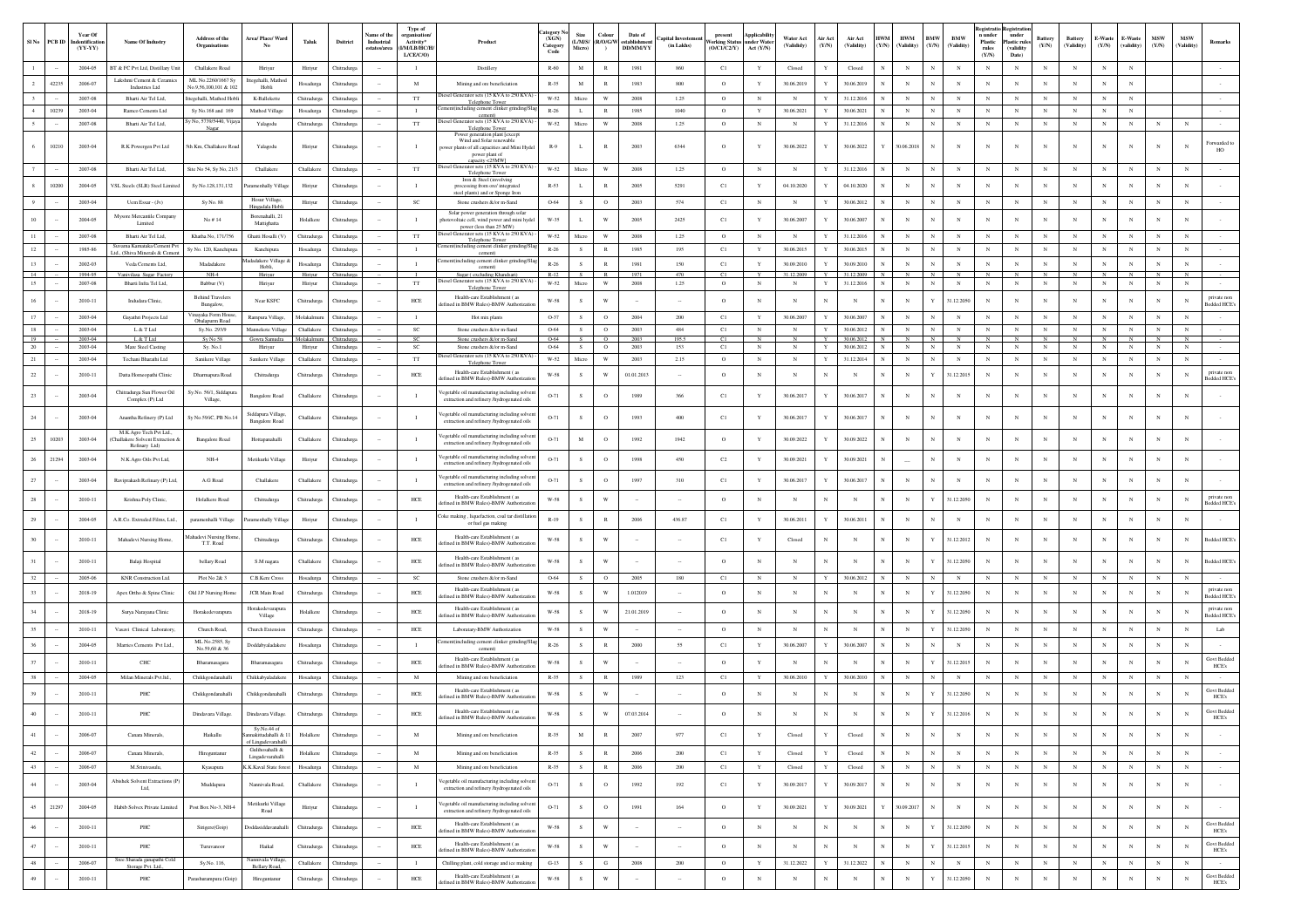|                          |       | 2003-04                       | Hiriyur Textiles (P) Ltd,                                                           | Guddada Rangavanahalli                               | Nh <sub>4</sub> , Hiriyur                                            | Hiriyur                              | Chitradurg                                                                  |                    | л.                                | Cotton Ginning                                                                                                                    | $G-67$                   | $\mathcal{S}$              | G                                    |                | 452                                           | C1                            | Y                              | 31.12.2011                            |                        | 31.12.2011                          |                 |                                                                                |                   |                                                                                           |                  |                                                 |                                 |                     |                                                                         |                            |                 |                                  |
|--------------------------|-------|-------------------------------|-------------------------------------------------------------------------------------|------------------------------------------------------|----------------------------------------------------------------------|--------------------------------------|-----------------------------------------------------------------------------|--------------------|-----------------------------------|-----------------------------------------------------------------------------------------------------------------------------------|--------------------------|----------------------------|--------------------------------------|----------------|-----------------------------------------------|-------------------------------|--------------------------------|---------------------------------------|------------------------|-------------------------------------|-----------------|--------------------------------------------------------------------------------|-------------------|-------------------------------------------------------------------------------------------|------------------|-------------------------------------------------|---------------------------------|---------------------|-------------------------------------------------------------------------|----------------------------|-----------------|----------------------------------|
|                          |       | 2010-11                       | PHC                                                                                 | Bheemasamudra                                        | Kyasapura                                                            | Chitradurga                          | Chitradurga                                                                 |                    | HCE                               | Health-care Establishment (a<br>efined in BMW Rules)-BMW Authoriza                                                                | $_{\rm W\text{-}58}$     | s.                         | W                                    |                |                                               | $\circ$                       | N                              | N                                     |                        | N                                   |                 | N                                                                              |                   | 31.12.2015                                                                                |                  |                                                 |                                 |                     |                                                                         |                            | N               | <b>Govt Bedded</b><br>HCE's      |
| 52                       |       | 2010-11                       | PHC                                                                                 | Muddapura                                            | Muddapura                                                            | Chitradurga                          | Chitradure                                                                  |                    | HCE                               | Health-care Establishment (as<br>efined in BMW Rules)-BMW Authorizat                                                              | W-58                     | S                          | W                                    |                |                                               | $\circ$                       | $_{\rm N}$                     | N                                     | N                      | N                                   |                 | $_{\rm N}$                                                                     |                   | 31.12.2012                                                                                | $_{\rm N}$       |                                                 |                                 |                     | N                                                                       |                            | N               | Govt Bedded<br>N<br>HCE's        |
|                          |       | 2010-11                       | PHC                                                                                 | Kalgere                                              | Pandarahalli(Goip)                                                   | Chitradurga                          | Chitradurg                                                                  |                    | HCE                               | Health-care Establishment (as                                                                                                     | W-58                     |                            | W                                    |                |                                               | $\circ$                       | $_{\rm N}$                     | N                                     |                        |                                     |                 | $_{\rm N}$                                                                     |                   | 31.12.2050                                                                                |                  |                                                 |                                 |                     |                                                                         |                            |                 | <b>Govt Bedded</b><br>N          |
| 54                       |       | 2003-04                       | Chitradurga Spintex (P) Ltd,                                                        | P.B.No.9                                             | Bangalore Road                                                       | Challakere                           | Chitradurga                                                                 |                    | $\mathbf{I}$                      | lefined in BMW Rules)-BMW Authorizatio<br><b>Cotton Ginning</b>                                                                   | $G-67$                   | S                          | G                                    | 1993           | 457                                           | C1                            | Y                              | 31.12.2009                            | Y                      | 31.12.2009                          |                 | $_{\rm N}$                                                                     | $_{\rm N}$        | $_{\rm N}$                                                                                | $_{\rm N}$       | $_{\rm N}$                                      | $_{\rm N}$                      | $_{\rm N}$          | $_{\rm N}$                                                              | $_{\rm N}$                 | $_{\rm N}$      | HCE's<br>$_{\rm N}$              |
| 55                       |       | 2010-1                        | Veterinary Dispensary                                                               |                                                      | Sirigen                                                              | Chitradurga                          |                                                                             |                    | HCE                               | Veterinary - BMW Authorization<br>Health-care Establishment (as                                                                   | W-58                     |                            |                                      |                |                                               |                               |                                |                                       |                        |                                     |                 |                                                                                |                   |                                                                                           |                  |                                                 |                                 |                     |                                                                         |                            |                 | Govt Bedder                      |
| 56                       |       | 2010-11                       | PHC                                                                                 | Seebar                                               | Turuvanooru                                                          | Chitradurga                          | Chitradurga                                                                 | <b>Indl Estate</b> | HCE                               | efined in BMW Rules)-BMW Authorizati                                                                                              | W-58                     | S.                         | W                                    |                |                                               | $\circ$                       | $_{\rm N}$                     | N                                     | N                      | N                                   |                 | $_{\rm N}$                                                                     | Y                 | 31.12.2012                                                                                | $_{\rm N}$       |                                                 | $\mathbf{N}$                    | $_{\rm N}$          | N                                                                       |                            | N               | N<br>HCE's                       |
|                          |       | 1997-98                       | Bharat Lamps Corporation.                                                           | J.N.Kote                                             | <b>Indl Estate</b>                                                   | Hosadurga                            | Chitradurga                                                                 |                    | $\blacksquare$                    | Electric bulb filament processing.<br>Health-care Establishment (a                                                                | $R-47$                   | S                          | $\mathbb{R}$                         | 1997           | 4.31                                          | C1                            | $_{\rm N}$                     | Closed                                | Y                      | Closed                              |                 | $_{\rm N}$                                                                     | N                 | $_{\rm N}$                                                                                |                  |                                                 |                                 | $_{\rm N}$          | $_{\rm N}$                                                              | $_{\rm N}$                 | $_{\rm N}$      | $_{\rm N}$<br>Govt Beddec        |
| 58                       |       | 2010-11                       | PHC                                                                                 | Yalagodu                                             | Yalagodu                                                             | Chitradurga                          | Chitradurga                                                                 |                    | ${\rm HCE}$                       | fined in BMW Rules)-BMW Authoriz                                                                                                  | $_{\rm W\text{-}58}$     | s                          | W                                    |                |                                               | $\circ$                       | $_{\rm N}$                     | N                                     | N                      | N                                   |                 | $_{\rm N}$                                                                     |                   | 31.12.2050                                                                                | N                |                                                 |                                 | $_{\rm N}$          | N                                                                       |                            | N               | N<br>HCE's                       |
| 59                       |       | 2010-11                       | PHC                                                                                 | Alagawadi                                            | Parashurampun<br>(Goip)                                              | Chitradurga                          | Chitradure                                                                  |                    | <b>HCE</b>                        | Health-care Establishment (as<br>ed in BMW Rules)-BMW Authoriza                                                                   | <b>W-58</b>              | -S                         | W                                    |                |                                               | $\circ$                       | N                              | N                                     | N                      | N                                   |                 | $_{\rm N}$                                                                     |                   | 31.12.2050                                                                                |                  |                                                 |                                 | N                   | N                                                                       |                            | $\mathbf N$     | <b>Govt Bedded</b><br>N<br>HCE's |
|                          |       | 2000-01                       | Mysore Sugar Co Ltd., Arrack<br>Factory Unit.,                                      | B.R.Halli                                            | Hiriyur                                                              | Hiriyur                              | Chitradurg                                                                  |                    | $\mathbf{I}$                      | Potable alcohol (IMFL) by blending<br>bottling of alcohol products                                                                | O-57                     | $\mathcal{S}$              | $\circ$                              | 2000           | 9.5                                           | C1                            |                                | Closed                                |                        | Closed                              |                 |                                                                                |                   | N                                                                                         |                  |                                                 |                                 |                     |                                                                         |                            | N               |                                  |
|                          |       | 1992-93                       | Sudha Distellery.                                                                   | Basayanashiyanaken                                   | Bagganadu                                                            | Hiriyur                              | Chitradure                                                                  |                    | $\blacksquare$                    | Distillery                                                                                                                        | $R-60$                   | S                          | R                                    | 1992           | 18.5                                          | C1                            | Y                              | 30.06.1997                            |                        | 30.06.1997                          |                 | $_{\rm N}$                                                                     |                   | $_{\rm N}$                                                                                |                  |                                                 |                                 | $\mathbf N$         | $_{\rm N}$                                                              | $\mathbf{N}$               | $\mathbf N$     | $\mathbf{N}$                     |
| 62                       | 10269 | 2003-04                       | S.L.N Enterprises                                                                   | Sy no: 406 & 292/P1                                  | Mannekote Villag                                                     | Challakere                           | Chitradurga                                                                 |                    | SC                                | Stone crushe                                                                                                                      | O-64                     | S                          | $\circ$                              | 1989           | 266                                           | $\circ$                       | Y                              | 30.09.2029                            |                        | 30.09.2029                          |                 | $_{\rm N}$                                                                     | $_{\rm N}$        | $_{\rm N}$                                                                                |                  |                                                 |                                 | $_{\rm N}$          | $_{\rm N}$                                                              | $_{\rm N}$                 | N               | N                                |
|                          |       | 2010-11                       | PHC                                                                                 | Chikkagondanahlli                                    | Chikkagondanahll                                                     | Chitradurga                          | Chitradurg                                                                  |                    | $HEE$                             | Health-care Establishment (a<br>lefined in BMW Rules)-BMW Authorizat                                                              | $_{\rm W\text{-}58}$     | s                          | W                                    |                |                                               | $\circ$                       | $_{\rm N}$                     | N                                     |                        | N                                   |                 | N                                                                              |                   | 31.12.2050                                                                                |                  |                                                 |                                 | N                   | N                                                                       |                            | N               | <b>Govt Bedded</b><br>HCE's      |
|                          |       | 2010-11                       | PHC                                                                                 | Chikkenahalli                                        | Bheemasamudra                                                        | Chitradurga                          | Chitradure                                                                  |                    | HCE                               | Health-care Establishment (as<br>efined in BMW Rules)-BMW Authorizat                                                              | W-58                     | S.                         | W                                    |                |                                               | $\circ$                       | N                              | N                                     | $\mathbf N$            | N                                   |                 | $_{\rm N}$                                                                     |                   | 31.12.2050                                                                                | $_{\rm N}$       |                                                 |                                 | N                   | N                                                                       |                            | N               | Govt Bedded<br>N<br>HCE's        |
| 65                       |       | 2010-11                       | PHC                                                                                 | Belaghatta                                           | Belagatta                                                            | Chitradurga                          | Chitradurg                                                                  |                    | HCE                               | Health-care Establishment (as<br>lefined in BMW Rules)-BMW Authorizatio                                                           | W-58                     | S                          | W                                    |                |                                               | $\circ$                       | $_{\rm N}$                     | $\mathbf{N}$                          | $_{\rm N}$             | $_{\rm N}$                          |                 | $_{\rm N}$                                                                     |                   | 31.12.2050                                                                                | $_{\rm N}$       |                                                 |                                 |                     | $_{\rm N}$                                                              |                            | N               | Govt Beddec<br>N<br>HCE's        |
|                          |       | 2010-11                       | PHC                                                                                 | Godabanaha                                           | Godabanahal                                                          | Chitradurga                          | Chitradurg                                                                  |                    | HCE                               | Health-care Establishment (a<br>efined in BMW Rules)-BMW Authorizatio                                                             | W-58                     | s                          | W                                    |                |                                               | $\circ$                       | $_{\rm N}$                     | N                                     | $_{\rm N}$             | N                                   |                 | $_{\rm N}$                                                                     |                   | 31.12.2050                                                                                |                  |                                                 |                                 |                     | N                                                                       |                            | N               | Govt Bedder<br>N<br>HCE's        |
| 67                       |       | 2010-11                       | PHC                                                                                 | Guthinadu                                            | Kalgere                                                              | Chitradurga                          | Chitradurg                                                                  |                    | HCE                               | Health-care Establishment (as<br>efined in BMW Rules)-BMW Authorizatio                                                            | W-58                     | $\mathcal{S}$              | W                                    |                |                                               | $\circ$                       | N                              | N                                     |                        |                                     |                 | N                                                                              |                   | 31.12.2015                                                                                |                  |                                                 |                                 |                     |                                                                         |                            | N               | Govt Beddec<br>N<br>HCE's        |
| 68                       |       | 2010-11                       | PHC                                                                                 | Kasavarahatti                                        | Kasavarahatt                                                         | Chitradurga                          | Chitradurg                                                                  |                    | HCE                               | Health-care Establishment (as<br>lefined in BMW Rules)-BMW Authorizatio                                                           | W-58                     | $\mathcal{S}$              | W                                    |                |                                               | $\circ$                       | $_{\rm N}$                     | N                                     |                        |                                     |                 | $_{\rm N}$                                                                     |                   | 31.12.2050                                                                                |                  |                                                 |                                 |                     |                                                                         |                            |                 | Govt Beddec<br>HCE's             |
| 69.<br>$70 -$            |       | 2010-11<br>2010-11            | Primary Veterinary Centre<br>Veterinary Dispensary                                  | Jalikatte<br>Bharamasagara                           | Jalikatte<br>Bharamasagara                                           |                                      | Chitradurga Chitradurga<br>Chitradurga Chitradurga                          |                    | HCE<br><b>HCE</b>                 | Veterinary -BMW Authorization<br>Veterinary -BMW Authorization                                                                    | $W-58$ S<br>$W-58$       | S                          | $\overline{w}$                       |                |                                               | $\circ$<br>$\circ$            |                                |                                       | N                      | N                                   | - N             | $\mathbb N$<br>N                                                               |                   | Y 31.12.2050<br>Y 31.12.2050                                                              | N                | N                                               | $\overline{\phantom{a}}$ N<br>N | N                   | $\begin{array}{c ccccc}\n & N & N & N \\  & N & N & N\n\end{array}$     |                            |                 | $\mathbb{N}$                     |
| 71                       |       | 2010-11                       | Veterinary Dispensary                                                               | Muddapura<br>No.8/P4, Kyadiger                       | Muddapura                                                            |                                      | Chitradurga Chitradurga                                                     |                    | HCE                               | Veterinary -BMW Authorization                                                                                                     | W-58                     | S                          | W                                    |                |                                               | $\circ$                       | $_{\rm N}$                     | $_{\rm N}$                            | N                      | N                                   | N               |                                                                                |                   | N Y 31.12.2050                                                                            | N                | $N$ $N$                                         |                                 | N                   | $N$   $N$   $N$                                                         |                            |                 | $\mathbb{N}$                     |
| 72<br>73                 |       | 2003-04<br>2010-11            | SRS Stone Crusher,<br>Primary Veterinary Centre                                     | Kaval Village,<br>Hullehal                           | Hosadurga<br>Hullehal                                                | Hosadurga<br>Chitradurga             | Chitradurga<br>Chitradurg                                                   |                    | SC<br>HCE                         | Stone crushers &/or m-Sand<br>Veterinary - BMW Authorization                                                                      | 0-64<br>W-58             | Micro                      | $\circ$<br>W                         | 2001           | 8                                             | $\rm C2$                      | $_{\rm N}$                     | N                                     | Y<br>$_{\rm N}$        | 30.10.2020                          |                 | $_{\rm N}$                                                                     | N                 | $_{\rm N}$<br>Y 31.12.2050                                                                |                  |                                                 | $_{\rm N}$                      | $_{\rm N}$          | N                                                                       |                            | $_{\rm N}$      | $_{\rm N}$<br>$_{\rm N}$         |
| 74                       |       | 2003-04                       | Pragathi Gramodyoga Sangha.                                                         | Madakaripura                                         | Nannivala                                                            | Challakere                           | Chitradurga                                                                 |                    | $_{\rm SC}$                       | Stone crushers &/or m-Sand                                                                                                        | O-64                     | Micro                      | $\circ$                              |                | 25                                            | C2                            | $_{\rm N}$                     | N                                     |                        | 30.06.2012                          |                 | $_{\rm N}$                                                                     |                   | $_{\rm N}$                                                                                |                  |                                                 |                                 | $_{\rm N}$          | $_{\rm N}$                                                              |                            | N               | N                                |
| 75                       |       | 2010-11                       | Primary Veterinary Centre<br>Raghavendra (Surappaiah) Ston                          | Alagavadi                                            | Alagavadi                                                            | Chitradurga                          | Chitradurea                                                                 |                    | HCE                               | Veterinary -BMW Authorization                                                                                                     | W-58                     | s.                         | W                                    |                |                                               | $\circ$                       |                                |                                       | $_{\rm N}$             |                                     |                 | $\overline{N}$                                                                 |                   | 31.12.205                                                                                 |                  |                                                 |                                 |                     | N                                                                       |                            |                 | $\overline{N}$                   |
| 76                       |       | 2003-04                       | Crusher.,                                                                           | Siddapura                                            | Bandehatti                                                           | Challakere                           | Chitradurg                                                                  |                    | <b>SC</b>                         | Stone crushers &/or m-Sand                                                                                                        | 0-64                     | Micro                      | $\circ$                              | 2000           | $\leq$                                        | $\rm C2$                      | $_{\rm N}$                     | N                                     |                        | 30.06.2012                          |                 | $_{\rm N}$                                                                     | $\mathbb{N}$      | N                                                                                         |                  |                                                 | $\mathbf{N}$                    | N                   | $_{\rm N}$                                                              | $_{\rm N}$                 | $_{\rm N}$      | N                                |
| $77\,$                   |       | 2003-04                       | Ramalingeshwara Stone Crusher                                                       | Belaghatta                                           | Kabbala                                                              | Hosadurga                            | Chitradurga                                                                 |                    | SC                                | Stone crushers &/or m-Sand                                                                                                        | 0-64                     | Micro                      | $\circ$                              | 1991           | 13                                            | $\rm{C2}$                     | N                              |                                       |                        | 30.06.2012                          |                 |                                                                                |                   | N                                                                                         |                  |                                                 |                                 |                     |                                                                         |                            |                 |                                  |
| 78<br>79                 |       | 2010-11<br>2010-11            | Primary Veterinary Clinic<br>Primary Veterinary Centre                              | B.R.Halli<br>Basayanashiyanakere                     | B.R.Halli<br>Basavanashivanakere                                     |                                      | Chitradurga Chitradurga<br>Chitradurga Chitradurga                          |                    | HCE<br>HCE                        | Veterinary -BMW Authorization<br>Veterinary -BMW Authorization                                                                    | W-58<br>W-58             | S                          | <b>W</b>                             |                |                                               | $\circ$                       | $\mathbb{N}$                   | $_{\rm N}$                            | N                      | $\mathbb{N}$                        | N               | N                                                                              |                   | Y 31.12.2013<br>Y 31.12.2050                                                              | N                | N                                               | N                               | N                   | N                                                                       | N                          | N               | N                                |
| 80<br>81<br>82           |       | 2010-11<br>2010-11<br>2010-11 | Primary Veterinary Centre<br>Primary Veterinary Centre<br>Primary Veterinary Centre | Chikkagondanahlly Chikkagondanahlly<br>Chikkenahalli | Bahadurghatta Bahadurghatta Chitradurga Chitradurga<br>Chikkenahalli | Chitradurga Chitradurga              | Chitradurga Chitradurga                                                     |                    | HCE<br>HCE<br><b>HCE</b>          | Veterinary -BMW Authorization<br>Veterinary -BMW Authorization<br>Veterinary -BMW Authorization                                   | W-58<br>$W-58$ S<br>W-58 | S                          | $S \t W$<br>$\mathbf{w}$<br><b>W</b> |                |                                               | $\circ$<br>$\circ$<br>$\circ$ | $\mathbb{N}$<br>N              | $_{\rm N}$<br>N                       | $\mathbb{N}$<br>N<br>N | $_{\rm N}$<br>$\mathbb{N}$<br>N     | N<br>N          | N Y 31.12.2050 N<br>N Y 31.12.2050 N<br>N                                      |                   | Y 31.12.2050                                                                              | N                | $N$ $N$<br>N                                    | N                               | N<br>N              | N N N N N N N<br>N N N N<br>N                                           | N                          | $\mathbb{N}$    | $\frac{N}{N}$<br>N               |
| 83                       |       | 2004-05                       | Sri Boralingeshwara Kallu<br>Kuttukar Khadi & Gramodyoga                            | Chitrayanhalli                                       | Chitrayanhalli                                                       | Challakere                           | Chitradurga                                                                 |                    | SC                                | Stone crusher                                                                                                                     | 0-64                     | s                          | $\circ$                              | 2003           | 2455                                          | $\circ$                       | N                              |                                       | $\mathbf{Y}$           | 30.06.2020                          |                 | $_{\rm N}$                                                                     | $_{\rm N}$        | N                                                                                         | N                |                                                 |                                 |                     | $_{\rm N}$                                                              |                            |                 | Appli                            |
| 84                       |       | 2003-04                       | langa, (Ganapathi Stone Crushe<br>Sri Sairam Stone Crusher.                         | Mathod                                               | Mathod Village                                                       | Hosadurga                            | Chitradurga                                                                 |                    | SC                                | Stone crushers &/or m-Sand                                                                                                        | 0-64                     | Micro                      | $\circ$                              | 2003           | 4.9                                           | C2                            | $_{\rm N}$                     | $_{\rm N}$                            | Y                      | 30.06.2012                          |                 | $_{\rm N}$                                                                     | $_{\rm N}$        | $_{\rm N}$                                                                                |                  | $_{\rm N}$                                      | $_{\rm N}$                      | $_{\rm N}$          | $_{\rm N}$                                                              | $_{\rm N}$                 | $_{\rm N}$      | $_{\rm N}$                       |
| 85<br>86                 |       | 2010-11<br>2003-04            | Primary Veterinary Centre<br>Uem Essar (Jv),                                        | J.N.Kote<br>mbannayakkan Kotta                       | J.N.Kote<br>nayakkan Ko                                              | Hiriyur                              | Chitradurga Chitradurga<br>Chitradurga                                      |                    | HCE<br>$_{\rm SC}$                | Veterinary - BMW Authorizatio<br>Stone crushers &/or m-Sand                                                                       | W-58<br>0-64             | S<br>S                     | W<br>$\circ$                         | 2003           | 68                                            | $\Omega$<br>C1                |                                | N                                     | N                      | $_{\rm N}$<br>30.06.2012            |                 | N<br>$_{\rm N}$                                                                | N                 | Y 31.12.2050<br>$_{\rm N}$                                                                | N                |                                                 | $_{\rm N}$                      | $_{\rm N}$          | $_{\rm N}$                                                              | $_{\rm N}$                 | N<br>$_{\rm N}$ | N<br>$_{\rm N}$                  |
| 87                       |       | 2004-05                       | 'ijaya Constuction (Stone Cruher                                                    | Nagasamudra                                          | Nagasamudra                                                          | Molakalmuru                          | Chitradurga                                                                 |                    | $_{\rm SC}$                       | Stone crushers &/or m-Sand                                                                                                        | 0-64                     | Micro                      | $\circ$                              | 2005           | 13                                            | $\mathbb{C}2$                 | $_{\rm N}$                     | $_{\rm N}$                            | $\mathbf Y$            | 30.06.2012                          |                 | $_{\rm N}$                                                                     | $_{\rm N}$        | $_{\rm N}$                                                                                | $_{\rm N}$       | $_{\rm N}$                                      | $_{\rm N}$                      | $_{\rm N}$          | $_{\rm N}$                                                              | $_{\rm N}$                 | $_{\rm N}$      | $_{\rm N}$                       |
| 88<br>89                 |       | 2010-11<br>2010-11            | Primary Veterinary Centre                                                           | Godabanala                                           | Godabanala<br>nadu village                                           | Chitradurga<br>Chitradurga           | Chitradurga<br>hitradurga                                                   |                    | <b>HCE</b><br>HCE                 | Veterinary -BMW Authorization<br>-RMW Autho                                                                                       | W-58<br>W-58             |                            | W                                    |                |                                               | $\circ$                       |                                |                                       | $_{\rm N}$             |                                     |                 |                                                                                |                   | Y 31.12.2050                                                                              |                  |                                                 |                                 |                     |                                                                         |                            |                 | $\overline{\mathbf{N}}$          |
| 90                       |       | 2003-04                       | CMC Municipal Council                                                               | Challakere                                           | Challakere                                                           | Challaken                            | Chitradurg                                                                  |                    | LB                                | STPs Established at Residential apartment<br>Commercial complex, Housing colony with<br>wastewater generation less than 100KLD.   | $O-100$                  | s                          | $\circ$                              | 1988           |                                               | $\circ$                       | Y                              | 30.06.2009                            | N                      | N                                   |                 |                                                                                | N                 | N                                                                                         |                  |                                                 | $\mathbf{N}$                    |                     | N                                                                       |                            | Y               | 30.09.2021                       |
|                          |       | 2004-05                       | CMC Municipal Council                                                               | Hiriyur                                              | Hiriyur                                                              | Hiriyur                              | Chitradure                                                                  |                    | LB                                | STPs Established at Residential apartments<br>Commercial complex, Housing colony with                                             | $O-100$                  | $\mathcal{S}$              | $\circ$                              | 1990           |                                               | $\circ$                       |                                | 30.06.2009                            | $\mathbf{N}$           |                                     |                 | $_{\rm N}$                                                                     |                   | N                                                                                         |                  |                                                 |                                 |                     | N                                                                       |                            |                 | 30.09.2021                       |
|                          |       | 2003-04                       | Town Panchayat                                                                      | Holalkere                                            | Holalkere                                                            | Holalkere                            | Chitradurga                                                                 |                    | LB                                | wastewater generation less than 100KLD.<br>STPs Established at Residential apartments,<br>Commercial complex, Housing colony with | $O-100$                  | s                          | $\circ$                              |                |                                               | $\circ$                       |                                | 30.06.2018                            | N                      |                                     |                 |                                                                                |                   |                                                                                           |                  |                                                 |                                 |                     |                                                                         |                            |                 | 31.12.2016                       |
|                          |       |                               |                                                                                     |                                                      |                                                                      |                                      |                                                                             |                    |                                   | wastewater generation less than 100KLD.<br>STPs Established at Residential apartments                                             |                          |                            |                                      |                |                                               |                               |                                |                                       |                        |                                     |                 |                                                                                |                   |                                                                                           |                  |                                                 |                                 |                     |                                                                         |                            |                 |                                  |
|                          |       | 2003-04                       | Town Municipal Council                                                              | Sy.No. 28/3P5,                                       | Kurubarahally                                                        | Hosadurga                            | Thitradury                                                                  |                    | LB                                | Commercial complex, Housing colony with<br>wastewater generation less than 100KLD.                                                | $O-100$                  | S                          | $\circ$                              | 1996           |                                               |                               |                                | 30.06.2016                            |                        |                                     |                 |                                                                                |                   | N                                                                                         |                  |                                                 |                                 |                     |                                                                         |                            |                 | 30.09.202                        |
|                          |       | 2003-04                       | Town Panchayat                                                                      | Molakalmuru                                          | Molakalmuru                                                          | Molakalmuru                          | Chitradurga                                                                 |                    | LB                                | STPs Established at Residential apartments<br>Commercial complex, Housing colony with<br>wastewater generation less than 100KLD.  | $O-100$                  | s                          | $\circ$                              | 1996           |                                               | $\circ$                       |                                | 30.06.2017                            |                        |                                     |                 | $_{\rm N}$                                                                     |                   | N                                                                                         |                  |                                                 |                                 |                     |                                                                         |                            | Y               | 31.12.2019                       |
| - 96                     |       | 2010-11<br>2010-11            | Veterinary Dispensary<br>Primary Veterinary Centre                                  | Halagatta<br>G.N Kote                                | Halagatta<br>G.N Kote                                                |                                      | Chitradurea Chitradurea<br>Hosadurga Chitradurga                            |                    | HCE<br>HCE                        | Veterinary -BMW Authorization<br>Veterinary -BMW Authorization                                                                    | W-58<br>W-58             | S.<br>S                    | <b>W</b><br>W                        | 1999           |                                               | $\circ$                       | N                              | N                                     | $_{\rm N}$             | $_{\rm N}$                          |                 | $\overline{N}$<br>$\overline{N}$                                               |                   | Y 31.12.2050 N<br>Y 31.12.2050                                                            |                  | $\overline{N}$                                  | $N$ $N$                         | N                   | N<br>$\overline{N}$                                                     | N                          | N               | N<br>N                           |
| 97                       |       | 2000-01                       | 2000-01 Shamasundar Stone Crusher<br>Vishwabandhu Stone Crushe                      | Honagal<br>Holalkere                                 | Honagal<br>Holalkere                                                 | Molakalmuru Chitradurga<br>Holalkere |                                                                             |                    | - SC<br>SC                        | Stone crushers &/or m-Sand<br><b>Stone emphase &amp; for m.Sand</b>                                                               | 0-64<br>0.64             | Micro O<br>Micro           | $\Omega$                             |                |                                               |                               |                                |                                       | Y<br>$\mathbf{v}$      | $30.06.2012$ N<br>30.06.2012        |                 | N<br>N                                                                         | $\mathbb{N}$<br>N | N<br>N                                                                                    | $\mathbb{N}$     | N<br>N                                          | N<br>$_{\rm N}$                 | N<br>$\mathbf{N}$   | N<br>$\mathbf N$                                                        | $N$ $N$<br>$\mathbf{N}$    | $_{\rm N}$      | N<br>$\mathbf{N}$                |
| $-99$ $-$<br>100         |       | 2010-11                       | 2005-06 S.L.N. Stone Crusher,<br>Primary Veterinary Centre                          | Jodi Srirangaapura Jodi Srirangaapura<br>Kallahalli  | Kallahalli                                                           |                                      | Hosadurga Chitradurga<br>Chitradurga Chitradurga                            |                    | - 50<br>HCE                       | Stone crushers &/or m-Sand<br>Veterinary -BMW Authorization                                                                       |                          | 0-64 Micro O<br>$W-58$ $S$ | W                                    | 2006           | 8.73                                          | C2<br>$\circ$                 | $\overline{N}$<br>$\mathbb{N}$ | - N<br>$_{\rm N}$                     | N                      | $Y = 30.06.2015$ N<br>N             | N               | $N$ $N$ $N$ $N$<br>$\overline{N}$                                              |                   | Y 31.12.2050                                                                              | N                | $N$ $N$<br>N                                    | $\mathbb{N}$                    | $\overline{N}$<br>N | N N N<br>$\mathbb{N}$                                                   | N                          | N               | $\overline{N}$<br>$\overline{N}$ |
| 101                      | 87111 | 2005-06                       | Sri Veerabhadra Swamy Stone<br>Crusher,                                             | Sy no: 13 nd 28,                                     | Marapura                                                             |                                      | Holalkere Chitradurga                                                       |                    | <b>SC</b>                         | Stone crusher                                                                                                                     | 0-64                     | S                          | $\overline{O}$                       | 2006           | 85.27                                         | $\circ$                       | Y                              | 30.09.2029                            | $\mathbf Y$            | 30.09.2029                          | N               | $_{\rm N}$                                                                     | N                 | N                                                                                         | N                | N                                               | N                               | N                   | N                                                                       | N                          | N               | N                                |
| 102<br>103               |       | $2010-11$<br>2005-06          | Primary Veterinary Centre<br>V.S.Inter National Mines &                             | Kunabevu<br>Holalkere                                | Kunabevu<br>Holalkere                                                |                                      | Chitradurga Chitradurga<br>Holalkere Chitradurga                            |                    | HCE<br>$\mathbf{I}$               | Veterinary -BMW Authorization<br>Mineral stack yard / Railway sidings                                                             | $G-59$                   | $W-58$ $S$<br>Micro        | - W<br>$\mathbf{G}$                  | 2006           | 9.4                                           | $\overline{0}$<br>C1          | N<br>$_{\rm N}$                | N<br>$_{\rm N}$                       | N<br>$\mathbf{Y}$      | $\overline{N}$<br>30.09.2009        | N<br>$_{\rm N}$ | $\overline{N}$<br>$_{\rm N}$                                                   | ${\bf N}$         | $Y = 31.12,2050$<br>${\bf N}$                                                             | N<br>$_{\rm N}$  | $\mathbf{N}$<br>$_{\rm N}$                      | N<br>$_{\rm N}$                 | - N<br>$\,$ N $\,$  | $\mathbf{N}$<br>$_{\rm N}$                                              | $N$ $N$<br>$_{\rm N}$      | ${\bf N}$       | N.<br>${\bf N}$                  |
| $104$ -                  |       | 2010-11<br>2006-07            | Minerals.<br>Primary Veterinary Centre<br>Maruthi Minerals,                         | Kurubarahalli                                        | Kurubarahalli                                                        |                                      | Chitradurga Chitradurga                                                     |                    | HCE<br>$\blacksquare$             | Veterinary -BMW Authorization                                                                                                     |                          | $W-58$ $S$ $W$             |                                      |                | 2.5                                           | $\overline{0}$                | N                              | N                                     | N                      | $\mathbb{N}$                        | $\mathbb{N}$    |                                                                                |                   | N Y 31.12.2050                                                                            | $\overline{N}$   |                                                 | $N$ $N$                         | N<br>N              | N                                                                       | $N$ $N$                    |                 | $\,N$                            |
| $\frac{105}{106}$        |       | 2010-11<br>2006-07            | Primary Veterinary Centre<br>B.S.V. Earth Movers,                                   | madakere Village<br>Kysapura<br>Muthugduru           | madakere Village<br>Kyasapura<br>Muthugduru                          | Chitradurga Chitradurga              | Hosadurga Chitradurga<br>Holalkere Chitradurga                              |                    | HCE<br>$\mathbf{I}$               | Mineral stack yard / Railway sidings<br>Veterinary -BMW Authorization<br>Mineral stack yard / Railway sidings                     | G-59 Micro G<br>W-58 S W | G-59 Micro G               |                                      | 2006<br>2006   | 4.3                                           | Cl<br>$\Omega$<br>C1          | $_{\rm N}$                     | $_{\rm N}$                            | N                      | Y 30.06.2007 N<br>N<br>Y 30.06.2007 | N               | $\begin{array}{c ccccc}\nN & N & N & N \\ N & Y & 31.12.2050 & N\n\end{array}$ |                   |                                                                                           | N                | $N$ $N$<br>$\mathbb{N}$<br>$_{\rm N}$           | N<br>N                          | $\mathbb{N}$<br>N   | $\begin{array}{c cc}\nN & N & N \\ \hline\nN & N & N\n\end{array}$<br>N | N                          | N               | $\frac{N}{N}$<br>$\,N$           |
| $\frac{107}{108}$<br>109 |       | 2006-07<br>2010-11            | Kanaka Enterprises,<br>Veterinary Dispensary                                        | Madakaripura                                         | Siddaagondanahalli Siddaagondanahalli<br>Madakaripura                |                                      | Hosadurga Chitradurga<br>Chitradurga Chitradurga                            |                    | $\mathbf{I}$<br>HCE               | Mineral stack yard / Railway sidings<br>Veterinary -BMW Authorization                                                             | G-59 Micro G             | W-58 S W                   |                                      | 2006           |                                               | C1<br>$\circ$                 | $_{\rm N}$<br>$\mathbb{N}$     | $\mathbf{N}$                          | N                      | Y 30.06.2007<br>N                   |                 | N                                                                              |                   | $\begin{array}{ccccccccc}\nN & N & N & N \\ N & N & N & N\n\end{array}$<br>Y 31.12.2050 N | N                | $N \mid N$                                      | N                               | N<br>N              | N<br>$N$ $N$ $N$                                                        |                            |                 | N                                |
| 110<br>$\mathbf{m}$      |       | 2006-07                       | Srinivasa Tarding Co.<br>Veterinary Dispensary                                      | Challakere<br>Pandarahalli                           | Challakere<br>Pandarahalli                                           |                                      | Challakere Chitradurea<br>Chitradurga Chitradurga                           |                    | $rac{1}{HCE}$                     | Mineral stack yard / Railway sidings<br>Veterinary -BMW Authorization                                                             | G-59 Micro G W-58 S W    |                            |                                      | 2006           | 4.5                                           | C1<br>$\circ$                 | N<br>$\overline{N}$            | N                                     |                        | Y 30.06.2007 N                      |                 | $N$ $N$ $N$<br>$\overline{N}$                                                  |                   | $\frac{1}{2}$ $\frac{1}{2}$ $\frac{1}{2}$ $\frac{1}{2}$ $\frac{2050}{1}$ N                | N                | $\begin{array}{ccc} N & N \\ N & N \end{array}$ |                                 | N<br>$\mathbb{N}$   | $N$   $N$   $N$<br>N                                                    | $\overline{N}$             | $\overline{N}$  | $\mathbb{N}$<br>$\overline{N}$   |
| 112<br>113               |       | 2010-11<br>2010-11            | Veterinary Dispensary<br>Veterinary Dispensary                                      | Siddapura<br>Belaghatta                              | Siddapura<br>Belaghatta                                              |                                      | Chitradurga Chitradurga<br>Chitradurga Chitradurga                          |                    | HCE<br>HCE                        | Veterinary -BMW Authorization<br>Veterinary -BMW Authorization                                                                    | $W-58$                   | W-58 S W                   | S W                                  |                |                                               | $\circ$<br>$\circ$            | N                              | N                                     | N<br>N                 | N<br>N                              | N<br>N          | N                                                                              |                   | Y 31.12.2050<br>N   Y 31.12.2050                                                          | N<br>N           | N<br>N                                          | N<br>N                          | N<br>N              | $\mathbb{N}$<br>N                                                       | N<br>$N \mid N$            |                 | N<br>N                           |
| 114<br>115               |       | 2006-07<br>2010-11            | Allum Veerbhrdrappa Stone<br>Crusher,<br>Veterinary Dispensary                      | D.K.Halli<br>Beemasamudra                            | D.K.Halli                                                            |                                      | Hosadurga Chitradurga                                                       |                    | $\blacksquare$<br>HCE             | Mineral stack yard / Railway sidings<br>Veterinary -BMW Authorization                                                             | $G-59$                   | Micro<br>W-58 S W          | $-$ G                                | 2005           | 25                                            | C1<br>$\overline{0}$          | $_{\rm N}$<br>$\overline{N}$   | $_{\rm N}$<br>$\overline{\mathbf{N}}$ | $\mathbf Y$<br>N       | 30.06.2011<br>$\overline{N}$        | N               | $_{\rm N}$                                                                     | $\mathbf N$       | $_{\rm N}$<br>N Y 31.12.2050                                                              | $_{\rm N}$<br>N  | $_{\rm N}$                                      | $_{\rm N}$<br>$N$   $N$         | $_{\rm N}$<br>N     | $_{\rm N}$<br>N                                                         | $_{\rm N}$                 | $_{\rm N}$      | $_{\rm N}$<br>$\overline{N}$     |
| 116<br>117               |       | 2006-07<br>2006-07            | Manjaunatha Stack yard,<br>M.Hanumantha rao                                         | G.N.Kere<br>SY.No.20, Brandivi                       | Beemasamudra<br>G.N.Kere<br>Brandivi                                 |                                      | Chitradurga Chitradurga<br>Hosadurga Chitradurga<br>Molakalmuru Chitradurea |                    | $\blacksquare$<br>$\blacksquare$  | Mineral stack yard / Railway sidings<br>Mineral stack yard / Railway sidings                                                      | $G-59$                   | G-59 Micro G<br>S          | $-$ G                                | 2006<br>1994   | 2.88<br>36                                    | C1<br>C1                      | N<br>$_{\rm N}$                | N<br>$\mathbb{N}$                     | <b>Y</b><br>Y          | 30.06.2007<br>30.06.2012            | N               | N<br>N                                                                         | $N$ $N$<br>N      | $\mathbb{N}$                                                                              | N<br>$\mathbb N$ | N                                               | $N$ $N$<br>N                    | N<br>$\mathbb N$    | N<br>N                                                                  | $N$ N<br>N<br>$\mathbb{N}$ | N<br>N          | N<br>N                           |
| 118                      |       | 2006-07                       | Zafarulla Khan.                                                                     | Sirappnahalli                                        | Sirappnahalli                                                        |                                      | Holalkere Chitradurea                                                       |                    | M                                 | Mining and ore beneficiation                                                                                                      | $R - 35$                 | Micro                      | R                                    | 2006           | 1.5                                           | C1                            | Y                              | Closed                                | Y                      | Closed                              |                 | N                                                                              | N                 | N                                                                                         | N                | N                                               | N                               | $_{\rm N}$          | N                                                                       | N                          | N               | N                                |
| 119                      |       | 2010-11<br>2006-07            | Veterinary Dispensary<br>SBL Minerals Transport,                                    | Doddasiddavanahalli.<br>Kondapura                    | Doddasiddavanahal<br>Kondapura                                       | Chitradurga                          | Chitradurga<br>Holalkere Chitradurga                                        |                    | $HEE$<br>$\overline{\phantom{a}}$ | Veterinary -BMW Authorization<br>Mineral stack yard / Railway sidings                                                             | W-58                     | S<br>G-59 Micro G          | W                                    | $\sim$<br>2006 | $\mathcal{L}_{\mathcal{A}}$<br>$\overline{3}$ | $\circ$<br>Cl                 | $_{\rm N}$<br>$_{\rm N}$       | $_{\rm N}$<br>$_{\rm N}$              | ${\bf N}$<br>Y         | $_{\rm N}$<br>30.06.2007            | $_{\rm N}$<br>N | ${\bf N}$<br>$\overline{N}$                                                    | $N$ N             | Y 31.12.2050                                                                              | $_{\rm N}$<br>N  | $_{\rm N}$                                      | N<br>$N$ $N$                    | $_{\rm N}$<br>N     | $_{\rm N}$<br>$\overline{N}$                                            | $_{\rm N}$<br>$N$ $N$      | ${\bf N}$       | ${\bf N}$<br>$\overline{N}$      |
| 120                      |       |                               | 2010-11 Veterinary Dispensary                                                       | Kalagere                                             | Kalgere                                                              |                                      | Chitradurga Chitradurga                                                     |                    | HCE                               | Veterinary -BMW Authorization                                                                                                     |                          | W-58 S W                   |                                      |                |                                               | $\overline{0}$                | N                              | N                                     | $\overline{N}$         | N                                   | N               | N Y 31.12.2050 N                                                               |                   |                                                                                           |                  | $N$ $N$                                         |                                 | $\overline{z}$      | N N N N                                                                 |                            |                 | N                                |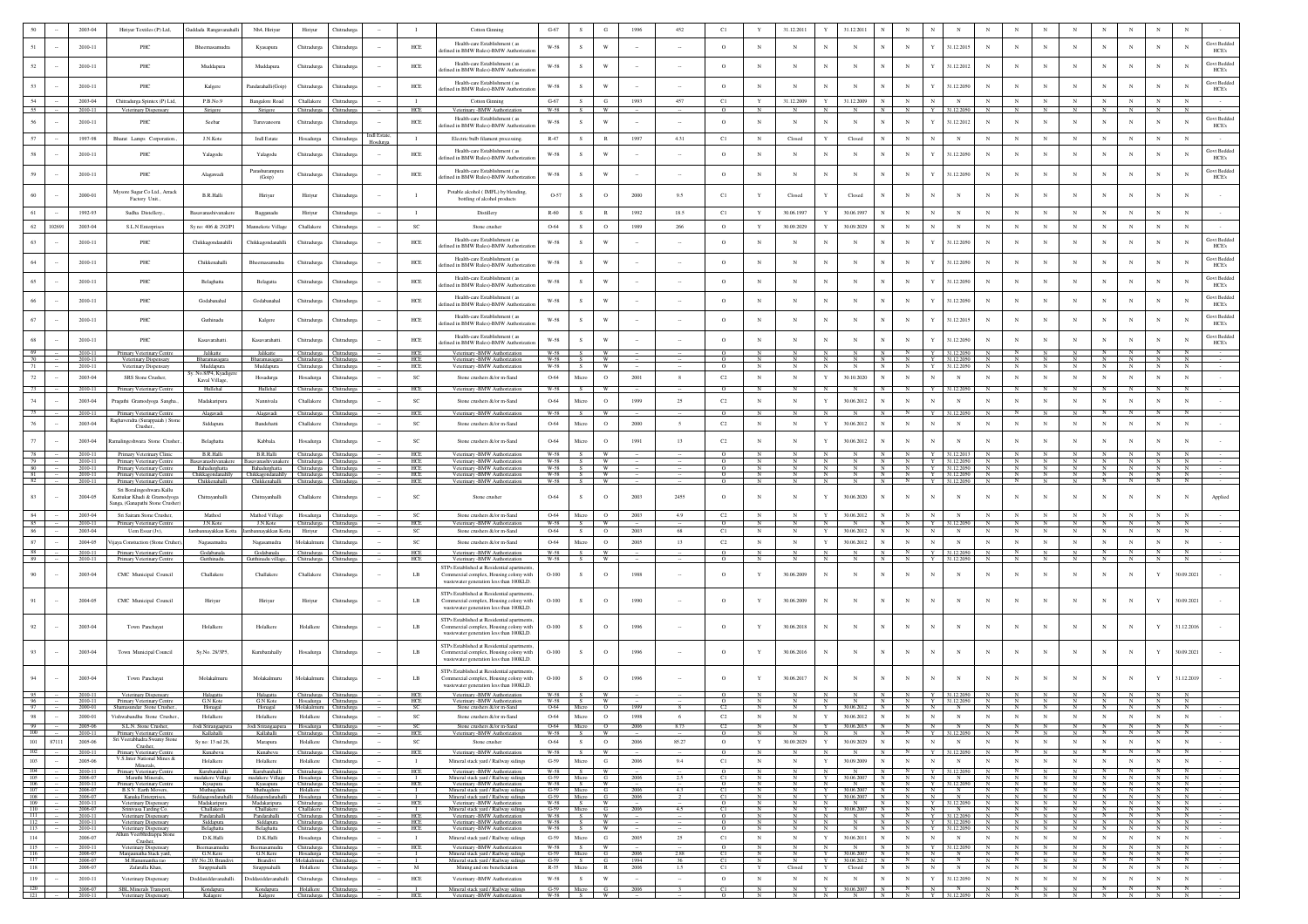|                          |       | 2006-07<br>2006-07 | Maruthi Minerals Traders,                                                     | Holakere                                              | Holalkere<br>Doddakittadahalli Hosadurga Chitradurga | Holalkere Chitradurga                              |                            |              |                              | Mineral stack yard / Railway sidings<br>Mineral stack yard / Railway sidings               | G-59 Micro G<br>G-59 Micro G |               |              | 2006<br>2006 |                         |               |                   |                           | 30.06.200<br>30.06.2007             |                          |              |                          |              |                 |                          |                        |                            |                                           |                   |                                |
|--------------------------|-------|--------------------|-------------------------------------------------------------------------------|-------------------------------------------------------|------------------------------------------------------|----------------------------------------------------|----------------------------|--------------|------------------------------|--------------------------------------------------------------------------------------------|------------------------------|---------------|--------------|--------------|-------------------------|---------------|-------------------|---------------------------|-------------------------------------|--------------------------|--------------|--------------------------|--------------|-----------------|--------------------------|------------------------|----------------------------|-------------------------------------------|-------------------|--------------------------------|
| 124                      |       | 2010-11            | Jayalakshmi Traders,<br>Veterinary Dispensary                                 | Sy No.100<br>Singapura                                | Singapura                                            | Chitradurga Chitradurga                            |                            |              | HCE                          | arv -BMW Authoriza<br>Vete                                                                 | $W-58$ S                     |               | <b>W</b>     |              |                         |               |                   |                           |                                     |                          |              | 31.12.2050               |              |                 |                          |                        |                            |                                           |                   |                                |
| 125                      |       | 2010-11            | CHC                                                                           | Sirigere                                              | Sirigere Village                                     | Chitradurga                                        | Chitradurga                |              | HCE                          | Health-care Establishment (as<br>efined in BMW Rules)-BMW Authorizati                      | W-59                         |               | W            | 26.11.2019   |                         | $\circ$       | N                 | N                         |                                     |                          | Y            | 31.12.2050               | $_{\rm N}$   |                 |                          |                        |                            |                                           |                   | Govt Bedder<br>HCE's           |
|                          |       | 2006-07            | <b>Bellary Minerls</b>                                                        | Sy.No.36                                              | D.B.Kere Village                                     | Hosadurga Chitradurga                              |                            |              |                              | Mineral stack yard / Railway sidings                                                       | G-59 Micro                   |               | G            | 2006         |                         | C1            |                   |                           | 30.06.2007                          |                          | $_{\rm N}$   |                          |              |                 |                          |                        |                            |                                           |                   |                                |
| $\frac{126}{127}$<br>128 |       | 2010-11<br>2010-11 | Veterinary Hospital<br>Veterinary Dispensary                                  | Talya<br>Turuvanooru                                  | Talya<br>Turuvanooru                                 | Holalkere Chitradurg<br>Chitradurga Chitradurga    |                            |              | HCE<br><b>HCE</b>            | Veterinary -BMW Authorization<br>Veterinary -BMW Authorization                             | W-58<br>W-58 S W             | $\mathbf{s}$  |              |              |                         | $\circ$       | N                 | N                         | N<br>N                              |                          |              | Y 31.12.2050             | $\mathbb{N}$ |                 | N                        |                        | $\frac{N}{N}$              | N N Y 31.122050 N N N N N N N N N         |                   |                                |
| 129<br>130               |       | 2010-11<br>2010-11 | Veterinary Dispensary<br>Veterinary Hospit                                    | Vijapura<br>Chitradurga                               | Vijapura<br>Chitradurga                              | Chitradurga Chitradurga<br>Chitradurga Chitradurga |                            |              | HCE<br>HCE                   | Veterinary -BMW Authorization<br>v-BMW Author                                              | $W-58$                       | W-58 S W<br>S | W            |              |                         | $\circ$       | N<br>$\mathbf{N}$ | N<br><b>N</b>             | N<br>N<br>N<br>N<br>N<br>$_{\rm N}$ | $\overline{N}$           |              | Y 31122050 N             |              | $\overline{N}$  | $\overline{N}$           | $\overline{N}$         | $\overline{N}$             | N Y 31.12.2050 N N N N N N N N<br>$N$ $N$ |                   | $\mathbb{N}$<br>$\overline{N}$ |
| 131                      |       | 2010-11            | <b>ESI Hospital</b>                                                           | leharu Nagar, 2nd Cross                               | Holalkere road,                                      | Chitradurga                                        | Chitradurga                |              | ${\rm HCE}$                  | Health-care Establishment (as                                                              | W-59                         | s             | W            |              |                         | $\circ$       | Y                 | N                         | $_{\rm N}$                          | $_{\rm N}$               |              | 31.12.2050               | $_{\rm N}$   | N               | $_{\rm N}$               |                        | N                          |                                           | N                 | private nor<br>N               |
|                          |       |                    |                                                                               | 0.30/33-1, lane No.1, 1                               |                                                      |                                                    |                            |              |                              | fined in BMW Rules)-BMW Authoriz                                                           |                              |               |              |              |                         |               |                   |                           |                                     |                          |              |                          |              |                 |                          |                        |                            |                                           |                   | <b>Bedded HCE</b>              |
| 132                      |       | 2010-11            | Vasavi Blood Bank                                                             | Cross.<br>Murthy Tow                                  | Church street.<br>Thuruvanoor Roa                    | Chitradurga                                        | Chitradurez                |              | HCE                          | <b>Blood Bank</b>                                                                          | W-58                         | -S            | W            |              |                         | $\circ$       | $_{\rm N}$        | $_{\rm N}$                | $_{\rm N}$<br>$_{\rm N}$            | $_{\rm N}$               |              | 31.12.2050               | $_{\rm N}$   |                 |                          | $_{\rm N}$             | N                          |                                           | N                 | blood bamk<br>N                |
| 133                      |       | 2003-04            | Dolomite Behard (Als) Ltd                                                     | M.K Hatti                                             | M.K Hatti                                            | Chitradurga                                        | Chitradurga                |              | $\mathbf{I}$                 | Hot mix plants                                                                             | O-37                         | $\mathbf M$   | $\circ$      | 2003         | 690                     | C1            | $_{\rm N}$        | $_{\rm N}$                | $\mathbf{Y}$<br>30.06.2006          | $_{\rm N}$               |              | $_{\rm N}$               | $_{\rm N}$   |                 |                          | $_{\rm N}$             | $_{\rm N}$                 |                                           | $_{\rm N}$        | N                              |
| 134                      |       | 2006-07            | Balaji Trading Corporation,                                                   | Sy.No.282                                             | Balmagiri                                            |                                                    | Hiriyur Chitradurga        |              | - 1                          | Mineral stack yard / Railway sidings                                                       | G-59 Micro                   |               | G            | 2006         |                         | <sup>C1</sup> | $_{\rm N}$        | $_{\rm N}$                | Y<br>30.06.2007<br>N                | N                        | N            | N                        |              |                 | $_{\rm N}$               |                        | $_{\rm N}$                 |                                           |                   |                                |
| 135                      | 10205 | 2004-05            | Murugarajendra oil Industry Ltd                                               | P.B. Road                                             | Chitradurga                                          | Chitradurga                                        | Chitradurga                |              | $\mathbf{I}$                 | exetable oil manufacturing including solve<br>extraction and refinery /hydrogenated oils   | $O-71$                       | $\mathbf{L}$  | $\circ$      | 1989         | 1334                    | $\rm C2$      | Y                 | 30.06.2012                | 30.06.2012                          | $\mathbf N$              | $\mathbb{N}$ | N                        | N            |                 |                          |                        | N                          |                                           | $_{\rm N}$        | N                              |
| 136                      |       | 2006-07            | Sri Shivashakashi Minerals,                                                   | Sy.No.162                                             | Baramagere                                           | Hiriyu                                             | Chitradur                  |              |                              | Mineral stack yard / Railway sidings                                                       | G-59 Micro<br>G-59 Micro     |               |              | 2006         |                         |               |                   |                           | 30.06.2007                          |                          |              |                          |              |                 |                          |                        |                            |                                           |                   |                                |
| 137<br>138               |       | 2006-07<br>2006-07 | Jai Padmavathi Mining<br>Venkateshwara Industries,                            | Sy.No.59<br>Sy.No.11/2P3                              | D.B.Kere Village<br>Bevihahalli Village              | Hosadurga Chitradurga<br>Hosadurga                 | Chitradurga                |              | $\mathbf{I}$                 | Mineral stack yard / Railway sidings<br>Mineral stack yard / Railway sidings               | $G-59$                       | Micro         | G<br>G       | 2006<br>2006 | 2.81<br>2.4             | C1<br>C1      | N<br>$_{\rm N}$   | N<br>$_{\rm N}$           | 30.06.2007<br>30.06.2007<br>Y       | $_{\rm N}$               | N            | $_{\rm N}$               | $_{\rm N}$   | $_{\rm N}$      | $_{\rm N}$               | $_{\rm N}$             | N<br>$_{\rm N}$            | $_{\rm N}$                                | $_{\rm N}$        | N<br>$_{\rm N}$                |
| 139                      |       | 2006-07            | Fine Minerals,                                                                | Sy.no.6/P2                                            | Madadakere Hobli<br>lalmadenahally, J.G              | Hiriyur                                            | Chitradurga                |              | $\mathbf{I}$                 | Mineral stack yard / Railway sidings                                                       | $G-59$                       | Micro         | G            | 2006         | 5.5                     | C1            | $_{\rm N}$        | $_{\rm N}$                | Y<br>30.06.2007                     | $_{\rm N}$               | $_{\rm N}$   | $_{\rm N}$               | $_{\rm N}$   | $_{\rm N}$      | $_{\rm N}$               | $_{\rm N}$             | $_{\rm N}$                 | $_{\rm N}$                                | $_{\rm N}$        | $_{\rm N}$                     |
|                          | 10242 | 2004-05            | Hutti Gold Mine                                                               |                                                       | Hobli                                                |                                                    |                            |              | M                            |                                                                                            | $R-35$                       |               | R            | 1973         |                         |               | Y                 | 30.06.2015                | 30.06.2015<br>$\mathbf{Y}$          | $_{\rm N}$               |              |                          | $_{\rm N}$   | $_{\rm N}$      | $_{\rm N}$               |                        |                            | $_{\rm N}$                                | $_{\rm N}$        |                                |
| 140                      |       |                    |                                                                               | Ingaldhal Village                                     | Ingaldhal                                            | Chitradurga                                        | Chitradurga                |              |                              | Mining and ore beneficiation                                                               |                              | M             |              |              | 942                     | C1            |                   |                           |                                     |                          | N            | $_{\rm N}$               |              |                 |                          | $_{\rm N}$             | $_{\rm N}$                 |                                           |                   | $_{\rm N}$                     |
| 141<br>142               | 10208 | 2003-04<br>2006-07 | Anantha Spinning Mills Pyt Ltd<br>Bindu Mines & Minerals                      | Sv No.82/82A<br>Sy.No.38                              | NH-4. Chitradure<br>S.K.Halli                        | Chitradurga<br>Hosadurga                           | Chitradurea<br>Chitradur   | <b>KIADB</b> | $\mathbf{I}$<br>$\mathbf{I}$ | <b>Cotton Ginning</b><br>Mineral stack yard / Railway siding                               | $G-67$<br>$G-59$             | M<br>Micro    | G<br>G.      | 1999<br>2006 | 538<br>6                | C1<br>C1      | Y<br>$\mathbb{N}$ | 30.09.2014<br>$\mathbf N$ | 30.09.2014<br>30.06.2007            | $_{\rm N}$               | N            | $_{\rm N}$<br>N          | $_{\rm N}$   | $_{\rm N}$      | $_{\rm N}$               | $_{\rm N}$<br><b>N</b> | $_{\rm N}$                 | $_{\rm N}$                                | N                 | $_{\rm N}$<br>$_{\rm N}$       |
| 143                      |       | 2002-03            | Essar Constuctions Ltd, (Hot<br>Mixing Plant).                                | Sy No 199                                             | G.R. Halli                                           | Chitradurga                                        | Chitradurga                |              | $\mathbf{I}$                 | Hot mix plants                                                                             | O-37                         | S             | $\circ$      | 2003         | 242                     | C1            | $_{\rm N}$        | $_{\rm N}$                | 30.06.2007<br>$\mathbf{Y}$          | $_{\rm N}$               | $_{\rm N}$   | $_{\rm N}$               | $_{\rm N}$   | $_{\rm N}$      | $_{\rm N}$               | $_{\rm N}$             | $_{\rm N}$                 | $_{\rm N}$                                | $_{\rm N}$        | $_{\rm N}$                     |
| 144                      |       | 2003-04            | Essasr Consruction                                                            | <b>G.R Halli</b>                                      | G.R. Halli                                           | Chitradurga                                        | Chitradurga                |              | $_{\rm SC}$                  | Stone crushers &/or m-Sand                                                                 | 0-64                         | s             | $\circ$      | 2002         | 254                     | C1            | $_{\rm N}$        | $_{\rm N}$                | 30.06.2012                          | $_{\rm N}$               | N            | $_{\rm N}$               | $_{\rm N}$   | $_{\rm N}$      | $_{\rm N}$               | $_{\rm N}$             | $_{\rm N}$                 | $_{\rm N}$                                | $_{\rm N}$        | $_{\rm N}$                     |
|                          |       |                    |                                                                               |                                                       |                                                      |                                                    |                            |              |                              | 100 Bedded - Health-care Establishment (a                                                  |                              |               |              |              |                         |               |                   |                           |                                     |                          |              |                          |              |                 |                          |                        |                            |                                           |                   | <b>Govt Bedded</b>             |
| 145                      | 31345 | 2006-07            | General Hospital                                                              | Challakere                                            | Challakere                                           | Challakere                                         | Chitradurga                |              | HCE                          | lefined in BMW Rules) with effluent quantity<br>is less than 100KLD and without incinerato | 0-85                         | s             | $\circ$      | 2001         | 400                     | $\circ$       | Y                 | 30.09.2030                | $_{\rm N}$                          |                          |              | 30.09.2030               | $_{\rm N}$   |                 |                          |                        | N                          |                                           | N                 | HCE's                          |
| 146                      |       | 2006-07            | Raghavendra Minerals.                                                         | Sv.No.92                                              | Hirekandawadi Villar                                 | Holalkere                                          | Chitradurea                |              | $\mathbf{I}$                 | Mineral stack vard / Railway sidines                                                       | $G-59$                       | Micro         | G            | 2006         | 9                       | C1            | N                 | $_{\rm N}$                | 30.06.2007                          | $\mathbf N$              |              | $_{\rm N}$               |              |                 |                          | $_{\rm N}$             | N                          |                                           | $\mathbf{N}$      | $\mathbf{N}$                   |
| 147                      |       | 2002-03            | Uemessar Construction Ltd                                                     | <b>G.R Halli</b>                                      | G.R. Halli                                           | Chitradurga                                        | Chitradurga                |              | $_{\rm SC}$                  | Stone crushers &/or m-Sand                                                                 | 0-64                         | s             | $\circ$      | 2002         | 425                     | C1            | $_{\rm N}$        | $_{\rm N}$                | Y<br>30.06.2012                     | $_{\rm N}$               |              | $_{\rm N}$               |              |                 |                          | $_{\rm N}$             | $_{\rm N}$                 |                                           | $_{\rm N}$        | $_{\rm N}$                     |
| $148\,$                  |       | 1999-00            | Gajamuka Cement Pvt Ltd,                                                      | Singapura                                             | Singapura                                            | Chitradurga                                        | Chitradurga                |              | $\mathbf{I}$                 | ement(including cement clinker grinding/S                                                  | $R-26$                       | s.            | $\mathbb{R}$ | 1985         | 100                     | C1            | $\mathbf Y$       | Closed                    | Closed<br>Y                         | $_{\rm N}$               |              | $_{\rm N}$               | $_{\rm N}$   | $_{\rm N}$      | $_{\rm N}$               | $_{\rm N}$             | $_{\rm N}$                 | $_{\rm N}$                                | $\mathbf N$       | $_{\rm N}$                     |
| 149                      |       | 2006-07            | Chandan Minerals,                                                             | Sv.No.47                                              | Lakkihalli Village<br>Iron ore Mineral               | Hosadurga Chitradurga                              |                            |              | $\mathbf{I}$                 | Mineral stack yard / Railway sidings                                                       | $G-59$                       | Micro         | -6           | 2006         | 4.5                     | C1            | N                 | N                         | 30.06.2010<br>Y                     |                          |              |                          |              |                 |                          |                        |                            |                                           |                   | N                              |
| 150                      |       | 2006-07            | Anupama Enterprises.                                                          | Sy.No.140, D.B.Kere<br>Village                        | Screening & Stack                                    | Hosadurga                                          | Chitradurga                |              | $\mathbf I$                  | Mineral stack yard / Railway sidings                                                       | $G-59$                       | Micro         | G            | 2000         | $4.1\,$                 | C1            | $_{\rm N}$        | $_{\rm N}$                | 30.06.2007                          | $_{\rm N}$               |              | $_{\rm N}$               | $_{\rm N}$   |                 |                          |                        | $_{\rm N}$                 |                                           | $\mathbf N$       | $\mathbf N$                    |
| 151                      |       | 2006-07            | Madadakere Minerals                                                           | Sy.No.85                                              | Attima                                               | Hosadurga                                          | Chitradurga                |              | $\mathbf{I}$                 | Mineral stack yard / Railway sidings                                                       | $G-59$                       | Micro         | G            | 2006         | 8.4                     | C1            | $_{\rm N}$        | $_{\rm N}$                | 30.06.2007                          | $_{\rm N}$               | N            | $_{\rm N}$               | $_{\rm N}$   |                 |                          |                        | $_{\rm N}$                 |                                           | N                 | N                              |
| 152                      |       | 2006-07            | Bijjala Minerlas,                                                             | Sy.No.302                                             | /illage, M. Mallapura<br>Lakkihalli Village          | Hosadurga Chitradurga                              |                            |              |                              | Mineral stack yard / Railway sidings                                                       | G-59 Micro                   |               |              | 2006         | 4.92                    | C1            | $_{\rm N}$        | $\mathbb{N}$              | 30.06.2010<br>Y                     | $\mathbb N$              |              | $_{\rm N}$               | N            |                 |                          |                        |                            |                                           |                   |                                |
|                          |       |                    |                                                                               |                                                       |                                                      |                                                    |                            |              |                              | 100 Bedded - Health-care Establishment ( ;                                                 |                              |               |              |              |                         |               |                   |                           |                                     |                          |              |                          |              |                 |                          |                        |                            |                                           |                   | Govt Bedder                    |
| 153                      |       | 2006-07            | General Hospital                                                              | Molakalmuru                                           | Molakalmuru                                          | Molakalmuru                                        | Chitradurea                |              | <b>HCE</b>                   | defined in BMW Rules) with effluent quantit<br>is less than 100KLD and without incinerator | $O-85$                       | $\mathcal{S}$ | $\circ$      | 2013         | 450                     | $\circ$       | Y                 | 30.09.2026                |                                     | N                        |              | 31.12.2026               | $_{\rm N}$   |                 | $_{\rm N}$               |                        |                            |                                           |                   | HCE's                          |
| 154                      |       | 2000-01            | D.B Kere Lime Stone Mines of                                                  | ML No.2367 Sy No.38                                   | D.B.Kere Village<br>Doddabyaladakere                 | Hosadurga                                          | Chitradurga                |              | $\mathbf M$                  | Mining and ore beneficiation                                                               | $R - 35$                     | s             |              | 1982         | 450                     | $\circ$       | $\mathbf Y$       | 24.08.2021                | 24.08.2021                          | $_{\rm N}$               |              | $\mathbf N$              | N            |                 |                          | $_{\rm N}$             | $_{\rm N}$                 |                                           | $\mathbf N$       | Forwarded t<br>N               |
|                          |       |                    | Ramco Cement                                                                  | (P)                                                   | 577533                                               |                                                    |                            |              |                              |                                                                                            |                              |               |              |              |                         |               |                   |                           |                                     |                          |              |                          |              |                 |                          |                        |                            |                                           |                   | HO                             |
| 155                      |       | 2003-04            | Ramco Cement Ltd, Tarikere                                                    | M.L No 1690/2381, S<br>No.2, 10, 102/126 o            | Tharikere Limsto<br>Mine,                            | Hosadurga                                          | Chitradurga                |              | M                            | Mining and ore beneficiation                                                               | $R - 35$                     |               |              |              | 84.36                   | C1            |                   | 30.06.2015                | 30.06.2015                          |                          |              | N                        |              |                 |                          |                        |                            |                                           |                   | Forwarded t                    |
|                          |       |                    | Mines,                                                                        | Tarikere, Sy No.8,9,20,2                              | Siddagondanahally                                    |                                                    |                            |              |                              |                                                                                            |                              |               |              |              |                         |               |                   |                           |                                     |                          |              |                          |              |                 |                          |                        |                            |                                           |                   | HO                             |
| 156                      |       | 2005-06            | Kenchanahalli Manganese Mines.                                                | M.L.No.1712/2436                                      | Kenchanahalli (V)                                    | Hosadurga                                          | Chitradurga                |              | $\mathbf M$                  | Mining and ore beneficiation                                                               | $R - 35$                     | s.            | R            | 1981         | 200                     | C1            | Y                 | 30.06.2010                | Y<br>30.06.2010                     | $_{\rm N}$               |              | $_{\rm N}$               | $_{\rm N}$   |                 |                          | $_{\rm N}$             | $_{\rm N}$                 | $_{\rm N}$                                | $_{\rm N}$        | $_{\rm N}$                     |
| 157                      |       | 2005-06            | <b>DRM Mines, Lakkehalli Iron Ore</b><br>Mining.                              | Lakkehalli Iron Ore<br>Mining., M.L.No 1534           | Lakkihalli Village                                   | Hosadurga                                          | Chitradurg                 |              | M                            | Mining and ore beneficiation                                                               | $R - 35$                     | S             | R            | 1957         | 150                     | C1            | Y                 | Closed                    | Y<br>Closed                         | $_{\rm N}$               | $_{\rm N}$   | $_{\rm N}$               | N            | $_{\rm N}$      | N                        | $_{\rm N}$             | N                          | $_{\rm N}$                                | $_{\rm N}$        | N                              |
| 158<br>159               |       | 2000-01<br>2005-06 | M.K.S Lime Stone Mines.<br>M.R.Umesh Green Quartz Mine                        | M.L.No.1882<br>Green Quartz Mine                      | Mathod Village<br>Gatti Hosahalli                    | Hosadurea<br>Holalkere                             | Chitradurea<br>Chitradurga |              | M<br>M                       | Mining and ore beneficiation<br>Mining and ore beneficiation                               | $R - 35$<br>$R - 35$         | S.<br>Micro   | R<br>R       | 1982<br>2002 | 120<br>4.5              | C1            | Y<br>Y            | 30.06.2010<br>01.12.2015  | Y<br>30.06.2010<br>N<br>01.12.2015  | $_{\rm N}$<br>$_{\rm N}$ | N            | $_{\rm N}$<br>$_{\rm N}$ | N<br>N       | N<br>$_{\rm N}$ | $_{\rm N}$<br>$_{\rm N}$ | N<br>$\mathbf N$       | $\mathbb{N}$<br>$_{\rm N}$ | N<br>$_{\rm N}$                           | N<br>$\mathbf{N}$ | $_{\rm N}$<br>$\mathbf{N}$     |
| 160                      |       | 2003-04            | Balaji Produce Company,                                                       | Lakkihalli Village                                    | V.V Pura, Lakkihall                                  | Hosadurga                                          | Chitradurga                |              | M                            | Mining and ore beneficiation                                                               | $R - 35$                     | Micro         |              | 1979         | 4.5                     | C1<br>C1      | Y                 | 30.06.2010                | Y<br>30.06.2010                     | $_{\rm N}$               | N            | $_{\rm N}$               | $_{\rm N}$   |                 |                          | $_{\rm N}$             | $_{\rm N}$                 | $_{\rm N}$                                | N                 | N                              |
| 161                      |       | 2003-04            | S.Kotreswara Rao, Green Quartz                                                | Green Quartz Mines,                                   | Village<br>Arasanachatta Villao                      | Holalkere                                          | Chitradurea                |              | M                            |                                                                                            | $R-35$                       | Micro         | R            | 2002         | $\mathbf{1}$            |               | Y                 | Closed                    | Closed                              | $_{\rm N}$               | $\mathbb{N}$ | $_{\rm N}$               | $_{\rm N}$   | $_{\rm N}$      | $_{\rm N}$               | $_{\rm N}$             | $_{\rm N}$                 | $_{\rm N}$                                | $_{\rm N}$        | $_{\rm N}$                     |
|                          |       |                    | Mines                                                                         | M.L. No 2330<br>ML No.2643, Sv                        |                                                      |                                                    |                            |              |                              | Mining and ore beneficiation                                                               |                              |               |              |              |                         | C1            |                   |                           |                                     |                          |              |                          |              |                 |                          |                        |                            |                                           |                   |                                |
| $162\,$                  | 11501 | 2000-01            | Kanchipura Lime Stone Mine<br>owned by Madras Cements Ltd                     | lo.89(P), 119, 124(P), &<br>120(P)                    | Mathod Village                                       | Hosadurga                                          | Chitradurga                |              | M                            | Mining and ore beneficiation                                                               | $R - 35$                     |               |              | 1983         | 51298                   | $\circ$       | Y                 | 31.03.2021                | 31.03.2021                          | $_{\rm N}$               |              | $_{\rm N}$               | N            |                 |                          |                        | N                          |                                           | N                 | N                              |
| 163                      |       | 2000-01            | Ramco Cments Ltd Kanchipura<br>Lime Stone Mines                               | nes MI No.2643, S<br>No.89/3 119,124 & 120            | Kanchipura Lim<br>Stone                              | Hosadurga                                          | Chitradurga                |              | $\mathbf M$                  | Mining and ore beneficiation                                                               | $R - 35$                     | Micro         | R            | 1982         | 4.3                     | C1            | $\mathbf Y$       | 30.06.2016                | 30.06.2016                          | $_{\rm N}$               |              | $_{\rm N}$               | $_{\rm N}$   | $_{\rm N}$      | $_{\rm N}$               | $_{\rm N}$             | $_{\rm N}$                 | $_{\rm N}$                                | $_{\rm N}$        | Forwarded<br>N                 |
| 164                      |       | 2003-04            | Mysore Mineral Limited,<br>Mathodu                                            | Lime Stone Mines                                      | Mathod Village                                       | Hosadurga                                          | Chitradurga                |              | M                            | Mining and ore beneficiation                                                               | $R - 35$                     | $\mathbf{s}$  | R            | 1981         | 120                     | C1            | Y                 | 30.06.2014                | 30.06.2014                          | $_{\rm N}$               |              | $_{\rm N}$               | N            |                 | N                        | N                      | $_{\rm N}$                 | $_{\rm N}$                                | $_{\rm N}$        | N                              |
|                          |       |                    |                                                                               |                                                       |                                                      |                                                    |                            |              |                              | lotels/Resorts having more than 20 rooms and                                               |                              |               |              |              |                         |               |                   |                           |                                     |                          |              |                          |              |                 |                          |                        |                            |                                           |                   |                                |
| 165                      |       | 1999-00            | Mha Estate, Near Santhe Hond,                                                 | Chitradurga.                                          | Chitradurga                                          | Chitradurga                                        | Chitradurga                |              | Hospitality                  | vaste-water generation less than 10 KLD and<br>having no-boiler & no hazardous waste       | $G-52$                       | s             | G            | 1998         | 200                     | C1            | Y                 | Closed                    | Closed                              | $_{\rm N}$               |              | N                        | N            |                 | N                        |                        | N                          |                                           |                   |                                |
|                          |       |                    |                                                                               |                                                       |                                                      |                                                    |                            |              |                              | generation                                                                                 |                              |               |              |              |                         |               |                   |                           |                                     |                          |              |                          |              |                 |                          |                        |                            |                                           |                   |                                |
| 166                      |       | 1999-00            | B,K Chandrashekhar Singh Mine.                                                | Kadrekanivekal                                        | Kadrekanivekal                                       | Hosadurga                                          | Chitradurea                |              | M                            | Mining and ore beneficiation                                                               | $R - 35$                     | Micro         | R            | 1999         | $\overline{2}$          | C1            | Y                 | Closed                    | $\mathbf{Y}$<br>Closed              | $_{\rm N}$               |              | $_{\rm N}$               | $_{\rm N}$   |                 | $_{\rm N}$               | $_{\rm N}$             | $_{\rm N}$                 |                                           | $\mathbf N$       | N                              |
|                          |       |                    | Mine Owne                                                                     |                                                       |                                                      |                                                    |                            |              |                              | lotels/Resorts having more than 20 rooms                                                   |                              |               |              |              |                         |               |                   |                           |                                     |                          |              |                          |              |                 |                          |                        |                            |                                           |                   |                                |
| 167                      |       | 1999-00            | Hoteal Samrat Medehalli Road                                                  | Chitradurga.                                          | Chitradurga                                          | Chitradurga                                        | Chitradurga                |              | Hospitality                  | vaste-water generation less than 10 KLD and                                                | $G-52$                       | $\mathcal{S}$ | G            | 1999         | 100                     | C1            | Y                 | Closed                    | Closed                              | $_{\rm N}$               |              | $_{\rm N}$               |              |                 |                          |                        | N                          |                                           |                   |                                |
|                          |       |                    |                                                                               |                                                       |                                                      |                                                    |                            |              |                              | having no-boiler & no hazardous waste<br>generation                                        |                              |               |              |              |                         |               |                   |                           |                                     |                          |              |                          |              |                 |                          |                        |                            |                                           |                   |                                |
|                          |       | 2000-01            | Kamataka Minerals & Mfg.                                                      | MI No 2284, K.K.Kaval                                 | Bukkasagara                                          | Hosadurga                                          | Chitradurea                |              | M                            | Mining and ore beneficiation                                                               | $R-35$                       | $\mathcal{S}$ | $\mathbb{R}$ | 1980         | 60                      | C1            | Y                 | 30.06.2010                | 30.06.2010                          | $\mathbf N$              |              | N                        |              |                 |                          |                        |                            |                                           |                   | N                              |
|                          |       | 2005-06            | Co.Ltd, Mining Unit.,<br>M.A.L Minerals,                                      | Forest<br>Maredehalli                                 | Maredehalli                                          | Hiriyur                                            | Chitradurga                |              | M                            | Mining and ore beneficiation                                                               | $R - 35$                     | Micro         |              | 2001         | 4.8                     | C1            | Y                 | Closed                    | Closed                              |                          |              | N                        |              |                 |                          | $_{\rm N}$             | $_{\rm N}$                 |                                           | N                 | $_{\rm N}$                     |
|                          |       | 2004-05            | M.R. Marriyappa Mines,                                                        | Sy No 44                                              | annakittadahall                                      | Hosadurga                                          | Chitradurga                |              | $\mathbf M$                  | Mining and ore beneficiation                                                               | $R - 35$                     | Micro         | $\mathbb{R}$ | 2004         | 5                       | C1            | Y                 | Closed                    | Closed                              | $_{\rm N}$               |              | $_{\rm N}$               | $_{\rm N}$   |                 |                          | $_{\rm N}$             | $_{\rm N}$                 |                                           | N                 | $_{\rm N}$                     |
|                          |       |                    |                                                                               |                                                       | Village,<br>Panchanahalli Road                       |                                                    |                            |              |                              |                                                                                            |                              |               |              |              |                         |               |                   |                           |                                     |                          |              |                          |              |                 |                          |                        |                            |                                           |                   |                                |
| 171                      |       | 2005-06            | M.V.R Enterprises,                                                            | Sy. No.23                                             | Vinayaka Layout,<br>aral Village                     | Hosadurga                                          | Chitradurga                |              | $\mathbf M$                  | Mining and ore beneficiation                                                               | $R - 35$                     | Micro         |              | 2002         | $4.5\,$                 | C1            |                   | Closed                    | Closed                              |                          |              |                          |              |                 |                          |                        |                            |                                           |                   |                                |
|                          |       |                    |                                                                               | ML No.2342, Sy No.171                                 |                                                      |                                                    |                            |              |                              |                                                                                            |                              |               |              |              |                         |               |                   |                           |                                     |                          |              |                          |              |                 |                          |                        |                            |                                           |                   |                                |
| 172                      | 16768 | 1981-82            | Mathod Lime Stone Mine of M/s.<br>Ramco Cements Ltd                           | (P) Mathod Village 2 (P),<br>3P 14 (P) of Balenaballi | Kappanayaka Halli                                    | Hosadurga                                          | Chitradurga                |              | M                            | Mining and ore beneficiation                                                               | $R-35$                       | s.            | R            | 1981         | 138                     | $\circ$       | Y                 | 31.03.2021                | 31.03.2021<br>$_{\rm N}$<br>Y       | $_{\rm N}$               | $_{\rm N}$   | ${\bf N}$                | $_{\rm N}$   | $_{\rm N}$      | $_{\rm N}$               | $_{\rm N}$             | $_{\rm N}$                 | $_{\rm N}$                                | $_{\rm N}$        | $_{\rm N}$<br>$\sim$           |
|                          |       |                    |                                                                               | 68 (P), 69 (P), 71 (P),<br>81(P), 86(P), 87(P)        |                                                      |                                                    |                            |              |                              |                                                                                            |                              |               |              |              |                         |               |                   |                           |                                     |                          |              |                          |              |                 |                          |                        |                            |                                           |                   |                                |
| 173                      |       | 2003-04            | T.K. Chandrappa Mines,                                                        | Sy. No 43                                             | Kambenahalli Village                                 | Hosadurga                                          | Chitradurga                |              | M                            | Mining and ore beneficiation                                                               | $R - 35$                     | Micro         | R            | 2003         | 3.4                     | C1            | $\mathbf Y$       | $\operatorname{Closed}$   | $\mathbf Y$<br>Closed<br>N          | $_{\rm N}$               | $_{\rm N}$   | $\,$ N                   | $_{\rm N}$   | $_{\rm N}$      | $_{\rm N}$               | $\,$ N $\,$            | ${\bf N}$                  | $_{\rm N}$                                | ${\bf N}$         | ${\bf N}$<br>$\sim$            |
| 174                      |       | 2005-06            | Maris Cements Ltd.                                                            | Doddabailda Kere                                      | Doddabailda Kere                                     | Hosadurga                                          | Chitradurea                |              | M                            | Mining and ore beneficiation                                                               | $R-35$                       | S             | R            | 1997         | 50                      | C1            | Y                 | 30.06.2010                | $\mathbf{Y}$<br>30.06.2010          | $_{\rm N}$               | $_{\rm N}$   | $_{\rm N}$               | N            | $_{\rm N}$      | $_{\rm N}$               | $_{\rm N}$             | $_{\rm N}$                 | $_{\rm N}$                                | $_{\rm N}$        | $_{\rm N}$<br>$\sim$           |
| 175                      |       |                    | Canara Minerals.                                                              | Doddahyaladkere                                       | Doddahyaladkere                                      | Hosadurga                                          | Chitradurga                |              | $\mathbf M$                  | Mining and ore beneficiation                                                               | $R - 35$                     | Micro         | R            | 1997         | $4 -$                   | $_{\rm C1}$   | $\mathbf Y$       | Closed                    | Y<br>Closed                         | $_{\rm N}$               | $_{\rm N}$   | $_{\rm N}$               | $_{\rm N}$   | $_{\rm N}$      | $_{\rm N}$               | $_{\rm N}$             | $_{\rm N}$                 | $_{\rm N}$                                | $_{\rm N}$        | $_{\rm N}$                     |
| 176                      |       | 2000-01            |                                                                               | Kanchipura                                            | Kanchipura                                           | Hosadurga                                          | Chitradurga                |              | M                            | Mining and ore beneficiation                                                               | $R-35$                       | Micro         | R            | 2005         | 4                       | C1            | Y                 | Closed                    | Y<br>N<br>Closed                    | $_{\rm N}$               | $_{\rm N}$   | $_{\rm N}$               | $_{\rm N}$   | $_{\rm N}$      | N                        | $_{\rm N}$             | N                          | $_{\rm N}$                                | N                 | N<br>$\sim$                    |
|                          |       | 2005-06            | D.N Enterprises (Lease Of<br>Bharath Ores & Chem).                            |                                                       |                                                      |                                                    |                            |              |                              |                                                                                            |                              |               |              |              |                         |               |                   |                           |                                     |                          |              |                          |              |                 |                          |                        |                            |                                           |                   |                                |
| 177                      |       | 1998-99            | 3.D Ranghanath Mining Unit.,                                                  | Green Quartz Mining                                   | Singanahalli                                         | Hosadurga                                          | Chitradurez                |              | M                            | Mining and ore beneficiation                                                               | $R-35$                       | Micro         | R            | 1999         | $\overline{2}$          | C1            | Y                 | Closed                    | $\mathbf{Y}$<br>Closed              | $_{\rm N}$               | $_{\rm N}$   | $_{\rm N}$               | $_{\rm N}$   | $_{\rm N}$      | $_{\rm N}$               | $_{\rm N}$             | $_{\rm N}$                 | $_{\rm N}$                                | N                 | $_{\rm N}$<br>$\sim$           |
| 178                      |       | 2005-06            | Green Quartz Mining Unit,<br>Hiriyur Manganese Ore Pvt Ltd.                   | Unit, Singanahalli (V<br>Sy No 99                     | eeranakatte Village                                  | Hosadurga                                          | Chitradurga                |              | $\mathbf M$                  | Mining and ore beneficiation                                                               | $R - 35$                     | Micro         | R            | 1997         | $\overline{\mathbf{3}}$ | C1            | $\mathbf Y$       | Closed                    | $\mathbf Y$<br>Closed<br>$_{\rm N}$ | $_{\rm N}$               | $_{\rm N}$   | $_{\rm N}$               | $_{\rm N}$   | $_{\rm N}$      | $_{\rm N}$               | $_{\rm N}$             | $_{\rm N}$                 | $_{\rm N}$                                | ${\bf N}$         | $_{\rm N}$<br>$\sim$           |
| 179                      |       | 2003-04            | Mysore Housing Co.Ltd                                                         | lime Stone                                            | Madadakere Hobli.<br>Ittegahalli, Mathod             | Hosadurga                                          | Chitradurea                |              | M                            | Mining and ore beneficiation                                                               | $R-35$                       | Micro         | R            | 1983         | 4.5                     | C1            | Y                 | Closed                    | Y<br>Closed                         | $_{\rm N}$               | N            | $_{\rm N}$               | $_{\rm N}$   | $_{\rm N}$      | $_{\rm N}$               | ${\bf N}$              | $_{\rm N}$                 | $_{\rm N}$                                | N                 | N<br>$\sim$                    |
| $180\,$                  |       | 1997-98            | Jayalaxmi Minerals,                                                           | Mines, M.L.No. 1862<br>ML No.2559, Sy No.1,           | Hobli<br>Kudre Kanve Kaval                           | Hosadurga                                          | Chitradurga                |              | $\mathbf M$                  | Mining and ore beneficiation                                                               | $R-35$                       | Micro         | $\,$ R       | 1997         | 3.5                     | $_{\rm C1}$   | $\mathbf Y$       | 30.06.2014                | Y<br>31.06.2014                     | $_{\rm N}$               | $_{\rm N}$   | $_{\rm N}$               | $_{\rm N}$   | $_{\rm N}$      | $_{\rm N}$               | $_{\rm N}$             | $_{\rm N}$                 | $_{\rm N}$                                | $_{\rm N}$        | $_{\rm N}$<br>$\sim$           |
| 181                      | 80982 | 1998-99            | Jayalaxmi Minerals                                                            | ML No.2659 Sy No.1P.                                  | Village<br>K.K Kaval                                 | Hosadurga                                          | Chitradurga                |              | $\mathbf M$                  | Mining and ore beneficiation                                                               | $R - 35$                     | S             | R            | 1993         | 237                     | $\circ$       | $\mathbf Y$       | 31.03.2021                | Y<br>31.032021                      | $_{\rm N}$               | $_{\rm N}$   | $_{\rm N}$               | $_{\rm N}$   | $_{\rm N}$      | $_{\rm N}$               | $_{\rm N}$             | $_{\rm N}$                 | $_{\rm N}$                                | $_{\rm N}$        | $_{\rm N}$<br>$\sim$           |
| 182                      | 22927 | 2003-04            | <b>BBH</b> Mines (Mineral                                                     | ML. No. 2346                                          | Bheemasamudra                                        | Chitradurga                                        | Chitradurga                |              | M                            | Mining and ore beneficiation                                                               | $R-35$                       | S.            | R            | 1952         | 1278                    | $\circ$       | Y                 | 31.03.2020                | 31.03.2020<br>Y                     | $_{\rm N}$               | $_{\rm N}$   | $_{\rm N}$               | $_{\rm N}$   | N               | N                        | $_{\rm N}$             | $\mathbb N$                | $_{\rm N}$                                | ${\bf N}$         | ${\bf N}$<br>$\sim$            |
| 183                      |       | 1997-98            | Enterprises),<br>Kaushik Mining Enterprises.<br>Lakshmi Cements & Ceramics (P | Lakkihalli<br>mestone Mining Unit,                    | Village<br>Lakkihalli Village<br>Ittegahalli, Mathod | Hosadurga                                          | Chitradurez                |              | M                            | Mining and ore beneficiation                                                               | $R-35$                       | Micro         | R            | 1979         | 25                      | C1            | Y                 | Closed                    | $\mathbf{Y}$<br>Closed<br>N         | $_{\rm N}$               | N            | $_{\rm N}$               | $_{\rm N}$   | $_{\rm N}$      | $_{\rm N}$               | $_{\rm N}$             | $_{\rm N}$                 | $_{\rm N}$                                | N                 | ${\bf N}$<br>$\sim$            |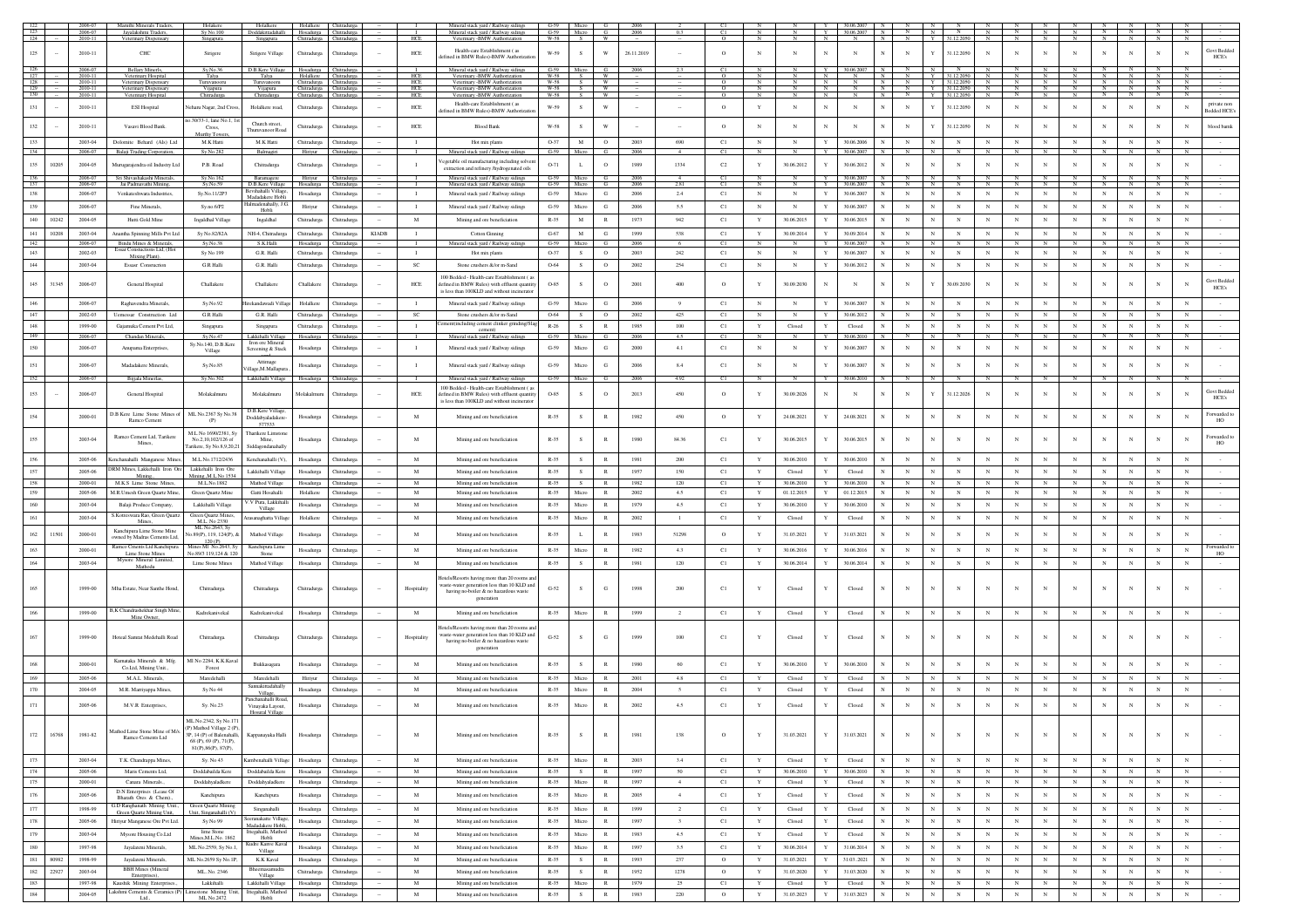|                   | 22928      | 2003-04            | Narahari Iron Ore Mines                                                                     | ML.No. 2388,<br>nmenat                                 | Kadleguddu Village                                          | Chitradurea                | Chitradure                       |                     | M                            | Mining and ore beneficiation                                                                                                                                                                                     | $R-35$              | $\sim$       | $\mathbb{R}$       | 1992               | 140                     | $\circ$       | $\mathbf{Y}$ | 31.03.2020               | Y           | 31.03.2020               |                 |                            |                          |              |              |            |              |                |               |                   |                 |                                    |
|-------------------|------------|--------------------|---------------------------------------------------------------------------------------------|--------------------------------------------------------|-------------------------------------------------------------|----------------------------|----------------------------------|---------------------|------------------------------|------------------------------------------------------------------------------------------------------------------------------------------------------------------------------------------------------------------|---------------------|--------------|--------------------|--------------------|-------------------------|---------------|--------------|--------------------------|-------------|--------------------------|-----------------|----------------------------|--------------------------|--------------|--------------|------------|--------------|----------------|---------------|-------------------|-----------------|------------------------------------|
| 186               | 10241      | 2004-05            | 'edanta Limited. A Narrain Iro<br>Ore Mine of M/s                                           | Ml.No. 2236<br>Megalahally Office<br>Complex, Near     | Chitradurga                                                 | Chitradurga                | <b>Chitradurga</b>               |                     | M                            | Mining and ore beneficiation                                                                                                                                                                                     | $R - 35$            |              | $\mathbb{R}$       | 1952               | 18485                   | $\circ$       |              | 30.06.2021               |             | 30.06.2021               |                 | 30.06.2021                 |                          | $_{\rm N}$   |              | $_{\rm N}$ |              | N              | $_{\rm N}$    |                   |                 |                                    |
| 187               |            | 1998-99            | Pundaleeka Rao (Bongad<br>Mining Unit)                                                      | Megalahally Village<br>Nagathi Halli Village           | Nagathi Halli Village                                       | Hosadurga                  | Chitradurga                      |                     | M                            | Mining and ore beneficiation                                                                                                                                                                                     | $R-35$              | Micro        | R                  | 1992               | $\sim$                  | C1            | Y            | Closed                   | $\mathbf Y$ | Closed                   | N               | $_{\rm N}$                 | $_{\rm N}$               |              | $_{\rm N}$   | N          | $_{\rm N}$   | N              | N             | $_{\rm N}$        |                 |                                    |
| 188               |            | 2004-05            | Raja Minerals                                                                               | ML No.2557, Sy No.3<br>and 59                          | Dodda Kyalada Kere                                          | Hosadurga                  | Chitradurga                      |                     | $\mathbf M$                  | Mining and ore beneficiation                                                                                                                                                                                     | $R - 35$            | Micro        | $\,$ R             | 1979               | $\sim$                  | C1            | Y            | Closed                   | Y           | Closed                   |                 | $_{\rm N}$                 | $_{\rm N}$               | $_{\rm N}$   | $_{\rm N}$   | $_{\rm N}$ | $\mathbb{N}$ | $\overline{N}$ | $_{\rm N}$    | $_{\rm N}$        | $_{\rm N}$      |                                    |
| 189               | 16157      | 1998-99            | John Mines Ltd                                                                              | ML. No. 2294 Sv No. 21<br>Megalahalli and              | Megalahalli Village                                         | Chitradurga                | Chitradurga                      |                     | $_{\rm M}$                   | Mining and ore beneficiation                                                                                                                                                                                     | $R - 35$            |              | $\mathbb{R}$       | 1977               | 839                     | $\circ$       | Y            | 30.06.2021               | Y           | 30.06.2021               | Y               | 30.06.2021<br>N            | N                        |              |              |            | N            |                | $_{\rm N}$    | N                 | $_{\rm N}$      | Forwarded<br>HO                    |
| 190               |            | 1987-88            | Kamataka Gudda Iron Ore Mine<br>Ravan Minerals & Chemicals<br>(Vajra Mines)., (Mining Unit) | Chowdenahalli<br>Kudre Kanive Kaval<br>Village         | Hosadurga                                                   | Hosadurga                  | <b>Chitradurga</b>               |                     | M                            | Mining and ore beneficiation                                                                                                                                                                                     | $R - 35$            | Micro        |                    | 1952               |                         | C1            |              | Closed                   |             | Closed                   |                 | $_{\rm N}$                 |                          |              |              |            |              | N              |               |                   |                 |                                    |
| 191<br>192        |            | 1998-99<br>1998-99 | S.V Srinivasa Mines                                                                         | Gooli Hosahalli                                        | Gooli Hosahalli,                                            | Holalkere<br>Holalkere     | Chitradurga                      |                     | M<br>M                       | Mining and ore beneficiation                                                                                                                                                                                     | $R - 35$            | R-35 Micro   | R                  | 1991               |                         | C1            | Y            | Closed<br>Closed         | Y           | Closed N                 |                 | $\mathbb{N}$<br>$_{\rm N}$ |                          |              | N            |            |              | N              | N             | $\mathbb{N}$      | N               |                                    |
| 193               |            | 2000-01            | Soap Stone Mining<br>pundaleeka Rao (Bongade<br>Mining Unit)                                | Singenahalli<br>Bheemasamudra<br>Village,Sirigere Post | Singenahalli<br>Bheemasamudra                               | Chitradurga                | Chitradurga                      |                     | M                            | Mining and ore beneficiation<br>Mining and ore beneficiation                                                                                                                                                     | $R-35$              | $\,$ M       | R                  | 1997               | 600                     | C1            | Y            | Closed                   | $\mathbf Y$ | Closed                   | ${\bf N}$       | $_{\rm N}$<br>N            | $_{\rm N}$               | $_{\rm N}$   | $_{\rm N}$   | $_{\rm N}$ | $_{\rm N}$   | $_{\rm N}$     | $_{\rm N}$    | $_{\rm N}$        | $_{\rm N}$      |                                    |
| 194               |            | 1998-99            | Vani Vilas Mines & Minerals                                                                 | Ittige Halli                                           | Ittegahalli, Mathod<br>Hobli                                | Hosadurga                  | Chitradurga                      |                     | M                            | Mining and ore beneficiation                                                                                                                                                                                     | $R - 35$            | Micro        | $\,$ R             | 2006               | 5                       | C1            | Y            | $\operatorname{Closed}$  | Y           | Closed                   |                 | $_{\rm N}$                 | $_{\rm N}$               | $_{\rm N}$   | $_{\rm N}$   | N          | $\mathbb{N}$ | N              | $_{\rm N}$    | $_{\rm N}$        | $_{\rm N}$      |                                    |
| 195               |            | 2006-07            | Veda Cement Ltd. Mallapura<br><b>Lime Stone Mines</b>                                       | Mallapura                                              | Mallapura                                                   | Hosadurga                  | Chitradurg                       |                     | M                            | Mining and ore beneficiation                                                                                                                                                                                     | $R-35$              | Micro        | $\mathbb{R}$       | 2006               | 4.87                    | C1            | Y            | Closed                   | $\mathbf Y$ | Closed                   |                 | N                          |                          | $_{\rm N}$   |              |            | N            | N              | $_{\rm N}$    | $_{\rm N}$        | $_{\rm N}$      |                                    |
| 196               |            | 2005-06            | Y.Hanumanthappa Mines                                                                       | Gatti hosahalli                                        | Gatti Hosahalli                                             | Holalkere                  | Chitradurg                       |                     | M                            | Mining and ore beneficiation                                                                                                                                                                                     | $R-35$              | Micro        | R                  | 2000               | 10                      | C1            | Y            | Closed                   | $\mathbf Y$ | Closed                   | $\mathbf{N}$    | $_{\rm N}$<br>N            | $\mathbb{N}$             | $_{\rm N}$   | $_{\rm N}$   | $_{\rm N}$ | $\mathbf N$  | $_{\rm N}$     | $_{\rm N}$    | $\mathbb{N}$      | $_{\rm N}$      |                                    |
| 197               | 16757      | 2000-01            | D.B Kere Lime Stone Mine &<br>Manganese Mines                                               | M.L.No.1848                                            | D.B.Kere Village                                            | Hosadurga                  | <b>Chitradurg</b>                |                     | $\mathbf M$                  | Mining and ore beneficiation                                                                                                                                                                                     | $R - 35$            | Micro        | R                  | 1982               | 8.5                     | C1            | $\mathbf Y$  | 30.06.2015               | $\mathbf Y$ | 30.06.2015               |                 | $_{\rm N}$                 | $_{\rm N}$               | $_{\rm N}$   | N            | N          | $_{\rm N}$   | N              | $_{\rm N}$    | $_{\rm N}$        | $_{\rm N}$      | Forwarded to<br>HO                 |
| 198               |            | 2006-07            | Sri. M. Srinivasulu                                                                         | Sy No.1                                                | Kadre Kanivekaval                                           | Hosadurga                  | Chitradurga                      |                     | $\mathbf M$                  | Mining and ore beneficiation                                                                                                                                                                                     | $R - 35$            | S            | R                  | 1986               | 200                     | C1            | Y            | Closed                   | $\mathbf Y$ | Closed                   | $_{\rm N}$      | $_{\rm N}$<br>N            | N                        | $_{\rm N}$   |              | $_{\rm N}$ | $_{\rm N}$   | $_{\rm N}$     | $_{\rm N}$    | $_{\rm N}$        | N               |                                    |
| 199               |            | 2005-06            | Srinivasa Clays                                                                             | M.L.No1999                                             | Ittegahalli, Mathod<br>Hobli                                | Hosadurga                  | <b>Chitradurga</b>               |                     | $\mathbf M$                  | Mining and ore beneficiation                                                                                                                                                                                     | $R - 35$            | Micro        | R                  | 1985               | 15                      | C1            | $\mathbf Y$  | Closed                   | Y           | Closed                   |                 | $_{\rm N}$                 |                          | $_{\rm N}$   | $_{\rm N}$   | N          | N            | $\mathbf N$    | $_{\rm N}$    | $_{\rm N}$        | $_{\rm N}$      |                                    |
| $200\,$           |            | 2005-06            | Alok Kumar & Co. (Mahakali<br>Indus Mines & Minerals)                                       | Lakkihalli Village                                     | Lakkihalli Village                                          | Hosadurga                  | Chitradure                       |                     | M                            | Mining and ore beneficiation                                                                                                                                                                                     | $R-35$              | Micro        | R                  | 2005               | 20                      | C1            | Y            | Closed                   | Y           | Closed                   | $_{\rm N}$      | $_{\rm N}$<br>$\mathbf{N}$ | $_{\rm N}$               | $_{\rm N}$   | $_{\rm N}$   | $_{\rm N}$ | $_{\rm N}$   | $_{\rm N}$     | $_{\rm N}$    | $_{\rm N}$        | $_{\rm N}$      |                                    |
| 201               |            | 2005-06            | Aariam Mahammed Siddika Patel                                                               | Sy.No.84/3 & 85/3                                      | Kenkere Village                                             | Hosadurga                  | <b>Chitradurga</b>               |                     | $_{\rm M}$                   | Mining and ore beneficiatio                                                                                                                                                                                      | $R-35$              | S            | $\mathbb{R}$       | 2005               | 42.5                    | C1            | $\mathbf Y$  | Closed                   | $\mathbf Y$ | Closed                   | $_{\rm N}$      | $_{\rm N}$<br>N            | $_{\rm N}$               | $_{\rm N}$   | $_{\rm N}$   | $_{\rm N}$ | $_{\rm N}$   | $\mathbf N$    | $_{\rm N}$    | $_{\rm N}$        | $_{\rm N}$      |                                    |
| $202\,$           |            | 2005-06            | Subash C.Jain, C.B.Kere,                                                                    | M.L.No.2037                                            | Mathod Village                                              | Hosadurga                  | Chitradurga                      |                     | $\mathbf M$                  | Mining and ore beneficiation                                                                                                                                                                                     | $R - 35$            | Micro        | $\,$ R             | 1987               | 0.85                    | C1            | Y            | Closed                   | $\mathbf Y$ | Closed                   | $_{\rm N}$      | $_{\rm N}$<br>N            | $_{\rm N}$               | $_{\rm N}$   | $_{\rm N}$   | $_{\rm N}$ | $_{\rm N}$   | $_{\rm N}$     | $_{\rm N}$    | $_{\rm N}$        | $_{\rm N}$      |                                    |
| 203               |            | 2014-15            | V.Suheelamma Mines                                                                          | ML No. 2626/2639                                       | D.B.Kere Iron &<br><b>fanganese</b> Ore Min                 | Hosadurga                  | Chitradurga                      |                     | M                            | Mining and ore beneficiation                                                                                                                                                                                     | $R-35$              | M            | $\mathbb{R}$       | 2014               | 250                     | C1            | $\mathbf{Y}$ | 30.06.2015               | Y           | 30.06.2015               | $\mathbb{N}$    | $_{\rm N}$<br>$\mathbb{N}$ |                          | $\mathbf{N}$ | $_{\rm N}$   | $_{\rm N}$ | N            | N              | $_{\rm N}$    | $_{\rm N}$        | $_{\rm N}$      |                                    |
| $204\,$           |            | 2005-06            | K.S.Shivanna Mines Owner, Kori                                                              | Obalapura                                              | Obalapura                                                   | Hiriyur                    | Chitradurg                       |                     | M                            | Mining and ore beneficiation                                                                                                                                                                                     | $R - 35$            | Micro        | R                  | 2006               | $\leq$                  | C1            | $\mathbf{Y}$ | Closed                   | Y           | Closed                   |                 | $_{\rm N}$                 | $_{\rm N}$               | $_{\rm N}$   | $_{\rm N}$   | $_{\rm N}$ | $_{\rm N}$   | N              | $_{\rm N}$    |                   | $_{\rm N}$      |                                    |
| 205               |            | 2006-07            | Lime Stone Mines<br>M.R. Chennakeshava Reddy                                                | Kenkere Village,                                       | Kenkere Village                                             | Hosadurga                  | Chitradurga                      |                     | $\mathbf M$                  | Mining and ore beneficiation                                                                                                                                                                                     | $R - 35$            | M            | $\mathbb{R}$       | 1965               | 632                     | C1            | Y            | Closed                   | $\mathbf Y$ | Closed                   | $_{\rm N}$      | $_{\rm N}$<br>$_{\rm N}$   | $_{\rm N}$               | $_{\rm N}$   | $_{\rm N}$   | $_{\rm N}$ | $_{\rm N}$   | $_{\rm N}$     | $_{\rm N}$    | $_{\rm N}$        | $_{\rm N}$      |                                    |
| $\frac{206}{207}$ |            | 2004-05            | Chandrashekar Mines                                                                         | M.L.No.329/A<br>Sv.NO.1                                | <b>KK Kaval</b>                                             |                            | Hosadurga Chitradurga            |                     | $\mathbf{M}$                 | Mining and ore beneficiation                                                                                                                                                                                     | $R - 35$            | Micro        | R                  | 2004               | 4.5                     | C1            |              | Closed                   | Y           | Closed N<br>Closed N     |                 | $\frac{N}{N}$<br>N         |                          | $_{\rm N}$   |              | N          |              | $\frac{N}{N}$  | $\frac{N}{N}$ |                   | $\frac{N}{N}$   |                                    |
| 208               |            | 2004-05<br>2004-05 | Pravathamma Mines<br>D.B.Kere Mines                                                         | Sy.NO.46 & 47<br>$Sy$ . NO. 38                         | Kappanayaka Halli Hosadurea Chitradurea<br>D.B.Kere Village | Hosadurga                  | Chitradurga                      |                     | $\mathbf{M}$<br>M            | Mining and ore beneficiation<br>Mining and ore beneficiation                                                                                                                                                     | $R - 35$            | R-35 Micro   | R                  | 2002<br>1984       | 3.95<br>21.25           | C1            | Y            | Closed<br>Closed         | Y           | Closed                   | $\mathbb{N}$    | N<br>N<br>N                | N                        | N            | $\mathbf{N}$ | N          | N            | $\mathbb{N}$   | N             | <b>N</b>          | N               |                                    |
| 209               |            | 2004-05            | D.M.Cements Pvt Ltd                                                                         | Sy.No.56/4                                             | Grantha Pura (v<br>Srirampura Hobl                          | Hosadurga                  | Chitradurga                      |                     | $\mathbf{I}$                 | t(including cement clinker grinding/S<br>cement)                                                                                                                                                                 | $R-26$              | S            | $\mathbb{R}$       | 2003               | 180                     | C1            | $\mathbf Y$  | 30.06.2017               | $\mathbf Y$ | 30.06.2017               | $_{\rm N}$      | $_{\rm N}$<br>$_{\rm N}$   | $_{\rm N}$               | $_{\rm N}$   | $_{\rm N}$   | $_{\rm N}$ | $_{\rm N}$   | $_{\rm N}$     | $_{\rm N}$    | $_{\rm N}$        | $_{\rm N}$      |                                    |
| 210<br>211        |            | 2002-03            | E. Ramurthy Mines                                                                           | Sy No. 10                                              | Araiekere                                                   | Holalkere                  | Chitradurg:                      |                     | M<br>HCE                     | Mining and ore beneficiation<br>Health-care Establishment (as                                                                                                                                                    | $R - 35$            | Micro        | R<br>W             | 2002               | 12.1                    | C1            | Y            | Closed                   | Y           | Closed                   | N<br>$_{\rm N}$ | $_{\rm N}$                 |                          | N            |              |            | - N          | N              |               |                   |                 | private non                        |
|                   |            | 2003-04            | Ajay Medical Centre,                                                                        | Near Bus stand                                         | Challakere                                                  | Challakere                 | Chitradurga                      |                     |                              | ned in BMW Rules)-BMW Authoriza                                                                                                                                                                                  | W-59                | s            |                    | 2000               | 46.4                    | $\circ$       | Y            | 30.06.2018               | Y           | 30.06.2018               |                 | $_{\rm N}$<br>Y            | 31.12.2050               | $_{\rm N}$   | $_{\rm N}$   | $_{\rm N}$ | N            | N              | $_{\rm N}$    | $_{\rm N}$        | N               | edded HCE's                        |
| 212               |            | 2005-06            | Balaji Nursing Home                                                                         | Main Road                                              | Hiriyur                                                     | Hiriyur                    | <b>Chitradurga</b>               |                     | ${\rm HCE}$                  | Health-care Establishment (28)<br>lefined in BMW Rules)-BMW Authorizati                                                                                                                                          | W-59                | Micro        | W                  | 1987               | $22\,$                  | $\circ$       | $_{\rm N}$   | $_{\rm N}$               | $_{\rm N}$  | $_{\rm N}$               | $_{\rm N}$      | $_{\rm N}$                 | 31.12.2050<br>Y          | $_{\rm N}$   |              | $_{\rm N}$ | N            | N              | $_{\rm N}$    | $_{\rm N}$        |                 | sedded HCE's                       |
| 213               | 10934      | 2004-05            | weshwara Hospital & Reser<br>Center, Chitradurga                                            | Nh-4 By-Pass                                           | Chitradurga                                                 | Chitradurga                | Chitradurga                      |                     | ${\rm HCE}$                  | 500 Bedded - Health-care Establishment (<br>defined in BMW Rules)                                                                                                                                                | $R-30$              | $\mathbf{L}$ | $\mathbb R$        | 1999               | 1307                    | $\circ$       | Y            | 30.06.2021               | $\mathbf Y$ | 30.06.2021               | Y               | 30.06.2013<br>Y            | 30.06.2021               | $_{\rm N}$   |              |            | N            |                |               | $_{\rm N}$        |                 | Private Bedde<br>HCE's             |
| 214               |            | 2004-05            | Basavaraj Nursing Home                                                                      | Near Bus Stand                                         | Hiriyur                                                     | Hiriyur                    | <b>Chitradurg</b>                |                     | HCE                          | Health-care Establishment (as<br>efined in BMW Rules)-BMW Authorizat                                                                                                                                             | W-58                | Micro        | w                  | 2001               | 24                      | $\circ$       | Y            | 30.06.2019               | $_{\rm N}$  | $_{\rm N}$               | $_{\rm N}$      | $\mathbf N$<br>Y           | 31.12.2050               | $_{\rm N}$   |              | $_{\rm N}$ | N            | N              | $_{\rm N}$    | $_{\rm N}$        | N               | <b>Bedded HCE's</b>                |
| 215               |            | 2005-06            | <b>District Hospital</b>                                                                    | Chitradurga                                            | Chitradurga                                                 | Chitradurga                | Chitradurga                      |                     | ${\rm HCE}$                  | 450 Bedded - Health-care Establishment (as<br>defined in BMW Rules) with effluent quantity<br>is less than 100KLD and without incinerato                                                                         | $R-26$              | s            | $\mathbb R$        | 1920               | 450                     | $\circ$       |              | 30.06.2021               | $\mathbf Y$ | 30.06.2021               | $_{\rm N}$      | $_{\rm N}$<br>Y            | 30.06.2018               | $_{\rm N}$   |              | $_{\rm N}$ |              |                |               |                   |                 | <b>Govt Bedded</b><br>HCE's        |
| 216               |            |                    |                                                                                             |                                                        |                                                             |                            |                                  |                     |                              |                                                                                                                                                                                                                  |                     |              |                    |                    |                         |               |              |                          |             |                          |                 |                            |                          |              |              |            |              |                |               |                   |                 |                                    |
|                   |            | 2003-04            | Basaveshwara Rice Mill,                                                                     | 5th KM NH-13                                           | G.R. Halli                                                  |                            | Chitradurga Chitradurga          |                     |                              | Parboiled Rice Mills                                                                                                                                                                                             | O-79                |              | $\circ$            | - 2002             |                         | $\circ$       |              | 30.09.2022               |             | Y 30.09.2022 N           |                 | N<br>IN.                   |                          |              |              |            |              | N              |               |                   | -N-             |                                    |
|                   | $217 \t10$ | 2003-04            | Gurudev Industries                                                                          | 5th KM NH-13                                           | G.R. Halli                                                  |                            | Chitradurga Chitradurga          |                     |                              | Parboiled Rice Mill                                                                                                                                                                                              | $O-79$              |              | $\circ$            | 2002               | 230                     | C1            |              | 30.09.2017               |             | Y 30.09.2017 N           |                 | N                          |                          |              |              |            |              |                |               |                   |                 |                                    |
| 218               |            | 2006-07            | Kiran Nursing Home                                                                          | Mysore Road                                            | Hiriyur                                                     | Hiriyur                    | Chitradure:                      |                     | <b>HCE</b>                   | Health-care Establishment (as<br>lefined in BMW Rules)-BMW Authorizatio                                                                                                                                          | W-58                | S            | W                  | 14.11.2019         |                         | $\circ$       | $_{\rm N}$   | $_{\rm N}$               | $_{\rm N}$  | N                        | N               | $_{\rm N}$                 | Y<br>31.12.2050          | $_{\rm N}$   | $_{\rm N}$   | $_{\rm N}$ | $_{\rm N}$   | N              | $_{\rm N}$    | $_{\rm N}$        | $_{\rm N}$      | <b>Bedded HCE's</b>                |
| 219               |            | 1998-99            | Shakthi Cotton Process Pvt Ltd,                                                             | edeehally Road, Apm<br>Yard                            | Medeehally Road<br>Apml Yard                                | Chitradurga                | Chitradurga                      | <b>KIADB</b> Ind    | $\mathbf{I}$                 | <b>Cotton Ginning</b>                                                                                                                                                                                            | $G-67$              | S            | G                  | 1994               | 113                     | C1            | Y            | Closed                   | $\mathbf Y$ | Closed                   | $_{\rm N}$      | $_{\rm N}$<br>N            | N                        | $_{\rm N}$   | $_{\rm N}$   | $_{\rm N}$ | $_{\rm N}$   | $_{\rm N}$     | $_{\rm N}$    | N                 | $_{\rm N}$      |                                    |
| 220               | 10226      | 2003-04            | Jayalakshmi Auto Spin Ltd,                                                                  | Kiadb Ind. Area                                        | KIADB Indl Area,                                            | Chitradurga                | Chitradurga                      | Area.<br>Chitradurg | $\mathbf{I}$                 | <b>Cotton Ginning</b>                                                                                                                                                                                            | ${\bf G}\text{-67}$ | $\mathbf M$  | $_{\rm G}$         | 1996               | 524                     | C1            | $\mathbf Y$  | 31.12.2018               | Y           | 31.12.2018               | $_{\rm N}$      | $_{\rm N}$<br>N            | $_{\rm N}$               |              |              | N          | N            | N              | $_{\rm N}$    | N                 | $_{\rm N}$      |                                    |
| 221               |            | 2003-04<br>2003-04 | Sri Jayalakshmi Textiles Ltd,<br>Central Silver Plant, (Khadi &                             | Chitradurga<br>Plot No. 9,10,11                        | Chitradurga<br>Kelgote Ind Area                             | Chitradurga<br>Chitradurga | <b>Thitradury</b><br>Chitradurga | <b>KIADB</b> Ind    | $\mathbf{I}$<br>$\mathbf{I}$ | <b>Cotton Ginning</b><br>Cotton spinning and weaving                                                                                                                                                             | $G-67$              |              | $_{\rm G}$         | 1964<br>1996       | 458                     | C1            | Y<br>Y       | 31.12.2008<br>31.12.2026 | Y           | 31.12.2008               | Y               | N                          |                          |              |              |            | N            | N              |               | N                 | $_{\rm N}$      |                                    |
| 222               | 23253      |                    | Village Industires)                                                                         |                                                        |                                                             |                            |                                  | Area,<br>hitradur   |                              |                                                                                                                                                                                                                  | ${\bf G}\text{-67}$ | $\mathbf M$  |                    |                    | 550.58                  | $\circ$       |              |                          |             | 31.12.2026               |                 | 30.06.2021                 |                          |              |              |            |              |                |               |                   |                 |                                    |
| 223               |            | 2005-06            | Regional oil Seeds grower Co-<br>perative Soceity Union Ltd.,                               | AMPC yard                                              | AMPC yard                                                   | Chitradurga                | Chitradurga                      |                     | $\mathbf{I}$                 | Oil mill Ghani and extraction (no<br>hydrogenation / refining                                                                                                                                                    | $G-29$              | S            | $_{\rm G}$         | 2007               | 303.89                  | $\circ$       | Y            | 31.12.2021               | Y           | 31.12.2021               |                 | $_{\rm N}$                 | N                        |              |              | $_{\rm N}$ | $\mathbb{N}$ | N              | $_{\rm N}$    | $_{\rm N}$        | $_{\rm N}$      |                                    |
| 224               |            | 2006-07            | Vijayanada Printer,                                                                         | <b>VRL Check Piont Nea</b><br>Hutti Gold Mins          | VRL Check Pion                                              | Chitradurga                | Chitradurga                      |                     | $\blacksquare$               | Block making of printing without foundry<br>(excluding wooden block making)                                                                                                                                      | $W-7$               | S            | W                  | 2002               | 164                     | $\circ$       | Y            | 31.12.2022               | Y           | 31.12.2022               |                 | $_{\rm N}$                 | $_{\rm N}$               | $_{\rm N}$   | $_{\rm N}$   | $_{\rm N}$ | N            | N              | $_{\rm N}$    | $_{\rm N}$        | $_{\rm N}$      |                                    |
| $225\,$           |            | 2003-04            | Sajjan Hospital                                                                             | Main Road                                              | Holalkero                                                   | Holalkere                  | Chitradurga                      |                     | HCE                          | Health-care Establishment (as<br>lefined in BMW Rules)-BMW Authorizatio                                                                                                                                          | W-58                | Micro        | W                  | 1998               | 10                      | C1            | Y            | 30.06.2016               | $_{\rm N}$  | 30.06.2016               | $_{\rm N}$      | $_{\rm N}$<br>Y            | 31.12.2014               | $_{\rm N}$   | N            | $_{\rm N}$ | N            | N              | $_{\rm N}$    | $_{\rm N}$        | $_{\rm N}$      | private nor<br>Bedded HCE's        |
| 226               |            | 2006-07            | Sanjivini Children Clinic,                                                                  | Opp. KSRTC bus stop<br>Jayanagara                      | Hiriyur                                                     | Hiriyur                    | Chitradurga                      |                     | ${\rm HCE}$                  | Health-care Establishment (as<br>lefined in BMW Rules)-BMW Authorization                                                                                                                                         | W-58                | Micro        | W                  | 2006               | $\sqrt{2}$              | $\circ$       | $_{\rm N}$   | 30.06.2020               | $_{\rm N}$  | $_{\rm N}$               | $_{\rm N}$      | $_{\rm N}$                 | 31.12.2050<br>Y          | $_{\rm N}$   |              | $_{\rm N}$ | N            | $_{\rm N}$     | $_{\rm N}$    | $_{\rm N}$        |                 | private non<br><b>Bedded HCE's</b> |
| $227\,$           |            | 1997-98            | Bharat Battery Works.                                                                       | Bharamasagara                                          | Bharamasagara                                               | Chitradurga                | Chitradurga                      |                     | $\mathbf{I}$                 | Dry cell battery (excluding manufactur<br>of electrodes) and assembling & charging                                                                                                                               | O-73                | s            | $\circ$            | 1997               | $\overline{\mathbf{3}}$ | C1            | $_{\rm N}$   | $_{\rm N}$               | Y           | 30.06.2002               | $_{\rm N}$      | N                          |                          |              |              |            |              |                |               |                   |                 |                                    |
|                   |            |                    | Krushi Valley (P) Ltd.,                                                                     | hikkagonganahalli N                                    |                                                             |                            | Chitradurga                      |                     |                              | of acid lead battery on micro scale<br>Lime manufacturing (using lime                                                                                                                                            |                     |              |                    |                    |                         |               | Y            |                          | Y           |                          |                 | $_{\rm N}$<br>N            | $_{\rm N}$               | $_{\rm N}$   | $_{\rm N}$   | N          | $\mathbb{N}$ | $_{\rm N}$     | $_{\rm N}$    |                   |                 |                                    |
| 228               | 229 10376  | 1997-98<br>2003-04 | Abishek Stone Crusher.                                                                      | Sv. No 101                                             | Chikkagonganahalli<br>Tamatakal                             | Chitradurga<br>Chitradurga | Chitradure:                      |                     | $\;$ I<br>- SC               | kiln)<br>Stone crusher                                                                                                                                                                                           | O-43<br>0-64        | S<br>- S     | $\circ$<br>$\circ$ | 1996<br>06.03.2021 | 19.13<br>45.5           | C1<br>$\circ$ | $\mathbb{N}$ | 30.06.1998               | <b>Y</b>    | 30.06.1998<br>30.09.2029 |                 | N                          |                          |              |              |            | - N          |                |               | $_{\rm N}$<br>- N | $_{\rm N}$<br>N |                                    |
| 230               |            | 2003-04            | Raehava)Annaporneswari Ston                                                                 | $Sv$ . No. 11                                          | Kirubanakallu,                                              | Chitradurea                | Chitradure:                      |                     | <b>SC</b>                    | Stone crushers & for m-Sand                                                                                                                                                                                      | 0-64                | Micro        | $\circ$            | 2000               | 12.49                   | C2            | $\mathbb{N}$ | $_{\rm N}$               | Y           | 30.06.2012               | N               | $_{\rm N}$<br>N            | $_{\rm N}$               | $_{\rm N}$   | $_{\rm N}$   | $_{\rm N}$ | $_{\rm N}$   | $_{\rm N}$     | $_{\rm N}$    | $_{\rm N}$        | $_{\rm N}$      |                                    |
| 231               |            | 2004-05            | Crusher.<br>Krishna Nursing Home                                                            | <b>Bangalore Road</b>                                  | alappanahalli Po<br>Challakere                              | Challakere                 | Chitradurga                      |                     | HCE                          | Health-care Establishment (as<br>efined in BMW Rules)-BMW Authorizati                                                                                                                                            | W-58                | Micro        | W                  | 2004               | $\overline{2}$          | $\circ$       | $_{\rm N}$   | N                        | $_{\rm N}$  | N                        |                 | Y<br>$_{\rm N}$            | 31.12.2050               | $_{\rm N}$   |              | N          | N            | N              | $_{\rm N}$    | N                 | N               | <b>Bedded HCE's</b>                |
| 232               |            | 2004-05            | General Hospital                                                                            | Hiriyur                                                | Hiriyur                                                     | Hiriyur                    | Chitradurga                      |                     | HCE                          | 100 Bedded - Health-care Establishment (as<br>defined in BMW Rules) with effluent quantity                                                                                                                       | O-85                | S            | $\circ$            | 2004               | 322                     | $\circ$       |              | 30.06.2019               | $_{\rm N}$  |                          | N               | N<br>Y                     | 31.12.2018               |              |              | $_{\rm N}$ |              |                |               |                   |                 | Govt Bedder<br>HCE's               |
| 233               |            | $2003 - 04$        | Balaji Stone Crusher.,                                                                      | Sv.No.55/2                                             | Iyyanahalli                                                 | Chitradurga                | Chitradurga                      |                     | SC                           | is less than 100KLD and without incinerator<br>Stone crushers &/or m-Sand                                                                                                                                        | 0-64                |              | $\circ$            |                    |                         | C2            |              |                          |             | 30.06.2012               |                 |                            |                          |              |              |            |              |                |               |                   |                 |                                    |
|                   |            |                    |                                                                                             |                                                        |                                                             |                            |                                  |                     |                              | Slaughter house (as per notification                                                                                                                                                                             |                     |              |                    |                    |                         |               |              |                          |             |                          |                 |                            |                          |              |              |            |              |                |               |                   |                 |                                    |
| 234               |            | 2005-06            | Town Municipal Council                                                                      | Challakere                                             | Challakere                                                  | Challakere                 | Chitradurga                      |                     | $\mathbf{I}$                 | S.O.270(E)dated 26.03.2001)and meat<br>rocessing industries, bone mill, processing<br>animal horn, hoofs and other body parts                                                                                    | $R-49$              | S            | $\,$ R             | 1998               |                         | C1            | Y            | 30.06.2015               | $_{\rm N}$  | $_{\rm N}$               | $_{\rm N}$      | $_{\rm N}$<br>$_{\rm N}$   | $_{\rm N}$               | $_{\rm N}$   | $_{\rm N}$   | $_{\rm N}$ | N            | $_{\rm N}$     | $_{\rm N}$    | $_{\rm N}$        | $_{\rm N}$      |                                    |
| 235               |            | 2005-06            | Town Municipal Council                                                                      | Hiriyur                                                | Hiriyur                                                     | Hiriyur                    | Chitradurga                      | $\sim$              | $\mathbf{I}$                 | Slaughter house (as per notification<br>S.O.270(E)dated 26.03.2001)and meat<br>rocessing industries, bone mill, processing o<br>animal horn, hoofs and other body parts                                          | $R-49$              | S            | $\,$ R             | 1990               | $\sim$                  | C1            | Y            | 30.06.2014               | $_{\rm N}$  | N                        | ${\bf N}$       | $\mathbf N$                | $_{\rm N}$<br>$_{\rm N}$ | $_{\rm N}$   | $_{\rm N}$   | $_{\rm N}$ | $_{\rm N}$   | $_{\rm N}$     | $_{\rm N}$    | $_{\rm N}$        | $_{\rm N}$      |                                    |
| 236               |            | 2005-06            | Town Panchayat                                                                              | Holalkere                                              | Holalkere                                                   | Holalkere                  | Chitradurga                      | $\sim$              | $\mathbf{I}$                 | Slaughter house (as per notification<br>S.O.270(E)dated 26.03.2001)and meat<br>rocessing industries, bone mill, processing o                                                                                     | $R-49$              | S            | $\,$ R             | 1998               | $\sim$                  | C1            | Y            | 30.06.2018               | $_{\rm N}$  | $_{\rm N}$               | $_{\rm N}$      | $\mathbf N$<br>$_{\rm N}$  | N                        | $_{\rm N}$   | $_{\rm N}$   | $_{\rm N}$ | N            | $_{\rm N}$     | $_{\rm N}$    | $_{\rm N}$        | $_{\rm N}$      |                                    |
| 237               |            | 2005-06            | Town Panchayat                                                                              | Hosadurga                                              | Hosadurga                                                   | Hosadurga                  | Chitradurga                      |                     | $\mathbf{I}$                 | animal horn, hoofs and other body parts<br>Slaughter house (as per notification<br>S.O.270(E)dated 26.03.2001)and meat<br>rocessing industries, bone mill, processing o                                          | $R-49$              | S            | $\,$ R             | 1997               | $\sim$                  | C1            | Y            | 30.06.2016               | $_{\rm N}$  | $_{\rm N}$               | $_{\rm N}$      | $\mathbf N$                | $_{\rm N}$<br>$_{\rm N}$ | $_{\rm N}$   | $_{\rm N}$   | $_{\rm N}$ | $_{\rm N}$   | $_{\rm N}$     | $_{\rm N}$    | $_{\rm N}$        | $_{\rm N}$      |                                    |
| 238               |            | 2005-06            | Town Panchavat                                                                              | Molakalmuru                                            | Molakalmuru                                                 | Molakalmuru                | Chitradurga                      | $\sim$              | $\mathbf{I}$                 | animal horn, hoofs and other body parts<br>Slaughter house (as per notification<br>S.O.270(E)dated 26.03.2001)and meat<br>rocessing industries, bone mill, processing<br>animal horn, hoofs and other body parts | $R-49$              | ${\bf S}$    | $\,$ R             | 1998               | $\sim$                  | C1            | Y            | 30.06.2016               | $_{\rm N}$  | $_{\rm N}$               | $_{\rm N}$      | $\mathbb{N}$<br>$_{\rm N}$ | $_{\rm N}$               | $_{\rm N}$   | $_{\rm N}$   | $_{\rm N}$ | $\mathbb{N}$ | $_{\rm N}$     | $_{\rm N}$    | $_{\rm N}$        | $_{\rm N}$      |                                    |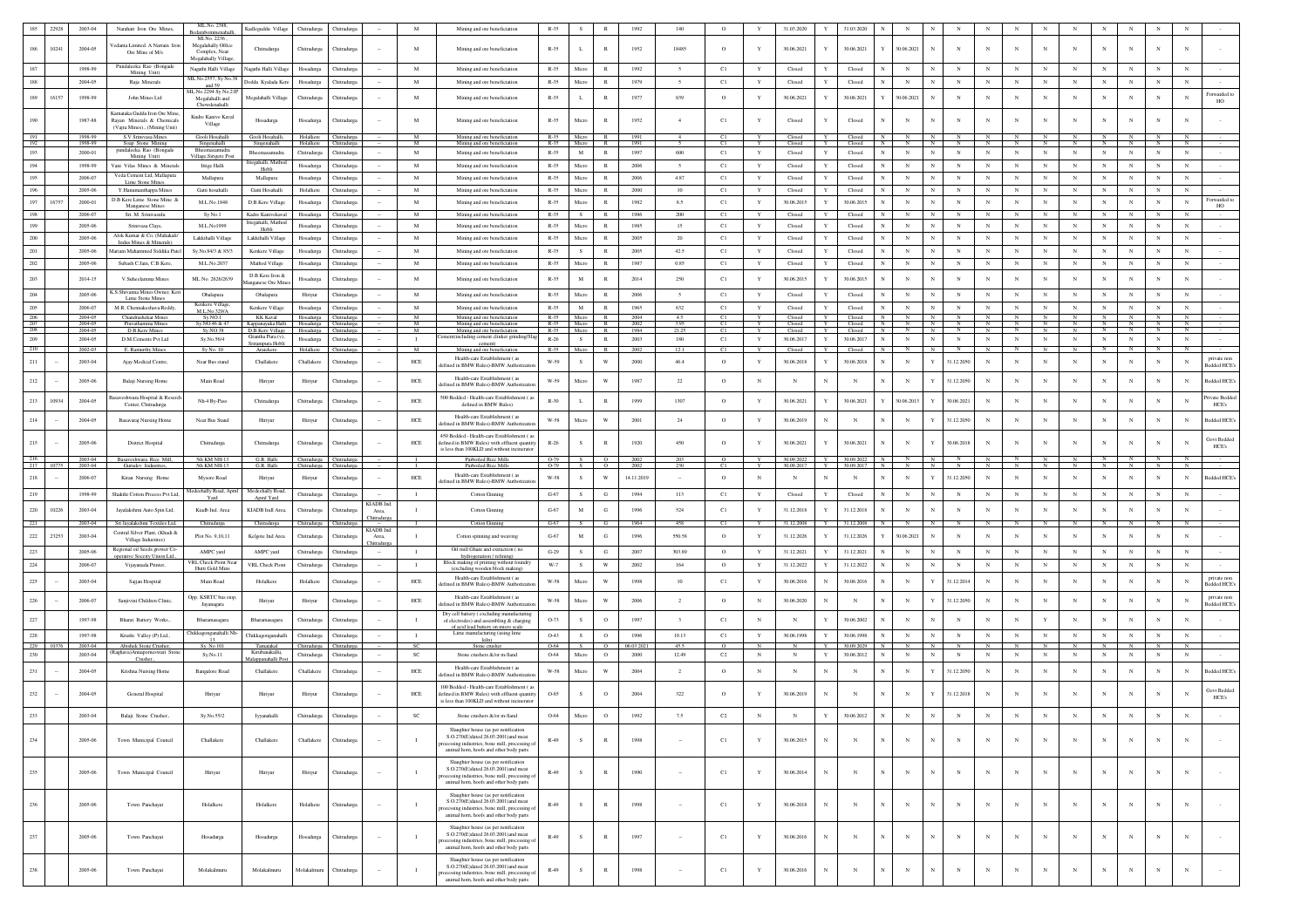|                          |       | 2006-07                       | Mysore Manganese Co.Pvt. Ltd.,                                    | No.30 Sy.No.9& 10,<br>Ivvanahalli, Sv.No.13                                | Mallapura Iyyanahalli,<br>Bevanahalli Village | Hosadurga                           | <b>Chitradurg</b>                          |                | M                              | Mining and ore beneficiation                                                                | $R - 35$                  | Micro                      | $\mathbb{R}$              | 2006         | 19                              | C1              | Y                         | Closed                                 |                  | Closed                   |                |                                                           |                          |                                |                            |                     |                     |                     |                            |                        |                            |                                  |                           |
|--------------------------|-------|-------------------------------|-------------------------------------------------------------------|----------------------------------------------------------------------------|-----------------------------------------------|-------------------------------------|--------------------------------------------|----------------|--------------------------------|---------------------------------------------------------------------------------------------|---------------------------|----------------------------|---------------------------|--------------|---------------------------------|-----------------|---------------------------|----------------------------------------|------------------|--------------------------|----------------|-----------------------------------------------------------|--------------------------|--------------------------------|----------------------------|---------------------|---------------------|---------------------|----------------------------|------------------------|----------------------------|----------------------------------|---------------------------|
| 240                      |       | 2006-07                       | Sanjana Enterprises,                                              | Sy.No.163                                                                  | Arishinagatta                                 |                                     | Holalkere Chitradurga                      |                |                                | Mineral stack yard / Railway sidings                                                        | $G-59$                    | S                          | - 6                       | May-07       | 35                              | C1              | N                         |                                        | Y                | Closed                   |                |                                                           |                          |                                |                            |                     |                     |                     |                            |                        |                            |                                  |                           |
|                          |       |                               |                                                                   |                                                                            |                                               |                                     |                                            |                |                                | 100 Bedded - Health-care Establishment ( a                                                  |                           |                            |                           |              |                                 |                 |                           |                                        |                  |                          |                |                                                           |                          |                                |                            |                     |                     |                     |                            |                        |                            |                                  | Govt Bedder               |
| 241                      | 37369 | 2007-08                       | General Hospital                                                  | Hosadurga                                                                  | Hosadurga                                     | Hosadurga                           | Chitradure:                                |                | HCE                            | defined in BMW Rules) with effluent quantity<br>is less than 100KLD and without incinerate  | $O-85$                    | -S                         | $\circ$                   | 1995         | 476                             | $\circ$         | Y                         | 30.09.2025                             |                  | N                        |                | $_{\rm N}$                                                | Y                        | 30.09.2025                     | $_{\rm N}$                 |                     | $\mathbf{N}$        | $\mathbf N$         | N                          |                        | N                          | N                                | HCE's                     |
|                          |       |                               |                                                                   |                                                                            |                                               |                                     |                                            |                |                                | Cardboard or corrugated box                                                                 |                           |                            |                           |              |                                 |                 |                           |                                        |                  |                          |                |                                                           |                          |                                |                            |                     |                     |                     |                            |                        |                            |                                  |                           |
| 242                      |       | 1994-95                       |                                                                   |                                                                            | Adivala                                       |                                     |                                            |                |                                | and paper products                                                                          | $G-9$                     | Micro                      | G                         |              | 6.66                            | C1              | Y                         | 30.09.2000                             | $_{\rm N}$       | $_{\rm N}$               | $_{\rm N}$     | $_{\rm N}$                                                | $_{\rm N}$               | $_{\rm N}$                     |                            |                     |                     |                     | $_{\rm N}$                 |                        | $_{\rm N}$                 | N                                |                           |
|                          |       |                               | Gopi Paper Board Industry.,                                       | T.G Colony, Adivala Post                                                   |                                               | Hiriyur                             | Chitradurga                                |                |                                | (excluding paper or pulp<br>manufacturing and without                                       |                           |                            |                           |              |                                 |                 |                           |                                        |                  |                          |                |                                                           |                          |                                |                            |                     |                     |                     |                            |                        |                            |                                  |                           |
|                          |       |                               |                                                                   |                                                                            |                                               |                                     |                                            |                |                                | using boilers)<br>Potable alcohol (IMFL) by blendin                                         |                           |                            |                           |              |                                 |                 |                           |                                        |                  |                          |                |                                                           |                          |                                |                            |                     |                     |                     |                            |                        |                            |                                  |                           |
| 243                      |       | 2000-01                       | Seven Hill Distellery Unit.,                                      | Nagakanahatti Road                                                         | Nagakanahatti Road                            | Challakere                          | Chitradurga                                |                | л.                             | bottling of alcohol products                                                                | $O-57$                    | S                          | $\circ$                   | 1995         | 25                              | C1              | Y                         | 30.09.2003                             | $_{\rm N}$       | $_{\rm N}$               |                | $_{\rm N}$                                                | $_{\rm N}$               | $_{\rm N}$                     | $_{\rm N}$                 | $_{\rm N}$          | $_{\rm N}$          | $_{\rm N}$          | $_{\rm N}$                 | $_{\rm N}$             | $_{\rm N}$                 | $_{\rm N}$                       |                           |
| 244<br>245               |       | 2003-04<br>1998-99            | Banashankari Stone Crusher<br>Hulige Rice Mill.                   | Sy, No.145<br>Nh-4, Bye Pas                                                | Bokikere<br>Hiriyu                            | Hosadurga<br>Hiriyur                | Chitradurga                                |                | SC                             | Stone crushers &/or m-Sand<br>Parboiled Rice Mills                                          | 0-64<br>$O-79$            | Micro                      | $\overline{0}$<br>$\circ$ | 1994<br>1977 | 9.46                            | C <sub>2</sub>  |                           |                                        |                  | 30.06.2013<br>30.09.2006 |                | $\mathbf{N}$                                              | N<br>$\mathbb{N}$        | N                              |                            |                     |                     |                     | $\overline{N}$             |                        |                            | N<br>$_{\rm N}$                  |                           |
| 246                      | 42159 | 2004-05                       | Banashankari Stone Crusher                                        | Sy, No.86                                                                  | nanakatte Villa                               | Hosadurga                           | Chitradurga                                |                | SC                             | Stone crusher                                                                               | 0-64                      | S.                         | $\circ$                   | 2002         | 9.54                            | $\circ$         | $\mathbb{N}$              | $_{\rm N}$                             | $\mathbf{Y}$     | 30.06.2020               |                | $_{\rm N}$                                                | $_{\rm N}$               | $_{\rm N}$                     | $_{\rm N}$                 | $\mathbf{N}$        | $_{\rm N}$          | $_{\rm N}$          | $_{\rm N}$                 | $_{\rm N}$             | $_{\rm N}$                 | $_{\rm N}$                       |                           |
| 247                      |       | 2003-04                       | toyal Seema Rice Industries                                       | Honnagal                                                                   | Honnagal                                      | Molakalmuru                         | <b>Thitradurga</b>                         |                |                                | Parboiled Rice Mil                                                                          | 0-79                      |                            | $\overline{0}$            | 2002         |                                 |                 |                           |                                        |                  | 19.07.2023               |                |                                                           | N                        |                                |                            |                     |                     |                     | $\overline{N}$             |                        | N                          | $\overline{\mathbf{N}}$          |                           |
| 248                      | 11165 | 2003-04                       | Sadhana Poultry Farm                                              | <b>Byrapura Village</b>                                                    | Byrapura Village<br>Honeal                    | Molakalmure                         | <b>Chitradurga</b>                         |                | $\mathbf{I}$                   | Fish feed, poultry feed and cattle feed                                                     | $\mathbf{W} \text{-}$     | S                          | $\ensuremath{\text{W}}$   | 2003         | 35                              | $\circ$         | Y                         | $_{\rm N}$                             | Y                | 30.09.2017               |                | $_{\rm N}$                                                | $_{\rm N}$               | $_{\rm N}$                     | $_{\rm N}$                 |                     | $_{\rm N}$          | $_{\rm N}$          | $_{\rm N}$                 | $_{\rm N}$             | $_{\rm N}$                 | N                                |                           |
| 249<br>250               |       | 2004-05<br>2003-04            | Basaveshwara Stone Cursher,                                       | Sy No. 104,<br>N.H. 13                                                     | M.K Hatti<br>G.R. Halli                       | Chitradurga Chitradurga             |                                            |                | <b>SC</b>                      | Stone crusher                                                                               | 0-64<br>$O-37$            | S.                         | $\circ$<br>$\circ$        | 1999         | 98                              | $\circ$         | $_{\rm N}$                | N                                      | Y                | 30.06.2020<br>30.09.2021 |                | $_{\rm N}$                                                | N                        | $_{\rm N}$                     | $\mathbb{N}$               | N                   | N                   | N                   | $_{\rm N}$                 | $_{\rm N}$             | $_{\rm N}$                 | $_{\rm N}$                       | Applied                   |
| 251                      | 22941 | 2003-04                       | K.S. R.Hotmixing Plant,<br>madenu Stone Crusher and M-            | Sy No. 86                                                                  | Siddapura                                     | Chitradurga<br>Chitradurga          | Chitradurg<br><b>Chitradurga</b>           |                | SC                             | Hot mix plants<br>Stone crusher                                                             | 0-64                      | Micro                      | $\circ$                   | 199<br>2003  | 20                              | $\circ$         | $_{\rm N}$                | $_{\rm N}$                             | $\mathbf Y$      | 30.06.2020               |                | $_{\rm N}$                                                | $_{\rm N}$               | $_{\rm N}$                     | $_{\rm N}$                 |                     |                     | $_{\rm N}$          | $_{\rm N}$                 | $_{\rm N}$             | $_{\rm N}$                 | $_{\rm N}$                       | <b>NPD</b>                |
|                          |       |                               |                                                                   |                                                                            |                                               |                                     |                                            | KIADB Ind.     |                                | Dry cell battery (excluding manufacturing                                                   |                           |                            |                           |              |                                 |                 |                           |                                        |                  |                          |                |                                                           |                          |                                |                            |                     |                     |                     |                            |                        |                            |                                  |                           |
| 252                      | 35191 | 2004-05                       | Kudos Electro Power (Lakshmi<br>Torch).                           | Plot No. 45/B                                                              | Indl Area, Kelagote                           | Chitradurga                         | <b>Chitradurga</b>                         | Area,          |                                | of electrodes) and assembling & charging                                                    | O-73                      | S                          | $\circ$                   | 2004         | 63.75                           | $\circ$         | Y                         | 30.09.2021                             |                  | 30.09.2021               |                | $_{\rm N}$                                                |                          | $_{\rm N}$                     |                            |                     |                     | $_{\rm N}$          | $\mathbf N$                |                        | N                          | N                                | Forwarded to<br>SEO       |
| 253                      | 80184 | 2003-04                       | Aylaralingeshwara Stone Crusher.                                  | Sy.No.35                                                                   | Guttinadu village.                            | Chitradurga                         | Chitradurga                                | hitradurg      | SC                             | of acid lead battery on micro scale<br>Stone crusher and M-sand                             | 0-64                      | S                          | $\circ$                   | 1993         | 85                              | $\circ$         | $_{\rm N}$                | $_{\rm N}$                             | $\mathbf{Y}$     | 30.09.2029               |                | $_{\rm N}$                                                | $_{\rm N}$               | $_{\rm N}$                     | $\mathbb{N}$               | $\mathbf{N}$        | $_{\rm N}$          | $_{\rm N}$          | $_{\rm N}$                 | $_{\rm N}$             | $_{\rm N}$                 | N                                |                           |
| 254                      | 41901 | 2003-04                       | R.N.Stone Crusher                                                 | iind Murugarajen                                                           | M.K Hatti                                     |                                     | <b>Chitradurga</b>                         |                | SC                             | Stone crushers &/or m-Sand                                                                  | 0-64                      | Micro                      | $\circ$                   | 1996         | 4.5                             | C1              | $_{\rm N}$                | $\operatorname{Closed}$                | Close            | Y                        |                | $_{\rm N}$                                                | $_{\rm N}$               | $_{\rm N}$                     | $_{\rm N}$                 |                     | $_{\rm N}$          | $_{\rm N}$          | $_{\rm N}$                 | $_{\rm N}$             | $_{\rm N}$                 | N                                |                           |
| 255                      |       | 2003-04                       | Rohan Steels Wires Pvt Lrd                                        | Industry<br>$N.H-4$                                                        | 0th K.M, P.B.Ro:                              | Chitradurga<br>Chitradurga          | <b>hitradure</b>                           |                |                                | Wire drawing and wire netting                                                               | $O-7$                     |                            | $\circ$                   | 2004         | 40.6                            | C1              |                           |                                        |                  | 1.12.2005                |                |                                                           |                          |                                |                            |                     |                     |                     |                            |                        |                            |                                  |                           |
| 256                      |       | 2004-05                       | Sampade Enterprises.                                              | Sv.No.173                                                                  | gadhallipura Villag                           | Chitradurga                         | Chitradurga                                |                | $_{\rm SC}$                    | Stone crushers &/or m-Sand                                                                  | 0-64                      | Micro                      | $\circ$                   | 1991         | $\sim$                          | C1              | $_{\rm N}$                | $_{\rm N}$                             |                  | 30.06.2012               |                | $_{\rm N}$                                                | $_{\rm N}$               | $_{\rm N}$                     | $_{\rm N}$                 | $_{\rm N}$          | $_{\rm N}$          | $_{\rm N}$          | $_{\rm N}$                 | $_{\rm N}$             | $_{\rm N}$                 | $_{\rm N}$                       |                           |
|                          |       |                               |                                                                   |                                                                            |                                               |                                     |                                            |                |                                |                                                                                             |                           |                            |                           |              |                                 |                 |                           |                                        |                  |                          |                |                                                           |                          |                                |                            |                     |                     |                     |                            |                        |                            |                                  |                           |
| 257                      |       | 2003-04                       | Venkatesh Rice Mill (Sri Ram<br>Ganesh Agro Industries),          | <b>Bellary Road</b>                                                        | Challakere                                    | Challakere                          | Chitradurga                                |                | $\mathbf{I}$                   | Parboiled Rice Mills                                                                        | O-79                      | s                          | $\circ$                   | 2006         | 97                              | C1              | $_{\rm N}$                | N                                      |                  | 30.09.2015               |                | $_{\rm N}$                                                |                          | N                              |                            |                     |                     |                     | $\overline{N}$             |                        | N                          | $\mathbf N$                      | pection dat<br>05.01.2017 |
|                          |       | 2003-04                       | Nandi Form                                                        | Sy. No 279                                                                 | unakatte Vill                                 | Holalkere                           | <b>Chitradurga</b>                         |                | $\mathbf{I}$                   | Chilling plant, cold storage and ice making                                                 | $G-13$                    | S                          | G                         | 2004         | 26                              | C1              | Y                         | 30.09.2010                             |                  | 30.09.2010               |                | $_{\rm N}$                                                |                          | N                              |                            |                     |                     | $_{\rm N}$          | $_{\rm N}$                 |                        | N                          |                                  |                           |
| 259                      | 23255 |                               |                                                                   | Milk Chilling Center                                                       |                                               |                                     |                                            |                |                                |                                                                                             |                           | s                          |                           |              |                                 |                 | Y                         |                                        |                  |                          |                | $_{\rm N}$                                                | $\overline{N}$           | $_{\rm N}$                     | $_{\rm N}$                 |                     | $_{\rm N}$          | $_{\rm N}$          | $_{\rm N}$                 |                        | $_{\rm N}$                 | $\mathbf N$                      |                           |
|                          |       | 2006-07                       | Shimoga Milk Union Ltd.,                                          | <b>Near BESCOM</b> offic<br>Milk Chilling Cen                              | B.G.Kere                                      | Molakalmuru                         | Chitradure:                                |                | $\mathbf{I}$                   | Chilling plant, cold storage and ice making                                                 | $G-13$                    |                            | $\circ$                   | 2006         | 16.08                           | C1              |                           | 30.09.2017                             |                  | 30.09.2017               |                |                                                           |                          |                                |                            |                     |                     |                     |                            | $_{\rm N}$             |                            |                                  |                           |
|                          | 19748 | 2006-07                       | Shimoga Milk Union Ltd.,                                          | APMC Yard                                                                  | Hosadurga                                     | Hosadurga                           | <b>Thitradurga</b>                         |                | $\mathbf{I}$                   | Chilling plant, cold storage and ice making                                                 | $G-13$                    | Micro                      | $\circ$                   | 2004         | 1825                            | $\circ$         | Y                         | 30.09.2027                             |                  | 30.09.2027               |                | $_{\rm N}$                                                |                          | $_{\rm N}$                     |                            |                     |                     | $_{\rm N}$          | $_{\rm N}$                 |                        | $\mathbf N$                | $\mathbf N$                      |                           |
| 261                      |       | 2004-05                       | Sharadamma Stone Crusher.                                         | Jagadalepura Village                                                       | eadhallipura Villas                           | Chitradurga                         | Chitradurea                                |                | SC                             | Stone crusher                                                                               | 0-64                      | S.                         | $\circ$                   | 2001         | 29.75                           | $\circ$         | $_{\rm N}$                | $_{\rm N}$                             |                  | 02.05.2021               |                | $_{\rm N}$                                                | $_{\rm N}$               | $_{\rm N}$                     | $_{\rm N}$                 | $_{\rm N}$          | $_{\rm N}$          | $_{\rm N}$          | $_{\rm N}$                 | $_{\rm N}$             | $_{\rm N}$                 | $_{\rm N}$                       |                           |
| 262                      |       | 1997-98                       | Shashi Jelly Crusher                                              | K.G.S., Janakonda                                                          | Janakonda                                     | Chitradurga                         | Chitradurga                                |                | <b>SC</b>                      | Stone crushers &/or m-Sand                                                                  | 0-64                      | Micro                      | $\Omega$                  | 2001         | 19.24                           | C1              | $\mathbb{N}$              | N                                      | Y                | 30.06.2012               |                | N                                                         | N                        | $\mathbf{N}$                   |                            |                     |                     | <b>N</b>            | $\mathbf{N}$               |                        | <b>N</b>                   | <b>N</b>                         |                           |
| 263                      | 36777 | 2003-04                       | Balaram Reddy Tar Mixing Plant<br>comerly Sri Balaji Construction | Sy No.20, NH-4-207                                                         | Maragatta Cross,                              | Chitradurga                         | <b>Thitradure:</b>                         |                | л.                             | Hot mix plants                                                                              | 0-37                      |                            | $\circ$                   | 1979         | 49.28                           | $\circ$         | N                         | $\mathbf N$                            |                  | 30.09.2021               |                | $_{\rm N}$                                                | N                        | N                              | $\mathbf N$                |                     |                     |                     |                            |                        | N                          | N                                |                           |
|                          |       |                               | (Hot Mixing Plant),                                               |                                                                            | Margatta                                      |                                     |                                            |                |                                |                                                                                             |                           |                            |                           |              |                                 |                 |                           |                                        |                  |                          |                |                                                           |                          |                                |                            |                     |                     |                     |                            |                        |                            |                                  |                           |
|                          |       | 2002-03                       | Poonam Rice Unit,                                                 | Huliyar Road                                                               | Hiriyur                                       | Hiriyur                             | <b>Chitradurg</b>                          |                | $\mathbf{I}$                   | Rice mill (Rice bullers only)& for Rice mil<br>less than 12TPD/ Roller Flour Mills with wet | $G-39$                    |                            | $_{\rm G}$                | 2005         | 48                              | C1              | $_{\rm N}$                | $_{\rm N}$                             |                  | 31.12.2017               |                |                                                           |                          | N                              |                            |                     |                     |                     |                            |                        | N                          |                                  |                           |
|                          |       |                               |                                                                   |                                                                            |                                               |                                     |                                            |                |                                | process                                                                                     |                           |                            |                           |              |                                 |                 |                           |                                        |                  |                          |                |                                                           |                          |                                |                            |                     |                     |                     |                            |                        |                            |                                  |                           |
|                          |       | 2004-05                       | Vinayaka agenicies,                                               | Main Raod                                                                  | Hiriryur                                      | Hiriyur                             | Chitradurga                                |                | л.                             | automobile Servicing, reparing and Painiting<br>excluding only fuel dispension              | $O-18$                    | S                          | $\circ$                   | 2003         | 8                               | C1              | Y                         | 30.09.2007                             | $_{\rm N}$       | $_{\rm N}$               |                | $_{\rm N}$                                                | $_{\rm N}$               | $_{\rm N}$                     | N                          |                     |                     | $_{\rm N}$          | $_{\rm N}$                 |                        | N                          | N                                |                           |
|                          |       |                               |                                                                   |                                                                            |                                               |                                     |                                            | Kelagote       |                                |                                                                                             |                           |                            |                           |              |                                 |                 |                           |                                        |                  |                          |                |                                                           |                          |                                |                            |                     |                     |                     |                            |                        |                            |                                  |                           |
| 266                      |       | 1999-00                       | Surna Industries                                                  | Kelakote Industrial Ar                                                     | Chitradurga                                   | Chitradurga                         | Chitradurga                                | dustirial area | $\mathbf{I}$                   | Ground nut decorticating                                                                    | W-20                      | Micro                      | W                         | 1995         | 6.2                             | C1              | $_{\rm N}$                | $_{\rm N}$                             |                  | Closed                   |                |                                                           |                          | N                              | N                          |                     |                     |                     |                            |                        | N                          | N                                |                           |
| 267<br>268               |       | 2006-07<br>2003-04            | Sri Venkateshwara Rice Mill,<br>Uem Essar Constuction Ltd.,       | Bellary Road<br>Sy No. 199                                                 | Challakere<br>G.R. Halli                      | Challakere Chitradurg               | Chitradurga Chitradurga                    |                | <b>SC</b>                      | Parboiled Rice Mills<br>Stone crushers &/or m-Sand                                          | $O-79$<br>0-64            | S<br>-S.                   | $\Omega$<br>$\circ$       | 2004<br>2004 | 75                              | C1<br>C1        | $\mathbf N$<br>$_{\rm N}$ | $\mathbf N$<br>-N                      | Y<br>Y           | 30.09.2015<br>30.06.2012 | N<br>N         | N<br>N                                                    | N<br>N                   | $\mathbb{N}$<br>$_{\rm N}$     | $\mathbf{N}$<br>N          |                     |                     | $\sim$<br>- N       | $\mathbb{N}$<br>$_{\rm N}$ | N                      | <b>N</b><br>N.             |                                  |                           |
|                          |       |                               |                                                                   |                                                                            |                                               |                                     |                                            |                |                                | STPs Established at Residential apartment                                                   |                           |                            |                           |              |                                 |                 |                           |                                        |                  |                          |                |                                                           |                          |                                |                            |                     |                     |                     |                            |                        |                            |                                  |                           |
| 269                      |       | 2003-04                       | City Municipal Council,                                           | Chitradurga                                                                | Chitradurga                                   | Chitradurga                         | Chitradurga                                |                | LB                             | Commercial complex, Housing colony with<br>waste water generation more than 100KLD          | $R - 82$                  | S                          | R                         | 1973         |                                 | $\circ$         | Y                         | 30.06.2016                             |                  | $_{\rm N}$               |                |                                                           | N                        | $_{\rm N}$                     | N                          |                     |                     |                     | N                          |                        | Y                          | 30.09.2021                       |                           |
|                          |       |                               | Nandanavana poultry Food                                          |                                                                            |                                               |                                     |                                            |                |                                |                                                                                             |                           |                            |                           |              |                                 |                 |                           |                                        |                  |                          |                |                                                           |                          |                                |                            |                     |                     |                     |                            |                        |                            |                                  | 26.08.2020                |
| 270                      |       | 2006-07                       | Industry                                                          | $Sy$ . No. $5/1B$                                                          | Obalapura                                     | Molakalmuru                         | Chitradurga                                |                | $\mathbf{I}$                   | Fish feed, poultry feed and cattle feed                                                     | $O-30$                    | S.                         | $\circ$                   | 2006         | 4.72                            | C1              | Y                         | N                                      | Y                | 30.09.2019               |                | $_{\rm N}$                                                | N                        | N                              | $_{\rm N}$                 | $\mathbf{N}$        |                     | $_{\rm N}$          | $_{\rm N}$                 |                        | $_{\rm N}$                 | ${\bf N}$                        | Closed entry              |
| 271                      |       | 2005-06                       | BT & FC Pvt Ltd., (Arrack<br>Process Unit)                        | Challakere Road                                                            | Hiriyur                                       | Hiriyur                             | Chitradurga                                |                | $\mathbf{I}$                   | Potable alcohol (IMFL) by blending<br>bottling of alcohol products                          | $O-57$                    | S                          | $\circ$                   | 2004         | 30                              | C1              | $\mathbf Y$               | 30.09.2007                             | $_{\rm N}$       | $_{\rm N}$               |                | $_{\rm N}$                                                | $_{\rm N}$               | $_{\rm N}$                     | $_{\rm N}$                 | $_{\rm N}$          | $_{\rm N}$          | $_{\rm N}$          | $_{\rm N}$                 | $_{\rm N}$             | $_{\rm N}$                 | $_{\rm N}$                       |                           |
|                          |       | 2005-06                       | Ashwini Traders.,                                                 |                                                                            |                                               |                                     |                                            |                |                                |                                                                                             |                           |                            |                           |              |                                 |                 |                           |                                        |                  |                          |                |                                                           |                          |                                |                            |                     |                     |                     |                            |                        |                            |                                  |                           |
|                          |       |                               |                                                                   | Huliyar Road                                                               | Hiriyur                                       | Hiriyur                             | Chitradurga                                |                |                                | Ground nut decorticating                                                                    | W-20                      | Micro                      | - W                       | 2005         |                                 | C1              |                           |                                        |                  | Closed                   |                | N                                                         | N                        |                                |                            |                     |                     |                     |                            |                        |                            |                                  |                           |
| 273<br>274               |       | 1997-98<br>1997-98            | Babulal & Co.,<br>Bhagawan Enterpris                              | Huliyar Road<br>Huliyar Road                                               | Hiriyur<br>Hiriyun                            |                                     | Hiriyur Chitradurga<br>Hiriyur Chitradurga |                |                                | Ground nut decorticating<br>Ground nut decortica                                            |                           | W-20 Micro<br>W-20 Micro W |                           | 1997<br>1997 | 45                              | C1<br>C1        | N                         | $_{\rm N}$                             | Y                | Closed<br>Closed         | $\overline{N}$ | $N$ $N$                                                   | N                        | $\overline{N}$                 | $\overline{N}$             | $\overline{N}$      | $\overline{N}$      | $\overline{N}$      | N                          | $N$ $N$ $N$            |                            | N                                |                           |
| 775<br>276               |       | 2000-01<br>1994-95            | Bhandari Chetanra<br>Ganeshlal Babulal Co                         | Huliyar Road<br>Huliyar Road                                               | Hiriyur<br>Hiriyur                            | Hiriyur<br>Hiriyur                  | Chitradure<br>Chitradurg                   |                |                                | Ground nut decorticatin<br>Ground nut decorticating                                         |                           | W-20 Micro W<br>W-20 Micro | <b>W</b>                  | 1994<br>1994 | 9.78                            | C1<br>C1        | $_{\rm N}$                |                                        | Y<br>Y           | Closed<br>Closed         |                | $\overline{N}$<br>$\mathbb{N}$                            | $\mathbb{N}$<br>N        | N                              | $\mathbb{N}$<br>$_{\rm N}$ | N<br>$\mathbf{N}$   | $\mathbb{N}$<br>N   | N                   | N<br>$_{\rm N}$            | N<br>N                 | $\mathbb{N}$<br>$_{\rm N}$ | N                                |                           |
| $277\,$                  |       | 1997-98                       | Hanuman Oil Mills.                                                | Huliyar Road                                                               | Hiriyur                                       | Hiriyur                             | <b>Chitradurg</b>                          |                | $\mathbf{I}$                   | Oil mill Ghani and extraction (no                                                           | G-67                      | M                          | G                         | 1997         | 5.1                             | C1              | $_{\rm N}$                | $_{\rm N}$                             | $\mathbf{Y}$     | 31.12.2020               |                | $_{\rm N}$                                                | $_{\rm N}$               | $_{\rm N}$                     | $_{\rm N}$                 | $_{\rm N}$          | $_{\rm N}$          | $_{\rm N}$          | $_{\rm N}$                 | $_{\rm N}$             | $_{\rm N}$                 | $_{\rm N}$                       |                           |
|                          |       | 2001-02                       | Lakshmi Phova Mill,                                               | Challakere                                                                 | Challakere                                    | Challakere Chitradurea              |                                            |                | $\blacksquare$                 | hydrogenation / refining)<br>Ground nut decorticating                                       |                           | W-20 Micro W               |                           | 2000         | 8.2                             | C1              | $_{\rm N}$                | -N.                                    | Y                | Closed                   | N              | N<br>$\overline{N}$                                       | $\mathbb{N}$             | $\mathbb{N}$                   | N                          | - N                 | N                   | - N                 | N<br>N                     | $N$ $\blacksquare$     | N<br>N                     | N<br>N                           |                           |
| $\frac{278}{279}$<br>280 |       | 2001-02                       | M.B.N Industries.<br>falik Rehman Pasha Flour Mill,               | Huliyar Road<br>Malik Rehman Pas                                           | Hiriyur<br>Hiriyur                            | Hiriyur<br>Hiriyur                  | Chitradurga<br><b>Chitradurg</b>           |                | $\mathbf{I}$                   | Ground nut decorticating<br>Ground nut decorticating                                        | $W-20$                    | Micro                      | W<br>W                    | 2007         | $\overline{2}$                  | C1              | N<br>N                    | N<br>$_{\rm N}$                        | Y<br>Y           | 31.03.1998<br>Closed     |                | $_{\rm N}$                                                | $_{\rm N}$<br>$_{\rm N}$ | $_{\rm N}$                     | $_{\rm N}$<br>$_{\rm N}$   | $_{\rm N}$          | N<br>$_{\rm N}$     | N<br>$_{\rm N}$     | $_{\rm N}$                 | $_{\rm N}$             |                            | $_{\rm N}$                       |                           |
| 281                      |       | 2002-03<br>1997-98            | Maruthi Brick Unit                                                | Flour Mill<br>Belagur                                                      | Belagur                                       | Hosadurga                           | Chitradure:                                |                |                                | Manual and wire cut bricks                                                                  | $W-20$<br>$G-73$          | Micro<br>Micro             | G                         | 2002<br>1998 |                                 | C1<br>C1        |                           |                                        | Y.               | Closed                   |                |                                                           | N.                       |                                |                            |                     |                     |                     | N                          |                        | $_{\rm N}$                 |                                  |                           |
| 282                      |       | 1994-95                       | Alpha Stone Crushing Industries.                                  | 4th Cross                                                                  | Azad Nagar                                    | Chitradurga                         | Chitradure:                                |                | <b>SC</b>                      | Stone crushers &/or m-Sand                                                                  | 0-64                      | Micro                      | $\circ$                   | 1994         | -6                              | C2              | $_{\rm N}$                | N                                      | Y                | 30.06.2012               |                | $_{\rm N}$                                                | N                        | $_{\rm N}$                     | $_{\rm N}$                 | $_{\rm N}$          | $_{\rm N}$          | N                   | N                          | $_{\rm N}$             | $_{\rm N}$                 | N                                |                           |
| 283                      |       | 2003-04                       | Partha Oil Industries.                                            | <b>Bellary Road</b>                                                        | Challakere                                    | Challakere Chitradurg               |                                            |                |                                | Ground nut decorticating                                                                    | $W-20$                    | Micro                      | <b>W</b>                  | 2001         |                                 | C1              |                           |                                        | Y                | Closed                   |                | N                                                         | N                        | N                              | $\mathbf{N}$               |                     | N                   | <b>N</b>            | N                          |                        | N                          | N                                |                           |
| $\frac{284}{285}$        |       | 1997-98<br>1992-93            | Raj Trading Co., Decorticator.<br>Raghavendra Stone Crusher,      | Huliyar Road<br>Chitradurga                                                | Hiriyur<br>Chitradurga                        | Hiriyur<br>Chitradurga              | Chitradure:<br>hitradurg                   |                | $rac{1}{\text{SC}}$            | Ground nut decorticating<br>Stone crushers &/or m-San                                       | $W-20$<br>0-64            | Micro                      | <b>W</b>                  | 1997<br>1992 |                                 | $rac{C1}{C1}$   | N                         |                                        | Y                | Closed                   |                | N                                                         | N                        |                                | N                          |                     | N                   |                     | N<br>N                     |                        |                            | N<br>$\overline{N}$              |                           |
| 286                      |       | 2000-01                       | Industri                                                          | Mogalahalli                                                                | Mogalahalli                                   | Molakalmuru                         | <b>Chitradurga</b>                         |                | $\mathbf{I}$                   | Ground nut decorticating                                                                    | W-20                      | Micro                      | W                         | 2000         | 8.5                             | C1              | $_{\rm N}$                | $_{\rm N}$                             | Y                | 31.12.2010               |                | $_{\rm N}$                                                | $_{\rm N}$               | $_{\rm N}$                     | $_{\rm N}$                 |                     |                     | $_{\rm N}$          | $_{\rm N}$                 |                        | N                          | N                                |                           |
| 287                      |       | 1993-94                       | ri Suryalakshmi Oil Industries                                    | Davanagere Road                                                            | Chitradurga                                   | Chitradurga                         | Chitradurg                                 |                | $\mathbf{I}$                   | Oil mill Ghani and extraction (no                                                           | $G-29$                    | Micro                      | G                         | 1997         | $\mathbf{4}$                    | C1              | $\mathbb{N}$              | $_{\rm N}$                             | $\mathbf{Y}$     | Closed                   |                | $_{\rm N}$                                                | N                        | $_{\rm N}$                     | $\mathbb{N}$               | $_{\rm N}$          |                     | $_{\rm N}$          | $_{\rm N}$                 | $_{\rm N}$             | N                          | $\mathbf N$                      |                           |
|                          |       |                               |                                                                   |                                                                            |                                               |                                     |                                            |                |                                | hydrogenation / refining)<br>Oil mill Ghani and extraction (no                              |                           |                            | G                         | 1998         | $\overline{\phantom{a}}$        |                 | $_{\rm N}$                | $_{\rm N}$                             | $\mathbf{Y}$     |                          |                | $_{\rm N}$                                                | $_{\rm N}$               | $_{\rm N}$                     | $_{\rm N}$                 | $_{\rm N}$          |                     | $_{\rm N}$          | $_{\rm N}$                 | $_{\rm N}$             | $_{\rm N}$                 | $_{\rm N}$                       |                           |
| $\boldsymbol{288}$       |       | 2000-01                       | Srinivasa Oil Industries.                                         | Narahalli Nagar<br>N.H.-4                                                  | Narahalli Nagar                               | Challakere                          | <b>Thitradurg:</b><br><b>Thitradurg:</b>   |                | $\;$ I                         | hydrogenation / refining)                                                                   | $G-29$                    | Micro<br>Micro             |                           |              |                                 | C1              |                           |                                        | Y                | 31.12.2017<br>30.09.2019 |                |                                                           | N                        |                                |                            |                     |                     |                     | N                          |                        |                            |                                  |                           |
| $\frac{289}{290}$<br>291 |       | 2006-07<br>1997-98<br>2005-06 | Amrutha Stone Crusher,<br>Vinayaka Brick Unit,                    | Holalkere Road<br>Sv No 118                                                | Iyyanahalli<br>Hosdurga                       | Chitradurga<br>Hosadurga<br>Chitra  | . hitradurga                               |                | SC<br>-SC                      | Stone crushers &/or m-Sand<br>Manual and wire cut bricks<br>crushers &/or m-San             | $rac{0.64}{0.73}$<br>0.64 | Micro<br>Micro             | $\frac{0}{G}$<br>$\Omega$ | 2005<br>2005 | 8.93                            | $rac{C_2}{C_1}$ | $\overline{N}$            | $\frac{30.09,2019}{N}$<br>$\mathbf{N}$ | $\mathbf{v}$     | Closed<br>30.06.201      |                | N                                                         | $\mathbb{N}$             |                                |                            |                     |                     |                     | N                          |                        |                            | <b>N</b>                         |                           |
| 292                      |       | 1987-88                       | Sri Durga Stone Crush<br>ngumuthu Decorticating Unit.,            | Huliyur Road                                                               | Hiriyur                                       | Hiriyur                             | Chitradurga                                |                | $\mathbf{I}$                   | Ground nut decorticating                                                                    | W-20                      | Micro                      | <b>W</b>                  | 1980         | $\sim$                          | C1              | $_{\rm N}$                | $_{\rm N}$                             | $\mathbf Y$      | 31.12.1998               |                | $_{\rm N}$                                                | $_{\rm N}$               | N                              | $_{\rm N}$                 | $\mathbf{N}$        | $_{\rm N}$          | $_{\rm N}$          | $_{\rm N}$                 | $_{\rm N}$             | $_{\rm N}$                 | $_{\rm N}$                       |                           |
| 293                      |       | 2001-02                       | Bagya Trading Co.                                                 | Huliyar Road                                                               | Hiriyur                                       | Hiriyur                             | <b>Thitradurg:</b>                         |                |                                | Ground nut decorticating                                                                    | $W-20$                    | Micro                      | W                         |              |                                 | C1              |                           |                                        |                  | Closed                   |                |                                                           |                          |                                |                            |                     |                     |                     |                            |                        |                            | N                                |                           |
| 294                      |       | 1997-98                       | Balaji Oil Traders.                                               | Huliyar Road                                                               | Hiriyur                                       | Hiriyur                             | Chitradurga                                |                | $\mathbf{I}$                   | Oil mill Ghani and extraction (no                                                           | $G-29$                    | Micro                      | G                         | 2002         | 4.5                             | C1              | $_{\rm N}$                | $_{\rm N}$                             | $\mathbf Y$      | Closed                   |                | $_{\rm N}$                                                | $_{\rm N}$               | $_{\rm N}$                     | $_{\rm N}$                 | $_{\rm N}$          | $_{\rm N}$          | $_{\rm N}$          | $_{\rm N}$                 | $_{\rm N}$             | $_{\rm N}$                 | $_{\rm N}$                       |                           |
| 295                      |       | 1999-00                       | Basaweswara Oil Complex                                           | Nagaramgere Village                                                        | Challagere,                                   | Challakere                          | Chitradurea                                |                | $\mathbf{I}$                   | hydrogenation / refining<br>Oil mill Ghani and extraction (no                               | $G-29$                    | Micro                      | G                         | 1994         | $\sim$                          | C1              | $_{\rm N}$                | N                                      | Y                | Closed                   |                | $_{\rm N}$                                                | $_{\rm N}$               | N                              | $_{\rm N}$                 | $\mathbf{N}$        | $_{\rm N}$          | $_{\rm N}$          | N                          | $_{\rm N}$             | N                          | $_{\rm N}$                       |                           |
| 296                      |       |                               | Limited.,<br>Harti Coir Industry.                                 | Bagar Road                                                                 | Hosdurga                                      |                                     | <b>Chitradurga</b>                         |                | $\mathbf{I}$                   | hydrogenation / refining)<br>Manufacturing of coir items from coo                           |                           |                            |                           | 2001         | 10                              |                 | $_{\rm N}$                | $_{\rm N}$                             | Y                |                          |                |                                                           | $_{\rm N}$               | $_{\rm N}$                     | $_{\rm N}$                 |                     | $_{\rm N}$          | $_{\rm N}$          | $_{\rm N}$                 | $_{\rm N}$             | $_{\rm N}$                 | $_{\rm N}$                       |                           |
|                          |       | 1998-99                       | Javalaxmi Industries                                              | Bangalore Road                                                             | Challakere                                    | Hosadurga<br>Challakere Chitradurea |                                            |                |                                | husks<br>Ground nut decorticating                                                           | $W-23$                    | Micro<br>W-20 Micro W      | $\ensuremath{\text{W}}$   | 2000         |                                 | C1<br>C1        |                           |                                        |                  | 31.12.2002<br>Closed     |                | $_{\rm N}$<br>N                                           | N                        | N                              |                            |                     |                     | N                   | N                          | N                      |                            | N                                |                           |
|                          |       | 1997-98<br>1997-98            | Kalidas Industry.,                                                | Huliyar Road                                                               | Hiriyur                                       |                                     | Hiriyur Chitradurga                        |                |                                | Groundnut seeds                                                                             |                           | W-20 Micro W               |                           | 1987<br>1991 |                                 | C1<br>C1        |                           |                                        |                  | Closed                   |                | $\mathbb{N}$<br>$\overline{N}$                            | N                        |                                |                            |                     |                     |                     | $\mathbf{N}$               |                        |                            |                                  |                           |
| $\frac{298}{299}$<br>300 |       | 1990-91<br>2000-01            | Kalpataru Oil Mill.<br>Kantilal Jadmal & Co                       | Huliyur Road<br>Huliyar Road                                               | Hiriyur                                       | Hiriyur<br>Hiriyur                  | Chitrad<br>Chitradurg                      |                |                                | Groundnut seeds<br>Ground nut decorticating                                                 | W-20                      | W-20 Micro W<br>Micro      |                           | 1994         |                                 |                 |                           |                                        | Y                | Closed<br>Closed         |                |                                                           | $\overline{N}$           |                                |                            |                     |                     |                     |                            |                        |                            |                                  |                           |
| 301                      |       | 2005-06                       | Gem laboratories Pvt.Ltd.                                         | Sy.No.2,                                                                   | siduru Bommenahall                            |                                     | Chitradurga                                |                | $\mathbf{I}$                   |                                                                                             | $G-59$                    | Micro                      | $_{\rm G}$                | 2006         | 25                              | C1              | $_{\rm N}$                | $_{\rm N}$                             |                  | 30.06.2010               |                | $_{\rm N}$                                                | $_{\rm N}$               | $_{\rm N}$                     | $_{\rm N}$                 |                     |                     | $_{\rm N}$          | $_{\rm N}$                 | $_{\rm N}$             | $_{\rm N}$                 | $_{\rm N}$                       |                           |
|                          |       |                               |                                                                   |                                                                            | Bheemasamudra                                 | Chitradurga                         |                                            |                |                                | Mineral stack yard / Railway sidings                                                        |                           |                            |                           |              |                                 |                 |                           |                                        |                  |                          |                |                                                           |                          |                                |                            |                     |                     |                     |                            |                        |                            |                                  |                           |
| 302<br>303               |       | 1998-99<br>1998-99            | Manjunatha Oil Industry<br>Murthy Industries                      | Hulivar Road<br><b>Bangalore Road</b>                                      | Hiriyur<br>Challakere.                        | Challakere                          | Hiriyur Chitradurga<br>Chitradurea         |                | $\mathbf{I}$                   | Ground nut decorticating<br>Oil mill Ghani and extraction (no                               | W-20<br>$G-29$            | Micro<br>Micro             | W<br>G                    | 1997<br>2001 | $\overline{\phantom{0}}$        | C1<br>C1        | $_{\rm N}$                | $_{\rm N}$                             | Y<br>$\mathbf Y$ | Closed<br>Closed         |                | $\mathbb{N}$<br>$_{\rm N}$                                | N<br>$_{\rm N}$          | N<br>$_{\rm N}$                | $_{\rm N}$                 | $_{\rm N}$          | $_{\rm N}$          | $_{\rm N}$          | $_{\rm N}$                 | $_{\rm N}$             | $_{\rm N}$                 | N<br>$_{\rm N}$                  |                           |
| 304                      |       | 1997-98                       | Paras Trading Co.,                                                | Huliyar Road                                                               | Hiriyur                                       |                                     | Hiriyur Chitradurga                        |                |                                | hydrogenation / refining)<br>Ground nut decorticating                                       |                           | W-20 Micro                 | W                         | 1994         | 6.5                             | Cl              |                           |                                        |                  | Closed                   |                | $N$ $N$                                                   |                          | N                              |                            |                     |                     |                     | N                          |                        |                            |                                  |                           |
| 305                      |       | 2006-07                       | Bellary Minerals,                                                 | Sv.No.12/3<br>Bedra Bommnahalli Bedra Bommnahalli. Chitradurea Chitradurea | Megalahalli Village                           | Chitradurga Chitradurga             |                                            |                | <b>I</b>                       | Mineral stack yard / Railway sidings                                                        |                           | G-59 Micro G               |                           | 2006         | $\mathbf{1}$                    | C1              | N                         | N                                      | Y                | 30.09.2007               | N I<br>N       | $N$ $N$ $N$                                               |                          |                                | N                          | N                   | N                   | N                   | N                          | N N                    |                            | N                                |                           |
| 306<br>307               |       | 2006-07<br>1999-00            | <b>BSV</b> Minerals,<br>Sarva-Mangala Traders.,                   | Huliyar Road                                                               | Hiriyur                                       | Hiriyur                             | Chitradurga                                |                | $\blacksquare$<br>$\mathbf{I}$ | Mineral stack yard / Railway sidings<br>Ground nut decorticating                            | W-20                      | G-59 Micro G<br>Micro      | W                         | 2006<br>1994 | 20<br>9.5                       | C1<br>C1        | $_{\rm N}$<br>$_{\rm N}$  | $\mathbf N$                            | Y<br>Y           | Closed<br>Closed         |                | $N$ $N$<br>$\mathbb{N}$                                   | N                        | N<br>N                         | $\mathbb{N}$<br>N          | N                   | $N$ $N$<br>N        | N<br>N              | N                          | $N \mid N \mid N$<br>N | N                          | $\mathbb{N}$<br>$_{\rm N}$       |                           |
| $308\,$                  |       | 1999-00                       | Siddalingeshwara Oil Traders.,                                    | Pavagada Road                                                              | Challakere                                    | Challakere                          | Chitradurga                                |                | $\mathbf{I}$                   | Oil mill Ghani and extraction (no<br>hydrogenation / refining)                              | $G-29$                    | Micro                      | ${\bf G}$                 | 2002         | 4.5                             | C1              | $_{\rm N}$                | $_{\rm N}$                             | $\mathbf Y$      | 31.12.2017               |                | $_{\rm N}$                                                | ${\bf N}$                | $_{\rm N}$                     | $_{\rm N}$                 | $_{\rm N}$          | $_{\rm N}$          | $_{\rm N}$          | $_{\rm N}$                 | $_{\rm N}$             | $_{\rm N}$                 | $_{\rm N}$                       | $\sim$                    |
| 309                      |       | 1997-98                       | Sri Guru Thipperudraswamy Oil Veeradimmannahally.Nag              |                                                                            | Veeradimmannahally                            | Challakere                          | Chitradurea                                | $\sim$         | $\mathbf{I}$                   | Ground nut decorticating                                                                    | W-20                      | Micro                      | W                         | 1991         | 8                               | C1              | $_{\rm N}$                | $_{\rm N}$                             | $\mathbf{Y}$     | Closed                   |                | ${\bf N}$                                                 | $_{\mathrm{N}}$          | $_{\rm N}$                     | $_{\rm N}$                 | $_{\rm N}$          | $_{\rm N}$          | $_{\rm N}$          | $_{\rm N}$                 | $_{\rm N}$             | $_{\rm N}$                 | $_{\rm N}$                       | $\sim$                    |
| 310                      |       | 1990-91                       | Industry.,<br>Sujatha Industries,                                 | akanahatty Road<br>Pavagada Road                                           | Nagakanahatty<br>Challakere                   | Challakere                          | Chitradurga                                | $\sim$         | $\mathbf{I}$                   | Oil mill Ghani and extraction (no                                                           | $G-29$                    | Micro                      | G                         | 1997         | $\sim$                          | C1              | $_{\rm N}$                | $_{\rm N}$                             | $\mathbf Y$      | 31.12.1992               |                | $_{\rm N}$                                                | $_{\rm N}$               | $_{\rm N}$                     | $_{\rm N}$                 | $_{\rm N}$          | $_{\rm N}$          | $_{\rm N}$          | $_{\rm N}$                 | $_{\rm N}$             | $_{\rm N}$                 | $_{\rm N}$                       | $\sim$                    |
|                          |       | 1998-99                       | Suresh Industries, Decorticating                                  |                                                                            |                                               |                                     |                                            | $\sim$         | $\mathbf{I}$                   | hydrogenation / refining)<br>Ground nut decorticating                                       | W-20                      | Micro                      | W                         | 2004         |                                 |                 | N                         | $_{\rm N}$                             | Y                | 31.12.2015               |                |                                                           |                          |                                | $_{\rm N}$                 | N                   | $_{\rm N}$          |                     |                            |                        |                            |                                  |                           |
| $311\,$                  |       |                               | Unit,                                                             | Decorticating Unit                                                         | Hiriyur                                       | Hiriyur                             | Chitradurga                                |                |                                | Oil mill Ghani and extraction (no                                                           |                           |                            |                           |              | $\sqrt{5}$                      | $\circ$         |                           |                                        |                  |                          |                | ${\bf N}$                                                 | $_{\rm N}$               | $_{\rm N}$                     |                            |                     |                     | $_{\rm N}$          | ${\bf N}$                  | $_{\rm N}$             | ${\bf N}$                  | N                                | $\sim$                    |
| $312\,$                  |       | 1999-00                       | 'irumala Jayalakshmi Industries,                                  | Nagaramgere                                                                | agaramgere Village                            | Challakere                          | Chitradurga                                | $\sim$         | $\;$ I                         | hydrogenation / refining)                                                                   | $G-29$                    | Micro                      | ${\bf G}$                 | 2000         | $\overline{\phantom{a}}$        | C1              | $_{\rm N}$                | $_{\rm N}$                             | Y                | Closed                   |                | $_{\rm N}$                                                | $_{\rm N}$               | $_{\rm N}$                     | $_{\rm N}$                 | $_{\rm N}$          | $_{\rm N}$          | $_{\rm N}$          | $_{\rm N}$                 | $_{\rm N}$             | $_{\rm N}$                 | $_{\rm N}$                       | $\sim$                    |
| 313                      |       | 1997-98                       | Uiiini Siddeshwara Industries                                     | Hotappana Halli                                                            | Hotappana Halli.                              | Challakere                          | Chitradure:                                | $\sim$         | $\mathbf{I}$                   | Oil mill Ghani and extraction (no<br>hydrogenation / refining)                              | $G-29$                    | Micro                      | G                         | 1991         | $\overline{5}$                  | C1              | $_{\rm N}$                | $_{\rm N}$                             | Y                | Closed                   |                | $_{\rm N}$                                                | $_{\rm N}$               | $_{\rm N}$                     | $_{\rm N}$                 | $_{\rm N}$          | $_{\rm N}$          | $_{\rm N}$          | $_{\rm N}$                 | $_{\rm N}$             | $_{\rm N}$                 | $_{\rm N}$                       |                           |
| $\frac{314}{315}$        |       | 1997-98<br>2000-01            | Veerachand & Co,<br>Vidya Industries                              | Huliyar Road                                                               | Hiriyur<br>Challakere                         |                                     | Hiriyur Chitradurga                        |                | ⊤                              | Ground nut decorticating<br>Ground nut decorticating                                        | $W-20$                    | W-20 Micro W<br>Micro      | W                         | 1997<br>2007 | $\overline{\phantom{a}}$<br>4.5 | Cl<br>$\circ$   | $\mathbf{N}$<br>N         | $\overline{N}$<br>$_{\rm N}$           | Y<br>Y           | Closed<br>31.12.2018     | z<br>N         | $\begin{array}{c c}\nN & N \\ \hline\nN & N\n\end{array}$ |                          | $\overline{N}$<br>$\mathbb{N}$ | $\overline{N}$<br>N        | $\overline{N}$<br>N | $\overline{N}$<br>N | $\overline{N}$<br>N | N                          | N N N<br>N             | $\mathbf{N}$               | $\overline{N}$<br>$\overline{N}$ |                           |
|                          |       |                               |                                                                   | Bangalore Road                                                             |                                               | Challakere Chitradurga              |                                            |                |                                | Polythene and plastic                                                                       |                           |                            |                           |              |                                 |                 |                           |                                        |                  |                          |                |                                                           |                          |                                |                            |                     |                     |                     |                            |                        |                            |                                  |                           |
| 316                      |       | 1999-00                       | Vimal Plast,                                                      | 4th K.M., Bellary Road                                                     | Challakere                                    | Challakere                          | Chitradurga                                | $\sim$         | $\;$ I                         | processed products<br>manufacturing (virgin                                                 | $G-32$                    | S                          | ${\bf G}$                 | 1999         | 36.32                           | C1              | $_{\rm N}$                | $_{\rm N}$                             | $\mathbf Y$      | Closed                   | $_{\rm N}$     | $_{\rm N}$                                                | $_{\rm N}$               | $_{\rm N}$                     | $_{\rm N}$                 | $\,$ N $\,$         | $_{\rm N}$          | $_{\rm N}$          | $_{\rm N}$                 | $_{\rm N}$             | $_{\rm N}$                 | $_{\rm N}$                       |                           |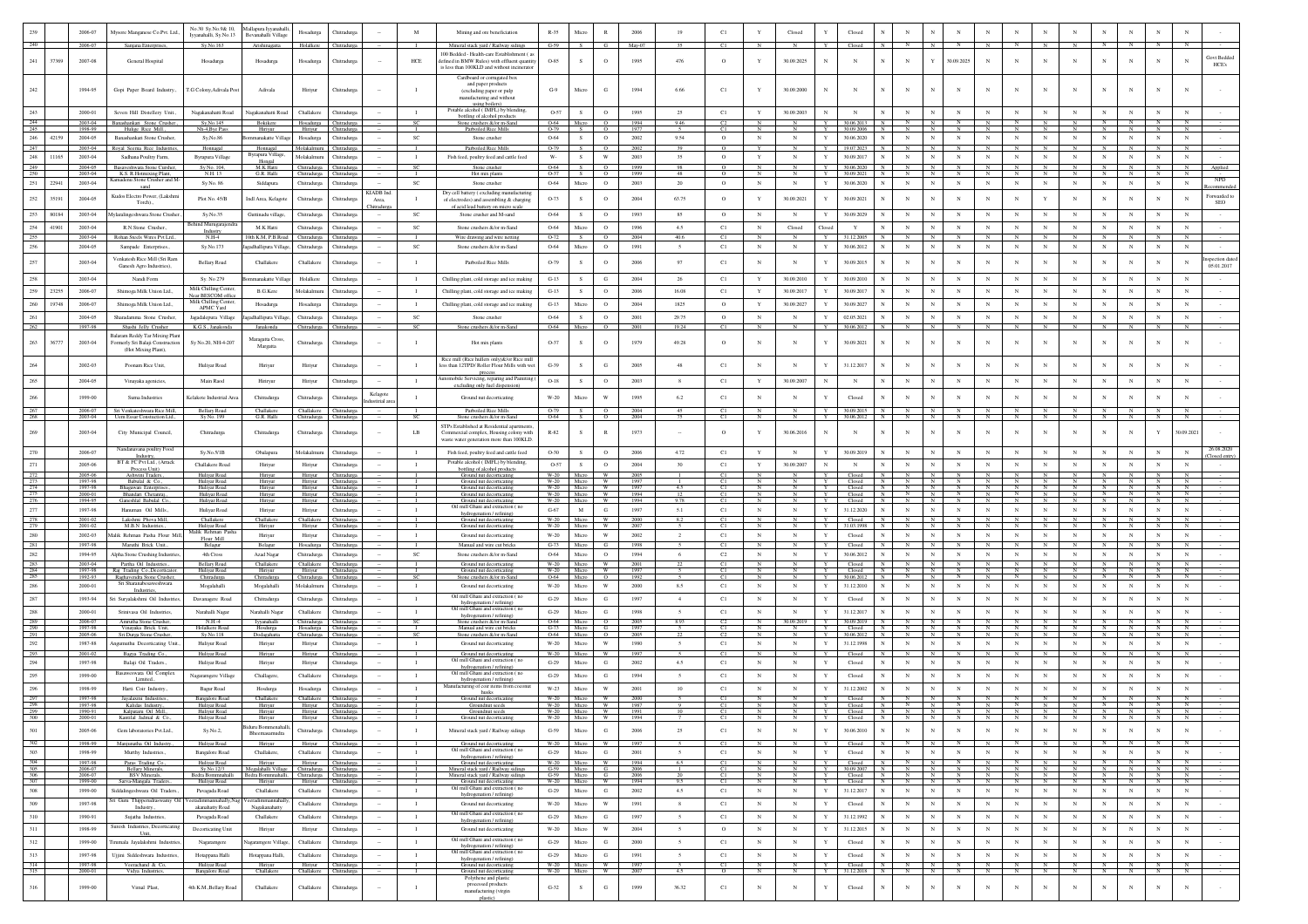|                   |       | 1998-99<br>2006-07 | Vinay Traders,<br>Pooja Minerals,                                   | Huliyar Road<br>Bedra Bommnahalli.      | Hiriyur<br>Chitradurga                                             | Hiriyur Chitradurga<br>Chitradurga Chitradurga |                            |         |                              | Ground nut decorticating<br>Mineral stack yard / Railway sidings                            | W-20  <br>$G-59$     | Micro<br>Micro | <b>W</b><br>G                  | 2000         |                  |                    |                                                 |              | 31.12.2018<br>Closed     |                                          |                           |                              |                 |                   |                 |                   |                   |                              |                   |                   |        |
|-------------------|-------|--------------------|---------------------------------------------------------------------|-----------------------------------------|--------------------------------------------------------------------|------------------------------------------------|----------------------------|---------|------------------------------|---------------------------------------------------------------------------------------------|----------------------|----------------|--------------------------------|--------------|------------------|--------------------|-------------------------------------------------|--------------|--------------------------|------------------------------------------|---------------------------|------------------------------|-----------------|-------------------|-----------------|-------------------|-------------------|------------------------------|-------------------|-------------------|--------|
| 319               |       | 1997-98            | Venkateshwar Oi Industry<br>(Ramdey Industries)                     | Huliyar Road                            | Hiriyur                                                            | Hiriyur                                        | Chitradurga                |         | $\mathbf{I}$                 | Ground nut decorticating                                                                    | $W-20$               | Micro          | $\ensuremath{\text{W}}\xspace$ | 1997         | $\sim$           | $\circ$            | $_{\rm N}$<br>$_{\rm N}$                        | Y            | 31.12.2018               | $_{\rm N}$<br>$_{\rm N}$                 | $_{\rm N}$                | $_{\rm N}$                   | $_{\rm N}$      | $_{\rm N}$        | $_{\rm N}$      | $_{\rm N}$        | $_{\rm N}$        | $_{\rm N}$                   | $_{\rm N}$        | $_{\rm N}$        |        |
| 320               |       | 2004-05            | .akshmi Ranganatha Decorticator.                                    | Dharmapura Road                         | Hiriyur                                                            | Hiriyur                                        | Chitradures                |         | $\mathbf{I}$                 | Ground nut decorticating                                                                    | W-20                 | Micro          | W                              | 1998         | $\overline{5}$   | $\circ$            | $_{\rm N}$<br>N                                 | $\mathbf{Y}$ | 31.12.2013               | $\mathbb{N}$                             |                           | $_{\rm N}$                   | $_{\rm N}$      | $_{\rm N}$        | $_{\rm N}$      | $\mathbf{N}$      | $_{\rm N}$        | $_{\rm N}$                   | $_{\rm N}$        | $_{\rm N}$        |        |
| 321               |       | 2004-05            | Abhishek Traders, Mysore Road,                                      | Mysore Road                             | Hiriyur                                                            | Hiriyur                                        | Chitradurga                |         | $\mathbf{I}$                 | Ground nut decorticating                                                                    | $W-20$               | Micro          | W                              | 1995         | $\sim$           | $\circ$            | $_{\rm N}$<br>$_{\rm N}$                        | Y            | One Time                 | $_{\rm N}$                               |                           | N                            | $_{\rm N}$      | $_{\rm N}$        | $_{\rm N}$      |                   | $_{\rm N}$        | $_{\rm N}$                   | $_{\rm N}$        | $_{\rm N}$        |        |
|                   |       |                    | Hiriyur, Chitradurga<br>kash Deep Commercials, Myson                |                                         |                                                                    |                                                |                            |         |                              |                                                                                             |                      |                |                                |              |                  |                    |                                                 |              |                          |                                          |                           |                              |                 |                   |                 |                   |                   |                              |                   |                   |        |
| $322\,$           |       | 2004-05            | Road, Hiriyur Chitradurga                                           | Mysore Road                             | Hiriyur                                                            | Hiriyur                                        | Chitradurga                |         | $\mathbf{I}$                 | Ground nut decorticating                                                                    | $W-20$               | Micn           |                                | 1998         |                  | $\circ$            | N<br>N                                          |              | One Time                 | $_{\rm N}$                               |                           |                              | $_{\rm N}$      | $_{\rm N}$        | N               |                   |                   | $_{\rm N}$                   |                   |                   |        |
| 323               |       | 2006-07            | Anjana Mining,                                                      | heemasamdura Village                    | Chitradurga                                                        | Chitradurga                                    | Chitradurga                |         | $\mathbf{I}$                 | Mineral stack yard / Railway sidings                                                        | $G-59$               | S.             | G                              | 2004         | 36               | C1                 | $_{\rm N}$<br>${\bf N}$                         | Y            | Closed                   | $_{\rm N}$<br>N                          | $_{\rm N}$                | $_{\rm N}$                   | $_{\rm N}$      | $_{\rm N}$        | $_{\rm N}$      | $_{\rm N}$        | $_{\rm N}$        | $_{\rm N}$                   | $\,$ N            | $_{\rm N}$        |        |
| 324<br>325        | 19735 | 2000-01<br>2003-04 | Anantha Industries,<br>Anianeva Coir Product                        | Challakere<br><b>Belagur Hosadurg</b>   | Challakere                                                         | Challakere<br>Hosadurga                        | Chitradurga<br>Chitradurga |         | $\mathbf{I}$                 | Ground nut decorticating<br>Manufacturing of coir items from co                             | $W-20$<br>W-23       | S              | W<br>$\ensuremath{\text{W}}$   | 1996<br>1979 | 875<br>39.25     | $\circ$            | $_{\rm N}$<br>$_{\rm N}$                        | Y            | One Time<br>31.12.2015   | N<br>$_{\rm N}$                          | $_{\rm N}$                | $_{\rm N}$                   | $_{\rm N}$      | $_{\rm N}$        | $_{\rm N}$      |                   | $_{\rm N}$        | $_{\rm N}$                   | $_{\rm N}$        | $_{\rm N}$        |        |
|                   |       |                    | Bheemasamudra Mines &                                               |                                         | Belagur                                                            |                                                |                            |         |                              | husks                                                                                       |                      |                |                                |              |                  |                    |                                                 |              |                          |                                          |                           |                              |                 |                   |                 |                   |                   |                              |                   |                   |        |
| 326               |       | 2006-07            | Minerlas,                                                           | Bheemasamdura Village                   | Bheemasamdura                                                      | Chitradurga                                    | Chitradurga                |         | $\mathbf{I}$                 | Mineral stack yard / Railway sidings                                                        | $G-59$               | S.             | G                              | 2006         | 34.95            | C1                 | N<br>$_{\rm N}$                                 | Y            | 30.06.2011               | N<br>$_{\rm N}$                          | $_{\rm N}$                | $_{\rm N}$                   | $_{\rm N}$      | $_{\rm N}$        | $\,$ N $\,$     | $_{\rm N}$        | $_{\rm N}$        | $_{\rm N}$                   | $\mathbb N$       | ${\bf N}$         |        |
| 327               |       | 2002-03            | Anusha Industries, Kondalahalli<br>illage, Molakalmuru, Chitradurga | Kondalahalli Village                    | Kondalahalli Villae                                                | Molakalmun                                     | Chitradurga                |         | $\mathbf{I}$                 | Ground nut decorticating                                                                    | W-20                 | Micr           | W                              | 2003         | Q                | $\circ$            | $_{\rm N}$<br>$_{\rm N}$                        |              | One Time                 | $_{\rm N}$                               |                           | N                            | $_{\rm N}$      | $_{\rm N}$        | $_{\rm N}$      |                   |                   | $_{\rm N}$                   | N                 | $_{\rm N}$        |        |
| 328               |       | 2000-01            | Anama Industries.                                                   | agaramgere, Bangalore                   | Nagaramgere Villag                                                 | Challakere                                     | Chitradurea                |         | $\blacksquare$               | Ground nut decorticating                                                                    | $W-20$               | Micro          | W                              | 1997         | 19.49            | $\circ$            | $_{\rm N}$<br>$_{\rm N}$                        | Y            | 31.12.2019               | $_{\rm N}$                               |                           | $_{\rm N}$                   | $_{\rm N}$      | $_{\rm N}$        | $_{\rm N}$      | $_{\rm N}$        | $_{\rm N}$        | $_{\rm N}$                   | N                 | N                 |        |
| 329               |       | 1997-98            | Babu Tyres.                                                         | Road, Challakere<br>Tarikere Road       |                                                                    |                                                | Chitradures                |         | $\mathbf{I}$                 |                                                                                             | $G-86$               | Micro          | G                              | 1999         | 2.25             | C1                 | $_{\rm N}$<br>$_{\rm N}$                        | Y            | Closed                   | $_{\rm N}$                               |                           | N                            | $_{\rm N}$      | $_{\rm N}$        | $_{\rm N}$      | N.                | $_{\rm N}$        | $_{\rm N}$                   | $_{\rm N}$        | $_{\rm N}$        |        |
| 330               |       | 2006-07            | Pruthvi Minerals,                                                   | Bedra Bommanhalli,                      | Hosdurga<br>Chitradurga                                            | Hosadurga<br>Chitradurga Chitradurga           |                            |         |                              | Tread rubber including pre-cured rubber<br>Mineral stack yard / Railway sidings             | $G-59$               | Micro          | G I                            | 2006         |                  | C1                 | N                                               | Y            | Closed                   | N<br>N                                   | N                         | N                            | N               | N                 | N               |                   |                   | N                            |                   | N                 |        |
| 331               |       | 2006-07            | Goa Sponge & Power Ltd.,                                            | M.L.No.2658 /2011                       | Dindahalli Village, Chitradurga Chitradurga                        |                                                |                            |         | M                            | Mining and ore beneficiation                                                                | $R-35$<br>$G-59$     | Micro<br>Micro | R                              | 2006         | -18              | C1                 | Y<br>30.06.2016<br>$\mathbf{N}$                 | $\mathbf{v}$ | 30.06.2016               | N<br>$\mathbb{N}$<br>$\overline{N}$<br>N | $\overline{N}$<br>N       | N                            | N<br>N          | N<br>N            |                 |                   | N<br>$\mathbf{N}$ | N<br>$\mathbf{N}$            | N<br>$\mathbf{N}$ | N<br>$\mathbf{N}$ |        |
| 332<br>333        |       | 2006-07<br>2003-04 | Khanjia& Khnanija Expor<br>Bharathi Mobile Ltd.,                    | Dindahalli<br>No 3702 & 3703, C/O       | Dindahalli Village,<br>Chandraiah Shett                            | Chitradurga<br>Hiriyur                         | Chitradurga<br>Chitradurga |         | TT                           | Mineral stack yard / Railway s<br>biesel Generator sets (15 KVA to 250 KVA)                 | W-52                 | Micro          | G<br>W                         | 2006<br>2004 | 1.25             | C1<br>$\circ$      | N<br>$_{\rm N}$<br>$_{\rm N}$                   | Y            | Closed<br>31.12.2014     | N<br>$_{\rm N}$                          | $_{\rm N}$                | $\mathbf{N}$<br>N            | ${\bf N}$       | $_{\rm N}$        | N<br>$_{\rm N}$ | $_{\rm N}$        | $_{\rm N}$        | $_{\rm N}$                   | ${\bf N}$         | $\,$ N            |        |
| 334               |       | 2003-04            | Bharathi Mobile Ltd.,                                               | Sy No 263, Main Road,                   | Vallabhi Patel Road<br>Hosadurga,                                  | Hosadurga                                      | Chitradurga                |         | $_{\rm TT}$                  | Telephone Towe<br>liesel Generator sets (15 KVA to 250 KVA)                                 | $W-52$               | Micro          | W                              | 2004         | 1.25             | $\circ$            | $_{\rm N}$<br>$_{\rm N}$                        | Y            | 31.12.2014               | $_{\rm N}$                               |                           | $_{\rm N}$                   | $_{\rm N}$      | $_{\rm N}$        | $_{\rm N}$      | $_{\rm N}$        | $_{\rm N}$        | $_{\rm N}$                   | $_{\rm N}$        | $_{\rm N}$        |        |
| 335               |       | 2003-04            | Bharathi Mobile Ltd.                                                | Javagonddanahalli                       | Javagondanahall                                                    | Hiriyur                                        | Chitradurga                |         | TT                           | Telephone Towe<br>liesel Generator sets (15 KVA to 250 KVA)                                 | W-52                 | Micro          | W                              | 2004         | 1.25             | $\circ$            | $_{\rm N}$<br>$_{\rm N}$                        |              | 31.12.2014               | $_{\rm N}$                               |                           | $_{\rm N}$                   | $_{\rm N}$      | $_{\rm N}$        | $_{\rm N}$      |                   | $_{\rm N}$        | $_{\rm N}$                   | N                 | $_{\rm N}$        |        |
| 336               |       | 2003-04            | Bhaskar Traders,                                                    | TR Nagar                                | Village & Post,<br>TR Nagar                                        | Challakere                                     | Chitradurga                |         | т                            | Telephone Tower<br>Ground nut decorticating                                                 | $W-20$               | Micro          | W                              | 2002         | 8.5              | $\overline{0}$     | $\overline{N}$<br>N                             | Y            | 31.12.2018               | $\overline{N}$<br>z                      | N                         | N                            | $\overline{N}$  | $\mathbb{N}$      | N               |                   | $\overline{N}$    | N                            | N                 | N                 |        |
| 337               |       | 2003-04            | <b>Shumatha Industri</b>                                            | Thyjaraj Nagar                          | Thyjaraj Naga                                                      | Challaken                                      | hitradurga                 |         |                              | Ground nut decorticating<br>Dry cell battery (excluding manufacturi                         | W-20                 | Micro          | W                              | 2000         |                  |                    |                                                 |              | 31.12.2018               |                                          |                           |                              |                 |                   |                 |                   |                   |                              |                   |                   |        |
| 338               | 25782 | 2006-07            | Chethan Enterprises,                                                | No.40, KIA                              | Chitradurga                                                        | Chitradurga                                    | Chitradurga                |         | $\mathbf{I}$                 | of electrodes) and assembling & charging                                                    | O-73                 |                | $\circ$                        | 2006         | 8.5              | $\circ$            | $\mathbf Y$<br>$_{\rm N}$                       |              | One Time                 | $_{\rm N}$                               |                           | $_{\rm N}$                   | $_{\rm N}$      | $_{\rm N}$        | Y               |                   |                   | $_{\rm N}$                   | $_{\rm N}$        | $_{\rm N}$        |        |
| 339               | 28184 | 2004-05            | Chandan Industries,                                                 | Huliyur Road                            | Hiriyur,                                                           | Hiriyur                                        | Chitradurga                |         | $\mathbf{I}$                 | of acid lead battery on micro scale<br>Oil mill Ghani and extraction (no                    | $G-29$               | Micro          | G                              | 1991         | 17.21            | $\circ$            | $_{\rm N}$<br>$_{\rm N}$                        |              | One Time                 | $_{\rm N}$                               | $\mathbf N$               | $_{\rm N}$                   | $_{\rm N}$      | $_{\rm N}$        | $_{\rm N}$      |                   | $_{\rm N}$        | $_{\rm N}$                   | $_{\rm N}$        | N                 |        |
| 340               |       | 2000-01            | Chethana Oil Industries                                             | Bangalore Road,                         | Challakere                                                         | Challakere                                     | Chitradurga                |         | $\mathbf{I}$                 | hydrogenation / refining)<br>Oil mill Ghani and extraction (no                              | $G-29$               | Micro          | G                              | 2001         | 24.45            | $\circ$            | $_{\rm N}$<br>$_{\rm N}$                        | Y            | 31.12.2021               | $_{\rm N}$                               | $_{\rm N}$                | $_{\rm N}$                   | $_{\rm N}$      | $_{\rm N}$        | $_{\rm N}$      | $_{\rm N}$        | $_{\rm N}$        | $_{\rm N}$                   | ${\bf N}$         | $_{\rm N}$        |        |
| 341               |       | 2006-07            | Eaga capital world care system,                                     | Sy No.20/6,                             | Megalahalli Villag                                                 | Chitradurga                                    | Chitradurga                |         |                              | hydrogenation / refining)<br>Mineral stack yard / Railway sidings                           | $G-59$               |                |                                | 2006         |                  | C1                 |                                                 |              |                          |                                          |                           |                              |                 |                   |                 |                   |                   |                              |                   |                   |        |
| 342               |       | 2006-07            | <b>BTV Mines &amp; Minerals</b>                                     | heemasamudra Village                    | Chitradurga                                                        | Chitradurga                                    | Chitradurga                |         | $\mathbf{I}$                 | Mineral stack yard / Railway sidings                                                        | $G-59$               | S              | G                              | 2006         | 27.25            | C1                 | $_{\rm N}$<br>$_{\rm N}$                        | Y            | 30.06.2007               | $_{\rm N}$                               | $_{\rm N}$                | $_{\rm N}$                   | $_{\rm N}$      | $_{\rm N}$        | $_{\rm N}$      | $_{\rm N}$        | $_{\rm N}$        | $_{\rm N}$                   | $_{\rm N}$        | $_{\rm N}$        |        |
| 343               |       | 2001-02            | Dhakshavani Decorticator                                            | lagaramgere Village.<br>Challakere      | Nagaramgere Village                                                | Challakere                                     | Chitradures                |         | $\blacksquare$               | Ground nut decorticating                                                                    | W-20                 | Micro          | W                              | 1996         | 8                | $\circ$            | N<br>N                                          | Y            | 31.12.2015               | $_{\rm N}$                               |                           | $_{\rm N}$                   | $_{\rm N}$      | $_{\rm N}$        | $_{\rm N}$      | $_{\rm N}$        | $_{\rm N}$        | $_{\rm N}$                   | N                 | N                 |        |
| 344               |       | 2006-07            | Renuka Minerals,<br>Gayathri Enterpsires (Ganesha                   | Sy.NO.21/1P1,                           | Dindahalli Village<br>Banglore Road,                               | Chitradurga                                    | Chitradurga                |         | $\mathbf{I}$                 | Mineral stack yard / Railway sidings                                                        | $C-59$               | Micro          | G                              | 2006         |                  | C1                 | $\mathbb{N}$<br>N                               | Y            | Closed                   |                                          |                           | $_{\rm N}$                   | N               |                   | <b>N</b>        |                   |                   | $\mathbb{N}$                 |                   |                   |        |
| 345               |       | 2001-02            | Enterprises),                                                       | Challakere                              | Nagaramgere Villag                                                 | Challakere                                     | Chitradurga                |         | $\mathbf{I}$                 | Ground nut decorticating                                                                    | W-20                 | Micro          | W                              | 2001         | 4.5              | $\circ$            | $_{\rm N}$<br>$_{\rm N}$                        | Y            | 31.12.2017               | $_{\rm N}$<br>N                          | $_{\rm N}$                | $_{\rm N}$                   | $_{\rm N}$      | $_{\rm N}$        | $_{\rm N}$      | $_{\rm N}$        | $_{\rm N}$        | $_{\rm N}$                   | $_{\rm N}$        | $_{\rm N}$        |        |
| 346               |       | 2001-02            | Gayathri Bio Fules.                                                 | Sy.No. 49/3,                            | Nagaramgere Villag                                                 | Challakere                                     | Chitradurga                |         | $\mathbf{I}$                 | Biomass briquettes (sun<br>drying) without using toxic                                      | $G-5$                |                | G                              | 1988         | 64.33            | C1                 | N<br>$_{\rm N}$                                 |              | 31.12.2015               | $_{\rm N}$                               |                           | N                            | $_{\rm N}$      | $_{\rm N}$        | $_{\rm N}$      |                   |                   | $_{\rm N}$                   |                   | $_{\rm N}$        |        |
|                   |       |                    |                                                                     |                                         |                                                                    |                                                |                            |         |                              | hazardous wastes<br>Biomass briquettes (sun                                                 |                      |                |                                |              |                  |                    |                                                 |              |                          |                                          |                           |                              |                 |                   |                 |                   |                   |                              |                   |                   |        |
| 347               |       | 2001-02            | Gayatri Agro Tech,                                                  | Nagaramgere Village,                    | Nagaramgere Village,                                               | Challakere                                     | Chitradurga                |         | $\mathbf{I}$                 | drying) without using toxic<br>hazardous wastes                                             | $G-5$                |                | G                              | 2001         | 45               | C1                 | $_{\rm N}$<br>$_{\rm N}$                        |              | 31.12.2015               | $_{\rm N}$                               |                           | N                            | $_{\rm N}$      | $_{\rm N}$        | N               |                   |                   | $_{\rm N}$                   |                   | $_{\rm N}$        |        |
| 348<br>349        |       | 2006-07<br>2006-07 | Anjana Mine & Ore,<br>Anjana Mining Company                         | Sv.NO.21/2A.<br>Sy.NO.21/2A,            | Dindahalli Village, Chitradurga Chitradurga<br>Dindahalli Village, | Chitradurga                                    |                            |         | л.                           | Mineral stack yard / Railway sidings<br>Mineral stack yard / Railway sidings                | $G-59$<br>$G-59$     | Micro<br>Micro | G –<br>G                       | 2006<br>2006 | 4.55             | C1<br>C1           | N<br>N                                          | Y            | Closed<br>Closed         | N<br>$\mathbb{N}$                        | N                         | $_{\rm N}$<br>$\overline{N}$ | N               | N                 | N               |                   | N                 | N                            | - N               | N                 |        |
| 350               |       | $2003 - 04$        | Hutchison Essar South Limited,                                      | Sy No. 16, 3rd Cross<br>Market Road     | Gandhi Nagar                                                       | Challakere                                     | Chitradurga                |         | $_{\rm TT}$                  | Diesel Generator sets (15 KVA to 250 KVA)<br>Telephone Tower                                | W-52                 | Micro          | W                              | 2003         | 1.72             | $\circ$            | $_{\rm N}$<br>$_{\rm N}$                        | Y            | 31.12.2014               | $_{\rm N}$<br>$_{\rm N}$                 |                           | $_{\rm N}$                   | $_{\rm N}$      | $_{\rm N}$        | $_{\rm N}$      | $_{\rm N}$        | $_{\rm N}$        | $_{\rm N}$                   | $_{\rm N}$        | $_{\rm N}$        |        |
| 351               |       | 2006-07            | Aniana Mining Company                                               | Sv.NO.118/4.<br>Dindahalli, Iron Ore    | Bheemasamudra                                                      | Chitradurga Chitradurga                        |                            |         | п.                           | Mineral stack yard / Railway sidings                                                        | $G-59$               | Micro          | G                              | 2006         | 4.92             | C1                 | N<br>N                                          | Y            | Closed                   | N                                        |                           | $_{\rm N}$                   | N               | $\mathbf{N}$      | $\mathbb{N}$    | N.                | $\mathbb{N}$      | N                            | - N               | N                 |        |
| 352               |       | 2006-07            | Smt Geethamma Mines                                                 | dines, Sy.No.55 & 56                    | Dindahalli Village                                                 | Chitradurea                                    | Chitradurea                |         | M                            | Mining and ore beneficiation                                                                | $R-35$               | s.             | R                              | 2006         | 50               | C1                 | Y<br>Closed                                     | Y            | Closed                   | $_{\rm N}$<br>N                          | $\mathbf N$               | $_{\rm N}$                   | $_{\rm N}$      | $_{\rm N}$        | $_{\rm N}$      | $_{\rm N}$        | $_{\rm N}$        | $_{\rm N}$                   | $_{\rm N}$        | $_{\rm N}$        |        |
| 353<br>354        | 8035  | 2003-04<br>2000-01 | J.K Bricks Industries                                               | garamgere Village,<br>Challakere.       | Nagaramgere Villag                                                 | Challakere                                     | Chitradurga                |         | $\mathbf{I}$                 | Fly ash bricks/ block manufacturing                                                         | $W-16$<br>W-20       | Micro          | W<br>W                         | 2001<br>2000 | 8.75<br>7.68     | $\circ$            | $_{\rm N}$<br>$_{\rm N}$                        |              | 28.11.2118<br>31.12.2009 | $_{\rm N}$                               |                           | $_{\rm N}$                   | $_{\rm N}$      | $_{\rm N}$        | $_{\rm N}$      |                   | $_{\rm N}$        | $_{\rm N}$                   | N                 | $_{\rm N}$        |        |
|                   |       |                    | Jain Industries,                                                    | Huliyar Road, Hiriyu                    | Hiriyur                                                            | Hiriyur                                        | Chitradurea                |         | - 1<br>Others                | Ground nut decorticating<br>tiesel Generator sets (15 KVA to 250 KVA)                       | W-52                 | Micro<br>Micro | W                              | 2004         | $\sim$           | $\circ$<br>$\circ$ | $_{\rm N}$<br>$_{\rm N}$                        |              | 31.12.2013               | $_{\rm N}$                               |                           | $_{\rm N}$                   | $_{\rm N}$      | $_{\rm N}$        | $_{\rm N}$      | $_{\rm N}$        | $_{\rm N}$        | $_{\rm N}$                   | $_{\rm N}$        | $_{\rm N}$        |        |
|                   |       |                    |                                                                     |                                         |                                                                    |                                                |                            |         |                              |                                                                                             |                      |                |                                |              |                  |                    |                                                 |              |                          |                                          |                           |                              |                 |                   |                 |                   |                   |                              |                   |                   |        |
| 355               |       | 2003-04            | Jothi Chitramandira,                                                | Hosadurga                               | Hosadurga                                                          | Hosadurga                                      | Chitradurga                |         |                              | Cinema Theater                                                                              |                      |                |                                |              |                  |                    |                                                 |              |                          |                                          |                           |                              |                 |                   |                 |                   |                   |                              |                   |                   |        |
| 356               |       | 2001-02            | Sri. Kalleshwara Industries                                         | D-15x16, KSSIDC Inc<br>Estate           | Tarikere Road,<br>Hosdurga                                         | Hosadurga                                      | Chitradurga                | Estate, | $\mathbf{I}$                 | Manufacturing of coir items from coconut<br>husks                                           | W-23                 | Micro          | W                              | 1994         | $\sim$           | $\circ$            | 31.12.2022<br>Y                                 |              | 31.12.2022               | $_{\rm N}$                               |                           | $\mathbf N$                  | $_{\rm N}$      | $_{\rm N}$        | N               |                   |                   | $_{\rm N}$                   | N                 | $\mathbf N$       |        |
| 357               |       | 2000-01            | Kanchan Plastic Industries.                                         | <b>Bangalore Road</b>                   | Challakere                                                         | Challakere                                     | Chitradurga                |         | $\mathbf{I}$                 | Plastic sack bags, woven sack with HDPE                                                     | $G-79$               | Micro          | G                              | 2000         | 4.75             | C1                 | $_{\rm N}$<br>$\mathbb N$                       |              | Closed                   | $_{\rm N}$                               |                           | $_{\rm N}$                   | Y               | $_{\rm N}$        | $_{\rm N}$      |                   |                   | $_{\rm N}$                   |                   | $_{\rm N}$        |        |
|                   |       |                    |                                                                     |                                         |                                                                    |                                                |                            |         |                              | Ldpe, Polythene bags(without recycling<br>plastic).                                         |                      |                |                                |              |                  |                    |                                                 |              |                          |                                          |                           |                              |                 |                   |                 |                   |                   |                              |                   |                   |        |
| 358<br>359        |       | 2001-02            | Karnataka Industries.                                               | <b>Bellary Road</b>                     | Challakere                                                         | Challakere                                     | Chitradurea                |         | $\mathbf{I}$<br>$\mathbf{L}$ | Oil mill Ghani and extraction (no<br>hydrogenation / refining)                              | $G-29$<br>$G-59$     | Micro<br>S     | G<br>G                         | 2002         | 24               | C1                 | N<br>$_{\rm N}$<br>$\mathbb{N}$<br>$\mathbb{N}$ | Y<br>Y       | Closed                   | $_{\rm N}$                               |                           | $_{\rm N}$                   | $_{\rm N}$<br>N | $_{\rm N}$        | $_{\rm N}$<br>N | $_{\rm N}$        | $_{\rm N}$        | $_{\rm N}$<br>N              | N                 | $_{\rm N}$        |        |
| 360               |       | 2006-07<br>2000-01 | Maruthi Minerals Enterprise<br>Lakshmi Industry,                    | Bhemasamudra<br>Bangalore Road          | Bhemasamudra<br>Challakere                                         | Chitradurga<br>Challakere                      | Chitradurga<br>Chitradurga |         | $\mathbf{I}$                 | Mineral stack yard / Railway sidings<br>Oil mill Ghani and extraction (no                   | $G-29$               | s.             | G                              | 2006<br>2004 | 85.2<br>35       | C1<br>C1           | $_{\rm N}$<br>$_{\rm N}$                        | Y            | Closed<br>31.12.2014     | $_{\rm N}$                               | $\mathbf N$               | $_{\rm N}$                   | $_{\rm N}$      | $_{\rm N}$        | $_{\rm N}$      | $_{\rm N}$        | $_{\rm N}$        | $_{\rm N}$                   | ${\bf N}$         | $_{\rm N}$        |        |
| 361               |       | 2002-03            | SLV Industries (Lakshm                                              | Kondalahalli,                           | Kondalahalli,                                                      | Molakalmuru                                    | Chitradurga                |         | $\mathbf{I}$                 | hydrogenation / refining)<br>Ground nut decorticating                                       | $W-20$               | Micro          | W                              | 1996         | 8.75             | $\circ$            | $_{\rm N}$<br>$_{\rm N}$                        |              | One Time                 | $_{\rm N}$                               |                           | $_{\rm N}$                   | $_{\rm N}$      | $_{\rm N}$        | $_{\rm N}$      | $_{\rm N}$        | $_{\rm N}$        | $_{\rm N}$                   | $_{\rm N}$        | $_{\rm N}$        |        |
|                   |       | 2006-07            | Venkateshwara Industrie<br><b>BRV</b> Minerals,                     | Sy.NO.16                                | Megalahalli Villag                                                 | Chitradurga Chitradurga                        |                            |         | л.                           | Mineral stack yard / Railway sidings                                                        | $G-59$               | Micro          | - 63                           | 2006         | 4.92             | C1                 | $_{\rm N}$<br>N                                 | Y            | 30.06.2007               |                                          |                           |                              | N               |                   |                 |                   |                   | N                            |                   | N                 |        |
| $\frac{362}{363}$ |       | 2000-01<br>2002-03 | Lingeshwara Trader<br>M.R.Industries                                | Pavagada road<br>Sy.No.188              | Challkere<br>A.G.Road                                              | Challakere Chitradurga<br>Challakere           | Chitradurga                |         | $\mathbf{I}$                 | Ground nut decorticating<br>Dal Mills                                                       | W-20<br>$G-16$       | Micro<br>Micro | W<br>G                         | 2003<br>2002 | 14.4<br>24       | $\circ$            | $_{\rm N}$<br>$_{\rm N}$                        | Y<br>Y       | 31.12.2019<br>31.12.2017 |                                          |                           | $_{\rm N}$                   | $_{\rm N}$      | $_{\rm N}$        | $_{\rm N}$      | $_{\rm N}$        | $_{\rm N}$        | $_{\rm N}$                   | $_{\rm N}$        | $_{\rm N}$        |        |
| 364<br>365        |       | 2002-03            | Narahari Industries.                                                | <b>Bellary Road</b>                     | Challakere<br>Indi Area                                            | Challakere                                     | Chitradurga                |         | $\mathbf{I}$                 | Ground nut decorticating                                                                    | W-20                 | Micro          | W.                             | 2003         | 22.5             | C1<br>C1           | $_{\rm N}$<br>N                                 | Y            | Closed                   |                                          | $\mathbb{N}$              | N                            | $\mathbf{N}$    |                   |                 |                   |                   |                              |                   | $\mathbb{N}$      |        |
| 366               |       | 2006-07            | Sri Venkateshwara Minerals                                          | Sv.No.27/3A6.                           | ellikatte Village<br>Bheemasamudr                                  | Chitradurga                                    | Chitradurga                |         | $\mathbf{I}$                 | Mineral stack vard / Railway sidings                                                        | $G-59$               | Micro          | G                              | 2006         | - 6              | C1                 | $_{\rm N}$<br>N                                 | $\mathbf{Y}$ | Closed                   | $_{\rm N}$<br>$\mathbf N$                | $_{\rm N}$                | $_{\rm N}$                   | $_{\rm N}$      | $_{\rm N}$        | $_{\rm N}$      | $\mathbf{N}$      | $_{\rm N}$        | $_{\rm N}$                   | $_{\rm N}$        | $_{\rm N}$        |        |
| 367               |       | 2002-03            | Mahendra Industries.                                                | Kondalahalli Village                    | Kondalahalli Village                                               | Molakalmuru Chitradurga                        |                            |         | $\mathbf{I}$                 | Ground nut decorticating<br>Rice mill (Rice hullers only)&/or Rice mill                     | W-20                 | Micro          | W                              | 2003         | 8.5              | $\Omega$           | $_{\rm N}$<br>N                                 | Y            | 31.12.2018               | N<br>$\mathbb{N}$                        | N                         | N                            | $\mathbb{N}$    | N                 | N               |                   | $\mathbb{N}$      | N                            | N                 | N                 |        |
| 368               |       | 1997-98            | Mahendra Marketers                                                  | Pavagada Road                           | Challakere                                                         | Challakere                                     | Chitradurga                |         | $\mathbf I$                  | less than 12TPD/ Roller Flour Mills with we                                                 | $G-39$               | Micro          | G                              | 2001         | $\sim$           | C1                 | $_{\rm N}$<br>$_{\rm N}$                        | Y            | Closed                   | $_{\rm N}$                               | $_{\rm N}$                | $_{\rm N}$                   | $_{\rm N}$      | $_{\rm N}$        | $_{\rm N}$      |                   | $_{\rm N}$        | $_{\rm N}$                   | $_{\rm N}$        | $_{\rm N}$        |        |
| 369               |       | 1997-98            | Malleshwara Brick Unit.                                             | Naigere                                 | Naigere                                                            | Hosadurga                                      | Chitradury                 |         |                              | process<br>Manual and wire cut bricks                                                       | $G-73$               |                |                                | 1997         | $\sim$           | C1                 | $\mathbf{N}$                                    |              | 31 12 2017               |                                          |                           |                              |                 |                   |                 |                   |                   |                              |                   |                   |        |
| 370               |       | 2000-01            | Shiva Commerical (Mandimatha<br>Industries)                         | Mandimatha Industri                     | Bangalore Road                                                     | Challakere                                     | Chitradurga                |         | $\mathbf{I}$                 | Ground nut decorticating                                                                    | W-20                 | Micro          | W                              | 2000         | $\sim$           | $\circ$            | $_{\rm N}$<br>$_{\rm N}$                        | Y            | 31.12.2010               | $_{\rm N}$                               | $\mathbb{N}$              | $_{\rm N}$                   | $_{\rm N}$      | $_{\rm N}$        | $_{\rm N}$      | $_{\rm N}$        | $_{\rm N}$        | $_{\rm N}$                   | $_{\rm N}$        | $_{\rm N}$        |        |
| 371               |       | 2004-05            | Manjunatha Coir Industies,                                          | Mathod Village                          | Mathod Village                                                     | Hosadurga                                      | Chitradurga                |         | $\mathbf{I}$                 | Manufacturing of coir items from coconu<br>husks                                            | W-23                 |                | W                              | 2004         | 30.25            | $\circ$            | $_{\rm N}$<br>$_{\rm N}$                        |              | 31.12.2015               | $_{\rm N}$                               |                           | $_{\rm N}$                   | $_{\rm N}$      | $_{\rm N}$        | $_{\rm N}$      | $_{\rm N}$        | $_{\rm N}$        | $_{\rm N}$                   | $_{\rm N}$        | $_{\rm N}$        |        |
| 372               |       | 2004-05            | Maniunatha Rice Industries.                                         | Doddaularthi Village,                   | Doddaularthi Villag                                                | Challakere                                     | Chitradurga                |         | $\mathbf{I}$                 | Rice mill (Rice bullers only)& for Rice mill<br>less than 12TPD/ Roller Flour Mills with we | $G-39$               | Micro          | G                              | 2004         | $2.5\,$          | C1                 | $_{\rm N}$<br>N                                 |              | 31.12.2017               | $_{\rm N}$                               |                           | N                            | $_{\rm N}$      | N                 | N               |                   |                   | N                            |                   | $_{\rm N}$        |        |
|                   |       |                    |                                                                     |                                         | ettadanagena Hall                                                  |                                                |                            |         |                              | process                                                                                     |                      |                |                                |              |                  |                    |                                                 |              |                          |                                          |                           |                              |                 |                   |                 |                   |                   |                              |                   |                   |        |
| 373               |       | 2006-07            | Sri Venkateshwara Minerals.                                         | Sy.No.124/14,                           | Village,<br>3heemasamudr                                           | Chitradurga                                    | Chitradurga                |         | $\mathbf{I}$                 | Mineral stack yard / Railway sidings                                                        | $G-59$               | Micro          | G                              | 2006         |                  | C1                 | N<br>N                                          |              | Closed                   | $_{\rm N}$                               |                           | $_{\rm N}$                   | $_{\rm N}$      | $_{\rm N}$        | $_{\rm N}$      |                   |                   | $_{\rm N}$                   | N                 | $_{\rm N}$        |        |
| 374               |       | 2006-07            | Shimandar Enterprises,<br>N.S Oil Mill(N.Sha                        | Sy.No.13/1A1                            | Bedarabommenahall                                                  | Chitradurga Chitradurga                        |                            |         |                              | Mineral stack yard / Railway sidings                                                        | $G-59$               |                |                                | 2006         | 14               | C1                 |                                                 |              | Closed                   |                                          |                           |                              |                 |                   |                 |                   |                   |                              |                   |                   |        |
| 375               |       | 2004-05            | manna Oil<br>Mill)                                                  | Near Water Works                        | Hiriyur                                                            | Hiriyur                                        | Chitradurga                |         | $\mathbf{I}$                 | Oil mill Ghani and extraction (no<br>hydrogenation / refining)                              | $G-29$               | Micro          | G                              | 1997         | 9                | C1                 | $_{\rm N}$<br>$_{\rm N}$                        | Y            | 31.12.2013               |                                          |                           |                              | $_{\rm N}$      |                   | $_{\rm N}$      |                   | $_{\rm N}$        | $_{\rm N}$                   | $_{\rm N}$        |                   |        |
| 376               |       | 2001-02            | Navan Protiens.                                                     | Pavagada Road                           | Challakere                                                         |                                                | Challakere Chitradurea     |         | $\mathbf{I}$                 | anic nutrients ( by phys<br>mixing)                                                         | W-27                 | S.             | W                              | 2001         | 35               | C1                 | $_{\rm N}$<br>N                                 | Y.           | Closed                   | N I<br>$_{\rm N}$                        | $\mathbb{N}$              | $_{\rm N}$                   | N               | N                 | N               | N                 | N                 | N                            | N                 | N                 |        |
| 377               |       | 1997-98            | New Good Look Tyres & Tyre<br>Retreading                            | Huliyar Road                            | Hiriyur,                                                           | Hiriyur                                        | Chitradurga                |         | $\mathbf{I}$                 | Tread rubber including pre-cured rubber                                                     | $G-86$               | Micro          | ${\bf G}$                      | 1998         | $\sim$           | C1                 | $_{\rm N}$<br>$_{\rm N}$                        |              | Closed                   | $_{\rm N}$<br>$_{\rm N}$                 | $_{\rm N}$                | $_{\rm N}$                   | $_{\rm N}$      | $\,$ N $\,$       | $\,$ N $\,$     | $_{\rm N}$        | $_{\rm N}$        | $_{\rm N}$                   | $_{\rm N}$        | $_{\rm N}$        | $\sim$ |
| 378               |       | 2006-07            | Dindadhalli Iron ore Mines,                                         | Sri Chandarashekaraiah<br>Sv.No.53 & 54 | Dindahalli Village,                                                | Chitradurga                                    | Chitradurga                |         | $\mathbf M$                  | Mining and ore beneficiation                                                                | $R - 35$             |                |                                |              | 50               | C1                 | Y<br>Closed                                     | Y            | Closed                   | $_{\rm N}$                               | $_{\rm N}$                | $_{\rm N}$                   | $_{\rm N}$      | $_{\rm N}$        | $_{\rm N}$      |                   | $_{\rm N}$        | $_{\rm N}$                   | $_{\rm N}$        | $_{\rm N}$        |        |
| 379               |       | 2002-03            | Palguna Industries,                                                 | Bellary Road                            | Challakere                                                         | Challakere Chitradurga                         |                            |         | $\perp$                      | Ground nut decorticating                                                                    | W-20                 | Micro          | W                              | 2003         | 12.5             | $\circ$            | N<br>N                                          | Y            | 31.12.2022               | N<br>N                                   | N                         | N                            | N               | N                 | N               |                   | $\mathbb{N}$      | N                            |                   | N                 |        |
|                   |       | 1998-99            |                                                                     |                                         | NH-4 by pass, babbur                                               |                                                |                            | $\sim$  | $\mathbf{I}$                 |                                                                                             | $G-75$               | Micro          | ${\bf G}$                      | 2000         | $\sim$           | $\circ$            | $_{\rm N}$<br>${\bf N}$                         | Y            | 31.12.2020               | $_{\rm N}$                               | $_{\rm N}$                | $\,$ N                       | $_{\rm N}$      | $_{\rm N}$        | $_{\rm N}$      | $_{\rm N}$        | $_{\rm N}$        | $_{\rm N}$                   | $_{\rm N}$        | ${\bf N}$         | $\sim$ |
| 380               |       |                    | Pooja Industry.,                                                    | Hiriyur                                 | Gramapanchayath,                                                   | Hiriyur                                        | Chitradurga                |         |                              | Inter locking paving bricks                                                                 |                      |                |                                |              |                  |                    |                                                 |              |                          |                                          |                           |                              |                 |                   |                 |                   |                   |                              |                   |                   |        |
| 381               |       | 2000-01            | Pumima Oil Industries                                               | Bangalore Road                          | Challakere                                                         | Challakere                                     | Chitradurga                | $\sim$  | $\mathbf{I}$                 | Oil mill Ghani and extraction (no<br>hydrogenation / refining)                              | $G-29$               | Micro          | G                              | 1999         | 10               | $\circ$            | ${\bf N}$<br>${\bf N}$                          | ${\bf Y}$    | 31.12.2019               | ${\bf N}$<br>N                           | ${\bf N}$                 | $\,$ N                       | $\mathbf N$     | $_{\rm N}$        | $_{\rm N}$      | $_{\rm N}$        | $_{\rm N}$        | $_{\rm N}$                   | ${\bf N}$         | ${\bf N}$         | $\sim$ |
| 382<br>383        |       | 2003-04<br>2001-02 | S.R.P Corporation.,<br>Raghu Traders.,                              | Huliyar Road,<br>Huliyar Road           | Hiriyur<br>Hiriyur,                                                | Hiriyur Chitradurga                            | Hiriyur Chitradurga        |         | $\mathbf{I}$<br>$\mathbf{I}$ | Ground nut decorticating<br>Ground nut decorticating                                        |                      | W-20 Micro     | W-20 Micro W<br>W              | 2005<br>1997 | $\sim$           | $\circ$<br>C1      | N<br>$\mathbf N$<br>N<br>N                      |              |                          | Y One Time N N N N<br>Y Closed N N N N   |                           | N<br>N                       | N<br>N          | $\mathbb{N}$<br>N | N<br>N          | N<br>N            |                   | $N$   $N$   $N$  <br>$N$ $N$ | N                 | N<br>N            |        |
| 384<br>385        |       | 1997-98<br>2003-04 | Raja Tyre Retreading<br>Rajaram Oil Industries.                     | Near Bus Stand<br><b>Bellary Road</b>   | Hosdurga,<br>Challakere                                            | Hosadurga Chitradurga                          |                            | $\sim$  | <b>I</b><br>$\blacksquare$   | Tread rubber including pre-cured rubber<br>Oil mill Ghani and extraction (no                | G-86 Micro<br>$G-29$ | Micro          | G 1985<br>G                    | 2003         | $\sim$<br>$\sim$ | C1<br>$\circ$      | N<br>N<br>$\mathbf N$<br>${\bf N}$              | Y            |                          | Y   Closed   N   N<br>$\,$ N $\,$<br>N   | $\mathbb{N}$<br>${\bf N}$ | N<br>N                       | N<br>${\bf N}$  | N<br>$\mathbb N$  | N<br>N          | $\mathbb{N}$<br>N | N<br>$_{\rm N}$   | N<br>$_{\rm N}$              | N                 | N                 | $\sim$ |
|                   |       |                    |                                                                     |                                         | Nallikatti Village,                                                | Challakere Chitradurga                         |                            |         |                              | hydrogenation / refining)                                                                   |                      |                |                                |              |                  |                    |                                                 |              | One Time                 |                                          |                           |                              |                 |                   |                 |                   |                   |                              | $\,$ N            | $\,$ N            |        |
| 386               |       | 2006-07            | Murugan Industries,                                                 | Sy.No27/3A2                             | Hireguntanuru Hobli                                                | Chitradurga                                    | Chitradurga                | $\sim$  | $\mathbf{I}$                 | Mineral stack yard / Railway sidings                                                        | $G-59$               | Micro          | G                              | 2006         | 7.3              | C1                 | $_{\rm N}$<br>$_{\rm N}$                        | Y            | Closed                   | $_{\rm N}$                               | $_{\rm N}$                | $_{\rm N}$                   | $_{\rm N}$      | $_{\rm N}$        | $_{\rm N}$      | $_{\rm N}$        | $_{\rm N}$        | $_{\rm N}$                   | $_{\rm N}$        | $_{\rm N}$        |        |
| 387               |       | 2003-04            | Rama Krishna Theater                                                | Mahadevi Road                           | Challakere                                                         | Challakere                                     | Chitradurga                | $\sim$  | Others                       | Diesel Generator sets (15 KVA to 250 KVA)<br>Cinema Theaters.                               | W-52                 | Micro          | W                              | 2004         | 0.2              | $\circ$            | N<br>$\mathbb{N}$                               | Y            | 31.12.2013               | N<br>$_{\rm N}$                          | $_{\rm N}$                | $\,$ N                       | ${\bf N}$       | $_{\rm N}$        | ${\bf N}$       | $_{\rm N}$        | $_{\rm N}$        | $_{\rm N}$                   | $_{\rm N}$        | N                 | $\sim$ |
| 388               |       | $2003 - 04$        | Dinesh Traders, (Ramachandra                                        | Nagarmgere                              | Nagaramgere Village                                                | Challakere                                     | Chitradurga                |         | $\mathbf{I}$                 | Ground nut decorticating                                                                    | W-20                 | Micro          | $\ensuremath{\text{W}}\xspace$ | 2000         | $\sim$           | $\circ$            | $_{\rm N}$<br>$_{\rm N}$                        | Y            | 31.12.2005               | $_{\rm N}$                               | $_{\rm N}$                | $_{\rm N}$                   | $_{\rm N}$      | $_{\rm N}$        | $_{\rm N}$      | $_{\rm N}$        | $_{\rm N}$        | $_{\rm N}$                   | ${\bf N}$         | $_{\rm N}$        | $\sim$ |
| 389               | 98763 | 1997-98            | oilIndustries).(Nagarmgere).<br>Ramakrishna Industries.             | Nagaramgere<br>Road, Challakere         | Challakere                                                         | Challakere                                     | Chitradurga                | $\sim$  | $\blacksquare$               | Oil mill Ghani and extraction (no<br>hydrogenation / refining)                              | $G-29$               | S.             | G                              | 2000         | 12               | $\circ$            | N<br>${\bf N}$                                  | Y            | 12.10.2119               | ${\bf N}$<br>N                           | $_{\rm N}$                | $_{\rm N}$                   | $_{\rm N}$      | ${\bf N}$         | $_{\rm N}$      | $_{\rm N}$        | $_{\rm N}$        | $_{\rm N}$                   | ${\bf N}$         | ${\bf N}$         | $\sim$ |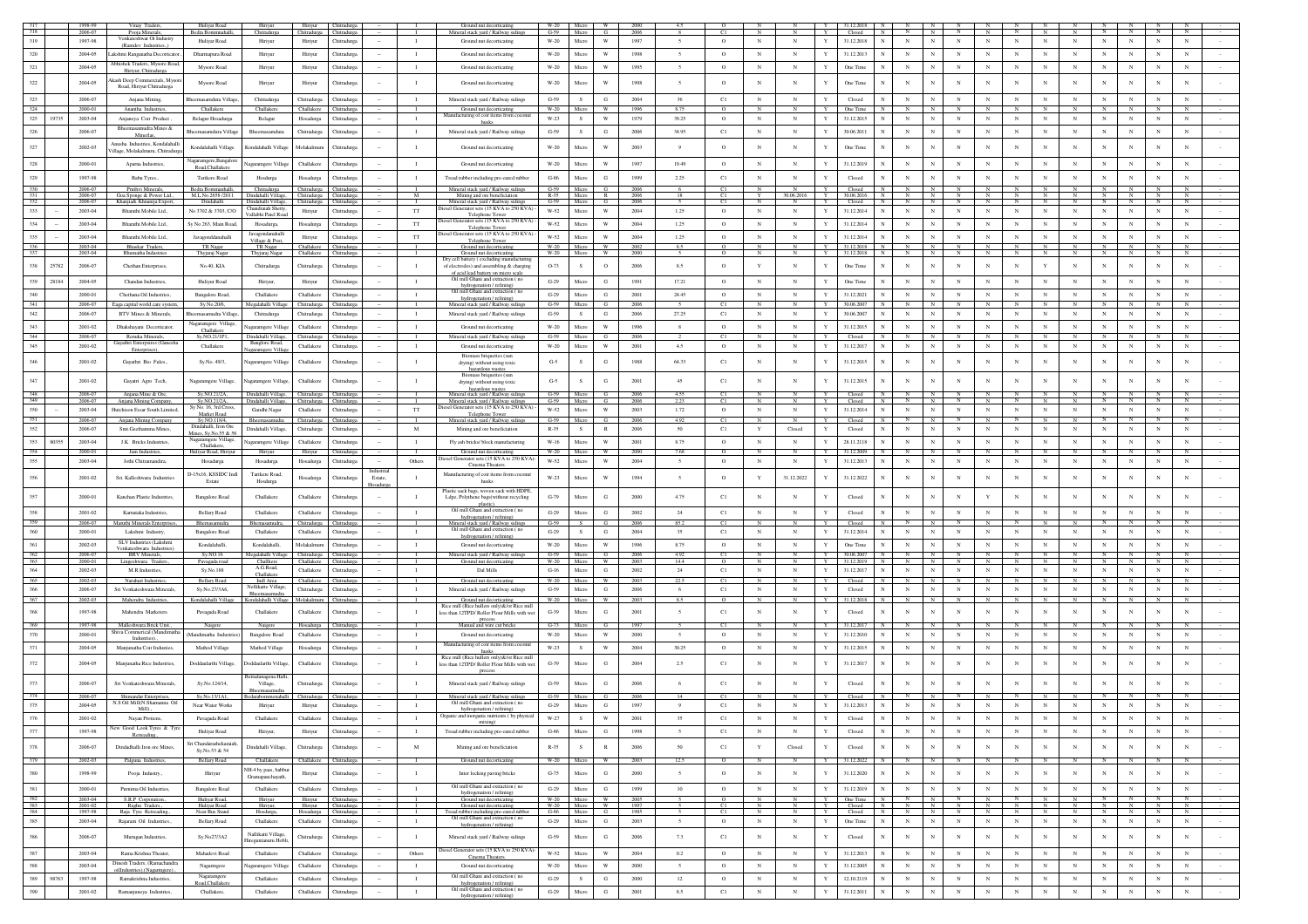|                   |        | 2006-07<br>1998-99 | Sree Mahadev Minerals,<br>Ranganatha Brick Unit(Ssb).,     | Sv.No.3/3.<br>Dalvai Katte,                     | V.Palya<br>Srirampura Hobli,                                                  | Chitradurga Chitradurga<br>Hosadurga Chitradurga |                            |        |                              | Mineral stack yard / Railway sidings<br>Manual and wire cut bricks                                                                      | $G-59$<br>$G-73$      | Micro<br>Micro        |                                | 1995         |                |                    | Y                                                | Closed<br>N<br>31.12.1999                    |              |                           |              |              |                 |                           |                   |                                     |              |                                   |
|-------------------|--------|--------------------|------------------------------------------------------------|-------------------------------------------------|-------------------------------------------------------------------------------|--------------------------------------------------|----------------------------|--------|------------------------------|-----------------------------------------------------------------------------------------------------------------------------------------|-----------------------|-----------------------|--------------------------------|--------------|----------------|--------------------|--------------------------------------------------|----------------------------------------------|--------------|---------------------------|--------------|--------------|-----------------|---------------------------|-------------------|-------------------------------------|--------------|-----------------------------------|
| 393               |        | 1997-98            | Rasi Products.                                             | Industrial Estate                               | Hosdurga,                                                                     | Hosadurga                                        | Chitradurga                | Estate | $\mathbf{I}$                 | Inter locking paving bricks                                                                                                             | $G-75$                | Micro                 | G                              | 1997         | 10.2           | $\circ$            | $_{\rm N}$<br>$\mathbf N$<br>Y                   | 31.12.2020<br>$_{\rm N}$                     | $_{\rm N}$   | $_{\rm N}$                | $_{\rm N}$   | $_{\rm N}$   | $_{\rm N}$      | $_{\rm N}$                | $_{\rm N}$        | $_{\rm N}$<br>$_{\rm N}$            |              | $_{\rm N}$                        |
|                   |        |                    |                                                            |                                                 |                                                                               |                                                  |                            |        |                              | Oil mill Ghani and extraction (no                                                                                                       |                       |                       |                                |              |                |                    |                                                  |                                              |              |                           |              |              |                 |                           |                   |                                     |              |                                   |
| 394               |        | 1999-00            | Ravi Chandra Industries                                    | <b>Bangalore Road</b><br>folakalmuru Konasagara | Challakere                                                                    | Challakere                                       | Chitradurg                 |        | - 11                         | hydrogenation / refining)                                                                                                               | $G-29$                | Micro                 | G                              | 2000         | 12             | C1                 | $_{\rm N}$<br>$_{\rm N}$                         | 31.12.2019                                   | $\mathbf{N}$ | N                         | N            |              |                 | $_{\rm N}$                | $_{\rm N}$        | N                                   |              | N                                 |
| 395               |        | 2000-01            | Rehman Industry,                                           | Road<br>urvey Number 156-158                    | Molakalmuru<br>Bideri Bomanahalli                                             | Molakalmun                                       | Chitradure:                |        | $\mathbf{I}$                 | Ground nut decorticating                                                                                                                | $W-20$                | Micro                 | W                              | 2002         | 19             | $\circ$            | $_{\rm N}$<br>$_{\rm N}$<br>$\mathbf Y$          | 31.12.2012                                   |              | $\overline{N}$            | $_{\rm N}$   |              |                 | $_{\rm N}$                | $\mathbf N$       | $_{\rm N}$<br>N                     |              | $_{\rm N}$                        |
| 396<br>397        |        | 2004-05<br>2002-03 | Anjana Minerals,<br>Revanasiddeshwara Indust               | And 159,                                        | Village<br>Kondalahalli Village Kondalahalli Village, Molakalmuru Chitradurga | Chitradurga                                      | Chitradurg:                |        | -1                           | Mineral stack yard / Railway sidings<br>Ground nut decorticating                                                                        | $G-59$<br>$W-20$      | Micro<br>Micro        | G                              | 2004<br>1996 |                | C1<br>C1           | $\mathbf Y$<br>Closed<br>Y                       | Closed<br>Closed                             | $_{\rm N}$   | $_{\rm N}$<br>N           | $_{\rm N}$   | N            | $_{\rm N}$      | $_{\rm N}$                | $_{\rm N}$        | $_{\rm N}$<br>$_{\rm N}$            |              | $_{\rm N}$                        |
| $\frac{398}{399}$ |        | 1998-99<br>1998-99 | S.D.R Brick Unit.<br>S.K.R Brick Unit.                     | Srirampura<br>S.Nerlikere                       | Srirampura Hobli,<br>S.Neralakere. Hosadurga Chitradurga                      | Hosadurga                                        | Chitradurga                |        | л.                           | Manual and wire cut bricks<br>Manual and wire cut bricks                                                                                | $G-73$                | Micro<br>$G-73$ Micro | G<br>G                         | 1997<br>1996 |                | C1<br>C1           | N<br>N                                           | 31.12.2017<br>$\mathbb{N}$<br>Y 31.12.2017 N | N            | N<br>$\mathbb{N}$         | N            | $\mathbb{N}$ | N               | - N                       | $\mathbb N$       | N<br>N                              |              | N                                 |
| 400<br>401        |        | 2001-02<br>2004-05 | S.L.N Industry.<br>S.S.S Indi                              | Bangalore Road                                  | Challakere,<br>Challakere                                                     | Challakere Chitradurga<br>Challakere             |                            |        | $\blacksquare$               | Ground nut decorticating                                                                                                                | W-20 Micro<br>W-20    | Micro                 | W.<br>W                        | 2002<br>2004 | 4.5            | C1                 | $_{\rm N}$<br>$_{\rm N}$<br>$_{\rm N}$<br>N<br>Y | Y I<br>Closed N<br>One Time N                | N<br>N       | N<br>N<br>$\mathbb{N}$    | N<br>N       |              | N<br>$_{\rm N}$ | $_{\rm N}$<br>$\mathbf N$ | $\mathbb{N}$<br>N | $\overline{N}$<br>$\mathbf{N}$<br>N |              | $\overline{N}$<br>$_{\rm N}$      |
| 402               |        | 2004-05            | agameshwara Trading Compar                                 | Bangalore Road<br>Nagaramkere Village,          | Bangalore Road                                                                | Challakere                                       | Chitradurga<br>Chitradurga |        | $\mathbf{I}$<br>$\mathbf{I}$ | Ground nut decorticating<br>Ground nut decorticating                                                                                    | $W-20$                | Micro                 | W                              | 2004         | $\overline{5}$ | $\circ$<br>$\circ$ | $\mathbf Y$<br>31.12.2021<br>Y                   | 31.12.2021                                   | $_{\rm N}$   | $\mathbf N$<br>$_{\rm N}$ | $_{\rm N}$   | $_{\rm N}$   | $_{\rm N}$      | $_{\rm N}$                | $_{\rm N}$        | $_{\rm N}$<br>$_{\rm N}$            |              | $_{\rm N}$                        |
| 403               |        | 2001-02            | Sapthagiri Industries                                      | Bangalore Road                                  | Challakere                                                                    | Challakere                                       | Chitradurea                |        | $\blacksquare$               | Oil mill Ghani and extraction (no                                                                                                       | $G-29$                | S                     | G                              | 2001         | 35             | $\circ$            | $_{\rm N}$<br>N<br>Y                             | 31.12.2021                                   | $_{\rm N}$   | $_{\rm N}$                | $_{\rm N}$   | N            | N               | $_{\rm N}$                | $_{\rm N}$        | N<br>$\mathbb{N}$                   |              | $_{\rm N}$                        |
| 404               | 98765  | 2000-01            | Shabarimalai Oil Traders                                   | Challakere                                      | Challakere                                                                    | Challakere                                       | <b>Chitradurga</b>         |        | $\mathbf I$                  | hydrogenation / refining)<br>Oil mill Ghani and extraction (no                                                                          | $G-29$                | S                     | G                              | 1998         | 9.6            | $\circ$            | $_{\rm N}$<br>$_{\rm N}$<br>Y                    | 12.10.2119                                   | $_{\rm N}$   | $_{\rm N}$<br>$\mathbf N$ | $_{\rm N}$   |              |                 | $_{\rm N}$                | $_{\rm N}$        | $_{\rm N}$<br>$_{\rm N}$            |              | $_{\rm N}$                        |
| 405               |        | 2000-01            | Patil Bricks (Formerly Shakti                              | Sv No.204                                       | reeram Pura Villas                                                            | Hosadurga                                        | Chitradurea                |        | $\mathbf{I}$                 | hydrogenation / refining)<br>Manual and wire cut bricks                                                                                 | $G-73$                | Micro                 | G                              | 1998         | 18             | $\circ$            | N<br>N<br>$\mathbf{Y}$                           | One Time                                     | $_{\rm N}$   | $_{\rm N}$                | $_{\rm N}$   | N            | N               | $_{\rm N}$                | $_{\rm N}$        | $_{\rm N}$<br>$_{\rm N}$            |              | $_{\rm N}$                        |
| 406               |        | 2004-05            | Brick & Tiles)<br>G.J Kumar Mines                          | Sy No 4/P,<br>Bibrabommahall                    |                                                                               | Chitradurga                                      | <b>hitradurga</b>          |        | $\mathbf M$                  | Mining and ore beneficiation                                                                                                            | $R - 35$              | Micro                 | R                              | 2005         | 15.2           | C1                 | $\mathbf Y$<br>Closed                            | Closed                                       | $_{\rm N}$   | $\mathbf N$               | $_{\rm N}$   | $_{\rm N}$   |                 | $_{\rm N}$                | $_{\rm N}$        | $_{\rm N}$<br>N                     |              | $_{\rm N}$                        |
| 407               |        | 2000-01            | Sri Sharana Basaweshwara                                   | Mogala Halli,                                   | Mogala Halli.                                                                 | Molakalmur                                       | Chitradure:                |        | $\mathbf{I}$                 | Ground nut decorticating                                                                                                                | $W-20$                | Micn                  | W                              | 1996         | 15             | C1                 | $_{\rm N}$<br>$\mathbf{Y}$<br>N                  | Closed                                       | $_{\rm N}$   | $\overline{N}$            | $_{\rm N}$   | N            | $_{\rm N}$      | $_{\rm N}$                | $_{\rm N}$        | $_{\rm N}$<br>$\mathbf N$           |              | $_{\rm N}$                        |
| 408               |        | 1998-99            | <b>Traders</b><br>Kasimurthy Setty & Sons                  | Molalkalmuru <sup>1</sup><br>Mining Unit        | Keshava Pura                                                                  | Chitradurga                                      | Chitradurga                |        | M                            | Mining and ore beneficiation                                                                                                            | $R - 35$              | S                     | R                              | 1972         | 200            | C1                 | $\mathbf Y$<br>Closed<br>Y                       | Closed                                       | $_{\rm N}$   | $\mathbf N$               | $_{\rm N}$   | $_{\rm N}$   |                 | $_{\rm N}$                | $_{\rm N}$        | $_{\rm N}$<br>$_{\rm N}$            |              | N                                 |
| 409               |        | 1997-98            | Mining Unit.<br>Shiva Oil Industries                       | Bangalore Road                                  | Challakere.                                                                   | Challakere                                       | Chitradurea                |        | $\blacksquare$               | Oil mill Ghani and extraction (no                                                                                                       | $G-29$                | Micro                 | G                              | 2000         | 4.5            | C1                 | $_{\rm N}$<br>N<br>Y                             | 31.12.2017<br>N                              | $_{\rm N}$   | ${\bf N}$<br>N            | $_{\rm N}$   | $_{\rm N}$   | $_{\rm N}$      | $_{\rm N}$                | N                 | $_{\rm N}$<br>$_{\rm N}$            |              | $_{\rm N}$                        |
| 410               |        | 1999-00            | Shivaganga Industries                                      | A.G.Road,Challakere                             | Challakere                                                                    | Challakere                                       | Thitradurga                |        | $\mathbf{I}$                 | hydrogenation / refining)<br>Ground nut decorticating                                                                                   | W-20                  | Micro                 | W                              | 2000         | 792            | $\circ$            | $\overline{N}$<br>N                              | 31.12.2018<br>Y<br>N                         | $\mathbf{N}$ | $\mathbb{N}$<br>N         | N            | N            | $\mathbf{N}$    | <b>N</b>                  | $\mathbb{N}$      | N<br>$\mathbb{N}$                   |              | $\mathbf{N}$                      |
| 411               |        | 2003-04            | hree Kanakaparmeswari Oil Mill,                            | Challakere,                                     | Challakere                                                                    | Challakere                                       | Chitradurga                |        | $\mathbf{I}$                 | Oil mill Ghani and extraction (no<br>hydrogenation / refining)                                                                          | $G-29$                | Micro                 | G                              | 2003         | 15.05          | C1                 | $_{\rm N}$<br>$_{\rm N}$                         | 31.12.2012                                   | $_{\rm N}$   | N                         | $_{\rm N}$   | N            | N               |                           | $_{\rm N}$        | N<br>$_{\rm N}$                     |              | N<br>dated:<br>05.01.2017         |
| 412               |        | 2004-05            | Shree Kushal Enterprie                                     | Mysore Road                                     | Hiriyur                                                                       | Hiriyu                                           |                            |        |                              | Ground nut decorticating<br>Oil mill Ghani and extraction (no                                                                           | W-20                  | Micro                 | W                              | 1995         |                | $\Omega$           | $\overline{N}$<br>$\overline{N}$                 | One Time<br>Y<br>N                           | N            | N<br>N                    | $\mathbf{N}$ | $\mathbf{N}$ | $\mathbf{N}$    | N                         | N                 | $\mathbf{N}$                        | N            | N                                 |
| 413<br>414        |        | 2000-01            | Shrinidhi Oil Industries                                   | <b>Bangalore Road</b>                           | Challaker                                                                     | Challakere                                       | Chitradurga                |        | $\mathbf{I}$                 | hydrogenation / refining)                                                                                                               | $G-29$<br>W-20        |                       | G<br>W                         | 2000<br>2001 | 35<br>9.6      | C1                 | $_{\rm N}$<br>$_{\rm N}$                         | 31.12.2019<br>31.12.2021                     | $_{\rm N}$   | $_{\rm N}$                | $_{\rm N}$   | N            | $_{\rm N}$      | $_{\rm N}$                | $_{\rm N}$        | $_{\rm N}$<br>$_{\rm N}$<br>N       |              | N                                 |
| 415               |        | 2000-01<br>2001-02 | Shripathi Commercials,<br>Siddaganga Industries,           | <b>Bellary Road</b><br>Bangalore Road           | Challakaere<br>Challaker                                                      | Challakere<br>Challakere                         | hitradurga<br>hitradurga   |        | $\mathbf{I}$                 | Ground nut decorticating<br>Oil mill Ghani and extraction (no                                                                           | $\operatorname{G-29}$ | Micro<br>Micn         | G                              | 2000         | 17             | $\circ$<br>$\circ$ | N<br>$_{\rm N}$                                  | 31.12.2020                                   | $_{\rm N}$   | $\mathbf N$               | $_{\rm N}$   | $_{\rm N}$   | $_{\rm N}$      | $_{\rm N}$                | $_{\rm N}$        | $_{\rm N}$<br>$_{\rm N}$            |              | N                                 |
|                   |        |                    |                                                            | Challaken<br>IL No: 1584, Sy No: 3              | Sy No: 102 of                                                                 |                                                  |                            |        |                              | hydrogenation / refining)                                                                                                               |                       |                       |                                |              |                |                    |                                                  |                                              |              |                           |              |              |                 |                           |                   |                                     |              |                                   |
| 416               | 76220  | 2006-07            | Bahaddurghatta Manganese Mine                              | Bahaddurghatta Village                          | Gummanur Village<br>Davanagere $\&$                                           | Chitradures                                      | Chitradure:                |        | M                            | Mining and ore beneficiation                                                                                                            | $R - 35$              |                       | $\mathbb{R}$                   | 1979         | 51.21          | $\circ$            | 31.03.2024<br>Y                                  | 31.03.2024                                   | $_{\rm N}$   | N                         | N            | N            | N               | $_{\rm N}$                | $_{\rm N}$        | $_{\rm N}$<br>N                     |              | N                                 |
| 417               | 98762  | 2000-01            | Sree Susheel Oil Industries                                | <b>Ballary Road</b>                             | Chitradurea<br>Challakere                                                     | Challakere                                       | Chitradurga                |        | $\mathbf{I}$                 | Oil mill Ghani and extraction (no                                                                                                       | $G-29$                | S.                    | G                              | 2002         | 4.5            | $\circ$            | $_{\rm N}$<br>$_{\rm N}$                         | 12.10.2119                                   | $_{\rm N}$   | $\mathbf N$               | $_{\rm N}$   |              |                 | $_{\rm N}$                | $_{\rm N}$        |                                     |              | $_{\rm N}$                        |
| 418               | 16743  | 2006-07            | Alfa Minerals                                              | ML No.2453, Sy<br>No.8,50,51                    | Mahadevapura and<br>Gilkenahalli Villag                                       | Holalkere                                        | <b>Chitradurg</b>          |        | $\mathbf M$                  | hydrogenation / refining)<br>Mining and ore beneficiation                                                                               | R-35                  | Micro                 | R                              | 1999         | 13.81          | $\circ$            | 31.03.2020<br>$\mathbf Y$                        | 31.03.2020                                   | $_{\rm N}$   | N                         | $_{\rm N}$   | N            |                 | $_{\rm N}$                | $_{\rm N}$        | N<br>$_{\rm N}$                     |              | N                                 |
| 419               |        | 1998-99            | Mahabaleshara Mine of Minera<br>enterprises Ltd., Sy no 6, | Bedarebomenehalli                               | Bedarebomenehall                                                              | Chitradurga                                      | <b>Thitradurga</b>         |        | M                            | Mining and ore beneficiation                                                                                                            | $R - 35$              |                       |                                | 2006         | 175            | C1                 | $\mathbf Y$<br>30.06.2016                        | 30.06.2016                                   | $_{\rm N}$   | N                         | N            |              |                 |                           |                   |                                     |              |                                   |
| 420               |        | 2003-04            | M.L.No.966<br>Sri Sai Krishna Brick Factor                 | Nagaramgere Road,                               | Challakere                                                                    | Challaken                                        | Chitradurga                |        |                              | Manual and wire cut bricks                                                                                                              | $G-73$                |                       |                                | 199          |                |                    |                                                  | One Time                                     |              |                           |              |              |                 |                           |                   |                                     |              |                                   |
| 421<br>422        |        | 2003-04<br>2003-04 | Sri Sharada Engineering Works<br>Sri Subramaniya Swam      | N.H. 13, Vijay Layout,<br>Bellary Road.         | Holalkere<br>Challakere                                                       | Holalkere<br>Challakere                          | <b>hitradure:</b>          |        | $\blacksquare$               | Steel furniture without spray painting<br>Oil mill Ghani and extraction (no                                                             | $G-46$<br>$G-29$      | Micro<br>Micro        | W<br>G                         | 2003<br>2003 | 56<br>17       | $\circ$            | $_{\rm N}$<br>N<br>$\mathbf{Y}$                  | One Time<br>One Time                         | $_{\rm N}$   | $_{\rm N}$                | $_{\rm N}$   | N            | $_{\rm N}$      | $_{\rm N}$                | N                 | $_{\rm N}$<br>$_{\rm N}$            |              | $_{\rm N}$                        |
| 423               |        | 2001-02            | Industries,<br>Sri Venkateshwara Oil Industrie             | Ajjayana Gudi Road                              | Challakere                                                                    | Challaken                                        | Chitradurga                |        | $\mathbf{I}$                 | hydrogenation / refining)<br>Oil mill Gha<br>mi and extraction (no                                                                      | $G-29$                | Micr                  | G                              | 2001         | 14.54          | C1                 | $_{\rm N}$<br>$_{\rm N}$<br>Y                    | 31.12.2012                                   | $_{\rm N}$   | $_{\rm N}$<br>$_{\rm N}$  | $_{\rm N}$   | $_{\rm N}$   | $_{\rm N}$      | $_{\rm N}$                | $_{\rm N}$        | $_{\rm N}$<br>$_{\rm N}$            |              | $_{\rm N}$                        |
|                   |        |                    |                                                            |                                                 |                                                                               |                                                  |                            |        |                              | hydrogenation / refining)<br>50 Bedded - Health-care Establishment (as                                                                  |                       |                       |                                |              |                |                    |                                                  |                                              |              |                           |              |              |                 |                           |                   |                                     |              |                                   |
| 424               | 37856  | 2003-04            | Basappa Multi speciality Hospital                          | Turuvanur and RTO Road                          | Kelegote                                                                      | Chitradurga                                      | <b>Chitradurg</b>          |        | HCE                          | defined in BMW Rules) with effluent quantit<br>is less than 100KLD and without incinerato                                               | O-85                  | s                     | $\circ$                        | 1993         | 198.66         | $\circ$            | $\mathbf{Y}$<br>30.09.2021<br>$_{\rm N}$         | 30.09.2021                                   | $_{\rm N}$   | 30.09.2021                | N            |              | N               |                           | $_{\rm N}$        | N                                   |              | ivate Bedde<br>HCE's              |
| 425               |        | 2001-02            | Srinivasa Commercials,                                     | Pavagada Road,                                  | Challakere                                                                    | Challakere                                       | Chitradurg                 |        | п.                           | Oil mill Ghani and extraction (no<br>hydrogenation / refining)                                                                          | $G-29$                | Micro                 | G                              | 2001         | 19.45          | C1                 | $_{\rm N}$<br>$_{\rm N}$                         | 31.12.2011                                   | $_{\rm N}$   | N                         | N            |              |                 | $_{\rm N}$                | $_{\rm N}$        | $\mathbf{N}$                        | N            |                                   |
| 426               |        | 1999-00            | Sudhir Industries,                                         | Bangalore Road,                                 | Challakere                                                                    | Challakere                                       | Chitradurga                |        | $\mathbf{I}$                 | Oil mill Ghani and extraction (no<br>hydrogenation / refining)                                                                          | $G-29$                | Micro                 | G                              | 2000         | $10\,$         | $\circ$            | $_{\rm N}$<br>N<br>Y                             | 31.12.2020                                   | $_{\rm N}$   | $\overline{N}$            | $_{\rm N}$   | $_{\rm N}$   | $_{\rm N}$      | $_{\rm N}$                | $_{\rm N}$        | $_{\rm N}$<br>$_{\rm N}$            |              | $\mathbf N$                       |
| $427\,$           |        | 1999-00            | Sujay Decorticating Unit                                   | Huliyar Road                                    | Hiriyur                                                                       | Hiriyu                                           | Chitradurga                |        | $\mathbf{I}$                 | Oil mill Ghani and extraction (no<br>hydrogenation / refining)                                                                          | $G-29$                | Micro                 | W                              | 1998         | $\sim$         | $\circ$            | $_{\rm N}$<br>$_{\rm N}$<br>$\mathbf{Y}$         | 31.12.2018                                   | $_{\rm N}$   | $\mathbf N$               | $_{\rm N}$   | N            | $_{\rm N}$      | $_{\rm N}$                | $_{\rm N}$        | $_{\rm N}$<br>$_{\rm N}$            | $_{\rm N}$   |                                   |
| $428\,$           |        | 2000-01            | Suvama Oil Industries<br>ri Ranaeanatha Theatre's Priv     | Huliyar Road,                                   | Hiriyur,                                                                      | Hiriyur                                          | Chitradurga                |        | $\mathbf{I}$                 | Ground nut decorticating                                                                                                                | W-20                  | Micro                 | W                              | 1986         | $\overline{7}$ | C1                 | $_{\rm N}$<br>$_{\rm N}$                         | Closed                                       | $_{\rm N}$   | $\overline{N}$            | $_{\rm N}$   | $_{\rm N}$   | $_{\rm N}$      | $_{\rm N}$                | $_{\rm N}$        | $_{\rm N}$<br>$\mathbf{N}$          |              | $\mathbf N$                       |
| $429\,$           |        | 2003-04            | Limited.(Formerly T.A.T<br>Chitramandira)                  | Bangalore Road,                                 | Challakere                                                                    | Challakere                                       | Chitradurga                |        | Others                       | biesel Generator sets (15 KVA to 250 KVA<br>Cinema Theaters                                                                             | $W-52$                | S.                    | W                              | 2004         | 101            | $\circ$            | $_{\rm N}$<br>$_{\rm N}$                         | One Time                                     | $_{\rm N}$   | N                         | $_{\rm N}$   | N            | N               |                           | $_{\rm N}$        | N<br>$_{\rm N}$                     |              | N                                 |
| 430               |        | 2005-06            | D.R.M. Hospital                                            | Holakere Road                                   | Chitradurea                                                                   | Chitradures                                      | Chitradure:                |        | <b>HCE</b>                   | Health-care Establishment (as<br>fined in BMW Rules)-BMW Authorizati                                                                    | W-58                  | Micn                  | w                              | 1995         | 9.5            | C1                 | $\mathbf Y$<br>Closed                            | $_{\rm N}$                                   | $_{\rm N}$   | 31.12.2012                | $_{\rm N}$   | $_{\rm N}$   | $_{\rm N}$      |                           | $_{\rm N}$        | $_{\rm N}$                          |              | Bedded HCE<br>$_{\rm N}$          |
| 431               |        | 2001-02            | Thippeswamy Bricks Factory,                                | Molakalumuru,                                   | Molakalumuru,                                                                 | Molakalmuru                                      | Chitradurga                |        |                              | Manual and wire cut bricks                                                                                                              | $G-73$                | Micro                 | G                              | 1997         | 6              | $\circ$            | N<br>N                                           | 31.12.2021                                   |              |                           |              |              |                 |                           |                   |                                     |              |                                   |
| 432               |        | 2004-05            | J.P Nursing Home                                           | V.P Extension                                   | $# No-40.$                                                                    | Chitradurga                                      | Chitradure:                |        | HCE                          | Health-care Establishment (as<br>efined in BMW Rules)-BMW Authorizat                                                                    | W-58                  | Micro                 | W                              | 1983         | 10             | C1                 | $\mathbf{Y}$<br>Closed<br>$\mathbf N$            | $_{\rm N}$                                   | $_{\rm N}$   | 31.12.2007                | $_{\rm N}$   | N            | N               |                           | $_{\rm N}$        | $_{\rm N}$<br>N                     |              | Bedded HCE<br>N                   |
| 433               |        | 2003-04            | Kiran Daignostic Center                                    | Near District Hospital                          | Turuvanoor Road                                                               | Chitradurga                                      | <b>Chitradurga</b>         |        | ${\rm HCE}$                  | Laboratary-BMW Authorization                                                                                                            | $W-58$                | Micn                  | W                              | 1997         | 6.25           | $\circ$            | $_{\rm N}$<br>$_{\rm N}$                         | $_{\rm N}$                                   | $_{\rm N}$   | 31.12.2050                | $_{\rm N}$   |              |                 | $_{\rm N}$                | $_{\rm N}$        | $_{\rm N}$<br>$_{\rm N}$            |              | $_{\rm N}$<br>Lab                 |
| 434               |        | 2001-02            | TRP Industries,                                            | ellary Road, Challake                           | Challakere                                                                    | Challakere                                       | <b>Chitradurga</b>         |        | $\mathbf{I}$                 | Oil mill Ghani and extraction (no                                                                                                       | $G-29$                | Micr                  | G                              | 2001         | 23.79          | $\circ$            | $_{\rm N}$<br>N<br>Y                             | 31.12.2022                                   | $_{\rm N}$   | $\mathbf N$               | $_{\rm N}$   |              |                 | $_{\rm N}$                | $_{\rm N}$        | N                                   |              | N                                 |
| 435               |        | 2002-03            | Udava Giri Oil Industries                                  | Pawagada Road,                                  | Challakere.                                                                   | Challakere                                       | Chitradurea                |        | $\mathbf{I}$                 | hydrogenation / refining<br>Oil mill Ghani and extraction (no                                                                           | $G-29$                | Micro                 | G                              | 2003         | 23.5           | C1                 | $_{\rm N}$<br>$_{\rm N}$<br>$\mathbf{Y}$         | Closed                                       | $_{\rm N}$   | $_{\rm N}$                | $_{\rm N}$   | N            | $_{\rm N}$      | $_{\rm N}$                | $_{\rm N}$        | $_{\rm N}$<br>$_{\rm N}$            |              | N                                 |
| $436\,$           |        | 2003-04            |                                                            | <b>Challakere</b><br>Dharmashala Road           |                                                                               |                                                  | Chitradure:                |        | HCE                          | hydrogenation / refining)<br>Health-care Establishment (as                                                                              | W-58                  | Micro                 | w                              | 1997         | 23.5           | $\circ$            | 30.06.2019<br>Y                                  | 30.06.2019                                   | $_{\rm N}$   | 31.12.205                 | $_{\rm N}$   |              | $_{\rm N}$      |                           | $_{\rm N}$        | $_{\rm N}$<br>N                     |              | Bedded HCE<br>N                   |
|                   |        |                    | Komala Nursing Home                                        |                                                 | Chitradurga                                                                   | Chitradurga                                      |                            |        |                              | efined in BMW Rules)-BMW Authorizati                                                                                                    |                       |                       |                                |              |                |                    |                                                  |                                              |              |                           |              |              |                 |                           |                   |                                     |              |                                   |
| $437\,$           |        | 1994-95            | Uttam Industries.                                          | Huliyar Road, Hiriyur                           | Hiriyur                                                                       | Hiriyur                                          | Chitradurg                 |        | $\mathbf{I}$                 | Ground nut decorticating                                                                                                                | W-20                  | Micr                  | W                              | 1985         | $\sim$         | $\circ$            | $_{\rm N}$<br>$_{\rm N}$                         | 31.12.2019                                   | $_{\rm N}$   | $\mathbf N$               | N            |              |                 |                           | $_{\rm N}$        | N                                   |              | N                                 |
| 438               |        | 2001-02            | V.R Bhandaru &<br>Co.,Decorticator.                        | Hulivar Road, Hirivur                           | Hiriyur                                                                       | Hiriyur                                          | Chitradurea                |        | $\mathbf{I}$                 | Ground nut decorticating                                                                                                                | W-20                  | Micro                 | W                              | 1997         | $\sim$         | C1                 | $_{\rm N}$<br>$_{\rm N}$                         | Closed                                       | $_{\rm N}$   | $_{\rm N}$                | $_{\rm N}$   | N            | N               | $_{\rm N}$                | $_{\rm N}$        | $\mathbb{N}$<br>$_{\rm N}$          |              | N                                 |
| 439               |        | 2004-05            | Krishna Nursing Home                                       | Laxmi Bazar,                                    | Chitradurga                                                                   | Chitradurga                                      | Chitradurga                |        | $HCE$                        | Health-care Establishment (as<br>efined in BMW Rules)-BMW Authorizati                                                                   | O-85                  |                       |                                | 1964         | 44             | $\circ$            | $\mathbf Y$<br>30.06.2019                        | 30.06.2019                                   | $_{\rm N}$   | 31.12.2018                | $_{\rm N}$   |              |                 |                           |                   | $\mathbf N$                         |              | $\mathbf N$<br>Bedded HCE         |
|                   |        |                    |                                                            |                                                 |                                                                               |                                                  |                            |        |                              | Biomass briquettes (sun                                                                                                                 |                       |                       |                                |              |                |                    |                                                  |                                              |              |                           |              |              |                 |                           |                   |                                     |              |                                   |
| 440               |        | 2003-04            | Venkateshwara Enterprises,                                 | Huliyar Road, Hiriyur                           | Juliyar Road, Hiriyu                                                          | Hiriyur                                          | Chitradurg                 |        |                              | drying) without using toxic<br>hazardous wastes                                                                                         | $G-5$<br>$W-20$       |                       | G                              | 1978         | 4.5            | $\circ$            | N<br>$_{\rm N}$                                  | One Time                                     | $_{\rm N}$   | $\mathbf N$               | $_{\rm N}$   |              |                 |                           | N                 | $\mathbf{N}$                        | $\mathbf{N}$ |                                   |
| 441<br>442        |        | 2000-01<br>2004-05 | Vijaya Industries,<br>Vijaya Rathna Industrie              | Hosadurga,<br>Challakere                        | Hosadurga<br>Challakere.                                                      | Hosadurga Chitradurga<br>Challakere              |                            |        |                              | Ground nut decorticating<br>Dal Mills<br>Rice mill (Rice bullers only)& for Rice mil                                                    | $G-16$                | Micro                 | G                              | 2000         |                |                    |                                                  | 31.12.2020 N<br>One Time                     |              |                           |              |              |                 |                           |                   |                                     |              |                                   |
| 443               |        | 1991-92            | Vikas Industries                                           | Nh4, Near Rmc yard,<br>Hiriyur                  | Hiriyur,                                                                      | Hiriyur                                          | Chitradure:                |        | $\mathbf{I}$                 | less than 12TPD/ Roller Flour Mills with we                                                                                             | $G-39$                | Micr                  | G                              | 1991         | 15.84          | C1                 | $_{\rm N}$<br>N                                  | 31.12.2018                                   | $_{\rm N}$   | $\mathbf N$               | N            |              | N               |                           | $_{\rm N}$        | N                                   |              | N                                 |
| 444               |        | $2004 - 05$        | Vishnu Lakshmi Mill,                                       | Bangalore Road,                                 | Challakere,                                                                   | Challakere                                       | Chitradurga                |        |                              | process<br>Dal Mills                                                                                                                    | $G-16$                | Micro                 | G                              | 2002         | 9.14           | $\circ$            | $_{\rm N}$<br>$_{\rm N}$                         | One Time                                     |              |                           |              |              |                 |                           |                   |                                     |              |                                   |
| 445               |        | 2005-06            | ARH Consulting And Diar<br>Hospital                        | Challakere<br><b>KSRTC</b> Depo Road            | Chitradurga                                                                   | Chitradurga                                      | Chitradurga                |        | HCE                          | Laboratary-BMW Authorization                                                                                                            | <b>W-58</b>           | Micro                 | W                              | 1999         | $8.8\,$        | $\circ$            | 30.06.2019<br>$\mathbb{N}$                       | $_{\rm N}$                                   | $_{\rm N}$   | 31.12.2050                | $_{\rm N}$   | N            | N               | $_{\rm N}$                | $_{\rm N}$        | $_{\rm N}$                          |              | $_{\rm N}$<br>Lab                 |
| 446               | $\sim$ | 2003-04            | Bharathi Mobile Ltd.,                                      | lo 15. Vijava Enterpris                         | Challaker                                                                     | Challakere                                       | Chitradurga                | $\sim$ | TT                           | liesel Generator sets (15 KVA to 250 KVA)                                                                                               | W-52                  | Micro                 | W                              | 2004         | 1.25           | $\circ$            | $_{\rm N}$<br>N<br>Y                             | 31.12.2014<br>$_{\rm N}$                     | $_{\rm N}$   | N<br>$_{\rm N}$           | $_{\rm N}$   | $_{\rm N}$   | $_{\rm N}$      | $_{\rm N}$                | $_{\rm N}$        | $_{\rm N}$<br>$_{\rm N}$            |              | $_{\rm N}$                        |
|                   |        |                    |                                                            | S.B.Road, Challaker                             |                                                                               |                                                  |                            |        |                              | Telephone Tower                                                                                                                         |                       |                       |                                |              |                |                    |                                                  |                                              |              |                           |              |              |                 |                           |                   |                                     |              |                                   |
| 447               |        | 2003-04            | P.V.S Hospital                                             | J.C.R Extension                                 | 6th Cross                                                                     | Chitradurga                                      | Chitradurga                |        | $HEE$                        | Health-care Establishment (as<br>lefined in BMW Rules)-BMW Authorization                                                                | $W-58$                |                       | W                              | 1995         | 20 Beds        | $\circ$            | $\mathbf{Y}$<br>30.06.2020                       | 30.06.2020                                   | $_{\rm N}$   | 31.12.2050<br>Y           | $_{\rm N}$   | N            | $_{\rm N}$      |                           | $_{\rm N}$        | $_{\rm N}$                          |              | $_{\rm N}$<br>Bedded HCE's        |
| 448               |        | $2003 - 04$        | Kalikamba Mosaic Tills                                     | Huliyar Road, Hosdurga                          | Hosdurga                                                                      | Hosadurga                                        | Chitradurga                |        | $\blacksquare$               | Mosaic Tiles                                                                                                                            | $G-73$                | Micro                 | $\mathbf{W}$                   | 2006         | 4.76           | C1                 | $\mathbf Y$<br>$_{\rm N}$<br>Closed              | $_{\rm N}$<br>$_{\rm N}$                     | $_{\rm N}$   | $_{\rm N}$<br>$_{\rm N}$  | $_{\rm N}$   | $_{\rm N}$   | $_{\rm N}$      | N                         | $_{\rm N}$        | $_{\rm N}$<br>$_{\rm N}$            |              | $_{\rm N}$                        |
| 449               | 40994  | 2003-04            | Pathanjali Hospital,                                       | Dharma Shala Road,                              | Chitradurga                                                                   | Chitradurga                                      | Chitradurga                |        | HCE                          | 60 Bedded - Health-care Establishment (as<br>defined in BMW Rules) with effluent quantity<br>is less than 100KLD and without incinerato | O-85                  | S.                    | $\circ$                        | 2000         | 425.35         | $\circ$            | $\mathbf Y$<br>30.09.2022<br>Y                   | 30.09.2022<br>$_{\rm N}$                     | $_{\rm N}$   | Y<br>31.12.2050           | $_{\rm N}$   | $_{\rm N}$   | $_{\rm N}$      | $_{\rm N}$                | $_{\rm N}$        | $_{\rm N}$<br>${\bf N}$             |              | rivate Bedde<br>N<br>HCE's        |
|                   |        |                    |                                                            |                                                 |                                                                               |                                                  |                            |        |                              | Health-care Establishment (as                                                                                                           |                       |                       |                                |              |                |                    |                                                  |                                              |              |                           |              |              |                 |                           |                   |                                     |              |                                   |
| 450               |        | 2003-04            | Ravi Nursing Home,                                         | Holalkere Road.                                 | Chitradurga                                                                   | Chitradurga                                      | Chitradurga                | $\sim$ | <b>HCE</b>                   | efined in BMW Rules)-BMW Authorization                                                                                                  | W-58                  | Micro                 | W                              | 1995         | 8.12           | $\circ$            | $\mathbf Y$<br>30.06.2018<br>$_{\rm N}$          | $_{\rm N}$<br>$\mathbf{N}$                   | $_{\rm N}$   | 31.12.2050                | $_{\rm N}$   | $_{\rm N}$   | $_{\rm N}$      | $_{\rm N}$                | $_{\rm N}$        | N<br>$_{\rm N}$                     |              | <b>Bedded HCE's</b><br>$_{\rm N}$ |
| 451               |        | 1998-99            | Gangadhara Industries                                      | Sv.No. 13/2.                                    | Huliyar Road,<br>Hosdurga                                                     | Hosadurga                                        | Chitradurga                | $\sim$ | $\blacksquare$               | Oil mill Ghani and extraction (no<br>hydrogenation / refining)                                                                          | $G-29$                | Micro                 | G                              | 2007         | 9.78           | C1                 | N<br>31.12.2018<br>$\mathbf{Y}$                  | 31.12.2018                                   | $_{\rm N}$   | $_{\rm N}$                | $_{\rm N}$   | $_{\rm N}$   | $_{\rm N}$      | $_{\rm N}$                | N                 | N<br>$_{\rm N}$                     |              | $_{\rm N}$                        |
| 452               |        | 2004-05            | Shyam Prasad Eye Nursing Home                              | Lakshmi Bazar,                                  | Chitradurga                                                                   | Chitradurga                                      | Chitradurga                | $\sim$ | $HEE$                        | Health-care Establishment (as<br>efined in BMW Rules)-BMW Authorizati                                                                   | W-58                  | Micro                 | W                              | 2004         | 3.41           | $\circ$            | $\mathbf Y$<br>30.06.2019<br>$_{\rm N}$          | $_{\rm N}$                                   | $_{\rm N}$   | 31.12.2050                | $_{\rm N}$   | $_{\rm N}$   | $_{\rm N}$      | $_{\rm N}$                | $_{\rm N}$        | $_{\rm N}$<br>$_{\rm N}$            |              | $_{\rm N}$<br><b>Bedded HCE's</b> |
| 453               |        | 1998-99            | Pavana Industries                                          | Hiriyur Road                                    | Hosdurga                                                                      | Hosadurga                                        | Chitradurga                |        | $\mathbf{I}$                 | Oil mill Ghani and extraction (no<br>hydrogenation / refining)                                                                          | $G-29$                | Micro                 | ${\bf G}$                      | 2007         | 8.41           | C1                 | $_{\rm N}$<br>N<br>Y                             | Closed<br>$_{\rm N}$                         | $_{\rm N}$   | $_{\rm N}$<br>$_{\rm N}$  | $_{\rm N}$   | $_{\rm N}$   | $_{\rm N}$      | $_{\rm N}$                | $_{\rm N}$        | $_{\rm N}$<br>$_{\rm N}$            |              | $_{\rm N}$<br>$\sim$              |
| 454               |        | 1996-97            | Ravi Traders.,                                             | Nh4, By Pass                                    | Hiriyur                                                                       | Hiriyur Chitradurga                              |                            |        | $\blacksquare$               | Ground nut decorticating<br>Health-cape Establishment (as                                                                               | $W-20$                | Micro                 | W W                            | 2007         | $\overline{2}$ | $\circ$            | N<br>N                                           | Y I<br>31.12.2018 N                          | N            | N<br>N                    | N            | N            | N               | N                         | N                 | N<br>N                              |              | N                                 |
| 455               |        | 2003-04            | Suneetha Nursing Home                                      | C K Pura Ext. Opp.                              | To Air Station,                                                               | Chitradurga                                      | Chitradurga                |        | $HCE$                        | efined in BMW Rules)-BMW Authorization                                                                                                  | <b>W-58</b>           | Micro                 | $\ensuremath{\text{W}}\xspace$ | 2000         | 19.37          | $\circ$            | $\mathbf Y$<br>30.06.2018<br>$_{\rm N}$          | $_{\rm N}$<br>$_{\rm N}$                     | $_{\rm N}$   | $\mathbf Y$<br>31.12.2050 | ${\bf N}$    | $_{\rm N}$   | $\,$ N          | $_{\rm N}$                | $_{\rm N}$        | $\,$ N<br>$_{\rm N}$                |              | $_{\rm N}$<br>Bedded HCE's        |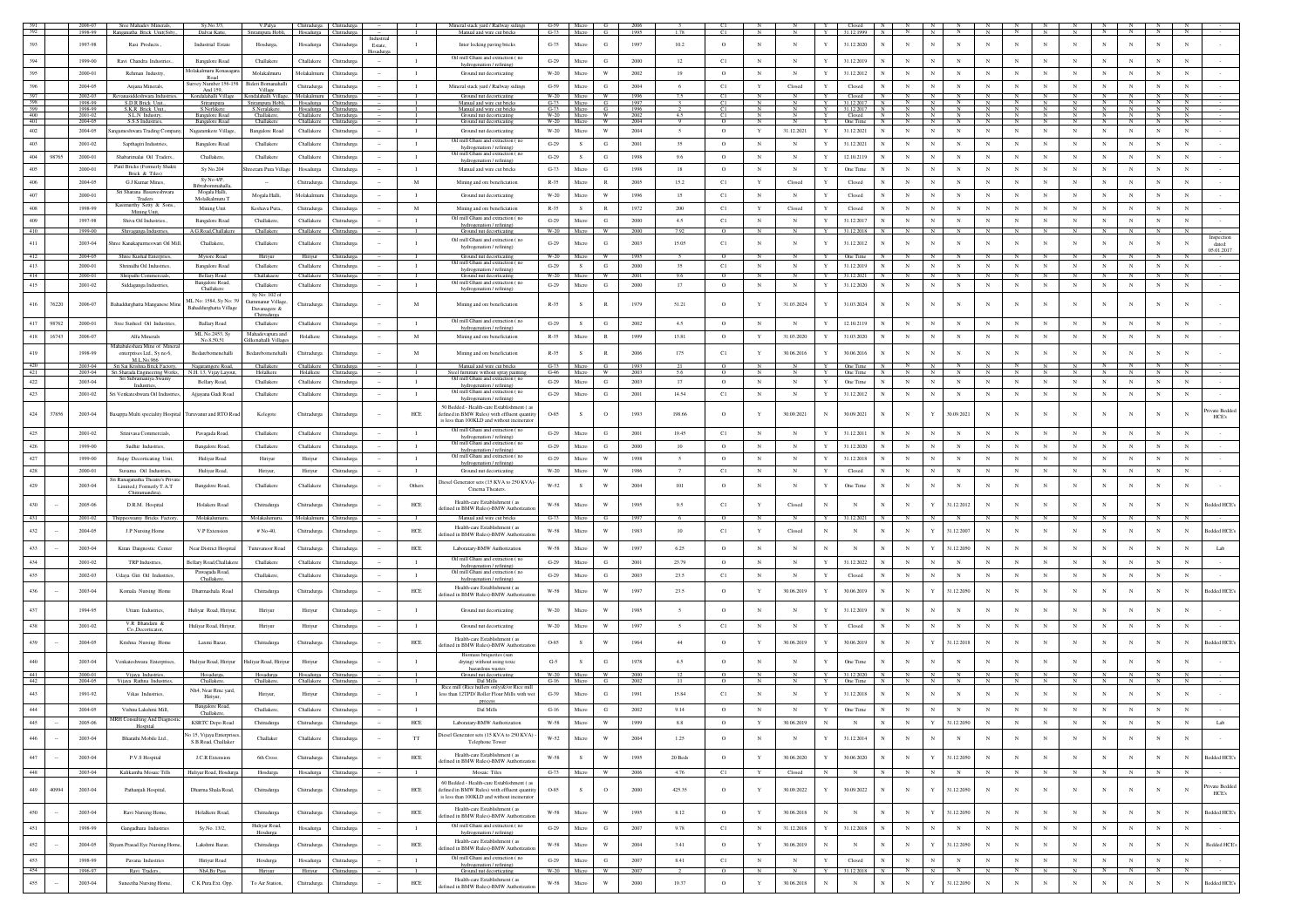|                   |        | 1998-99            | Aditya Industry (Surya<br>Commercials)                     | Nh-4 Bypass                                   | Hiriyur                           | Hiriyur                               | Chitradure                 |        | - 11           | Ground nut decortication                                                                   | W-20                  | Micro          | W                         | 2007           | 2.96           | $\circ$            | $_{\rm N}$      | $_{\rm N}$               | $\mathbf{Y}$        | One Time                   | $_{\rm N}$                     |                   |                |                 |                 |                 | N                        | N                          | $_{\rm N}$        | N                          |                 |                |
|-------------------|--------|--------------------|------------------------------------------------------------|-----------------------------------------------|-----------------------------------|---------------------------------------|----------------------------|--------|----------------|--------------------------------------------------------------------------------------------|-----------------------|----------------|---------------------------|----------------|----------------|--------------------|-----------------|--------------------------|---------------------|----------------------------|--------------------------------|-------------------|----------------|-----------------|-----------------|-----------------|--------------------------|----------------------------|-------------------|----------------------------|-----------------|----------------|
| 457               |        | 2003-04            | Shri Gurusiddeshwara Industr                               | Sy No 149,                                    | Vagaramgere Village               | Challakere                            | Chitradurga                |        | $\mathbf{I}$   | Ground nut decorticating                                                                   | W-20                  | Micro          | W                         | 2007           | 20.7           | $\circ$            | $_{\rm N}$      | $_{\rm N}$               | Y                   | 31.12.2024                 | $_{\rm N}$                     | N                 | $_{\rm N}$     | $_{\rm N}$      | $_{\rm N}$      | $_{\rm N}$      | $_{\rm N}$               | $_{\rm N}$                 | $_{\rm N}$        | $_{\rm N}$                 | $_{\rm N}$      |                |
| 458               |        | 2001-02            | Chitradurga<br>Maruthi Industries.                         | Nagarmgere                                    | Vagaramgere Villag                | Challakere                            | Chitradurea                |        | $\mathbf{I}$   | Ground nut decorticating                                                                   | W-20                  | Micro          | W                         | 2007           | -6             | C1                 | $_{\rm N}$      | $_{\rm N}$               | Y                   | Closed                     | $_{\rm N}$<br>$_{\rm N}$       | $_{\rm N}$        | $_{\rm N}$     | $_{\rm N}$      | $_{\rm N}$      | $_{\rm N}$      | $_{\rm N}$               | $_{\rm N}$                 | $_{\rm N}$        | $_{\rm N}$                 | $_{\rm N}$      |                |
| 459               |        | 2004-05            | Nagaraj Decorticato                                        | Huliyar Road                                  | Hiriyu                            | Hiriyu                                | Chitradury                 |        |                | Ground nut decorticating                                                                   | W-20                  | Micro          | W                         | 2007           |                | $\Omega$           |                 |                          | Y                   | 31.12.2013                 |                                | N                 |                |                 |                 |                 |                          |                            |                   | N                          | N               |                |
| 460               |        | 2000-01            | Saitheja Industries,                                       | AG. Road                                      | Challakere                        | Challakere                            | Chitradurga                |        | $\mathbf{I}$   | Oil mill Ghani and extraction (no<br>hydrogenation / refining)                             | $G-29$                | s.             | G                         | 2007           | 41.8           | C1                 | $_{\rm N}$      | $_{\rm N}$               | $\mathbf Y$         | 31.12.2020                 | $_{\rm N}$<br>N                | $_{\rm N}$        | $_{\rm N}$     | $_{\rm N}$      | $_{\rm N}$      | $_{\rm N}$      | $_{\rm N}$               | $_{\rm N}$                 | $_{\rm N}$        | $_{\rm N}$                 | $_{\rm N}$      |                |
|                   |        |                    |                                                            |                                               |                                   |                                       |                            |        |                | 30 Bedded - Health-care Establishment (as                                                  |                       |                |                           |                |                |                    |                 |                          |                     |                            |                                |                   |                |                 |                 |                 |                          |                            |                   |                            |                 | Private Beddec |
| 461               | 40993  | 2003-04            | Udaya Nursing Home,                                        | V.P Extension,                                | Main Road,                        | Chitradurga                           | Chitradurga                |        | HCE            | fefined in BMW Rules) with effluent quantity<br>is less than 100KLD and without incinerato | 0-85                  | s              | $\circ$                   | 199            | 48             | $\circ$            | Y               | 30.09.2022               | Y                   | 30.09.2022                 | $_{\rm N}$                     | Y                 | 31.12.2050     | $_{\rm N}$      |                 | $_{\rm N}$      |                          | $\mathbf N$                | $_{\rm N}$        |                            |                 | HCE's          |
|                   |        |                    |                                                            |                                               |                                   |                                       |                            |        |                |                                                                                            |                       |                |                           |                |                |                    |                 |                          |                     |                            |                                |                   |                |                 |                 |                 |                          |                            |                   |                            |                 |                |
| 462               |        | 2004-05            | Unity Health Complex.,                                     | C.K. Pura. Near All Ind.<br>Redio Station     |                                   | Chitradurga                           | Chitradurg                 |        | HCE            | Health-care Establishment (as<br>efined in BMW Rules)-BMW Authorizatio                     | W-58                  | S.             | W                         | 1992           | 64             | $\circ$            | Y               | 30.06.2018               | Y                   | 30.06.2018                 | $_{\rm N}$<br>N                | Y                 | 31.12.2050     | $_{\rm N}$      | $_{\rm N}$      | $_{\rm N}$      | N                        | $\mathbf N$                | $_{\rm N}$        | $_{\rm N}$                 | $_{\rm N}$      | Bedded HCE's   |
|                   |        |                    |                                                            |                                               |                                   |                                       |                            |        |                | Slaughter house (as per notification                                                       |                       |                |                           |                |                |                    |                 |                          |                     |                            |                                |                   |                |                 |                 |                 |                          |                            |                   |                            |                 |                |
|                   |        | 2005-06            | City Municipal Council,                                    | Chitradurga                                   | Chitradurga                       | Chitradurga                           | Chitradurga                |        | $\blacksquare$ | S.O.270(E)dated 26.03.2001)and meat                                                        | $R-49$                | s              |                           | 1993           |                | C1                 |                 | 30.06.2017               | N                   | $_{\rm N}$                 | $_{\rm N}$                     |                   |                |                 |                 | $_{\rm N}$      |                          |                            | $_{\rm N}$        | $_{\rm N}$                 |                 |                |
|                   |        |                    |                                                            |                                               |                                   |                                       |                            |        |                | cessing industries, bone mill, processing<br>animal horn, hoofs and other body parts       |                       |                |                           |                |                |                    |                 |                          |                     |                            |                                |                   |                |                 |                 |                 |                          |                            |                   |                            |                 |                |
| 464               |        | 2004-05            | Javanthi Oil Mills.                                        | Hulivur Road                                  | Hiriyur.                          | Hiriyur                               | Chitradure                 |        | $\mathbf{I}$   | Oil mill Ghani and extraction (no                                                          | $G-29$                | Micro          | G                         | 1990           | $\sim$         | C1                 | $_{\rm N}$      | N                        | Y                   | 31.12.2013                 | $_{\rm N}$                     |                   | N              | $_{\rm N}$      | $\mathbf N$     | $_{\rm N}$      | $_{\rm N}$               | $_{\rm N}$                 | $_{\rm N}$        | $_{\rm N}$                 | $_{\rm N}$      |                |
| 465               |        | 1998-99            | U.H Bhandari Industries,                                   | Sy No. 205                                    | Huliyar Road                      | Hiriyur                               | Chitradurga                |        | $\mathbf{I}$   | hydrogenation / refining)<br>Oil mill Ghani and extraction (no                             | $G-29$                | $\rm Micro$    | G                         | 1988           | 11.97          | C1                 | $_{\rm N}$      | $_{\rm N}$               | Y                   | 31.12.2018                 | $_{\rm N}$                     | $_{\rm N}$        | $_{\rm N}$     | $_{\rm N}$      | $_{\rm N}$      | $_{\rm N}$      | $_{\rm N}$               | $_{\rm N}$                 | $_{\rm N}$        | $_{\rm N}$                 | $_{\rm N}$      |                |
| 466               |        | 1998-99            | Vasavi Industries.                                         | Huliyar Road                                  | Hiriyur                           | Hiriyur                               | Chitradurga                |        |                | hydrogenation / refining)<br>Ground nut decorticatin                                       | $W-20$                | Micro          | W                         | 1999           |                | $^{\circ}$         |                 |                          | Y                   | 31.12.2019                 |                                | $_{\rm N}$        |                | N               |                 | N               |                          |                            |                   | N                          | $_{\rm N}$      |                |
| 467               |        | 2003-04            | Balaii Chitramandira                                       | Chillakere, Chitradure                        | Chillakere.                       | Challakere                            | Chitradurea                |        | Others         | esel Generator sets (15 KVA to 250 KVA                                                     | W-52                  | Micro          | W                         | 2004           | 0.22           | $\circ$            | $_{\rm N}$      | N                        | Y                   | 31.12.2013                 | $_{\rm N}$<br>$_{\rm N}$       | $\mathbf{N}$      | $_{\rm N}$     | $_{\rm N}$      | $_{\rm N}$      | $_{\rm N}$      | $_{\rm N}$               | $_{\rm N}$                 | $_{\rm N}$        | $_{\rm N}$                 | $_{\rm N}$      |                |
| 468               | 31427  | 2003-04            | Azad Roller Flour Mill.                                    | <b>B.D Road</b>                               |                                   | Chitradurga                           | Chitradurg                 |        |                | Cinema Theaters.<br>Flour mills (dry process                                               | $G-39$                | S              | G                         | 1976           | 309            | $\Omega$           | Y               | 31.12.2020               | Y                   | 31 12 2026                 | $\mathbf{N}$<br><b>N</b>       | N                 |                | $\mathbb{N}$    |                 | $\mathbb{N}$    | N                        | $\mathbb{N}$               | $\mathbf{N}$      | N                          | $\mathbb{N}$    |                |
| 469               |        | 2003-04            | Jairam Chitramandira                                       | Challeken                                     | Challekere                        | Challakere                            | Chitradurg                 |        | Others         | iesel Generator sets (15 KVA to 250 KVA<br>Cinema Theaters                                 | W-52                  | Micro          | W                         | 2004           | 1.86           | $\circ$            | $_{\rm N}$      | $_{\rm N}$               | Y                   | 31.12.2013                 | $_{\rm N}$<br>N                | N                 | $_{\rm N}$     | $_{\rm N}$      | $_{\rm N}$      | $_{\rm N}$      | $_{\rm N}$               | N                          | $_{\rm N}$        | $_{\rm N}$                 | $_{\rm N}$      |                |
| $\frac{470}{471}$ |        | 2003-04<br>2003-04 | Maruthi Rice Industries<br>Sheshadri Rice Industry         | Sv No 54/1B N H 13<br>Sv No.97/1B             | G.R. Halli<br><b>Bellary Road</b> | Chitradurga Chitradurga<br>Challakere | Chitradurga                |        |                | Parboiled Rice Mill<br>Parboiled Rice Mill                                                 | $O-79$<br>$O-79$      | $\overline{s}$ | $\overline{0}$<br>$\circ$ | 2003<br>1999   | 118<br>15      | C1<br>C1           | Y               | 30.09.2017<br>$_{\rm N}$ | $\overline{Y}$<br>Y | $30002017$ N<br>30.09.2017 | N<br>$_{\rm N}$<br>- N         | N<br>N            | $\mathbb{N}$   | $\mathbf{N}$    | $\mathbf{N}$    | N               | $\overline{N}$           | N                          | $\mathbf{N}$      | N                          | - N             |                |
| 472               |        | 2003-04            | Sri Mahalaxmi Chitramandira.                               | Challakere                                    | Challakere                        | Challakere                            | Chitradurga                |        | Others         | esel Generator sets (15 KVA to 250 KV                                                      | W-52                  | S.             | W                         | 2004           | 45             | C1                 | $_{\rm N}$      | $_{\rm N}$               | Y                   | 31.12.2013                 | $\mathbf N$<br>$\mathbf N$     | $_{\rm N}$        | $_{\rm N}$     | $_{\rm N}$      | $_{\rm N}$      | $_{\rm N}$      | $_{\rm N}$               | $_{\rm N}$                 | $_{\rm N}$        | $_{\rm N}$                 | $_{\rm N}$      |                |
| 473               | 10763  | 2004-05            | Basaveshwara Rice Mills (Old                               | Survey Number 73/                             |                                   | Chitradurga                           | Chitradurga                |        | $\;$ I         | Cinema Theaters.<br>Flour mills (dry process)                                              | $\operatorname{G-20}$ | S              | G                         | 2004           | 37             | C1                 | $_{\rm N}$      | 30.09.2022               | Y                   | 30.09.2022                 | $_{\rm N}$                     |                   | $_{\rm N}$     |                 | $_{\rm N}$      | $_{\rm N}$      | N                        | $\mathbf N$                | $_{\rm N}$        | $_{\rm N}$                 | $_{\rm N}$      |                |
| 474               |        | 2004-05            | Name Gurudeva Rice Mill)                                   | Medahalli Village<br>Sanehalli Village,       | Sanehalli Villag                  |                                       |                            |        | $\mathbf{I}$   |                                                                                            | $G-73$                | Micro          | G                         | 2004           | 4.55           |                    | $_{\rm N}$      | N                        |                     |                            | $_{\rm N}$                     |                   | $_{\rm N}$     | $_{\rm N}$      | $_{\rm N}$      | N               | $_{\rm N}$               | N                          | $_{\rm N}$        | $_{\rm N}$                 | $_{\rm N}$      |                |
|                   |        |                    | A.B.C Bricks, Chitradurga                                  | Hosdurga,<br>Sy No.81/7B,                     |                                   | Hosadurga                             | Chitradurga                |        |                | Manual and wire cut bricks                                                                 |                       |                |                           |                |                | C1                 |                 |                          |                     | Closed                     |                                |                   |                |                 |                 |                 |                          |                            |                   |                            |                 |                |
| 475<br>476        |        | 2004-05<br>2002-03 | Anjenaya Ragi Destoning                                    | ndahosur, Holalk<br>Holalkere,                | Nandahosur<br>Holalkere           | Holalkere<br>Holalkere Chitradurga    | Chitradurga                |        | $\mathbf I$    | Fly ash bricks/ block manufacturing<br>Manual and wire cut bricks                          | $W-16$<br>G-73 Micro  | Micro          | W<br>G                    | 2004<br>- 2002 | 2.53<br>-6     | $\circ$<br>C1      | $_{\rm N}$<br>N | $_{\rm N}$<br>- N        | Y<br>Y              | 31.12.2014<br>Closed       | $_{\rm N}$<br>N<br>$\mathbb N$ | $\mathbb{N}$<br>N | $_{\rm N}$     | $_{\rm N}$<br>N | $_{\rm N}$<br>N | $_{\rm N}$<br>N | $_{\rm N}$<br>$_{\rm N}$ | $_{\rm N}$<br>$\mathbb{N}$ | $_{\rm N}$<br>N I | $_{\rm N}$<br>N            | $_{\rm N}$<br>N |                |
| 477               |        | 2004-05            | Krishna Brick Unit,<br>Manjunatha Industr                  | Survey No. 22/8                               | Konala Halli                      | Molakalmuru Chitradurga               |                            |        | $+$            | Ground nut decorticatin                                                                    | W-20                  | Micro          | W                         | 2004           |                | $\overline{0}$     | N               |                          | - Y                 |                            | N                              | $\overline{N}$    | $\overline{N}$ |                 | $\mathbf{N}$    |                 | $\overline{N}$           | $\overline{N}$             | $\overline{N}$    | N.                         | N               |                |
| 478<br>479        |        | 2003-04<br>2004-05 | Mujeeb Pasha Brick Uni<br>Sri. Ganesh Industried           | Tarikere Road<br>Laxmipur Village             | Hosadurga<br>Challakere           | Hosadurga<br>Challakere               | hitradurga<br>Chitradurga  |        | $\mathbf{I}$   | Table mounded brick<br>Ground nut decorticating                                            | W-73<br>W-20          | Micro<br>Micro | W                         | 2004<br>2004   | 16.52          | $\circ$            | $_{\rm N}$      | $_{\rm N}$               | Y                   | 31.12.2014                 | $_{\rm N}$<br>N                | $_{\rm N}$        | $_{\rm N}$     | $_{\rm N}$      | $_{\rm N}$      | $_{\rm N}$      | $_{\rm N}$               | $_{\rm N}$                 | $_{\rm N}$        | $_{\rm N}$                 | $_{\rm N}$      |                |
|                   |        |                    | Decotecetor, Tq Chitradurg                                 | <b>Bangalore Road</b>                         | ani Vilas Saga                    |                                       |                            |        |                |                                                                                            |                       |                |                           |                |                |                    |                 |                          |                     |                            |                                |                   |                |                 |                 |                 |                          |                            |                   |                            |                 |                |
| 480<br>- 481      |        | 1997-98<br>2003-04 | Venkateshwara Rice Mill.                                   | Vani Vilas Sagar Road                         | Road,                             | Hiriyur                               | Chitradurga<br>Chitradurga |        | л.             | Parboiled Rice Mills                                                                       | O-79<br>$G-13$        | S.<br>S.       | $\circ$<br>$\circ$        | 1997<br>2000   | 9.5<br>73.53   | $\circ$<br>$\circ$ | Y               | N<br>30.09.202           | Y<br>Y              | One Time<br>30.09.2022     | $_{\rm N}$<br>N                | N<br>N            | $_{\rm N}$     | $_{\rm N}$      | $_{\rm N}$      | N               | $_{\rm N}$               | $_{\rm N}$                 | $_{\rm N}$<br>N   | $_{\rm N}$<br>$\mathbf{N}$ | $_{\rm N}$<br>N |                |
| 482               |        | 2003-04            | Shivmoga Milk Union<br>K.S.R.T.C - Chitradurga Bus         | Chitradurga<br><b>Bus Depot</b>               | Chitradurga<br>Chitradurga        | Chitradurga<br>Chitradurga            | Chitradurga                |        | $\blacksquare$ | Chilling plant, cold storage and ice making<br>utomobile Servicing, reparing and Painiting | $O-18$                | S.             | $\circ$                   | 1998           | 55             | C1                 | Y               | 30.09.2017               | $_{\rm N}$          | 30.09.2017                 | 30.09.2018                     | $_{\rm N}$        | $_{\rm N}$     | $_{\rm N}$      | $_{\rm N}$      | $_{\rm N}$      | $_{\rm N}$               | $_{\rm N}$                 | $_{\rm N}$        | $_{\rm N}$                 | $_{\rm N}$      |                |
|                   |        |                    | Depot,<br>Siddeshwara Khadi Gramodyoga                     |                                               |                                   |                                       |                            |        |                | excluding only fuel dispension)<br>Oil mill Ghani and extraction (no                       |                       |                |                           |                |                |                    |                 |                          |                     |                            |                                |                   |                |                 |                 |                 |                          |                            |                   |                            |                 |                |
| 483               |        | 1998-99            | Kaigarika Sangha., (Expeller).,                            | Gorala Katte                                  | Gorala Katte,                     | Challakere                            | Chitradurga                |        | - 1            | hydrogenation / refining)                                                                  | $\operatorname{G-29}$ | Micro          | G                         | 1997           | 4.5            | C1                 | $_{\rm N}$      | $_{\rm N}$               | Y                   | Closed                     | $\mathbb N$                    |                   | N              | $_{\rm N}$      | N               | N               | N                        | N                          | $_{\rm N}$        | $_{\rm N}$                 | $_{\rm N}$      |                |
|                   |        |                    |                                                            |                                               |                                   |                                       |                            |        |                | Oil mill Ghani and extraction                                                              |                       |                |                           |                |                |                    |                 |                          |                     |                            |                                |                   |                |                 |                 |                 |                          |                            |                   |                            |                 |                |
| 484               |        | 2005-06            | Matha Industries.                                          | <b>Bellary Road</b>                           | Challakere                        | Challakere                            | Chitradurga                |        | $\mathbf{I}$   | (no hydrogenation /                                                                        | $G-29$                | Micro          | G                         | 2005           | 25             | $\circ$            | $_{\rm N}$      | N                        |                     | One Time                   | $_{\rm N}$                     |                   | N              |                 |                 | N               | N                        |                            | N                 | $_{\rm N}$                 | $_{\rm N}$      |                |
| 485               | 32211  | 2005-06            | Rudramuni swamy Rice & Floor                               | Halli Gonda Halli                             | Halli Gonda Halli                 | Challakere                            | Chitradurg                 |        | $\mathbf{I}$   | Rice mill (Rice hullers only)&/or Rice mill<br>less than 12TPD/ Roller Flour Mills with we | $G-39$                | Micro          | W                         | 2005           | $\overline{2}$ | $\circ$            | $_{\rm N}$      | N                        |                     | One Time                   | $_{\rm N}$                     | N                 | $_{\rm N}$     | N               |                 | $_{\rm N}$      | N                        | N                          | $_{\rm N}$        | $_{\rm N}$                 | $_{\rm N}$      |                |
|                   |        |                    | Mil.                                                       |                                               |                                   |                                       |                            |        |                | process                                                                                    |                       |                |                           |                |                |                    |                 |                          |                     |                            |                                |                   |                |                 |                 |                 |                          |                            |                   |                            |                 |                |
| 486               | 11151  | 2005-06            | Sri Vaishnavi Oil, Industry,                               | Sy No.97/1                                    | <b>Bellary Road</b>               | Challakere                            | Chitradurga                |        | $\mathbf{I}$   | Oil mill Ghani and extraction (no<br>hydrogenation / refining                              | $G-29$                | Micro          | G                         | 2002           | 20             | C1                 | $_{\rm N}$      | $_{\rm N}$               | Y                   | 31.12.2016                 | $_{\rm N}$                     |                   | $_{\rm N}$     |                 |                 | $_{\rm N}$      | $_{\rm N}$               | $_{\rm N}$                 | $_{\rm N}$        | $_{\rm N}$                 | $_{\rm N}$      |                |
| 487               |        | 2005-06            | Tata tele Service Ltd                                      | Assesment No.313<br>Kahata No.735             | Aijanagudi Road                   | Challakere                            | Chitradurea                |        | <b>TT</b>      | Diesel Generator sets (15 KVA to 250 KVA)                                                  | W-52                  | Micro          | W                         | 2005           | 21.62          | $\circ$            | $_{\rm N}$      | $_{\rm N}$               | $\mathbf Y$         | 31.12.2014                 | $_{\rm N}$                     |                   | $_{\rm N}$     | $\mathbf{N}$    | $\mathbf N$     | $_{\rm N}$      | $_{\rm N}$               | $_{\rm N}$                 | $_{\rm N}$        | $_{\rm N}$                 | $_{\rm N}$      |                |
|                   |        |                    |                                                            | hind Azad Roller Flo                          |                                   |                                       |                            |        |                | Telephone Tower                                                                            |                       |                |                           |                |                |                    |                 |                          |                     |                            |                                |                   |                |                 |                 |                 |                          |                            |                   |                            |                 |                |
| 488               |        | 2003-04            | Veda Feeds (P) Limited.                                    | Mills, B.D Road Cros                          | Chitradurea                       | Chitradurea                           | Chitradurea                |        | $\mathbf{I}$   | Fish feed, poultry feed and cattle feed                                                    | $O-30$                | S.             | $\circ$                   | 1996           | 191            | C1                 | $_{\rm N}$      | $_{\rm N}$               | Y                   | 30.09.2010                 | $_{\rm N}$                     | N                 | N              | $_{\rm N}$      | $_{\rm N}$      | $_{\rm N}$      | $_{\rm N}$               | N                          | $_{\rm N}$        | $_{\rm N}$                 | $_{\rm N}$      |                |
| 489               |        | 2003-04            | Karnataka State Agro Corn<br>Products.                     | Holalkere Road                                | Chitradurea                       | Chitradurga                           | Chitradure                 |        | $\mathbf{I}$   | ood and food processing including fruits and<br>vegetable processing                       | $O-7$                 | S              | $^{\circ}$                | 1982           | 74.84          | C1                 | Y               | $_{\rm N}$               | $\mathbf{Y}$        | Closed                     | $_{\rm N}$                     | N                 | $_{\rm N}$     | $\mathbf{N}$    | N               | $_{\rm N}$      | $_{\rm N}$               | $_{\rm N}$                 | $_{\rm N}$        | $_{\rm N}$                 | $_{\rm N}$      |                |
| 490               |        | 2004-05            | Sri Basayeshwara Dal Mill                                  | Survey No. 73/5                               | Medihalli Villa                   | Chitradurga Chitradurga               |                            |        | $\mathbf{I}$   | Steeping and processing of grains<br>tomobile Servicing, reparing and Painiting            | G-47                  | S              | G                         | 2004           | 44             | $\Omega$           | $\mathbb{N}$    | 31.12.2024               | Y                   | 31.12.2024 N               | $\mathbb{N}$                   | N                 | $\mathbb{N}$   | N               | N               | N               | $\mathbb{N}$             | $\mathbb{N}$               | N                 | N                          | N               |                |
| 491               |        | 2005-06            | Jairam Bajaj Auto Ltd.,                                    | ditya Plaza, R.T.O. R                         | Chitradurg                        | Chitradurga                           | Chitradurga                |        | $\mathbf{I}$   | excluding only fuel dispension)                                                            | $O-18$                | $\mathcal{S}$  | $\circ$                   | 2004           | 45.85          | C1                 | Y               | 30.09.2017               | $\mathbf{Y}$        | 30.09.2017                 | $_{\rm N}$                     | $\mathbf{N}$      | $_{\rm N}$     | $_{\rm N}$      | $\mathbf N$     | $\mathbf N$     | $_{\rm N}$               | $\overline{N}$             | $_{\rm N}$        | $_{\rm N}$                 | $_{\rm N}$      |                |
| 492               |        | 2005-06            | Nikhil Package Industry                                    | KSSIDC, Opp.Suga<br>factory                   | Hiriyur                           | Hiriyur                               | Chitradurga                |        | $\mathbf I$    | Manufacturing of comugafed Boxes                                                           | $G-73$                | $\rm Micro$    | G                         | 2005           | 10.69          | $\circ$            | Y               | 30.09.2050               | $\mathbf Y$         | 30.09.2050                 | $\mathbf N$                    | $\mathbb{N}$      | $_{\rm N}$     | $_{\rm N}$      | $_{\rm N}$      | $_{\rm N}$      | $_{\rm N}$               | $\overline{N}$             | $_{\rm N}$        | $_{\rm N}$                 | $_{\rm N}$      |                |
| 493               |        | 2005-06            | Ranganatha Oil Mill,                                       | Kalayanadurga Road                            | Challakere                        | Challakere                            | Chitradurga                |        | $\mathbf{I}$   | Oil mill Ghani and extraction (no<br>hydrogenation / refining)                             | $G-29$                | Micro          | G                         | 2006           | 16             | $\circ$            | $_{\rm N}$      | $\,$ N                   | Y                   | One Time                   | $\mathbf N$                    | $_{\rm N}$        | $_{\rm N}$     | $_{\rm N}$      | $_{\rm N}$      | $_{\rm N}$      | $_{\rm N}$               | $_{\rm N}$                 | $_{\rm N}$        | $_{\rm N}$                 | $_{\rm N}$      |                |
| 494               |        | 2005-06            | Bharathi Mobile Ltd.                                       | Sy.No1./ 1P,Near Hat<br>Malapanayaka Circle,  | iyakanahatti Hobl                 | Challakere                            | Chitradurg                 |        | TT             | liesel Generator sets (15 KVA to 250 KVA)                                                  | W-52                  | Micro          | W                         | 2006           | 1.71           | $\circ$            | $_{\rm N}$      | N                        | Y                   | 31.12.2014                 | $_{\rm N}$                     |                   | N              | $_{\rm N}$      |                 | $_{\rm N}$      | N                        | N                          | $_{\rm N}$        | $_{\rm N}$                 | $_{\rm N}$      |                |
|                   |        |                    |                                                            | Opp. Eswari Temple                            |                                   |                                       |                            |        |                | Telephone Tower                                                                            |                       |                |                           |                |                |                    |                 |                          |                     |                            |                                |                   |                |                 |                 |                 |                          |                            |                   |                            |                 |                |
| 495               | 11132  | 2006-07            | Durga Motors,                                              | Nh-13.                                        | Pillikerenahalli.                 | Chitradurga                           | Chitradurga                |        | $\mathbf{I}$   | utomobile Servicing, reparing and Painitin<br>excluding only fuel dispension               | $O-18$                | S.             | $^{\circ}$                | 2005           | 23.09          | C1                 | Y               | 30.09.2018               | $_{\rm N}$          | N                          | $_{\rm N}$<br>$_{\rm N}$       | N                 | $_{\rm N}$     | $_{\rm N}$      | $_{\rm N}$      | $_{\rm N}$      | $_{\rm N}$               | $_{\rm N}$                 | $_{\rm N}$        | $_{\rm N}$                 | $_{\rm N}$      |                |
| 496               |        | 2005-06            | Bharthi Tele Venture Ltd.,                                 | Near Sri Ram anjaney                          | Belagur,                          | Hosadurga                             | Chitradurga                |        | $_{\rm TT}$    | viesel Generator sets (15 KVA to 250 KVA)                                                  | $W-52$                | Micro          | $\ensuremath{\text{W}}$   | 2006           | 1.25           | $\circ$            | $_{\rm N}$      | N                        | Y                   | 31.12.2014                 | $_{\rm N}$                     | N                 | $_{\rm N}$     | $_{\rm N}$      | $_{\rm N}$      | $_{\rm N}$      | $_{\rm N}$               | $_{\rm N}$                 | $_{\rm N}$        | $_{\rm N}$                 | $_{\rm N}$      |                |
| 497               | 11130  | 2005-06            | TV Sundaram motors Ltd                                     | Theatre, Belagur                              | Chitradurga                       |                                       | Chitradurga                |        | $\mathbf{I}$   | Telephone Towe<br>ttomobile Servicing, reparing and Painiti                                | $O-18$                | s              | $\circ$                   | 2005           | 71             | C1                 | Y               | 30.09.2022               | Y                   | 20.09.2022                 | $_{\rm N}$                     | N                 | $_{\rm N}$     | $_{\rm N}$      | $_{\rm N}$      | $_{\rm N}$      | N                        | $_{\rm N}$                 | $_{\rm N}$        | $_{\rm N}$                 | $_{\rm N}$      |                |
|                   |        |                    |                                                            | Ranganath indu) P.B                           |                                   | Chitradurga                           |                            |        |                | excluding only fuel dispension)                                                            |                       |                |                           |                |                |                    |                 |                          |                     |                            |                                |                   |                |                 |                 |                 |                          |                            |                   |                            |                 |                |
|                   |        | 2006-07            | Rohith Rice Mill (Formerly<br>Padmavathi Devi Paddy Drying | <b>Bellary Road</b>                           | Challakere,                       | Chitradurga                           | Chitradurga                |        | $\mathbf{I}$   | Parboiled Rice Mills                                                                       | O-79                  | s              | $\circ$                   | 2006           | 49             | C1                 | $_{\rm N}$      | N                        |                     | 30.09.2017                 | $_{\rm N}$                     |                   |                | $_{\rm N}$      |                 | $_{\rm N}$      | N                        | N                          | $_{\rm N}$        | $_{\rm N}$                 | $_{\rm N}$      |                |
|                   |        |                    | Industries)                                                |                                               |                                   |                                       |                            |        |                |                                                                                            |                       |                |                           |                |                |                    |                 |                          |                     |                            |                                |                   |                |                 |                 |                 |                          |                            |                   |                            |                 |                |
| 499               |        | 2005-06            | Bharthi Tele Venture Ltd.,                                 | Sy.No.408/2.Opp.Gun<br>Nilaya                 | Kanajana Halli,<br>Hiriyur        | Hiriyur                               | Chitradurea                |        | TT             | liesel Generator sets (15 KVA to 250 KVA)<br>Telephone Tower                               | W-52                  | Micro          | W                         | 2006           | 1.64           | $\circ$            | $_{\rm N}$      | $_{\rm N}$               | Y                   | 31.12.2014                 | $_{\rm N}$                     |                   | $_{\rm N}$     | $_{\rm N}$      | N               | $_{\rm N}$      | $_{\rm N}$               | N                          | $_{\rm N}$        | $_{\rm N}$                 | $_{\rm N}$      |                |
| 500               |        | 2005-06            | Bharthi Tele Venture Ltd.                                  | Aster Infara Stru<br>Sy.No.68/1B.             | Dummy Village,<br>Ramgiri Hobl    | Holalkere                             | Chitradurga                |        | $_{\rm TT}$    | iesel Generator sets (15 KVA to 250 KVA<br>Telephone Tow                                   | W-52                  | Micro          | W                         | 2006           | 1.25           | $\circ$            | $_{\rm N}$      | $_{\rm N}$               | $\mathbf Y$         | 31.12.2014                 | $_{\rm N}$                     |                   | $_{\rm N}$     | $_{\rm N}$      | $_{\rm N}$      | $_{\rm N}$      | $_{\rm N}$               | $_{\rm N}$                 | $_{\rm N}$        | $_{\rm N}$                 | $_{\rm N}$      |                |
| 501               |        | 2005-06            | Bharthi Tele Venture Ltd.,                                 | 51,Bidarakere Villaş                          | <b>Bidarakere Village</b>         | Holalkere                             | Chitradurga                |        | TT             | liesel Generator sets (15 KVA to 250 KVA                                                   | W-52                  | Micro          | W                         | 2006           | 1.25           | $\circ$            | $_{\rm N}$      | $_{\rm N}$               | Y                   | 31.12.2014                 | $_{\rm N}$                     | N                 | $_{\rm N}$     | $_{\rm N}$      | $_{\rm N}$      | N               | $_{\rm N}$               | N                          | $_{\rm N}$        | $_{\rm N}$                 | $_{\rm N}$      |                |
|                   |        |                    |                                                            | Ramgiri Hobli<br>No.119, Maladi Hal           |                                   |                                       |                            |        |                | Telephone Tower<br>liesel Generator sets (15 KVA to 250 KVA)                               |                       |                |                           |                |                |                    |                 |                          |                     |                            |                                |                   |                |                 |                 |                 |                          |                            |                   |                            |                 |                |
| $502\,$           |        | 2005-06            | Bharathi Mobile Ltd.,                                      | Road, Talikatte Village<br>Holalker           | <b>Talikatte Village</b>          | Holalkere                             | Chitradurga                |        | <b>TT</b>      | Telephone Tower                                                                            | W-52                  | Micro          | W                         | 2006           | 1.71           | $\circ$            | $_{\rm N}$      | $_{\rm N}$               | $\mathbf{Y}$        | 31.12.2014                 | $\mathbf N$                    |                   | N              | $_{\rm N}$      |                 | $_{\rm N}$      | N                        | N                          | $_{\rm N}$        | $_{\rm N}$                 | $_{\rm N}$      |                |
|                   |        |                    |                                                            | Sv.No.5/4P2.Khata                             | agondqanahalli, T                 |                                       |                            |        |                | iesel Generator sets (15 KVA to 250 KVA)                                                   |                       |                |                           |                |                |                    |                 |                          |                     |                            |                                |                   |                |                 |                 |                 |                          |                            |                   |                            |                 |                |
|                   |        | 2005-06            | Bharthi Tele Venture Ltd.,                                 | lo.406,Bajagondqanah<br>T. Nolunur, Holalkere | Nolunur                           | Holalkere                             | Chitradurga                |        | $_{\rm TT}$    | Telephone Tower                                                                            | W-52                  | Micro          | W                         | 2006           | 1.25           | $\circ$            | N               | N                        | Y                   | 31.12.2014                 | N                              |                   |                |                 |                 |                 |                          | $\overline{N}$             |                   | N                          |                 |                |
|                   |        |                    |                                                            | Site No.17 & 18.                              |                                   |                                       |                            |        |                |                                                                                            |                       |                |                           |                |                |                    |                 |                          |                     |                            |                                |                   |                |                 |                 |                 |                          |                            |                   |                            |                 |                |
|                   |        | 2005-06            | Bharthi Tele Venture Ltd.,                                 | Assessment<br>No.2163/A17, Khata              | M.Rudrappa lay out                | Holalkere                             | Chitradurga                |        | TT             | Diesel Generator sets (15 KVA to 250 KVA)                                                  | W-52                  | Micro          | $\ensuremath{\text{W}}$   | 2006           | 1.25           | $\circ$            | $_{\rm N}$      | $_{\rm N}$               | Y                   | 31.12.2014                 | $_{\rm N}$                     |                   |                | $\mathbf{N}$    |                 | $_{\rm N}$      |                          | N                          | $_{\rm N}$        | $_{\rm N}$                 |                 |                |
|                   |        |                    |                                                            | lo.3769, M.Rudrappa lay                       | Holalkere                         |                                       |                            |        |                | Telephone Tower                                                                            |                       |                |                           |                |                |                    |                 |                          |                     |                            |                                |                   |                |                 |                 |                 |                          |                            |                   |                            |                 |                |
| 505               |        | 2005-06            | <b>Bharthi Tele Venture Ltd</b>                            | out. Holalker<br>Sy.No.70/2 GP                | KondlaHalli.                      | Molakalmuru Chitradurga               |                            |        | <b>TT</b>      | tiesel Generator sets (15 KVA to 250 KVA) -                                                | W-52                  | Micro          | W                         | 2006           | 1.64           | $\circ$            | $_{\rm N}$      | N                        | Y                   | 31.12.2014                 | N<br>$_{\rm N}$                | N                 | $_{\rm N}$     | $_{\rm N}$      |                 | N               | $_{\rm N}$               | $_{\rm N}$                 | $_{\rm N}$        | $_{\rm N}$                 | $_{\rm N}$      |                |
| 506               |        | 2006-07            | Maruthi Auto Point                                         | NH-4, BY Pass Road,                           | Chitradurga                       | Chitradurga                           | Chitradurga                |        | $\mathbf{I}$   | Telephone Tower<br>Diesel Generator sets (15 KVA to 250 KVA)                               | W-52                  | S              | $\mathbf{W}$              | 2005           | 45             | $\circ$            | $\mathbf Y$     | 30.09.2017               | $\mathbf Y$         | 31.12.2017                 | 30.09.2017<br>Y                | $_{\rm N}$        | $_{\rm N}$     | $_{\rm N}$      | $_{\rm N}$      | $_{\rm N}$      | $_{\rm N}$               | $_{\rm N}$                 | $_{\rm N}$        | $_{\rm N}$                 | $_{\rm N}$      |                |
|                   |        |                    |                                                            |                                               |                                   |                                       |                            |        |                |                                                                                            |                       |                |                           |                |                |                    |                 |                          |                     |                            |                                |                   |                |                 |                 |                 |                          |                            |                   |                            |                 |                |
| 507               |        | 2005-06            | Bharthi Tele Venture Ltd.,                                 | Near Chintamaneshwara<br>High School, State   | Hirehalli Village                 | Challakere                            | Chitradurga                |        | $_{\rm TT}$    | Diesel Generator sets (15 KVA to 250 KVA)                                                  | $W-52$                | Micro          | W                         | 2006           | 1.25           | $\circ$            | $_{\rm N}$      | $_{\rm N}$               | Y                   | 31.12.2014                 | N<br>$_{\rm N}$                | N                 | $_{\rm N}$     | $_{\rm N}$      |                 | $_{\rm N}$      | $_{\rm N}$               | $_{\rm N}$                 | $_{\rm N}$        | $_{\rm N}$                 | $_{\rm N}$      |                |
|                   |        |                    |                                                            | Highway                                       |                                   |                                       |                            |        |                | Telephone Tower                                                                            |                       |                |                           |                |                |                    |                 |                          |                     |                            |                                |                   |                |                 |                 |                 |                          |                            |                   |                            |                 |                |
|                   |        |                    |                                                            | Site No.27, Khata<br>No.2316, Challakere      |                                   |                                       |                            |        |                | tiesel Generator sets (15 KVA to 250 KVA) -                                                |                       |                |                           |                |                |                    |                 |                          |                     |                            |                                |                   |                |                 |                 |                 |                          |                            |                   |                            |                 |                |
| 508               | $\sim$ | 2005-06            | Bharthi Tele Venture Ltd.,                                 | Pavagada Road,                                | Purusharampura,                   | Challakere                            | Chitradurga                | $\sim$ | TT             | Telephone Tower                                                                            | <b>W-52</b>           | $\rm Micro$    | $\ensuremath{\text{W}}$   | 2006           | 1.64           | $\circ$            | $_{\rm N}$      | N                        | Y                   | 31.12.2014                 | $_{\rm N}$<br>$_{\rm N}$       | $_{\rm N}$        | $_{\rm N}$     | $_{\rm N}$      | $_{\rm N}$      | $_{\rm N}$      | $_{\rm N}$               | $_{\rm N}$                 | $_{\rm N}$        | $_{\rm N}$                 | $_{\rm N}$      |                |
| 509               | 75948  | 2006-07            | Mahesh Motors.                                             | Purusharampura<br>ehendra Complex, RTO        | Chitradurga                       | Chitradurga                           | Chitradurga                | $\sim$ | $\mathbf{I}$   | Automobile Servicing, reparing and Painiting (                                             | $O-18$                | S              | $\circ$                   | 1993           | 50             | $\circ$            | $\mathbf Y$     | 30.09.2021               | Y                   | 30.09.2021                 | 30.09.2021<br>Y                | $_{\rm N}$        | $\,$ N         | $_{\rm N}$      | $_{\rm N}$      | $_{\rm N}$      | ${\bf N}$                | $_{\rm N}$                 | $\,$ N            | $_{\rm N}$                 | $\,$ N $\,$     |                |
| 510               |        | 2004-05            | Bharathi Mobile Ltd.,                                      | Road,<br>Site No 11 & 12,                     | Molakalmuru                       | Molakalmuru                           |                            |        | TT             | excluding only fuel dispension)<br>biesel Generator sets (15 KVA to 250 KVA)               | W-52                  | Micro          | $\mathbf{W}$              | 2005           | 1.25           | $\circ$            | $_{\rm N}$      | ${\bf N}$                | Y                   | 31.12.2014                 | $_{\rm N}$                     | N                 | $_{\rm N}$     | $_{\rm N}$      | $_{\rm N}$      | $_{\rm N}$      | $_{\rm N}$               | $_{\rm N}$                 | $_{\rm N}$        | $_{\rm N}$                 | $_{\rm N}$      |                |
|                   |        |                    |                                                            | $Sy$ . No. $2B1$<br>Near INA Upakendra &      |                                   |                                       | Chitradurga                | $\sim$ |                | Telephone Tower<br>Diesel Generator sets (15 KVA to 250 KVA) -                             |                       |                |                           |                |                |                    |                 |                          |                     |                            |                                |                   |                |                 |                 |                 |                          |                            |                   |                            |                 |                |
| 511               |        | 2004-05            | Bharathi Mobile Ltd.                                       | High Bridge Daba                              | Imanagala, Hiriyu                 | Hiriyur                               | Chitradurga                | $\sim$ | TT             | Telephone Tower                                                                            | W-52                  | Micro          | $\ensuremath{\text{W}}$   | 2005           | 1.25           | $\circ$            | $_{\rm N}$      | ${\bf N}$                | Y                   | 31.12.2014                 | $_{\rm N}$                     | N                 | $_{\rm N}$     | $_{\rm N}$      | $_{\rm N}$      | $_{\rm N}$      | $_{\rm N}$               | $_{\rm N}$                 | $_{\rm N}$        | $_{\rm N}$                 | $_{\rm N}$      |                |
| 512               |        | 2004-05            | Bhavani Chicken Center,                                    | Opp.vetemary Hosapital                        | Hosadurga                         | Hosadurga                             | Chitradurga                |        | Hospitality    | otels/Resorts having more than 20 rooms and<br>vaste-water generation less than 10 KLD and | $G-52$                | Micro          | $_{\rm G}$                | 2004           | 6.2            | C1                 | $\mathbf Y$     | Closed                   | N                   | $_{\rm N}$                 | N<br>$_{\rm N}$                | $_{\rm N}$        | $_{\rm N}$     | $_{\rm N}$      | $_{\rm N}$      | $_{\rm N}$      | $_{\rm N}$               | $\mathbf N$                | $_{\rm N}$        | $_{\rm N}$                 | $_{\rm N}$      |                |
|                   |        |                    |                                                            | Hosadurga                                     |                                   |                                       |                            |        |                | having no-boiler & no hazardous waste<br>eeneration                                        |                       |                |                           |                |                |                    |                 |                          |                     |                            |                                |                   |                |                 |                 |                 |                          |                            |                   |                            |                 |                |
|                   |        | 1998-99            | Maruthi Oil Mills Limited                                  | Holalkere Railway                             | Chitradurga                       | Chitradurga Chitradurga               |                            | $\sim$ | $\mathbf{I}$   | Ground nut decorticating                                                                   | $W-20$                | Micro          | $\mathbf{W}$              | 1998           | - 6            | C1                 | $_{\rm N}$      | $_{\rm N}$               | $\mathbf Y$         | Closed                     | $_{\rm N}$<br>$_{\rm N}$       | $_{\rm N}$        | $_{\rm N}$     | $_{\rm N}$      | $_{\rm N}$      | $_{\rm N}$      | $_{\rm N}$               | $_{\rm N}$                 | $_{\rm N}$        | $_{\rm N}$                 | $_{\rm N}$      | $\sim$         |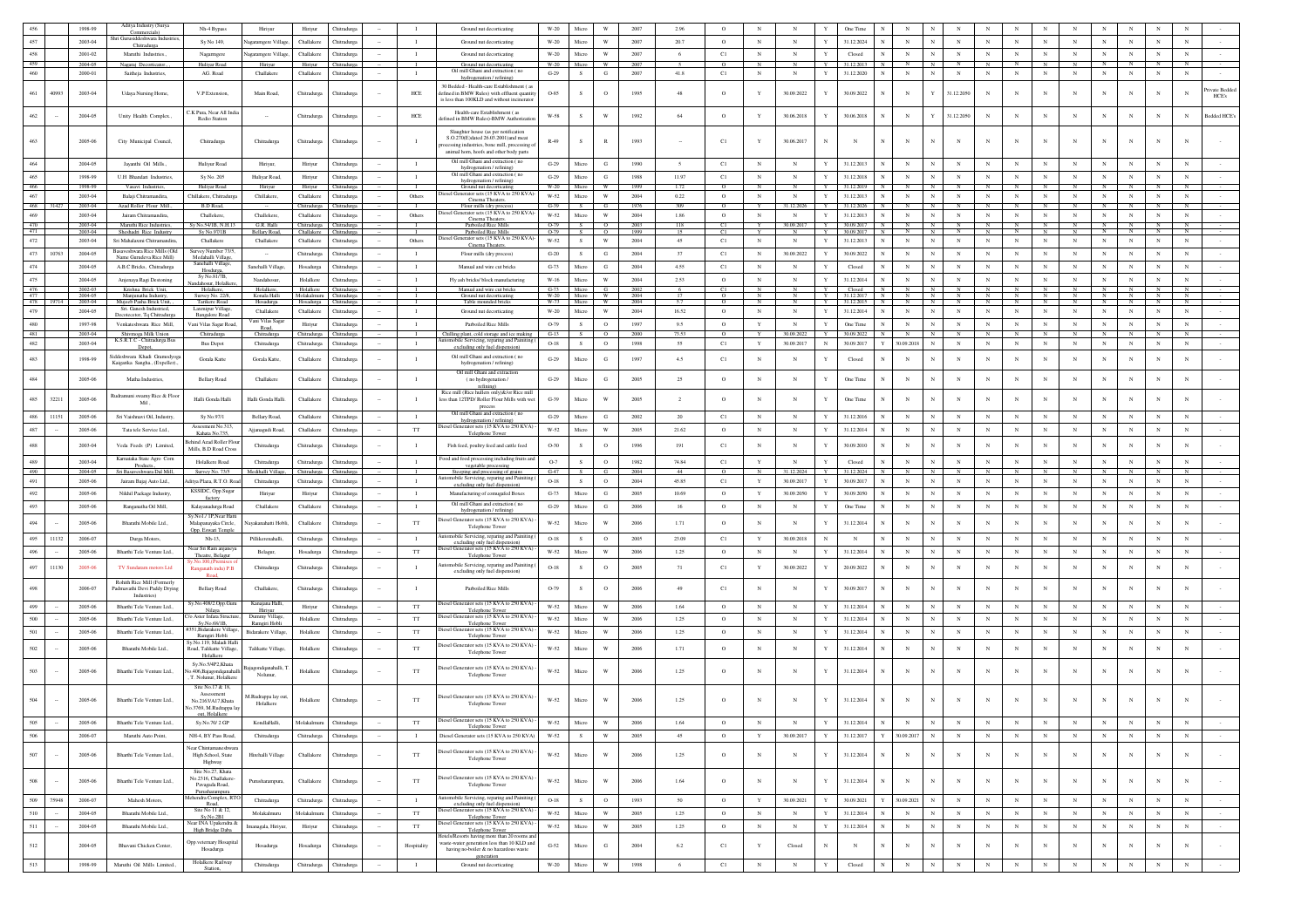| 514            | 33658 | 2004-05                  | SRS Industry,                                       | Bangalore Road,                                        | Challakere                          | Challakere                                      | Chitradurga                |                          | $\mathbf{I}$                 | Ground nut decorticating                                                                              | $W-20$                          | Micro                    | W                                       | 2004         | 18.5                     | $\circ$                   |                            | N                            | Y                          | 31.12.2015                       | $_{\rm N}$               | $_{\rm N}$                   | N                                                    | $_{\rm N}$                | $_{\rm N}$               | $_{\rm N}$                   | $_{\rm N}$                   | $_{\rm N}$                   |                            |                              | Green to White<br>spection date             |
|----------------|-------|--------------------------|-----------------------------------------------------|--------------------------------------------------------|-------------------------------------|-------------------------------------------------|----------------------------|--------------------------|------------------------------|-------------------------------------------------------------------------------------------------------|---------------------------------|--------------------------|-----------------------------------------|--------------|--------------------------|---------------------------|----------------------------|------------------------------|----------------------------|----------------------------------|--------------------------|------------------------------|------------------------------------------------------|---------------------------|--------------------------|------------------------------|------------------------------|------------------------------|----------------------------|------------------------------|---------------------------------------------|
|                |       |                          | Sri Siddarameshwara Coir & coi                      |                                                        |                                     |                                                 |                            |                          |                              | Manufacturing of coir items from coconut                                                              |                                 |                          |                                         |              |                          |                           |                            |                              |                            |                                  |                          |                              |                                                      |                           |                          |                              |                              |                              |                            |                              | 05.01.2017                                  |
| 515            |       | 2004-05                  | products                                            | M.K.hatti                                              | M.K.hatti.                          | Hiriyur                                         | Chitradurea                |                          | $\mathbf{I}$                 | husks                                                                                                 | W-23                            | Micro                    | W                                       | 2004         | 4.77                     | $\circ$                   | $\mathbb{N}$               | $_{\rm N}$                   | Y                          | 31.12.2018                       | $_{\rm N}$               | $_{\rm N}$                   | $\mathbb{N}$                                         | $_{\rm N}$                | $\mathbf{N}$             | $\mathbf{N}$                 | $_{\rm N}$                   | $_{\rm N}$                   | $\mathbf{N}$               |                              |                                             |
| 516            |       | 2004-05                  | Vigneshwara Curling Coir & Roap<br>Industrie        | masakal Village                                        | masakal Village                     | Hiriyur                                         | Chitradurga                |                          | $\mathbf{I}$                 | Manufacturing of coir items from coconut<br>husks                                                     | W-23                            | S                        | $\mathbf{W}$                            | 2004         | 37                       | $\circ$                   | $_{\rm N}$                 | $_{\rm N}$                   | $\mathbf Y$                | 31.12.2018                       | $_{\rm N}$               | $_{\rm N}$                   | $_{\rm N}$<br>$_{\rm N}$                             | $_{\rm N}$                | $_{\rm N}$               | ${\bf N}$                    | $_{\rm N}$                   | $_{\rm N}$                   | $_{\rm N}$                 | $_{\rm N}$                   |                                             |
|                |       | 1997-98                  | Sathyam Enterprises.                                | Chitradurga                                            | Chitradurga                         | Chitradurga                                     | Chitradurga                |                          |                              | Rice mill (Rice hullers only)&/or Rice mill<br>less than 12TPD/ Roller Flour Mills with we<br>process | $G-39$                          | Micro                    | $_{\rm G}$                              | 1998         | $\sim$                   | C1                        | $_{\rm N}$                 | $_{\rm N}$                   | Y                          | 31.12.2015                       |                          | $\overline{N}$               | N                                                    |                           | $_{\rm N}$               | $_{\rm N}$                   | $_{\rm N}$                   | N                            | $_{\rm N}$                 |                              |                                             |
| 518<br>519     | 19729 | 2004-05<br>2004-05       | Vagmi organics                                      | belaguru                                               | belaguru<br>Challakere              | Hosadurga<br>Challakere                         | Chitradurea<br>Chitradure: |                          | $\mathbf{I}$<br><b>T</b>     | Manufacturing of coir items from coconut<br>husks                                                     | W-23<br>$W-20$                  | Micro<br>Micro           | W<br>W.                                 | 2004<br>2006 | 22.23<br>$\overline{17}$ | $\circ$<br>$\alpha$       | $_{\rm N}$<br>$\mathbf{N}$ | $_{\rm N}$<br>$\overline{N}$ | Y<br>Y                     | One Time<br>$31122015$ N         | $_{\rm N}$               | $_{\rm N}$<br>N              | $_{\rm N}$<br>$\mathbf{N}$<br>N<br>$\mathbb{N}$      | $_{\rm N}$<br>N           | $_{\rm N}$<br>N          | $_{\rm N}$<br>N              | N<br>$\mathbf{N}$            | $_{\rm N}$<br>$\overline{N}$ | $_{\rm N}$<br>$\mathbf{N}$ | $\mathbf{N}$<br>$\mathbf{N}$ | $\mathbf{N}$<br>$\mathbf{N}$                |
|                |       | 2005-06                  | Vishnu Industrie                                    | Bellary road<br>C/O, Site No.76,<br>sment No. 2052/B76 |                                     |                                                 |                            |                          |                              | Ground nut decorticat<br>tiesel Generator sets (15 KVA to 250 KVA)                                    | W-52                            | Micro                    | W                                       | 2005         | 17.66                    | $\circ$                   | $\mathbf N$                | N                            | Y                          |                                  | $_{\rm N}$               | N                            | N                                                    | N                         | N                        | N                            | N                            | N                            | N                          |                              |                                             |
| 520            |       |                          | Tata tele Service Ltd.,                             | <b>B Block K.H</b><br>laramanna E:                     | Holalkere town,                     | Holalkere                                       | Chitradurga                |                          | $_{\rm TT}$                  | Telephone Tower                                                                                       |                                 |                          |                                         |              |                          |                           |                            |                              |                            | 31.12.2014                       |                          |                              |                                                      |                           |                          |                              |                              |                              |                            |                              | Changed fro                                 |
| 521            |       | 2005-06                  | Narasimha sawmy industrie                           | Nagarmere Village<br>Bangalore road                    | agaramgere Village                  | Challakere                                      | Chitradurga                |                          | $\mathbf{I}$                 | Ground nut decorticating                                                                              | $W-20$                          | Micro                    | W                                       | 2007         | 17                       | C1                        | $_{\rm N}$                 | N                            | Y                          | 31.12.2014                       | N                        | N                            | N                                                    | $_{\rm N}$                | $_{\rm N}$               | $_{\rm N}$                   | $_{\rm N}$                   | $_{\rm N}$                   | $_{\rm N}$                 | $_{\rm N}$                   | green to white<br>17.01.2017<br>$_{\rm N}$  |
| $522\,$<br>523 |       | 2005-06<br>1998-99       | Mathrushree Industrise                              | Bellary road<br>Indl Area                              | Challkere                           | Challakere                                      | Chitradurg                 | Indi Area,               | $\mathbf{I}$<br>$\mathbf{I}$ | Oil mill Ghani and extraction<br>(no<br>hydrogenation / refining                                      | $\operatorname{G-29}$<br>$W-20$ | Micro<br>Micro           | $\mathbf{W}$<br>W                       | 2007<br>1997 | 8.5                      | $\circ$                   | $_{\rm N}$<br>$_{\rm N}$   | $_{\rm N}$<br>$_{\rm N}$     | $\mathbf Y$<br>Y           | One Time<br>Closed               |                          | $_{\rm N}$<br>$\mathbf N$    | N<br>$\mathbf{N}$<br>$_{\rm N}$<br>$_{\rm N}$        | N<br>$_{\rm N}$           | $_{\rm N}$<br>$_{\rm N}$ | $_{\rm N}$<br>$_{\rm N}$     | $_{\rm N}$<br>$_{\rm N}$     | $_{\rm N}$<br>$_{\rm N}$     | N<br>$_{\rm N}$            | $_{\rm N}$                   |                                             |
|                |       |                          | Swaraj Trading Co,                                  |                                                        | Chitradurga<br>Hottappanahall       | Chitradurga                                     | Chitradurga                | hitradurg                |                              | Ground nut decorticating                                                                              |                                 |                          |                                         |              | 13.4                     | C1                        |                            |                              |                            |                                  |                          |                              |                                                      |                           |                          |                              |                              |                              |                            |                              |                                             |
| 524            |       | 2006-07                  | Vamshi Krishan Industries,                          | Hotteponnahalli                                        | Village                             | Challakere                                      | Chitradurga                |                          | $\mathbf{I}$                 | Ground nut decorticating                                                                              | W-20                            | S                        | W<br>W                                  | 2007         | 50                       | $\circ$                   | N<br>N                     | $_{\rm N}$                   | $\mathbf Y$                | 31.12.2015                       | $_{\rm N}$               | $_{\rm N}$<br>N              | $_{\rm N}$<br>$_{\rm N}$<br>N                        | $_{\rm N}$<br>N           | $\,$ N $\,$<br>N         | ${\bf N}$<br>N               | $_{\rm N}$<br>N              | $_{\rm N}$                   | $_{\rm N}$                 | $_{\rm N}$<br>N              | $_{\rm N}$                                  |
| 525<br>526     |       | 2006-07<br>2006-07       | Raghavendra Industries,<br>Mobile Station (BSNL)    | Nagarmagere Village<br><b>B.G Kere</b>                 | Nagaramgere Vill<br><b>B.G</b> Kere | Challakere<br>Molakalmuru                       | Chitradurga<br>Chitradurga |                          | TT                           | Ground nut decorticatin<br>Generator sets (15 KVA to 250 KV.                                          | W-20<br>W-52                    | Micro<br>S               | W                                       | 2007<br>2007 | 23<br>42.45              | $\circ$<br>$\circ$        | $_{\rm N}$                 | N<br>$_{\rm N}$              | Y<br>$\mathbf Y$           | 31.12.2019<br>31.12.2014         | $_{\rm N}$               | $_{\rm N}$                   | $_{\rm N}$<br>$_{\rm N}$                             | $_{\rm N}$                | $_{\rm N}$               | $_{\rm N}$                   | $_{\rm N}$                   | N<br>$_{\rm N}$              | N<br>$_{\rm N}$            | $_{\rm N}$                   | $_{\rm N}$                                  |
|                |       |                          | Chitradurga                                         |                                                        |                                     |                                                 |                            |                          |                              | Telephone Tower<br>Oil mill Ghani and extraction                                                      |                                 |                          |                                         |              |                          |                           |                            |                              |                            |                                  |                          |                              |                                                      |                           |                          |                              |                              |                              |                            |                              |                                             |
| 527            |       | 1993-94                  | Vijaya Laxmi Oil Mill,                              | Seebar Village                                         | Seebara Village                     | Chitradurga                                     | Chitradurea                |                          | $\mathbf{I}$                 | hydrogenation / refining                                                                              | $G-29$                          | Micro                    | G                                       | 1993         | $\overline{4}$           | C1                        | N                          | N                            | Y                          | Closed                           | N                        | $_{\rm N}$                   | $_{\rm N}$<br>$_{\rm N}$                             | $_{\rm N}$                | $_{\rm N}$               | $_{\rm N}$                   | $_{\rm N}$                   | $_{\rm N}$                   | $_{\rm N}$                 | $_{\rm N}$                   | $_{\rm N}$                                  |
| 528            |       | 2006-07                  | Star wood & Hard Industries,                        | Tarikere Road                                          | Hosadurga                           | Hosadurga                                       | Chitradurga                |                          | $\mathbf{I}$                 | Saw mills<br>Oil mill Ghani and extraction                                                            | $G-42$                          | Micro                    | G                                       | 2007         | 14.44                    | <b>YTC</b>                | N                          | $_{\rm N}$                   | Y                          | <b>YTC</b>                       | N                        | $_{\rm N}$                   | $_{\rm N}$                                           | $_{\rm N}$                | $_{\rm N}$               | $_{\rm N}$                   | $_{\rm N}$                   | $_{\rm N}$                   | $_{\rm N}$                 | $_{\rm N}$                   |                                             |
| 529            | 32713 | 2006-07                  | ijaya Siddeshwara oil Industri                      | Bangalore Road                                         | Challakere                          | Challakere                                      | Chitradurga                |                          | $\mathbf{I}$                 | hydrogenation / refining                                                                              | $G-29$                          | S                        | G                                       | 2007         | 27.62                    | $\circ$                   | $_{\rm N}$                 | $_{\rm N}$                   | Y                          | 31.12.2116                       |                          | $_{\rm N}$                   | N                                                    |                           | $_{\rm N}$               | $_{\rm N}$                   | $_{\rm N}$                   | $_{\rm N}$                   | $_{\rm N}$                 |                              |                                             |
| 530            |       | 1998-99                  | Srinivasa Enterprises                               | Vanivilas Sagar factor<br>Road, NH-4                   | Hiriyur                             | Hiriyur                                         | Chitradurez                |                          | $\mathbf{I}$                 | Ground nut decorticating                                                                              | W-20                            | Micro                    | W                                       | 2007         | $\sim$                   | $\circ$                   | $_{\rm N}$                 | $_{\rm N}$                   | Y                          | One Time                         | N                        | $_{\rm N}$                   | $_{\rm N}$<br>$_{\rm N}$                             | $_{\rm N}$                | N                        | $_{\rm N}$                   | $_{\rm N}$                   | $_{\rm N}$                   | $_{\rm N}$                 | $_{\rm N}$                   | $_{\rm N}$                                  |
| 531            |       | 1990-91                  | Manisha Oil Enterprises.                            | Kiadb Inc<br>Area, Kelgote,                            | Chitradurga                         | Chitradurga                                     | Chitradurga                | Kiadb Indl<br>ea.Kelgo   | $\mathbf{I}$                 | Oil mill Ghani and extraction                                                                         | $G-29$                          | Micro                    | G                                       | 1991         | 14                       | C1                        | $_{\rm N}$                 | $_{\rm N}$                   | Y                          | Closed                           | N                        | $_{\rm N}$                   | $_{\rm N}$<br>$_{\rm N}$                             | $_{\rm N}$                | $_{\rm N}$               | $_{\rm N}$                   | $_{\rm N}$                   | $_{\rm N}$                   | $_{\rm N}$                 | $_{\rm N}$                   | $_{\rm N}$                                  |
| 532            |       | 1999-00                  | Raghavendra                                         | Kela Gote Indi Area.                                   | Chitradurea                         | Chitradurea                                     | Chitradurea                | ela Gote Inc             | $\mathbf{I}$                 | hydrogenation / refinin<br>Ground nut decorticating                                                   | W-20                            | Micro                    | <b>W</b>                                | 1999         | $\overline{4}$           | C1                        | $_{\rm N}$                 | N                            | Y                          | Closed                           | N                        | N                            | $_{\rm N}$<br>$_{\rm N}$                             | $_{\rm N}$                | $_{\rm N}$               | $_{\rm N}$                   | $_{\rm N}$                   | $_{\rm N}$                   | $_{\rm N}$                 | N.                           | $\mathbf{N}$                                |
| 533            |       | 1998-99                  | Industries(Expeller)<br>Ranganath Industries.,      | kh-4., Bypass Medehall                                 | Chitradurga                         | Chitradurga                                     | Chitradurga                | Area,                    | $\mathbf{I}$                 | Ground nut decorticating                                                                              | $W-20$                          | Micro                    | $\ensuremath{\text{W}}$                 | 1998         | 18.25                    | $_{\rm C1}$               | $_{\rm N}$                 | $_{\rm N}$                   | Y                          | Closed                           | N                        | $_{\rm N}$                   | $_{\rm N}$                                           | $_{\rm N}$                | $_{\rm N}$               | $_{\rm N}$                   | $_{\rm N}$                   | $_{\rm N}$                   | $_{\rm N}$                 | $_{\rm N}$                   | $_{\rm N}$                                  |
| 534            |       | 2006-07                  | Mahaveer Commercial,                                | Huliyar Road                                           | Hiriyur                             |                                                 | Hiriyur Chitradurga        |                          |                              | Ground nut decorticating                                                                              | $W-20$                          | Micro                    | W.                                      | 200          | 9.3                      | $\circ$                   |                            |                              | Y                          | 31.12.2015                       | N                        | N                            | $_{\rm N}$                                           |                           |                          | $_{\rm N}$                   |                              | $\mathbb{N}$                 |                            |                              |                                             |
| 535            |       | 2006-07                  | Sanjay Indus                                        | Mysore Road                                            | Hiriyur                             | Hiriyur                                         | Chitradurga                |                          |                              | Ground nut decorticating                                                                              | W-20                            | Micro<br>W-20 Micro      | W.<br>- W                               | 1997         | 9.94<br>$^{\circ}$       | $\circ$<br>$\overline{0}$ |                            | N                            |                            | 31.12.2015                       |                          |                              | N                                                    |                           |                          | $\mathbf{N}$                 |                              |                              |                            |                              |                                             |
| 536<br>537     | 27330 | 2006-07<br>2006-07       | Venkateshwara Industr<br>Maheshwari Agro Industry,  | Huliyar Road<br>Bangalore Road                         | Hiriyu<br>Challakere                | Hiriyur<br>Challakere                           | Chitradurga<br>Chitradurga |                          | $\mathbf{I}$                 | Ground nut decorticating<br>Oil mill Ghani and extraction (no                                         | $G-29$                          | Micro                    | $_{\rm G}$                              | 2008<br>2001 | 24                       | $\circ$                   | N<br>$_{\rm N}$            | $_{\rm N}$                   | Y<br>$\mathbf Y$           | One Time<br>31.12.2115           | N<br>N                   | $\mathbb{N}$<br>$_{\rm N}$   | IN.<br>$\mathbb{N}$<br>$_{\rm N}$<br>$_{\rm N}$      | $\mathbf N$<br>$_{\rm N}$ | N<br>$_{\rm N}$          | $\,$ N                       | $_{\rm N}$<br>$_{\rm N}$     | N<br>$_{\rm N}$              | $\mathbb{N}$<br>$_{\rm N}$ | N<br>$_{\rm N}$              | N<br>$_{\rm N}$                             |
| 538            |       | 2006-07                  | Sri Sujimalleshwara Industries,                     | Bellary Road                                           | Challakere                          |                                                 | Challakere Chitradurga     |                          | $\blacksquare$               | hydrogenation / refining)<br>Ground nut decorticating                                                 |                                 | W-20 Micro               | W                                       | 2000         |                          | $\circ$                   | $\overline{N}$             | N                            |                            | Y 31.12.2017 N                   |                          | $N$ $N$                      |                                                      | $N$ $N$                   | $N$ $N$                  |                              |                              | $N$ $N$                      | $\mathbf{z}$               | $\mathbb{N}$                 | N                                           |
| 539            |       | 2006-07                  | S & S Aqua Minerals                                 | A.G.Road                                               | Challakere                          | Challakere Chitradurg                           |                            |                          | $\mathbf{I}$                 | Mineralized water                                                                                     |                                 | G-54 Micro               | G                                       | 2006         | $\mathbf{3}$             | C1                        | Y                          | 31.12.2018 N                 |                            | $\mathbb{N}$                     |                          |                              | N N N N                                              | N                         | $N$ $N$ $N$              |                              |                              | N                            |                            | $N$ $N$                      | $\mathbb{N}$                                |
| 540            |       | 2006-07                  | Sai Krishna Industries, ,                           | lagaramgere, Bangalon<br>Road, Challakere              | Challakere                          | Challakere                                      | Chitradurga                |                          | $\mathbf{I}$                 | Ground nut decorticating                                                                              | $W-20$                          | Micro                    | W                                       | 2004         | 9.5                      | $\circ$                   | $_{\rm N}$                 | N                            | Y                          | 31.12.2015                       | $_{\rm N}$               | $_{\rm N}$                   | N<br>$_{\rm N}$                                      | $_{\rm N}$                | $_{\rm N}$               | $_{\rm N}$                   | $_{\rm N}$                   | N                            | $_{\rm N}$                 |                              |                                             |
|                |       | 2006-07                  | Eshwara Industries.                                 | Bangalore Road,                                        | Challakere                          | Challakere                                      | Chitradurea                |                          | $\mathbf{I}$                 | Oil mill Ghani and extraction (no<br>hydrogenation / refining)                                        | $G-29$                          | Micro                    | G                                       | 2006         | 8                        | C1                        | $_{\rm N}$                 | $_{\rm N}$                   | Y                          | 31.12.2015                       | $_{\rm N}$               | $_{\rm N}$                   | $_{\rm N}$<br>N                                      | $_{\rm N}$                | N                        | $_{\rm N}$                   | $_{\rm N}$                   | $_{\rm N}$                   | $_{\rm N}$                 | $\mathbf{N}$                 | spection date<br>$\mathbf{N}$<br>05.01.2017 |
| 542            |       | 2006-07                  | Shiva sai industries.                               | A.G.Road                                               | Challakere                          | Challakere                                      | Chitradurga                |                          | $\mathbf{I}$                 | Oil mill Ghani and extraction (no<br>hydrogenation / refining)                                        | $G-29$                          | Micro                    | G                                       | 2006         | 13                       | $\circ$                   | Y                          | 31.12.2022                   | Y                          | 31.12.2022                       | $_{\rm N}$               | $_{\rm N}$                   | $_{\rm N}$<br>$\mathbf{N}$                           | $_{\rm N}$                | $_{\rm N}$               | $_{\rm N}$                   | $_{\rm N}$                   | $_{\rm N}$                   | $_{\rm N}$                 | $_{\rm N}$                   |                                             |
|                |       |                          |                                                     |                                                        |                                     |                                                 |                            |                          |                              | Modular wooden furniture from                                                                         |                                 |                          |                                         |              |                          |                           |                            |                              |                            |                                  |                          |                              |                                                      |                           |                          |                              |                              |                              |                            |                              |                                             |
|                |       |                          |                                                     |                                                        |                                     |                                                 |                            |                          |                              | icle board, MDF< swan timber etc, Ceilin<br>tiles/ partition board from saw                           |                                 |                          |                                         |              |                          |                           |                            |                              |                            |                                  |                          |                              |                                                      |                           |                          |                              |                              |                              |                            |                              |                                             |
|                |       | 2006-07                  | Sri Vijaylakshmi Plyborad<br><b>Industries</b>      | Sy.No.123,                                             | Ajjampura Road                      | Hosadurga                                       | Chitradurga                |                          |                              | dust, wood chips etc., and other                                                                      | 0-51                            | S.                       | $\circ$                                 | 2006         | 67.48                    | $\circ$                   | Y                          | 30.09.2022                   | Y                          | 30.09.2022                       | N                        | N                            | N                                                    | $_{\rm N}$                | $_{\rm N}$               | $_{\rm N}$                   | N                            |                              |                            |                              |                                             |
|                |       |                          |                                                     |                                                        |                                     |                                                 |                            |                          |                              | agricultural waste using synthetic adhesive<br>resin, wooden box making (                             |                                 |                          |                                         |              |                          |                           |                            |                              |                            |                                  |                          |                              |                                                      |                           |                          |                              |                              |                              |                            |                              |                                             |
|                |       |                          |                                                     |                                                        |                                     |                                                 |                            |                          |                              | With boiler)                                                                                          |                                 |                          |                                         |              |                          |                           |                            |                              |                            |                                  |                          |                              |                                                      |                           |                          |                              |                              |                              |                            |                              |                                             |
|                |       |                          |                                                     |                                                        |                                     |                                                 |                            |                          |                              |                                                                                                       |                                 |                          |                                         |              |                          |                           |                            |                              |                            |                                  |                          |                              |                                                      |                           |                          |                              |                              |                              |                            |                              |                                             |
|                |       |                          |                                                     |                                                        |                                     |                                                 |                            |                          |                              |                                                                                                       |                                 |                          |                                         |              |                          |                           |                            |                              |                            |                                  |                          |                              |                                                      |                           |                          |                              |                              |                              |                            |                              |                                             |
|                |       | 2005-06                  | Sri Sreenivasa Industry                             | Sy.NO.626                                              | Bellary Road,                       | Challakere                                      | Chitradurga                |                          | $\mathbf{I}$                 | Oil mill Ghani and extraction (no<br>hydrogenation / refining)                                        | $G-29$                          | Micro                    | G                                       | 1991         | 10.8                     | C1                        | $_{\rm N}$                 | $_{\rm N}$                   | Y                          | 31.12.2017                       | N                        | $_{\rm N}$                   | $_{\rm N}$<br>$_{\rm N}$                             | $_{\rm N}$                | $_{\rm N}$               | $_{\rm N}$                   | $_{\rm N}$                   | $_{\rm N}$                   | $_{\rm N}$                 |                              |                                             |
|                |       | 2005-06<br>2005-06       | Surya Industry<br>Sri Bhagawan Industry Dist        | A.G .Road<br>Sy.NO.55/2B                               | Challakere<br>Budanahatti Villag    | Challakere Chitradurga<br>Challakere Chitradurg |                            |                          | $\mathbf{I}$<br>$\mathbf{I}$ | Ground nut decorticating<br>Ground nut decorticating                                                  | <b>W-20</b>                     | W-20 Micro<br>Micro      | W<br><b>W</b>                           | 2005<br>2005 | 10<br>-6                 | $\circ$<br>$\circ$        | N                          | N                            | Y<br>Y                     | 31.12.2014 N<br>31.12.2014       |                          | $\frac{N}{N}$                | N<br>$\mathbb{N}$                                    | $\mathbb{N}$              | $\frac{N}{N}$            | N                            | N                            | $\frac{N}{N}$                | $\frac{N}{N}$              | $\frac{N}{N}$                |                                             |
| 547            |       | 1999-00                  |                                                     |                                                        |                                     | Chitradurga                                     |                            | elogote In               | $\mathbf{I}$                 |                                                                                                       | $G-86$                          | Micro                    | G                                       | 1996         | 21.88                    |                           | $_{\rm N}$                 | $_{\rm N}$                   | Y                          | Closed                           |                          | $_{\rm N}$                   | N                                                    |                           | N                        | $_{\rm N}$                   | $_{\rm N}$                   | N                            | N                          | $_{\rm N}$                   |                                             |
|                |       |                          | Priya rubeers,                                      | Kelogote Ind Area                                      | Chitradurga                         |                                                 | Chitradurga                | <b>hitradur</b>          |                              | Tread rubber including pre-cured rubber                                                               |                                 |                          |                                         |              |                          | C1                        |                            |                              |                            |                                  |                          |                              |                                                      |                           |                          |                              |                              |                              |                            |                              |                                             |
| 548            |       | 2000-01                  | Akshaya Oil Industries,                             | Garrehatti,                                            | Garrehatti,                         | Chitradurga Chitradurga                         |                            | KIADB Ind.               | -1.                          | Tamarind powder manufacturing                                                                         | $G-55$                          | Micro                    | G                                       | 2000         | 8.5                      | C1                        | N                          | N                            | Y                          | 31.12.2015                       | N                        | $\mathbb{N}$                 | N                                                    |                           | $\mathbf{N}$             | $_{\rm N}$                   |                              |                              |                            |                              |                                             |
| 549            |       | 2003-04                  | Annapumeshwari Industries.                          | Industrial Area                                        | Chitradurga                         | Chitradurga                                     | Chitradurg                 | <b>hitradurg</b>         | $\mathbf{I}$                 | Ground nut decorticating                                                                              | $W-20$                          | Micro                    | W                                       | 1997         | 23.16                    | $\circ$                   | $_{\rm N}$                 | N                            | Y                          | 31.12.2016                       | N                        | $_{\rm N}$                   | N                                                    | $_{\rm N}$                | $_{\rm N}$               | $_{\rm N}$                   | $_{\rm N}$                   | N                            | $_{\rm N}$                 | $\mathbf{N}$                 |                                             |
| 550            |       | 2006-07                  | Aijaiah Swamy Traders.                              | Decorticating Unit                                     | Hiriyur                             | Hiriyur                                         | Chitradurea                |                          | $\mathbf{I}$                 | Ground nut decorticating                                                                              | W-20                            | Micro                    | W                                       | 2005         | 2.52                     | $\circ$                   | $_{\rm N}$                 | $_{\rm N}$                   | Y                          | 31.12.2015                       | N                        | $_{\rm N}$                   | $_{\rm N}$<br>N                                      | $_{\rm N}$                | $_{\rm N}$               | $_{\rm N}$                   | $_{\rm N}$                   | $_{\rm N}$                   | $_{\rm N}$                 | N.                           |                                             |
| 551            |       | 2003-04                  | MMK Swa Mill Wood Indust                            | Huliyar Road, Hiriyu<br>Shimoga Road,                  | Holalkere,                          | Holalkere                                       | Chitradurga                |                          | $\mathbf{I}$                 | Saw mills                                                                                             | $G-42$                          | Micro                    | G                                       | 2003         | 14.5                     | $_{\rm YTC}$              | $_{\rm N}$                 | $_{\rm N}$                   | $\mathbf Y$                | YTC                              | $_{\rm N}$               | $_{\rm N}$                   | $_{\rm N}$<br>$_{\rm N}$                             | $_{\rm N}$                | $_{\rm N}$               | $_{\rm N}$                   | $_{\rm N}$                   | $_{\rm N}$                   | $_{\rm N}$                 | $_{\rm N}$                   | $_{\rm N}$                                  |
|                |       | 2005-06                  | Arjun Traders,                                      | Huliyar Road, Hiriyur,                                 | Hiriyur                             |                                                 | Hiriyur Chitradurga        |                          | - 1                          | Ground nut decorticating                                                                              |                                 | W-20 Micro W             |                                         | 2005         | 1.75                     | $\circ$                   | N                          | $\mathbf{N}$                 |                            | Y 31.12.2015 N N N N             |                          |                              | N                                                    |                           | N N N N N N              |                              |                              |                              | N                          | $\overline{N}$               | $_{\rm N}$                                  |
| 553<br>554     |       | 2000-01<br>27331 2005-06 | Balaji Decorticators,<br>Rajadhani Enterprises      | Chitradurga                                            | Chitradurga<br>Hiriyur              | Chitradurga Chitradurga<br>Hiriyur              | Chitradur                  |                          |                              | Ground nut decorticating<br>Ground nut decorticating                                                  | W-20 Micro                      | W-20 Micro               | - W<br>W                                | 1995<br>2005 | 252                      | Cl<br>$\alpha$            | N<br>$\mathbf{N}$          | N<br>$\mathbb{N}$            |                            | Y Closed N N N N                 |                          |                              | N<br>Y 31.12.2115 N N N N N                          | N                         | $N$ $N$ $N$ $N$          | $N$ $N$                      | N                            | N<br>$\overline{N}$          | $\mathbf{x}$<br>z<br>I     | N<br>$\overline{N}$          | $\mathbb{N}$<br>$\sim$                      |
|                |       |                          |                                                     | Huliyar Road, Hiriyur                                  |                                     |                                                 |                            | Industrial               |                              |                                                                                                       |                                 |                          |                                         |              |                          |                           |                            |                              |                            |                                  |                          |                              |                                                      |                           |                          |                              |                              |                              |                            |                              |                                             |
| 555            |       | 1998-99                  | Balaji Oil Industry.                                | Industrial Estate,Near<br>Rmc Yard, Chitradurga        | Chitradurga                         | Chitradurea                                     | Chitradurea                | Estate, Near<br>Rmc Yard |                              | Oil mill Ghani and extraction (no<br>hydrogenation / refining)                                        | $G-29$                          | Micro                    | G                                       | 1996         | $\leq$                   | C1                        | $\mathbb{N}$               | N                            | $\mathbf{Y}$               | Closed                           | N                        | $_{\rm N}$                   | $_{\rm N}$                                           | $_{\rm N}$                | N                        | $_{\rm N}$                   | $\mathbf N$                  | N                            |                            | $\mathbf{N}$                 |                                             |
|                |       |                          |                                                     | Bangalore Road,                                        |                                     |                                                 |                            | <u> Chitradurez</u>      |                              | Oil mill Ghani and extraction (no                                                                     |                                 |                          |                                         |              |                          |                           |                            |                              |                            |                                  |                          |                              |                                                      |                           |                          |                              |                              |                              |                            |                              |                                             |
| 556<br>557     |       | 2005-06<br>2006-07       | BAS oil industry pvt. Ltd.<br>Shiva sai Industries, | Challakere<br>TR Nagar, Chalakere,                     | Challakere.<br>Chalakere            | Challakere<br>Challakere                        | Chitradurga<br>Chitradurga |                          | $\mathbf{I}$                 | hydrogenation / refining)<br>Ground nut decorticating                                                 | $G-29$<br>$W-20$                | Micro<br>Micro           | $_{\rm G}$<br>W                         | 1991<br>1995 | 16.95<br>6.9             | C1                        | $_{\rm N}$                 | $_{\rm N}$                   | $\mathbf Y$                | 31.12.2012<br>31.12.2018         | $_{\rm N}$<br>N          | $_{\rm N}$<br>$\overline{N}$ | $_{\rm N}$<br>$_{\rm N}$<br>$\overline{N}$           | $_{\rm N}$                | $_{\rm N}$               | $_{\rm N}$<br>$\overline{N}$ | $_{\rm N}$<br>$\overline{N}$ | $_{\rm N}$                   | $_{\rm N}$<br>N            | $_{\rm N}$<br>$\overline{N}$ | $_{\rm N}$                                  |
| 558            |       | 2000-01                  | Vagashri Oil Industry (formarly                     |                                                        | Vagaramager Villag                  | Challakere                                      |                            |                          | $\mathbf{I}$                 | Oil mill Ghani and extraction (no                                                                     |                                 | S                        |                                         | 1997         | 40                       | $\circ$                   | $_{\rm N}$                 | $_{\rm N}$                   | Y                          |                                  | N                        | $_{\rm N}$                   | $_{\rm N}$                                           | N                         | $_{\rm N}$               | $_{\rm N}$                   | $_{\rm N}$                   | N                            | N                          | $\mathbf{N}$                 |                                             |
|                |       |                          | NVG oil Industry),                                  | Katha No.339/183                                       | Bangalore Road,                     |                                                 | Chitradurga                |                          |                              | hydrogenation / refining)                                                                             | $G-29$                          |                          | G                                       |              |                          |                           |                            |                              |                            | 31.12.2020                       |                          |                              |                                                      |                           |                          |                              |                              |                              |                            |                              |                                             |
| 559<br>- 560   |       | 2005-06<br>2006-07       | Sumadra Industry,<br>Hanuman Oil Mill,              | Mysore Orad, Hiriyur<br>Huliyar Road,                  | Hiriyur<br>Hiriyur                  | Hiriyur<br>Hiriyur                              | Chitradurga<br>Chitradurga |                          |                              | Ground nut decorticating<br>Ground nut decorticating                                                  |                                 | W-20 Micro<br>W-20 Micro | W<br>$\mathbf{W}$                       | 2005<br>2006 | 3.3                      | $\circ$                   | $_{\rm N}$                 | N                            | Y                          | One Time<br>31.12.2020 N         | N                        | $\mathbf{N}$                 | N<br>N                                               | $_{\rm N}$                | N                        | $\mathbb{N}$                 | N                            | $\mathbf{N}$                 | N                          | N                            | N                                           |
| 561<br>562     |       | 2005-06<br>2005-06       | Sri Gaianana Trader                                 | Huliyar Road, Hiriyur<br>Huliyar Road, Hiriyu          | Hiriyur<br>Hiriyur                  | Hiriyur<br>Hiriyur                              | Chitradurga                |                          |                              | Ground nut decorticatin<br>Ground nut decorticating                                                   | W-20                            | W-20 Micro W<br>Micro    |                                         | 1988<br>2005 | 2.47                     | $\Omega$<br>$\circ$       |                            |                              | Y                          | Y   One Time   N  <br>31.12.2015 | N                        | N<br>N                       | $\mathbb{N}$<br>$_{\rm N}$                           |                           | N                        | N                            |                              | N<br>$\mathbf N$             | $\mathbf{N}$               | $\mathbb{N}$                 | N                                           |
| 563            |       | 2005-06                  | Rajesh Trading Co.<br>Surya Commerical,             | Kalayanadurga Road.                                    | Challakere                          | Challakere                                      | Chitradurga<br>Chitradurga |                          | $\mathbf{I}$                 | Ground nut decorticating                                                                              | $W-20$                          | Micro                    | W                                       | 2005         | 13                       | $\circ$                   | $_{\rm N}$                 | $_{\rm N}$                   | $\mathbf Y$                | 31.12.2014                       | $_{\rm N}$               | $_{\rm N}$                   | $_{\rm N}$                                           | $_{\rm N}$                | $_{\rm N}$               | $_{\rm N}$                   | $_{\rm N}$                   | $_{\rm N}$                   | $_{\rm N}$                 | $_{\rm N}$                   | $_{\rm N}$                                  |
|                |       | 2005-06                  |                                                     | y.No.75/3, Challake<br>KT No.402. Nann                 |                                     |                                                 |                            |                          |                              |                                                                                                       |                                 |                          | W                                       |              |                          |                           |                            |                              |                            |                                  | N                        |                              |                                                      |                           |                          |                              |                              |                              |                            | $_{\rm N}$                   |                                             |
|                |       |                          | Bhanu Industries.                                   | Road, Challakere                                       | Challakere                          | Challakere                                      | Chitradurga                |                          | $\mathbf{I}$                 | Ground nut decorticating                                                                              | $W-20$                          | Micro                    |                                         | 2005         | 10                       | $\circ$                   | N                          | N                            | Y                          | 31.12.2014                       |                          | N                            | $_{\rm N}$<br>$_{\rm N}$                             | N                         | $_{\rm N}$               | $_{\rm N}$                   | $_{\rm N}$                   | N                            | $_{\rm N}$                 |                              | $_{\rm N}$                                  |
|                |       | 2006-07                  | Satyam Enterprices(Rice Mill).,<br>Chitradurga      | Huliyar Road, Hiriyur,                                 | Hiriyur,                            | Hiriyur                                         | Chitradurga                |                          | $\mathbf{I}$                 | Ground nut decorticating                                                                              | $W-20$                          | Micro                    | W                                       | 2006         | 10 <sup>°</sup>          | $\circ$                   | $_{\rm N}$                 | $_{\rm N}$                   | $\mathbf Y$                | 31.12.2015                       | $_{\rm N}$               | $_{\rm N}$                   | $_{\rm N}$<br>$_{\rm N}$                             | $_{\rm N}$                | ${\bf N}$                | $_{\rm N}$                   | $_{\rm N}$                   | $_{\rm N}$                   | $_{\rm N}$                 |                              |                                             |
| 566            |       | 2007-08                  | Bharathi Mobile Ltd.                                | Treetop theatre,                                       | Srirampura Hobli,                   | Hosadurga                                       | Chitradurga                |                          | TT                           | Diesel Generator sets (15 KVA to 250 KVA) -<br>Telephone Tower                                        | W-52                            | Micro                    | $\ensuremath{\text{W}}$                 | 2007         | 1.25                     | $\circ$                   |                            | $_{\rm N}$                   | Y                          | 31.12.2016                       | $_{\rm N}$               | $_{\rm N}$                   | $_{\rm N}$<br>$_{\rm N}$                             | $_{\rm N}$                | $_{\rm N}$               | $_{\rm N}$                   | $_{\rm N}$                   | $_{\rm N}$                   | $_{\rm N}$                 | $_{\rm N}$                   | $_{\rm N}$                                  |
| 567            |       | 2007-08                  | Bharathi Mobile Ltd.                                | Sv.No.472.                                             | masakal Village                     | Hiriyur                                         | Chitradurea                |                          | <b>TT</b>                    | Diesel Generator sets (15 KVA to 250 KVA) -<br>Telephone Tower                                        | W-52                            | Micro                    | W                                       | 2007         | 1.64                     | $\circ$                   | $_{\rm N}$                 | N                            | Y                          | 31.12.2016                       | $_{\rm N}$               | $_{\rm N}$                   | $_{\rm N}$<br>$_{\rm N}$                             | $_{\rm N}$                | $_{\rm N}$               | $_{\rm N}$                   | $_{\rm N}$                   | $_{\rm N}$                   | $_{\rm N}$                 | $_{\rm N}$                   | $_{\rm N}$                                  |
| 568            |       | 2007-08                  | Bharathi Mobile Ltd.                                | Sy.No.147                                              | Adivala                             | Hiriyur                                         | Chitradurga                |                          | TT                           | Diesel Generator sets (15 KVA to 250 KVA) -<br>Telephone Tower                                        | W-52                            | Micro                    | $\mathbf{W}$                            | 2007         | 1.25                     | $\circ$                   | $_{\rm N}$                 | $_{\rm N}$                   | $\mathbf Y$                | 31.12.2016                       | $_{\rm N}$               | $_{\rm N}$                   | $_{\rm N}$<br>$_{\rm N}$                             | $_{\rm N}$                | ${\bf N}$                | ${\bf N}$                    | $_{\rm N}$                   | $_{\rm N}$                   | ${\bf N}$                  | $_{\rm N}$                   | $_{\rm N}$                                  |
|                |       |                          |                                                     | Hotel Amoga                                            |                                     |                                                 |                            |                          |                              | Diesel Generator sets (15 KVA to 250 KVA) -                                                           |                                 |                          |                                         | 2004         |                          |                           | $_{\rm N}$                 | $_{\rm N}$                   | Y                          |                                  | $_{\mathrm{N}}$          | $_{\rm N}$                   | $_{\rm N}$<br>$_{\rm N}$                             | $_{\rm N}$                | $_{\rm N}$               |                              | $_{\rm N}$                   | $_{\rm N}$                   | $_{\rm N}$                 | $_{\rm N}$                   |                                             |
| 569            |       | 2003-04                  | Bharathi Mobile Ltd.,                               | International, Santhe<br>Honda Road<br>Kelagoti Indi   | Chitradurga                         | Chitradurga                                     | Chitradurga                | Kelagote                 | $_{\rm TT}$                  | Telephone Tower                                                                                       | $W-52$                          | Micro                    | $\mathbf{W}$                            |              | 1.81                     | $\circ$                   |                            |                              |                            | 31.12.2016                       |                          |                              |                                                      |                           |                          | $_{\rm N}$                   |                              |                              |                            |                              |                                             |
| 570<br>571     |       | 2003-04<br>2007-08       | BR Industries.<br>Tower Vision India Pvt ltd.       | Area, Chitradurga<br>vear Ravi Medical Stor            | Chitradurga<br>Hosadurga            | Chitradurga<br>Hosadurga                        | Chitradurga<br>Chitradurga | dustrial are<br>$\sim$   | $\mathbf{I}$<br>TT           | Ground nut decorticating<br>Diesel Generator sets (15 KVA to 250 KVA) -                               | W-20<br>W-52                    | Micro<br>Micro           | $\mathbf{W}$<br>$\ensuremath{\text{W}}$ | 1997<br>2007 | 10.3<br>2.32             | C1<br>$\circ$             | N<br>${\bf N}$             | $_{\rm N}$<br>$_{\rm N}$     | $\mathbf Y$<br>$\mathbf Y$ | Closed<br>31.12.2016             | $_{\rm N}$<br>$_{\rm N}$ | $\,$ N $\,$<br>$_{\rm N}$    | $_{\rm N}$<br>$_{\rm N}$<br>$_{\rm N}$<br>$_{\rm N}$ | $_{\rm N}$<br>$_{\rm N}$  | $\,$ N $\,$<br>${\bf N}$ | $\,$ N<br>${\bf N}$          | $_{\rm N}$<br>${\bf N}$      | $_{\rm N}$<br>$_{\rm N}$     | $_{\rm N}$<br>$_{\rm N}$   | $_{\rm N}$<br>$_{\rm N}$     | $_{\rm N}$<br>$_{\rm N}$                    |
| 572            |       | 2007-08                  | Tower Vision India Pvt Itd.                         | Main Road<br>Plot No.84/1, Assessn                     | Molakalmuru                         | Molakalmuru                                     | Chitradurga                |                          | $_{\rm TT}$                  | Telephone Tower<br>Diesel Generator sets (15 KVA to 250 KVA)                                          | $W-52$                          | Micro                    | $\ensuremath{\text{W}}$                 | 2007         | 2.32                     | $\circ$                   | $_{\rm N}$                 | $_{\rm N}$                   | $\mathbf Y$                | 31.12.2016                       | $_{\rm N}$               | $_{\rm N}$                   | $_{\rm N}$<br>$_{\rm N}$                             | $_{\rm N}$                | $_{\rm N}$               | $_{\rm N}$                   | $_{\rm N}$                   | $_{\rm N}$                   | $_{\rm N}$                 | $_{\rm N}$                   |                                             |
| 573            |       | 2007-08                  | Tower Vision India Pvt ltd.                         | No.60 A, Site No.384,<br>$Nh-4$                        | avagondnahalli                      | Hiriyur                                         | Chitradurga                |                          | $_{\rm TT}$                  | Telephone Tower<br>Diesel Generator sets (15 KVA to 250 KVA)                                          | W-52                            | Micro                    | $\mathbf{W}$                            | 2007         | 2.32                     | $\circ$                   | $_{\rm N}$                 | $_{\rm N}$                   | $\mathbf Y$                | 31.12.2016                       | $_{\rm N}$               | $_{\rm N}$                   | $_{\rm N}$<br>$_{\rm N}$                             | $_{\rm N}$                | ${\bf N}$                | ${\bf N}$                    | $_{\rm N}$                   | $_{\rm N}$                   | $_{\rm N}$                 | $_{\rm N}$                   | $_{\rm N}$                                  |
| 574            |       | 2007-08                  | Tower Vision India Pvt Itd.                         |                                                        | Village,                            |                                                 |                            | $\sim$                   | TT                           | Telephone Tower<br>Diesel Generator sets (15 KVA to 250 KVA) -                                        | W-52                            | Micro                    | $\mathbf{W}$                            | 2007         |                          | $\circ$                   | N                          | $_{\rm N}$                   | $\mathbf Y$                | 31.12.2016                       | $\mathbb{N}$             | $_{\rm N}$                   | $_{\rm N}$<br>$_{\rm N}$                             | $_{\rm N}$                | $_{\rm N}$               | ${\bf N}$                    | $_{\rm N}$                   | $_{\rm N}$                   | $_{\rm N}$                 | $_{\rm N}$                   | $_{\rm N}$                                  |
|                |       |                          |                                                     | Matekurke Village<br>Ganapathi Road, Opp.              | Aymangal,                           | Hiriyur                                         | Chitradurga                |                          |                              | Telephone Tower<br>Diesel Generator sets (15 KVA to 250 KVA) -                                        |                                 |                          |                                         |              | 2.32                     |                           |                            |                              |                            |                                  |                          |                              |                                                      |                           |                          |                              |                              |                              |                            |                              |                                             |
| 575            |       | 2007-08                  | Tower Vision India Pvt Itd.                         | Shddi mahal,                                           | Holalkere                           | Holalkere                                       | Chitradurga                | $\sim$                   | $_{\rm TT}$                  | Telephone Tower                                                                                       | W-52                            | Micro                    | W                                       | 2007         | 2.32                     | $\circ$                   | $_{\rm N}$                 | $_{\rm N}$                   | $\mathbf Y$                | 31.12.2016                       | $_{\rm N}$               | $_{\rm N}$                   | $_{\rm N}$<br>$_{\rm N}$                             | $_{\rm N}$                | $_{\rm N}$               | $_{\rm N}$                   | $_{\rm N}$                   | $_{\rm N}$                   | $_{\rm N}$                 | $_{\rm N}$                   | $_{\rm N}$                                  |
| 576            |       | 2003-04                  | Chitradurga Magnur Basappa &<br>Sons Iocl,          | Chitradurga                                            | Chitradurga                         | Chitradurga                                     | Chitradurga                |                          | Others                       | Diesel generator sets (15 KVA to 250 KVA)                                                             | W-52                            | Micro                    | W                                       | 2003         | 1.63                     | $\circ$                   | ${\bf N}$                  | $_{\rm N}$                   | $\mathbf Y$                | 31.12.2017                       | $_{\rm N}$               | $_{\rm N}$                   | $_{\rm N}$<br>$_{\rm N}$                             | $_{\rm N}$                | $\,$ N $\,$              | $\,$ N                       | $\,$ N                       | $_{\rm N}$                   | $_{\rm N}$                 | $_{\rm N}$                   | $_{\rm N}$                                  |
| 577<br>578     | 33613 | 2007-08                  | Mahadevapura Manganese Mine                         | Sy.No.59/1, 60/1A,<br>60/1B, ML NO.2638                | Mahadevapura                        | Holalkere                                       | Chitradurga                | $\sim$                   | $\mathbf M$<br>$\mathbf I$   | Mining and ore beneficiation<br>Oil mill Ghani and extraction (no                                     | $R-35$<br>$\operatorname{G-29}$ | Micro                    | $\,$ R<br>${\bf G}$                     | 2007<br>2007 | 25<br>16                 | $\circ$<br>$_{\rm C1}$    | $\mathbf Y$<br>$\,$ N      | 27.05.2022<br>$_{\rm N}$     | $\mathbf Y$<br>$\mathbf Y$ | 27.05.2022<br>31.12.2017         | $_{\rm N}$<br>$_{\rm N}$ | $_{\rm N}$<br>$_{\rm N}$     | $_{\rm N}$<br>$_{\rm N}$<br>$_{\rm N}$<br>$_{\rm N}$ | $_{\rm N}$<br>$_{\rm N}$  | $_{\rm N}$<br>$_{\rm N}$ | $_{\rm N}$<br>$_{\rm N}$     | $_{\rm N}$<br>$_{\rm N}$     | $_{\rm N}$<br>$_{\rm N}$     | $_{\rm N}$<br>$_{\rm N}$   | $_{\rm N}$<br>$_{\rm N}$     | $_{\rm N}$<br>$_{\rm N}$                    |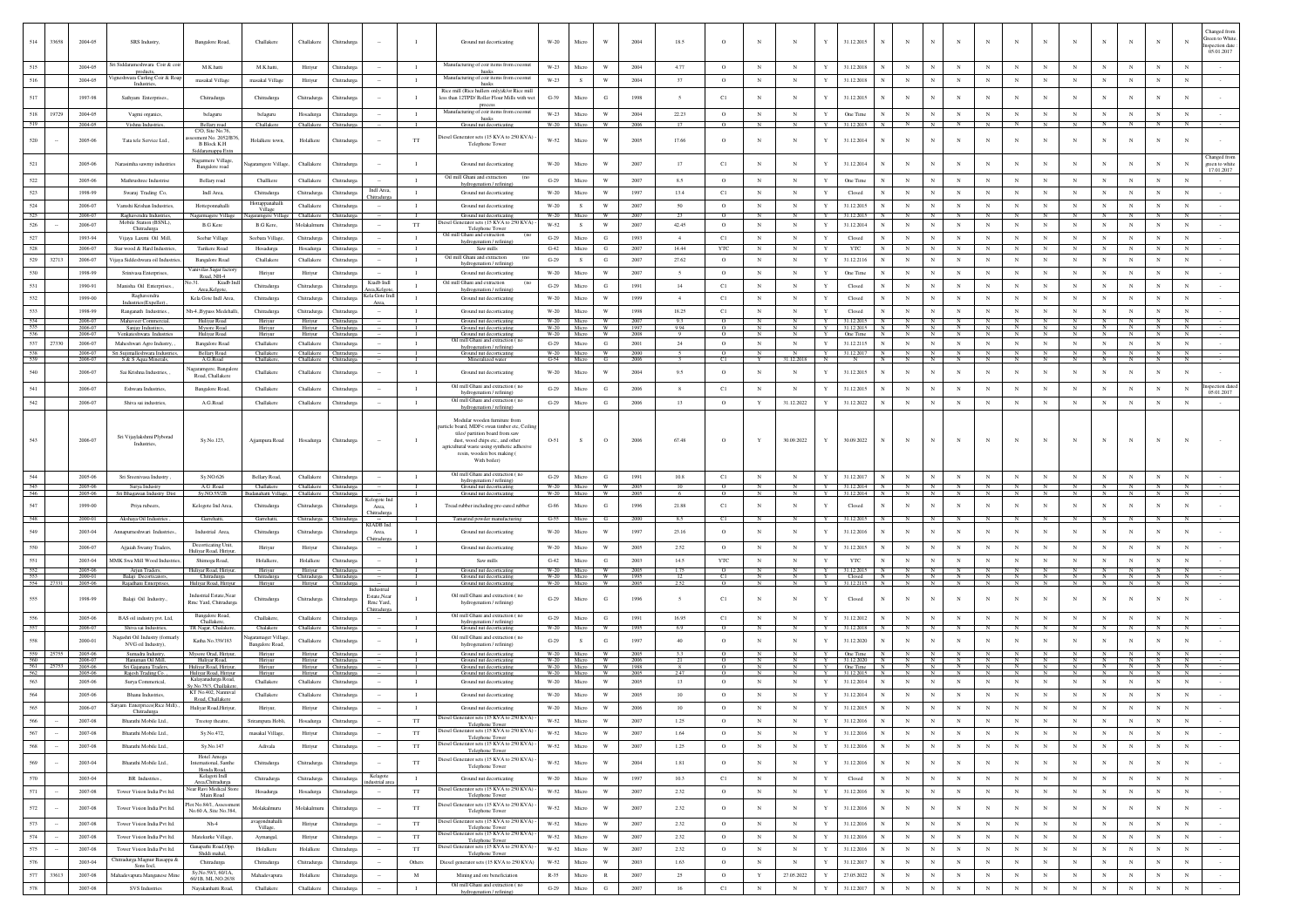|            |       | 2007-08                | Shashidhar Patil Iron Ore Crusher                             | Sy.NO.16, Megalahalli,                         | D.K.Halli                       | Hosadurga                              | Chitradurga                |                           |                               | Mineral stack yard / Railway sidings                                                      | $G-59$               | S              | G                       | 2007          | 36                       | C1              | $_{\rm N}$      |                            | 30.06.2011                      |                            |              |                          |                          |                |                   |                 |                |              |                                   |
|------------|-------|------------------------|---------------------------------------------------------------|------------------------------------------------|---------------------------------|----------------------------------------|----------------------------|---------------------------|-------------------------------|-------------------------------------------------------------------------------------------|----------------------|----------------|-------------------------|---------------|--------------------------|-----------------|-----------------|----------------------------|---------------------------------|----------------------------|--------------|--------------------------|--------------------------|----------------|-------------------|-----------------|----------------|--------------|-----------------------------------|
| 580        |       | 2001-02                | Chitradurga Non Edible Oil &<br>Khadi Industries              | G.R.Halli.Chitradurea                          | G.R. Halli                      | Chitradurga                            | Chitradure                 |                           | $\mathbf{I}$                  | Oil mill Ghani and extraction (no<br>hydrogenation / refining)                            | $G-29$               | Micro          | G                       | 1999          | 24                       | C1              | $_{\rm N}$      | $_{\rm N}$                 | $\mathbf{v}$<br>31.12.2010      | $_{\rm N}$                 | $\mathbf{N}$ | $_{\rm N}$<br>$_{\rm N}$ | $_{\rm N}$               | $_{\rm N}$     | $_{\rm N}$        | $_{\rm N}$      | $_{\rm N}$     | $_{\rm N}$   | N                                 |
| 581        |       | 2000-01                | Gajanana Oil Industries                                       | Gerehatti, Chitradurga                         | Gerehatti, Chitradurg           | Chitradurga                            | Chitradurga                |                           | $\mathbf{I}$                  | Ground nut decorticating                                                                  | $W-20$               | Micro          | $\mathbf{W}$            | 2000          | 8.7                      | $\circ$         | $_{\rm N}$      | $_{\rm N}$                 | $\mathbf Y$<br>28.07.2013       | $_{\rm N}$                 | $_{\rm N}$   | $_{\rm N}$<br>$_{\rm N}$ | $_{\rm N}$               | $_{\rm N}$     | $_{\rm N}$        | $_{\rm N}$      | $_{\rm N}$     | $_{\rm N}$   | $_{\rm N}$                        |
| 582        |       | 2000-01                | Hanumanji Coir Products.                                      | Chitradurga                                    | Chitradurga                     | Chitradurga                            | Chitradurea                |                           | $\mathbf{I}$                  | Manufacturing of coir items from coconut<br>husks                                         | W-23                 | S              | w                       | 1999          | 32.7                     | $\circ$         | N               | N                          | Y<br>31.12.2026                 | $_{\rm N}$                 | $_{\rm N}$   | $_{\rm N}$<br>$_{\rm N}$ | $_{\rm N}$               | $_{\rm N}$     | $_{\rm N}$        | $_{\rm N}$      | $_{\rm N}$     | $_{\rm N}$   | $_{\rm N}$                        |
| 583        |       | $2007 - 08$            | Sri Sapthagiri Aqua Mineral Water,                            | Bangalore Road,                                | Challakere                      | Challakere                             | Chitradurga                |                           | $\mathbf{I}$                  | Mineralized water                                                                         | $G-54$               | Micro          | ${\bf G}$               | 2002          | $\overline{\mathbf{3}}$  | C1              | Y               | 31.12.2018                 | $_{\rm N}$<br>$_{\rm N}$        | $_{\rm N}$                 | $_{\rm N}$   | $_{\rm N}$               | $_{\rm N}$<br>$_{\rm N}$ | $_{\rm N}$     | $_{\rm N}$        | $_{\rm N}$      | $_{\rm N}$     | $_{\rm N}$   | $_{\rm N}$                        |
| 584<br>585 |       | 2007-08<br>$2003 - 04$ | Venkateshwara Stone Crusher,<br>ijayeshwari Cotton Mills, P.B | Sy No.581a2,<br>Ginning Unit, P.B Road,        | .invammanahall<br>Chitradurga   | Challakere<br>Chitradurga              | Chitradurga<br>Chitradurga |                           | <b>SC</b><br>$\mathbf{I}$     | Stone crushers &/or m-Sand<br>Cotton Ginning                                              | 0-64<br>$G-67$       | Micro<br>S     | $\circ$<br>$_{\rm G}$   | 2008<br>1999  | 300                      | - 62<br>$\circ$ | $_{\rm N}$      | $_{\rm N}$                 | 0.06.2016<br>31.12.2022         | $_{\rm N}$                 | N            | $_{\rm N}$<br>$_{\rm N}$ | $_{\rm N}$               | $_{\rm N}$     | $_{\rm N}$        | $_{\rm N}$      | $_{\rm N}$     | $_{\rm N}$   | $_{\rm N}$                        |
| 586        |       | 2007-08                | Road, Chitradurga<br>rofessional Global Constructio           | SY No.13                                       | Kalehatta                       |                                        |                            |                           | SC                            |                                                                                           | 0-64                 | s.             | $\circ$                 | 2007          |                          | $\circ$         | N               | $_{\rm N}$                 | 30.06.2020                      | $_{\rm N}$                 |              | N                        | $_{\rm N}$               |                | $_{\rm N}$        | N               | $_{\rm N}$     | N            | N                                 |
|            |       |                        | Pvt Ltd.<br>Mahadevapura manganese,                           | y No.57/2, 57/4 & 5                            | 'addarahalli Vill               | Holalkere                              | Chitradurga                |                           |                               | Stone crusher                                                                             |                      |                |                         |               | $227\,$                  |                 |                 |                            |                                 |                            |              |                          |                          |                |                   |                 |                |              |                                   |
| 587        | 33612 | 2007-08                | Holalkere Tq, Chitradurga                                     | Mahadevapura, ML<br>No.2634                    | Mahadevapura                    | Holalkere                              | Chitradurga                |                           | M                             | Mining and ore beneficiation                                                              | $R-35$               | Micro          | $\mathbb{R}$            | 2007          | $22\,$                   | $\circ$         | Y               | 27.05.2022                 | 27.05.2022                      | $_{\rm N}$                 | N            | $_{\rm N}$               | $_{\rm N}$<br>$_{\rm N}$ | $_{\rm N}$     | $\mathbf N$       | $_{\rm N}$      | $_{\rm N}$     | $_{\rm N}$   | $_{\rm N}$                        |
| 588        |       | 2003-04                | Hutchison Essar South Limited,                                | y No 30/1, Vidyanaga                           | Medihalli Village.              | Chitradurga                            | Chitradurga                |                           | $_{\rm TT}$                   | iesel Generator sets (15 KVA to 250 KVA                                                   | $W-52$               | Micro          | W                       | 2003          | 1.72                     | $\circ$         | $_{\rm N}$      | $_{\rm N}$                 | 31.12.2016                      | $_{\rm N}$                 |              | $\mathbf N$              | $_{\rm N}$               |                | $_{\rm N}$        | $_{\rm N}$      | $_{\rm N}$     | $_{\rm N}$   | $_{\rm N}$                        |
|            |       |                        |                                                               | 3rd Cross, Medehalli                           |                                 |                                        |                            |                           |                               | Telephone Tower                                                                           |                      |                |                         |               |                          |                 |                 |                            |                                 |                            |              |                          |                          |                |                   |                 |                |              |                                   |
| 589        | 30745 | 2007-08                | General Hospital                                              | Holalkere Tq.                                  | Holalkere Tq,                   | Holalkere                              | Chitradurga                |                           | HCE                           | 100 Bedded - Health-care Establishment ( a<br>defined in BMW Rules) with effluent quantit | $O-85$               | M              | $\circ$                 | 2000          | 528                      | $\circ$         |                 | 30.09.2026                 | 30.09.2026<br>N                 | $_{\rm N}$                 | Y            | 30.09.2026<br>$_{\rm N}$ |                          | $_{\rm N}$     |                   | N               |                | N            | Govt Beddec<br>N<br>HCE's         |
| 590        |       | 2007-08                | M.R.Protiens                                                  | AG Road,                                       | Challakere                      | Challakere Chitradurga                 |                            |                           |                               | is less than 100KLD and without incinerate<br>Dal Mills                                   | G-16 Micro           |                |                         |               |                          | C1              |                 |                            | Y<br>31.12.2017<br>N I          | N                          |              |                          |                          |                |                   | N               |                |              |                                   |
| 591        |       | 2007-08                | Abhisheik Trader                                              | Mysore Road                                    | Hiriyur                         | Hiriyur                                | Chitradurga                |                           | M                             | Ground nut decorticatin<br>Mining and ore beneficiation                                   | $W-20$<br>$R - 35$   | Micro          | W                       | $\pi$<br>2007 | 13.05                    | $\Omega$        |                 | 31.12.2018                 | Y<br>31.12.2018                 | Ñ                          |              |                          |                          |                |                   |                 |                | N            |                                   |
| 592        |       | 2007-08                | VS Harishkumar Yellow Ochure.                                 | ML No.64 AML 2004.<br>C/O Mashesh Motor        | Keshavapura village             | Holalkere                              | Chitradurea                |                           |                               | iesel Generator sets (15 KVA to 250 KV)                                                   |                      | Micro          | R                       |               | $\mathbf{1}$             | C1              | Y               | Closed                     | Closed<br>Y                     | $_{\rm N}$                 | $_{\rm N}$   | $_{\rm N}$               | $_{\rm N}$<br>$_{\rm N}$ | N              | $_{\rm N}$        | ${\bf N}$       | $_{\rm N}$     |              | $_{\rm N}$                        |
| 593<br>594 |       | 2003-04<br>2007-08     | Hutchison Essar South Limi<br>Malleshwar Industry             | R.T.O Road,<br>Nannivala Road,                 | Chitradurga<br>Challakere       | Chitradurga<br>Challakere              | Chitradurga<br>Chitradurea |                           | TT<br>- 1                     | Telephone Tower<br>Ground nut decorticating                                               | $W-52$<br>W-20       | Micro<br>Micro | W<br>W                  | 2003<br>2005  | 1.72<br>-6               | $\circ$<br>C1   | $_{\rm N}$<br>N | $_{\rm N}$<br>$\mathbf{N}$ | 31.12.2016<br>31.12.2009        | $_{\rm N}$<br>N            |              | $_{\rm N}$<br>N<br>N     | $_{\rm N}$<br>N          | $_{\rm N}$     | $_{\rm N}$        | $_{\rm N}$<br>N | N              | N            | N<br>N                            |
| 595        |       | 2007-08                | Bhagya Laxmi Rice Mill,                                       | vagada Road, Challaker                         | Challakere                      | Challakere                             | Chitradurga                |                           | $\mathbf{I}$                  | Rice mill (Rice hullers only)&/or Rice mi<br>less than 12TPD/ Roller Flour Mills with wet | $G-39$               | Micro          | G                       | 2007          | 8.5                      | C1              | $_{\rm N}$      | $_{\rm N}$                 | 31.12.2017<br>$\mathbf{Y}$      | $_{\rm N}$                 |              | $_{\rm N}$               | $_{\rm N}$<br>N          |                | $_{\rm N}$        | $_{\rm N}$      | N              | $_{\rm N}$   | $_{\rm N}$                        |
|            |       |                        |                                                               | Bangalore                                      |                                 |                                        |                            |                           |                               | process                                                                                   |                      |                |                         |               |                          |                 |                 |                            |                                 |                            |              |                          |                          |                |                   |                 |                |              |                                   |
| 596        |       | 2007-08                | Ganesh Exime.                                                 | Road, Challakero                               | Challakere                      | Challakere                             | Chitradurea                |                           | $\mathbf{I}$                  | Ground nut decorticating<br>Rice mill (Rice hullers only)&/or Rice m                      | $W-20$               | Micro          | W                       | 2007          | 22.5                     | $\circ$         | N               | $_{\rm N}$                 | 31.12.2018<br>$\mathbf{Y}$      | $_{\rm N}$                 | N            | $_{\rm N}$<br>$_{\rm N}$ | $_{\rm N}$               | $_{\rm N}$     | $_{\rm N}$        | $_{\rm N}$      | $_{\rm N}$     | N            | $_{\rm N}$                        |
| 597        |       | 2007-08                | KG Rice Mill.                                                 | Nagaramgere Village,                           | Bangalore<br>Road, Challakero   | Challakere                             | Chitradurga                |                           | $\mathbf{I}$                  | ess than 12TPD/ Roller Flour Mills with w<br>process                                      | $G-39$               | Micro          | G                       | 2007          | 22.5                     | C1              | N               | $\mathbb{N}$               | 31.12.2017                      | $_{\rm N}$                 |              | $_{\rm N}$<br>$_{\rm N}$ |                          | $_{\rm N}$     | $_{\rm N}$        | N               | $_{\rm N}$     | $_{\rm N}$   | $\mathbf{N}$                      |
| 598        |       | 2007-08                | Madava Commercials.                                           | Pavagada Road,                                 | Challakere                      | Challakere                             | Chitradurea                |                           | $\mathbf{I}$                  | Oil mill Ghani and extraction (no<br>hydrogenation / refining)                            | $G-29$               | Micro          | G                       | 2008          | 17                       | C1              | $_{\rm N}$      | N                          | 31.12.2017<br>$\mathbf{Y}$      | $_{\rm N}$                 | N            | $_{\rm N}$<br>$_{\rm N}$ | $_{\rm N}$               | $_{\rm N}$     | $_{\rm N}$        | $_{\rm N}$      | $_{\rm N}$     | $_{\rm N}$   | $_{\rm N}$                        |
| 599        |       | 2007-08                | Surabhi Bio Fuels.                                            | Somagundi Road Cross,                          | Nagaramgere Village             | Challakere                             | Chitradurga                |                           | $\mathbf{I}$                  | Biomass briquettes (sur<br>drying) without using toxic                                    | $G-5$                | Micro          | G                       | 2008          | 25                       | C1              | N               | $_{\rm N}$                 | 31.12.2017                      | $_{\rm N}$                 |              | $_{\rm N}$               | N                        | $_{\rm N}$     | $\mathbf N$       | $_{\rm N}$      | $_{\rm N}$     | $_{\rm N}$   | $\mathbf N$                       |
| 600        |       | 2007-08                | Sri STMS Indusnes                                             | Buddana hatti (V                               | Bellory Road,                   | Challakere                             |                            |                           |                               | hazardous wastes<br>Ground nut decorticatin                                               | $W-20$               |                |                         | 2008          |                          |                 |                 |                            |                                 |                            |              |                          |                          |                |                   |                 |                |              |                                   |
| 601        |       | 2007-08                | Sri Vatsa Industries                                          | Bangalore Road,                                | Hottappanahalli<br>Village      | Challakere                             | Chitradurga                |                           | $\mathbf{I}$                  | Ground nut decorticating                                                                  | $W-20$               | Micro          | $\mathbf{W}$            | 2008          | 10                       | $\circ$         | $_{\rm N}$      | $_{\rm N}$                 | $\mathbf Y$<br>31.12.2017       | $_{\rm N}$                 | $\mathbb N$  | $_{\rm N}$               | $_{\rm N}$               |                | $_{\rm N}$        | $_{\rm N}$      | $_{\rm N}$     | $_{\rm N}$   | $_{\rm N}$                        |
| 602        |       | 2007-08                | Bharti Air Tel Ltd.                                           | ld No 30/1 New No 474,<br>475,                 | Timmanayakana Kote              | Challakere                             | Chitradurga                |                           | TT                            | Diesel Generator sets (15 KVA to 250 KVA<br>Telephone Tower                               | W-52                 | Micro          | W                       | 2008          | 1.25                     | $\circ$         | $_{\rm N}$      | $_{\rm N}$                 | 31.12.2016<br>Y                 | $_{\rm N}$                 | N            | $_{\rm N}$<br>$_{\rm N}$ | $_{\rm N}$               | $_{\rm N}$     | $_{\rm N}$        | $_{\rm N}$      | $_{\rm N}$     | $_{\rm N}$   | $_{\rm N}$                        |
| 603        |       | 2007-08                | Bharti Air Tel Ltd.                                           | Belegere (V),                                  | Parshurampura Hobli,            | Challakere                             | Chitradurga                |                           | $_{\rm TT}$                   | iesel Generator sets (15 KVA to 250 KVA)<br>Telephone Tower                               | $W-52$               | Micro          | $\ensuremath{\text{W}}$ | 2008          | 1.25                     | $\circ$         | $_{\rm N}$      | $_{\rm N}$                 | 31.12.2016<br>Y                 | $_{\rm N}$                 | N            | $_{\rm N}$               | $_{\rm N}$<br>$_{\rm N}$ | $_{\rm N}$     | $_{\rm N}$        | $_{\rm N}$      | $_{\rm N}$     | $_{\rm N}$   | $_{\rm N}$                        |
|            |       |                        |                                                               | Site NO BKN 1253                               |                                 |                                        |                            |                           |                               | iesel Generator sets (15 KVA to 250 KVA)                                                  |                      |                |                         |               |                          |                 |                 |                            |                                 |                            |              |                          |                          |                |                   |                 |                |              |                                   |
| 604        |       | 2007-08                | Bharti Air Tel Ltd.                                           | Assesment No 1253, Sy<br>lo 153, Vedawathi Nag | Hiriyur Tq.                     | Hiriyur                                | Chitradurga                |                           | TT                            | Telephone Tower                                                                           | W-52                 | Micro          | W                       | 2008          | 1.25                     | $\circ$         | N               | N                          | 31.12.2016                      | $_{\rm N}$                 | N            | N                        | N<br>N                   |                |                   | N               |                | $_{\rm N}$   | N                                 |
| 605        |       | 2007-08                | Bharti Air Tel Ltd,                                           | Sy No, 10/p1<br>Vanivilasapura (V)             | Hiriyur Tq.                     | Hiriyur                                | Chitradurga                |                           | TT                            | Diesel Generator sets (15 KVA to 250 KVA)<br>Telephone Tower                              | W-52                 | Micro          | W                       | 2008          | 1.25                     | $\circ$         | $_{\rm N}$      | $_{\rm N}$                 | 31.12.2016<br>Y                 | $_{\rm N}$                 | N            | $_{\rm N}$<br>$_{\rm N}$ | $_{\rm N}$               | $_{\rm N}$     | $_{\rm N}$        | ${\bf N}$       | $_{\rm N}$     | $_{\rm N}$   | $_{\rm N}$                        |
| $606\,$    |       | 2007-08                | Bharti Air Tel Ltd,                                           | No 72/5 Palavvanaha<br>(V)                     | Hiriyur Tq,                     | Hiriyur                                | Chitradurga                |                           | $_{\rm TT}$                   | Diesel Generator sets (15 KVA to 250 KVA)<br>Telephone Tower                              | $W-52$               | Micro          | W                       | 2008          | 1.25                     | $\circ$         | $_{\rm N}$      | $_{\rm N}$                 | 31.12.2016                      | $_{\rm N}$                 |              | $_{\rm N}$               | $_{\rm N}$<br>$_{\rm N}$ | $_{\rm N}$     | $_{\rm N}$        | $_{\rm N}$      | $_{\rm N}$     | $_{\rm N}$   | $_{\rm N}$                        |
| 607        |       | 2007-08                | Bharti Air Tel Ltd,                                           | 31d NO 78.79 Sv NO. 74<br>Khata No 245,        | Sondekere(V),                   | Challakere                             | Chitradurga                |                           | TT                            | Diesel Generator sets (15 KVA to 250 KVA)<br>Telephone Tower                              | W-52                 | Micro          | W                       | 2008          | 1.25                     | $\circ$         | $_{\rm N}$      | $_{\rm N}$                 | 31.12.2016<br><b>V</b>          | $_{\rm N}$                 |              | $_{\rm N}$               | $_{\rm N}$<br>$_{\rm N}$ | $_{\rm N}$     | $_{\rm N}$        | $_{\rm N}$      | $_{\rm N}$     | $_{\rm N}$   | $_{\rm N}$                        |
| 608        |       | 2003-04                | Kaveri Plastic Industries.                                    | Industrial Estate,                             | Chitradurga                     | Chitradurga                            | Chitradurg                 | Estate.                   | $\mathbf{L}$                  | Plastic sack bags, woven sack with HDPE,<br>Ldpe, Polythene bags(without recycling        | $G-79$               | Micro          | G                       | 1994          | 7.44                     | $\circ$         | $_{\rm N}$      | N                          | 31.12.2020                      | $\mathbf N$                |              | N                        | Y<br>$_{\rm N}$          | $_{\rm N}$     |                   | $_{\rm N}$      | $_{\rm N}$     | $\mathbf{N}$ | $\mathbf{N}$                      |
|            |       |                        |                                                               |                                                |                                 |                                        |                            | hitradurga                |                               | plasti<br>viesel Generator sets (15 KVA to 250 KVA)                                       |                      |                |                         |               |                          |                 |                 |                            |                                 |                            |              |                          |                          |                |                   |                 |                |              |                                   |
| 609        |       | 2007-08                | Bharti Air Tel Ltd.                                           | Site No 425.<br>Site No 68/1.                  | Dharampura Village              | Hiriyur                                | Chitradure                 |                           | <b>TT</b>                     | Telephone Tower<br>viesel Generator sets (15 KVA to 250 KVA)                              | W-52                 | Micro          | W                       | 2008          | 1.25                     | $\circ$         | N               | $\mathbb{N}$               | Y<br>31.12.2016                 | $_{\rm N}$                 |              | $_{\rm N}$<br>$_{\rm N}$ | $_{\rm N}$               | $_{\rm N}$     | $_{\rm N}$        | $_{\rm N}$      | $_{\rm N}$     | $_{\rm N}$   | $_{\rm N}$                        |
| 610        |       | 2007-08                | Bharti Air Tel Ltd.                                           | hikkandavadi Pos<br>No 217/P I, Hanagall       | Arasnagatta,                    | Holalkere                              | Chitradurga                |                           | $_{\rm TT}$                   | Telephone Tow<br>viesel Generator sets (15 KVA to 250 KVA                                 | $W-52$               | Micro          | W                       | 2008          | 1.25                     | $\circ$         | $_{\rm N}$      | $_{\rm N}$                 | $\mathbf Y$<br>31.12.2016       | $_{\rm N}$                 | $_{\rm N}$   | $_{\rm N}$<br>$_{\rm N}$ | $_{\rm N}$               | $_{\rm N}$     | $_{\rm N}$        | $_{\rm N}$      | $_{\rm N}$     | $\mathbf N$  | $_{\rm N}$                        |
| 611        |       | 2007-08                | Bharti Air Tel Ltd,                                           | (V)<br>Tar Bazar Kondlahall                    | MolakalmuruTq                   | Molakalmuru                            | Chitradurga                |                           | TT                            | Telephone Tower<br>Diesel Generator sets (15 KVA to 250 KVA)                              | W-52                 | Micro          | W                       | 2008          | 1.25                     | $\circ$         | $_{\rm N}$      | N                          | 31.12.2016<br>$\mathbf{Y}$      | $_{\rm N}$                 | N            | $_{\rm N}$               | N<br>$_{\rm N}$          | $_{\rm N}$     | $_{\rm N}$        | $_{\rm N}$      | $_{\rm N}$     | $_{\rm N}$   | N                                 |
| 612<br>613 |       | 2007-08<br>2002-03     | Bharti Air Tel Ltd,<br>Laxmi Industries                       | $(V)$ ,<br>Chitradurea                         | MolakalmuruTq,<br>Chitradurga   | Molakalmuru<br>Chitradurga Chitradurga | Chitradurga                |                           | $_{\rm TT}$<br>$\blacksquare$ | Telephone Tower<br>Ground nut decorticating                                               | $W-52$<br>W-20       | Micro<br>- S   | W<br>W                  | 2008<br>2001  | 1.25<br>39.25            | $\circ$<br>C1   | $_{\rm N}$<br>N | $_{\rm N}$<br>$\mathbf{N}$ | Y<br>31.12.2016<br>Closed<br>Y. | $_{\rm N}$<br>$\mathbb{N}$ | N            | $_{\rm N}$<br>N<br>N     | $_{\rm N}$<br>$_{\rm N}$ | $_{\rm N}$     | $_{\rm N}$<br>- N | $_{\rm N}$      | $_{\rm N}$     | $_{\rm N}$   | $_{\rm N}$<br>N                   |
| 614        | 26837 | 2003-04                | ijaya Laxmi Cotton Entrerpris                                 | P.B. Road, Not In<br>Industrial Area,          | Chitradurga                     | Chitradurga                            | Chitradurga                |                           | -1                            | Cotton Ginning                                                                            | $G-67$               | s              | G                       | 1985          | 88.25                    | $\circ$         | N               | One time                   | One Time                        | $_{\rm N}$                 |              | $_{\rm N}$               | N                        |                | N                 | $\mathbf N$     | N              | N            | $_{\rm N}$                        |
|            |       |                        |                                                               |                                                |                                 |                                        |                            |                           |                               | Diesel Generator sets (15 KVA to 250 KVA)                                                 |                      |                |                         |               |                          |                 |                 |                            |                                 |                            |              |                          |                          |                |                   |                 |                |              |                                   |
| 615        |       | 2007-08                | Bharti Infra Tel Ltd,                                         | Tumkur Halli (V),<br>'inayaka Nilaya, T.R      | Molakalmuru Tq,                 | Molakalmuru                            | Chitradurga                |                           | $_{\rm TT}$                   | Telephone Tower<br>tiesel Generator sets (15 KVA to 250 KVA)                              | W-52                 | Micro          | W                       | 2008          | 1.25                     | $\circ$         | $_{\rm N}$      | $_{\rm N}$                 | 31.12.2016<br>$\mathbf{Y}$      | $_{\rm N}$                 | N            | $_{\rm N}$               | $_{\rm N}$<br>$_{\rm N}$ | $_{\rm N}$     | $_{\rm N}$        | $_{\rm N}$      | $_{\rm N}$     | $_{\rm N}$   | $_{\rm N}$                        |
| 616        |       | 2007-08                | Bharti Infra Tel Ltd,                                         |                                                | Challakere Tq,                  | Challakere                             | Chitradurga                |                           | $_{\rm TT}$                   | Telephone Towe<br>Diesel Generator sets (15 KVA to 250 KVA)                               | $W-52$               | Micro          | W                       | 2008          | 1.25                     | $\circ$         | $_{\rm N}$      | $_{\rm N}$                 | 31.12.2016                      | $_{\rm N}$                 |              | $_{\rm N}$               | N<br>$_{\rm N}$          | $_{\rm N}$     | $_{\rm N}$        | $_{\rm N}$      | $_{\rm N}$     | $_{\rm N}$   | $_{\rm N}$                        |
| 617        |       | 2007-08                | Bharti Infra Tel Ltd,                                         | Nagasamudra (V),                               | Molakalmuru Tq                  | Molakalm                               | Chitradurg                 |                           | TT                            | Telephone Tower<br>iesel Generator sets (15 KVA to 250 KVA)                               | W-52                 | Micro          | W                       | 2008          | 1.25                     | $\circ$         | $_{\rm N}$      | $_{\rm N}$                 | $\mathbf{Y}$<br>31.12.2016      | $\mathbf N$                |              | N                        | N<br>$_{\rm N}$          |                | $\mathbf N$       | $_{\rm N}$      | $_{\rm N}$     | $\mathbf{N}$ | $\mathbf{N}$                      |
| 618        |       | 2007-08                | Bharti AirTel Ltd,                                            | Metikurke (V), NH-4                            | Hiriyur Tq,                     | Hiriyur                                | Chitradurga                | <b>CLADB</b> Inc          | $_{\rm TT}$                   | Telephone Tower                                                                           | $W-52$               | Micro          | W                       | 2008          | 1.25                     | $\circ$         | $_{\rm N}$      | $_{\rm N}$                 | $\mathbf{Y}$<br>31.12.2016      | $_{\rm N}$                 |              | $_{\rm N}$<br>$_{\rm N}$ | $_{\rm N}$               |                | $_{\rm N}$        | $_{\rm N}$      | $_{\rm N}$     | $\mathbf N$  | $_{\rm N}$                        |
| 619        |       | 2003-04                | Mata Oil Industries.,                                         | indl Area, Chitradurga                         | Chitradurga                     | Chitradurga                            | Chitradurg                 | Area.<br><b>hitradurg</b> | $\mathbf{I}$                  | Oil mill Ghani and extraction (no<br>hydrogenation / refining)                            | $G-29$               | Micro          | G                       | 1999          | 25                       | $\circ$         | $_{\rm N}$      | N                          | 31.12.2023                      |                            |              | N                        | N                        |                | $_{\rm N}$        | N               |                | N            | N                                 |
| 620        |       | 2007-08                | Bharti Infra Tel Ltd,                                         | Nannivala (V),                                 | Challakere Tq,                  | Challakere                             | Chitradurga                |                           | TT                            | esel Generator sets (15 KVA to 250 KVA<br>Telephone Tower                                 | W-52                 | Micro          | $\mathbf{W}$            | 2008          | 1.25                     | $\circ$         | $_{\rm N}$      | $_{\rm N}$                 | Y<br>31.12.2016                 | $_{\rm N}$                 | N            | $_{\rm N}$               | $_{\rm N}$               |                | $_{\rm N}$        | $_{\rm N}$      | $_{\rm N}$     | $_{\rm N}$   | $_{\rm N}$                        |
| 621        |       | 2003-04                | Murugan Oil Industries.,                                      | Indl Area, Chitradurga                         | Chitradurga                     | Chitradurga                            | Chitradurga                | KIADB Ind<br>Area,        | $\mathbf{I}$                  | Oil mill Ghani and extraction (no                                                         | $G-29$               | s              | G                       | 1997          | 27                       | C1              | $_{\rm N}$      | $_{\rm N}$                 | 31.12.2015                      | $_{\rm N}$                 |              | $_{\rm N}$               | $_{\rm N}$               |                | $_{\rm N}$        | $\mathbf N$     | $_{\rm N}$     | N            | N                                 |
|            |       |                        |                                                               |                                                |                                 |                                        |                            |                           |                               | hydrogenation / refining)                                                                 |                      |                |                         |               |                          |                 |                 |                            |                                 |                            |              |                          |                          |                |                   |                 |                |              |                                   |
| 622        |       | 2007-08                | Bharti Infra Tel Ltd                                          | Lakshmi Nilaya,                                | Behind Satyanaraya<br>temple    | Hiriyur                                | Chitradurez                |                           | TT                            | liesel Generator sets (15 KVA to 250 KVA<br>Telephone Tower                               | <b>W-52</b>          | Micro          | W                       | 2008          | 1.25                     | $\circ$         | $_{\rm N}$      | $_{\rm N}$                 | 31.12.2016                      | $_{\rm N}$                 | N            | $_{\rm N}$               | N<br>$_{\rm N}$          | $_{\rm N}$     | $_{\rm N}$        | $_{\rm N}$      |                | $_{\rm N}$   | $_{\rm N}$                        |
| 623        | 98764 | 2007-08                | SVS Bricks Industries                                         | Sy No, 341/2,                                  | Ajjayana gudi Roac              | Challakere                             | Chitradurga                |                           | - 1                           | Manual and wire cut bricks                                                                | $G-73$               | S              | G                       | 2008          | 20.5                     | $\circ$         | $_{\rm N}$      | $\mathbb{N}$               | 12.10.2119                      | $_{\rm N}$                 |              | $_{\rm N}$               | N                        |                | $_{\rm N}$        | $_{\rm N}$      | $_{\rm N}$     | $_{\rm N}$   | $_{\rm N}$                        |
| 624        |       | 2007-08                | Ragi Industries                                               | <b>Industrieal Estate</b><br>Tarikere Raod     | Hosadurga                       | Hosadurga                              | Chitradurga                |                           | $\mathbf{I}$                  | Inter locking paving bricks                                                               | $G-75$               | Micro          | G                       | 2008          | 15                       | <b>YTC</b>      | $_{\rm N}$      | $_{\rm N}$                 | Y<br>$_{\rm N}$                 | $_{\rm N}$                 | $_{\rm N}$   | $_{\rm N}$<br>$_{\rm N}$ | $_{\rm N}$               | $_{\rm N}$     | $_{\rm N}$        | $_{\rm N}$      | $_{\rm N}$     | $_{\rm N}$   | $_{\rm N}$                        |
| 625        |       | 2008-09                | Sri Siddalingeshwara Seeds<br>Corporation.                    | AG Road                                        | Gorlkatte village               | Challakere                             | Chitradurga                |                           | $\mathbf{I}$                  | Ground nut decorticating                                                                  | $W-20$               | Micro          | $\ensuremath{\text{W}}$ | 2008          | 24.5                     | $\circ$         | $_{\rm N}$      | $_{\rm N}$                 | 31.12.2017                      | $_{\rm N}$                 | N            | $_{\rm N}$               | N<br>$_{\rm N}$          | $_{\rm N}$     | $_{\rm N}$        | $_{\rm N}$      | $_{\rm N}$     | $_{\rm N}$   | $_{\rm N}$                        |
| 626        |       | 1997-98                | P.Hanumanthappa & Sons,                                       | P.B.Road,Chitradurg                            | Chitradurga                     | Chitradurga Chitradurga                |                            |                           | л.                            | <b>Cotton Ginning</b><br>Health-care Establishment (as                                    | $G-67$               | S              | -6                      | 2003          | 34.25                    | $\circ$         | Y               | 31.12.2022                 | 31.12.2022<br>Y                 | $\mathbb{N}$               |              | N                        |                          |                | - N               |                 |                |              | N                                 |
| 627        |       | 2010-11                | Aditi Matemity Clinic                                         | <b>KSRTC</b> Depot                             | Chitradurga                     | Chitradurga                            | Chitradurga                |                           | HCE                           | efined in BMW Rules)-BMW Authoriza                                                        | $W-58$               | s              | W                       | 31.10.2019    |                          | $\circ$         | $_{\rm N}$      | $_{\rm N}$                 | N                               | $_{\rm N}$                 |              | 31.12.2050<br>$_{\rm N}$ |                          |                |                   |                 |                | N            | Bedded HCE<br>N                   |
| 628        |       | 2010-11                | J.C.R Clinic,                                                 | Dr. Nisar Ahmed,                               | 4th Cross                       | Chitradurga                            | Chitradurga                |                           | HCE                           | Health-care Establishment (as                                                             | $_{\rm W\text{-}58}$ |                | W                       | 01.01.2017    |                          |                 |                 |                            |                                 |                            |              |                          |                          |                |                   |                 |                |              | Bedded HCE                        |
|            |       |                        |                                                               |                                                |                                 |                                        |                            |                           |                               |                                                                                           |                      |                |                         |               |                          |                 |                 |                            |                                 |                            |              |                          |                          |                |                   |                 |                |              |                                   |
| 629        |       | 2010-11                | Keerthi Clinic.                                               | Main Road.                                     | Hosadurga                       | Hosadurga                              | Chitradurg                 |                           | HCE                           | Health-care Establishment (as<br>efined in BMW Rules)-BMW Authorizat                      | W-58                 | s.             | W                       |               |                          | $\circ$         | $_{\rm N}$      | $_{\rm N}$                 | $_{\rm N}$<br>$_{\rm N}$        | $_{\rm N}$                 | Y.           | 31.12.2050<br>$_{\rm N}$ |                          | $_{\rm N}$     | $\mathbf N$       | $_{\rm N}$      | $_{\rm N}$     | $_{\rm N}$   | Bedded HCE's<br>$_{\rm N}$        |
| 630        |       | 2003-04                | Raiendra Industies.                                           | Madikeripura Road,<br>Chitradurga              | Madikeripura                    | Chitradurga Chitradurga                |                            |                           | $\mathbf{I}$                  | Steel furniture without spray painting                                                    | $G-46$               | Micro          | G                       | 2003          | $\overline{2}$           | C1              | N               | $\mathbb{N}$               | Y<br>Closed                     | $_{\rm N}$                 | $_{\rm N}$   | $_{\rm N}$<br>$_{\rm N}$ | $_{\rm N}$               | $_{\rm N}$     | $_{\rm N}$        | $_{\rm N}$      | $_{\rm N}$     | $_{\rm N}$   | $_{\rm N}$                        |
| 631        |       | 1997-98                | Ranganath Brick Work.,                                        | Chiranahalli                                   | Chiranahalli,                   | Chitradurga Chitradurga                |                            |                           | т                             | Manual and wire cut bricks                                                                | $6.73$ Micro         |                | G                       | 2004          | $\overline{\phantom{a}}$ | C1              | $\mathbb{N}$    | - N                        | Y<br>Closed<br>N                | N                          | $\mathbf{N}$ | N                        | $\overline{N}$<br>N      | $\overline{N}$ | $\overline{N}$    | N               | $\overline{N}$ | N            | - N                               |
| 632        |       | 2010-11                | Lakshmi Clinic, ,                                             | Hiriyur                                        | Hiriyur                         | Hiriyur                                | Chitradurga                |                           | $HEE$                         | Health-care Establishment (as<br>efined in BMW Rules)-BMW Authorizati                     | $W-58$               | $\mathbf{s}$   | W                       |               |                          | C1              | $_{\rm N}$      | closed                     | $_{\rm N}$<br>$\mathbf N$       | $_{\rm N}$                 | Y            | 31.12.2014<br>$_{\rm N}$ | $_{\rm N}$               | $_{\rm N}$     | $_{\rm N}$        | $_{\rm N}$      | $_{\rm N}$     | $_{\rm N}$   | $_{\rm N}$<br>Bedded HCE's        |
| 633        |       | 2003-04                | Reliance Communication,                                       | Near Prasanna Takie<br>Post Office Road,       | Chitradurga                     | Chitradurga                            | Chitradurga                |                           | $_{\rm TT}$                   | Diesel Generator sets (15 KVA to 250 KVA)<br>Telephone Tower                              | W-52                 | Micro          | $\ensuremath{\text{W}}$ | 2003          | 3.99                     | $\circ$         | $_{\rm N}$      | $_{\rm N}$                 | 31.12.2016<br>Y                 | $_{\rm N}$                 | $_{\rm N}$   | $\,$ N<br>$_{\rm N}$     | $_{\rm N}$               | $_{\rm N}$     | $_{\rm N}$        | $_{\rm N}$      | $_{\rm N}$     | $_{\rm N}$   | $_{\rm N}$                        |
| 634        |       | 2010-11                | Sri Maruthi Nursing Home,                                     | Dr.B.H.shyamsundar                             | SJM Extension . Net             | Hosadurga                              | Chitradurga                |                           | HCE                           | Health-care Establishment (as                                                             | $W-58$               | s              | W                       |               |                          | $\circ$         | $_{\rm N}$      | $_{\rm N}$                 | $_{\rm N}$<br>$_{\rm N}$        | $_{\rm N}$                 |              | 31.12.2050<br>$_{\rm N}$ |                          |                | $_{\rm N}$        | $_{\rm N}$      | $_{\rm N}$     | $_{\rm N}$   | <b>Bedded HCE's</b><br>$_{\rm N}$ |
| 635        |       | 2010-11                | Aditya Stone Crushe                                           | 315/1                                          | <b>Bus Stand</b><br>Pelurahatti | Chitradurga                            | Chitradurg                 |                           | <b>SC</b>                     | efined in BMW Rules)-BMW Authorizatio<br>Stone crusher and M-sand                         | 0-64                 |                |                         |               | 87                       | $\circ$         |                 | 30.09.2029                 | 30.09.2029                      |                            |              |                          |                          |                |                   |                 |                |              |                                   |
| 636        |       | 2004-05                | Shankar Talkies                                               | B.D.Road, Chitradurga                          | Chitradurga                     | Chitradurga                            | Chitradurga                |                           | Others                        | Diesel Generator sets (15 KVA to 250 KVA)<br>Cinema Theaters.                             | W-52                 | Micro          | $\mathbf{W}$            | 2004          | 8                        | $\circ$         | $_{\rm N}$      | N                          | $\mathbf Y$<br>31.12.2014<br>N  | $_{\rm N}$                 | $_{\rm N}$   | $_{\rm N}$<br>$_{\rm N}$ | $_{\rm N}$               | $_{\rm N}$     | $\,$ N $\,$       | $_{\rm N}$      | $_{\rm N}$     | $_{\rm N}$   | $_{\rm N}$                        |
| 637        |       | 2001-02                | Shiva Oil Seeds., Decorticator.                               | Plot No C24, Kela Gote                         | Chitradurga                     | Chitradurga                            | Chitradurga                | ela Gote In<br>Area,      | $\mathbf{I}$                  | Ground nut decorticating                                                                  | $W-20$               | s              | $\mathbf{W}$            | 1995          | 33                       | C1              | $_{\rm N}$      | $_{\rm N}$                 | Closed                          | $_{\rm N}$                 |              | $_{\rm N}$               | $_{\rm N}$               | N              | N                 | $_{\rm N}$      | $_{\rm N}$     | N            | $_{\rm N}$                        |
|            |       |                        |                                                               | Indl Area, Chitradurga                         |                                 |                                        |                            | <b>hitradur</b>           |                               |                                                                                           |                      |                |                         |               |                          |                 |                 |                            |                                 |                            |              |                          |                          |                |                   |                 |                |              |                                   |
| 638        |       | 2010-11                | Raykar Speciality Center,                                     | Main Road, Hosdurga                            | Hosdurga                        | Hosadurga                              | Chitradurga                |                           | $HEE$                         | Health-care Establishment (as<br>efined in BMW Rules)-BMW Authorizati                     | $W-58$               | s              | $\ensuremath{\text{W}}$ | 20.09.2019    | $\sim$                   | $\circ$         | $_{\rm N}$      | $_{\rm N}$                 | $_{\rm N}$<br>$_{\rm N}$        | $_{\rm N}$                 |              | 31.12.2050<br>$_{\rm N}$ | $_{\rm N}$               | $_{\rm N}$     | $_{\rm N}$        | $_{\rm N}$      | $_{\rm N}$     | N            | Bedded HCE<br>$_{\rm N}$          |
| 639        |       | 2010-11                | Renuka Clinic, Chitradurga                                    | Huliyar Road,                                  | Hiriyur Town,                   | Hiriyur                                | Chitradurga                | $\sim$                    | $HEE$                         | Health-care Establishment (as                                                             | $W-58$               | S              | $\ensuremath{\text{W}}$ | $\sim$        | $\sim$                   | $\circ$         | $_{\rm N}$      | $_{\rm N}$                 | $_{\rm N}$<br>$_{\rm N}$        | $_{\rm N}$                 |              | 31.12.2013               | $_{\rm N}$<br>$_{\rm N}$ | $_{\rm N}$     | $_{\rm N}$        | $_{\rm N}$      | $_{\rm N}$     | $_{\rm N}$   | private non<br>$_{\rm N}$         |
|            |       |                        |                                                               |                                                |                                 |                                        |                            |                           |                               | lefined in BMW Rules)-BMW Authorizat                                                      |                      |                |                         |               |                          |                 |                 |                            |                                 |                            |              |                          |                          |                |                   |                 |                |              | Bedded HCE?                       |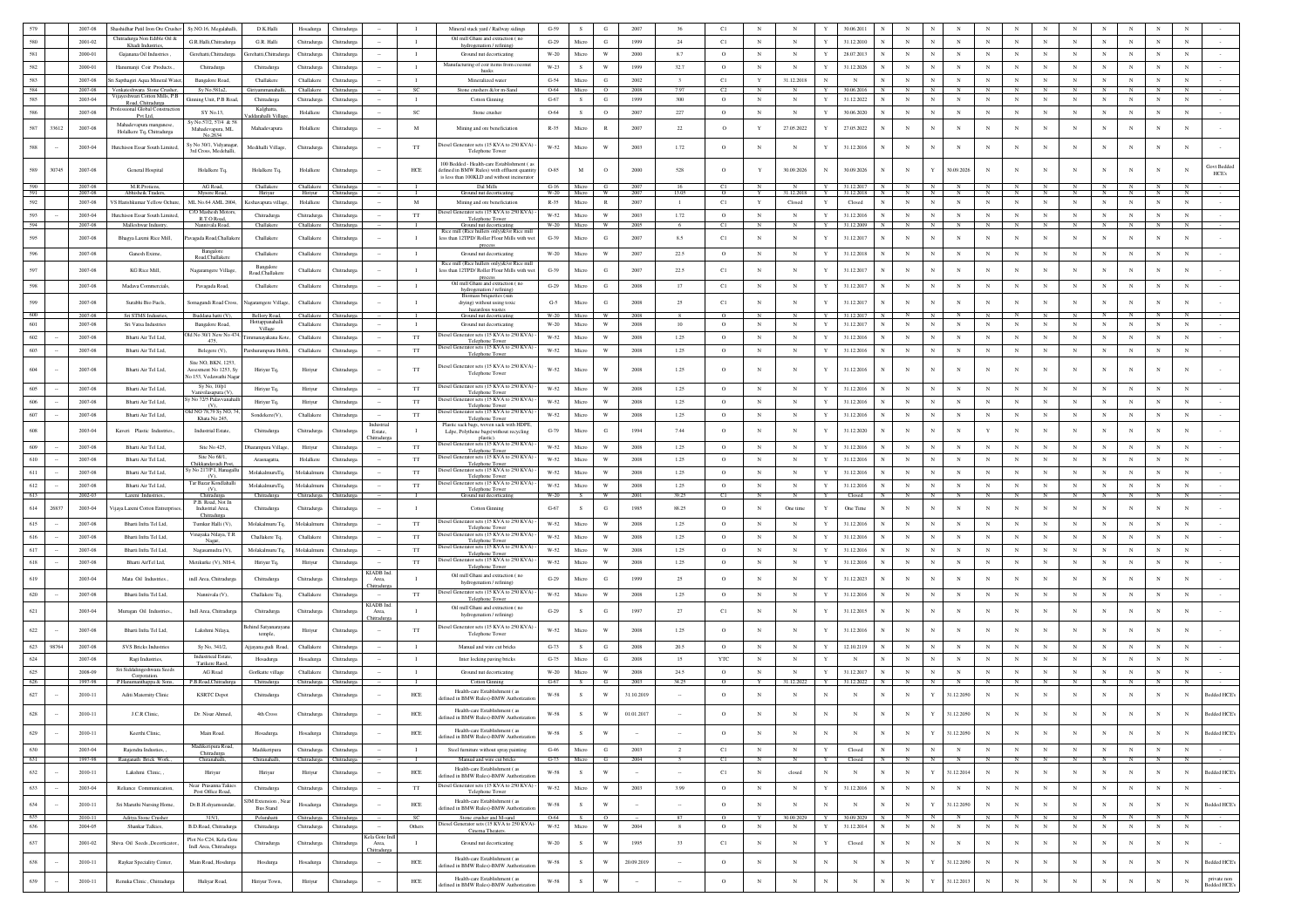|               | 2010-11            | S.R. Clinic and X-Ray Centre,                       | Main Road, Hosadurga            | Hosadurga                                               | Hosadurga          | Chitradurga                           |                     | ${\rm HCE}$       | Laboratary-BMW Authorization                                                                                           | $_{\rm W\text{-}58}$              |               |                         |            |                      | $\circ$       |              | Closed     |              |                |                 |            | 31.12.2018                |              |            |             |                |                |            |             |            | Lab                         |
|---------------|--------------------|-----------------------------------------------------|---------------------------------|---------------------------------------------------------|--------------------|---------------------------------------|---------------------|-------------------|------------------------------------------------------------------------------------------------------------------------|-----------------------------------|---------------|-------------------------|------------|----------------------|---------------|--------------|------------|--------------|----------------|-----------------|------------|---------------------------|--------------|------------|-------------|----------------|----------------|------------|-------------|------------|-----------------------------|
| 641<br>642    | 2014-15<br>2010-11 | Primary Veterinary Clinic<br>Sanjana Medical Centre | Sanikere Village<br>Hiriyur,    | Challakere<br>Hiriyur,                                  | Hiriyur            | Challakere Chitradurga<br>Chitradurga |                     | <b>HCE</b><br>HCE | Veterinary -BMW Authorization<br>Health-care Establishment (as                                                         | W-58<br>W-58                      | S             | W                       | 01.01.2015 |                      | $\circ$<br>C1 | Y            | Closed     | $_{\rm N}$   | $_{\rm N}$     | $_{\rm N}$      | $_{\rm N}$ | Y<br>31.12.2013           | $\mathbf{N}$ | $_{\rm N}$ | $_{\rm N}$  | $_{\rm N}$     | N              | $_{\rm N}$ | $_{\rm N}$  | $_{\rm N}$ | Bedded HCE's                |
|               | 1996-97            |                                                     | dedikeri Pura Challak           |                                                         |                    |                                       |                     |                   | efined in BMW Rules)-BMW Authoriza<br>Oil mill Ghani and extraction (no                                                |                                   | Micro         | G                       | 2000       |                      | $\circ$       | $_{\rm N}$   | $_{\rm N}$ | Y            |                | N               | $_{\rm N}$ |                           |              |            |             |                |                |            |             |            |                             |
|               |                    | Sri Rama Industries,                                | Road, Chitradurga               | Medikeri Pura,                                          | Chitradurga        | Chitradurga                           |                     | $\blacksquare$    | hydrogenation / refining)<br>Health-care Establishment (as                                                             | $\operatorname{G-29}$             |               |                         |            |                      |               |              |            |              | One Time       |                 |            |                           |              |            |             |                |                |            |             |            |                             |
|               | 2010-11            | Shanthala Hospital                                  | Vijay Nagar,                    | Hosadurga,<br>Channaihanahat                            | Hosadurga          | Chitradurga                           |                     | $HEE$             | lefined in BMW Rules)-BMW Authorizat                                                                                   | $W-58$                            | s             | W                       |            |                      | C1            | $\mathbf Y$  | Closed     | $_{\rm N}$   | $_{\rm N}$     | $_{\rm N}$      | $_{\rm N}$ | 31.12.2012<br>Y           |              |            | N           | N              |                | $_{\rm N}$ |             | N          | Bedded HCE's                |
| 645<br>26293  | 2003-04            | PKS Bricks Factory                                  | Sy No 80/P2,                    | Village, Iyanahalli<br>Hobli, Chitradurga T<br>and Dist | <b>Thitradurga</b> | <b>hitradurga</b>                     |                     | $\blacksquare$    | Manual and wire cut bricks                                                                                             | $G-73$                            | Micro         | G                       | 2004       | 4.86                 | $\circ$       |              |            |              | One Time       | N               | $_{\rm N}$ | N                         |              |            |             |                |                |            |             |            |                             |
|               | 2010-11            | CHC                                                 | Nayakanahatti                   | Challakere                                              | Challaker          | Chitradurg                            |                     | HCE               | Health-care Establishment (as<br>efined in BMW Rules)-BMW Authoriza                                                    | W-58                              | s             | W                       |            |                      | $\circ$       | Y            | N          | N            | N              |                 | $_{\rm N}$ | 31.12.2050                |              |            |             | N              |                |            |             | N          | Govt Bedded<br>HCE's        |
|               | 2010-11            | PHC                                                 | Hirekerehalli                   | Molakalmuru.                                            | Molakalmuru        | Chitradurga                           |                     | $HEE$             | Health-care Establishment (as<br>lefined in BMW Rules)-BMW Authoriza                                                   | W-58                              | $\,$ s        | W                       |            |                      | $\circ$       | $_{\rm N}$   | $_{\rm N}$ | N            | N              |                 | $_{\rm N}$ | 31.12.2050                |              |            |             |                |                |            |             | $_{\rm N}$ | <b>Govt Bedded</b><br>HCE's |
|               | 2010-11            | PHC                                                 | Abbinahole                      | Abbinahole                                              | Hiriyur            | Chitradurg                            |                     | HCE               | Health-care Establishment (as<br>efined in BMW Rules)-BMW Authorizatio                                                 | W-58                              | -S            | W                       |            |                      | $\circ$       | $_{\rm N}$   | N          | $_{\rm N}$   | N              | N               | $_{\rm N}$ | Y<br>31.12.2015           |              |            | N           | N              | N              |            |             | N          | Govt Bedded<br>HCE's        |
| 649           | 2010-11            | PHC                                                 | Aimangala                       | Aimangala                                               | Hiriyur            | Chitradurga                           |                     | HCE               | Health-care Establishment (as<br>lefined in BMW Rules)-BMW Authorizatio                                                | W-58                              | -S            | W                       |            |                      | $\circ$       | $_{\rm N}$   | N          | $_{\rm N}$   | N              | $_{\rm N}$      | $_{\rm N}$ | Y<br>31.12.2016           | $_{\rm N}$   | $_{\rm N}$ | N           | N              | N              | $_{\rm N}$ | $_{\rm N}$  | N          | <b>Govt Bedded</b><br>HCE's |
| 650           | 2010-11            | PHC                                                 | Bagur                           | Bagur.                                                  | Hosadurga          | Chitradurga                           |                     | $HEE$             | Health-care Establishment (as<br>lefined in BMW Rules)-BMW Authorizatio                                                | W-58                              | s             | W                       |            |                      | $\circ$       | $_{\rm N}$   | N          | $_{\rm N}$   | $_{\rm N}$     | $_{\rm N}$      | $_{\rm N}$ | 31.12.2015<br>Y           | $_{\rm N}$   | $_{\rm N}$ | $_{\rm N}$  | N              | $_{\rm N}$     | $_{\rm N}$ | $_{\rm N}$  | $_{\rm N}$ | <b>Govt Bedded</b><br>HCE's |
|               | 2010-11            | CHC                                                 | Belguru.                        | Belguru                                                 | Hosadurga          | Chitradurga                           |                     | HCE               | Health-care Establishment (as<br>lefined in BMW Rules)-BMW Authorizatio                                                | W-58                              | -S            | W                       |            |                      | $\circ$       | $_{\rm N}$   | N          | $_{\rm N}$   | N              | $_{\rm N}$      | $_{\rm N}$ | Y<br>31.12.2050           | $_{\rm N}$   |            | N           | N              | N              | N          | N           | N          | Govt Beddec<br>HCE's        |
|               | 2010-11            | $\ensuremath{\mathsf{PHC}}$                         | Bethurpalya                     | Bethurpalya                                             | Hiriyur            | Chitradurga                           |                     | HCE               | Health-care Establishment (as                                                                                          | $_{\rm W\text{-}58}$              | s             | W                       | 01.11.2018 |                      | $\circ$       | N            | N          | $_{\rm N}$   | N              | $\mathbb{N}$    | $_{\rm N}$ | 31.12.2050                |              |            | N           | N              | N              |            | N           | N          | Govt Bedded                 |
| 653           | 2003-04            | Sri Ranga Oil Industries,                           | Jarahari Nagar Bangal           | Challakere Road.                                        | Chitradurga        | Chitradurga                           |                     | $\mathbf{I}$      | lefined in BMW Rules)-BMW Authorizatio<br>Oil mill Ghani and extraction (no                                            | $G-29$                            | Micro         | G                       | 2004       | 17                   | C1            | $_{\rm N}$   | N          | Y            | 31.12.2015     | N               | $_{\rm N}$ | $_{\rm N}$                |              | N          | $_{\rm N}$  | $_{\rm N}$     | N              | $_{\rm N}$ | $_{\rm N}$  | $_{\rm N}$ | HCE's                       |
|               | 2010-11            | PHC                                                 | Road,<br>Bommagondanaker.       | Bommagondanaker                                         | Molakalmuru        | Chitradurg:                           |                     | $HEE$             | hydrogenation / refining)<br>Health-care Establishment (as<br>efined in BMW Rules)-BMW Authoriza                       | W-58                              | s.            | W                       |            |                      | $\circ$       | $_{\rm N}$   | $_{\rm N}$ | $_{\rm N}$   | N              |                 | $_{\rm N}$ | Y<br>31.12.2050           |              |            |             | N              |                |            | N           | N          | Govt Bedded<br>HCE's        |
|               | 2010-11            | PHC                                                 | Bedareddyhalli                  | Bedareddyhalli                                          | Challakere         | Chitradurga                           |                     | $HEE$             | Health-care Establishment (as<br>efined in BMW Rules)-BMW Authoriza                                                    | $_{\rm W\text{-}58}$              | $\,$ s        | W                       |            |                      | $\circ$       | $_{\rm N}$   | $_{\rm N}$ | N            | N              |                 | $_{\rm N}$ | 31.12.2050                |              |            |             | N              |                |            |             | N          | Govt Bedded<br>HCE's        |
|               | 2010-11            | PHC                                                 | Chikkajajur.                    | Chikkajajur                                             | Holalkere          | Chitradurga                           |                     | $HEE$             | Health-care Establishment (as                                                                                          | $_{\rm W\text{-}58}$              |               | W                       |            |                      | $\circ$       | $_{\rm N}$   | N          | N            | $\mathbf N$    |                 | $_{\rm N}$ | 31.12.2050<br>Y           |              |            |             | N              |                |            |             | N          | Govt Bedded                 |
|               | 2003-04            | Sri Venkateswara Picture Place,                     | Medihalli Road<br>Chitradurga   | Chitradurga                                             | Chitradurga        | Chitradurga                           |                     | Others            | efined in BMW Rules)-BMW Authoriza<br>iesel Generator sets (15 KVA to 250 KVA)<br>Cinema Theaters                      | $W-52$                            | s             | W                       | 1979       | 49                   | $\circ$       | $_{\rm N}$   | $_{\rm N}$ | $\mathbf Y$  | 31.12.2017     | N               | $_{\rm N}$ | N<br>$_{\rm N}$           |              | $_{\rm N}$ | $_{\rm N}$  | $_{\rm N}$     | $_{\rm N}$     | $_{\rm N}$ |             | $_{\rm N}$ | HCE's                       |
|               | 2010-11            | PHC                                                 | Chitrahalli Cross               | Holalkere.                                              | Holalkere          | Chitradurga                           |                     | ${\tt HCE}$       | Health-care Establishment (as<br>efined in BMW Rules)-BMW Authoriza                                                    | W-58                              |               | W                       |            |                      | $\circ$       | $_{\rm N}$   | $_{\rm N}$ | N            | N              |                 | $_{\rm N}$ | 31.12.2050                |              |            | N           | N              |                | N          |             | $_{\rm N}$ | <b>Govt Bedded</b><br>HCE's |
|               | 2010-11            | PHC                                                 | Devigere.                       | Devigere.                                               | Hosadurga          | Chitradurga                           |                     | ${\rm HCE}$       | Health-care Establishment (as<br>fined in BMW Rules)-BMW Authoriza                                                     | $_{\rm W\text{-}58}$              | s             | W                       |            |                      | $\circ$       | $_{\rm N}$   | N          | $_{\rm N}$   | $\mathbf N$    | N               | $_{\rm N}$ | 31.12.2018                |              |            | N           | $_{\rm N}$     |                | N          |             | N          | Govt Bedded<br>HCE's        |
| 660           | 2010-11            | PHC                                                 | Dharmapur Village,              | Dharampura Village                                      | Hiriyur            | Chitradurga                           |                     | HCE               | Health-care Establishment (as<br>efined in BMW Rules)-BMW Authorizat                                                   | W-58                              | <sub>S</sub>  | W                       |            |                      | $\circ$       | $_{\rm N}$   | N          | $\mathbb{N}$ | N              | N               | $_{\rm N}$ | Y<br>31.12.2050           |              |            | N           | N              | N              | N          | $_{\rm N}$  | $_{\rm N}$ | <b>Govt Bedded</b><br>HCE's |
| 661           | 2004-05            | Tata tele Service Ltd.                              | Vinagothra Complex<br>B.D.Road, | Chitradurga                                             | Chitradurga        | Chitradure:                           |                     | <b>TT</b>         | liesel Generator sets (15 KVA to 250 KVA) -<br>Telephone Tower                                                         | $\ensuremath{\text{W-}52}\xspace$ | Micro         | W                       | 2004       | 18.93                | $\circ$       | $_{\rm N}$   | $_{\rm N}$ | Y            | 31.12.2016     |                 | $_{\rm N}$ | $_{\rm N}$                |              |            | $_{\rm N}$  | $_{\rm N}$     | $_{\rm N}$     | $_{\rm N}$ | $_{\rm N}$  | $_{\rm N}$ |                             |
|               | 2010-11            | PHC                                                 | Dodda ullathi.                  | Dodda ullathi.                                          | Challaker          | Chitradurea                           |                     | HCE               | Health-care Establishment (as<br>efined in BMW Rules)-BMW Authorizati                                                  | W-58                              | S.            | W                       |            |                      | $\circ$       | $_{\rm N}$   | $_{\rm N}$ | $_{\rm N}$   | $_{\rm N}$     | N               | $_{\rm N}$ | 31.12.2050<br>Y           | $_{\rm N}$   | $_{\rm N}$ | N           | N              | N              | $_{\rm N}$ | N           | N          | Govt Bedded<br>HCE's        |
| 663           | 2010-11            | PHC                                                 | Doddachelluru                   | Doddachelluru.                                          | Challaken          | Chitradurga                           |                     | HCE               | Health-care Establishment (as<br>lefined in BMW Rules)-BMW Authorizatio                                                | W-58                              | -S            | W                       |            |                      | $\circ$       | $_{\rm N}$   | N          | $_{\rm N}$   | $_{\rm N}$     | $_{\rm N}$      | $_{\rm N}$ | Y<br>31.12.2018           | $_{\rm N}$   | N          | $_{\rm N}$  | N              | N              | N          | $_{\rm N}$  | $_{\rm N}$ | Govt Bedded<br>HCE's        |
|               | 2004-05            | Thrishul Arecanuts Granules (P)<br>Ltd.,            | APMC Yard No.8                  | Bheemasamudra                                           | Chitradurga        | Chitradurga                           |                     |                   | Flavoured betel nuts production/ grinding<br>completely dry mechanical operations)                                     | $W-15$                            | s             | W                       | 2003       | 47.5                 | $\circ$       | Y            | 31.12.2022 | Y            | 31.12.2022     | N               | $_{\rm N}$ |                           |              |            |             | N              |                |            |             |            |                             |
|               | 2010-11            | PHC                                                 | Gopanahalli.                    | Gopanahalli                                             | Challakere         | Chitradurga                           |                     | HCE               | Health-care Establishment (as<br>efined in BMW Rules)-BMW Authorizatio                                                 | W-58                              | s             | W                       |            |                      | $\circ$       | $_{\rm N}$   | $_{\rm N}$ | $_{\rm N}$   | N              | $\mathbb{N}$    | $_{\rm N}$ | Y<br>31.12.2050           | $_{\rm N}$   |            | N           | N              | N              | N          | N           | N          | Govt Beddec<br>HCE's        |
|               | 2010-11            | PHC                                                 | Guyilalu                        | Guyilalu                                                | Hiriyur            | Chitradurga                           |                     | HCE               | Health-care Establishment (as<br>lefined in BMW Rules)-BMW Authorizatio                                                | $_{\rm W\text{-}58}$              | s             | W                       |            |                      | $\circ$       | N            | N          | $_{\rm N}$   | N              | $\mathbb{N}$    | $_{\rm N}$ | 31.12.2050                |              |            | N           | N              |                |            | $_{\rm N}$  | N          | <b>Govt Bedded</b><br>HCE's |
| 667           | 1999-00            | Tirumala Oil Industries                             | Sy.No.57/L,                     | Madakaripura<br>Challakere Road                         | Chitradurga        | Chitradurga                           |                     | $\mathbf{I}$      | Ground nut decorticating                                                                                               | $W-20$                            | Micro         | W                       | 2000       | 15.6                 | $\circ$       | $\mathbb{N}$ | N          | Y            | 31.12.2010     |                 | N          | $_{\rm N}$                |              |            | N           | $_{\rm N}$     | N              | N          | $_{\rm N}$  | $_{\rm N}$ |                             |
|               | 2004-05            | Union Talakies,                                     | B.D.Road, Chitradurg            | Chitradurga                                             | Chitradurga        | Chitradurga                           |                     | Others            | Diesel Generator sets (15 KVA to 250 KVA)-<br>Cinema Theater                                                           | $W-52$                            | $\mathbf{s}$  | W                       | 2004       | 65                   | $\circ$       | $_{\rm N}$   | $_{\rm N}$ | Y            | 31.12.2013     |                 | $_{\rm N}$ | N<br>$_{\rm N}$           |              | $_{\rm N}$ | $_{\rm N}$  | $_{\rm N}$     | $\overline{N}$ | $_{\rm N}$ | $_{\rm N}$  | $_{\rm N}$ |                             |
|               | 2010-11            | PHC                                                 | H.D.Pura                        | H.D.Pura.                                               | Holalkere          | Chitradurga                           |                     | $HEE$             | Health-care Establishment (as<br>lefined in BMW Rules)-BMW Authorizatio                                                | W-58                              | s             | W                       |            |                      | $\circ$       | N            | N          | $_{\rm N}$   | N              |                 | $_{\rm N}$ | 31.12.2050<br>Y           |              |            |             | N              |                |            |             | N          | Govt Bedded<br>HCE's        |
| 670           | 2010-11            | PHC                                                 | Jajur                           | Jajur                                                   | Challakere         | Chitradurga                           |                     | HCE               | Health-care Establishment (as<br>efined in BMW Rules)-BMW Authorizati                                                  | W-58                              | -S            | W                       |            |                      | $\circ$       | $_{\rm N}$   | $_{\rm N}$ | $_{\rm N}$   | N              | $_{\rm N}$      | $_{\rm N}$ | Y<br>31.12.2050           | $\mathbf{N}$ |            | $_{\rm N}$  | N              | N              | $_{\rm N}$ | N           | N          | Govt Beddec<br>HCE's        |
|               | 2010-11            | $\ensuremath{\mathsf{PHC}}$                         | Jankal.                         | Jankal.                                                 | Hosadurga          | Chitradurga                           |                     | HCE               | Health-care Establishment (as<br>efined in BMW Rules)-BMW Authorizati                                                  | $_{\rm W\text{-}58}$              | s             | W                       |            |                      | $\circ$       | $_{\rm N}$   | N          | N            | N              | N               | $_{\rm N}$ | 31.12.2018                |              | N          | N           | N              | N              | N          | N           | N          | Govt Bedded<br>HCE's        |
|               | 2010-11            | PHC                                                 | Javagondanahalli                | avagondanahalli<br>Village & Post,                      | Hiriyur            | Chitradurga                           |                     | ${\rm HCE}$       | Health-care Establishment (as<br>efined in BMW Rules)-BMW Authorizat                                                   | $_{\rm W\text{-}58}$              |               | W                       |            |                      | $\circ$       | $_{\rm N}$   | N          | N            | N              |                 | $_{\rm N}$ | 31.12.2019                |              |            | N           | N              |                |            |             | N          | <b>Govt Bedded</b><br>HCE's |
| 673           | 2010-11            | CHC                                                 | Kittdalu-Kanchipura             | Kittdalu-Kanchipus                                      | Hosadurga          | Chitradurea                           |                     | HCE               | Health-care Establishment (as<br>ined in BMW Rules)-BMW Authoriza                                                      | W-58                              | <sub>S</sub>  | W                       |            |                      | $\circ$       | $_{\rm N}$   | $_{\rm N}$ | $_{\rm N}$   | N              | $_{\rm N}$      | $_{\rm N}$ | 31.12.2050<br>Y           |              | N          | N           | N              | N              | N          | $_{\rm N}$  | N          | Govt Bedded<br>HCE's        |
| 674           | 2010-11            | $_{\rm PHC}$                                        | Kalamarahalli.                  | Kalamarahalli.                                          | Challaken          | Chitradurga                           |                     | HCE               | Health-care Establishment (as<br>efined in BMW Rules)-BMW Authoriza                                                    | W-58                              | -S            | W                       |            |                      | $\circ$       | $_{\rm N}$   | $_{\rm N}$ | $_{\rm N}$   | N              | N               | $_{\rm N}$ | Y<br>31.12.2050           |              |            | N           | N              | N              |            | $_{\rm N}$  | $_{\rm N}$ | <b>Govt Bedded</b><br>HCE's |
| 675           | 2010-11            | PHC                                                 | Kondlahalli.                    | Kondlahalli.                                            | Molakalmuru        | <b>hitradurg</b>                      |                     | HCE               | Health-care Establishment (as                                                                                          | W-58                              | s             | W                       |            |                      | $\circ$       |              | N          | $_{\rm N}$   | N              | $_{\rm N}$      | $_{\rm N}$ | 31.12.2050                |              |            |             | N              |                |            |             |            | <b>Govt Bedded</b>          |
|               | 2003-04            | /enkateswara Plastic Industri                       | Plot No 37, Kelakote            |                                                         |                    | Chitradurs                            | KIADB Ind.<br>Area, | - 1               | efined in BMW Rules)-BMW Authorizati<br>Plastic sack bags, woven sack with HDPE,                                       | $G-79$                            | Micro         | G                       | 2004       | -6                   | $\circ$       | $_{\rm N}$   | N          | Y            | One Time       |                 | $_{\rm N}$ |                           |              |            |             | N              |                |            | N           | N          | HCE's                       |
|               |                    |                                                     | Industrial Area,                | Chitradurga,                                            | Chitradurga        |                                       | hitradurg           |                   | Ldpe, Polythene bags(without recycling<br>plastic).<br>Health-care Establishment (as                                   |                                   |               |                         |            |                      |               |              |            |              |                |                 |            |                           |              |            |             |                |                |            |             |            | <b>Govt Bedded</b>          |
|               | 2010-11            | PHC                                                 | Malladihalli.                   | Malladihalli (Post)                                     | Holalkere          | Chitradurga                           |                     | HCE               | lefined in BMW Rules)-BMW Authoriza<br>Health-care Establishment (28)                                                  | $_{\rm W\text{-}58}$              | $\mathcal{S}$ |                         |            |                      | $\circ$       | $_{\rm N}$   |            |              | $\mathbf{N}$   |                 |            | 31.12.2015                |              |            |             |                |                |            |             |            | HCE's<br><b>Govt Bedded</b> |
| 678           | 2010-11            | $\ensuremath{\mathsf{PHC}}$                         | Maradihalli.                    | Maradihalli.                                            | Hiriyur            | Chitradurga                           |                     | $HEE$             | defined in BMW Rules)-BMW Authorizatio                                                                                 | $W-58$                            | ${\bf S}$     | W                       |            | $\ddot{\phantom{a}}$ | $\circ$       | $_{\rm N}$   | $_{\rm N}$ | $_{\rm N}$   | $_{\rm N}$     | $_{\rm N}$      | $_{\rm N}$ | $\mathbf Y$<br>31.12.2050 | $_{\rm N}$   | $_{\rm N}$ | $_{\rm N}$  | $_{\rm N}$     | $_{\rm N}$     | $_{\rm N}$ | $_{\rm N}$  | $_{\rm N}$ | HCE's                       |
| 679<br>$\sim$ | 2010-11            | PHC                                                 | Masakal.                        | masakal Village,                                        | Hiriyur            | Chitradurga                           | $\sim$              | HCE               | Health-care Establishment (as<br>defined in BMW Rules)-BMW Authorizatio<br>Diesel Generator sets (15 KVA to 250 KVA) - | W-58                              | S             | $\mathbf{W}$            |            | $\sim$               | $\circ$       | $_{\rm N}$   | $_{\rm N}$ | $_{\rm N}$   | $_{\rm N}$     | ${\bf N}$       | $_{\rm N}$ | $\mathbf Y$<br>31.12.2016 | $_{\rm N}$   | $_{\rm N}$ | $_{\rm N}$  | $_{\rm N}$     | $_{\rm N}$     | $_{\rm N}$ | $_{\rm N}$  | $_{\rm N}$ | Govt Bedded<br><b>HCE's</b> |
| 680           | 2003-04            | Bharathi Mobile Ltd.,                               | Bharama Sagar,                  | Bharama Sagar,                                          | Chitradurga        | Chitradurga                           | $\sim$              | $_{\rm TT}$       | Telephone Tower<br>Health-care Establishment (as                                                                       | W-52                              | Micro         | $\ensuremath{\text{W}}$ | 2004       | 1.25                 | $\circ$       | $_{\rm N}$   | $_{\rm N}$ | $\mathbf Y$  | 31.12.2016     | N               | $_{\rm N}$ | $_{\rm N}$<br>$_{\rm N}$  | $_{\rm N}$   | $_{\rm N}$ | $\,$ N $\,$ | $_{\rm N}$     | $_{\rm N}$     | $_{\rm N}$ | $\,$ N $\,$ | $_{\rm N}$ | $\sim$<br>Govt Bedded       |
| 681<br>$\sim$ | 2010-11            | $\ensuremath{\mathsf{PHC}}$                         | Mustalagummi.                   | Mustalagummi                                            | Challakere         | Chitradurga                           | $\sim$              | $HEE$             | lefined in BMW Rules)-BMW Authorizat<br>Health-care Establishment (as                                                  | $_{\rm W\text{-}58}$              | $\,$ s        | W                       | 21.08.2019 | $\sim$               | $\circ$       | $_{\rm N}$   | $_{\rm N}$ | $_{\rm N}$   | $_{\rm N}$     | $_{\mathrm{N}}$ | $_{\rm N}$ | $\mathbf Y$<br>31.12.2050 | $_{\rm N}$   | $_{\rm N}$ | $_{\rm N}$  | $_{\rm N}$     | $_{\rm N}$     | $_{\rm N}$ | $_{\rm N}$  | $_{\rm N}$ | HCE's<br>Govt Bedded        |
| 682<br>$\sim$ | 2010-11            | $\ensuremath{\mathsf{PHC}}$                         | Muthugadur.                     | Muthugadur.                                             | Holalkere          | Chitradurga                           | $\sim$              | HCE               | efined in BMW Rules)-BMW Authoriza                                                                                     | <b>W-58</b>                       | S             | $\mathbf{W}$            | $\sim$     | $\sim$               | $\circ$       | $_{\rm N}$   | $_{\rm N}$ | $_{\rm N}$   | $_{\rm N}$     | $_{\rm N}$      | $_{\rm N}$ | 31.12.2015<br>Y           | $_{\rm N}$   | $_{\rm N}$ | $_{\rm N}$  | $_{\rm N}$     | $_{\rm N}$     | $_{\rm N}$ | $_{\rm N}$  | $_{\rm N}$ | HCE's                       |
| 683           | 2010-11            | $\ensuremath{\mathsf{PHC}}$                         | Nayakanahatti.                  | ayakanahatti Hobli,                                     | Challakere         | Chitradurga                           |                     | $HEE$             | Health-care Establishment (as<br>defined in BMW Rules)-BMW Authorizatio                                                | $W-58$                            | S             | $\mathbf{W}$            |            |                      | $\circ$       | $_{\rm N}$   | $_{\rm N}$ | $_{\rm N}$   | $_{\rm N}$     | $_{\mathrm{N}}$ | $_{\rm N}$ | $\mathbf Y$<br>31.12.2012 | $_{\rm N}$   | $_{\rm N}$ | $_{\rm N}$  | $_{\rm N}$     | $_{\rm N}$     | $_{\rm N}$ | $_{\rm N}$  | $_{\rm N}$ | <b>Govt Bedded</b><br>HCE's |
| 684           | 2010-11            | $\ensuremath{\mathsf{PHC}}$                         | Nelagethanahalli.               | Nelagethanahalli.                                       | Challakere         | Chitradurga                           |                     | $HEE$             | Health-care Establishment (as<br>defined in BMW Rules)-BMW Authorizatio                                                | $W-58$                            | S             | W                       | $\sim$     | $\sim$               | $\circ$       | $_{\rm N}$   | $_{\rm N}$ | $_{\rm N}$   | $_{\rm N}$     | $_{\mathrm{N}}$ | $_{\rm N}$ | $\mathbf Y$<br>31.12.2050 | $_{\rm N}$   | $_{\rm N}$ | $_{\rm N}$  | $_{\rm N}$     | $_{\rm N}$     | $_{\rm N}$ | $_{\rm N}$  | $_{\rm N}$ | <b>Govt Bedded</b><br>HCE's |
| 685           | 2003-04            | Bhavasara Kshatriya Kalyana<br>Mantap               | Chitradurga                     | Chitradurga                                             | Chitradurga        | Chitradurga                           | $\sim$              | Others            | Kalyanamantapams & Community Halls (for<br>DG Sets)<br>Health-care Establishment (as                                   | W-52                              | Micro         | $\ensuremath{\text{W}}$ | 2004       | 23.69                | $\circ$       | $\mathbf Y$  | 31.12.2015 | $_{\rm N}$   | $_{\rm N}$     | $_{\rm N}$      | $_{\rm N}$ | $_{\rm N}$<br>$_{\rm N}$  | $_{\rm N}$   | $_{\rm N}$ | $_{\rm N}$  | $_{\rm N}$     | $_{\rm N}$     | $_{\rm N}$ | $\,$ N $\,$ | $_{\rm N}$ | <b>Govt Bedded</b>          |
| 686           | $2010 - 11$        | $\ensuremath{\mathsf{PHC}}$                         | Ramagiri                        | Ramagiri Hobli,                                         | Holalkere          | Chitradurga                           |                     | $HEE$             | defined in BMW Rules)-BMW Authorization                                                                                | $_{\rm W\text{-}58}$              | $\,$ s        | $\ensuremath{\text{W}}$ |            |                      | $\circ$       | $_{\rm N}$   | $_{\rm N}$ | $_{\rm N}$   | $_{\rm N}$     | ${\bf N}$       | $_{\rm N}$ | $\mathbf Y$<br>31.12.2050 | $_{\rm N}$   | $_{\rm N}$ | $_{\rm N}$  | $_{\rm N}$     | $_{\rm N}$     | $_{\rm N}$ | $_{\rm N}$  | $_{\rm N}$ | HCE's                       |
| 687<br>$\sim$ | 2010-11            | PHC                                                 | Ramjogihalli                    | Ramjogihalli.                                           | Challakere         | Chitradurga                           | $\sim$              | ${\rm HCE}$       | Health-care Establishment (as<br>defined in BMW Rules)-BMW Authorizatio                                                | $W-58$                            | ${\bf S}$     | $\ensuremath{\text{W}}$ | $\sim$     | $\sim$               | $\circ$       | $_{\rm N}$   | $_{\rm N}$ | $_{\rm N}$   | $\overline{N}$ | $_{\rm N}$      | $_{\rm N}$ | $\mathbf Y$<br>31.12.2050 | $_{\rm N}$   | $_{\rm N}$ | $_{\rm N}$  | $\overline{N}$ | $_{\rm N}$     | $_{\rm N}$ | $_{\rm N}$  | $_{\rm N}$ | Govt Bedded<br>HCE's        |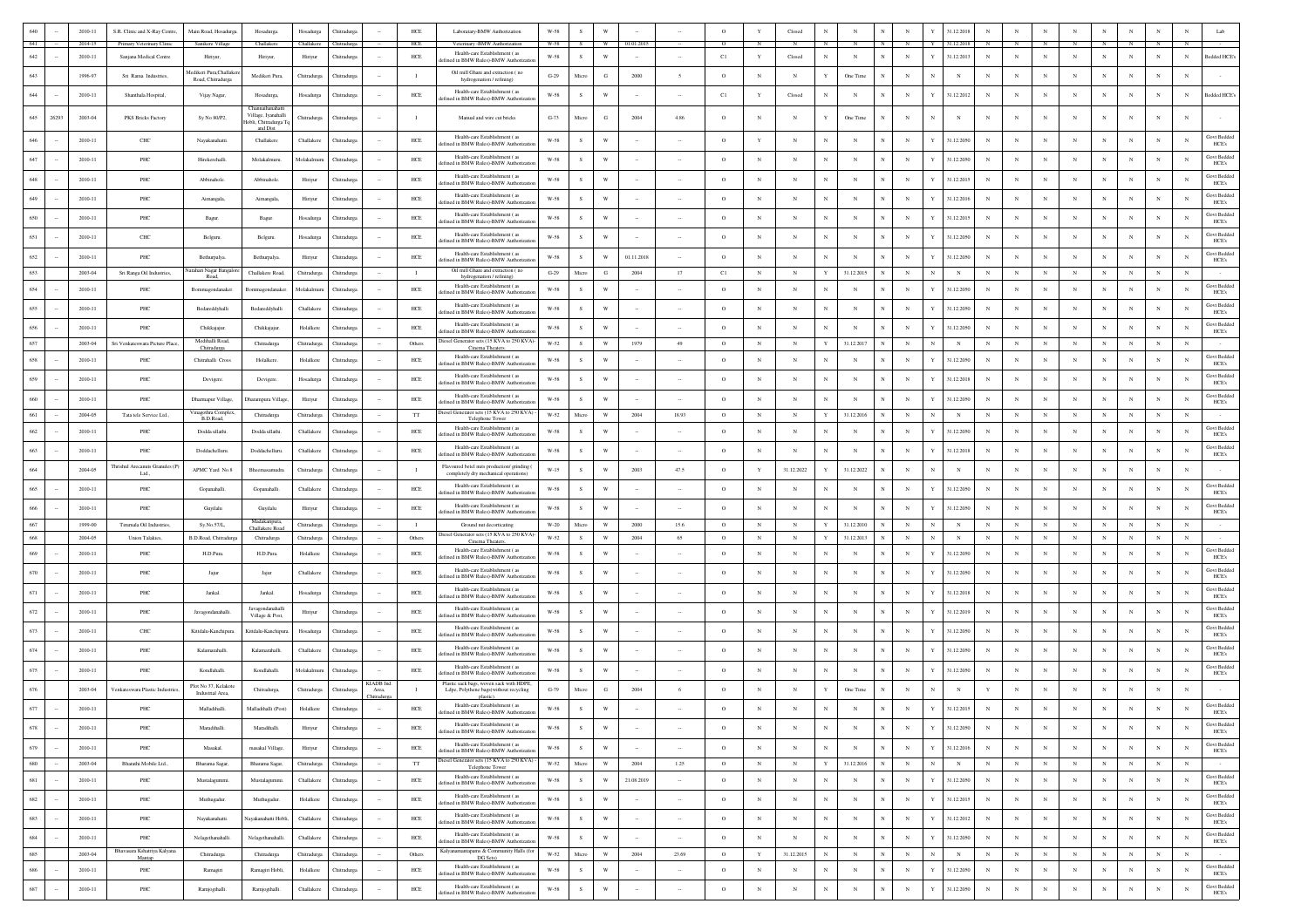|            |        | 2010-11                | PHC                                             | Rampura                     | Rampura Village,                                      | Molakalmuru                | Chitradury                 |                                         | HCE                | Health-care Establishment (as<br>ined in BMW Rules)-BMW Authorizati                           | W-58                 | s            | W                              | 01.01.2017   |                          | $\circ$                   |                              |                 |                              |                                                |                          |                              | 31.12.2050                     |                          |                          |                           |                          |                 |                          |                           |                 | Govt Bedde<br>HCE's                  |
|------------|--------|------------------------|-------------------------------------------------|-----------------------------|-------------------------------------------------------|----------------------------|----------------------------|-----------------------------------------|--------------------|-----------------------------------------------------------------------------------------------|----------------------|--------------|--------------------------------|--------------|--------------------------|---------------------------|------------------------------|-----------------|------------------------------|------------------------------------------------|--------------------------|------------------------------|--------------------------------|--------------------------|--------------------------|---------------------------|--------------------------|-----------------|--------------------------|---------------------------|-----------------|--------------------------------------|
| 689        |        | 2010-11                | PHC                                             | Ranganathapura.             | Ranganathapura.                                       | Hiriyur                    | Chitradurga                |                                         | $HEE$              | Health-care Establishment (28)<br>fined in BMW Rules)-BMW Authorizatio                        | $W-58$               | $\mathbf S$  | W                              |              |                          | $\circ$                   | $_{\rm N}$                   | N               |                              | $_{\rm N}$                                     | $_{\rm N}$               |                              | 31.12.2016                     |                          | $_{\rm N}$               | $_{\rm N}$                | $_{\rm N}$               |                 | $_{\rm N}$               |                           | $_{\rm N}$      | <b>Govt Bedded</b><br>HCE's          |
| 690        |        | 2010-11                | PHC                                             | Rangenahalli.               | Rangenahalli                                          | Hiriyur                    | Chitradurga                |                                         | $HEE$              | Health-care Establishment (as<br>ined in BMW Rules)-BMW Authorizat                            | $W-58$               | s            | W                              |              |                          | $\circ$                   | $_{\rm N}$                   | N               | N                            | $_{\rm N}$                                     | $_{\rm N}$               | Y                            | 31.12.2016                     |                          | $_{\rm N}$               | $_{\rm N}$                | $_{\rm N}$               |                 | $\mathbf N$              |                           | N               | <b>Govt Bedded</b><br>HCE's          |
| 691        |        | 2010-11                | PHC                                             | Sancekere.                  | Saneekere.                                            | Challakere                 | Chitradurga                |                                         | HCE                | Health-care Establishment (as<br>ed in BMW Rules)-BMW Authorizati                             | W-58                 | <sub>S</sub> | W                              |              |                          | $\circ$                   | $_{\rm N}$                   | $_{\rm N}$      | N                            | $_{\rm N}$                                     | N                        | Y                            | 31.12.2050                     |                          | $_{\rm N}$               | $_{\rm N}$                | $_{\rm N}$               | N               | N                        |                           | $_{\rm N}$      | <b>Govt Bedded</b><br>HCE's          |
| 692        |        | 1998-99                | Sriniyas Industries (Expeller)                  | Medikeri Pura               | Medikeri Pura.                                        | Chitradurga                | Chitradure                 |                                         | $\blacksquare$     | Oil mill Ghani and extraction (no<br>hydrogenation / refining)                                | $G-29$               | Micro        | G                              | 2006         | 10                       | C1                        | $_{\rm N}$                   | $_{\rm N}$      | Y                            | Closed                                         | N                        | $\mathbb{N}$                 | $\mathbf{N}$                   | $_{\rm N}$               | $_{\rm N}$               | $_{\rm N}$                | $_{\rm N}$               | N               | $_{\rm N}$               |                           | $_{\rm N}$      |                                      |
| 693        |        | 2010-11                | PHC                                             | Sriramapura.                | Srirampura Hobli.                                     | Hosadurga                  | Chitradure                 |                                         | HCE                | Health-care Establishment (as<br>ined in BMW Rules)-BMW Authorizatio                          | W-58                 | <sub>S</sub> | W                              |              |                          | $\circ$                   | $_{\rm N}$                   | N               | N                            | $_{\rm N}$                                     | N                        | Y                            | 31.12.2050                     |                          | N                        | N                         | N                        |                 | N                        |                           | $_{\rm N}$      | Govt Bedded<br>HCE's                 |
| 694        |        | 2010-11                | PHC                                             | Talikatte                   | Talikatte Village,                                    | Holalkere                  | Chitradurg                 |                                         | HCE                | Health-care Establishment (as<br>defined in BMW Rules)-BMW Authorization                      | W-58                 | ${\bf S}$    | W                              |              |                          | $\circ$                   | $_{\rm N}$                   | $_{\rm N}$      | $_{\rm N}$                   | $_{\rm N}$                                     | $_{\rm N}$               | Y                            | 31.12.2016                     | N                        | $_{\rm N}$               | $_{\rm N}$                | $_{\rm N}$               | N               | $_{\rm N}$               | $_{\rm N}$                | $_{\rm N}$      | <b>Govt Bedded</b><br>HCE's          |
| 695        |        | 2010-11                | PHC                                             | Thalaku                     | Thalaku                                               | Challakere                 | Chitradurga                |                                         | HCE                | Health-care Establishment (as<br>defined in BMW Rules)-BMW Authorizatio                       | W-58                 | $\,$ s       | W                              |              |                          | $\circ$                   | $_{\rm N}$                   | $_{\rm N}$      | N                            | $_{\rm N}$<br>N                                | N                        | Y                            | 31.12.2050                     | $_{\rm N}$               | $_{\rm N}$               | $_{\rm N}$                | N                        | N               | N                        | $_{\rm N}$                | $_{\rm N}$      | Govt Bedded<br>HCE's                 |
| 696        |        | 2003-04                | Pooja Concrete Product                          | Chitradurga                 | Chitradurga                                           | Chitradurga                | Thitradurg                 | KIADB Inc<br>Area,<br><b>hitradurga</b> | $\blacksquare$     | Manual and wire cut bricks                                                                    | $G-73$               | Micro        | G                              | 2007         | 13                       | $\circ$                   | $\mathbf Y$                  | One time        | $_{\rm N}$                   | N                                              | N                        | $_{\rm N}$                   |                                |                          | $_{\rm N}$               | $_{\rm N}$                | $_{\rm N}$               | N               | $\mathbf N$              |                           |                 |                                      |
| 697        |        | 2010-11                | PHC                                             | Vanivilasapura              | Vanivilasapura.                                       | Hiriyur                    | Chitradurga                |                                         | $HEE$              | Health-care Establishment (as<br>lefined in BMW Rules)-BMW Authorizat                         | W-58                 | s            | $\mathbf w$                    |              |                          | $\circ$                   |                              | N               | N                            | N                                              |                          |                              | 31.12.2050                     |                          |                          | $_{\rm N}$                | N                        |                 |                          |                           |                 | Govt Bedded<br>HCE's                 |
| 698        |        | 2003-04                | Panchacharya Kalyana Mantapa,                   | Chitradurga                 | Chitradurga                                           | Chitradurga                | Chitradurga                |                                         | Others             | Kalyanamantapams & Community Halls (for<br>DG Sets)                                           | W-52                 | s            | W                              | 2007         | 59                       | $\circ$                   | Y                            | 31.12.2015      | $_{\rm N}$                   | $_{\rm N}$                                     | $_{\rm N}$               | $_{\rm N}$                   | $_{\rm N}$                     |                          | $_{\rm N}$               | $_{\rm N}$                | $_{\rm N}$               | N               | $_{\rm N}$               |                           | N               |                                      |
| 699        |        | $2010 - 11$            | PHC                                             | Yelladakere                 | Yelladakere                                           | Hiriyur                    | Chitradurg                 |                                         | $HEE$              | Health-care Establishment (as<br>lefined in BMW Rules)-BMW Authorizati                        | $W-58$               | s            | W                              |              |                          | $\circ$                   | $_{\rm N}$                   | N               |                              | N                                              |                          | Y                            | 31.12.2015                     |                          | N                        | $_{\rm N}$                | $_{\rm N}$               |                 |                          |                           |                 | <b>Govt Bedded</b><br>HCE's          |
| $700\,$    |        | 2010-11                | PHC                                             | Yeraballi(Goip)             | Yeraballi(Goip)                                       | Hiriyur                    | Chitradurg                 |                                         | HCE                | Health-care Establishment (as<br>fined in BMW Rules)-BMW Authorizati                          | W-58                 | -S           | W                              | 07.03.2014   |                          | $\circ$                   | $_{\rm N}$                   | $_{\rm N}$      | N                            | $_{\rm N}$                                     | $_{\rm N}$               | Y                            | 31.12.2016                     |                          | $_{\rm N}$               | $_{\rm N}$                | $_{\rm N}$               |                 | N                        | $_{\rm N}$                | N               | Govt Bedded<br>HCE's                 |
| $701\,$    |        | 2010-11                | PHC                                             | Hariyabbe.                  | Hariyabbe.                                            | Hiriyur                    | Chitradurg                 |                                         | $HEE$              | Health-care Establishment (as<br>efined in BMW Rules)-BMW Authorizati                         | $W-58$               | $\,$ s       | W                              |              |                          | $\circ$                   | $_{\rm N}$                   | $_{\rm N}$      |                              | $_{\rm N}$                                     | N                        | Y                            | 31.12.2015                     |                          | $_{\rm N}$               | $_{\rm N}$                | $_{\rm N}$               |                 |                          |                           |                 | <b>Govt Bedded</b><br>HCE's          |
| 702        |        | $2010 - 11$            | PHC                                             | A.V. Kottige.               | A.V. Kottige.                                         | Hiriyur                    | Chitradurg                 |                                         | $HEE$              | Health-care Establishment (as<br>efined in BMW Rules)-BMW Authorizat                          | $W-58$               | $\,$ s       | W                              | 29.12.2018   |                          | $\circ$                   | $_{\rm N}$                   | N               | N                            | $_{\rm N}$                                     | $_{\rm N}$               | Y                            | 31.12.2050                     |                          | $_{\rm N}$               | $_{\rm N}$                | $_{\rm N}$               |                 | N                        |                           | N               | <b>Govt Bedded</b><br>HCE's          |
| 703        |        | 2010-11                | PHC                                             | Ashok Siddapura.            | Ashok Siddapura                                       | Molakalmuru                | Chitradurga                |                                         | $HEE$              | Health-care Establishment (as<br>lefined in BMW Rules)-BMW Authorization                      | W-58                 | <sub>S</sub> | W                              |              | 06 beds                  | $\circ$                   | $_{\rm N}$                   | $_{\rm N}$      | N                            | $_{\rm N}$                                     | $_{\rm N}$               | Y                            | 31.12.2050                     | N                        | $_{\rm N}$               | $_{\rm N}$                | $_{\rm N}$               | N               | N                        | N                         | $_{\rm N}$      | Govt Bedded<br>HCE's                 |
| 704        |        | 2010-11                | PHC                                             | Ballala Samudra.            | Ballala Samudra.                                      | Hosadurga                  | Chitradurga                |                                         | $HEE$              | Health-care Establishment (as<br>defined in BMW Rules)-BMW Authorizatio                       | $W-58$               | s            | W                              |              |                          | $\circ$                   | $_{\rm N}$                   | N               | N                            | N                                              | $_{\rm N}$               | Y                            | 31.12.2050                     |                          | $_{\rm N}$               | $_{\rm N}$                | N                        |                 |                          |                           | N               | <b>Govt Bedded</b><br>HCE's          |
| 705        |        | 2003-04                | Sharadamma Rudrappa Kalyana<br>Mantap           | Chitradurga                 | Chitradurga                                           | Chitradurga                | Chitradurga                |                                         | $\blacksquare$     | Kalyanamantapams & Community Halls (for<br>DG Sets)                                           | W-52                 | ${\bf S}$    | W                              | 2007         | 47.36                    | $\circ$                   | $\mathbf Y$                  | 31.12.2016      | Y                            | 31.12.2016                                     | $_{\rm N}$               | $_{\rm N}$                   | $_{\rm N}$                     |                          | $_{\rm N}$               | $_{\rm N}$                | $_{\rm N}$               | $_{\rm N}$      | $_{\rm N}$               | $_{\rm N}$                | $_{\rm N}$      |                                      |
| 706        |        | 2010-11                | PHC                                             | Mallappanahalli.            | Mallappanahalli                                       | Hiriyur                    | Chitradurga                |                                         | HCE                | Health-care Establishment (as<br>efined in BMW Rules)-BMW Authorization                       | W-58                 | $\,$ s       | W                              |              |                          | $\circ$                   | $_{\rm N}$                   | N               | N                            | $_{\rm N}$                                     | $_{\rm N}$               | Y                            | 31.12.2050                     |                          | N                        | $_{\rm N}$                | $_{\rm N}$               |                 | $_{\rm N}$               | $_{\rm N}$                | $_{\rm N}$      | Govt Bedded<br>HCE's                 |
| 707        | 26838  | 2003-04                | Srinivasa Industry                              | Garehatti, Chitradurga      | Garehatti, Chitradure                                 | Chitradurga                | Chitradurga                |                                         | $\blacksquare$     | Cotton Ginning                                                                                | $G-67$               | Micro        | G                              | 2007         | 13.98                    | $\circ$                   | Y                            | One time        | Y                            | One Time                                       | $_{\rm N}$               | $_{\rm N}$                   | $\mathbb{N}$                   | N                        | $_{\rm N}$               | $_{\rm N}$                | $_{\rm N}$               | $_{\rm N}$      | $_{\rm N}$               | $_{\rm N}$                | $_{\rm N}$      |                                      |
| $708\,$    |        | 2010-11                | PHC                                             | Madadakere                  | ladakere Village<br>Hobli,                            | Hosadurga                  | Chitradurg                 |                                         | $HEE$              | Health-care Establishment (as<br>fined in BMW Rules)-BMW Authorizati                          | W-58                 | <sub>S</sub> | W                              |              |                          | $\circ$                   | $_{\rm N}$                   | N               | N                            | $_{\rm N}$                                     | $_{\rm N}$               | Y                            | 31.12.2016                     |                          | $_{\rm N}$               | $_{\rm N}$                | $_{\rm N}$               |                 | N                        | $_{\rm N}$                | N               | Govt Bedded<br>HCE's                 |
| $709\,$    |        | 2010-11                | PHC                                             | Mallapanahalli.             | Mallapanahalli                                        | Hosadurga                  | Chitradurg                 |                                         | HCE                | Health-care Establishment (as<br>efined in BMW Rules)-BMW Authorizatio                        | W-58                 | s            | W                              |              |                          | $\circ$                   | $_{\rm N}$                   | N               | N                            | $_{\rm N}$                                     | N                        | Y                            | 31.12.2050                     |                          | $_{\rm N}$               | $_{\rm N}$                | $_{\rm N}$               |                 | N                        | $_{\rm N}$                | N               | <b>Govt Bedded</b><br>HCE's          |
| 710        |        | $2010 - 11$            | PHC                                             | Shivapura Village,          | Shivapura Village                                     | Holalkere                  | Chitradurg                 |                                         | $HEE$              | Health-care Establishment (as<br>lefined in BMW Rules)-BMW Authorizatio                       | $W-58$               | s            |                                |              | 06 beds                  | $\circ$                   | $_{\rm N}$                   | N               | N                            | $_{\rm N}$                                     | $_{\rm N}$               | Y                            | 31.12.2050                     |                          | $_{\rm N}$               | $_{\rm N}$                | $_{\rm N}$               |                 | $\mathbf N$              |                           | N               | <b>Govt Bedded</b><br>HCE's          |
| $711\,$    |        | 2010-11                | PHC                                             | Adivala                     | Adivala                                               | Hiriyur                    | Chitradurga                |                                         | $HEE$              | Health-care Establishment (as<br>defined in BMW Rules)-BMW Authorization                      | $W-58$               | $\,$ s       | W                              | 01.01.2016   |                          | $\circ$                   | $_{\rm N}$                   |                 | $_{\rm N}$                   | N                                              | N                        | Y                            | 31.12.2019                     |                          | $_{\rm N}$               | $_{\rm N}$                | N                        |                 | $\mathbf N$              |                           |                 | Govt Bedde<br>HCE's                  |
| 712        |        | 2010-11                | <b>CHC</b>                                      | <b>B</b> Durga              | B Durga                                               | Holalkere                  | Chitradurea                |                                         | HCE                | Health-care Establishment (as<br>ined in BMW Rules)-BMW Authorizatio                          | W-58                 | <sub>S</sub> | W                              |              |                          | $\circ$                   | $_{\rm N}$                   | N               | N                            | N                                              | N                        |                              | 31.12.2050                     |                          | N                        | N                         | N                        |                 |                          |                           | $_{\rm N}$      | Govt Bedded<br>HCE's                 |
| 713<br>714 |        | 2000-01<br>2004-05     | Velmurgan Oil Traders,<br>Sha Achalchand & Co., | Chitradurga<br>Huliyar Road | Chitradurga<br>Hiriyur                                | Chitradurga<br>Chitradurga | Chitradurga<br>Chitradurga |                                         | $\mathbf{I}$       | Oil mill Ghani and extraction<br>(no<br>hydrogenation / refining)<br>Ground nut decorticating | $G-29$<br>W-20       | Micro        | G<br>W                         | 2007<br>2007 | 9.6                      | $\circ$<br>$\overline{O}$ | $_{\rm N}$                   | $_{\rm N}$      | Y<br>Y                       | 31.12.2019<br>$\overline{N}$<br>One Time       | $_{\rm N}$<br>N          | $_{\rm N}$<br>$\overline{N}$ | $_{\rm N}$<br>$\mathbb{N}$     | $_{\rm N}$<br>N          | ${\bf N}$                | $_{\rm N}$<br>N           | $_{\rm N}$<br>N          | $_{\rm N}$<br>N | $_{\rm N}$               | $_{\rm N}$                | $_{\rm N}$      |                                      |
| 715        |        | 2010-11                | PHC                                             | Bharamapura.                | Bharamapura                                           | Hiriyur                    | Chitradurg                 |                                         | HCE                | Health-care Establishment (as<br>efined in BMW Rules)-BMW Authoriza                           | $W-58$               | <sub>S</sub> | W                              |              |                          | $\circ$                   | $_{\rm N}$                   | N               |                              | $_{\rm N}$                                     | N                        | Y                            | 31.12.2050                     |                          | $_{\rm N}$               | $_{\rm N}$                | $_{\rm N}$               |                 | N                        | N                         | N               | Govt Bedded<br>HCE's                 |
| 716        |        | 2010-11                | PHC                                             | Ehtina kottige.             | Ehtina kottige.                                       | Hiriyur                    | Chitradurga                |                                         | HCE                | Health-care Establishment (as<br>efined in BMW Rules)-BMW Authorizatio                        | W-58                 | ${\bf S}$    | W                              |              |                          | $\circ$                   | $_{\rm N}$                   | $_{\rm N}$      | $_{\rm N}$                   | $_{\rm N}$                                     | $_{\rm N}$               | Y                            | 31.12.2050                     |                          | $_{\rm N}$               | $_{\rm N}$                | $_{\rm N}$               | N               | $_{\rm N}$               | $_{\rm N}$                | $_{\rm N}$      | Govt Bedded<br>HCE's                 |
| $717\,$    |        | 2010-11                | PHC                                             | G.Neralekere                | G.Neralekere.                                         | Hosadurga                  | Chitradurg                 |                                         | ${\rm HCE}$        | Health-care Establishment (as<br>lefined in BMW Rules)-BMW Authorization                      | W-58                 | s            | W                              |              |                          | $\circ$                   | $_{\rm N}$                   |                 | N                            | N                                              | N                        | Y                            | 31.12.2050                     |                          | N                        | $_{\rm N}$                | N                        | N               | $\mathbf N$              |                           |                 | <b>Govt Bedded</b><br>HCE's          |
| 718        |        | 2003-04                | Basayeshwara Picture Palace.                    | Chitradurga                 | Chitradurga                                           | Chitradurga                | Chitradurga                |                                         | Others             | Diesel Generator sets (15 KVA to 250 KVA)-<br>Cinema Theaters.                                | W-52                 | Micro        | W                              | 1977         | $22\,$                   | $\circ$                   | $_{\rm N}$                   | $_{\rm N}$      | Y                            | 31.12.2013                                     | $_{\rm N}$               | Y                            | $_{\rm N}$                     | N                        | $_{\rm N}$               | $_{\rm N}$                | $_{\rm N}$               | N               | $_{\rm N}$               | $_{\rm N}$                | $_{\rm N}$      |                                      |
| 719        |        | 2010-11                | PHC                                             | Gowdihalli.                 | Gowdihalli                                            | Holalkere                  | Chitradurga                |                                         | HCE                | Health-care Establishment (as<br>fined in BMW Rules)-BMW Authorizat                           | W-58                 | -S           | W                              |              |                          | $\circ$                   | $_{\rm N}$                   | N               | N                            | $_{\rm N}$                                     | N                        | Y                            | 31.12.2050                     |                          | $_{\rm N}$               | $_{\rm N}$                | $_{\rm N}$               |                 | N                        | N                         | N               | Govt Bedded<br>HCE's                 |
| 720        |        | 2010-11                | PHC                                             | Gunderi Village             | Gunderi Village                                       | Holalkere                  | Chitradurg                 |                                         | HCE                | Health-care Establishment (as<br>efined in BMW Rules)-BMW Authorizatio                        | $W-58$               | $\,$ s       | W                              |              |                          | $\circ$                   | $_{\rm N}$                   | $_{\rm N}$      | $_{\rm N}$                   | $_{\rm N}$                                     | N                        | Y                            | 31.12.2015                     |                          | $_{\rm N}$               | $_{\rm N}$                | $_{\rm N}$               |                 | N                        | $_{\rm N}$                | N               | Govt Bedded<br>HCE's                 |
| $721\,$    |        | 2003-04                | Life Insurance Corporation Of<br>India          | Chitradurga                 | Chitradurga                                           | Chitradurga                | Chitradurga                |                                         | Others             | Diesel Generator sets (15 KVA to 250 KVA)<br>Diesel Generator sets (15 KVA to 250 KVA)-       | W-52                 | Micro        | W                              | 2003         | -9                       | $\circ$                   | $_{\rm N}$                   | $_{\rm N}$      | Y                            | 31.12.2019                                     | $_{\rm N}$               | $_{\rm N}$                   | $_{\rm N}$                     | $_{\rm N}$               | $_{\rm N}$               | $_{\rm N}$                | $_{\rm N}$               | $_{\rm N}$      | $_{\rm N}$               | $_{\rm N}$                | $_{\rm N}$      |                                      |
| 722<br>723 |        | $2003 - 04$<br>2010-11 | Prasanna Chitra Mandira.<br>PHC                 | Chitradurga<br>Mathodu.     | Chitradurga<br>Mathod Village                         | Chitradurga<br>Hosadurga   | Chitradurga<br>Chitradurga |                                         | Others<br>$HEE$    | Cinema Theaters<br>Health-care Establishment (as                                              | W-52<br>$W-58$       | s<br>s       | $\ensuremath{\text{W}}$<br>W   | 2003         | 85                       | $\circ$<br>$\circ$        | $_{\rm N}$<br>$_{\rm N}$     | $_{\rm N}$<br>N | Y                            | 31.12.2017<br>$_{\rm N}$                       | N                        | $_{\rm N}$<br>Y              | $_{\rm N}$<br>31.12.2015       | N                        | $_{\rm N}$               | $_{\rm N}$<br>$_{\rm N}$  | $_{\rm N}$<br>$_{\rm N}$ | N               | $_{\rm N}$               | $_{\rm N}$                | $_{\rm N}$<br>N | <b>Govt Bedded</b>                   |
| $724\,$    |        | 2010-11                | PHC                                             | Meerasabihalli              | Meerasabihalli                                        | Challakere                 |                            |                                         | HCE                | lefined in BMW Rules)-BMW Authorizatio<br>Health-care Establishment (as                       | W-58                 | s.           | W                              |              |                          | $\circ$                   | $_{\rm N}$                   | N               | N                            | $_{\rm N}$                                     | $_{\rm N}$               | Y                            | 31.12.2050                     |                          | $_{\rm N}$               | $_{\rm N}$                | $_{\rm N}$               | N               | N                        | N                         | N               | HCE's<br><b>Govt Bedded</b>          |
| $725\,$    |        | 2003-04                | State Bank Of Mysore.                           | Chitradurga                 | Chitradurga                                           | Chitradurga                | Chitradurga<br>Chitradurga |                                         | Others             | lefined in BMW Rules)-BMW Authorization<br>Diesel Generator sets (15 KVA to 250 KVA)          | W-52                 | Micro        | $\ensuremath{\text{W}}\xspace$ | 2003         | 1.5                      | $\circ$                   | $_{\rm N}$                   | $_{\rm N}$      | $\mathbf Y$                  | 31.12.2019<br>$_{\rm N}$                       | $_{\rm N}$               | $_{\rm N}$                   | $_{\rm N}$                     | $_{\rm N}$               | $_{\rm N}$               | $_{\rm N}$                | $_{\rm N}$               | $_{\rm N}$      | $_{\rm N}$               |                           |                 | HCE's                                |
| $726\,$    |        | 2010-11                | PHC                                             | Nagasamudra.                | Nagasamudra.                                          | Molakalmuru                | Chitradurga                |                                         | HCE                | Health-care Establishment (28)<br>fined in BMW Rules)-BMW Authorizatio                        | $W-58$               | s            | W                              |              | $\sim$                   | $\circ$                   | $_{\rm N}$                   | $_{\rm N}$      | $_{\rm N}$                   | $_{\rm N}$                                     | $_{\rm N}$               | $\mathbf{v}$                 | 31.12.2050                     | $_{\rm N}$               | $_{\rm N}$               | $_{\rm N}$                | $_{\rm N}$               | $_{\rm N}$      | $_{\rm N}$               | $_{\rm N}$                | $_{\rm N}$      | <b>Govt Bedded</b>                   |
| 727        |        | 2010-11                | PHC                                             | Narayanagondanahally.       | rayanagondanaha                                       | Holalkere                  | Chitradurga                |                                         | ${\tt HCE}$        | Health-care Establishment (as<br>defined in BMW Rules)-BMW Authorizatio                       | $_{\rm W-58}$        | $\,$ s       | W                              |              |                          | $\circ$                   | $_{\rm N}$                   | N               | N                            | $_{\rm N}$<br>$_{\rm N}$                       | $_{\rm N}$               | Y                            | 31.12.2018                     | $_{\rm N}$               | $_{\rm N}$               | $_{\rm N}$                | $\mathbb{N}$             | $_{\rm N}$      | N                        | $_{\rm N}$                | N               | HCE's<br><b>Govt Bedded</b><br>HCE's |
| $728\,$    |        | 2010-11                | PHU                                             | Palya.                      | Palya.                                                | Holalkere                  | Chitradurga                | $\sim$                                  | ${\rm HCE}$        | Health-care Establishment (as                                                                 | $_{\rm W\text{-}58}$ | $\,$ s       | W                              |              | $\sim$                   | $\circ$                   | $_{\rm N}$                   | $_{\rm N}$      | $_{\rm N}$                   | $_{\rm N}$<br>N                                | $_{\rm N}$               | Y                            | 31.12.2050                     | $_{\rm N}$               | $_{\rm N}$               | $_{\rm N}$                | $_{\rm N}$               | $_{\rm N}$      | $_{\rm N}$               | $_{\rm N}$                | $_{\rm N}$      | <b>Govt Bedded</b>                   |
| 729        |        | 2010-11                | PHU                                             | Siddapura                   | Siddapura                                             | Molakalmuru                |                            |                                         | ${\rm HCE}$        | lefined in BMW Rules)-BMW Authorizat<br>Health-care Establishment (as                         | <b>W-58</b>          | s            | W                              | $\sim$       | $\sim$                   | $\circ$                   | $_{\rm N}$                   | N               | $\mathbb{N}$                 | $_{\rm N}$<br>$_{\rm N}$                       | $_{\rm N}$               | Y                            | 31.12.2050                     | $_{\rm N}$               | $_{\rm N}$               | $_{\rm N}$                | $\mathbb{N}$             | $_{\rm N}$      | $_{\rm N}$               | $_{\rm N}$                | $_{\rm N}$      | HCE's<br>Govt Bedded                 |
| 730        | $\sim$ | 2010-11                | PHC                                             | Siddeswaradurga             | Siddeswaradurga                                       | Challakere                 | Chitradurga<br>Chitradurga |                                         | $HEE$              | lefined in BMW Rules)-BMW Authorizatio<br>Health-care Establishment (as                       | W-58                 | $\,$ s       | $\mathbf{W}$                   |              |                          | $\circ$                   | $_{\rm N}$                   | $_{\rm N}$      | N                            | $_{\rm N}$<br>$_{\rm N}$                       | $_{\rm N}$               | Y                            | 31.12.2050                     | $_{\rm N}$               | $_{\rm N}$               | $_{\rm N}$                | $_{\rm N}$               | $_{\rm N}$      | $_{\rm N}$               | $_{\rm N}$                | $_{\rm N}$      | HCE's<br><b>Govt Bedded</b>          |
|            |        |                        |                                                 |                             |                                                       |                            |                            |                                         |                    | lefined in BMW Rules)-BMW Authorizatio<br>Health-care Establishment (as                       |                      |              |                                |              |                          |                           |                              |                 |                              |                                                |                          |                              |                                |                          |                          |                           |                          |                 |                          |                           |                 | HCE's<br><b>Govt Bedded</b>          |
| 731        | $\sim$ | 2010-11<br>2010-11     | PHC<br>PHU                                      | Sanehalli.                  | Sanehalli Village,                                    | Hosadurga                  | Chitradurga                | $\sim$                                  | ${\rm HCE}$<br>HCE | lefined in BMW Rules)-BMW Authorizatio<br>Health-care Establishment (as                       | $W-58$<br>W-58       | s<br>$\,$ s  | W<br>W                         | $\sim$       | $\sim$                   | $\circ$<br>$\circ$        | $_{\rm N}$<br>$\mathbf N$    | $_{\rm N}$<br>N | $_{\rm N}$<br>N              | $_{\rm N}$<br>N<br>$_{\rm N}$<br>$_{\rm N}$    | $_{\rm N}$<br>$_{\rm N}$ | Y<br>Y                       | 31.12.2015                     | $_{\rm N}$<br>$_{\rm N}$ | $_{\rm N}$<br>$_{\rm N}$ | $_{\rm N}$<br>$_{\rm N}$  | $_{\rm N}$<br>N          | $_{\rm N}$<br>N | $_{\rm N}$<br>$_{\rm N}$ | $_{\rm N}$<br>$_{\rm N}$  | $_{\rm N}$      | HCE's<br>Govt Bedded                 |
| 732        |        |                        |                                                 | Thuppadahalli.              | Thuppadahalli.                                        | Holalkere                  | Chitradurga                |                                         |                    | fined in BMW Rules)-BMW Authorizatio<br>Health-care Establishment (as                         |                      |              |                                |              |                          |                           |                              |                 |                              |                                                |                          |                              | 31.12.2050                     |                          |                          |                           |                          |                 |                          |                           |                 | HCE's<br><b>Govt Bedded</b>          |
| 733        |        | $2010 - 11$            | PHU<br>734 - 2010-11 Primary Veterinary centre  | Yelanadu.<br>Jantikolalu.   | Yelanadu.<br>Janthikolalu Post, Hosadurga Chitradurga | Hiriyur                    | Chitradurga                | $\sim$                                  | $HEE$<br>HCE       | lefined in BMW Rules)-BMW Authorization<br>Veterinary -BMW Authorization                      | $W-58$<br>W-58 S W   | ${\bf S}$    | W                              | $\cdot$      | $\overline{\phantom{a}}$ | $\,$ O<br>$\overline{0}$  | $_{\rm N}$<br>$\overline{N}$ | $_{\rm N}$<br>N | $_{\rm N}$<br>$\overline{N}$ | $_{\rm N}$<br>$\overline{N}$<br>$\overline{N}$ | $_{\rm N}$<br>N          | $\mathbf Y$                  | 31.12.2018<br>$Y = 31.12.2050$ | $_{\rm N}$<br>N          | $_{\rm N}$               | $_{\rm N}$<br>$N$ $N$ $N$ | $_{\rm N}$               | $_{\rm N}$<br>N | $_{\rm N}$               | $_{\rm N}$<br>$N$ $N$ $N$ | $_{\rm N}$      | HCE's                                |
|            |        |                        |                                                 |                             |                                                       |                            |                            |                                         |                    |                                                                                               |                      |              |                                |              |                          |                           |                              |                 |                              |                                                |                          |                              |                                |                          |                          |                           |                          |                 |                          |                           |                 |                                      |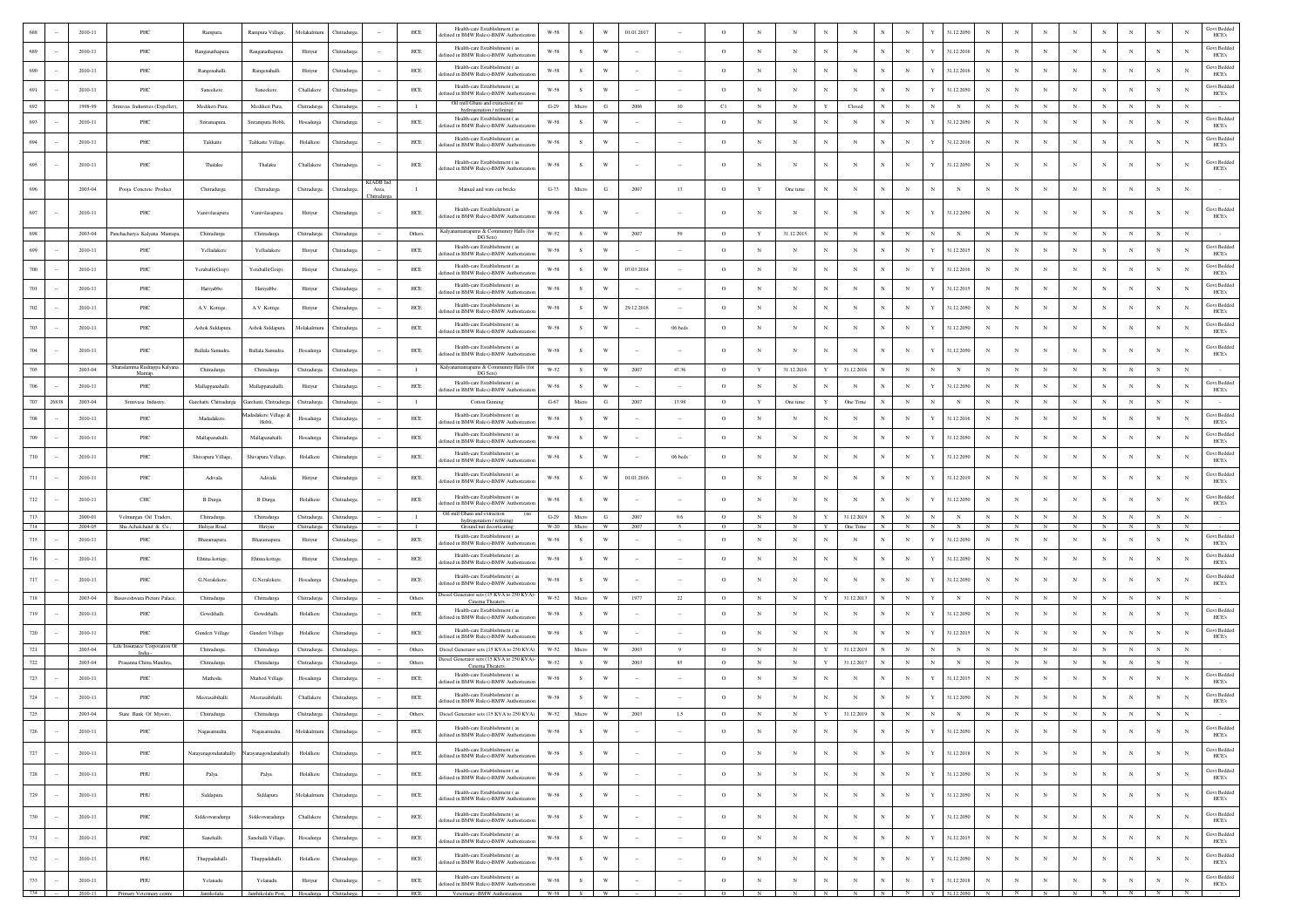|                   | 2010-11            | Primary Veterinary centre Doddakittadahalli. Doddakittadahalli Hosadurga Chitradurga |                                 |                                                                            |                                                                         |             | <b>HCE</b>                      | Veterinary -BMW Authorization                                              | $W-58$              |                 |                                |        |        |                           |                 |              |                                               |                            |                                                                                                                                 |                            |                                   |                                |                     |                                |        |
|-------------------|--------------------|--------------------------------------------------------------------------------------|---------------------------------|----------------------------------------------------------------------------|-------------------------------------------------------------------------|-------------|---------------------------------|----------------------------------------------------------------------------|---------------------|-----------------|--------------------------------|--------|--------|---------------------------|-----------------|--------------|-----------------------------------------------|----------------------------|---------------------------------------------------------------------------------------------------------------------------------|----------------------------|-----------------------------------|--------------------------------|---------------------|--------------------------------|--------|
|                   | 2010-11            | Veterinary Hospital                                                                  | Talaku.                         |                                                                            | Taluku Hobli, Challakere Chitradurga                                    |             | <b>HCE</b>                      | Vet Sub Center -BMW Authorization                                          | W-58                | - s - l         |                                |        |        |                           |                 |              |                                               |                            |                                                                                                                                 |                            |                                   |                                |                     |                                |        |
|                   | 2010-11            | Veterinary Dispensary                                                                |                                 | Kainodu.                                                                   | Hosadurga Chitradurga                                                   |             | HCE                             | Veterinary - BMW Authorization                                             | $W-58$              |                 | W                              |        |        |                           |                 |              |                                               |                            |                                                                                                                                 |                            |                                   |                                |                     |                                |        |
|                   | 2010-11            | Primary Veterinary centre                                                            | Sanehalli                       | Sanehalli Village,                                                         | Hosadurga Chitradurga                                                   |             | HCE                             | Veterinary -BMW Authorization                                              | $W-58$<br>W-58      |                 | <b>W</b><br><b>W</b>           |        |        | $\circ$                   | N<br>$_{\rm N}$ |              | N<br>N.<br>N<br>N                             | N                          | Y 31.12.2050<br>Y 31.12.2050                                                                                                    | N                          | $_{\rm N}$                        | $\mathbb{N}$<br>N              | $_{\rm N}$<br>N     | N<br>N                         |        |
| 740               | 2010-11<br>2010-11 | Primary Veterinary Center<br>Primary Veterinary Centre                               | RamJogihalli.<br>Konasagar.     | RamJogihalli.<br>Konasagara                                                | Challakere Chitradurga<br>Molakalmuru Chitradurga                       |             | HCE<br>HCE                      | Vet Sub Center -BMW Authorization<br>Veterinary -BMW Authorization         | W-58                | S.<br>S         | W                              |        |        | $\circ$<br>$\overline{0}$ | $\overline{N}$  | $_{\rm N}$   | N<br>$\mathbf{z}$<br>N                        |                            | N<br>N Y 31.12.2050<br>N                                                                                                        | $\mathbf N$                | N<br>N                            | $\mathbb{N}$<br>N              | $\mathbb{N}$        | $\overline{N}$<br>N            |        |
| 741               | 2010-11            | Veterinary Hospital                                                                  | Nearalagunte                    | Nearalagunte                                                               | Challakere Chitradurga                                                  |             | HCE                             | Veterinary -BMW Authorization                                              | W-58                | S               | <b>W</b>                       |        |        | $\Omega$                  | $\mathbb{N}$    |              | N<br>N                                        | N                          | Y 31.12.2050<br>$\mathbf{N}$                                                                                                    | $_{\rm N}$                 | $\mathbf N$                       | N                              | N                   | $_{\rm N}$                     |        |
| 742               | 2004-05            | ashank Interlocking Pavers An                                                        |                                 |                                                                            |                                                                         |             | $\blacksquare$                  | Mosaic Tiles                                                               | $G-73$              | Micro           | G                              | 2004   | -6     | C1                        | $\mathbf Y$     | Closed       | ${\bf N}$<br>$_{\rm N}$<br>$_{\rm N}$         | $_{\rm N}$                 | N<br>$\mathbb{N}$<br>${\bf N}$                                                                                                  | $_{\rm N}$                 | $_{\rm N}$<br>$_{\rm N}$          | $_{\rm N}$                     | $_{\rm N}$          | $_{\rm N}$<br>$_{\rm N}$       |        |
|                   |                    | Tiles Limited,                                                                       | Mallapura                       | Mallapura                                                                  | Chitradurga                                                             | Chitradurga |                                 |                                                                            | $W-58$              |                 |                                |        |        |                           |                 |              |                                               |                            |                                                                                                                                 |                            |                                   |                                |                     |                                |        |
| 743               | 2010-11            | Primary                                                                              | Devigere                        | Devigere                                                                   | Hosadurga Chitradurga                                                   |             | HCE                             | Veterinary - BMW Authori                                                   |                     | $\sim$          | - W                            |        |        | $\circ$                   | $\mathbf{N}$    | <b>N</b>     | N<br>N<br>N                                   | $\mathbf{N}$               | Y 31.12.2050<br>N                                                                                                               | N                          |                                   | $_{\rm N}$<br>N                | $\mathbf{N}$        | $\mathbb{N}$                   |        |
|                   |                    | Bairasiddeshwara Angavikalara                                                        |                                 |                                                                            |                                                                         |             |                                 |                                                                            |                     |                 |                                |        |        |                           |                 |              |                                               |                            |                                                                                                                                 |                            |                                   |                                |                     |                                |        |
| 744               | 1996-97            | Khadhi Gramodyoga, Kaigarika<br>Sanga(R), Chitradurga                                | Hanumanahalli                   | Hanumanahalli,                                                             | Chitradurga                                                             | Chitradurga | $\mathbf{I}$                    | <b>Cotton Ginning</b>                                                      | $G-67$              | Micro           | G                              | 1997   |        | C1                        |                 |              | Closed                                        | $_{\rm N}$                 | $_{\rm N}$<br>N                                                                                                                 | N                          |                                   |                                | $_{\rm N}$          |                                |        |
|                   |                    |                                                                                      |                                 |                                                                            |                                                                         |             |                                 |                                                                            |                     |                 |                                |        |        |                           |                 |              |                                               |                            |                                                                                                                                 |                            |                                   |                                |                     |                                |        |
|                   | 2010-11<br>2010-11 | Primary Veterinary centre<br>Primary Veterinary centre                               | Lakkihalli.                     | Lakkihalli Village                                                         | Hosadurga Chitradurg                                                    |             | HCE<br><b>HCE</b>               | Veterinary -BMW Authorization<br>Veterinary -BMW Authorization             | W-58<br>W-58        | s I w           |                                |        |        | $\circ$                   | $\mathbf{N}$    |              | N<br>N                                        |                            | Y 31.12.2050<br>$Y = 31122050$<br>N                                                                                             |                            |                                   |                                |                     |                                |        |
|                   |                    | 2010-11 Primary Veterinary centre                                                    | Hebballi.                       | Dodda Thekalavatti. Dodda Thekalavatti. Hosadurga Chitradurga<br>Hebballi. | Hosadurga Chitradurga                                                   |             | HCE                             | Veterinary -BMW Authorization                                              | W-58                | S W             |                                |        |        | $\circ$                   | N               |              | $\mathbb{N}$<br>N                             |                            | N Y 31.12.2050 N                                                                                                                | $\mathbb N$                | N<br>N                            |                                | $\mathbb{N}$        |                                |        |
| 748               | 2010-11            | Primary Veterinary Centr                                                             | Kabbala                         | Kabbala                                                                    | Hosadurga Chitradurga                                                   |             | <b>HCE</b>                      | Veterinary -BMW Authorizatio                                               | W-58                | S               | - W                            |        |        | $\Omega$                  | $\overline{N}$  |              | N<br>z                                        | N                          | $Y = 31122050$ N                                                                                                                | $\overline{N}$             | N<br>N                            | $\overline{N}$                 | N                   | N<br>$\mathbb{N}$              |        |
|                   | 2010-11            | Primary Veterinary Centre                                                            | Karehalli                       | Karehalli                                                                  | Hosadurga Chitradurga                                                   |             | HCE                             | Veterinary -BMW Authorization                                              | $W-58$              |                 |                                |        |        | $\Omega$                  |                 |              | N<br>N                                        |                            | Y 31.12.2050                                                                                                                    |                            |                                   |                                |                     |                                |        |
|                   |                    | 2010-11 Primary Veterinary Centre<br>1994-95 Mallige Cotton Enterprises.,            | M.G. Dibba<br>Chitradurga       |                                                                            | M.G. Dibba Hosadurga Chitradurga<br>Chitradurga Chitradurga Chitradurga |             | <b>HCE</b>                      | Veterinary -BMW Authorization<br>Cotton Ginning                            | $W-58$<br>$G-67$    | - s 1<br>Micro  | <b>W</b><br>G                  |        |        | $\circ$<br>C1             | N               |              | N<br>N I<br>Y<br>N<br>Closed                  |                            | Y 31.12.2050                                                                                                                    |                            | $_{\rm N}$                        | N                              | $_{\rm N}$          |                                |        |
|                   | 2010-11            | Primary Veterinary cents                                                             |                                 | Madadakere Hobli Madadakere Village Hosadurga Chitradurga                  |                                                                         |             | HCE                             | Veterinary -BMW Authorization                                              | $W-58$              | S               | <b>W</b>                       |        |        | $\circ$                   | $_{\rm N}$      |              | $\overline{N}$<br>N                           | N                          | Y 31.12.2050 N                                                                                                                  | N                          | N                                 | N                              | $\mathbb{N}$        | N<br>N                         |        |
|                   | 2010-11            | Primary Veterinary Clinic                                                            | Abbenahalli.                    | Abbenahalli. Challakere Chitradurea                                        |                                                                         |             | <b>HCE</b>                      | Veterinary -BMW Authorization                                              | W-58                | S               | W                              |        |        | $\Omega$                  | $\mathbb{N}$    |              | $\mathbb{N}$<br>N<br><b>N</b>                 |                            | Y 31.12.2018 N                                                                                                                  | - N                        | $\mathbb{N}$<br>- N               | $\mathbb{N}$                   |                     |                                |        |
|                   | 2010-11            | Primary Veterinary Centre                                                            | Ajjappanahalli.                 | Ajjappanahalli.                                                            | Chitradurga Chitradurga                                                 |             | HCE                             | Veterinary -BMW Authorization<br>tiesel Generator sets (15 KVA to 250 KVA) | W-58                | S               | <b>W</b>                       |        |        | $\circ$                   | N               |              | N                                             |                            | Y 31.12.2050<br>N                                                                                                               |                            | N                                 |                                |                     |                                |        |
|                   | 2005-06            | Tata tele Service Ltd.                                                               | Belaghatta,                     | Belaghatta,                                                                | Chitradurga                                                             | Chitradurga | <b>TT</b>                       | Telephone Tower                                                            | W-52                | Micro           | $\ensuremath{\text{W}}$        | 2005   | 15.62  | $\circ$                   | $_{\rm N}$      |              | $\mathbf{Y}$<br>31.12.2016<br>$_{\rm N}$      | $_{\rm N}$                 | N<br>N<br>N                                                                                                                     | $_{\rm N}$                 | $_{\rm N}$<br>$_{\rm N}$          | $_{\rm N}$                     | $_{\rm N}$          |                                |        |
|                   | 2010-11            | Primary Veterinary Clinic                                                            | Aluru.                          | Aluru.                                                                     | Hiriyur Chitradurga                                                     |             | HCE                             | Veterinary -BMW Authorization                                              | W-58 1              | S               | <b>W</b>                       |        |        | $\circ$                   | N               |              | $\mathbb{N}$<br>N                             | N                          | Y 31.12.2013<br>N                                                                                                               | N                          | N<br>N                            | N                              | N                   |                                |        |
| 757               | 2010-11            | Primary Veterinary Centre                                                            | Anivala                         | Anivala                                                                    | Hosadurga Chitradurga<br>Holalkere Chitradurga                          |             | HCE                             | Veterinary -BMW Authorization                                              | W-58                | S               | <b>W</b>                       |        |        | $\circ$                   | $_{\rm N}$      |              | $\overline{N}$                                | N                          | Y 31.12.2050<br>$_{\rm N}$<br>Y                                                                                                 | – N                        | $_{\rm N}$<br>N                   |                                | $\overline{N}$      |                                |        |
|                   | 2010-11            | Primary Veterinary Centre                                                            | <b>B</b> Durga                  | B Durga.                                                                   |                                                                         |             | HCE                             | Veterinary -BMW Authorization                                              | W-58                | S.              |                                |        |        |                           |                 |              |                                               |                            | 31.12.2050                                                                                                                      |                            |                                   |                                |                     |                                |        |
|                   | 2005-06            | National tyres & Rubber Works.                                                       | Chitradurea                     | Chitradurga                                                                | Chitradurga Chitradurga                                                 |             | $\blacksquare$                  | Tread rubber including pre-cured rubber                                    | $G-86$              | Micro           | G                              | 2004   | 20     | C1                        | $_{\rm N}$      | $\mathbf N$  | 31.12.2017<br>N<br>$\mathbf{Y}$               | $_{\rm N}$                 | N<br>$_{\rm N}$<br>$_{\rm N}$                                                                                                   | $_{\rm N}$                 | $_{\rm N}$<br>$_{\rm N}$          | $_{\rm N}$                     | $_{\rm N}$          |                                |        |
|                   | 2010-11            | Primary Veterinary Centre                                                            | Baguru                          | Baguru                                                                     | Hosadurga Chitradurga                                                   |             | HCE                             | Veterinary -BMW Authorization                                              | W-58                | - S             | <b>W</b>                       |        |        | $\circ$                   | $_{\rm N}$      |              | $\mathbb N$                                   |                            | Y 31.12.2050                                                                                                                    |                            |                                   |                                |                     |                                |        |
|                   | 2010-11            | Primary Veterinary Centre                                                            | Ballalasamudra                  | Ballalasamudra                                                             | Hosadurga Chitradurga                                                   |             | HCE                             | Veterinary - BMW Authorization                                             | W-58                | S.              | W                              |        |        | $\circ$                   |                 |              |                                               |                            | Y<br>31.12.2050                                                                                                                 |                            |                                   |                                |                     |                                |        |
| 762               | 2005-06            | Tata tele Service Ltd.                                                               | Bharamasagar,                   | Bharamasagar,                                                              | Chitradurga Chitradurga                                                 |             | $_{\rm TT}$                     | Diesel Generator sets (15 KVA to 250 KVA)                                  | W-52                | Micro           | $\ensuremath{\text{W}}\xspace$ | 2005   | 21.39  | $\circ$                   | $_{\rm N}$      | $_{\rm N}$   | $\mathbf{Y}$<br>31.12.2016                    | $_{\rm N}$                 | $_{\rm N}$<br>$_{\rm N}$<br>$_{\rm N}$                                                                                          | $_{\rm N}$                 | $_{\rm N}$<br>$_{\rm N}$          | $_{\rm N}$                     | $_{\rm N}$          |                                |        |
|                   |                    |                                                                                      |                                 | Belagere                                                                   |                                                                         |             |                                 | Telephone Tower                                                            |                     |                 |                                |        |        |                           |                 |              |                                               |                            |                                                                                                                                 |                            |                                   |                                |                     |                                |        |
| 763               | 2010-11            | Primary Veterinary Clinic                                                            | Belagere Narayanapura.          | Narayanapura                                                               | Challakere                                                              | Chitradurga | HCE                             | Veterinary -BMW Authorization                                              | W-58                | s.              | W                              |        |        | $\circ$                   | $_{\rm N}$      | $_{\rm N}$   | N<br>$_{\rm N}$                               | $_{\rm N}$                 | Y<br>31.12.2018<br>N                                                                                                            | $_{\rm N}$                 | $_{\rm N}$<br>$_{\rm N}$          | $_{\rm N}$                     | $_{\rm N}$          | $_{\rm N}$<br>$_{\rm N}$       |        |
|                   | 2010-11            | Primary Veterinary Clinic                                                            | Bethuru.                        | Bethuru.                                                                   | Hiriyur                                                                 | Chitradurga | HCE                             | Veterinary -BMW Authorization                                              | W-58                | S               | W                              |        |        | $\circ$                   | $_{\rm N}$      |              | $_{\rm N}$                                    |                            | Y<br>31.12.2013                                                                                                                 |                            |                                   |                                |                     |                                |        |
| 765               | 2005-06            | Tata tele Service Ltd.,                                                              | Medahalli Village,              | Medahalli Village,                                                         | Chitradurga                                                             | Chitradurga | TT                              | esel Generator sets (15 KVA to 250 KVA)<br>Telephone Tower                 | W-52                | Micro           | $\ensuremath{\text{W}}\xspace$ | 2005   | 7.59   | $\circ$                   | $_{\rm N}$      | $_{\rm N}$   | $\mathbf Y$<br>31.12.2016<br>$_{\rm N}$       | $_{\rm N}$                 | $\mathbb N$<br>$_{\rm N}$<br>$_{\rm N}$                                                                                         | $_{\rm N}$                 | $_{\rm N}$<br>$_{\rm N}$          | $_{\rm N}$                     | $_{\rm N}$          | $_{\rm N}$                     |        |
|                   | 2010-11            | Primary Veterinary Clinic                                                            | Byadareddihalli.                | Byadareddihalli.                                                           | Challakere Chitradurga                                                  |             | HCE                             | Veterinary - BMW Authorization                                             | W-58                | S               | <b>W</b>                       |        |        | $\circ$                   | N               |              | N<br>N                                        | $\mathbb{N}$               | Y 31.12.2018<br>$\mathbb N$                                                                                                     | N                          | N                                 | $\mathbb{N}$                   | $_{\rm N}$          |                                |        |
| $\frac{766}{767}$ | 2010-11            | Primary Veterinary Centre                                                            | Bhyarapura.                     | Bhyarapura.                                                                | Molakalmuru Chitradurga                                                 |             | HCE                             | Veterinary -BMW Authorization                                              | W-58                | S.              | <b>W</b>                       |        |        |                           |                 |              |                                               |                            | Y 31.12.2050                                                                                                                    |                            |                                   |                                | $\mathbb{N}$        |                                |        |
| 768               | 2005-06            | Bharathi Mobile Ltd.,                                                                | Tiruvanur,                      | Tiruvanur,                                                                 | Chitradurga                                                             | Chitradurga | $_{\rm TT}$                     | liesel Generator sets (15 KVA to 250 KVA)                                  | W-52                | Micro           | $\ensuremath{\text{W}}$        | 2006   | 1.25   | $\circ$                   | $_{\rm N}$      | $_{\rm N}$   | 31.12.2016<br>$\mathbf Y$                     | $_{\rm N}$                 | $_{\rm N}$<br>$_{\rm N}$<br>$_{\rm N}$                                                                                          | $_{\rm N}$                 | $_{\rm N}$<br>N                   | $_{\rm N}$                     | $_{\rm N}$          | $_{\rm N}$                     |        |
|                   | 2010-11            | Veterinary Dispensary                                                                | Chikkajajuru.                   | Chikkajajuru.                                                              | Holalkere Chitradurga                                                   |             | HCE                             | Telephone Tower<br>Veterinary -BMW Authorization                           | W-58                | S               | <b>W</b>                       |        |        | $\circ$                   | ${\bf N}$       |              | N<br>$_{\rm N}$                               | $\,N$                      | Y 31.12.2050<br>N                                                                                                               |                            | N<br>N                            |                                |                     |                                |        |
| 770               | 2010-11            | Primary Veterinary Clinic                                                            | Chikkamadure.                   | Chikkamadure.                                                              | Challakere Chitradurga                                                  |             | HCE                             | Veterinary -BMW Authorization                                              | W-58                |                 | <b>W</b>                       |        |        |                           |                 |              |                                               | N                          |                                                                                                                                 |                            |                                   | N                              |                     |                                |        |
| 771               | 2010-11            | Primary Veterinary Clinic                                                            | Chikkasiddavvanahalli.          | Chikkasiddavvanahal                                                        | Hiriyur                                                                 | Chitradurga | HCE                             | Veterinary -BMW Authorization                                              | W-58                | S               | W                              |        |        | $\circ$                   | $_{\rm N}$      | $_{\rm N}$   | $_{\rm N}$                                    | $_{\rm N}$                 | $\mathbf Y$<br>31.12.2016<br>$_{\rm N}$                                                                                         |                            | N                                 | $_{\rm N}$                     | $_{\rm N}$          |                                |        |
|                   |                    |                                                                                      |                                 |                                                                            |                                                                         |             |                                 | Diesel Generator sets (15 KVA to 250 KVA)                                  |                     |                 |                                |        |        |                           |                 |              |                                               |                            |                                                                                                                                 |                            |                                   |                                |                     |                                |        |
| 772               | 2005-06            | Bharthi Tele Venture Ltd.,                                                           | Chikkaiajur.                    | Chikkaiajur.                                                               | Chitradurga                                                             | Chitradurea | $_{\rm TT}$                     | Telephone Tower                                                            | W-52                | Micro           | $\ensuremath{\text{W}}\xspace$ | 2006   | 1.25   | $\circ$                   | $_{\rm N}$      | $_{\rm N}$   | $\mathbf Y$<br>31.12.2016                     | $_{\rm N}$                 | $_{\rm N}$<br>$_{\rm N}$<br>$_{\rm N}$                                                                                          | $_{\rm N}$                 | $_{\rm N}$<br>$_{\rm N}$          | $_{\rm N}$                     | $\mathbf N$         | $\mathbf N$<br>$_{\rm N}$      |        |
|                   | 2010-11            | Primary Veterinary Centre                                                            | Chitrahalli.                    | Chitrahalli.                                                               | Holalkere                                                               | Chitradurga | $\frac{\text{HCE}}{\text{HCE}}$ | Veterinary -BMW Authorization                                              | W-58                |                 |                                |        |        |                           |                 |              |                                               |                            | 31.12.2050                                                                                                                      |                            |                                   |                                |                     |                                |        |
|                   | 2010-11            | Primary Veterinary Clinic                                                            |                                 | Chitranayakanahalli. Chitranayakanahalli. Challakere Chitradurga           |                                                                         |             |                                 | Veterinary -BMW Authorization                                              | $W-58$              |                 |                                |        |        | $\circ$                   |                 |              |                                               |                            | Y 31.12.2018                                                                                                                    |                            |                                   |                                |                     |                                |        |
|                   | 2010-11<br>2010-11 | Primary Veterinary Centre<br>Primary Veterinary Clini                                | Devapura<br>Dharmapur Village,  | Dharampura Village,                                                        | Devapura Hosadurga Chitradurga<br>Hiriyur                               | Chitradurga | HCE<br>HCF                      | Veterinary - BMW Authorization<br>Veterinary -BMW Authorization            | $W-58$<br>$W-58$    | S<br>S          | W<br>W                         |        |        | $\circ$<br>$\Omega$       | $_{\rm N}$      |              | N<br>N                                        | N                          | N Y 31.12.2050<br>$Y$ 31.12.2016 N                                                                                              | $_{\rm N}$<br>$\mathbb{N}$ | N                                 | N                              | N<br>$\mathbb{N}$   | N                              |        |
|                   | 2010-11            | Primary Veterinary Clinic                                                            | Dindavara.                      | Dindavara Village.                                                         | Hiriyur                                                                 | Chitradurga | HCE                             | Veterinary -BMW Authorization                                              | W-58                |                 |                                |        |        | $\Omega$                  |                 |              | N<br>N                                        |                            | Y 31.12.2013                                                                                                                    |                            |                                   |                                |                     |                                |        |
|                   | 2010-11            | Primary Veterinary Clinic                                                            |                                 | Doddabeeranahalli. Doddabeeranahalli. Challakere Chitradurga               |                                                                         |             | <b>HCE</b>                      | Veterinary -BMW Authorization                                              | W-58                | s =             | - W                            |        |        | $\circ$                   | N               |              | z<br>N                                        |                            | Y 31.12.2018                                                                                                                    |                            |                                   |                                |                     |                                |        |
| 780               | 2010-11            | Primary Veterinary Clinic                                                            |                                 | Doddaulavarthi. Doddaulavarthi. Challakere Chitradurga                     |                                                                         |             | <b>HCE</b>                      | Veterinary -BMW Authorization                                              | W-58<br>W-58        |                 | <b>W</b>                       |        |        | $\circ$                   |                 |              | $\mathbb{N}$                                  |                            | Y 31.12.2018                                                                                                                    |                            |                                   |                                |                     |                                |        |
|                   | 2010-11            | Primary Veterinary Clinic                                                            | Eshwaragere.                    | Eshwaragere.                                                               | Hiriyur                                                                 | Chitradurga | HCE                             | Veterinary -BMW Authorization<br>Diesel Generator sets (15 KVA to 250 KVA) |                     |                 |                                |        |        |                           |                 |              |                                               |                            | Y 31.12.2016<br>N                                                                                                               |                            |                                   |                                |                     |                                |        |
|                   | 2005-06            | Bharthi Tele Venture Ltd.,                                                           | Doddasiddawanahalli,            | Doddasiddavanahalli                                                        | Chitradurga                                                             | Chitradurga | $_{\rm TT}$                     | Telephone Tower                                                            | W-52                | Micro           | W                              | 2006   | 1.25   | $\circ$                   | $_{\rm N}$      | $\mathbf N$  | Y<br>31.12.2016                               | $_{\rm N}$                 | $_{\rm N}$<br>$_{\rm N}$                                                                                                        | N                          | $_{\rm N}$<br>$_{\rm N}$          | $_{\rm N}$                     | N                   | $_{\rm N}$                     |        |
|                   | 2010-11            | Primary Veterinary Centre                                                            | Gangasamudra                    | Ramgiri Hobli,                                                             | Holalkere Chitradurga                                                   |             | $HEE$                           | Veterinary -BMW Authorization                                              | W-58                | s.              | W                              |        |        | $\circ$                   | N               |              | N                                             |                            | Y<br>31.12.205                                                                                                                  |                            |                                   |                                |                     |                                |        |
| 783               | 2005-06            | Bharthi Tele Venture Ltd.                                                            | M.K.Hatti.                      | M.K Hatti                                                                  | Chitradurga                                                             | Chitradurga | $_{\rm TT}$                     | iesel Generator sets (15 KVA to 250 KVA)<br>Telephone Tower                | W-52                | Micro           | $\mathbf{W}$                   | 2006   | 1.71   | $\Omega$                  | $_{\rm N}$      | $_{\rm N}$   | 31.12.2016<br>$\mathbf Y$<br>N                | $_{\rm N}$                 | $_{\rm N}$<br>$_{\rm N}$<br>$_{\rm N}$                                                                                          | $_{\rm N}$                 | $_{\rm N}$<br>$_{\rm N}$          | $_{\rm N}$                     | $_{\rm N}$          | $_{\rm N}$                     |        |
| 784               | 2010-11            | Primary Veterinary Center                                                            | Devarahalli                     | Devarahalli                                                                | Challakere Chitradurga                                                  |             | HCE                             | Veterinary -BMW Authorization                                              | W-58                | S               | w                              |        |        | $\circ$                   | $_{\rm N}$      |              | $\overline{N}$<br>N                           | $\overline{N}$             | Y 31.12.2050<br>N                                                                                                               |                            | $_{\rm N}$                        | N                              | $\overline{N}$      |                                |        |
| 785               | 2010-11            | Primary Veterinary Centre                                                            | Gopanahalli                     | Gopanahalli.                                                               | Challakere Chitradurga                                                  |             | HCE                             | Veterinary -BMW Authorization                                              | $W-58$              | S.              |                                |        |        |                           |                 |              | N                                             |                            | Y 31.12.2050                                                                                                                    |                            |                                   |                                |                     |                                |        |
| 786<br>787        | 2010-11<br>2010-11 | Primary Veterinary Centre                                                            | Goolihatti                      | Goolihatti                                                                 | Hosadurga Chitradurga<br>Holalkere Chitradurga                          |             | HCE<br>HCE                      | Veterinary -BMW Authorization                                              | <b>W-58</b><br>W-58 | S<br>S.         | <b>W</b><br><b>W</b>           |        |        | $\circ$<br>$\circ$        | N<br>N          |              | $\mathbb{N}$<br>N<br>N<br>N                   | $\mathbb{N}$<br>$_{\rm N}$ | Y 31.12.2050<br>$\mathbb N$<br>Y 31.12.2050<br>$_{\rm N}$                                                                       | N<br>$\mathbf{N}$          | N                                 | N<br>$_{\rm N}$                | $_{\rm N}$<br>N     |                                |        |
|                   |                    | Primary Veterinary Centre                                                            | Gunderi                         | Gunderi Village                                                            |                                                                         |             |                                 | Veterinary -BMW Authoriz<br>esel Generator sets (15 KVA to 250 KVA)        |                     |                 |                                |        |        |                           |                 |              |                                               |                            |                                                                                                                                 |                            |                                   |                                |                     |                                |        |
| 788               | 2005-06            | Bharthi Tele Venture Ltd.,                                                           | Hirehennue Village,             | Hirehennue Village,                                                        | Chitradurga Chitradurga                                                 |             | $_{\rm TT}$                     | Telephone Tower                                                            | W-52                | Micro           | $\ensuremath{\text{W}}\xspace$ | 2006   | 1.71   | $\circ$                   | N               | $_{\rm N}$   | 31.12.2016<br>Y<br>$_{\rm N}$                 | $_{\rm N}$                 | ${\bf N}$<br>$\mathbb{N}$<br>${\bf N}$                                                                                          | $_{\rm N}$                 | ${\bf N}$                         | $_{\rm N}$<br>$_{\rm N}$       | $_{\rm N}$          | $_{\rm N}$<br>$_{\rm N}$       |        |
| 789               | 2010-11            | Primary Veterinary Clinic                                                            | Adivala                         | Adivala                                                                    | Hiriyur Chitradurga                                                     |             | HCE                             | Veterinary -BMW Authorization                                              | W-58                | S               | <b>W</b>                       |        |        | $\circ$                   | N               |              | $\mathbb{N}$                                  | N                          | Y 31.12.2016<br>N                                                                                                               |                            | N                                 | N                              |                     |                                |        |
|                   | 2004-05            | Maruthi Condiment,                                                                   | Chitradurga                     | Chitradurga                                                                | Chitradurga                                                             | Chitradurga | $\mathbf{I}$                    | Atta chakkies, chilly & masala powder.                                     | W-38                | Micro           | W                              | 2005   |        | $\circ$                   | $_{\rm N}$      |              | 31.12.2015<br>Y                               | $_{\rm N}$                 | $_{\rm N}$<br>$_{\rm N}$<br>$_{\rm N}$                                                                                          |                            |                                   |                                |                     |                                |        |
|                   |                    |                                                                                      |                                 |                                                                            |                                                                         |             | Estate.<br>.hitradurg:          | powdering of spices.                                                       |                     |                 |                                |        |        |                           |                 |              |                                               |                            |                                                                                                                                 |                            |                                   |                                |                     |                                |        |
|                   | 2010-11            | Primary Veterinary Clinic                                                            | Hirehalli.                      | Hirehalli Village                                                          | Challakere Chitradurga                                                  |             | HCE                             | Veterinary -BMW Authorization                                              |                     | W-58 S W        |                                |        |        | $\circ$                   | N               |              | $\mathbb{N}$<br>N I                           |                            | N   Y   31.12.2018   N   N   N                                                                                                  |                            | N                                 |                                | N N N N             | N                              |        |
|                   | 2010-11            | Primary Veterinary Centre                                                            | Hirekerehalli.                  | Hirekerehalli.                                                             | Molakalmuru Chitradurga                                                 |             | HCE                             | Veterinary -BMW Authorization                                              | W-58                | S               | W -                            |        |        | $\circ$                   | N               | N            | N<br>N<br>N I                                 |                            | N Y 31.12.2050 N                                                                                                                | N                          | N<br>N                            | N                              | N                   | N<br>N                         |        |
| 793               | 2010-11            | Primary Veterinary Clinic                                                            | Honnouru.                       | Honnouru.                                                                  | Challakere Chitradurga                                                  |             | HCE                             | Veterinary -BMW Authorization                                              | W-58                | S               | W -                            |        |        | $\circ$                   | N               |              | N<br>$_{\rm N}$<br>N I                        | $\frac{N}{N}$              | Y   31.12.2018   N                                                                                                              | $\frac{N}{N}$              | N<br>N<br>$\overline{\mathbf{N}}$ | $N$                            | $\frac{N}{N}$       | N<br>N                         |        |
|                   | 2010-11            | Primary Veterinary Center                                                            | Jajur.                          | Jajur.                                                                     | Challakere Chitradurga                                                  |             | HCE                             | Veterinary -BMW Authorization<br>Biomass briquettes (sur                   | W-58                | s.              | W                              |        |        | $\circ$                   |                 |              | $_{\rm N}$                                    |                            | Y 31.12.2050<br>$_{\rm N}$                                                                                                      |                            |                                   |                                |                     |                                |        |
|                   | 2004-05            | Srinivasa Khadi & gramodyaga<br>kaigarika Sangha,                                    | Chitradurga.                    | Chitradurga                                                                | Chitradurga                                                             | Chitradurga | $\mathbf{I}$                    | drying) without using toxic                                                | $G-5$               | Micr            | G                              | 2004   | 25     | C1                        | $_{\rm N}$      | $_{\rm N}$   | Closed                                        | $_{\rm N}$                 | $_{\rm N}$<br>$_{\rm N}$                                                                                                        |                            |                                   | N                              |                     |                                |        |
|                   |                    |                                                                                      |                                 |                                                                            |                                                                         |             |                                 | hazardous waste                                                            |                     |                 |                                |        |        |                           |                 |              |                                               |                            |                                                                                                                                 |                            |                                   |                                |                     |                                |        |
|                   | 2010-11<br>2010-11 | Veterinary Dispensary                                                                | Janakal.<br>Javagondanahalli.   | Janakal.<br>Javagondanahalli                                               | Hosadurga Chitradurga<br>Hiriyur Chitradurga                            |             | HCE<br>HCE                      | Veterinary -BMW Authorization<br>Veterinary -BMW Authorization             | W-58<br>W-58        | S.<br>S.        | W<br><b>W</b>                  |        |        | $\circ$<br>$\circ$        | $_{\rm N}$      | N            | N<br>N<br>N                                   | $_{\rm N}$                 | Y 31.12.2050<br>$\mathbb{N}$<br>Y 31.12.2016<br>N                                                                               | $_{\rm N}$<br>$_{\rm N}$   | $_{\rm N}$<br>$_{\rm N}$<br>N     | N<br>N                         | N<br>$_{\rm N}$     |                                |        |
|                   | 2010-11            | Primary Veterinary Clinic                                                            | Kadabanakatte.                  | Kadabanakatte.                                                             | Chitradurga Chitradurga                                                 |             | <b>HCE</b>                      | Veterinary -BMW Authorization                                              | W-58                | S               | <b>W</b>                       |        |        | $\circ$                   | $\mathbb{N}$    | <b>N</b>     | N<br>N<br>$\mathbf N$                         |                            | Y 31.12.2050<br>$\mathbb{N}$                                                                                                    | $_{\rm N}$                 | $\mathbb{N}$<br>$\mathbb{N}$      | N                              | N                   |                                |        |
|                   | 2005-06            | Primary Veterinary Centre<br>Mylaralingeshwara industries                            | Plot No 44.45.                  |                                                                            |                                                                         |             | $\blacksquare$                  |                                                                            | W-20                | Micro           | W                              | 2007   | 8.3    | C1                        | $\mathbf N$     | $_{\rm N}$   | $\mathbb{N}$<br>Y<br>Closed                   | $_{\rm N}$                 | ${\bf N}$<br>$_{\rm N}$<br>$_{\rm N}$                                                                                           | $_{\rm N}$                 | $_{\rm N}$<br>$_{\rm N}$          | $_{\rm N}$                     | $_{\rm N}$          | $_{\rm N}$<br>$_{\rm N}$       |        |
|                   |                    | (Yashashwinin Exports)                                                               |                                 | Chitradurea                                                                | Chitradurga Chitradurga                                                 |             | <b>KIADB</b>                    | Ground nut decorticating                                                   |                     |                 |                                |        |        |                           |                 |              |                                               |                            |                                                                                                                                 |                            |                                   |                                |                     |                                |        |
|                   | $2010 - 11$        | Veterinary Dispensary                                                                | Kanchipura.                     | Kanchipura                                                                 | Hosadurga Chitradurga                                                   |             | HCE                             | Veterinary -BMW Authorization                                              | $W-58$<br>$W-58$    | s l             | <b>W</b>                       |        |        | $\Omega$<br>$\circ$       | $\frac{N}{N}$   |              | $\frac{N}{N}$<br>N<br>N                       |                            | $\begin{tabular}{ c c c c c c c c c c } \hline N & Y & 31.12.2050 & N \\ \hline N & Y & 31.12.2016 & N \\ \hline \end{tabular}$ | N                          | $\frac{N}{N}$<br>$\frac{N}{N}$    | N                              | N                   |                                |        |
| 802               | 2010-11<br>2010-11 | Primary Veterinary Clinic<br>Primary Veterinary centr                                | Kandenahalli.<br>Kanguvalli.    | Kandenahalli.                                                              | Hiriyur Chitradurga<br>Kangavalli Village Hosadurga Chitradurga         |             | HCE<br>HCE                      | Veterinary -BMW Authorization<br>Veterinary - BMW Authorization            | W-58                |                 | – W                            |        |        | $\circ$                   | N               |              | N<br>N                                        | $\mathbb{N}$               | Y 31.12.2050<br>$\overline{N}$                                                                                                  | N                          | N<br>N                            | N                              | N                   | N                              |        |
| 803               | 2010-11            | Primary Veterinary Clini                                                             | Kaparahalli.                    | Kaparahalli.                                                               | Challakere Chitradurga                                                  |             | HCE                             | Veterinary - BMW Authorization                                             | $W-58$              | S               | W                              |        |        | $\overline{0}$            | $\mathbb{N}$    |              | N<br>$\mathbf{N}$                             |                            | N Y 31.12.2018 N                                                                                                                | $N$ $N$                    | N                                 |                                | $N$ $N$             | $\mathbb{N}$<br>N              |        |
| 804               | 2010-11            | Primary Veterinary Clini                                                             | Kodihalli                       | Kodihalli.                                                                 | Hiriyur Chitradurga                                                     |             | HCE                             | Veterinary -BMW Authorization                                              | $W-58$              |                 |                                |        | 54.5   |                           |                 |              |                                               |                            | Y 31.12.2016                                                                                                                    |                            |                                   |                                |                     |                                |        |
| 805               | 2006-07            | Mallikarjuna Oil Seed,                                                               | Chitradurga                     | Chitradurga                                                                | Chitradurga Chitradurga                                                 |             | $\blacksquare$<br>Celogote Indi | Ground nut decorticating                                                   | $W-20$              | S.              | W                              | 2007   |        | $\circ$                   | $_{\rm N}$      |              | Y<br>N<br>31.12.2017                          |                            | N<br>$\mathbb N$                                                                                                                |                            |                                   | $_{\rm N}$                     |                     |                                |        |
| 806               | 1997-98            | Siddeshwara industries                                                               | Chitradurga                     | Chitradurga                                                                | Chitradurga                                                             | Chitradurga | $\mathbf{I}$<br>Area            | Mineralized water                                                          | $G-54$              | Micro           | G                              | 2007   | 9.5    | C1                        | Y               | Closed       | $_{\rm N}$<br>$\mathbf{N}$                    | $_{\rm N}$                 | $_{\rm N}$<br>$_{\rm N}$<br>N                                                                                                   |                            | N<br>N                            | $_{\rm N}$                     | $_{\rm N}$          |                                |        |
|                   |                    |                                                                                      |                                 |                                                                            |                                                                         |             |                                 |                                                                            |                     |                 |                                |        |        |                           |                 |              |                                               |                            |                                                                                                                                 |                            |                                   |                                |                     |                                |        |
| 807               | 2000-01            | Basayeshwara Industries.                                                             | Sy No 73/5, Medehalli           | Thamatakal Road                                                            | Chitradurga                                                             | Chitradurea | $\mathbf{I}$                    | Dal mills, grams roasting, drying                                          | $G-104$             | Micro           | G                              | 2007   | 21     | C1                        | $\mathbf Y$     | 30.09.2017   | $\mathbf{v}$<br>30.09.2017                    | $_{\rm N}$                 | $_{\rm N}$<br>$_{\rm N}$<br>$_{\rm N}$                                                                                          |                            | $_{\rm N}$<br>$\mathbf{N}$        | $_{\rm N}$                     | $_{\rm N}$          |                                |        |
| 808               | 2010-11            | Primary Veterinary Clini                                                             | Village<br>M.D.Kote             | M.D.Kote.                                                                  | Hiriyur                                                                 | Chitradurga | HCE                             | Veterinary - BMW Authorization                                             | W-58                |                 |                                |        |        | $\overline{0}$            |                 |              |                                               |                            |                                                                                                                                 |                            |                                   |                                |                     |                                |        |
| 809               | 2006-07            | Sagar Ice Plant                                                                      | Chitradurga                     | Chitradurga                                                                | Chitradurga                                                             | Chitradurga | $\blacksquare$                  | Ice blocks manufacturing, cold storage &                                   | $G-105$             | Micro           | G                              | 2007   | 13     | C1                        | Y               | 31.12.2018   | $\mathbf{v}$<br>31.12.2018                    | $_{\rm N}$                 | $\mathbb{N}$<br>$_{\rm N}$<br>$_{\rm N}$                                                                                        | $_{\rm N}$                 | $_{\rm N}$<br>$_{\rm N}$          | $_{\rm N}$                     | $_{\rm N}$          | $\mathbf N$                    |        |
| 810               | 2010-11            | Primary Veterinary Clinis                                                            | Mahadevapura.                   | Mahadevapura                                                               | Challakere Chitradurga                                                  |             | HCE                             | refrigeration rooms<br>Veterinary - BMW Authorization                      | W-58                |                 | W                              |        |        | $\overline{O}$            |                 |              |                                               | $\overline{N}$             | N<br>Y 31.12.2018                                                                                                               | $\overline{N}$             |                                   |                                |                     |                                |        |
|                   | 2010-11            | Primary Veterinary Clini                                                             | Maskal.                         | masakal Village,                                                           | Hiriyur Chitradurga                                                     |             | HCE                             | Veterinary - BMW Authorization                                             | W-58                |                 |                                |        |        |                           |                 |              |                                               |                            |                                                                                                                                 |                            |                                   |                                |                     |                                |        |
| 812               | 2010-11            | Primary Veterinary Centre                                                            | Muthugaduru.                    | Muthugaduru.                                                               | Holalkere Chitradurga                                                   |             | HCE                             | Veterinary -BMW Authorization                                              | W-58                | S               | <b>W</b>                       |        |        | $\circ$                   | N               |              | N<br>N                                        | $\mathbb{N}$               | Y 31.12.2050<br>N                                                                                                               | N                          | <b>N</b><br>- N                   | $\mathbb N$                    | $\mathbb{N}$        | $\mathbb{N}$<br>N              |        |
| 813               | 2010-11            | Veterinary Dispensary                                                                | Nagasamudra.                    | Nagasamudra.                                                               | Molakalmuru Chitradurga                                                 |             | HCE                             | Veterinary -BMW Authorization                                              | W-58                | S.              | W                              |        |        | $\circ$                   | $_{\rm N}$      | $_{\rm N}$   | N<br>$_{\rm N}$<br>N                          | N                          | Y 31.12.2050<br>$_{\rm N}$                                                                                                      | N                          | N<br>$_{\rm N}$                   | $\mathbb{N}$                   | N                   | N<br>N                         |        |
| $rac{814}{815}$   | 2010-11            | Primary Veterinary Clinic                                                            | Nannivala.                      |                                                                            | Nannivala Village, Challakere Chitradurga                               |             | HCE                             | Veterinary -BMW Authorization                                              | W-58<br>W-58        | S               | W                              |        |        | $\circ$                   |                 |              | N<br>$\,$ N $\,$                              | ${\bf N}$                  | Y 31.12.2018<br>N<br>$Y$ 31.12.2050                                                                                             | ${\bf N}$                  | N                                 | N                              | ${\bf N}$           |                                |        |
|                   | 2010-11            | Primary Veterinary Centre                                                            | Obalapura.                      | Obalapura Village,                                                         | Challakere Chitradurga                                                  |             | HCE<br>KIADB Ind.               | Veterinary -BMW Authorization                                              |                     |                 |                                |        |        |                           |                 |              |                                               |                            |                                                                                                                                 |                            |                                   |                                |                     |                                |        |
| 816               | 27333<br>2005-06   | Maruthi Pulverisers                                                                  | Chitradurga                     | Chitradurga                                                                | Chitradurga                                                             | Chitradurga | $\mathbf{L}$<br>Area,           | Atta chakkies, chilly & masala powder,                                     | W-38                | Micr            | W                              |        | 10.8   |                           |                 |              | One Time                                      |                            | $_{\rm N}$<br>$_{\rm N}$                                                                                                        |                            |                                   |                                |                     |                                |        |
|                   |                    |                                                                                      |                                 |                                                                            |                                                                         |             |                                 |                                                                            |                     |                 |                                |        |        |                           |                 |              |                                               |                            |                                                                                                                                 |                            |                                   |                                |                     |                                |        |
| $\frac{817}{818}$ | 2010-11            | Veterinary Dispensary<br>2010-11 Primary Veterinary centre                           | Purlahalli.<br>S.Neralakere.    | Purlahalli.<br>S.Neralakere. Hosadurga Chitradurga                         | Challakere Chitradurga                                                  |             | HCE<br>HCE                      | Veterinary -BMW Authorization<br>Veterinary -BMW Authorization             | $W-58$              | S<br>W-58 S W   | W                              |        |        | $\circ$<br>$\circ$        | $_{\rm N}$<br>N | N            | N<br>N<br>N<br>N<br>N                         | $\frac{N}{N}$              | Y 31.12.2050<br>N<br>$Y$   31.12.2050   N                                                                                       | $\frac{N}{N}$              | N<br>N<br>N<br>N                  | N                              | $\frac{N}{N}$       |                                |        |
|                   |                    |                                                                                      |                                 |                                                                            |                                                                         |             | KIADB Ind.                      |                                                                            |                     |                 |                                |        |        |                           |                 |              |                                               |                            |                                                                                                                                 |                            |                                   |                                |                     |                                |        |
| 819               | 22089<br>2001-02   | Mahalakshmi Industry,                                                                | Chitradurga                     | Chitradurga                                                                | Chitradurga                                                             | Chitradurga | $\mathbf{I}$<br>Area.           | Ground nut decorticating                                                   | W-20                | Micro           | W                              | 2000   | $24\,$ | $\circ$                   | $_{\rm N}$      | $_{\rm N}$   | 31.12.2010<br>Y                               | $_{\rm N}$                 | $_{\rm N}$<br>$_{\rm N}$<br>$_{\rm N}$                                                                                          | $_{\rm N}$                 |                                   | $_{\rm N}$                     | $_{\rm N}$          | $_{\rm N}$                     |        |
|                   | 2010-11            | Primary Veterinary Centre                                                            | Tekalavatti.                    | Tekalavatti. Holalkere Chitradurga                                         |                                                                         |             | hitradur<br><b>HCE</b>          | Veterinary -BMW Authorization                                              |                     | $W-58$ S W      |                                |        |        | $\circ$                   | N               | N.           | N<br>N                                        |                            | N   Y 3112.2050   N                                                                                                             |                            | $N \mid N \mid$<br>N              | $N$ $\blacksquare$             | N N                 | N                              |        |
| $\frac{820}{821}$ | 2010-11            | Primary Veterinary Centre                                                            | Thammenahalli.                  |                                                                            | Thammenaballi Molakalmum Chitradurea                                    |             | HCE                             | Veterinary - RMW Authorization                                             | W-58                | S               | <b>W</b>                       |        | $\sim$ | $\circ$                   | N               | N            | N<br>N<br>N                                   | N                          | Y 31.12.2050<br>N                                                                                                               | N                          | N<br>N                            | N                              | N                   | N<br>N                         |        |
| 822               | 2010-11            | Veterinary Dispensary                                                                | Thandaga.                       | Thandaga.                                                                  | Hosadurga Chitradurga                                                   |             | HCE                             | Veterinary - BMW Authorization                                             | W-58                |                 | - W                            |        |        | $\overline{0}$            | N               |              | N<br>N                                        | $_{\rm N}$                 | Y 31.12.2050                                                                                                                    | N                          | N<br>N                            |                                | N                   |                                |        |
| 823               | 2010-11            | Veterinary Dispensary                                                                | Thimmappaiahnahalli.            | Thimmappaiahnahalli.                                                       | Challakere Chitradurga                                                  |             | HCE                             | Veterinary -BMW Authorization                                              | W-58                | S               | W                              |        |        | $\circ$                   | $_{\rm N}$      | N            | $_{\rm N}$<br>N<br>$_{\rm N}$                 | $_{\rm N}$                 | Y 31.12.2050<br>$_{\rm N}$                                                                                                      | N                          | $_{\rm N}$<br>$_{\rm N}$          | $_{\rm N}$                     | $_{\rm N}$          | $_{\rm N}$<br>$_{\rm N}$       |        |
| 824               | 2010-11            | Primary Veterinary Clinic                                                            |                                 |                                                                            | Hiriyur Chitradurga                                                     |             | HCE                             | Veterinary - BMW Authorization                                             | $W-58$              | S               | $\mathbf{w}$                   |        |        | $\circ$                   | $_{\rm N}$      |              | $\overline{N}$<br>$\overline{N}$              | $\overline{N}$             | Y 31.12.2016 N                                                                                                                  | $\mathbb N$                | N                                 | $\mathbf{N}$<br>$\overline{N}$ | $\mathbf N$         | $\mathbf{N}$<br>$\mathbf{N}$   |        |
| 825               | 2010-11            | Primary Veterinary Centre                                                            | Vanivilasapura.<br>Vishwanathar | Vanivilasapura.<br>ahalli. Vishwana                                        | Holalkere Chitradurga                                                   |             | <b>HCE</b>                      | Veterinary -BMW Authorization                                              | $W-58$              | S               | - W                            |        |        | $\overline{0}$            | N               |              | N<br>N<br>N                                   | N                          | Y 31.12.2050 N                                                                                                                  | N                          | N<br>$\mathbb{N}$                 | N                              | N                   | $\overline{N}$<br>$\mathbf{N}$ |        |
| $\frac{826}{827}$ | 2010-11            | Primary Veterinary Clinic                                                            |                                 | HosaYalanadu. HosaYalanadu. Hiriyur Chitradurga                            |                                                                         |             | HCE                             | Veterinary -BMW Authorization                                              | $W-58$              | $S \t W$        |                                |        |        | $\circ$                   |                 |              | $\frac{N}{N}$<br>N                            | $N$ $N$                    | N Y 31.12.2016 N N N<br>N Y 31.12.2016 N N N N                                                                                  |                            | N                                 |                                | $N$ $N$             | $\mathbb{N}$<br>N              |        |
| 828               |                    | 2010-11 Primary Veterinary Dispensary                                                | Yelladakere.                    | Yelladakere.                                                               | Hiriyur Chitradurga                                                     |             | HCE                             | Veterinary -BMW Authorization                                              | W-58                | s l             | <b>W</b>                       |        |        | $\circ$                   | $\frac{N}{N}$   | $\mathbb{N}$ | N<br>N                                        |                            |                                                                                                                                 |                            | N                                 | N<br>N                         | N<br>$\overline{N}$ | N<br>N<br>N<br>$\mathbb{N}$    |        |
|                   | 2010-11            | Veterinary Dispensary                                                                |                                 | Chikkabyaladakere Chikkabyaladakere Hosadurga Chitradurga                  |                                                                         |             | HCE<br>KIADB Ind.               | Veterinary -BMW Authorization                                              | W-58                |                 | W.                             |        |        |                           |                 |              | N                                             |                            | N Y 31.12.2050 N N N N                                                                                                          |                            | N                                 |                                |                     |                                |        |
| 829               | 2006-07            | Mahalakshmi industry,                                                                | Chitradurga                     | Chitradurga                                                                | Chitradurga                                                             | Chitradurga | $\mathbf{I}$<br>Area.           | Flour mills (dry process)                                                  | $G-20$              | Micro           | G                              | 2006   | 10     | C1                        | ${\bf N}$       | $_{\rm N}$   | 31.12.2018<br>Y<br>N                          | $_{\rm N}$                 | $_{\rm N}$<br>$_{\rm N}$<br>$_{\rm N}$                                                                                          | $_{\rm N}$                 | $_{\rm N}$<br>$_{\rm N}$          | $_{\rm N}$                     | $_{\rm N}$          | $_{\rm N}$                     | $\sim$ |
|                   |                    |                                                                                      |                                 |                                                                            |                                                                         |             | Chitradure                      |                                                                            |                     |                 |                                |        |        |                           |                 |              |                                               |                            |                                                                                                                                 |                            |                                   |                                |                     |                                |        |
| 830               | 2010-11            | Veterinary Dispensary                                                                | Belaguru                        | Belaguru.                                                                  | Hosadurga                                                               | Chitradurga | HCE<br><b>KLADB INDI</b>        | Veterinary -BMW Authorization                                              | W-58                | S               | W                              |        |        | $\circ$                   | $\mathbb{N}$    | $\mathbf N$  | N<br>N                                        | $\overline{N}$             | Y 31.12.2050<br>N                                                                                                               | N                          | N<br>N                            | N                              | N                   | $\overline{N}$                 |        |
| 831               | 2000-01            | Ganesh Home Industries.                                                              | Chitradurga                     | Chitradurga                                                                | Chitradurga                                                             | Chitradurga | $\;$ I<br>Area.                 | Mineralized water                                                          | $G-54$              | Micro           | G                              | 1999   | 20     | C1                        | $\mathbf Y$     | Closed       | $_{\rm N}$<br>$\overline{N}$<br>$_{\rm N}$    | $_{\rm N}$                 | $_{\mathrm{N}}$<br>$_{\rm N}$<br>$_{\rm N}$                                                                                     | $_{\rm N}$                 | $_{\rm N}$<br>$_{\rm N}$          | $_{\rm N}$                     | $_{\rm N}$          | $_{\rm N}$<br>$_{\rm N}$       | $\sim$ |
|                   |                    |                                                                                      |                                 |                                                                            |                                                                         |             | Chitradure                      |                                                                            |                     |                 |                                |        |        |                           |                 |              |                                               |                            |                                                                                                                                 |                            |                                   |                                |                     |                                |        |
| 832               | 2000-01            | Vardhaman Industries,                                                                | Chitradurga                     | Chitradurga                                                                | Chitradurga                                                             | Chitradurga | Plot No.4,<br>$\mathbf{I}$      | Ground nut decorticating                                                   | $W-20$              | Micro           | $\ensuremath{\text{W}}\xspace$ | 1998   | 12.3   | C1                        | $_{\rm N}$      | $_{\rm N}$   | $\mathbb{N}$<br>Y<br>Closed                   | $_{\rm N}$                 | N<br>${\bf N}$<br>$_{\rm N}$                                                                                                    | $_{\rm N}$                 | $_{\rm N}$<br>$_{\rm N}$          | $_{\rm N}$                     | $_{\rm N}$          | $_{\rm N}$<br>$_{\rm N}$       | $\sim$ |
| 833               | 2010-11            | Veterinary Dispensary                                                                | H.D.Pura.                       | HD Pura                                                                    | Holalkere Chitradurga                                                   |             | <b>INDL</b> Estat<br>HCE        | Veterinary -BMW Authorization                                              | W-58                | S               | <b>W</b>                       | $\sim$ | $\sim$ | $\circ$                   | N               | N            | N<br>N<br>$_{\rm N}$                          | N                          | Y 31.12.2050<br>N                                                                                                               | N                          | N                                 | N<br>N                         | N                   | N<br>N                         |        |
| 834               |                    |                                                                                      |                                 |                                                                            |                                                                         |             |                                 |                                                                            |                     |                 |                                |        |        |                           |                 |              |                                               |                            | N Y 31.12.2016 N N                                                                                                              |                            |                                   |                                | $N$   $N$   $N$     |                                | $\sim$ |
|                   | 2010-11<br>2010-11 | Veterinary Hospital<br>Veterinary Dispensary                                         | Harivabbe.<br>Haykal            | Harivabbe.<br>Haykal                                                       | Hiriyur Chitradurea<br>Chitradurea Chitradurea                          |             | HCE<br><b>HCE</b>               | Veterinary -BMW Authorization<br>Veterinary -BMW Authorization             | W-58 1              | S W<br>W-58 S W |                                |        |        | $\circ$<br>$\circ$        | N<br>N          | N            | N<br>N<br>N<br>$\overline{z}$<br>$\mathbb{N}$ |                            | N Y 31.12.2050 N N N N                                                                                                          |                            | $N$ $\blacksquare$<br>N           | $\overline{N}$                 |                     | N<br>N N N<br>$\overline{N}$   |        |
| 835               |                    |                                                                                      |                                 |                                                                            |                                                                         |             |                                 |                                                                            |                     |                 |                                |        |        |                           |                 |              |                                               |                            |                                                                                                                                 |                            |                                   |                                |                     |                                |        |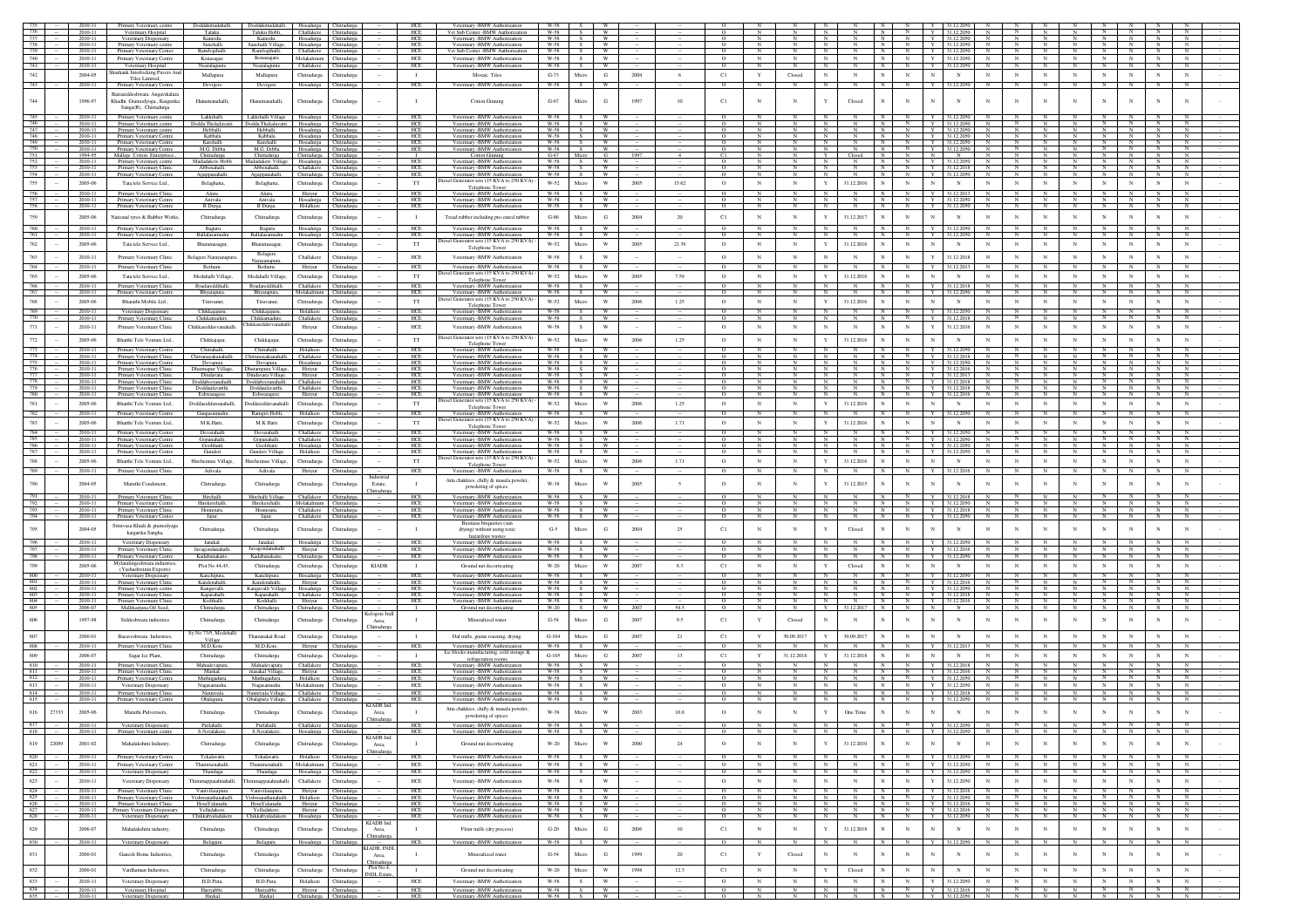|                          |       | 2010-11            | Veterinary Hospital                                               | Imangala                                         | Imangala Villag                                                                      | Hiriyur                                | Chitradurg                             |                       | HCE                         | Veterinary -BMW Authorizatio                                                                              | W-58                |                          |                         |              |                |                      |                   |                                 |   |                              |                                      |                   |                              |                                                        |                          |                          |                            |                 |                 |                     |                                 |
|--------------------------|-------|--------------------|-------------------------------------------------------------------|--------------------------------------------------|--------------------------------------------------------------------------------------|----------------------------------------|----------------------------------------|-----------------------|-----------------------------|-----------------------------------------------------------------------------------------------------------|---------------------|--------------------------|-------------------------|--------------|----------------|----------------------|-------------------|---------------------------------|---|------------------------------|--------------------------------------|-------------------|------------------------------|--------------------------------------------------------|--------------------------|--------------------------|----------------------------|-----------------|-----------------|---------------------|---------------------------------|
| 837                      |       | 2007-08            | <b>Bharathi Mobile Ltd</b>                                        | Turebail                                         | Turebail                                                                             | Chitradurga                            | Chitradurga                            |                       | <b>TT</b>                   | liesel Generator sets (15 KVA to 250 KVA) -<br>Telephone Tower                                            | W-52                | Micro                    | W                       | 2007         | 1.25           | $\circ$              | N                 |                                 |   | 31.12.2016                   | $_{\rm N}$<br>N                      | N                 | N                            | $_{\rm N}$                                             |                          |                          |                            |                 |                 |                     |                                 |
| 838<br>839               |       | 2010-11<br>2010-11 | Veterinary Dispensary<br>Veterinary Hospital                      | Malladihalli<br>Mallappanahalli                  | Malladihalli (Post)<br>Mallappanahalli.                                              | Holalkere<br>Hiriyur                   | Chitradurga<br>Chitradurga             |                       | HCE<br>HCE                  | Veterinary - BMW Authorization<br>Veterinary -BMW Authorization                                           | W-58<br>W-58        |                          | W<br><b>W</b>           |              |                |                      |                   | N                               | N |                              | N<br>N<br>N                          |                   | Y 31.12.2050<br>Y 31.12.2016 | $\mathbb{N}$<br>N                                      |                          |                          | N                          |                 |                 | N                   |                                 |
| 840<br>841               |       | 2010-11<br>2010-11 | Veterinary Dispensary<br>Veterinary Dispensary                    | Mallappanahalli<br>Mathodu                       | Mallappanahalli. Hosadurga Chitradurga<br>Mathod Village Hosadurga Chitradurga       |                                        |                                        |                       | <b>HCE</b><br>HCE           | Veterinary -BMW Authorization<br>Veterinary -BMW Authorization                                            | $W-58$<br>W-58      |                          |                         |              |                |                      |                   |                                 |   |                              | N                                    |                   | Y 31.12.2050<br>Y 31.12.2050 |                                                        |                          |                          |                            |                 |                 |                     |                                 |
| 842<br>843               |       | 2010-11<br>2010-11 | Veterinary Dispensary<br>Veterinary Dispensar                     | Meerasabhihalli<br>N.G.Hall                      | Meerasabhihalli. Challakere<br>N.G.Halli                                             | Holalkere Chitraduri                   | Chitradurga                            |                       | HCE<br>HCE                  | Veterinary -BMW Authorizatio<br>Veterinary - BMW Authorization                                            | $W-58$<br>$W-58$    |                          | - W<br><b>W</b>         |              |                |                      | N                 | N                               |   |                              | N<br>N                               |                   | Y 3112.2050<br>Y 31.12.2050  | $\mathbb{N}$<br>N                                      | N                        |                          | N                          |                 |                 |                     |                                 |
| 844                      |       | 2010-11            | Veterinary Dispensary                                             | Nayakanahatti.                                   | Navakanahatti Hobli                                                                  | Challakere                             | Chitradurga                            |                       | HCE                         | Veterinary -BMW Authorization                                                                             | W-58                | $\mathcal{S}$            | <b>W</b>                |              |                | $\circ$              | $_{\rm N}$        | N<br>$\mathbf{N}$               |   |                              | $_{\rm N}$<br>$\mathbf{N}$           | Y                 | 31.12.2050                   | $_{\rm N}$<br>$\mathbf N$                              | $_{\rm N}$               | $_{\rm N}$               | $\mathbf N$                | N               | $_{\rm N}$      | $_{\rm N}$          |                                 |
| 845<br>846               |       | 2010-11<br>2010-11 | Veterinary Hospital<br>Veterinary Dispensary                      | Parushurampura.<br>Ramagiri villege              | Parshurampura Hobli, Challakere Chitradurga<br>Ramagiri Hobli, Holalkere Chitradurga |                                        |                                        |                       | <b>HCE</b><br>HCE           | Veterinary -BMW Authorization<br>Veterinary -BMW Authorization                                            | W-58<br>W-58        | S.<br>S                  | W<br><b>W</b>           |              |                | $\Omega$<br>$\Omega$ | N<br>$_{\rm N}$   | N<br>N                          |   |                              | N<br>N<br>N                          | Y                 | 31.12.2018<br>Y 31.12.2050   | N<br>$\mathbf N$<br>N<br>$\mathbb N$                   | N                        | $_{\rm N}$               | N<br>N                     |                 |                 |                     |                                 |
| 847                      |       | 2010-11            | Veterinary Disnensary                                             | Rampura.                                         | Rampura Village.                                                                     | Molakalmuru Chitradurga                |                                        |                       | <b>HCE</b>                  | Veterinary -BMW Authorization                                                                             | W-58                | S.                       | <b>W</b>                |              |                | $\circ$              | N                 | $_{\rm N}$<br>N                 |   | $_{\rm N}$                   | N<br>N                               |                   | Y 31.12.2050                 | N<br>N                                                 | N                        | N                        | N                          | N               | N               | N                   |                                 |
| 848<br>849               |       | 2010-11<br>2010-11 | Primary Veterinary Dispensary<br>Primary Veterinary Dispensary    | Ranganathapura.<br>Rangenahalli.                 | Ranganathapura.<br>Rangenahalli.                                                     | Hiriyur<br>Hiriyur                     | Chitradurga<br>Chitradurga             |                       | HCE<br>HCE                  | Veterinary -BMW Authorization<br>Veterinary -BMW Authorization                                            | W-58<br>W-58        |                          | W<br><b>W</b>           |              |                |                      |                   | N                               |   |                              | N                                    |                   | 31.12.201<br>Y 31.12.2016    |                                                        |                          |                          |                            |                 |                 |                     |                                 |
| 850<br>851               |       | 2010-11<br>2007-08 | Veterinary Hospital<br>Tower Vision India Pvt Itd.                | Sanikere.<br>Bheemasamudra                       | Sanikere.<br>Bheemasamudra                                                           | Chitradurga                            | Hiriyur Chitradurga<br>Chitradurga     |                       | HCE<br>$_{\rm TT}$          | Veterinary - BMW Authorization<br>ator sets (15 KVA to 250 KVA)                                           | W-58<br>W-52        | S.<br>Micro              | <b>W</b><br>W           | 2007         | 2.32           | $\circ$              | $_{\rm N}$        | N<br>$\mathbf Y$                |   | 31.12.2016                   | N<br>$_{\rm N}$                      | $_{\rm N}$        | Y 31.12.2018<br>$_{\rm N}$   | N<br>$_{\rm N}$<br>N                                   | N                        | N                        | $_{\rm N}$                 |                 |                 |                     |                                 |
| 852                      |       | 2007-08            | National Rebelts works                                            | Chitradurga                                      | Chitradurga                                                                          | Chitradurga Chitradurga                |                                        |                       |                             | Telephone Tower                                                                                           | $G-86$              | Micro                    |                         | 2007         |                |                      |                   |                                 |   | 31.12.2017                   |                                      |                   |                              |                                                        |                          |                          |                            |                 |                 |                     |                                 |
|                          |       | 2010-11<br>2010-11 | Veterinary Hospital<br>Veterinary Dispensary                      | Soragondanahall<br>Srirampura.                   | Soragondanahal<br>Srirampura Hobli,                                                  | Hosadurga                              | Hiriyur Chitradurga<br>Chitradurga     |                       | HCF<br>HCE                  | Tread rubber including pre-cured rubber<br>Veterinary -BMW Authorization<br>Veterinary -BMW Authorization | W-58                | S                        | W                       |              |                |                      | $\mathbb{N}$      | N                               |   |                              | N                                    |                   | Y 31.12.2050                 |                                                        |                          |                          |                            |                 |                 |                     |                                 |
| $\frac{854}{855}$<br>856 |       | 2007-08            | Supreme-MBL(JV)                                                   | Sibara                                           | Sibara                                                                               | Chitradurga Chitradurga                |                                        |                       | - SC                        | Stone crushers &/or m-Sand                                                                                | 0-64                | S                        | $\circ$                 | 2007         | 467            | C <sub>2</sub>       | $\mathbb{N}$      | N                               |   | Y 30.06.2012 N               |                                      | N                 | N                            |                                                        |                          |                          |                            |                 |                 |                     |                                 |
| 857                      |       | 2007-08<br>2010-11 | Anne Mines & Minerals,<br>Veterinary Dispensary                   | Chitradurga<br>Venkatapura.                      | Chitradurga<br>Venkatapura.                                                          | Chitradurga Chitradurga<br>Molakalmuru | Chitradurga                            |                       | M<br>HCE                    | Mining and ore beneficiation<br>Veterinary -BMW Authorization                                             | R-35 Micro<br>W-58  | S                        | R<br>W                  | 2007         | $\sim$         | C1                   | Y                 | Closed                          |   | Y Closed N                   | N                                    | N                 | Y 31.12.2050                 | N<br>- N                                               | N                        | N                        | N                          | N               |                 | N                   |                                 |
| 858                      | 10215 | 2007-08            | Wind World (India) Ltd,                                           | Sy No. 178/3,4                                   | Maradidevagiri,                                                                      | Chitradurga                            | Chitradurga                            |                       | $\mathbf{I}$                | ering and fabrication units (dry proce<br>without any heat treatment / metal surface                      | $_{\mathrm{W-14}}$  | $\mathbf{s}$             | W                       | 2007         | 1202           | $\circ$              | Y                 | 31.12.2026<br>Y                 |   | 31.12.2026                   | 31.12.2023<br>$\mathbf{Y}$           | $_{\rm N}$        |                              |                                                        |                          |                          | $_{\rm N}$                 | N               |                 |                     |                                 |
| 859                      |       | 2010-11            | Veterinary Hospital                                               | Yaraballi.                                       | Yarballi Village                                                                     | Hiriyur                                | Chitradurga                            |                       | HCE                         | finishing operations / painting)<br>Veterinary -BMW Authorization                                         | W-58                |                          |                         |              |                |                      |                   |                                 |   |                              |                                      |                   | 31.12.2013                   |                                                        |                          |                          |                            |                 |                 |                     |                                 |
| 860<br>861               |       | 2010-11<br>2010-11 | Veterinary Dispensary<br>Veterinary Hospital                      | Devasamudra<br>Challakere                        | Devasamudra<br>Challakere.                                                           | Challakere Chitradurga                 | Molakalmuru Chitradurga                |                       | HCE<br><b>HCE</b>           | Veterinary-BMW Authorization<br>Veterinary -BMW Authorization                                             | W-58<br><b>W-58</b> | s =                      | W<br><b>W</b>           |              |                |                      |                   |                                 |   |                              | $\mathbb{N}$<br>N                    |                   | Y 31.12.2050<br>Y 3112.2050  | N<br>N                                                 |                          |                          | N                          | $_{\rm N}$      |                 |                     |                                 |
|                          |       |                    |                                                                   |                                                  |                                                                                      |                                        |                                        |                       |                             | Health-care Establishment (as                                                                             |                     |                          |                         |              |                |                      |                   |                                 |   |                              |                                      |                   |                              |                                                        |                          |                          |                            |                 |                 |                     |                                 |
| 862                      |       | 2007-08            | Girishantha Orthocare                                             | VP Extension                                     | Chitradurga                                                                          | Chitradurga                            | Chitradurga                            |                       | HCE                         | efined in BMW Rules)-BMW Authorizatio                                                                     | W-58                | $\,$ s                   | W                       | 2002         | 42             | $\circ$              |                   | 30.06.2018                      |   |                              | $_{\rm N}$                           |                   | 31.12.2050                   | N                                                      |                          |                          |                            | $\mathbf N$     |                 |                     | Bedded HCE's                    |
| 863<br>864               |       | 2010-11<br>2010-11 | Veterinary Hospital<br>Veterinary Hospital                        | Hiriyur.<br>Holalkere                            | Hiriyur.<br>Holalkere                                                                | Hiriyur<br>Holalkere Chitradurea       | Chitradurga                            |                       | HCE<br><b>HCE</b>           | Veterinary -BMW Authorization<br>Veterinary -BMW Authorization                                            | W-58<br>$W-58$      | S<br>S                   | W.                      |              |                | $\circ$              | $\mathbb{N}$      | N                               | N | N                            | N<br>$\frac{N}{N}$<br>$\mathbb{N}$   |                   | 31.12.2016<br>Y 31.12.2050   | $\frac{N}{N}$<br>$\mathbb{N}$                          | N                        | N                        | N                          | $\frac{N}{N}$   | N               |                     |                                 |
| 865<br>866               |       | 2010-11<br>2010-11 | Veterinary Hospital<br>Veterinary Hospital                        | Hosadurga<br>Molakalmuru.                        | Hosadurga<br>Molakalmuru.                                                            | Molakalmuru                            | Hosadurga Chitradurga<br>Chitradurga   |                       | HCE<br>HCE                  | Veterinary - BMW Authorization<br>Veterinary -BMW Authorization                                           | W-58<br>W-58        | S .<br>S.                | W<br>W                  |              |                | $\circ$<br>$\circ$   | N<br>$\mathbb{N}$ | N<br>$\mathbf{N}$<br>$_{\rm N}$ |   | $_{\rm N}$<br>$_{\rm N}$     | N<br>$\mathbb{N}$<br>$_{\rm N}$<br>N | Y                 | Y 31.12.2050<br>31.12.2050   | N<br>N<br>$_{\rm N}$<br>$\mathbb{N}$                   | N<br>N                   | ${\bf N}$<br>$_{\rm N}$  | N<br>N                     | N<br>$_{\rm N}$ | N               | $_{\rm N}$          |                                 |
| 867                      |       | 2010-11            | Primary Veterinary Centre                                         | Thumkurlahalli                                   | Thumkurlahalli                                                                       | Molakalmuru                            | Chitradurga                            |                       | HCE                         | Veterinary -BMW Authorization                                                                             | W-58                | - S                      | W                       |              |                | $\circ$              | $_{\rm N}$        | N                               |   | $_{\rm N}$                   | N<br>$\mathbf{N}$                    | Y                 | 31.12.2050                   | $_{\rm N}$<br>$_{\rm N}$                               | N                        | $_{\rm N}$               | $_{\rm N}$                 | $_{\rm N}$      | N               | $_{\rm N}$          |                                 |
| 868                      |       | 2010-11            | Veterinary Dispensary                                             | Alagatta.                                        | Alagatta.                                                                            | Hosadurga Chitradurga                  |                                        |                       | HCE                         | Veterinary -BMW Authorization                                                                             | $W-58$              | S.                       | W                       |              |                | $\circ$              |                   |                                 |   |                              | $\overline{N}$<br>$\mathbb{N}$       |                   | Y 31.12.2050                 | – N                                                    |                          | - N                      |                            |                 |                 |                     |                                 |
|                          |       |                    |                                                                   |                                                  |                                                                                      |                                        |                                        |                       |                             | Cement products (without using asbestos<br>boiler / steam curing) like pipe .pillar, jafri.               |                     |                          |                         |              |                |                      |                   |                                 |   |                              |                                      |                   |                              |                                                        |                          |                          |                            |                 |                 |                     |                                 |
| 869                      | 39396 | 2007-08            | Mylaralingeshwara Concrete<br>Blocks & Ele Poles,                 | Guttinadu village,                               | Sy no: 35,                                                                           | Chitradurga                            | Chitradurga                            |                       |                             | well ring, block/tiles etc.(should be done in                                                             | $G-11$              | Micro                    | G                       | 2007         | 19.22          | $\circ$              |                   | 31.12.2118                      |   | 31.12.2118                   | $_{\rm N}$                           | $_{\rm N}$        | $_{\rm N}$                   |                                                        |                          |                          | $_{\rm N}$                 |                 |                 |                     |                                 |
|                          |       |                    |                                                                   |                                                  |                                                                                      |                                        |                                        |                       |                             | closed covered shed to control fugitive<br>emissions)                                                     |                     |                          |                         |              |                |                      |                   |                                 |   |                              |                                      |                   |                              |                                                        |                          |                          |                            |                 |                 |                     |                                 |
|                          |       |                    |                                                                   |                                                  |                                                                                      |                                        |                                        |                       |                             | Health-care Establishment (as                                                                             |                     |                          |                         |              |                |                      |                   |                                 |   |                              |                                      |                   |                              |                                                        |                          |                          |                            |                 |                 |                     |                                 |
| 870                      |       | 2017-18            | <b>B.Shivamurthy Memorial Clinic</b>                              | Dr. raghavendra S                                | Dharmapura Village                                                                   | Hiriyur                                | Chitradurga                            |                       | HCE                         | fined in BMW Rules)-BMW Authorizat                                                                        | $W-58$              | s                        | W                       | 01.01.2017   |                | $\circ$              |                   |                                 |   |                              | N                                    |                   | 1.12.2050                    | $_{\rm N}$                                             | N                        |                          |                            |                 |                 |                     | <b>Bedded HCE's</b>             |
| 871                      |       | 2010-11            | PHC                                                               | Yaraballi.                                       | Yaraballi Village                                                                    | Hiriyur                                | Chitradurg:                            |                       | HCE                         | Health-care Establishment (as                                                                             | W-58                | $\mathbf{s}$             | W                       |              |                | $\circ$              |                   |                                 |   |                              | N                                    |                   | 31.12.2050                   |                                                        |                          |                          |                            |                 |                 |                     | Govt Bedded                     |
|                          |       |                    |                                                                   |                                                  |                                                                                      |                                        |                                        |                       |                             | defined in BMW Rules)-BMW Authorizatio                                                                    |                     |                          |                         |              |                |                      |                   |                                 |   |                              |                                      |                   |                              |                                                        |                          |                          |                            |                 |                 |                     | HCE's                           |
| 872                      |       | 2010-11            | Govt Ayurvedic Dispensaray                                        | Devasamudra.                                     | Devasamudra.                                                                         | Molakalmur                             | Chitradure:                            |                       | <b>HCE</b>                  | Non beded Ayush (less than 30 beds)-BMW<br>Authorization                                                  | W-58                | s.                       | W                       |              |                | $\circ$              | $_{\rm N}$        | $_{\rm N}$                      |   | N                            | $\mathbf N$                          |                   | 31.12.2050                   | $\mathbf N$                                            | $_{\rm N}$               | N                        | N                          |                 |                 |                     | Govt non<br><b>Sedded Ayush</b> |
|                          |       |                    |                                                                   |                                                  |                                                                                      |                                        |                                        |                       |                             |                                                                                                           |                     |                          |                         |              |                |                      |                   |                                 |   |                              |                                      |                   |                              |                                                        |                          |                          |                            |                 |                 |                     |                                 |
| 873                      |       | 2007-08            | Vyshali Nursing Home,                                             | Church extension                                 | Chitradurga                                                                          | Chitradurga                            | Chitradurg                             |                       | HCE                         | Health-care Establishment (as<br>lefined in BMW Rules)-BMW Authorizatio                                   | W-58                | Micr                     |                         | 2007         | 24             | C1                   |                   | 30.06.2018                      |   |                              | $_{\rm N}$                           |                   | 1.12.2018                    |                                                        |                          |                          |                            |                 |                 |                     | sedded HCE                      |
| 874                      |       | 2008               | Wireless TT Info Service                                          | Chitradurga.                                     | Chitradurga                                                                          | Chitradurga                            | Chitradurg:                            |                       | $_{\rm TT}$                 | biesel Generator sets (15 KVA to 250 KVA)                                                                 | W-52                | Micro                    | $\ensuremath{\text{W}}$ | 2008         | 1.7            | $\circ$              | $_{\rm N}$        | $_{\rm N}$<br>Y                 |   | 31.12.2016                   | $_{\rm N}$                           | N                 | $_{\rm N}$                   | $_{\rm N}$<br>N                                        | $\,$ N                   | N                        | $_{\rm N}$                 | N               |                 |                     |                                 |
| 875                      |       | $2008\,$           | Limited,<br>Wireless TT Info Services                             | Veerabhadreshwara                                | eerabhadreshwar                                                                      | Hosadurga                              | Chitradurga                            |                       | $_{\rm TT}$                 | Telephone Towe<br>biesel Generator sets (15 KVA to 250 KVA)                                               | $W-52$              | Micro                    | W                       | $2008\,$     | 1.7            | $\circ$              | $_{\rm N}$        | Y<br>$_{\rm N}$                 |   | 31.12.2016                   | $_{\rm N}$                           |                   | $_{\rm N}$                   | $_{\rm N}$<br>$_{\rm N}$                               | $\mathbf N$              | $_{\rm N}$               | $_{\rm N}$                 | $\mathbf N$     |                 |                     |                                 |
|                          |       |                    | Limited                                                           | Temple Extension,<br>Mannekote Maiure            | <b>Femple Extension</b><br>Mannekote Maiur                                           |                                        |                                        |                       |                             | Telephone Towe                                                                                            |                     |                          |                         |              |                |                      |                   |                                 |   |                              |                                      |                   |                              |                                                        |                          |                          |                            |                 |                 |                     |                                 |
| $876\,$                  |       | 2008               | Indus Tower Ltd,                                                  | Kodlihally (V), Thluku<br>Hobli,                 | Kodlihally (V)<br>Thluku Hobli,                                                      | Challakere                             | Chitradurg:                            |                       | $_{\rm TT}$                 | liesel Generator sets (15 KVA to 250 KVA)<br>Telephone Tower                                              | $W-52$              | Micro                    | W                       | 2008         | 1.7            | $\circ$              |                   |                                 |   | 31.12.2016                   | $\mathbf N$                          |                   |                              |                                                        | N                        |                          | N                          | $\overline{N}$  |                 |                     |                                 |
| 877                      |       | $2008\,$           | Indus Tower Ltd,                                                  | Yaraballi Village & Post,                        | Yarballi Village                                                                     | Hiriyur                                | Chitradurga                            |                       | $_{\rm TT}$                 | Diesel Generator sets (15 KVA to 250 KVA)                                                                 | W-52                | Micro                    | W                       | $2008\,$     | 1.7            | $\circ$              | $_{\rm N}$        | $_{\rm N}$                      |   | 31.12.2016                   | $_{\rm N}$                           |                   |                              | $_{\rm N}$                                             | N                        | $_{\rm N}$               | $_{\rm N}$                 | $\mathbf N$     |                 |                     |                                 |
| 878                      |       |                    |                                                                   | oddathekalavatti Villa                           | Doddatekalavatty                                                                     |                                        |                                        |                       |                             | Telephone To<br>liesel Generator sets (15 KVA to 250 KVA)                                                 |                     |                          |                         |              |                |                      |                   |                                 |   |                              |                                      |                   |                              |                                                        |                          |                          |                            |                 |                 |                     |                                 |
|                          |       | 2008               | Indus Tower Ltd,                                                  |                                                  | Village                                                                              | Hosadurga                              | Chitradurga                            |                       | TT                          |                                                                                                           | $W-52$              | Micro                    | W                       | 2008         | 1.7            | $\circ$              |                   |                                 |   | 31.12.2016                   | $_{\rm N}$                           |                   |                              |                                                        | N                        |                          |                            |                 |                 |                     |                                 |
|                          |       |                    |                                                                   | & Post, Matthod Hobli.                           |                                                                                      |                                        |                                        |                       |                             | Telephone Tower                                                                                           |                     |                          |                         |              |                |                      |                   |                                 |   |                              |                                      |                   |                              |                                                        |                          |                          |                            |                 |                 |                     |                                 |
| 879                      |       | 2008               | Indus Tower Ltd.                                                  | Chikkagondanahalli,                              | Chikkagondanahal                                                                     | Chitradurga                            | Chitradurga                            |                       | TT                          | liesel Generator sets (15 KVA to 250 KVA)                                                                 | $W-52$              | Micro                    | W                       | 2008         | 1.7            | $\circ$              | $_{\rm N}$        |                                 |   | 31.12.2016                   | $_{\rm N}$                           |                   |                              |                                                        |                          |                          |                            |                 |                 |                     |                                 |
| 880                      |       | 2008               | Indus Tower Ltd.                                                  | Turuvanooru Hobli,<br>Dharmapur Village,         | Turuvanooru Hobli<br>Dharampura Village                                              | Hiriyur                                | Chitradure:                            |                       | <b>TT</b>                   | Telephone Tower<br>iesel Generator sets (15 KVA to 250 KVA)                                               | W-52                | Micro                    | W                       | 2008         | 1.7            | $\circ$              | $_{\rm N}$        | $_{\rm N}$<br>$\mathbf{Y}$      |   | 31.12.2016                   | $_{\rm N}$                           | $_{\rm N}$        | $\mathbf N$                  | $_{\rm N}$<br>N                                        | $\mathbf N$              | $\mathbf N$              | $_{\rm N}$                 | $_{\rm N}$      |                 |                     |                                 |
| 881                      |       | 2008-09            | Ruchitha Traders                                                  | Myakalurahalli Road,                             | $NH-4$                                                                               | Hiriyur                                | Chitradurga                            |                       |                             | Telephone Tower<br>Ground nut decorticati                                                                 | W-20                | Micro                    | W                       | 2008         |                | $\circ$              | $\overline{N}$    |                                 |   | Y 31.12.2018                 | $\overline{N}$                       |                   |                              |                                                        |                          |                          |                            | $\overline{N}$  |                 |                     |                                 |
| 882<br>883               |       | 2002-03<br>2008-09 | Vikas Industries<br>Suguna Poultry Farm                           | Hiriyur.<br>Mayasandra Villag                    | Hiriyur<br>Mayasandra Villag                                                         | Hiriyur<br>Hiriyur                     | Chitradurea<br>Chitradurga             |                       |                             | Ground nut decorticating<br>Poultry, hatchery, Piggery                                                    | W-20<br>$G-33$      | <b>Micro</b><br><b>S</b> | <b>W</b><br>G           | 1991<br>200  |                | $\Omega$<br>$\circ$  | $_{\rm N}$        | $\mathbb{N}$<br>30.09.2028<br>Y |   | Y 31.12.2018 N<br>30.09.2028 |                                      |                   |                              |                                                        |                          |                          |                            | N               |                 |                     |                                 |
| 884                      |       | 2008-09            | dependent Mobile Infrastruct<br>Private Ltd.                      | Kandenahalli.                                    | Kandenahalli.                                                                        | Hiriyur                                | Chitradurga                            |                       | <b>TT</b>                   | biesel Generator sets (15 KVA to 250 KVA) -<br>Telephone Towe                                             | $W-52$              | s                        | W                       | 2008         | 31             | $\circ$              | $_{\rm N}$        | $_{\rm N}$<br>Y                 |   | 31.12.2016                   | N                                    | $_{\rm N}$        |                              | N                                                      | N                        | N                        | $_{\rm N}$                 | $_{\rm N}$      |                 |                     |                                 |
| 885                      |       | 2008-09            | Sri S.V.Basavaraj<br>Wireless TT Info Services                    |                                                  |                                                                                      | Chitradurga                            | Chitradurga                            |                       | $\mathbf{M}$                | Mining and ore beneficiation<br>Diesel Generator sets (15 KVA to 250 KVA)                                 | $R-35$              | S.                       | R                       | 2008         | 100            | C1                   | Y                 | Closed<br>Y                     |   | Closed                       | N                                    |                   |                              |                                                        |                          | - N                      | $_{\rm N}$                 | N               |                 |                     |                                 |
| 886                      |       | 2008-09            | Limited,                                                          | Molakalmuru Town                                 | Molakalmuru Towi                                                                     | Molakalmur                             | Chitradure:                            |                       | TT                          | <b>Telephone Tower</b>                                                                                    | W-52                | Micro                    | W                       | 2008         | 19             | $\circ$              | $_{\rm N}$        | N<br>Y                          |   | 31.12.2016                   | $_{\rm N}$                           | $_{\rm N}$        | $\mathbf N$                  | $\mathbf{N}$<br>N                                      | $_{\rm N}$               | $_{\rm N}$               | $_{\rm N}$                 | $_{\rm N}$      |                 | $_{\rm N}$          |                                 |
| 887                      | 87116 | 2008-09            | Thippeswamy Stone Crusher                                         | Sy no: 75 & 76                                   | Varahukaval,                                                                         | Challakere                             | Chitradurga                            |                       | SC                          | Stone crusher                                                                                             | 0-64                | s                        | $\circ$                 | 2008         | 49.5           | $\circ$              | $_{\rm N}$        | $\mathbf{N}$<br>Y               |   | 30.09.2029                   | $_{\rm N}$                           |                   | $_{\rm N}$                   | $_{\rm N}$<br>N                                        | $_{\rm N}$               | $_{\rm N}$               | $_{\rm N}$                 | $_{\rm N}$      |                 | $_{\rm N}$          |                                 |
| 888                      | 10421 | 2008-09            | Star Stone Crusher.                                               | Sy No. 03                                        | Mallanakatte Villag                                                                  | Chitradurga                            | Chitradurga                            |                       | SC                          | Stone crusher                                                                                             | 0-64                | -S                       | $\circ$                 | 2008         | 87             | $\circ$              | N                 | $_{\rm N}$<br>Y                 |   | 30.09.2024                   | $_{\rm N}$                           | N                 | $\mathbf N$                  | $_{\rm N}$<br>$_{\rm N}$                               | N                        | $_{\rm N}$               | $_{\rm N}$                 | $_{\rm N}$      | $_{\rm N}$      | $_{\rm N}$          | <b>NPD</b>                      |
| 889                      |       | 2009-10            | K.S.Shivanna Kori Lime Stone                                      | Obalapura Village.                               | Obalapura Village                                                                    | Hiriyur                                | Chitradurga                            |                       | $\mathbf M$                 | Mining and ore beneficiation                                                                              | $R - 35$            | Micro                    | $\mathbb{R}$            | 2006         | 25             | C1                   | Y                 | Closed<br>Y                     |   | Closed                       | $_{\rm N}$                           |                   |                              | $_{\rm N}$                                             | $_{\rm N}$               | N                        | $_{\rm N}$                 | $_{\rm N}$      |                 |                     |                                 |
|                          |       |                    | Processing Industry,                                              |                                                  | <b>Industrial Area</b>                                                               |                                        |                                        | <b>KIADB</b> Ind      |                             | tomobile Servicing, reparing and Painiti                                                                  |                     |                          |                         |              |                |                      |                   |                                 |   |                              |                                      |                   |                              |                                                        |                          |                          |                            |                 |                 |                     |                                 |
| 890                      | 11124 | 2008               | Durga Car Service Pvt Ltd.,                                       | dustrial Area, Kelagot                           | Kelagote.                                                                            | Chitradurga                            | Chitradurg                             | Area,<br>hitradurga   |                             | excluding only fuel dispension)                                                                           | $O-18$              | s                        | $\circ$                 | 2009         | 95.92          | $\circ$              |                   | 30.09.2023                      |   | 30.09.2023                   | 80.09.2018                           |                   |                              |                                                        |                          |                          |                            |                 |                 |                     |                                 |
| 891                      |       | 2009               | Keel Tele Communiation Pvt Ltd.,                                  | Dindavara Village.                               | Dindavara Village                                                                    | Hiriyur                                | Chitradurga                            |                       | TT                          | iesel Generator sets (15 KVA to 250 KVA<br><b>Telephone Tower</b>                                         | W-52                | Micro                    | W                       | 2009         | 17             | $\circ$              | $_{\rm N}$        | $_{\rm N}$                      |   | 31.12.2016                   | $_{\rm N}$                           |                   |                              |                                                        | N                        | N                        |                            | $_{\rm N}$      |                 |                     |                                 |
| 892                      | 19710 | 2009               | Sri Devi Krupa Food Produc                                        | Tarikere Road                                    | Hosadurga                                                                            | Hosadurga                              | Chitradurg                             | Industrial<br>Estate, |                             | Rice mill (Rice hullers only)&/or Rice mill<br>less than 12TPD/ Roller Flour Mills with we                | $G-39$              | Micro                    | G                       | 2009         | 16             | $_{\rm YTC}$         |                   |                                 |   | YTC                          | $_{\rm N}$                           |                   |                              |                                                        | $_{\rm N}$               | N                        |                            | N               |                 |                     |                                 |
| 893                      |       | 2009               | Unit.                                                             |                                                  |                                                                                      |                                        |                                        | losadurga             |                             | process                                                                                                   | W-20                |                          |                         | 2005         | 255            | $\Omega$             |                   |                                 |   | 31 12 2018                   |                                      |                   |                              |                                                        |                          |                          |                            |                 |                 |                     |                                 |
| 894                      |       | 2009               | Ramdev Trading Co.<br>G.G. Samudaya Bhayana                       | Somerahalli.<br>Prashanth Nagara.                | Somerahalli<br>Prashanth Nagara.                                                     | Hiriyun<br>Chitradurga                 | Chitradur<br>Chitradurga               |                       | Others                      | Ground nut decorticati<br>Kalyanamantapams & Community Halls (fo                                          | W-52                | S                        | $\mathbf{W}$            | 2005         | 73.46          | $\circ$              | Y                 | 31.12.2024<br>$_{\rm N}$        |   | $_{\rm N}$                   | $_{\rm N}$                           | $\mathbf N$       | $_{\rm N}$                   | $_{\rm N}$                                             | $_{\rm N}$               | $_{\rm N}$               | $_{\rm N}$                 | $_{\rm N}$      | $_{\rm N}$      | $_{\rm N}$          |                                 |
| 895                      |       | 2009               | (Rangappa Kalyana Mantapa<br>G.T.L Infrastructure Ltd,            | Vijapura Village                                 | Vijapura Village                                                                     | Chitradurga                            | Chitradurga                            |                       | $_{\rm TT}$                 | DG Sets)<br>biesel Generator sets (15 KVA to 250 KVA)                                                     | $W-52$              | s                        | W                       | 2009         | 35.58          | $\circ$              | $_{\rm N}$        | Y<br>$_{\rm N}$                 |   | 31.12.2016                   | $_{\rm N}$                           |                   | $_{\rm N}$                   | $\mathbb{N}$<br>N                                      | $_{\rm N}$               | $_{\rm N}$               | $_{\rm N}$                 | $\mathbf N$     | $_{\rm N}$      |                     |                                 |
| 896                      |       | 2000               | Basaveshwara Industry                                             | Chitradurga                                      | Chitradurga                                                                          | Chitradurga                            | Chitradurga                            |                       |                             | Telephone Tower<br>Dal mills, grams roasting, drying                                                      | $G-104$             | Micro                    | G                       | 2000         |                | $\circ$              |                   | 30.12.2025<br>Y                 |   | 30.12.2025                   |                                      |                   |                              |                                                        |                          |                          |                            |                 |                 |                     |                                 |
| 897                      |       | 2009               | Aircel Limited.                                                   | agondanahalli Villag<br>& Post,                  | Javagondanahall<br>Village & Post                                                    | Hiriyur                                | Chitradurea                            |                       | <b>TT</b>                   | biesel Generator sets (15 KVA to 250 KVA)<br>Telephone Tower                                              | W-52                | Micro                    | W                       | 2009         | 23.87          | $\circ$              | $\mathbb{N}$      | $_{\rm N}$<br>Y                 |   | 31.12.2016                   | $_{\rm N}$                           |                   |                              | $_{\rm N}$<br>N                                        | $_{\rm N}$               | $_{\rm N}$               | $_{\rm N}$                 | $_{\rm N}$      |                 |                     |                                 |
| 898                      |       | 2009               | Aircel Limited,                                                   | Baramsagar                                       | Baramsagar,                                                                          | Chitradurga                            | Chitradurga                            |                       | TT                          | Diesel Generator sets (15 KVA to 250 KVA) -                                                               | W-52                | Micro                    | W                       | 2009         | 23.87          | $\circ$              | $_{\rm N}$        |                                 |   | 31.12.2016                   |                                      |                   |                              |                                                        |                          |                          |                            |                 |                 |                     |                                 |
|                          |       | 2009               |                                                                   | Halavadar                                        |                                                                                      |                                        |                                        |                       | TT.                         | Telephone Tower<br>Diesel Generator sets (15 KVA to 250 KVA) -                                            | W-52                |                          |                         | 2005         | 23.87          |                      |                   |                                 |   |                              |                                      |                   |                              |                                                        |                          |                          |                            |                 |                 |                     |                                 |
|                          |       | 2009               | Aircel Limited,                                                   | Hoovanahalli Village & Hoovanahalli Village      |                                                                                      | Hiriyur                                | Chitradurga                            |                       | TT                          | Telephone Towe<br>Diesel Generator sets (15 KVA to 250 KVA) -                                             |                     |                          | $\ensuremath{\text{W}}$ | 2009         | 16.82          | $\circ$              | $_{\rm N}$        | $_{\rm N}$<br>$\mathbf Y$       |   |                              | $_{\rm N}$                           | $_{\rm N}$        | $_{\rm N}$                   | $_{\rm N}$<br>$_{\rm N}$                               | $_{\rm N}$               | $_{\rm N}$               | $_{\rm N}$                 | $_{\rm N}$      | $_{\rm N}$      | $_{\rm N}$          |                                 |
| 900                      |       |                    |                                                                   | Post.<br>Muddapura Village & Muddapura Village & | & Post,                                                                              |                                        |                                        |                       |                             | Telephone Tower<br>Diesel Generator sets (15 KVA to 250 KVA) -                                            | W-52                | Micro                    |                         |              |                |                      |                   |                                 |   | 31.12.2016                   |                                      |                   |                              |                                                        |                          |                          |                            |                 |                 |                     |                                 |
| 901                      |       | 2009               | Aircel Limited.                                                   | Post,                                            | Post,                                                                                | Chitradurea                            | Chitradurea                            |                       | <b>TT</b>                   | Telephone Tower                                                                                           | W-52                | Micro                    | W                       | 2009         | 19             | $\circ$              | N                 | $_{\rm N}$<br>Y                 |   | 31.12.2016                   | $_{\rm N}$                           | $_{\rm N}$        | $_{\rm N}$                   | N<br>$_{\rm N}$                                        | $_{\rm N}$               | ${\bf N}$                | $_{\rm N}$                 | $_{\rm N}$      | $_{\rm N}$      | $_{\rm N}$          | $\sim$                          |
| 902                      |       | 2009               | Aircel Limited,                                                   | asalamatti Village Gonur<br>Hobli,               | Sasalamatti Villag<br>Gonur Hobli,                                                   | Chitradurga                            | Chitradurga                            |                       | $_{\rm TT}$                 | Diesel Generator sets (15 KVA to 250 KVA)<br>Telephone Tower                                              | W-52                | Micro                    | W                       | 2009         | 24             | $\circ$              | $_{\rm N}$        | $_{\rm N}$<br>Y                 |   | 31.12.2016                   | $_{\rm N}$                           | N                 | $_{\rm N}$                   | $_{\rm N}$<br>$_{\rm N}$                               | $_{\rm N}$               | $_{\rm N}$               | $_{\rm N}$                 | $_{\rm N}$      |                 | $_{\rm N}$          | $\sim$                          |
| 903                      |       | 2009               | Aircel Limited.                                                   | K.Ballekatte Village,                            | Laxmisagar Post,                                                                     | Chitradurga                            | Chitradurga                            | $\sim$                | <b>TT</b>                   | Diesel Generator sets (15 KVA to 250 KVA) -<br>Telephone Tower                                            | W-52                | Micro                    | W                       | 2009         | <b>18</b>      | $\circ$              | $_{\rm N}$        | Y<br>$_{\rm N}$                 |   | 31.12.2016                   | $_{\rm N}$                           | $_{\rm N}$        | ${\bf N}$                    | ${\bf N}$<br>$_{\rm N}$                                | $_{\rm N}$               | $_{\rm N}$               | $_{\rm N}$                 | $_{\rm N}$      | N               | $_{\rm N}$          | $\sim$                          |
| 904                      |       | 2009               | Aircel Limited,                                                   | Aimangala Village &<br>Post,                     | Aimangala Village &<br>Post,                                                         | Hiriyur                                | Chitradurga                            |                       | $_{\rm TT}$                 | Diesel Generator sets (15 KVA to 250 KVA) -<br>Telephone Towe                                             | W-52                | Micro                    | $\mathbf{W}$            | 2009         | 20.71          | $\circ$              | $_{\rm N}$        | $_{\rm N}$<br>Y                 |   | 31.12.2016                   | $_{\rm N}$                           | $_{\rm N}$        | ${\bf N}$                    | $_{\rm N}$<br>$_{\rm N}$                               | $_{\rm N}$               | $_{\rm N}$               | $_{\rm N}$                 | $_{\rm N}$      | $_{\rm N}$      | $_{\rm N}$          | $\sim$                          |
| 905                      |       | 2009               | Aircel Limited.                                                   | Madakari Extension.                              | 4th Division.                                                                        | Challakere                             | Chitradurga                            |                       | <b>TT</b>                   | Diesel Generator sets (15 KVA to 250 KVA) -<br>Telephone Tower                                            | W-52                | S                        | W                       | 2009         | 30             | $\circ$              | $_{\rm N}$        | Y<br>$_{\rm N}$                 |   | 31.12.2016                   | ${\bf N}$                            | $_{\rm N}$        | $_{\rm N}$                   | $_{\rm N}$<br>$_{\rm N}$                               | $_{\rm N}$               | $_{\rm N}$               | N                          | ${\bf N}$       | $_{\rm N}$      | N                   | $\sim$                          |
| $906\,$                  |       | 2009               | Aircel Limited,                                                   | Dandinakuurbarahatti,                            | oddasiddavva nahall<br>$(P)$ .                                                       | Chitradurga                            | Chitradurga                            |                       | $_{\rm TT}$                 | Diesel Generator sets (15 KVA to 250 KVA) -                                                               | W-52                | $\,$ s                   | $\ensuremath{\text{W}}$ | 2009         | 26             | $\,$ O               | $_{\rm N}$        | $_{\rm N}$<br>Y                 |   | 31.12.2016                   | $_{\rm N}$                           | $_{\rm N}$        | $_{\rm N}$                   | $_{\rm N}$<br>$\,$ N                                   | $_{\rm N}$               | $_{\rm N}$               | $_{\rm N}$                 | $\,$ N          | $_{\rm N}$      | $_{\rm N}$          | $\sim$                          |
| 907                      |       | 2009               | Aircel Limited.                                                   | Gopalpura Road                                   | Gopalpura Road                                                                       | Chitradurea                            | Chitradures                            |                       | <b>TT</b>                   | Telephone Tower<br>Diesel Generator sets (15 KVA to 250 KVA)                                              | W-52                | ${\bf s}$                | W                       | 2009         | 26.71          | $\circ$              | $_{\rm N}$        | Y<br>$_{\rm N}$                 |   | 31.12.2016                   | $_{\rm N}$                           | $\mathbf{N}$      | $_{\rm N}$                   | $_{\rm N}$<br>$_{\rm N}$                               | $_{\rm N}$               | $_{\rm N}$               | $_{\rm N}$                 | $_{\rm N}$      | $_{\rm N}$      | $_{\rm N}$          | $\sim$                          |
| 908                      |       | 2009               | Aircel Limited,                                                   | Agasanakallu Village,                            | Near Millath High                                                                    | Chitradurga                            | Chitradurga                            |                       | $_{\rm TT}$                 | Telephone Tower<br>Diesel Generator sets (15 KVA to 250 KVA) -                                            | W-52                | S                        | $\ensuremath{\text{W}}$ | 2009         | 32.95          | $\circ$              | $_{\rm N}$        | $_{\rm N}$<br>$\mathbf Y$       |   | 31.12.2016                   | $_{\rm N}$                           | $_{\rm N}$        | $_{\rm N}$                   | $_{\rm N}$<br>$_{\rm N}$                               | $_{\rm N}$               | $_{\rm N}$               | $_{\rm N}$                 | $_{\rm N}$      | $_{\rm N}$      | N                   | $\sim$                          |
| 909                      |       | 2009               | Aircel Limited,                                                   | 1st Main Housing Board                           | School, Nehrunaga<br>Banashanakri layout.                                            |                                        |                                        |                       | TT                          | Telephone Tower<br>Diesel Generator sets (15 KVA to 250 KVA) -                                            |                     |                          |                         | 2009         |                | $\circ$              | $_{\rm N}$        | $_{\rm N}$<br>Y                 |   | 31.12.2016                   | N                                    | $_{\rm N}$        | ${\bf N}$                    |                                                        |                          |                          | ${\bf N}$                  |                 | $_{\rm N}$      | $_{\rm N}$          |                                 |
|                          |       |                    |                                                                   | Colony,                                          |                                                                                      | Chitradurga                            | Chitradurga                            |                       |                             | Telephone Tower<br>Diesel Generator sets (15 KVA to 250 KVA) -                                            | W-52                | Micro                    | $\ensuremath{\text{W}}$ |              | 12             |                      |                   |                                 |   |                              | ${\bf N}$                            |                   |                              | $_{\mathrm{N}}$<br>$\,$ N $\,$                         | $_{\rm N}$               | $\,$ N $\,$              |                            | $\,$ N          |                 |                     | $\sim$                          |
| 910                      |       | 2009               | Aircel Limited,                                                   | B.G.Kere Village,                                | B.G.Kere Village,                                                                    | Molakalmuru                            | Chitradurga                            |                       | $_{\rm TT}$                 | Telephone Tower<br>Diesel Generator sets (15 KVA to 250 KVA) -                                            | W-52                | Micro                    | W                       | 2009         | $\overline{2}$ | $\circ$              | $_{\rm N}$        | $_{\rm N}$<br>Y                 |   | 31.12.2016                   | $_{\rm N}$                           | N                 | $_{\rm N}$                   | $_{\rm N}$<br>$_{\rm N}$                               | $_{\rm N}$               | $_{\rm N}$               | $_{\rm N}$                 | $_{\rm N}$      | $_{\rm N}$      | $_{\rm N}$          | $\sim$                          |
| 911<br>912               |       | 2009<br>2009       | Aircel Limited,<br>Mahendra Agro Industries, Mogalahalli Village, | 5th Block,                                       | V.P.Extension<br>Mogalahalli Village                                                 | Chitradurga                            | Chitradurga<br>Molakalmuru Chitradurga |                       | $_{\rm TT}$<br>$\mathbf{I}$ | Telephone Tower<br>Ground nut decorticating                                                               | W-52<br>$W-20$      | Micro<br>S               | W<br>W                  | 2009<br>2009 | 12<br>42.6     | $\circ$<br>$\Omega$  | $_{\rm N}$<br>N   | N<br>$\mathbf{v}$<br>$_{\rm N}$ |   | 31.12.2016<br>Y 31.12.2018 N | $_{\rm N}$<br>$\mathbb{N}$           | $\mathbf{N}$<br>N | $_{\rm N}$<br>N              | $_{\rm N}$<br>$_{\rm N}$<br>$\mathbb{N}$<br>$_{\rm N}$ | $_{\rm N}$<br>${\cal N}$ | $_{\rm N}$<br>$_{\rm N}$ | $_{\rm N}$<br>$\mathbb{N}$ | $_{\rm N}$<br>N | $_{\rm N}$<br>N | N<br>$\overline{N}$ | $\sim$                          |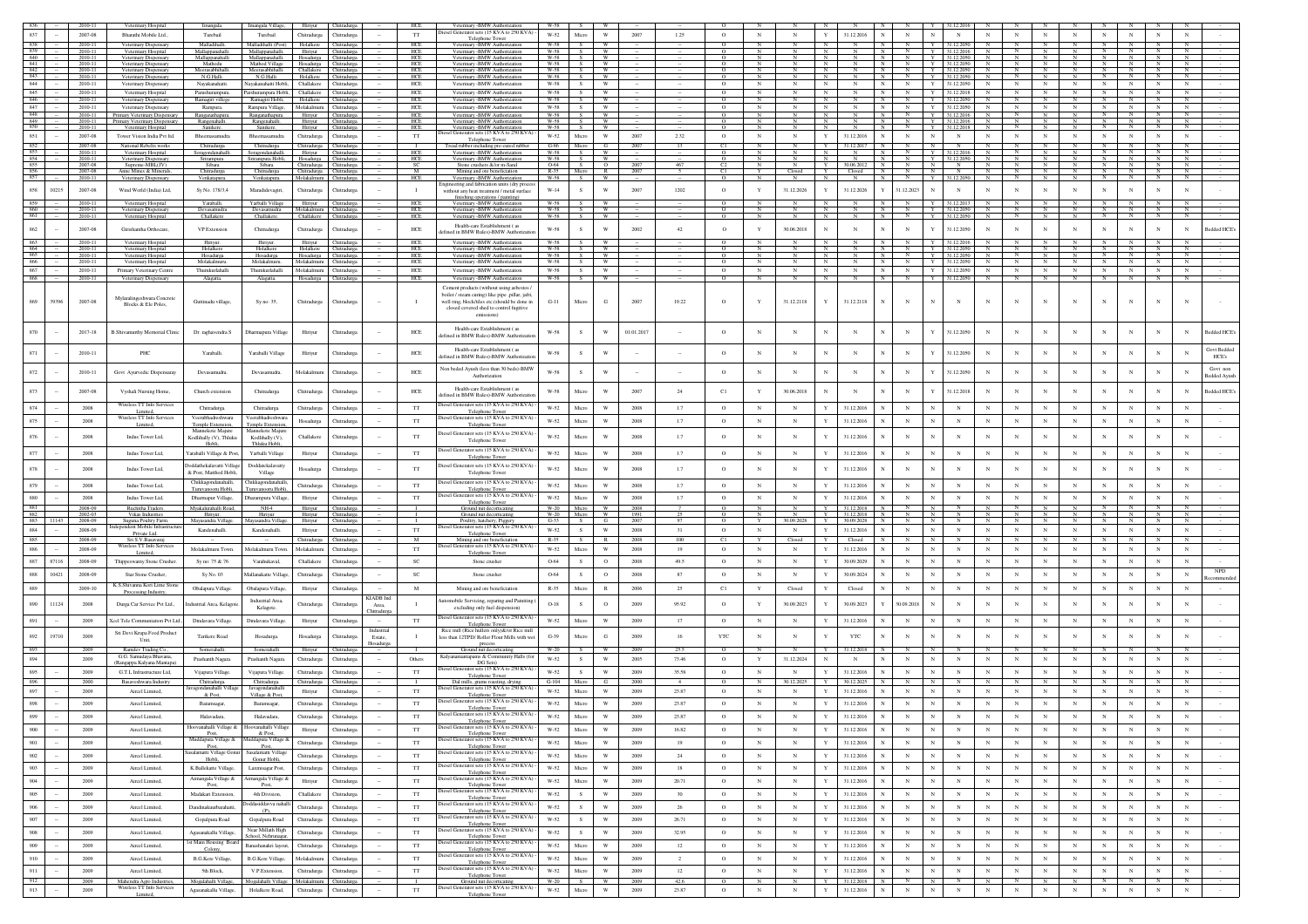|            |           | 2010                    | Sri Krishna Lodge,                                           | Chitradurga                                | Chitradurga                          | Chitradurga                | Thitradurg                 |                           | Hospitality                 | lotels/Resorts having more than 20 rooms a<br>waste-water generation less than 10 KLD and<br>having no-boiler & no hazardous waste | $G-52$             |                    | G                            | 2009         | 45.22          | $\circ$             |                             | 31.12.2018               |               | 31.12.2018                                    |                          |                            |                          |                           |                           |                           |                          |                          |                          |                          |                          |         |
|------------|-----------|-------------------------|--------------------------------------------------------------|--------------------------------------------|--------------------------------------|----------------------------|----------------------------|---------------------------|-----------------------------|------------------------------------------------------------------------------------------------------------------------------------|--------------------|--------------------|------------------------------|--------------|----------------|---------------------|-----------------------------|--------------------------|---------------|-----------------------------------------------|--------------------------|----------------------------|--------------------------|---------------------------|---------------------------|---------------------------|--------------------------|--------------------------|--------------------------|--------------------------|--------------------------|---------|
|            |           |                         |                                                              |                                            |                                      |                            |                            |                           |                             | generation<br>lotels/Resorts having more than 20 rooms a                                                                           |                    |                    |                              |              |                |                     |                             |                          |               |                                               |                          |                            |                          |                           |                           |                           |                          |                          |                          |                          |                          |         |
| 915        |           | 2010                    | Hotel Naveen Regencey,                                       | Chitradurga                                | Chitradurga                          | Chitradurga                | Chitradurga                |                           | Hospitality                 | aste-water generation less than 10 KLD and<br>having no-boiler & no hazardous waste                                                | $G-52$             | s                  | G                            | 2009         | 75             | $\circ$             |                             | 31.12.2018               |               | 31.12.2018                                    | N                        |                            |                          | $\mathbf N$               | N                         | $_{\rm N}$                | N                        |                          |                          | $\mathbf N$              |                          |         |
| 916        |           | 2010                    | Amaravathi Brick Industry,                                   | Obalapura Village,                         | Obalapura Villag                     | Molakalmuru                | Chitradurg                 |                           | $\blacksquare$              | generation<br>Fly ash bricks/ block manufacturing                                                                                  | W-16               | Micro              | W                            | 2010         |                | $\overline{0}$      | N                           |                          | Y             | 31.12.2014                                    | $_{\rm N}$               | $_{\mathrm{N}}$            |                          | $_{\rm N}$                | N                         | N                         | $_{\rm N}$               |                          |                          |                          |                          |         |
| 917        |           | 2010                    | Manjunatha Industries                                        | Kelogote Indl Area,                        | Kelogote Indl Are                    | Chitradurga                | Chitradurga                | KIADB Ind.<br>Area.       | $\blacksquare$              | Ground nut decorticating                                                                                                           | $_{\mathrm{W-20}}$ | Micro              | W                            | 2010         | 9.6            | $\circ$             | $_{\rm N}$                  | $_{\rm N}$               | Y             | 31.12.2019                                    | $\mathbf N$              | $_{\rm N}$                 |                          | $_{\rm N}$                | $_{\rm N}$                | $_{\rm N}$                | $_{\rm N}$               | $_{\rm N}$               | $_{\rm N}$               | $_{\rm N}$               | $_{\rm N}$               |         |
| 918        |           | 2010                    | Chitradurga<br>Sri Rajeshwari Tradign Co.                    | AG Road,                                   | AG Road                              | Challakere                 | Chitradur                  |                           |                             | Ground nut decorticating                                                                                                           | $W-20$             |                    |                              | 2010         | -14            | $\circ$             |                             |                          |               | 1.12.2019                                     |                          | N                          |                          |                           |                           |                           |                          |                          |                          |                          |                          |         |
| 919        |           | 2010                    | G.T.L Infrastructure Ltd,                                    | C.B.Kere,                                  | C.B.Kere                             | Hosadurga                  | Chitradurga                |                           | TT                          | esel Generator sets (15 KVA to 250 KVA)<br>Telephone Tower                                                                         | W-52               | S                  | W                            | 2010         |                | $\circ$             | $_{\rm N}$                  | $_{\rm N}$               | Y             | 31.12.2016                                    | $_{\rm N}$               | $_{\rm N}$                 | $_{\rm N}$               | $\mathbf N$               | $_{\rm N}$                | $_{\rm N}$                | $_{\rm N}$               | $_{\rm N}$               | $_{\rm N}$               | $_{\rm N}$               | $_{\rm N}$               |         |
| 920        |           | 2010                    | G.T.L Infrastructure Ltd.                                    | Lakkihalli Village                         | Lakkihalli Village                   | Hosadurga                  | Chitradurea                |                           | TT                          | biesel Generator sets (15 KVA to 250 KVA)<br>Telephone Tower                                                                       | W-52               | -S                 | W                            | 2010         |                | $\circ$             | $_{\rm N}$                  | $_{\rm N}$               | Y             | 31.12.2016                                    | $_{\rm N}$               | $_{\rm N}$                 | $_{\rm N}$               | $\mathbb{N}$              | $_{\rm N}$                | $_{\rm N}$                | $_{\rm N}$               | $_{\rm N}$               | $_{\rm N}$               | $_{\rm N}$               | $_{\rm N}$               |         |
| 921        |           | 2010                    | G.T.L Infrastructure Ltd,                                    | Kanjanhalli Village,                       | anjanhalli Villag                    | Hiriyur                    | hitradurg:                 |                           | $_{\rm TT}$                 | liesel Generator sets (15 KVA to 250 KVA)<br>Telephone Tower                                                                       | $W-52$             | s                  | W                            | 2010         |                | $\circ$             | $_{\rm N}$                  | $_{\rm N}$               | Y             | 31.12.201                                     | $_{\rm N}$               | $_{\rm N}$                 | $_{\rm N}$               | $_{\rm N}$                | $_{\rm N}$                | $_{\rm N}$                | N                        | $_{\rm N}$               | $_{\rm N}$               | $_{\rm N}$               | $_{\rm N}$               |         |
| 922<br>923 |           | 2010<br>2010            | Vijanedra Traders,<br>Indus Tower Ltd,                       | Hiriyur,<br>Hosayalanadu Village           | Hiriyur<br>osayalanadu Villag        | Hiriyur<br>Hiriyur         | Chitradurga<br>Chitradurga |                           | $_{\rm TT}$                 | Ground nut decorticating<br>tiesel Generator sets (15 KVA to 250 KVA)                                                              | W-20<br>$W-52$     | Micro<br>$\,$ s    | W<br>W                       | 2010<br>2010 | -14<br>Micro   | -0<br>$\circ$       | $_{\rm N}$                  | $_{\rm N}$               | Y<br>Y        | 31.12.2019<br>31.12.2016                      | N<br>$\mathbf N$         | $_{\rm N}$                 | $_{\rm N}$               | $_{\rm N}$                | $_{\rm N}$                | $_{\rm N}$                | $_{\rm N}$               | N<br>$_{\rm N}$          | $_{\rm N}$               | $_{\rm N}$               | $_{\rm N}$<br>$_{\rm N}$ |         |
| 924        |           | 2010                    | Indus Tower Ltd,                                             |                                            | Annehall Village                     |                            |                            |                           | TT                          | Telephone Towe<br>liesel Generator sets (15 KVA to 250 KVA)                                                                        | W-52               | s                  | W                            | 2010         | Micro          | $\circ$             | $_{\rm N}$                  | N                        | Y             | 31.12.2016                                    | $_{\rm N}$               | $\mathbb{N}$               | $_{\rm N}$               | $_{\rm N}$                | $_{\rm N}$                | $_{\rm N}$                | $_{\rm N}$               | $_{\rm N}$               | $_{\rm N}$               | $_{\rm N}$               | $_{\rm N}$               |         |
| 925        |           | 2010                    | Indus Tower Ltd,                                             | Annehall Village,<br>Kadivanakatte Village |                                      | Chitradurga                | Chitradurga                |                           | $_{\rm TT}$                 | Telephone Tower<br>liesel Generator sets (15 KVA to 250 KVA)                                                                       | W-52               | $\mathbf{s}$       | W                            | 2010         | Micro          | $\circ$             | $_{\rm N}$                  | $_{\rm N}$               | Y             | 31.12.2016                                    | $\mathbf N$              | $_{\rm N}$                 | $_{\rm N}$               | $_{\rm N}$                | $_{\rm N}$                | $_{\rm N}$                | $_{\rm N}$               | $_{\rm N}$               | $_{\rm N}$               | $_{\rm N}$               | $_{\rm N}$               |         |
|            |           | 2010                    |                                                              | Davalagiri Badavane 1S                     | Kadivanakatte Villa<br>emasamdura    | Hosadurga                  | Chitradurga                |                           |                             | Telephone Towe<br>liesel Generator sets (15 KVA to 250 KVA)                                                                        |                    |                    | W                            | 2010         |                |                     |                             |                          |               |                                               |                          | $_{\mathrm{N}}$            |                          |                           |                           |                           |                          |                          |                          |                          |                          |         |
| 926        |           |                         | Indus Tower Ltd,                                             | Satee.<br>Aallurhalli Nayankanha           | Road.<br>Mallurhalli                 | Chitradurga                | Chitradurga                |                           | $_{\rm TT}$                 | Telephone Tower<br>liesel Generator sets (15 KVA to 250 KVA)                                                                       | W-52               | S                  |                              |              | Micro          | $\circ$             | $_{\rm N}$                  | $_{\rm N}$               | Y             | 31.12.2016                                    | N                        |                            | $_{\rm N}$               | $\mathbf N$               | $_{\rm N}$                | N                         | $_{\rm N}$               | $_{\rm N}$               | $_{\rm N}$               | $_{\rm N}$               | $_{\rm N}$               |         |
| 927        |           | 2010                    | Indus Tower Ltd,                                             | Hobai,                                     | ayankanhatti Hob:                    | Challakere                 | Chitradurga                |                           | $_{\rm TT}$                 | Telephone Tower                                                                                                                    | W-52               | s                  | W                            | 2010         | Micro          | $\circ$             | $_{\rm N}$                  | N                        |               | 31.12.2016                                    | N                        | $\mathbf{N}$               |                          | N                         | N                         | $_{\rm N}$                | N                        |                          | $_{\rm N}$               | $_{\rm N}$               |                          |         |
| 928        |           | 2010                    | Indus Tower Ltd,                                             | Eshwar Nilya, 6th Cros                     | Near Chruch<br>Jogimutti Road        | Chitradurga                | Chitradurga                |                           | TT                          | liesel Generator sets (15 KVA to 250 KVA)<br>Telephone Tower                                                                       | W-52               | s                  | W                            | 2010         | Micro          | $\circ$             | $_{\rm N}$                  | $_{\rm N}$               | Y             | 31.12.2016                                    | $_{\rm N}$               | $_{\rm N}$                 | $_{\rm N}$               | $_{\rm N}$                | $_{\rm N}$                | $_{\rm N}$                | $_{\rm N}$               | $_{\rm N}$               | $_{\rm N}$               | $_{\rm N}$               | $_{\rm N}$               |         |
| 929        |           | 2010                    | Indus Tower Ltd,                                             | Chhikkagundabahall<br>Vilalge              | hhikkagundal<br>Vilalge,             | Chitradurga                | Chitradurga                |                           | $_{\rm TT}$                 | Diesel Generator sets (15 KVA to 250 KVA)<br>Telephone Towe                                                                        | $W-52$             | $\,$ s             | W                            | 2010         | Micro          | $\circ$             | $_{\rm N}$                  | $_{\rm N}$               | Y             | 31.12.2016                                    | N                        | $_{\rm N}$                 | $_{\rm N}$               | N                         | $\mathbb{N}$              | $_{\rm N}$                | $_{\rm N}$               | N                        | $_{\rm N}$               | $_{\rm N}$               | $_{\rm N}$               |         |
| 930        |           | 2010                    | Indus Tower Ltd,                                             | Near TB                                    | Baramsagr Village                    | Chitradurga                | Chitradurga                |                           | TT                          | Diesel Generator sets (15 KVA to 250 KVA)<br>Telephone Tower                                                                       | W-52               | s                  | W                            | 2010         | Micro          | $\circ$             | $_{\rm N}$                  | $_{\rm N}$               | $\mathbf{v}$  | 31.12.2016                                    | N                        | $\mathbb{N}$               | $\mathbf N$              | $_{\rm N}$                | $_{\rm N}$                | $_{\rm N}$                | $_{\rm N}$               | $_{\rm N}$               | $_{\rm N}$               | $_{\rm N}$               | $_{\rm N}$               |         |
| 931        |           | 2010                    | Indus Tower Ltd,                                             | Kelogote Indi Area                         | nadakaripura Villa;                  | Chitradurga                | Chitradurga                |                           | $_{\rm TT}$                 | liesel Generator sets (15 KVA to 250 KVA)<br>Telephone To                                                                          | W-52               | s                  | W                            | 2010         | Micro          | $\circ$             | $_{\rm N}$                  | $_{\rm N}$               | Y             | 31.12.2016                                    | $\mathbf N$              | $_{\rm N}$                 | $_{\rm N}$               | $_{\rm N}$                | $_{\rm N}$                | $_{\rm N}$                | $\mathbf N$              |                          | $_{\rm N}$               | $_{\rm N}$               | $_{\rm N}$               |         |
| 932        |           | 2010                    | Indus Tower Ltd,                                             | Dharampura Village                         | Dharampura Village                   | Hiriyur                    | Chitradurga                |                           | TT                          | liesel Generator sets (15 KVA to 250 KVA)<br>Telephone Tower                                                                       | W-52               | S                  | W                            | 2010         | Micro          | $\circ$             | $_{\rm N}$                  | $_{\rm N}$               | Y             | 31.12.2016                                    | $_{\rm N}$               | $_{\rm N}$                 | $_{\rm N}$               | ${\bf N}$                 | $_{\rm N}$                | $_{\rm N}$                | $_{\rm N}$               | $_{\rm N}$               | $_{\rm N}$               | $_{\rm N}$               | $_{\rm N}$               |         |
| 933        |           | 2010                    | Indus Tower Ltd,                                             | Kunchiganahalli Villah                     | Kunchiganahall<br>Villahe.           | Chitradurga                | Chitradurga                |                           | $_{\rm TT}$                 | biesel Generator sets (15 KVA to 250 KVA)<br>Telephone Tower                                                                       | $W-52$             | $\mathbf{s}$       | W                            | 2010         | Micro          | $\circ$             | $_{\rm N}$                  | $_{\rm N}$               | Y             | 31.12.2016                                    | $_{\rm N}$               | $_{\rm N}$                 | $_{\rm N}$               | $_{\rm N}$                | $_{\rm N}$                | $_{\rm N}$                | $_{\rm N}$               | $_{\rm N}$               | $_{\rm N}$               | $_{\rm N}$               | $_{\rm N}$               |         |
| 934        |           | 2010                    | Indus Tower Ltd,                                             | Sugur Village & Post                       | gur Village & Pos                    | Hiriyur                    | Chitradurga                |                           | TT                          | liesel Generator sets (15 KVA to 250 KVA)<br>Telephone Tow                                                                         | W-52               | s                  | W                            | 2010         | Micro          | $\circ$             | $_{\rm N}$                  | $_{\rm N}$               | $\mathbf{v}$  | 31.12.2016                                    | N                        | $\mathbb{N}$               | $_{\rm N}$               | $_{\rm N}$                | $_{\rm N}$                | $_{\rm N}$                | $_{\rm N}$               | $_{\rm N}$               | $_{\rm N}$               | $_{\rm N}$               | $_{\rm N}$               |         |
| 935        |           | 2010                    | Indus Tower Ltd,                                             | Guyilal Village, a                         | Guyilal Village, a                   | Hiriyur                    | Chitradurga                |                           | $_{\rm TT}$                 | iesel Generator sets (15 KVA to 250 KVA) -<br>Telephone Towe                                                                       | $W-52$             | S                  | W                            | 2010         | Micro          | $\circ$             | $_{\rm N}$                  | $_{\rm N}$               | Y             | 31.12.2016                                    | N                        | $_{\rm N}$                 | $_{\rm N}$               | $\mathbf N$               | $_{\rm N}$                | $_{\rm N}$                | $_{\rm N}$               | $_{\rm N}$               | $_{\rm N}$               | $_{\rm N}$               | $_{\rm N}$               |         |
| 936        |           | 2010                    | Indus Tower Ltd,                                             | Chavalur Village,                          | Chavalur Village,                    | Challakere                 | Chitradurga                |                           | $_{\rm TT}$                 | liesel Generator sets (15 KVA to 250 KVA<br>Telephone Tower                                                                        | W-52               | s                  | W                            | 2010         | Micro          | $\circ$             | $_{\rm N}$                  | $_{\rm N}$               | Y             | 31.12.2016                                    | $_{\rm N}$               | $_{\rm N}$                 | $_{\rm N}$               | $_{\rm N}$                | $_{\rm N}$                | N                         | $_{\rm N}$               | $_{\rm N}$               | $_{\rm N}$               | $_{\rm N}$               | $_{\rm N}$               |         |
| 937        |           | 2010                    | Indus Tower Ltd,                                             | Hereyahalli Village.                       | Hereyahalli Village                  | Challakere                 | Chitradurga                |                           | $_{\rm TT}$                 | esel Generator sets (15 KVA to 250 KVA<br>Telephone Towe                                                                           | $W-52$             | $\mathbf{s}$       | W                            | 2010         | Micro          | $\circ$             | $_{\rm N}$                  | $_{\rm N}$               | Y             | 31.12.2016                                    | N                        | $_{\rm N}$                 | $_{\rm N}$               | $_{\rm N}$                | $_{\rm N}$                | $_{\rm N}$                | $_{\rm N}$               | $_{\rm N}$               | $_{\rm N}$               | $_{\rm N}$               | $_{\rm N}$               |         |
| 938        |           | 2010                    | Indus Tower Ltd,                                             | Mathodu Village,                           | Mathod Village                       | Hosadurga                  | Chitradurga                |                           | TT                          | biesel Generator sets (15 KVA to 250 KVA)<br>Telephone Tower                                                                       | W-52               | s                  | W                            | 2010         | Micro          | $\circ$             | $_{\rm N}$                  | N                        |               | 31.12.2016                                    | N                        | N                          | N                        | $_{\rm N}$                | N                         | N                         | N                        |                          | $_{\rm N}$               | $_{\rm N}$               | $_{\rm N}$               |         |
| 939        |           | 2010                    | Indus Tower Ltd.                                             | Madanayakan Halli                          | Madanayakan Hall                     | Chitradures                | Chitradurea                |                           | <b>TT</b>                   | Diesel Generator sets (15 KVA to 250 KVA<br>Telephone Tower                                                                        | W-52               | $\mathbf{s}$       | W                            | 2010         | Micro          | $\circ$             | $_{\rm N}$                  | $\mathbf N$              | $\mathbf{v}$  | 31.12.2016                                    | $\mathbf{N}$             | $_{\rm N}$                 | $_{\rm N}$               | $_{\rm N}$                | $_{\rm N}$                | $_{\rm N}$                | $_{\rm N}$               | $_{\rm N}$               | $_{\rm N}$               | $_{\rm N}$               | $_{\rm N}$               |         |
| 940        |           | 2010                    | Pratheek Industires<br>loreshwara Agro Feeds Private         | KIADB Indi Area.                           | KIADB Indl Area                      | Chitradurga                | <b>hitradurea</b>          |                           |                             | Tamarind powder manufacturing                                                                                                      | $G-55$             | - S                |                              | 2010         | 425            |                     |                             |                          |               | 30.09.2019                                    |                          | N                          |                          |                           |                           |                           |                          |                          |                          |                          |                          |         |
| 941        | 22087     | 2010                    | Ltd.                                                         | Plot No. 65/6, NH-13                       | G.R. Halli                           | Chitradurga                | Chitradurga                |                           | $\mathbf{I}$                | Fish feed, poultry feed and cattle feed<br>lotels/Resorts having more than 20 rooms a                                              | O-30               | L                  | $\mathbf{o}$                 | 2010         | 1434           | $\circ$             | Y                           | 30.09.2021               | Y             | 30.09.202                                     | N                        | $_{\rm N}$                 | $\mathbf N$              | $_{\rm N}$                | $_{\rm N}$                | $_{\rm N}$                | $_{\rm N}$               | $_{\rm N}$               | $_{\rm N}$               | $_{\rm N}$               | $_{\rm N}$               | Applied |
| 942        |           | 2006-07                 | Hotel Ravi Mayur International                               | Chitradurga                                | Chitradurga                          | Chitradurga                | <b>hitradurga</b>          |                           | Hospitality                 | vaste-water generation less than 10 KLD and<br>having no-boiler & no hazardous waste                                               | $G-52$             | $\mathbf S$        | G                            | 2009         | 98.83          | $\circ$             |                             | 31.12.2019               |               | 31.12.2019                                    |                          |                            |                          | $_{\rm N}$                | N                         | $_{\rm N}$                | N                        |                          | N                        | $_{\rm N}$               |                          |         |
|            |           |                         |                                                              |                                            |                                      |                            |                            |                           |                             | eeneration<br>liesel Generator sets (15 KVA to 250 KVA)                                                                            |                    |                    | W                            |              |                |                     |                             |                          |               |                                               |                          |                            |                          |                           |                           |                           |                          |                          |                          |                          |                          |         |
| 943        |           | 2010<br>2010            | Ccel Tele Communiation Pvt Ltd.<br>G.T.L Infrastructure Ltd, | Udavahalli,                                | Udavahalli,                          | Hiriyur                    | Chitradurga                |                           | $_{\rm TT}$<br>TT           | Telephone Tower<br>liesel Generator sets (15 KVA to 250 KVA)                                                                       | $W-52$<br>W-52     | s<br>s             | W                            | 2010<br>2010 | Micro<br>Micro | $\circ$<br>$\circ$  | $_{\rm N}$<br>$_{\rm N}$    | $_{\rm N}$<br>$_{\rm N}$ | Y<br>Y        | 31.12.2016<br>31.12.2016                      | N<br>$_{\rm N}$          | $_{\rm N}$<br>$_{\rm N}$   | $_{\rm N}$<br>$_{\rm N}$ | $_{\rm N}$<br>$\mathbf N$ | $_{\rm N}$<br>$_{\rm N}$  | $_{\rm N}$<br>$_{\rm N}$  | $_{\rm N}$<br>$_{\rm N}$ | N<br>$_{\rm N}$          | $_{\rm N}$<br>$_{\rm N}$ | $_{\rm N}$<br>$_{\rm N}$ | $_{\rm N}$               |         |
| 944        |           |                         |                                                              | Hosadurga                                  | Hosadurga                            | Chitradurga                | Chitradurga                |                           |                             | Telephone Tower<br>otels/Resorts having more than 20 rooms an                                                                      |                    |                    |                              |              |                |                     |                             |                          |               |                                               |                          |                            |                          |                           |                           |                           |                          |                          |                          |                          |                          |         |
| 945        |           | 2010                    | Hotel prakash Lodge,                                         | Chitradurga                                | Chitradurga                          | Chitradurga                | hitradurg:                 |                           | Hospitality                 | vaste-water generation less than 10 KLD and<br>having no-boiler & no hazardous waste                                               | $G-52$             | s                  | G                            | 2009         | 75.47          | $\circ$             |                             | 31.12.2019               |               | 31.12.2019                                    | $_{\rm N}$               |                            |                          | $\mathbf N$               | N                         | $_{\rm N}$                | N                        |                          | N                        | $_{\rm N}$               |                          |         |
| 946        |           | 2010                    | G.T.L Infrastructure Ltd.                                    | Dharampur Village                          | Dharamoura Village                   | Hiriyur                    | Chitradurga                |                           | TT                          | liesel Generator sets (15 KVA to 250 KVA)                                                                                          | W-52               | s.                 | W                            | 2010         | Micro          | $\circ$             | $_{\rm N}$                  | $_{\rm N}$               | Y             | 31.12.2016                                    | $_{\rm N}$               | $_{\rm N}$                 | $_{\rm N}$               | $\mathbf N$               | $_{\rm N}$                | $_{\rm N}$                | $_{\rm N}$               | $_{\rm N}$               | $_{\rm N}$               | $_{\rm N}$               | $_{\rm N}$               |         |
| 947        |           | 2010                    | Naveen Enterprises,                                          | Challakere                                 | Challakere                           | Challakere                 | <b>Chitradurg</b>          |                           |                             | Telephone Tower<br>Ground nut decorticati                                                                                          | W-20               | Micro              | w                            | 2010         | 96             | $\Omega$            |                             |                          | Y             | 31 12 2019<br>N                               |                          | N                          |                          |                           |                           | $\mathbf{N}$              |                          |                          |                          |                          |                          |         |
| 948        |           | 2010                    | Wireless TT Info Services<br>Limited,                        | Goravinakallu Villege                      | Kasaba Hobli,                        | Hosadurga                  | Chitradurga                |                           | TT                          | liesel Generator sets (15 KVA to 250 KVA)<br>Telephone Tower                                                                       | W-52               | S                  | W                            | 2010         | Micro          | $\circ$             | $_{\rm N}$                  | $_{\rm N}$               | Y             | 31.12.2016                                    | $_{\rm N}$               | $_{\rm N}$                 | $_{\rm N}$               | $\mathbf N$               | $_{\rm N}$                | $_{\rm N}$                | $_{\rm N}$               | $_{\rm N}$               | $_{\rm N}$               | $_{\rm N}$               | $_{\rm N}$               |         |
| 949        | 950 23369 | $_{\rm Nov-10}$<br>2010 | Gayathri Kalyana Mantapa,<br>K.T.C. Brick Industries         | Gayathri Circle,<br>Gundlur Villege        | Chitradura Towr<br>Gundlur Villege.  | Chitradurga<br>Molakalmuru | Chitradurga<br>Chitradurea |                           | Others<br>- 11              | Kalyanamantapams & Community Halls (fo<br>DG Sets)<br>Manual and wire cut bricks                                                   | W-52<br>$G-73$     | ${\bf s}$<br>Micro | W<br>- 61                    | 2010<br>2010 | 33.49          | $\circ$<br>$\Omega$ | $\mathbf Y$<br>$\mathbb{N}$ | 31.12.2019<br>- N        | Y<br><b>Y</b> | 31.12.2019<br>31.12.2027<br>N                 | $\mathbf N$<br>N         | $_{\rm N}$<br>$\mathbb{N}$ | $_{\rm N}$               | $_{\rm N}$<br>N           | $_{\rm N}$                | $_{\rm N}$<br>N           | $_{\rm N}$<br>- N        | $_{\rm N}$               | $_{\rm N}$               | $_{\rm N}$               | $_{\rm N}$               |         |
| 951        |           | 2010                    | Aircel Limited.                                              | Ward no-07, 4th Block                      | Vasavi Mahal Road                    | Chitradurea                | Chitradurga                |                           | <b>TT</b>                   | Diesel Generator sets (15 KVA to 250 KVA)<br><b>Telephone Tower</b>                                                                | W-52               | S                  | $\mathbf{W}$                 | 2010         | Micro          | $\circ$             | $_{\rm N}$                  | $_{\rm N}$               | Y             | 31.12.2016                                    | $_{\rm N}$               | $_{\rm N}$                 | $_{\rm N}$               | $_{\rm N}$                | $_{\rm N}$                | $_{\rm N}$                | $_{\rm N}$               | $_{\rm N}$               | $_{\rm N}$               | $_{\rm N}$               | $_{\rm N}$               |         |
| 952        |           | 2010                    | Aircel Limited                                               | Nagenahalli,                               | Nagenahalli                          | Hosadurga                  | <b>hitradurga</b>          |                           | TT                          | tiesel Generator sets (15 KVA to 250 KVA)<br>Telephone Tower                                                                       | W-52               | s                  | W                            | 2010         | Micro          | $\circ$             | $_{\rm N}$                  | $_{\rm N}$               |               | 31.12.2016                                    | $_{\rm N}$               | $_{\rm N}$                 | $_{\rm N}$               | $_{\rm N}$                | $_{\rm N}$                | $_{\rm N}$                | $_{\rm N}$               | $_{\rm N}$               | $_{\rm N}$               | $_{\rm N}$               | $_{\rm N}$               |         |
| 953        |           | 2010                    | Aircel Limited                                               | Mateda Kurubarahall                        | lateda Kurubaraha                    | Chitradurga                | Chitradurga                |                           | $_{\rm TT}$                 | biesel Generator sets (15 KVA to 250 KVA                                                                                           | $W-52$             | s                  | W                            | 2010         | Micro          | $\circ$             | $_{\rm N}$                  |                          | Y             | 31.12.2016                                    | N                        | $_{\rm N}$                 |                          | $_{\rm N}$                | $\mathbb{N}$              | $_{\rm N}$                | N                        |                          | $_{\rm N}$               | $_{\rm N}$               |                          |         |
|            |           | 2010                    | Aircel Limited                                               | Villege,                                   | Villege,<br>Vedavathi Nagar          |                            |                            |                           |                             | Telephone Tower<br>liesel Generator sets (15 KVA to 250 KVA                                                                        |                    |                    | W                            |              | Micro          |                     | $_{\rm N}$                  |                          |               |                                               |                          | $\mathbb{N}$               | N                        |                           |                           |                           |                          | $\mathbb{N}$             | $_{\rm N}$               |                          | N                        |         |
| 954<br>955 |           | 2010                    | Wireless TT Info Services                                    | Babur Villege,<br>Veeranna Layout          | Tank Road,<br>Veeranna Layout        | Hiriyur<br>Challakere      | Chitradurga                |                           | TT<br>$_{\rm TT}$           | Telephone Tower<br>esel Generator sets (15 KVA to 250 KVA)                                                                         | W-52<br>W-52       | s<br>s             | W                            | 2010<br>2010 | Micro          | $\circ$<br>$\circ$  | $_{\rm N}$                  | $_{\rm N}$<br>$_{\rm N}$ | Y<br>Y        | 31.12.2016<br>31.12.2016                      | N<br>N                   | $_{\rm N}$                 | $_{\rm N}$               | $_{\rm N}$<br>$_{\rm N}$  | $_{\rm N}$<br>$_{\rm N}$  | N<br>$_{\rm N}$           | $_{\rm N}$<br>$_{\rm N}$ | $_{\rm N}$               | $_{\rm N}$               | N<br>$_{\rm N}$          | $_{\rm N}$               |         |
| 956        |           | 2010                    | Wireless TT Info Services                                    | Vedavathi Nagar                            |                                      | Challakere                 | Chitradurga                |                           | TT                          | Telephone Tower<br>liesel Generator sets (15 KVA to 250 KVA)                                                                       | W-52               | s                  | W                            | 2010         | Micro          | $\circ$             | $_{\rm N}$                  | $_{\rm N}$               | Y             | 31.12.2016                                    | $_{\rm N}$               | $_{\rm N}$                 | $_{\rm N}$               | $_{\rm N}$                | $_{\rm N}$                | $_{\rm N}$                | $_{\rm N}$               | $_{\rm N}$               | $_{\rm N}$               | $_{\rm N}$               | $_{\rm N}$               |         |
| 957        |           | 2010                    | Limited<br>Wireless TT Info Services                         | Hiriyur Town                               | Vedavathi Nagar<br>Hiriyur Town      | Hiriyur                    | Chitradurga<br>Chitradurga |                           | $_{\rm TT}$                 | Telephone Towe<br>Diesel Generator sets (15 KVA to 250 KVA                                                                         | $W-52$             | S                  | W                            | 2010         | Micro          | $\circ$             | $_{\rm N}$                  |                          |               | 31.12.2016                                    | $_{\rm N}$               | $_{\mathrm{N}}$            | $_{\rm N}$               | $\mathbf N$               | $_{\rm N}$                | $_{\rm N}$                | $_{\rm N}$               | $_{\rm N}$               | $_{\rm N}$               | $_{\rm N}$               | $_{\rm N}$               |         |
|            |           |                         | Limited,                                                     |                                            |                                      |                            |                            |                           |                             | Telephone Tower<br>lotels/Resorts having more than 20 rooms an                                                                     |                    |                    |                              |              |                |                     |                             | $_{\rm N}$               | Y             |                                               |                          |                            |                          |                           |                           |                           |                          |                          |                          |                          |                          |         |
| 958        |           | 2010                    | Hotel Yathrinivas                                            | Vidyanaga                                  | Chitradurga Town                     | Chitradurga                | Chitradurga                |                           | Hospitality                 | vaste-water generation less than 10 KLD and<br>having no-boiler & no hazardous waste                                               | $G-52$             | s                  | G                            | 2010         | 49.78          | $\circ$             | Y                           | 31.12.2018               | N             | N<br>N                                        | N                        | N                          |                          | N                         | N                         | $_{\rm N}$                | N                        |                          | $_{\rm N}$               | $_{\rm N}$               |                          |         |
| 959        |           | 2010                    | G.T.L Infrastructure Ltd.                                    | Challakere Town                            | Challakere                           | Challakere                 | Chitradurga                |                           | TT                          | esel Generator sets (15 KVA to 250 KVA)                                                                                            | W-52               | s                  | W                            | 2010         | Micro          | $\circ$             | $_{\rm N}$                  | $_{\rm N}$               | Y             | 31.12.2016                                    | $_{\rm N}$               | $_{\rm N}$                 | $_{\rm N}$               | $_{\rm N}$                | $_{\rm N}$                | $_{\rm N}$                | N                        | $_{\rm N}$               | $_{\rm N}$               | $_{\rm N}$               | $_{\rm N}$               |         |
| 960        |           | 2010                    | G.T.L Infrastructure Ltd.                                    | Hariyabbe Villege,                         | Hariyabbe Villege                    | Hiriyur                    | Chitradurga                |                           | TT                          | Telephone Tower<br>liesel Generator sets (15 KVA to 250 KVA)                                                                       | W-52               | S                  | W                            | 2010         | Micro          | $\circ$             | $_{\rm N}$                  | $_{\rm N}$               | Y             | 31.12.2016                                    | $_{\rm N}$               | $_{\rm N}$                 | $_{\rm N}$               | $\mathbf N$               | $_{\rm N}$                | $_{\rm N}$                | $_{\rm N}$               | $_{\rm N}$               | $_{\rm N}$               | $_{\rm N}$               | $_{\rm N}$               |         |
| 961        |           | 2010                    | Wireless TT Info Service                                     | oge Nilaya, 1st Cros                       | matti, Main Ro                       | Chitradurga                | <b>hitradurga</b>          |                           | $_{\rm TT}$                 | Telephone Tower<br>biesel Generator sets (15 KVA to 250 KVA)                                                                       | $W-52$             | $\,$ s             | W                            | 2010         | Micro          | $\circ$             | $_{\rm N}$                  | $_{\rm N}$               | Y             | 31.12.2016                                    | $_{\rm N}$               | $_{\rm N}$                 | $_{\rm N}$               | $_{\rm N}$                | $_{\rm N}$                | $_{\rm N}$                | $_{\rm N}$               | $_{\rm N}$               | $_{\rm N}$               | $_{\rm N}$               | $_{\rm N}$               |         |
| $962\,$    |           | 2010                    | <b>Wireless TT Info Services</b>                             | 5th Cross, Shiva                           | J.C.R.Extension                      | Chitradurea                | Chitradurg:                |                           | TT                          | Telephone To<br>liesel Generator sets (15 KVA to 250 KVA)                                                                          | W-52               | -S                 | W                            | 2010         | Micro          | $\circ$             | $_{\rm N}$                  | N                        | Y             | 31.12.2010                                    | $_{\rm N}$               | $_{\rm N}$                 | N                        | $_{\rm N}$                | N                         | N                         | $_{\rm N}$               | $\mathbb{N}$             | $_{\rm N}$               | $_{\rm N}$               | $_{\rm N}$               |         |
| 963        |           | 2010                    | Limited,<br>Wireless TT Info Services                        | Complex,<br>Verabhadreshwara               | Hosadurga Towr                       | Hosadurga                  | Chitradurga                |                           | $_{\rm TT}$                 | Telephone Towe<br>biesel Generator sets (15 KVA to 250 KVA)                                                                        | $W-52$             | S                  | $\mathbf{W}$                 | 2010         | Micro          | $\circ$             | $_{\rm N}$                  | $_{\rm N}$               | Y             | 31.12.2016                                    | $_{\rm N}$               | $_{\rm N}$                 | $_{\rm N}$               | $_{\rm N}$                | $_{\rm N}$                | $_{\rm N}$                | $_{\rm N}$               | $_{\rm N}$               | $_{\rm N}$               | $_{\rm N}$               | $_{\rm N}$               |         |
| 964        |           | 2010                    | B.S.Navabsab.                                                | Extension<br>Azad Nagar                    | Hiriyur Town.                        | Hiriyur                    | Chitradurga                |                           | TT                          | Telephone Towe<br>rator sets (                                                                                                     | $W-52$             | s.                 | W                            | 2010         | Micro          | $\circ$             | N                           | N                        | Y             | 31.12.2016 N                                  | N                        | N                          | $\mathbb{N}$             | N                         | $N$                       | N                         | N                        | N                        | N                        | N                        | N                        |         |
| 965        |           | 2010                    | Arjun Enterprises,                                           | ksside Industrial Area                     | $NH-4$                               |                            | Hiriyur Chitradurga        |                           | T 1                         | Telephone Tower<br>Ground nut decorticating                                                                                        |                    |                    | W-20 Micro W                 | 2010         | 22.5           | $\circ$             | $\overline{N}$              | $\overline{N}$           |               | Y 31.12.2019 N                                | N                        | N                          | N                        | N                         | N                         | N                         | N                        | $\overline{N}$           | $\overline{N}$           | $\overline{N}$           | $\mathbb{N}$             |         |
| 966        |           | 2010                    | Attract Designers Tiles,                                     | <b>KIADB</b> Kelagote<br>Industrila Area,  | KIADB Indl Area,                     | Chitradurga                | Chitradurga                | <b>KIADB</b> Ind<br>Area. | $\blacksquare$              | Decorative Flooring Tiles                                                                                                          | $G-73$             | Micro              | ${\bf G}$                    | 2010         | 23.44          | $\circ$             | $\mathbf Y$                 | 30.12.2019               | $_{\rm N}$    | $_{\rm N}$                                    | $_{\rm N}$               | $_{\rm N}$                 | $_{\rm N}$               | $_{\rm N}$                | $\,$ N $\,$               | $\,$ N $\,$               | $_{\rm N}$               | $_{\rm N}$               | $_{\rm N}$               | $_{\rm N}$               | $_{\rm N}$               |         |
|            |           |                         |                                                              |                                            |                                      |                            |                            | Chitradurga               |                             | Oil mill Ghani and extraction                                                                                                      |                    |                    |                              |              |                |                     |                             |                          |               |                                               |                          |                            |                          |                           |                           |                           |                          |                          |                          |                          |                          |         |
| 967        |           | 2010                    | Sri. Vinayaka Agro Industries, .                             | Industrila Area                            | Hiriyur Town                         | Hiriyur                    | Chitradurga                | $\sim$                    | $\blacksquare$              | (no hydrogenation /<br>refining)                                                                                                   | $G-29$             | Micro              | G                            | 2010         | 22.58          | $\circ$             | N                           | $_{\rm N}$               | Y             | 31.12.2019<br>$_{\rm N}$                      | $_{\rm N}$               | $_{\rm N}$                 | $_{\rm N}$               | $_{\rm N}$                | $_{\rm N}$                | $_{\rm N}$                | $_{\rm N}$               | $_{\rm N}$               | $_{\rm N}$               | $_{\rm N}$               | $_{\rm N}$               |         |
| 968<br>969 |           | 2010<br>2010            | Ramdev Seeds Corporation,<br>Indus Tower Ltd,                | Hiriyur Town,<br>Thippagondanahalli        | Hiriyur Town<br>Thippagondanahalli   | Hiriyur<br>Challakere      | Chitradurga<br>Chitradurga | $\sim$                    | $\mathbf{I}$<br>$_{\rm TT}$ | Ground nut decorticating<br>Diesel Generator sets (15 KVA to 250 KVA)                                                              | W-20<br>W-52       | Micro<br>S         | W<br>$\ensuremath{\text{W}}$ | 2010<br>2010 | 13.65<br>Micro | $\circ$<br>$\circ$  | $_{\rm N}$<br>$_{\rm N}$    | N<br>$_{\rm N}$          | Y<br>Y        | $\mathbf{x}$<br>31.12.2020<br>31.12.2016<br>N | $_{\rm N}$<br>$_{\rm N}$ | N<br>$_{\rm N}$            | $_{\rm N}$               | $_{\rm N}$<br>${\bf N}$   | $_{\rm N}$<br>$\,$ N $\,$ | $\mathbb{N}$<br>${\bf N}$ | $_{\rm N}$<br>$_{\rm N}$ | $_{\rm N}$<br>$_{\rm N}$ | $_{\rm N}$<br>$_{\rm N}$ | $_{\rm N}$               | $_{\rm N}$               |         |
| 970        |           | 2010                    | Indus Tower Ltd,                                             | Munnekote Majuse                           | Kodihalli Villege                    | Challakere                 | Chitradurga                | $\sim$                    | TT                          | Telephone Tower<br>Diesel Generator sets (15 KVA to 250 KVA) -                                                                     | $W-52$             | S                  | W                            | 2010         | Micro          | $\circ$             | $_{\rm N}$                  | $_{\rm N}$               | Y             | 31.12.2016                                    | $_{\rm N}$               | $_{\rm N}$                 | $_{\rm N}$               | $_{\rm N}$                | $_{\rm N}$                | ${\bf N}$                 | ${\bf N}$                | $_{\rm N}$               | $_{\rm N}$               | $_{\rm N}$               | $_{\rm N}$               |         |
| 971        |           | 2010                    | Indus Tower Ltd,                                             | Katrikenahalli Villege.                    | Katrikenahalli                       | Challakere                 | Chitradurga                | $\sim$                    | TT                          | Telephone Tower<br>Diesel Generator sets (15 KVA to 250 KVA) -                                                                     | $W-52$             | S                  | W                            | 2010         | Micro          | $\circ$             | $_{\rm N}$                  | $_{\rm N}$               | $\mathbf Y$   | 31.12.2016                                    | $_{\rm N}$               | $_{\rm N}$                 | $_{\rm N}$               | $_{\rm N}$                | $_{\rm N}$                | ${\bf N}$                 | ${\bf N}$                | $_{\rm N}$               | ${\bf N}$                | $_{\rm N}$               | $_{\rm N}$               | $\sim$  |
| 972        |           | 2010                    | Indus Tower Ltd,                                             | Didavara Villege                           | Villege,<br>Didavara Villege         | Hiriyur                    | Chitradurga                | $\sim$                    | TT                          | Telephone Tower<br>Diesel Generator sets (15 KVA to 250 KVA) -                                                                     | W-52               | S                  | $\mathbf{W}$                 | 2010         | Micro          | $\circ$             | $_{\rm N}$                  | $\,$ N $\,$              | $\mathbf Y$   | 31.12.2016                                    | $_{\rm N}$               | $_{\rm N}$                 | $_{\rm N}$               | $_{\rm N}$                | ${\bf N}$                 | $\,$ N $\,$               | ${\bf N}$                | $\,$ N                   | ${\bf N}$                | $_{\rm N}$               | ${\bf N}$                | $\sim$  |
| 973        |           | 2010                    | Indus Tower Ltd,                                             | Byalabathi Villege,                        | Byalabathi Villege,                  | Chitradurga                | Chitradurga                |                           | TT                          | Telephone Tower<br>Diesel Generator sets (15 KVA to 250 KVA) -                                                                     | $W-52$             | S                  | $\mathbf{W}$                 | 2010         | Micro          | $\circ$             | $_{\rm N}$                  | $_{\rm N}$               | $\mathbf Y$   | 31.12.2016                                    | $_{\rm N}$               | $_{\rm N}$                 | $_{\rm N}$               | $_{\rm N}$                | ${\bf N}$                 | ${\bf N}$                 | ${\bf N}$                | $_{\rm N}$               | $_{\rm N}$               | ${\bf N}$                | ${\bf N}$                | $\sim$  |
| 974        |           | 2010                    | Indus Tower Ltd,                                             | Didda Thekkalvatti                         | Didda Thekkalvatti                   | Hosadurga                  | Chitradurga                | $\sim$                    | $_{\rm TT}$                 | Telephone Tower<br>Diesel Generator sets (15 KVA to 250 KVA) -                                                                     | W-52               | S                  | $\ensuremath{\text{W}}$      | 2010         | Micro          | $\circ$             | $_{\rm N}$                  | $_{\rm N}$               | Y             | 31.12.2016                                    | $_{\rm N}$               | $_{\rm N}$                 | $_{\rm N}$               | $_{\rm N}$                | $_{\rm N}$                | $_{\rm N}$                | $_{\rm N}$               | $_{\rm N}$               | $_{\rm N}$               | $_{\rm N}$               | $_{\rm N}$               | $\sim$  |
| 975        |           | 2010                    | Indus Tower Ltd,                                             | Villege,<br>Yerabathi Villge,              | Villege,<br>Yerabathi Villge.        | Hiriyur                    | Chitradurga                | $\sim$                    | $_{\rm TT}$                 | Telephone Tower<br>Diesel Generator sets (15 KVA to 250 KVA) -<br>Telephone Tower                                                  | W-52               | S                  | W                            | 2010         | Micro          | $\circ$             | $_{\rm N}$                  | $_{\rm N}$               | Y             | 31.12.2016                                    | $_{\rm N}$               | $_{\rm N}$                 | $_{\rm N}$               | $_{\rm N}$                | $_{\rm N}$                | ${\bf N}$                 | ${\bf N}$                | $_{\rm N}$               | ${\bf N}$                | $\,$ N $\,$              | $_{\rm N}$               | $\sim$  |
| 976        |           | 2010                    | Indus Tower Ltd,                                             | 1st Cross,                                 | Banashankari Road<br>Challekere Town | Challakere                 | Chitradurga                |                           | $_{\rm TT}$                 | Diesel Generator sets (15 KVA to 250 KVA)<br>Telephone Tower                                                                       | W-52               | S                  | $\ensuremath{\text{W}}$      | 2010         | Micro          | $\circ$             | $_{\rm N}$                  | $_{\rm N}$               | Y             | 31.12.2014                                    | $_{\rm N}$               | $_{\rm N}$                 | $_{\rm N}$               | $_{\rm N}$                | $\,$ N $\,$               | $\,$ N $\,$               | $\,$ N $\,$              | $_{\rm N}$               | ${\bf N}$                | $\,$ N $\,$              | ${\bf N}$                | $\sim$  |
| 977        |           | 2010                    | Indus Tower Ltd.                                             | Kodihalli Villge,<br>Kogunge Post.         | Baramasagara Hobli,                  | Chitradurga                | Chitradurga                | $\sim$                    | $_{\rm TT}$                 | Diesel Generator sets (15 KVA to 250 KVA) -<br>Telephone Tower                                                                     | W-52               | S                  | $\ensuremath{\text{W}}$      | 2010         | Micro          | $\circ$             | $_{\rm N}$                  | ${\bf N}$                | $\mathbf Y$   | 31.12.2014<br>$\mathbb{N}$                    | $_{\rm N}$               | $_{\rm N}$                 | $_{\rm N}$               | $_{\rm N}$                | $_{\rm N}$                | $_{\rm N}$                | $_{\rm N}$               | $_{\rm N}$               | $_{\rm N}$               | $_{\rm N}$               | $_{\rm N}$               |         |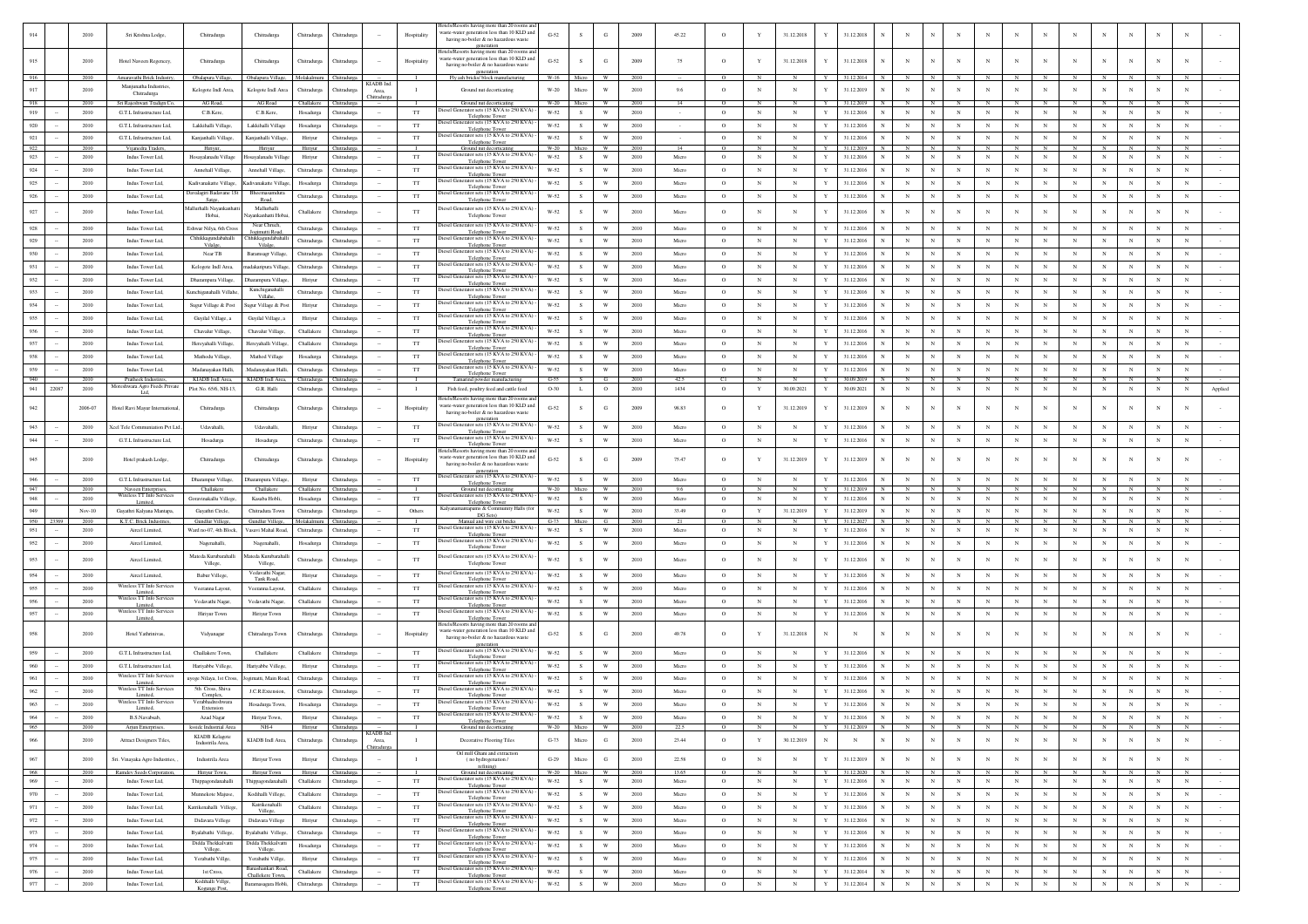|              |        | 2010               | Indus Tower Ltd,                             | alasiddeshwara Temple<br>Dodderi Villege,                                                                                                                                                                         | Challakere  | Chitradurga           |        | $_{\rm TT}$       | iesel Generator sets (15 KVA to 250 KVA)                               | W-52                 |               | W                              | 2010 | Micro       | $\circ$<br>N                                    |            | N                          | 31.12.2014                           |                          |              |                                |            |              |              |                   |              |                       |             |                     |               |
|--------------|--------|--------------------|----------------------------------------------|-------------------------------------------------------------------------------------------------------------------------------------------------------------------------------------------------------------------|-------------|-----------------------|--------|-------------------|------------------------------------------------------------------------|----------------------|---------------|--------------------------------|------|-------------|-------------------------------------------------|------------|----------------------------|--------------------------------------|--------------------------|--------------|--------------------------------|------------|--------------|--------------|-------------------|--------------|-----------------------|-------------|---------------------|---------------|
|              |        | 2010               | Indus Tower Ltd.                             | NH-4. Girls High Schoo<br><b>Deviation Road</b>                                                                                                                                                                   | Hiriyur     | Chitradure:           |        | <b>TT</b>         | Telephone Tower<br>Diesel Generator sets (15 KVA to 250 KVA) -         | W-52                 | $\mathcal{S}$ | $\ensuremath{\text{W}}$        | 2010 | Micro       | $_{\rm N}$<br>$\circ$                           |            | $_{\rm N}$<br>$\mathbf{Y}$ | 31.12.2014                           | $_{\rm N}$               |              | $_{\rm N}$                     | $_{\rm N}$ | $_{\rm N}$   | $_{\rm N}$   | $_{\rm N}$        | $_{\rm N}$   | $_{\rm N}$            | $_{\rm N}$  | $_{\rm N}$          |               |
|              |        | 2010               | Indus Tower Ltd,                             | Veralagunte Villege &<br>layakanahatty Hobli                                                                                                                                                                      | Challakere  | Chitradurga           |        | TT                | Telephone Town<br>iesel Generator sets (15 KVA to 250 KVA)             | W-52                 | S             | $\ensuremath{\text{W}}$        | 2010 | Micro       | $\circ$<br>$_{\rm N}$                           |            | $_{\rm N}$<br>Y            | 31.12.2014                           | $_{\rm N}$               | $_{\rm N}$   | $_{\rm N}$                     | $_{\rm N}$ | $_{\rm N}$   | $_{\rm N}$   | $_{\rm N}$        | $_{\rm N}$   | $_{\rm N}$            | $_{\rm N}$  | $_{\rm N}$          |               |
|              |        |                    |                                              | Post,                                                                                                                                                                                                             |             |                       |        |                   | Telephone Towe<br>Diesel Generator sets (15 KVA to 250 KVA) -          |                      |               |                                |      |             |                                                 |            |                            |                                      |                          |              |                                |            |              |              |                   |              |                       |             |                     |               |
|              |        | 2010               | Indus Tower Ltd.                             | Kunikere Villege.<br>Kasaba Hobli.<br>JCR Extension Mai<br>Above State Bank                                                                                                                                       | Hiriyur     | Chitradurea           |        | <b>TT</b>         | Telephone Towe<br>iesel Generator sets (15 KVA to 250 KVA)             | W-52                 | s.            | $\ensuremath{\text{W}}$        | 2010 | Micro       | $\circ$<br>N                                    |            | $_{\rm N}$                 | 31.12.2014                           | $_{\rm N}$               |              | $_{\rm N}$                     | $_{\rm N}$ | N            | $_{\rm N}$   | $_{\rm N}$        | $_{\rm N}$   | $_{\rm N}$            | $_{\rm N}$  | $_{\rm N}$          |               |
|              |        | 2010               | Indus Tower Ltd,                             | Myson                                                                                                                                                                                                             | Chitradurga | hitradurga            |        | $_{\rm TT}$       | <b>Telephone Towe</b>                                                  | $W-52$               | S             | $\ensuremath{\text{W}}$        | 2010 | Micro       | $_{\rm N}$<br>$\circ$                           |            | $_{\rm N}$                 | 31.12.2014                           | $_{\rm N}$               |              | $_{\rm N}$                     | $_{\rm N}$ | $_{\rm N}$   | $_{\rm N}$   | $_{\rm N}$        | $_{\rm N}$   | $_{\rm N}$            | $_{\rm N}$  | $_{\rm N}$          |               |
|              |        | 2010               | Indus Tower Ltd,                             | 'enkatapura Villege<br>Venkatapura Villege<br>Venkatapura Main<br>'enkatapura Main Road,                                                                                                                          | Molakalmur  | Chitradurga           |        | $_{\rm TT}$       | iesel Generator sets (15 KVA to 250 KVA)                               | $W-52$               |               |                                | 2010 | Micro       | $_{\rm N}$<br>$\circ$                           |            | N                          | 31.12.2014                           | $_{\rm N}$               |              | N                              | N          | N            | N            |                   | $\mathbf N$  |                       | N           | $\mathbf N$         |               |
|              |        |                    |                                              | load, Devasamudra<br>Devasamudra Hobli,<br>Hobl                                                                                                                                                                   |             |                       |        |                   | Telephone Tower                                                        |                      |               |                                |      |             |                                                 |            |                            |                                      |                          |              |                                |            |              |              |                   |              |                       |             |                     |               |
| 984          |        | 2010               | Indus Tower Ltd,                             | Hovinahole Villge &<br>Iovinahole Villge &<br>Post,<br>Post,                                                                                                                                                      | Hiriyur     | Chitradurga           |        | TT                | Diesel Generator sets (15 KVA to 250 KVA)<br>Telephone Tower           | W-52                 | S             | W                              | 2010 | Micro       | $_{\rm N}$<br>$\circ$                           |            | $_{\rm N}$                 | 31.12.2014                           | $\mathbf{N}$             |              | $\mathbf N$                    | N          |              |              | $_{\rm N}$        | $_{\rm N}$   | $\mathbb{N}$          | N           | $_{\rm N}$          |               |
|              |        | 2010               |                                              | Kunchiginal<br>Kunchiginal<br>Ooddasiddanahalli)                                                                                                                                                                  |             |                       |        |                   | liesel Generator sets (15 KVA to 250 KVA)                              | W-52                 |               | W                              | 2010 | Micro       | $\circ$                                         |            |                            |                                      | $_{\rm N}$               |              |                                | N          |              |              |                   | N            | $_{\rm N}$            | N           |                     |               |
|              |        |                    | G.T.L Infrastructure Ltd,                    | (Doddasiddanahalli)<br>Villege<br>Villeg                                                                                                                                                                          | Chitradurg  | hitradurg:            |        | $_{\rm TT}$       | Telephone Tower                                                        |                      |               |                                |      |             | N                                               |            | N                          | 31.12.2014                           |                          |              | $_{\rm N}$                     |            |              |              |                   |              |                       |             | $_{\rm N}$          |               |
|              |        | 2010               | G.T.L Infrastructure Ltd,                    | Janukonda Villege,<br>Janukonda Villege<br>P.B.Road, Chitradurez<br><sup>2</sup> .B.Road, Chitradur                                                                                                               | Chitradurga | hitradurg:            |        | TT                | Diesel Generator sets (15 KVA to 250 KVA)<br>Telephone Tower           | $W-52$               |               |                                | 2010 | Micro       | $_{\rm N}$                                      |            | N                          | 31.12.2014                           |                          |              | $\mathbf N$                    | $_{\rm N}$ |              |              |                   | $_{\rm N}$   |                       | N           | N                   |               |
|              |        |                    |                                              |                                                                                                                                                                                                                   |             |                       |        |                   | liesel Generator sets (15 KVA to 250 KVA)                              |                      |               |                                |      |             |                                                 |            |                            |                                      |                          |              |                                |            |              |              |                   |              |                       |             |                     |               |
|              |        | 2010               | G.T.L Infrastructure Ltd,                    | Halehalli Villege,<br>Halehalli Villege,<br>R.P.Paradise.                                                                                                                                                         | Holalkere   | Chitradurga           |        | $_{\rm TT}$       | Telephone Tower                                                        | W-52                 | s.            | W                              | 2010 | Micro       | $_{\rm N}$<br>$\circ$                           |            | $_{\rm N}$<br>Y            | 31.12.2014                           | $_{\rm N}$               | N            | $_{\rm N}$                     | $_{\rm N}$ | N            | N            | $_{\rm N}$        | $_{\rm N}$   | $_{\rm N}$            | $\,$ N      | $_{\rm N}$          |               |
|              |        | 2010               | Wireless TT Info Services                    | R.P.Paradise,<br>/.P.Extension Main<br>V.P.Extension Main                                                                                                                                                         | Chitradurga | Chitradurga           |        | $_{\rm TT}$       | iesel Generator sets (15 KVA to 250 KVA)                               | $W-52$               |               |                                | 2010 | Micro       | N                                               |            |                            | 31.12.2014                           |                          |              | N                              |            |              | N            |                   |              |                       | N           |                     |               |
|              |        |                    | Limited,                                     | Road, Chitradurga<br>toad, Chitradurga Tow<br>Town                                                                                                                                                                |             |                       |        |                   | Telephone Tower                                                        |                      |               |                                |      |             |                                                 |            |                            |                                      |                          |              |                                |            |              |              |                   |              |                       |             |                     |               |
|              |        | 2010               | šri. Lakshmi Motor Services Pvt.             | Kelagote Industria<br>Kelagote Industrial Ar-<br>Area, NH-4,                                                                                                                                                      | Chitradurga | hitradurg:            |        |                   | tomobile Servicing, reparing and Painitin                              | $O-18$               |               | $\mathbf{o}$                   | 2010 | 60          | C1<br>Y                                         |            | 31.12.2012                 | 31.12.2012                           | $_{\rm N}$               |              | $\mathbf N$                    | $_{\rm N}$ |              |              |                   | $_{\rm N}$   |                       | N           | N                   | Notice Issued |
|              |        |                    | Ltd.,                                        | NH-4, Chitradurga<br>Chitradurga<br>$Sv$ No. 11/P1 and 12 of                                                                                                                                                      |             |                       |        |                   | excluding only fuel dispension)                                        |                      |               |                                |      |             |                                                 |            |                            |                                      |                          |              |                                |            |              |              |                   |              |                       |             |                     |               |
|              |        | 2010               | G.K.Construction                             | Hireguntanur Hobli,<br>Sebara Villge                                                                                                                                                                              | Chitradurga | Chitradurga           |        | $\mathbf{I}$      | Hot mix plan                                                           | O-37                 | S             | $\circ$                        | 2010 | 68          | C1<br>Y                                         |            | 30.06.2017<br>$\mathbf{Y}$ | 30.06.2017                           | $_{\rm N}$               |              | $_{\rm N}$                     | N          |              | N            | $_{\rm N}$        | $_{\rm N}$   | $\mathbb{N}$          | $_{\rm N}$  | $_{\rm N}$          |               |
|              | 10790  | 2010               | Sri Hari Sponge LLI                          | Vodderahalli Vilege,<br>Vodderahalli Vilege                                                                                                                                                                       | Molakalmur  | Thitradurga           |        | $\mathbf{I}$      | Sponge Iron unit:                                                      | $R - 53$             |               | $\mathbb{R}$                   | 2009 | 1145        | $\circ$<br>Y                                    |            | 30.06.2021                 | 30.06.2021                           | $_{\rm N}$               |              | N                              | N          |              | N            | $_{\rm N}$        | $_{\rm N}$   | $_{\rm N}$            | $_{\rm N}$  | N                   |               |
| 992          | 10213  | 2010               | skash Sponge Iron & Power Pv                 | Heggere Villege<br>Heggere Villege,                                                                                                                                                                               | Challakere  | Chitradurga           |        | $\mathbf{I}$      | Sponge Iron units                                                      | $R - 53$             | <b>L</b>      | $\mathbb{R}$                   | 2009 | 600         | $\circ$<br>$\mathbf Y$                          |            | 30.06.2021<br>$\mathbf{Y}$ | 30.06.2021                           | 30.06.2021               |              | $_{\rm N}$                     | $_{\rm N}$ | N            | $_{\rm N}$   | $_{\rm N}$        | $_{\rm N}$   | $_{\rm N}$            | $_{\rm N}$  | $_{\rm N}$          |               |
|              |        |                    |                                              | rasanna Talkies Road<br>Prasanna Talkies                                                                                                                                                                          |             |                       |        |                   | mobile Servicing, reparing and Paini                                   |                      |               |                                |      |             |                                                 |            |                            |                                      |                          |              |                                |            |              |              |                   |              |                       |             |                     |               |
| 993          | 23919  | 2010               | Supreme Water Service.                       | Road, 1st Cross,<br>1st Cross, Horapete,<br>Chitradurga<br>lorapete, Chitradur                                                                                                                                    | Chitradurga | Chitradurga           |        |                   | excluding only fuel dispension)                                        | $O-18$               |               | $\circ$                        | 2009 | 4.5         | $\circ$<br>Y                                    |            | 30.09.2022                 |                                      |                          |              | N                              | N          |              | N            |                   | $_{\rm N}$   |                       | N           |                     |               |
|              |        |                    |                                              | dustrieal Area NH-<br>Industrial Area, NH-4                                                                                                                                                                       |             |                       |        |                   |                                                                        |                      |               |                                |      |             |                                                 |            |                            |                                      |                          |              |                                |            |              |              |                   |              |                       |             |                     |               |
|              |        | 2010               | Kumar Palverisers                            | Chitradurga Tq and<br>Chitradurga<br>Dist                                                                                                                                                                         | Chitradurga | hitradurg:            |        | $\mathbf I$       | Pulverization of bamboo and scrap wood                                 | $\textrm{G-}36$      | Micro         | G                              | 2010 | 10          | C1<br>Y                                         |            | Closed                     | Closed                               | $_{\rm N}$               |              | N                              | $_{\rm N}$ |              |              |                   | $_{\rm N}$   |                       | $_{\rm N}$  | $_{\rm N}$          |               |
| 995          | 10753  | 2010               | Sridevi Constructions                        | Chikkammanahall<br>Chikkammanahall<br>Villess<br>Villege.                                                                                                                                                         | Challakere  | Chitradurga           |        | -1                | Hot mix plants                                                         | O-37                 |               | $\circ$                        | 2009 | 29.75       | $\circ$<br>Y                                    |            | 30.06.2019                 | 30.06.2019                           | $_{\rm N}$               |              | $_{\rm N}$                     | $_{\rm N}$ |              | N            | N                 | $_{\rm N}$   | $\mathbb{N}$          | N           | N                   |               |
|              |        |                    |                                              | Shanthi Nagar,<br>tanthi Nagar, Challeke                                                                                                                                                                          |             |                       |        |                   | Health-care Establishment (as                                          |                      |               |                                |      |             |                                                 |            |                            |                                      |                          |              |                                |            |              |              |                   |              |                       |             |                     |               |
|              |        | 2009-10            | Thirumala Hospital                           | Challekere Town<br>Town                                                                                                                                                                                           | Challakere  | Chitradurga           |        | HCE               | lefined in BMW Rules)-BMW Authorizatio                                 | W-58                 | S             | w                              |      |             | $\circ$<br>Y                                    |            | 30.06.2018                 | $_{\rm N}$<br>$_{\rm N}$             | $_{\rm N}$               |              | 31.12.2050                     | $_{\rm N}$ |              | N            |                   | $_{\rm N}$   |                       | N           | N                   | Bedded HCE    |
|              |        | 2009-10            | CHC                                          | Parashurampura Village,<br>Parshurampura Hobli                                                                                                                                                                    | Challakere  | Chitradurga           |        | HCE               | Health-care Establishment (as                                          | $_{\rm W\text{-}58}$ | s.            | W                              |      |             | $\circ$<br>N                                    |            | N                          | $_{\rm N}$                           | $_{\rm N}$               |              | 31.12.2012                     | $_{\rm N}$ |              |              |                   | $_{\rm N}$   |                       | N           | N                   | Govt Bedded   |
|              |        |                    |                                              |                                                                                                                                                                                                                   |             |                       |        |                   | lefined in BMW Rules)-BMW Authorizatio                                 |                      |               |                                |      |             |                                                 |            |                            |                                      |                          |              |                                |            |              |              |                   |              |                       |             |                     | HCE's         |
| 998          |        | 2009-10            | Heera Community Care Centre                  | Tharalabalu Nagar,<br>Kodayyanahatty,                                                                                                                                                                             | Chitradurga | Chitradurga           |        | HCE               | Health-care Establishment (as<br>efined in BMW Rules)-BMW Authorizatio | W-58                 | S.            | W                              |      |             | C1<br>N                                         |            | $_{\rm N}$                 | $_{\rm N}$                           | $_{\rm N}$               |              | 31.12.2012                     | $_{\rm N}$ | N            | N            | N                 | $_{\rm N}$   | N                     | $_{\rm N}$  | $_{\rm N}$          | Bedded HCE's  |
|              |        | 2009-10            | Veterinary Hospital                          | A.V Kottige,<br>A.V Kottige Village, Hiriyur Chitradurga                                                                                                                                                          |             |                       |        | HCE               | Veterinary -BMW Authorization                                          | W-58                 |               | W.                             |      |             |                                                 |            |                            |                                      | N                        |              | Y 31.12.2013 N                 |            | $\mathbb{N}$ | N            | N                 |              | $N$ $N$               |             |                     |               |
| 1000<br>1001 |        | 2009-10<br>2009-10 | Veterinary Hospital<br>Veterinary Dispensary | Hovinahole Village, Hiriyur Chitradurga<br>Hovinahole Village,<br>Madhure<br>Madhure                                                                                                                              |             | Hosadurea Chitradurea |        | <b>HCE</b><br>HCE | Veterinary -BMW Authorization<br>Veterinary -BMW Authorization         | W-58 S W<br>W-58     | S             | <b>W</b>                       |      |             | $\circ$<br>$_{\rm N}$<br>$\circ$<br>$\mathbf N$ |            | N<br>$\mathbf N$           | N<br>$_{\rm N}$<br>$_{\rm N}$<br>-N. | N<br>N<br>N<br>N         |              | Y 31.12.2013 N<br>31.12.2050 N |            | N            | $N$ $N$<br>N | N<br>$\mathbb{N}$ | $\mathbb{N}$ | N N N<br>$\mathbb{N}$ | N           | $\overline{N}$<br>N |               |
|              |        |                    |                                              | Operated &<br>perated & Maintai                                                                                                                                                                                   |             |                       |        |                   |                                                                        |                      |               |                                |      |             |                                                 |            |                            |                                      |                          |              |                                |            |              |              |                   |              |                       |             |                     |               |
| 1002         |        | 2009-10            | Mobile Veterinary Clinic                     | Maintained By<br>By Assistant Director<br><b>Assistant Director</b><br>Veterinary Hospitals.<br>eterinary Hospital<br>Hosadurga Town<br>Hosadurga Town                                                            | Hosadurga   | Chitradurga           |        | ${\rm HCE}$       | Veterinary -BMW Authorization                                          | $_{\rm W\text{-}58}$ |               | W                              |      |             | $\circ$<br>$_{\rm N}$                           |            | N                          | $_{\rm N}$                           | $_{\rm N}$               |              | 31.12.2050                     | $_{\rm N}$ | N            | $_{\rm N}$   |                   | $_{\rm N}$   |                       |             |                     |               |
| 1003         |        | 2009-10            | Mobile Veterinary Clinic                     | Operated &<br>Inerated & Maintaine<br>Maintained By<br>By Assistant Director<br><b>Assistant Director</b><br>Veterinary Hospitals,<br>eterinary Hospitals<br>Chitradurge Town<br>Chitradurge Town                 | Chitradurga | Chitradurga           |        | ${\rm HCE}$       | Veterinary -BMW Authorization                                          | W-58                 |               | W                              |      |             | $_{\rm N}$<br>$\circ$                           |            | N                          | N<br>$\mathbf N$                     | $_{\rm N}$               | Y            | 31.12.2050                     | $_{\rm N}$ | N            | $_{\rm N}$   |                   |              |                       | N           |                     |               |
|              |        | 2009-10            | Mobile Veterinary Clinic                     | Operated &<br>perated & Maintaine<br>Maintained By<br>By Assistant Director,<br><b>Assistant Director</b><br>Veterinary Hospitals,<br>eterinary Hospitals<br>Molakalmuru Town<br>Molakalmuru Tow                  | Molakalmuru | Chitradure:           |        | HCE               | Veterinary -BMW Authorization                                          | W-58                 |               | w                              |      |             | $\circ$<br>$\mathbb{N}$                         |            | N                          |                                      | $_{\rm N}$               |              | 31.12.2050                     | $_{\rm N}$ |              | $_{\rm N}$   |                   |              |                       |             |                     |               |
|              |        |                    |                                              | Operated &<br>Operated & Maintaine                                                                                                                                                                                |             |                       |        |                   |                                                                        |                      |               |                                |      |             |                                                 |            |                            |                                      |                          |              |                                |            |              |              |                   |              |                       |             |                     |               |
|              |        | 2009-10            | Mobile Veterinary Clinic                     | Maintained By<br>By Assistant Director<br>Assistant Director                                                                                                                                                      | Challakere  | Chitradurga           |        | HCE               | Veterinary -BMW Authorization                                          | $_{\rm W\text{-}58}$ |               |                                |      |             | N<br>$\circ$                                    |            | N                          |                                      | $_{\rm N}$               |              | 31.12.2018                     | $_{\rm N}$ |              | $_{\rm N}$   |                   |              |                       |             |                     |               |
|              |        |                    |                                              | Veterinary Hospitals,<br>eterinary Hospitals<br>Challakere Town<br>Challakere Tow                                                                                                                                 |             |                       |        |                   |                                                                        |                      |               |                                |      |             |                                                 |            |                            |                                      |                          |              |                                |            |              |              |                   |              |                       |             |                     |               |
|              |        | 2009-10            | Mobile Veterinary Clinic                     | Operated &<br>perated & Maintain<br>Maintained By<br>By Assistant Director<br><b>Assistant Director</b><br>Veterinary Hospitals,<br>eterinary Hospitals<br>Holalkere Town<br>Holalkere Town                       | Holalkere   | hitradurga            |        | HCE               | Veterinary - BMW Authorization                                         | $_{\rm W\text{-}58}$ |               | W                              |      |             | $\circ$<br>$_{\rm N}$                           |            |                            | $_{\rm N}$                           | $_{\rm N}$               | Y            | 31.12.2050                     | $_{\rm N}$ |              | $_{\rm N}$   |                   |              |                       | $_{\rm N}$  |                     |               |
|              |        |                    |                                              | Operated &<br>boerated & Maintaine<br>Maintained By                                                                                                                                                               |             |                       |        |                   |                                                                        |                      |               |                                |      |             |                                                 |            |                            |                                      |                          |              |                                |            |              |              |                   |              |                       |             |                     |               |
| 1007         |        | 2009-10            | Mobile Veterinary Clinic                     | By Assistant Director<br><b>Assistant Director</b><br>Veterinary Hospitals,                                                                                                                                       | Hiriyur     | Chitradury            |        | HCE               | Veterinary -BMW Authorization                                          | W-58                 | S             | W                              |      |             | $_{\rm N}$<br>$\Omega$                          |            | N                          | $_{\rm N}$<br>$\mathbf N$            | $_{\rm N}$               | Y            | 31.12.2013                     | $_{\rm N}$ |              | $_{\rm N}$   |                   | N            |                       | N           | N                   |               |
|              |        |                    |                                              | eterinary Hospitals<br>Hiriyur Town<br>Hiriyur Town                                                                                                                                                               |             |                       |        |                   |                                                                        |                      |               |                                |      |             |                                                 |            |                            |                                      |                          |              |                                |            |              |              |                   |              |                       |             |                     |               |
|              |        | 2010               | Quippo Telecom Infrastructure                | Ward No.5.<br>Ward No.5, Najundesw<br>sundeswara Nilaya                                                                                                                                                           | Chitradurga | <b>hitradurga</b>     |        | $_{\rm TT}$       | Diesel Generator sets (15 KVA to 250 KVA)                              | $W-52$               |               |                                | 2010 | Micro       | $_{\rm N}$<br>$\circ$                           |            | $_{\rm N}$                 | 31.12.2014                           |                          |              | N                              | N          |              |              |                   | N            |                       | N           | N                   |               |
|              |        |                    | Ltd.                                         | Nilaya, 2nd Block,<br>2nd Block,                                                                                                                                                                                  |             |                       |        |                   | Telephone Towe                                                         |                      |               |                                |      |             |                                                 |            |                            |                                      |                          |              |                                |            |              |              |                   |              |                       |             |                     |               |
|              |        | 2010               | Quippo Telecom Infrastructure<br>Ltd.        | aswini Comple:<br>Compl<br>Challakere Town-577<br>Challakere Town-57                                                                                                                                              | Challakere  | Chitradurga           |        | <b>TT</b>         | liesel Generator sets (15 KVA to 250 KVA)<br>Telephone Tower           | W-52                 |               | W                              | 2010 | Micro       | $\circ$<br>$_{\rm N}$                           |            | $_{\rm N}$                 | 31.12.2014                           | $_{\rm N}$               |              | $_{\rm N}$                     | N          |              | N            | N                 | N            |                       | $_{\rm N}$  | $_{\rm N}$          |               |
|              |        |                    |                                              | 522<br>522<br>Near Sri<br>Near Sri                                                                                                                                                                                |             |                       |        |                   |                                                                        |                      |               |                                |      |             |                                                 |            |                            |                                      |                          |              |                                |            |              |              |                   |              |                       |             |                     |               |
|              |        |                    | Quippo Telecom Infrastructure                | eerabhadraswam<br>Veerabhadraswamy<br>Temple, Kittur Rani                                                                                                                                                         |             |                       |        |                   | liesel Generator sets (15 KVA to 250 KVA)                              |                      |               |                                |      |             |                                                 |            |                            |                                      |                          |              |                                |            |              |              |                   |              |                       |             |                     |               |
|              |        | Oct-10             | Ltd.                                         | Temple, Kittur Rani<br>Channamma Road,<br>hannamma Road, West                                                                                                                                                     | Challakere  | Chitradurga           |        | TT                | Telephone Tower                                                        | W-52                 |               | W                              | 2010 | Micro       | $\circ$<br>$_{\rm N}$                           |            |                            | 31.12.2014                           | $_{\rm N}$               |              |                                |            |              |              |                   |              |                       |             |                     |               |
|              |        |                    |                                              | West Medarabeed<br>Medarabeedi North,<br>North.                                                                                                                                                                   |             |                       |        |                   |                                                                        |                      |               |                                |      |             |                                                 |            |                            |                                      |                          |              |                                |            |              |              |                   |              |                       |             |                     |               |
|              |        | 2010               | Quippo Telecom Infrastructure                | Chowlagudda, Near<br>Chowlagudda, Near<br>Fathima Masjid,<br>Fathima Masjid,                                                                                                                                      | Chitradurga | Chitradurga           |        | $_{\rm TT}$       | Diesel Generator sets (15 KVA to 250 KVA) -<br>Telephone Tower         | W-52                 |               | W                              | 2010 | Micro       | $_{\rm N}$<br>$\circ$                           |            | N                          | 31.12.2014                           |                          |              |                                |            |              |              |                   |              |                       |             |                     |               |
|              |        |                    |                                              | Taluku Village,<br>Talaka Hobli                                                                                                                                                                                   |             |                       |        | $_{\rm TT}$       | Diesel Generator sets (15 KVA to 250 KVA) -                            | $W-52$               |               |                                |      |             |                                                 |            |                            |                                      |                          |              |                                |            |              |              |                   |              |                       |             |                     |               |
|              |        |                    |                                              | M.K.Hatty Village, NH-4,<br>M.K.Hatty Village,                                                                                                                                                                    |             |                       |        |                   | Telephone Tower<br>Diesel Generator sets (15 KVA to 250 KVA) -         |                      |               |                                | 2010 |             |                                                 |            |                            |                                      |                          |              |                                |            |              |              | $_{\rm N}$        |              |                       |             |                     |               |
| 1013         | 26383  | $Oct-10$           | Viom Networks Ltd.                           | NH-4, Kasaba Hobli<br>Kasaba Hobli,                                                                                                                                                                               | Chitradurga | Chitradurea           |        | <b>TT</b>         | Telephone Tower                                                        | W-52                 | $\mathcal{S}$ | W                              |      | Micro       | $_{\rm N}$<br>$\Omega$                          |            | $\mathbf N$                | 31.12.2100<br>$\mathbf{Y}$           | $_{\rm N}$<br>$_{\rm N}$ | $\mathbb{N}$ | $_{\rm N}$                     | $_{\rm N}$ | $_{\rm N}$   | $_{\rm N}$   |                   | $_{\rm N}$   | $_{\rm N}$            | $_{\rm N}$  | $_{\rm N}$          |               |
| 1014         | 26381  | $Oct-10$           | Viom Networks Ltd,                           | Amruthapura Village &<br>Amruthapura Villas<br>Post Thalya Hobli<br>& Post Thalya Hobli                                                                                                                           | Holalkere   | Chitradurga           |        | TT                | Diesel Generator sets (15 KVA to 250 KVA)                              | W-52                 | s.            | $\ensuremath{\text{W}}\xspace$ | 2010 | Micro       | $\circ$<br>$_{\rm N}$                           |            | $_{\rm N}$                 | 31.12.2014                           | $_{\rm N}$<br>$_{\rm N}$ | $_{\rm N}$   | $_{\rm N}$                     | $_{\rm N}$ | $_{\rm N}$   | $_{\rm N}$   | $_{\rm N}$        | $_{\rm N}$   | $_{\rm N}$            | $_{\rm N}$  | $_{\rm N}$          |               |
|              |        |                    |                                              | kaneasamudra Village &                                                                                                                                                                                            |             |                       |        |                   | Telephone Tower<br>Diesel Generator sets (15 KVA to 250 KVA) -         |                      |               |                                |      |             |                                                 |            |                            |                                      |                          |              |                                |            |              |              |                   |              |                       |             |                     |               |
| 1015         |        | Oct-10             | Viom Networks Ltd,                           | Gangasamudra<br>Post, Ramgiri Hobli,                                                                                                                                                                              | Holalkere   | Chitradurga           | $\sim$ | TT                | Telephone Tower                                                        | W-52                 | s.            | $\ensuremath{\text{W}}$        | 2010 | Micro       | $\circ$                                         | $_{\rm N}$ | $_{\rm N}$                 | 31.12.2014<br>Y                      | $_{\rm N}$               | N            | $_{\rm N}$                     | $_{\rm N}$ | $_{\rm N}$   | $_{\rm N}$   | $_{\rm N}$        | $_{\rm N}$   | $_{\rm N}$            | $_{\rm N}$  | $\,$ N              | $\sim$        |
| 1016         | $\sim$ | $Oct-10$           | Viom Networks Ltd,                           | IV Block abutting<br>IV Block abutting<br>Basaveshwara Talkies<br>kasaveshwara Talkie<br>Road, Hotel Amogha<br>Road, Hotel Amogha<br>International, Santhe<br>International, Santhe<br>Honda Road,<br>Honda Road, | Chitradurga | Chitradurga           |        | TT                | Diesel Generator sets (15 KVA to 250 KVA) -<br>Telephone Tower         | W-52                 | S             | $\ensuremath{\text{W}}$        | 2010 | Micro       | $\circ$                                         | $_{\rm N}$ | $_{\rm N}$                 | 31.12.2014<br>$\mathbf Y$            | $_{\rm N}$<br>$_{\rm N}$ | $_{\rm N}$   | $_{\rm N}$                     | $_{\rm N}$ | $_{\rm N}$   | $\,$ N $\,$  | $_{\rm N}$        | $_{\rm N}$   | $_{\rm N}$            | $_{\rm N}$  | $_{\rm N}$          |               |
| 1017         |        | $Oct-10$           | Viom Networks Ltd,                           | Srirampura Village,<br>Srirampura Hobli,                                                                                                                                                                          | Hosadurga   | Chitradurga           | $\sim$ | TT                | Diesel Generator sets (15 KVA to 250 KVA) -                            | W-52                 | S             | $\ensuremath{\text{W}}$        | 2010 | Micro       | $\circ$<br>$_{\rm N}$                           |            | $_{\rm N}$                 | 31.12.2014<br>$\mathbf Y$            | $_{\rm N}$               | $_{\rm N}$   | $_{\rm N}$                     | $_{\rm N}$ | $_{\rm N}$   | $\,$ N $\,$  | $_{\rm N}$        | ${\bf N}$    | $_{\rm N}$            | $_{\rm N}$  | $_{\rm N}$          | $\sim$        |
| 1018         |        | Oct-10             | Viom Networks Ltd                            | Near Rly Station.<br>Near Rly Station                                                                                                                                                                             | Holalkere   | Chitradurga           |        | TT                | Telephone Tower<br>Diesel Generator sets (15 KVA to 250 KVA) -         | W-52                 | s.            | W                              | 2010 | Micro       | $\circ$<br>$_{\rm N}$                           |            | $_{\rm N}$                 | $\mathbf{Y}$<br>31.12.2014           | $_{\rm N}$               | N            | $_{\rm N}$                     | $_{\rm N}$ | $_{\rm N}$   | $_{\rm N}$   | $_{\rm N}$        | $_{\rm N}$   | $_{\rm N}$            | $_{\rm N}$  | $_{\rm N}$          |               |
| 1019         |        | $Oct-10$           | Viom Networks Ltd.                           | Medehally Village, Vidya<br>Medihalli Village,                                                                                                                                                                    | Chitradurga | Chitradurga           | $\sim$ | TT                | Telephone Tower<br>Diesel Generator sets (15 KVA to 250 KVA)           | W-52                 | S             | $\ensuremath{\text{W}}$        | 2010 | Micro       | $\circ$<br>$_{\rm N}$                           |            | $_{\rm N}$                 | $\mathbf Y$<br>31.12.2100            | $_{\rm N}$               | $_{\rm N}$   | $_{\rm N}$                     | $_{\rm N}$ | $_{\rm N}$   | $_{\rm N}$   | $_{\rm N}$        | $_{\rm N}$   | $_{\rm N}$            | $_{\rm N}$  | $_{\rm N}$          | $\sim$        |
|              |        |                    |                                              | Nagar,<br>Thiruwallyar Street.                                                                                                                                                                                    |             |                       |        |                   | Telephone Tower                                                        |                      |               |                                |      |             |                                                 |            |                            |                                      |                          |              |                                |            |              |              |                   |              |                       |             |                     |               |
| $1020\,$     |        | Oct-10             | Viom Networks Ltd,                           | Thiruwallvar Street, 3rd<br>3rd Cross, Huliyar<br>Cross, Hulivar Road.                                                                                                                                            | Hiriyur     | <b>hitradurga</b>     |        | TT                | Diesel Generator sets (15 KVA to 250 KVA) -<br>Telephone Tower         | W-52                 | S             | $\ensuremath{\text{W}}$        | 2010 | $\rm Micro$ | $\circ$                                         | $_{\rm N}$ | $_{\rm N}$                 | 31.12.2014                           | $_{\rm N}$               |              | $_{\rm N}$                     | $_{\rm N}$ | $_{\rm N}$   | $_{\rm N}$   | $_{\rm N}$        | $_{\rm N}$   | $_{\rm N}$            | $_{\rm N}$  | $_{\rm N}$          | $\sim$        |
| 1021         | $\sim$ | $Oct-10$           | Viom Networks Ltd,                           | Road<br>Ramagiri villege & Hobli<br>Ramagiri Hobli,                                                                                                                                                               | Holalkere   | Chitradurga           | $\sim$ | TT                | Diesel Generator sets (15 KVA to 250 KVA) -                            | W-52                 | S             | $\ensuremath{\text{W}}$        | 2010 | Micro       | $\circ$<br>$_{\rm N}$                           |            | $_{\rm N}$                 | $\mathbf Y$<br>31.12.2014            | ${\bf N}$<br>$_{\rm N}$  | $_{\rm N}$   | $_{\rm N}$                     | ${\bf N}$  | $\,$ N $\,$  | $\,$ N $\,$  | $\,$ N $\,$       | $_{\rm N}$   | $_{\rm N}$            | $\mathbf N$ | $\mathbf N$         | $\sim$        |
|              |        |                    |                                              |                                                                                                                                                                                                                   |             |                       |        |                   | Telephone Tower                                                        |                      |               |                                |      |             |                                                 |            |                            |                                      |                          |              |                                |            |              |              |                   |              |                       |             |                     |               |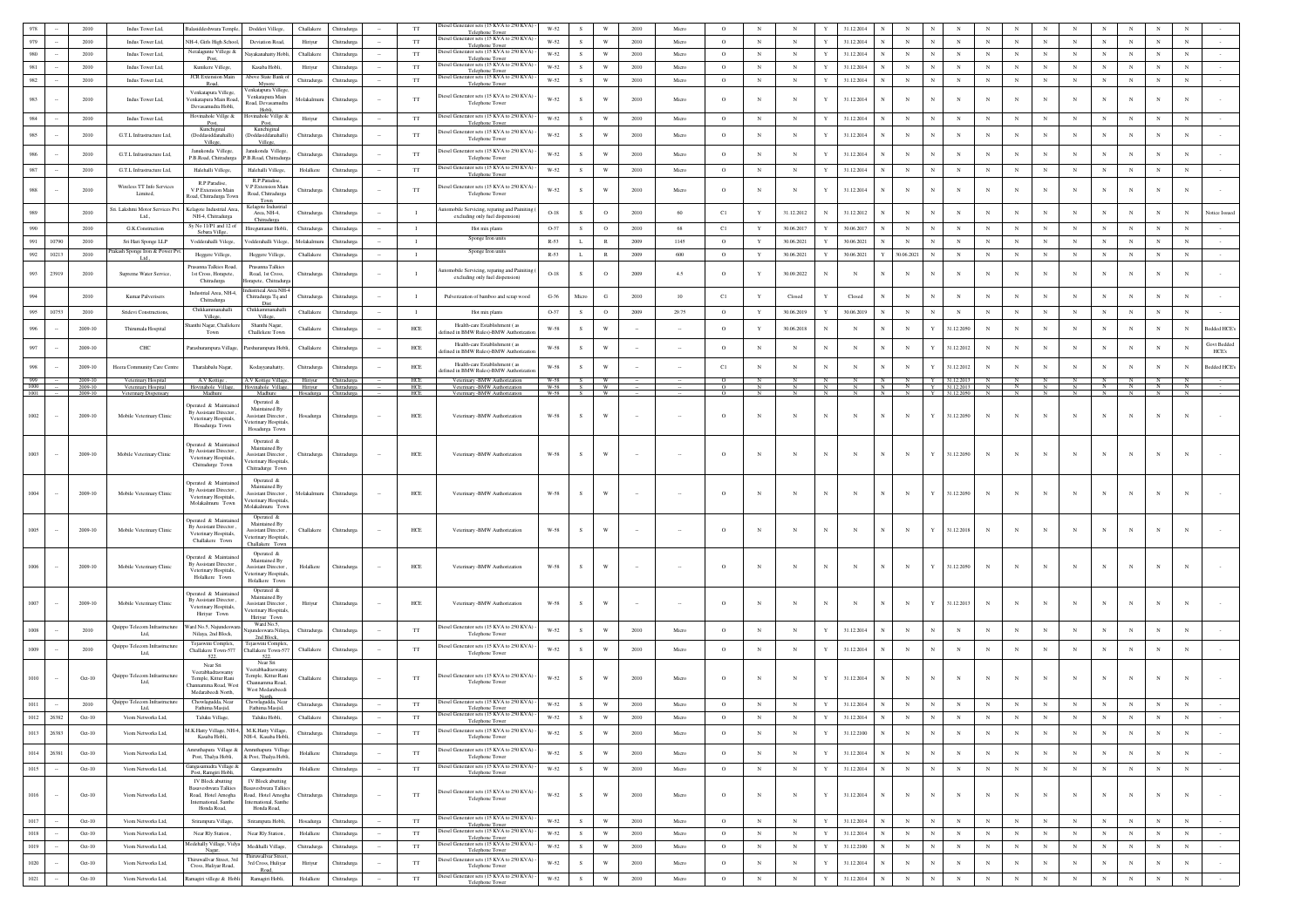|      |       |          |                                                      | Channakeshavapura                              | hannakeshavapur                              |             |                     |                          |                |                                                                       |                      |        |                         |      |        |            |              |            |             |            |              |                               |            |              |                 |                 |            |              |            |                 |                 |        |
|------|-------|----------|------------------------------------------------------|------------------------------------------------|----------------------------------------------|-------------|---------------------|--------------------------|----------------|-----------------------------------------------------------------------|----------------------|--------|-------------------------|------|--------|------------|--------------|------------|-------------|------------|--------------|-------------------------------|------------|--------------|-----------------|-----------------|------------|--------------|------------|-----------------|-----------------|--------|
| 1022 |       | $Oct-10$ | Viom Networks Ltd,                                   | Layout, Channakshwar<br>emple Main Road, Nea   | Layout,<br>Channakshwara                     | Chitradurga | Chitradurga         |                          | TT             | liesel Generator sets (15 KVA to 250 KVA)<br>Telephone Tower          | W-52                 | -S     | W                       | 2010 | Micro  | $\circ$    | $\mathbb{N}$ | N          | Y           | 31.12.2014 | N            | N<br>$\mathbf N$              |            | $_{\rm N}$   |                 | N               |            | N            | N          | N               |                 |        |
|      |       |          |                                                      | Akashawani                                     | mple Main Road<br>er Akashar                 |             |                     |                          |                |                                                                       |                      |        |                         |      |        |            |              |            |             |            |              |                               |            |              |                 |                 |            |              |            |                 |                 |        |
| 1023 |       | $Oct-10$ | Viom Networks Ltd,                                   | Agasanakallu Villaes<br>Kasaba Hobli,          | sanakallu Villas<br>Kasaba Hobli,            | Chitradurga | Chitradurga         |                          | TT             | liesel Generator sets (15 KVA to 250 KVA)<br>Telephone Tower          | W-52                 | S      | W                       | 2010 | Micro  | $\circ$    | $_{\rm N}$   | N          | Y           | 31.12.2100 |              | $_{\rm N}$                    | N          |              |                 | N               | N          |              | $_{\rm N}$ | $_{\rm N}$      |                 |        |
| 1024 |       | 2010     | Indus Tower Ltd,                                     | Laxmi Bazaar,                                  | Laxmi Bazaar.                                | Chitradurga | Chitradurga         |                          | TT             | liesel Generator sets (15 KVA to 250 KVA) -<br>Telephone Tower        | W-52                 | S      | W                       | 2010 | Micro  | $\circ$    | $_{\rm N}$   | $_{\rm N}$ | $\mathbf Y$ | 31.12.2014 | $\mathbb{N}$ | $_{\rm N}$<br>N               | $_{\rm N}$ | $_{\rm N}$   | $_{\rm N}$      | $_{\rm N}$      | $_{\rm N}$ | $_{\rm N}$   | $_{\rm N}$ | $_{\rm N}$      | $_{\rm N}$      |        |
| 1025 |       | 2010     | oposed Upper Bhadra Project by                       | Chitradurga Districts                          | Chitradurga Distric                          | Chitradurga | <b>hitradurga</b>   |                          | Others         | River Valley Projects including hydel power,                          | $_{\rm W\text{-}52}$ | L      | W                       | 2010 | 338800 | <b>YTC</b> | Y            | $_{\rm N}$ |             | N          |              | $_{\rm N}$                    | N          | N            | N               | $_{\rm N}$      | N          |              | $_{\rm N}$ | N               | N               |        |
|      |       |          | Karnataka Niravari Nigam Ltd                         |                                                | Jathanahalli, Kola                           |             |                     |                          |                | sajor irrigation & their including flood contro                       |                      |        |                         |      |        |            |              |            |             |            |              |                               |            |              |                 |                 |            |              |            |                 |                 |        |
| 1026 | 10212 | 2010-11  | S K M Animal Feeds & Foods<br>(India)Private Limited | Jathanahalli, Kolal<br>ost.Bharamasagar Hob    | post, Bharamasaga<br>Hobli                   | Chitradurga | <b>hitradurg</b>    |                          | $\blacksquare$ | Fish feed, poultry feed and cattle feed                               | O-30                 | L      | $\mathbf{o}$            | 2010 | 1086   | $\circ$    |              | 30.09.2021 |             | 30.09.2021 |              | 30.09.2021                    |            |              |                 | N               | N          |              | $_{\rm N}$ | $_{\rm N}$      | $_{\rm N}$      |        |
| 1027 |       | 2010-11  | <b>INDIA TELECOM INFRA</b><br>LEMITED.               | Harthikote Post &<br>Village,                  | Harthikote Post &<br>Village,                | Hiriyur     | Chitradurea         |                          | TT             | liesel Generator sets (15 KVA to 250 KVA) -<br>Telephone Tower        | W-52                 | Micro  | W                       | 2010 | 1.25   | $\circ$    | $_{\rm N}$   | $_{\rm N}$ | Y           | 31.12.2014 | $\mathbb{N}$ | N<br>$_{\rm N}$               | $_{\rm N}$ | $\mathbf{N}$ | $_{\rm N}$      | N               | $_{\rm N}$ | N            | $_{\rm N}$ | $_{\rm N}$      | N               |        |
|      |       |          |                                                      | manakunte Villa                                | Bommanakunte                                 |             |                     |                          |                | iesel Generator sets (15 KVA to 250 KVA)                              |                      |        | W                       |      |        |            |              |            |             |            |              |                               |            |              |                 |                 |            |              |            |                 |                 |        |
| 1028 |       | $Nov-10$ | Indus Tower Ltd,                                     | Karlakunte Post,                               | 'illage, Karlakunte<br>Post                  | Challakere  | Chitradurga         |                          | $_{\rm TT}$    | Telephone Tower                                                       | $W-52$               | Micro  |                         | 2010 | 1.25   | $\circ$    | $_{\rm N}$   | N          | Y           | 31.12.2014 | $_{\rm N}$   | $_{\rm N}$                    |            |              |                 | $_{\rm N}$      | N          | N            | N          | N               | N               |        |
| 1029 |       | 2010-11  |                                                      | Pagalaabandi Village &<br>Post, Parashurampura | galaabandi Villag                            |             |                     |                          | TT             | iesel Generator sets (15 KVA to 250 KVA)                              | $W-52$               | Micro  | W                       |      | 1.25   | $\circ$    |              |            |             | 31.12.2014 |              | $_{\rm N}$<br>N               |            |              |                 | N               |            |              |            |                 |                 |        |
|      |       |          | Indus Tower Ltd,                                     | Hobli,                                         | Parashin<br>Hobli                            | Challakere  | Chitradurga         |                          |                | Telephone Tower                                                       |                      |        |                         | 2010 |        |            | N            | N          |             |            |              |                               |            |              |                 |                 | N          |              |            | N               |                 |        |
| 1030 |       | 2010-11  |                                                      | Rangenahalli Village &<br>Post.                | genahalli Villa<br>& Post.                   |             | Chitradure          |                          | TT             | liesel Generator sets (15 KVA to 250 KVA)                             | W-52                 | Micro  | W                       | 2010 | 1.25   | $\circ$    | $_{\rm N}$   | N          | Y           | 31.12.2014 |              | $_{\rm N}$                    |            |              |                 |                 | N          |              |            | N               | N               |        |
|      |       |          | Indus Tower Ltd,                                     | Dharmapura Hobli<br>B.G.Kere,                  | rmapura Hobl<br>B.G.Kere,                    | Hiriyur     |                     |                          |                | Telephone Tower<br>biesel Generator sets (15 KVA to 250 KVA)          |                      |        |                         |      |        |            |              |            |             |            |              |                               |            |              |                 |                 |            |              |            |                 |                 |        |
| 1031 |       | $Nov-10$ | Indus Tower Ltd,                                     | Kasaba Hobli<br>Khandenahalli                  | Kasaba Hobl<br>Khandenahalli                 | Molakalmur  | Chitradurga         |                          | $_{\rm TT}$    | Telephone Town<br>liesel Generator sets (15 KVA to 250 KVA            | W-52                 | Micro  | W                       | 2010 | 1.25   | $\circ$    | $_{\rm N}$   | $_{\rm N}$ | Y           | 31.12.2014 |              | $_{\rm N}$<br>N               | $_{\rm N}$ | $_{\rm N}$   | $_{\rm N}$      | $_{\rm N}$      | $_{\rm N}$ | $_{\rm N}$   | $_{\rm N}$ | $_{\rm N}$      | $_{\rm N}$      |        |
| 1032 |       | 2010-11  | Indus Tower Ltd,                                     | Village & Post,<br>R.Nulenur                   | Village & Post<br>R.Nulenur                  | Hiriyur     | Chitradurga         |                          | $_{\rm TT}$    | Telephone Tower<br>iesel Generator sets (15 KVA to 250 KVA) -         | W-52                 | Micro  | W                       | 2010 | 1.25   | $\circ$    | $_{\rm N}$   | N          | Y           | 31.12.2014 |              | N                             |            |              | $_{\rm N}$      | $_{\rm N}$      | N          |              | $_{\rm N}$ | $_{\rm N}$      | N               |        |
| 1033 |       | 2010-11  | Indus Tower Ltd,                                     | Village & Pos                                  | Village & Por                                | Holalkere   | Chitradurg:         |                          | $_{\rm TT}$    | Telephone Tow<br>iesel Generator sets (15 KVA to 250 KVA              | $W-52$               | Micro  | W                       | 2010 | 1.25   | $\circ$    | $_{\rm N}$   | $_{\rm N}$ | $\mathbf Y$ | 31.12.2014 | $\mathbb{N}$ | $_{\rm N}$<br>$_{\rm N}$      | $_{\rm N}$ | $_{\rm N}$   | $_{\rm N}$      | $_{\rm N}$      | $_{\rm N}$ | $_{\rm N}$   | $_{\rm N}$ | $_{\rm N}$      | $_{\rm N}$      |        |
| 1034 |       | 2010-11  | Indus Tower Ltd,                                     | Tandaga Village,<br>Kodagavalli                | Tandaga Village<br>Kodagavalli               | Hosadurga   | Chitradurga         |                          | $_{\rm TT}$    | Telephone Tower<br>biesel Generator sets (15 KVA to 250 KVA)          | W-52                 | Micro  | $\ensuremath{\text{W}}$ | 2010 | 1.25   | $\circ$    | $_{\rm N}$   | $_{\rm N}$ | Y           | 31.12.2014 | N            | $_{\rm N}$<br>N               | $_{\rm N}$ | $_{\rm N}$   | $_{\rm N}$      | $_{\rm N}$      | $_{\rm N}$ | N            | $_{\rm N}$ | $_{\rm N}$      | $_{\rm N}$      |        |
| 1035 |       | 2010-11  | Indus Tower Ltd.                                     | Village,<br>Jalikatte Village                  | Village,<br>Jalikatte Village                | Holalkere   | Chitradurga         |                          | TT             | <b>Telephone Tower</b>                                                | W-52                 | Micro  | W                       | 2010 | 1.25   | $\circ$    | $_{\rm N}$   | N          | Y           | 31.12.2014 | N            | $_{\rm N}$<br>N               | $_{\rm N}$ | $_{\rm N}$   | $_{\rm N}$      | $_{\rm N}$      | $_{\rm N}$ | N            | $_{\rm N}$ | $_{\rm N}$      | $_{\rm N}$      |        |
| 1036 |       | 2010-11  | Indus Tower Ltd,                                     | Siddapura Post, Via<br>Bheemasamudra           | Siddapura Post, Via                          | Chitradurga | Chitradurga         |                          | $_{\rm TT}$    | iesel Generator sets (15 KVA to 250 KVA)<br>Telephone Tower           | $W-52$               | Micro  | W                       | 2010 | 1.25   | $\circ$    | $_{\rm N}$   | N          | Y           | 31.12.2014 |              | N<br>$_{\rm N}$               |            |              |                 | $_{\rm N}$      | N          | N            | $_{\rm N}$ | $_{\rm N}$      | $_{\rm N}$      |        |
|      |       |          |                                                      | Horakere Devarapura                            | Horakere Devarapu                            |             |                     |                          |                | iesel Generator sets (15 KVA to 250 KVA)                              |                      |        |                         |      |        |            |              |            |             |            |              |                               |            |              |                 | N               |            |              |            |                 |                 |        |
| 1037 |       | 2010-11  | Indus Tower Ltd,                                     | Village & Post, Thalya<br>Hobli,               | llage & Post, Thaly<br>Hobli                 | Holalkere   | Chitradurga         |                          | $_{\rm TT}$    | Telephone Tower                                                       | W-52                 | Micro  | W                       | 2010 | 1.25   | $\circ$    |              |            |             | 31.12.2014 | N            | $\mathbf N$                   |            |              |                 |                 |            |              |            |                 |                 |        |
| 1038 |       | $Nov-10$ | Indus Tower Ltd,                                     | lireyemmiganur<br>Village & Post, Bidurga      | Village & Post,                              | Holalkere   | Chitradurga         |                          | TT             | liesel Generator sets (15 KVA to 250 KVA)                             | W-52                 | Micro  | W                       | 2010 | 1.25   | $\circ$    | $_{\rm N}$   | $_{\rm N}$ | Y           | 31.12.2014 | N            | $_{\rm N}$<br>N               | $_{\rm N}$ | $_{\rm N}$   | N               | $_{\rm N}$      | N          | N            | N          | $_{\rm N}$      | $_{\rm N}$      |        |
|      |       |          |                                                      | Hobli,<br>Muddapura                            | 3idurga Hobli,<br>Muddapura                  |             |                     |                          |                | Telephone Tower<br>iesel Generator sets (15 KVA to 250 KVA            |                      |        |                         |      |        |            |              |            |             |            |              |                               |            |              |                 |                 |            |              |            |                 |                 |        |
| 1039 |       | 2010-11  | Indus Tower Ltd,                                     | llage & Post, Turuv<br>Hobli.                  | Village & Post,<br>'uruvanur Hobl            | Chitradurga | Chitradurga         |                          | $_{\rm TT}$    | Telephone Tower                                                       | W-52                 | Micro  | W                       | 2010 | 1.25   | $\circ$    |              | N          |             | 31.12.2014 | N            | $_{\rm N}$<br>N               |            | $_{\rm N}$   |                 | $_{\rm N}$      | N          | N            | $_{\rm N}$ | $_{\rm N}$      | $_{\rm N}$      |        |
|      |       |          |                                                      | Shivam Vastr<br>Gayathri Circle, V.P.          | Shiyam Vast<br>avathri Circle, V.F           |             |                     |                          |                |                                                                       |                      |        |                         |      |        |            |              |            |             |            |              |                               |            |              |                 |                 |            |              |            |                 |                 |        |
| 1040 |       | 2010-11  | Indus Tower Ltd,                                     | xtension, Opp to DDP<br>Office, Venkateshoura  | Extension, Opp to<br>DDPI Office,            | Chitradurga | Chitradure          |                          | TT             | Diesel Generator sets (15 KVA to 250 KVA) -<br>Telephone Tower        | W-52                 | Micro  | W                       | 2010 | 1.25   | $\circ$    | $\mathbf N$  | N          | Y           | 31.12.2014 | N            | $_{\rm N}$<br>N               |            |              |                 | N               |            |              |            | N               |                 |        |
|      |       |          |                                                      | Layout,                                        | Venkateshpura                                |             |                     |                          |                |                                                                       |                      |        |                         |      |        |            |              |            |             |            |              |                               |            |              |                 |                 |            |              |            |                 |                 |        |
|      |       | 2010-11  | Indus Tower Ltd,                                     | Aylahalli Village & Po<br>Thaluku Hobli.       | Mylahalli Village &<br>Post.                 | Challakere  | Chitradurga         |                          | $_{\rm TT}$    | liesel Generator sets (15 KVA to 250 KVA)<br>Telephone Tower          | $W-52$               | Micro  | W                       | 2010 | 1.25   | $\circ$    | N            |            |             | 31.12.2014 |              | $_{\rm N}$                    |            |              |                 |                 | N          |              |            |                 |                 |        |
| 1042 |       | 2010-11  | Indus Tower Ltd,                                     | Meerasabhihall                                 | haluku Hobi                                  | Challaken   | Chitradurga         |                          | TT             | esel Generator sets (15 KVA to 250 KVA)                               | W-52                 | Micro  | W                       | 2010 | 1.25   | $\circ$    | $_{\rm N}$   | $_{\rm N}$ | $\mathbf Y$ | 31.12.2014 | N            | $_{\rm N}$<br>N               | $_{\rm N}$ | $_{\rm N}$   | $_{\rm N}$      | $_{\rm N}$      | $_{\rm N}$ | $_{\rm N}$   | $_{\rm N}$ | $_{\rm N}$      | $_{\rm N}$      |        |
| 1043 |       | 2010-11  | Indus Tower Ltd.                                     | Village & Pos<br>Kogunde Village,              | Village & Po<br>Kogunde Village              | Chitradurga | Chitradurga         |                          | TT             | Telephone Tow<br>liesel Generator sets (15 KVA to 250 KVA) -          | W-52                 | Micro  | W                       | 2010 | 1.25   | $\circ$    | $_{\rm N}$   | $_{\rm N}$ | Y           | 31.12.2014 | $_{\rm N}$   | N<br>$\mathbb N$              | $_{\rm N}$ | $_{\rm N}$   | $_{\rm N}$      | $_{\rm N}$      | $_{\rm N}$ | N            | $_{\rm N}$ | $_{\rm N}$      | $_{\rm N}$      |        |
| 1044 |       | $Nov-10$ |                                                      | syadarahalli Village d                         | adarahalli Villa                             |             | Chitradurga         |                          | TT             | Telephone Tower<br>iesel Generator sets (15 KVA to 250 KVA)           | W-52                 | Micro  | W                       | 2010 | 1.25   | $\circ$    | $_{\rm N}$   | N          | Y           |            |              | N<br>$_{\rm N}$               |            |              |                 | N               | N          | N            | $_{\rm N}$ | N               | N               |        |
|      |       |          | Indus Tower Ltd,                                     | Post,<br>harmapura Hobli,                      | & Post,<br>armapura Hobl                     | Hiriyur     |                     |                          |                | Telephone Tower<br>Diesel Generator sets (15 KVA to 250 KVA) -        |                      |        |                         |      |        |            |              |            |             | 31.12.2014 |              |                               |            |              |                 |                 |            |              |            |                 |                 |        |
| 1045 |       | $Nov-10$ | Indus Tower Ltd.                                     | Adanur Village                                 | Adanur Village<br>& Pos                      | Holalkere   | Chitradurga         |                          | TT             | elephone Towe                                                         | W-52                 | Micro  | W                       | 2010 | 1.25   | $\circ$    | $_{\rm N}$   | N          | Y           | 31.12.2014 | N            | $_{\rm N}$<br>N               | $_{\rm N}$ | $_{\rm N}$   | $_{\rm N}$      | $_{\rm N}$      | $_{\rm N}$ | $_{\rm N}$   | $_{\rm N}$ | N               | $_{\rm N}$      |        |
| 1046 |       | 2010-11  | Indus Tower Ltd,                                     | Siddapura Village &<br>Post, Guntanur Hobli,   | iddapura Village &<br>Post, Guntanur Hobl    | Chitradurga | Chitradurga         |                          | $_{\rm TT}$    | iesel Generator sets (15 KVA to 250 KVA) -<br>Telephone Tower         | $W-52$               | Micro  | W                       | 2010 | 1.25   | $\circ$    | $_{\rm N}$   | N          | Y           | 31.12.2014 | N            | $_{\rm N}$<br>N               | N          |              |                 | $_{\rm N}$      | N          | N            | $_{\rm N}$ | $_{\rm N}$      | $_{\rm N}$      |        |
|      |       |          |                                                      | Thuppadahalli Village &                        | uppadahalli Villa;                           |             |                     |                          |                | biesel Generator sets (15 KVA to 250 KVA)                             |                      |        |                         |      |        |            |              |            |             |            |              |                               |            |              |                 |                 |            |              |            |                 |                 |        |
| 1047 |       | 2010-11  | Indus Tower Ltd,                                     | Post, Ramagiri Hobli                           | st, Ramagiri Hob                             | Holalkere   | Chitradurga         |                          | $_{\rm TT}$    | Telephone Tower                                                       | $W-52$               | Micro  | W                       | 2010 | 1.25   | $\circ$    |              |            |             | 31.12.2014 | N            | $_{\rm N}$<br>$_{\rm N}$      |            | $_{\rm N}$   |                 | $_{\rm N}$      |            | N            | $_{\rm N}$ | $_{\rm N}$      |                 |        |
| 1048 |       | 2010-11  | Indus Tower Ltd.                                     | Budnahatti Post,<br>NH-13                      | <b>Budnahatti Post</b><br>$NH-13$            | Challaker   | Chitradure:         |                          | <b>TT</b>      | iesel Generator sets (15 KVA to 250 KVA)<br>Telephone Towe            | $W-52$               | Micro  | W                       | 2010 | 1.25   | $\circ$    | $_{\rm N}$   | $_{\rm N}$ | $\mathbf Y$ | 31.12.2014 | $\mathbb{N}$ | $_{\rm N}$<br>$\mathbf{N}$    | $_{\rm N}$ | $_{\rm N}$   | $_{\rm N}$      | $_{\rm N}$      | $_{\rm N}$ | $_{\rm N}$   | $_{\rm N}$ | $_{\rm N}$      | $_{\rm N}$      |        |
| 1049 |       | 2010-11  | Indus Tower Ltd,                                     | Isamudra Village<br>& Post,                    | Isamudra Villag<br>& Post.                   | Chitradurga | Chitradurga         |                          | TT             | iesel Generator sets (15 KVA to 250 KVA)<br>Telephone Tower           | $W-52$               | Micro  | W                       | 2010 | 1.25   | $\circ$    | $_{\rm N}$   | $_{\rm N}$ | $\mathbf Y$ | 31.12.2014 | $_{\rm N}$   | $_{\rm N}$                    | $_{\rm N}$ | $_{\rm N}$   | $_{\rm N}$      | $_{\rm N}$      | $_{\rm N}$ | $\mathbf N$  | $_{\rm N}$ | $_{\rm N}$      | $_{\rm N}$      |        |
| 1050 |       | $Nov-10$ | Indus Tower Ltd.                                     | Dummi Village,<br>Ramagiri Hobli,              | Dummy Village<br>Ramgiri Hobli               | Holalkere   | Chitradurga         |                          | TT             | Diesel Generator sets (15 KVA to 250 KVA) -<br><b>Telephone Tower</b> | W-52                 | Micro  | W                       | 2010 | 1.25   | $\circ$    | N            | N          | Y           | 31.12.2014 | N            | $_{\rm N}$<br>N               | $_{\rm N}$ | $_{\rm N}$   | $_{\rm N}$      | $_{\rm N}$      | $_{\rm N}$ | $_{\rm N}$   | $_{\rm N}$ | $_{\rm N}$      | $_{\rm N}$      |        |
| 1051 |       | 2010-11  | India Tower Limited,                                 | Kelagote Village<br>Opp. Rural Pollice         | Kelagote Vil<br>Opp. Rural Pollice           | Chitradurga | Chitradurga         |                          | TT             | liesel Generator sets (15 KVA to 250 KVA)                             | W-52                 | Micro  | W                       | 2010 | 1.25   | $\circ$    | $_{\rm N}$   | N          | Y           | 31.12.2014 | N            | N<br>N                        |            | $\mathbf{N}$ | $_{\rm N}$      | N               | N          | N            | N          | $_{\rm N}$      | $_{\rm N}$      |        |
|      |       |          |                                                      | Station, NH-13 & NH-4<br>Junction,             | Itation, NH-13 & NI<br>4, Junction,          |             |                     |                          |                | Telephone Tower                                                       |                      |        |                         |      |        |            |              |            |             |            |              |                               |            |              |                 |                 |            |              |            |                 |                 |        |
| 1052 |       | 2010-11  | India Telecom Infra Limited,                         | Dodderi Village                                | Dodderi Village                              | Challaken   | Chitradurga         |                          | TT             | iesel Generator sets (15 KVA to 250 KVA)<br><b>Telephone Towe</b>     | $W-52$               | Micro  | W                       | 2010 | 1.25   | $\circ$    | $_{\rm N}$   | $_{\rm N}$ | $\mathbf Y$ | 31.12.2014 | N            | $_{\rm N}$<br>N               | $_{\rm N}$ | $_{\rm N}$   | $_{\rm N}$      | $_{\rm N}$      | $_{\rm N}$ | $_{\rm N}$   | $_{\rm N}$ |                 | $_{\rm N}$      |        |
| 1053 |       | 2010-11  | <b>INDIA TELECOM INFRA</b><br>LEMITED.,              | Ward No.34.<br>h Block, IUDP Lav               | Ward No.34,<br>5th Block, IUDP               | Chitradurga | Thitradurga         |                          | $_{\rm TT}$    | liesel Generator sets (15 KVA to 250 KVA) -<br>Telephone Tower        | $W-52$               | Micro  | W                       | 2010 | 1.25   | $\circ$    | $_{\rm N}$   | $_{\rm N}$ |             | 31.12.2019 |              | $_{\rm N}$                    |            |              | $_{\rm N}$      | $_{\rm N}$      | N          |              | $_{\rm N}$ | $_{\rm N}$      | $_{\rm N}$      |        |
|      |       |          | <b>INDIA TELECOM INFRA</b>                           | Sri Laxmi Nilaya, Bihir                        | Layout,<br>Sri Laxmi Nila                    |             |                     |                          |                |                                                                       |                      |        |                         |      |        |            |              |            |             |            |              |                               |            |              |                 |                 |            |              |            |                 |                 |        |
| 1054 |       | 2010-11  | LEMITED.                                             | <b>SIMIT</b><br>'ishveshwaraiah Lavou          | Bihind SJMIT.<br>Vishveshwaraial             | Chitradurga | <b>hitradur</b>     |                          | TT             | liesel Generator sets (15 KVA to 250 KVA)<br>Telephone Tower          | W-52                 | Micro  | W                       | 2010 | 1.25   | $\Omega$   |              |            |             | 31.12.2014 |              | N<br>$\mathbf N$              |            | $\mathbf{N}$ |                 | N               |            | N            |            |                 |                 |        |
| 1055 | 10480 | 2010-11  | Venkateshwara Constr                                 | Budnahatty Villege,                            | Layout,<br>Budnahatty Villege                | Challakere  | Chitradurga         |                          | $\mathbf{I}$   | Hot mix plants                                                        | O-37                 | s      | $\circ$                 | 2008 | 30     | $\circ$    | Y            | 30.09.2021 | Y           | 30.09.2021 |              | $_{\rm N}$                    | N          |              |                 | $_{\rm N}$      | N          |              | N          | N               | N               | Appled |
| 1056 | 10962 | 2010-11  | Saravana Industries,                                 | Somerahalli Villege                            | Somerahalli Villege                          | Hiriyur     | Chitradurga         |                          | $\mathbf{I}$   | Synthetic detergent formulation                                       | $G-62$               | $\,$ s | G                       | 2010 | 76     | C1         | Y            | 30.06.2013 | Y           | 30.06.2013 |              | $_{\rm N}$<br>N               | $_{\rm N}$ | $_{\rm N}$   | $_{\rm N}$      | $_{\rm N}$      | $_{\rm N}$ | $_{\rm N}$   | $_{\rm N}$ | $_{\rm N}$      | $_{\rm N}$      |        |
| 1057 | 98892 | 2010-11  | Rubeena Bio-Fuels                                    | Nagarame Villege,                              | igaramgere Villa;                            | Challaker   | <b>hitradurga</b>   |                          |                | Biomass briquettes (sur<br>drying) without using toxic                | $G-5$                | s      | G                       | 2010 | 70     | $\circ$    | $_{\rm N}$   | 31.12.2034 |             | 31.12.2034 |              | N                             |            |              |                 |                 |            |              | N          | N               |                 |        |
|      |       |          | Vijayeshwari Cotton Mills                            |                                                | P.B.Road.                                    |             |                     |                          |                | azardous wastes<br>Biomass briquettes (sur                            |                      |        |                         |      |        |            |              |            |             |            |              |                               |            |              |                 |                 |            |              |            |                 |                 |        |
| 1058 |       | 2010-11  | Pvt Ltd.,                                            | P.B.Road, Chitradurga                          | Chitradurea                                  | Chitradurga | Chitradurga         |                          | $\blacksquare$ | drying) without using toxic<br>hazardous wastes                       | $G-5$                | s      | G                       | 2010 | 465    | $\circ$    | $\mathbf Y$  | 31.12.2021 |             | 31.12.2021 |              | $_{\rm N}$                    |            |              |                 |                 |            |              | $_{\rm N}$ | N               |                 |        |
| 1059 |       | 2010-11  | Viom Networks Ltd,                                   | Ajjanagudi Road, Rahim                         | gudi Road,<br>Rahim Naga                     | Challakere  | Chitradurga         |                          | TT             | Diesel Generator sets (15 KVA to 250 KVA) -                           | W-52                 | s      | W                       | 2011 | Micro  | $\circ$    |              | N          |             | 31.12.2015 | N            | $_{\rm N}$<br>$\mathbf N$     |            |              | N               | $_{\rm N}$      | $_{\rm N}$ | $\mathbf N$  | $_{\rm N}$ |                 |                 |        |
| 1060 |       | 2010-11  | Viom Networks Ltd,                                   | Vagaramgere Village,<br>Kasaba Hobli, Kulumi   | Nagaramgere Villag<br>Kasaba Hobli, Kulum    | Challakere  | Chitradurga         |                          | $_{\rm TT}$    | Diesel Generator sets (15 KVA to 250 KVA) -<br>Telephone Tower        | $W-52$               | $\,$ s | W                       | 2011 | Micro  | $\circ$    | $_{\rm N}$   | $_{\rm N}$ | Y           | 31.12.2015 | $_{\rm N}$   | $_{\rm N}$<br>N               | $_{\rm N}$ | $_{\rm N}$   | $_{\rm N}$      | $_{\rm N}$      | $_{\rm N}$ | $_{\rm N}$   | $_{\rm N}$ | $_{\rm N}$      | $_{\rm N}$      |        |
|      |       |          |                                                      | Road<br>$NH-4$                                 | Road<br>$NH-4$                               |             |                     |                          |                |                                                                       |                      |        |                         |      |        |            |              |            |             |            |              |                               |            |              |                 |                 |            |              |            |                 |                 |        |
| 1061 |       | 2010-11  | Viom Networks Ltd                                    | Mattadakurubarahatti<br>Village, Kasaba Hobli. | Mattadakurubarahat<br>Village, Kasaba Hobli  | Chitradurga | Chitradures         |                          | <b>TT</b>      | biesel Generator sets (15 KVA to 250 KVA)<br>Telephone Tower          | W-52                 | s      | $\ensuremath{\text{W}}$ | 2011 | Micro  | $\circ$    | $_{\rm N}$   | $_{\rm N}$ | Y           | 31.12.2015 | $_{\rm N}$   | $\mathbb{N}$<br>$_{\rm N}$    | $_{\rm N}$ | $_{\rm N}$   | $_{\rm N}$      | $_{\rm N}$      | N          | $_{\rm N}$   | $_{\rm N}$ | $_{\rm N}$      | $_{\rm N}$      |        |
|      |       |          |                                                      | 5th Block, Jogimutt                            | 5th Block, Joermu                            |             |                     |                          |                | Diesel Generator sets (15 KVA to 250 KVA) -                           |                      |        |                         |      |        |            |              |            |             |            |              |                               |            |              |                 |                 |            |              |            |                 |                 |        |
| 1062 |       | 2010-11  | Viom Networks Ltd,                                   | Road, Prashanth Nagar,                         | Road, Prashanth<br>Nagar,                    | Chitradurga | Chitradurga         |                          | $_{\rm TT}$    | Telephone Tower                                                       | $W-52$               | $\,$ s | W                       | 2011 | Micro  | $\circ$    | $_{\rm N}$   | $_{\rm N}$ | $\mathbf Y$ | 31.12.2015 | $_{\rm N}$   | $_{\rm N}$<br>$_{\rm N}$      | $_{\rm N}$ | $_{\rm N}$   | $_{\rm N}$      | $_{\rm N}$      | $_{\rm N}$ | $_{\rm N}$   | $_{\rm N}$ | $_{\rm N}$      | $_{\rm N}$      |        |
| 1063 |       | 2010-11  | Viom Networks Ltd,                                   | Madakaripura Village,<br>Kasaba Hobli,         | Madakaripura Village<br>Kasaba Hobli,        | Chitradurga | Chitradurga         |                          | TT             | Diesel Generator sets (15 KVA to 250 KVA) -<br>Telephone Tower        | W-52                 | s      | $\ensuremath{\text{W}}$ | 2011 | Micro  | $\circ$    | $_{\rm N}$   | $_{\rm N}$ | Y           | 31.12.2015 | $_{\rm N}$   | $_{\rm N}$<br>N               | $_{\rm N}$ | $_{\rm N}$   | $_{\rm N}$      | $_{\rm N}$      | $_{\rm N}$ | $_{\rm N}$   | $_{\rm N}$ | $_{\rm N}$      | $_{\rm N}$      |        |
| 1064 |       | 2010-11  | ATC Telecom Tower                                    | 3.M. Complex, Lakshmi                          | B.M. Complex,                                | Chitradurga | ${\it Chitradurga}$ |                          | $_{\rm TT}$    | Diesel Generator sets (15 KVA to 250 KVA) -                           | W-52                 | S      | $\ensuremath{\text{W}}$ | 2011 | Micro  | $\circ$    | ${\bf N}$    | $_{\rm N}$ | $\mathbf Y$ | 31.12.2014 | N            | $_{\rm N}$<br>$_{\rm N}$      | $_{\rm N}$ | ${\bf N}$    | $_{\rm N}$      | $\,$ N $\,$     | ${\bf N}$  | $_{\rm N}$   | ${\bf N}$  | $_{\rm N}$      | $_{\rm N}$      |        |
|      |       |          |                                                      | Bazar,<br>NH-04, Kelagote                      | Lakshmi Bazar,<br>NH-04, Kelagote            |             |                     | <b>KIADB</b>             |                | Telephone Tower                                                       |                      |        |                         |      |        |            |              |            |             |            |              |                               |            |              |                 |                 |            |              |            |                 |                 |        |
| 1065 |       | 2010-11  | R.R.Industries                                       | Industrial Area,                               | Industrial Area,                             | Chitradurga | Chitradurg          | Kelagote<br>dustrila Are | $\blacksquare$ | Mineral stack yard / Railway sidings                                  | $G-59$               | S      | G                       | 2011 | 72.22  | C1         | Y            | Closed     | Y           | Closed     | $_{\rm N}$   | $_{\rm N}$<br>$_{\rm N}$      | $_{\rm N}$ | $_{\rm N}$   | $_{\rm N}$      | $_{\rm N}$      | N          | N            | $_{\rm N}$ | $_{\rm N}$      | $_{\rm N}$      |        |
| 1066 | 10991 | 2010-11  | Balaji Hot Mix Plant,                                | Chikkandavadi Villege                          | Chikkandavadi Villeg                         | Holalkere   | Chitradurga         | $\sim$                   | $\mathbf{I}$   | Hot mix plants                                                        | O-37                 | S      | $\circ$                 | 2011 | 7697   | $\circ$    | $\mathbf Y$  | 30.09.2022 | $\mathbf Y$ | 30.09.2022 | $_{\rm N}$   | $_{\rm N}$<br>$_{\rm N}$      | $_{\rm N}$ | $_{\rm N}$   | $_{\rm N}$      | ${\bf N}$       | $_{\rm N}$ | $_{\rm N}$   | $_{\rm N}$ | ${\bf N}$       | $_{\rm N}$      |        |
| 1067 |       | 2010-11  | Modern Road Makers Pvt. Ltd.,                        | Meticurke Villege,                             | Meticurke Villege.                           |             | Hiriyur Chitradurga |                          | $\mathbf{I}$   | Hot mix plants                                                        | $O-37$               | S      | $\overline{O}$          | 2011 | 245    | C1         | Y            | Closed     | Y           | Closed     | N            | N<br>N                        |            | N            |                 | N               | $_{\rm N}$ | $\mathbb{N}$ | $_{\rm N}$ | N               | $_{\rm N}$      |        |
| 1068 |       | 2010-11  | Modern Road Makers Pvt Ltd                           | Palayyanahalli village<br>Patrehalli, Adivala  | Palayyanahalli villae<br>Patrehalli, Adivala | Hiriyur     | Chitradurga         |                          | $_{\rm SC}$    | Stone crushers &/or m-Sand<br>utomobile Servicing, reparing and Paini | 0-64                 | S      | $\circ$                 | 2011 | 250    | C1         | $_{\rm N}$   | $_{\rm N}$ | $\mathbf Y$ | Closed     | ${\bf N}$    | $_{\rm N}$<br>$_{\mathrm{N}}$ | $_{\rm N}$ | $_{\rm N}$   | $_{\mathrm{N}}$ | $_{\mathrm{N}}$ | N          | $_{\rm N}$   | $_{\rm N}$ | $_{\mathrm{N}}$ | $_{\mathrm{N}}$ |        |
| 1069 |       | 2010-11  | Dakshin Motors,                                      | Villege,                                       | Villege,                                     | Hiriyur     | Chitradurga         | $\sim$                   | $\blacksquare$ | excluding only fuel dispension)                                       | $O-18$               | S      | $\circ$                 | 2011 | 15     | $\,$ O     | $\mathbf Y$  | 31.12.2021 | $_{\rm N}$  | $_{\rm N}$ | $\,$ N $\,$  | $_{\rm N}$<br>$_{\rm N}$      | $_{\rm N}$ | $_{\rm N}$   | ${\bf N}$       | ${\bf N}$       | $_{\rm N}$ | $_{\rm N}$   | ${\bf N}$  | ${\bf N}$       | ${\bf N}$       |        |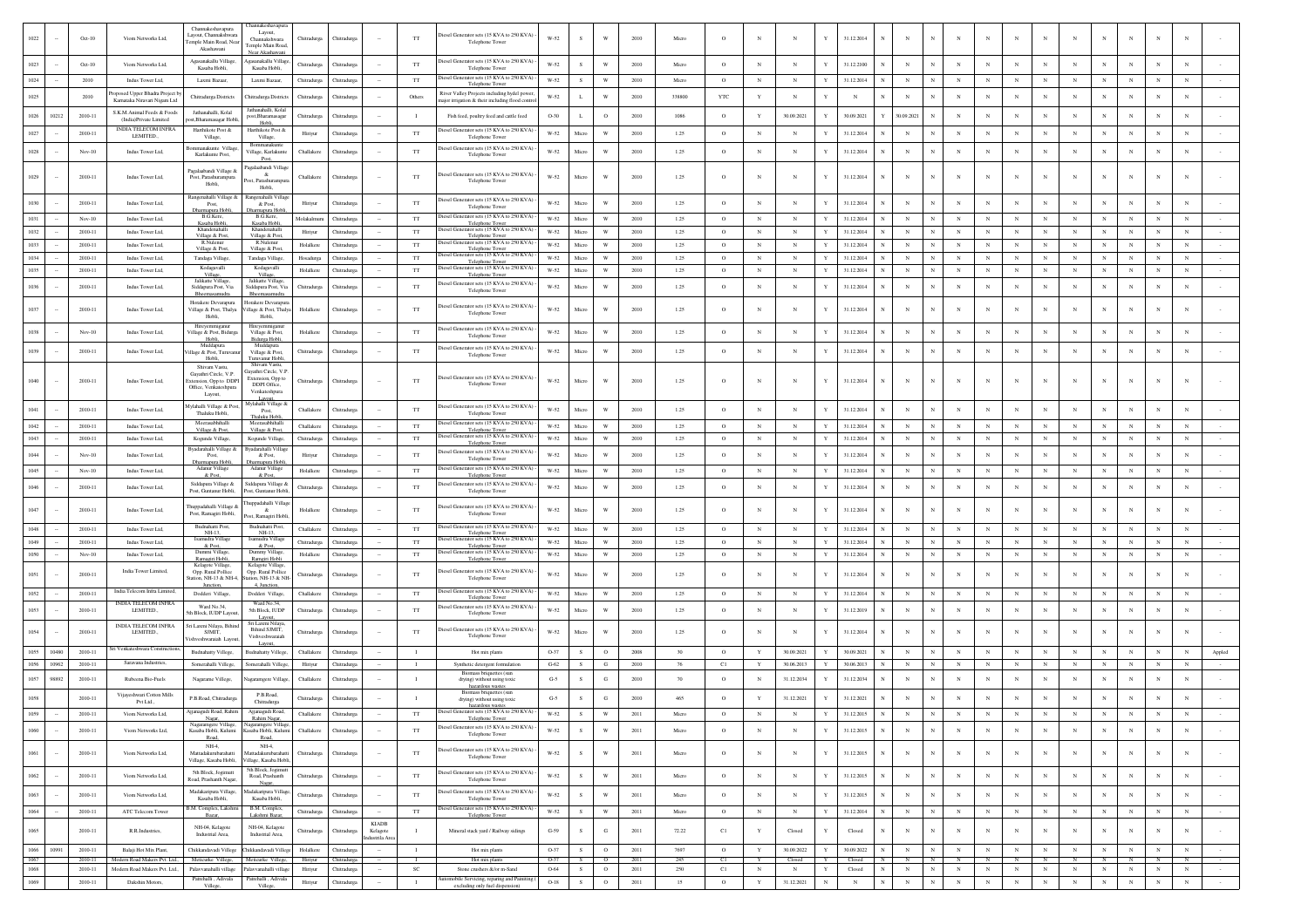| 1070         |            | 2010-11            | Bike World c/o IMC of ITI<br>Bharamasagara,                       | Chitradurga                                                         | Chitradurga                                   | Chitradurga                | Chitradurga                |                    | $\mathbf{I}$       | Automobile Servicing, reparing and Painiting (<br>excluding only fuel dispension)          | $O-18$           | s.            | $\circ$                 | 2011         | 5.5           | C1            |                          | 30.09.2017               | N                                             |             |                          |                           |                          |                          |            |            |                          |                          |                          |                          | N<br>C1 13.04.201                          |
|--------------|------------|--------------------|-------------------------------------------------------------------|---------------------------------------------------------------------|-----------------------------------------------|----------------------------|----------------------------|--------------------|--------------------|--------------------------------------------------------------------------------------------|------------------|---------------|-------------------------|--------------|---------------|---------------|--------------------------|--------------------------|-----------------------------------------------|-------------|--------------------------|---------------------------|--------------------------|--------------------------|------------|------------|--------------------------|--------------------------|--------------------------|--------------------------|--------------------------------------------|
| 1071         |            | 2010-11            | Sri. Guru Thipperudraswamy<br><b>Trading Company</b>              | Makalurahally Villege,                                              | Makalurahally Villeg                          | Hiriyur                    | Chitradurga                |                    | $\mathbf{I}$       | Ground nut decorticating                                                                   | $W-20$           | Micro         | w                       | 2011         | 25            | $\circ$       | $_{\rm N}$               | $_{\rm N}$               | One Time                                      |             | $_{\rm N}$               | N                         | $_{\rm N}$               | $_{\rm N}$               | $_{\rm N}$ | $_{\rm N}$ | $_{\rm N}$               | $_{\rm N}$               | $_{\rm N}$               | $_{\rm N}$               | $_{\rm N}$                                 |
|              | 1072 79646 | 2010-11            | Garudadri Impex Pvt. Ltd.,                                        | Ml No 2583.                                                         | Dodda byaladakere                             | Hosadurga Chitradurga      |                            |                    | M                  | Mineral stack vard / Railway sidines<br>lotels $(<$ 3 star) or hotels/Resorts having $>$ 2 | $G-59$           | - 8           | $\mathbb{R}$            | 2011         | 48            | $\circ$       | Y                        | 30.06.2022               | 31.06.2022<br>Y                               | N           | N                        |                           | N                        |                          |            |            |                          |                          |                          | - N                      | N                                          |
| 1073         |            | 2010-11            | Aishwarya Fort,                                                   | Chitradurga.                                                        | Chitradurga                                   | Chitradurga                | Chitradurga                |                    | Hospitality        | rooms and less than 100 rooms. and waste-<br>ater generation less than 100 KLD and hav     | O-38             |               | $\circ$                 | 2010         | 90            | $\circ$       | Y                        | 31.12.2019               | 31.12.2019<br>Y                               |             |                          | $_{\rm N}$                | N                        | N                        |            | $_{\rm N}$ |                          | $\overline{N}$           |                          | N                        | N                                          |
|              |            |                    |                                                                   |                                                                     |                                               |                            |                            |                    |                    | a coal / oil fired boiler<br>Health-care Establishment (as                                 |                  |               |                         |              |               |               |                          |                          |                                               |             |                          |                           |                          |                          |            |            |                          |                          |                          |                          | private not                                |
| 1074         |            | 2002-03            | District Leprosy Control Unit,<br>John Mines, Ramajjannahhli Iron | Chitradurga                                                         | Chitradurga<br>najjanahalli Kav               | Chitradurga                | Chitradurga                |                    | HCE                | efined in BMW Rules)-BMW Authorizati                                                       | $W-58$           | s             | W                       |              |               | $\circ$       | $_{\rm N}$               | $_{\rm N}$               | $_{\rm N}$                                    |             | $_{\rm N}$               |                           | 31.12.2012               | $_{\rm N}$               |            |            | $_{\rm N}$               | $_{\rm N}$               |                          | $_{\rm N}$               | N<br>Bedded HCE?                           |
| 1075         |            | 2010-11            | & Manganese Ore mines by Sri.<br>R.Prayeen Chandra                | <b>Ramajianahalli Kaval</b><br>Malapura Village                     | & Malapura<br>Village                         | Hosadurga                  | Chitradurga                |                    | M                  | Mining and ore beneficiation                                                               | $R - 35$         | s             |                         | 2011         | 325           | C1            | Y                        | 30.06.2013               | 30.06.2013                                    |             | $_{\rm N}$               |                           | $\mathbf N$              | $_{\rm N}$               |            |            |                          | $\overline{N}$           |                          | $\mathbf N$              | $\mathbf N$                                |
| 1076<br>1077 |            | 2010-11<br>2010-11 | Sreesha Enterpreises Pvt. Ltd.<br>Shivalingeshwara Trading        | Mallanakatte.                                                       | Mallanakatte                                  | Holalkere<br>Chitradurga   | Chitradurga<br>Chitradurga |                    | $\mathbf{I}$       | Mineral stack yard / Railway sidings<br>Cotton Ginning                                     | $G-59$<br>$G-67$ | S             | $\mathbf{W}$            | 2011<br>2010 | 48<br>4676    | C1<br>$\circ$ | $\mathbf Y$              | 30.06.201<br>31.12.2021  | 30.06.201<br>$\mathbf Y$<br>31.12.2021        | $_{\rm N}$  | $_{\rm N}$               | $_{\rm N}$                | $_{\rm N}$               | $_{\rm N}$               | $_{\rm N}$ | $_{\rm N}$ | $_{\rm N}$               | $_{\rm N}$               | $_{\rm N}$               | $_{\rm N}$               | $_{\rm N}$                                 |
|              |            |                    | Company                                                           | <b>Iullehal Village &amp; Post</b>                                  | Hullehal Village &                            |                            |                            |                    |                    |                                                                                            |                  |               |                         |              |               |               |                          |                          |                                               |             |                          |                           |                          |                          |            |            |                          |                          |                          |                          |                                            |
| 1078         |            | 2010-11            | Indus Tower Ltd,                                                  | aramasagara Hobli,<br>Chitradurga Tq & Dist-<br>577521              | Post, aramasagara<br>Iobli, Chitradurga To    | Chitradurga                | Chitradurga                |                    | $_{\rm TT}$        | iesel Generator sets (15 KVA to 250 KVA<br>Telephone Tower                                 | $W-52$           |               | W                       | 2011         | Micro         | $\circ$       | N                        |                          | 31.12.2015                                    |             |                          | $_{\rm N}$                | N                        | $_{\rm N}$               |            | N          |                          | $\overline{N}$           |                          | N                        | N                                          |
| 1079         |            | 2010-11            | Indus Tower Ltd.                                                  | Devegere Village & Pos                                              | & Dist-577521<br>Devegere Village &<br>Post   | Hosadurga                  | Chitradure                 |                    | TT                 | Diesel Generator sets (15 KVA to 250 KVA)<br>Telephone Tower                               | W-52             | s.            | W                       | 2011         | Micro         | $\circ$       | $_{\rm N}$               | N                        | 31.12.2015                                    |             | $_{\rm N}$               |                           | $_{\rm N}$               | $_{\rm N}$               | $_{\rm N}$ | $_{\rm N}$ | $_{\rm N}$               | $_{\rm N}$               | $_{\rm N}$               | $_{\rm N}$               | $_{\rm N}$                                 |
| 1080         |            | 2010-11            | Indus Tower Ltd.                                                  | lagavadi Village & Pos                                              | vadi Village (<br>Post, Baramasagara          | Chitradurga                | Chitradurea                |                    | TT                 | tiesel Generator sets (15 KVA to 250 KVA)                                                  | W-52             | $\mathbf{s}$  | W                       | 2011         | Micro         | $\circ$       | $_{\rm N}$               | $_{\rm N}$               | 31.12.2015                                    |             | $_{\rm N}$               |                           | $_{\rm N}$               | N                        | $_{\rm N}$ | $_{\rm N}$ | $_{\rm N}$               | $_{\rm N}$               | $_{\rm N}$               | $_{\rm N}$               | N                                          |
| 1081         |            | 2010-11            | Indus Tower Ltd.                                                  | Baramasagara Hobli,<br>Goolihatty Village,                          | Hobli.<br>Goolihatty Village                  | Hosadurga                  | Chitradurea                |                    | <b>TT</b>          | Telephone Tower<br>liesel Generator sets (15 KVA to 250 KVA)                               | W-52             | s.            | W                       | 2011         | Micro         | $\circ$       | N                        | $\mathbb{N}$             | 31.12.2015                                    |             | $_{\rm N}$               | N                         | $_{\rm N}$               | $_{\rm N}$               | N          | $_{\rm N}$ | $_{\rm N}$               | $_{\rm N}$               | $_{\rm N}$               | N                        | N                                          |
|              |            |                    |                                                                   | Madadakere Hobli<br>Sooragondanahalli                               | Madadakere Hobli<br>Sooragondanahall          |                            |                            |                    |                    | Telephone Tower<br>tiesel Generator sets (15 KVA to 250 KVA)                               |                  |               |                         |              |               |               |                          |                          |                                               |             |                          |                           |                          |                          |            |            |                          |                          |                          |                          |                                            |
| 1082         |            | 2010-11            | Indus Tower Ltd.                                                  | /illage, & Post, Imangala<br>Hobli.                                 | Village, & Post,<br>Imangala Hobli,           | Hiriyur                    | Chitradurea                |                    | TT                 | Telephone Towe                                                                             | W-52             |               | W                       | 2011         | Micro         | $\circ$       | $_{\rm N}$               | $_{\rm N}$               | 31.12.2015                                    |             | $_{\rm N}$               |                           | $_{\rm N}$               | N                        | $_{\rm N}$ | $_{\rm N}$ | $_{\rm N}$               | $_{\rm N}$               | $_{\rm N}$               | $_{\rm N}$               | $_{\rm N}$                                 |
| 1083         |            | 2010-11            | Indus Tower Ltd,                                                  | sanehalli Village & Post                                            | Sanehalli Village &<br>Post.<br>Devaramarikun | Hosadurga                  | Chitradurga                |                    | TT                 | iesel Generator sets (15 KVA to 250 KVA)<br>Telephone Tower                                | W-52             | s.            | W                       | 2011         | Micro         | $\circ$       | N                        | $_{\rm N}$               | 31.12.2015                                    |             | $_{\rm N}$               | N                         | $_{\rm N}$               | $_{\rm N}$               | N          | $_{\rm N}$ | $_{\rm N}$               | $_{\rm N}$               | $_{\rm N}$               | $_{\rm N}$               | $\mathbf N$                                |
| 1084         |            | 2010-11            | Indus Tower Ltd,                                                  | Jevaramarikunte Village<br>& Post, Kasaba Hobli                     | Village & Post,                               | Challakere                 | Chitradurga                |                    | $_{\rm TT}$        | liesel Generator sets (15 KVA to 250 KVA)<br>Telephone Tower                               | W-52             | s             | W                       | 2011         | Micro         | $\circ$       | $_{\rm N}$               | $_{\rm N}$               | 31.12.2015                                    |             | $_{\rm N}$               |                           | $\mathbf N$              | N                        |            |            |                          |                          | $_{\rm N}$               | $_{\rm N}$               | N                                          |
| 1085         |            | 2010-11            | Indus Tower Ltd,                                                  | Abbenahalli Village &<br>Post, Nayakanahatty                        | bbenahalli Village &<br>Post, Nayakanahatty   | Challakere                 | Chitradurga                |                    | TT                 | tiesel Generator sets (15 KVA to 250 KVA)                                                  | W-52             | $\mathcal{S}$ | W                       | 2011         | Micro         | $\circ$       | $_{\rm N}$               | N                        | 31.12.2015<br>$\mathbf{Y}$                    |             | N                        | N                         | N                        | N                        |            | $_{\rm N}$ |                          | $_{\rm N}$               | $_{\rm N}$               | $_{\rm N}$               | N                                          |
|              |            |                    |                                                                   | Hobli.<br>Madadakere Village &                                      | Hobli.<br>Madadakere Village &                |                            |                            |                    |                    | Telephone Tower<br>iesel Generator sets (15 KVA to 250 KVA)                                |                  |               |                         |              |               |               |                          |                          |                                               |             |                          |                           |                          |                          |            |            |                          |                          |                          |                          |                                            |
| 1086         |            | 2010-11            | Indus Tower Ltd,                                                  | Hobli.                                                              | Hobli,                                        | Hosadurga                  | Chitradurga                |                    | $_{\rm TT}$        | Telephone Toy<br>Diesel Generator sets (15 KVA to 250 KVA)                                 | W-52             | s             | W                       | 2011         | Micro         | $\circ$       | $_{\rm N}$               | $_{\rm N}$               | $\mathbf{Y}$<br>31.12.2015                    |             | $_{\rm N}$               | $\mathbf N$               | $_{\rm N}$               | $_{\rm N}$               |            | $_{\rm N}$ | $_{\rm N}$               | $_{\rm N}$               | $_{\rm N}$               | $_{\rm N}$               | $_{\rm N}$                                 |
| 1087         |            | 2010-11            | Indus Tower Ltd,                                                  | Holalkere<br>Chitrahalli Gate,                                      | Holalkere<br>Chitrahalli Gate                 | Holalkere                  | Chitradurga                |                    | TT                 | Telephone Tower<br>liesel Generator sets (15 KVA to 250 KVA)                               | W-52             | S             | W                       | 2011         | Micro         | $\circ$       | $_{\rm N}$               | $_{\rm N}$               | $\mathbf{Y}$<br>31.12.2015                    |             | ${\bf N}$                | $_{\rm N}$                | $_{\rm N}$               | $_{\rm N}$               | $_{\rm N}$ | $_{\rm N}$ | $_{\rm N}$               | $_{\rm N}$               | $_{\rm N}$               | $_{\rm N}$               | $_{\rm N}$                                 |
| 1088         |            | 2010-11            | Indus Tower Ltd.                                                  | Chitrahalli Village &<br>Post                                       | Chitrahalli Village &<br>Post                 | Holalkere                  | Chitradurga                |                    | TT                 | Telephone Tower                                                                            | $W-52$           |               | W                       | 2011         | Micro         | $\circ$       | $_{\rm N}$               | $\mathbb{N}$             | 31.12.2015                                    |             | $_{\rm N}$               |                           | N                        | N                        |            |            |                          | N                        | $_{\rm N}$               | $_{\rm N}$               | N                                          |
| 1089         |            | 2010-11            | Indus Tower Ltd,                                                  | Jaurasamudra Village<br>Thaluku Hobli,                              | Gaurasamudra<br>Village, Thaluku              | Challakere                 | Chitradurga                |                    | TT                 | tiesel Generator sets (15 KVA to 250 KVA)<br>Telephone Tower                               | $W-52$           |               | W                       | 2011         | Micro         | $\circ$       | $_{\rm N}$               | $_{\rm N}$               | 31.12.2015                                    |             | $_{\rm N}$               |                           | $_{\rm N}$               | $_{\rm N}$               |            |            | $_{\rm N}$               | $\mathbf N$              |                          | N                        | N                                          |
| 1090         |            | 2010-11            | Indus Tower Ltd,                                                  | Varavu Village<br>Chikkammanahalli                                  | Hobli<br>Varavu Village<br>Chikkammanahalli   | Challakere                 | Chitradurga                |                    | $_{\rm TT}$        | tiesel Generator sets (15 KVA to 250 KVA)                                                  | $W-52$           | s             | W                       | 2011         | Micro         | $\circ$       | $_{\rm N}$               | $_{\rm N}$               | 31.12.2015                                    |             | $_{\rm N}$               |                           | $_{\rm N}$               | N                        | N          | N          | $_{\rm N}$               | $_{\rm N}$               | $_{\rm N}$               | $_{\rm N}$               | $_{\rm N}$                                 |
|              |            |                    |                                                                   | Vilege & post                                                       | Vilege & post                                 |                            |                            |                    |                    | Telephone Tower<br>Pulverizing and Roasting of Manganese                                   |                  |               |                         |              |               |               |                          |                          |                                               |             |                          |                           |                          |                          |            |            |                          |                          |                          |                          |                                            |
| 1091<br>1092 | 34895      | 2010-11<br>2010-11 | Sneha Industries<br>Indus Tower Ltd,                              | Hosahalli,<br>Sondekola Village &                                   | Hosahalli,<br>Sondekola Village &             | Chitradurga<br>Chitradurga | Chitradurga<br>Chitradurga |                    | $\mathbf{I}$<br>TT | dioxide and c<br>liesel Generator sets (15 KVA to 250 KVA                                  | $O-26$<br>W-52   | s.<br>s.      | $\circ$<br>W            | 2011<br>2011 | 44.5<br>Micro | C1<br>$\circ$ | Y<br>$_{\rm N}$          | 30.06.2017<br>$_{\rm N}$ | $\mathbf{Y}$<br>30.06.2017<br>31.12.2015<br>Y |             | $_{\rm N}$<br>$_{\rm N}$ | $\mathbf N$<br>$_{\rm N}$ | $_{\rm N}$<br>$_{\rm N}$ | $_{\rm N}$<br>$_{\rm N}$ | $_{\rm N}$ | $_{\rm N}$ | $_{\rm N}$<br>$_{\rm N}$ | $_{\rm N}$<br>$_{\rm N}$ | $_{\rm N}$<br>$_{\rm N}$ | N<br>$_{\rm N}$          | $_{\rm N}$<br>$\mathbf N$                  |
| 1093         |            | 2010-11            | Indus Tower Ltd,                                                  | Post, Kasaba Hobli,<br>Uppalgene Villege,                           | Post, Kasaba Hobl<br>Uppalgene Villege        | Hiriyur                    | Chitradurga                |                    | $_{\rm TT}$        | Telephone Tower<br>Diesel Generator sets (15 KVA to 250 KVA)                               | $W-52$           | s.            | W                       | 2011         | Micro         | $\circ$       | $_{\rm N}$               | $_{\rm N}$               | 31.12.2015                                    |             | $_{\rm N}$               |                           | $_{\rm N}$               | $_{\rm N}$               | $_{\rm N}$ | $_{\rm N}$ | $_{\rm N}$               | $\mathbf N$              | $_{\rm N}$               | $\mathbf N$              | $_{\rm N}$                                 |
| 1094         |            | 2010-11            | Indus Tower Ltd,                                                  | Kanguvalli Village &                                                | Kangavalli Village                            | Hosadurga                  | Chitradurga                |                    | TT                 | Telephone Towe<br>Diesel Generator sets (15 KVA to 250 KVA)                                | W-52             | $\mathcal{S}$ | W                       | 2011         | Micro         | $\circ$       | $_{\rm N}$               | N                        | 31.12.2015                                    |             | $_{\rm N}$               |                           | $_{\rm N}$               | $_{\rm N}$               |            | N          | $\mathbf N$              | $_{\rm N}$               | $_{\rm N}$               | $\mathbf{N}$             | $_{\rm N}$                                 |
| 1095         |            | 2010-11            | Indus Tower Ltd,                                                  | Post,<br>Gajjaganahalli<br>Villa                                    | Gajjaganahalli                                | Challakere                 | Chitradurga                |                    | $_{\rm TT}$        | Telephone Tower<br>tiesel Generator sets (15 KVA to 250 KVA)<br>Telephone Tower            | $W-52$           | s.            | w                       | 2011         | Micro         | $\circ$       | $_{\rm N}$               | $_{\rm N}$               | $\mathbf{Y}$<br>31.12.2015                    |             | $_{\rm N}$               | $_{\rm N}$                | $_{\rm N}$               | $_{\rm N}$               | $_{\rm N}$ | $_{\rm N}$ | $_{\rm N}$               | $_{\rm N}$               | $_{\rm N}$               | N                        | $_{\rm N}$                                 |
| 1096         |            | 2010-11            | Indus Tower Ltd,                                                  | Nalagethanahatti,                                                   | Nalagethanahatti                              | Challakere                 | Chitradurga                |                    | $_{\rm TT}$        | tiesel Generator sets (15 KVA to 250 KVA)                                                  | $W-52$           | s             | W                       | 2011         | Micro         | $\circ$       | $_{\rm N}$               | $_{\rm N}$               | 31.12.2015                                    |             | $_{\rm N}$               |                           | $_{\rm N}$               | N                        | N          | N          | $_{\rm N}$               | $_{\rm N}$               | $_{\rm N}$               | $_{\rm N}$               | $_{\rm N}$                                 |
| 1097         |            | 2010-11            | India Telecon                                                     | Navakanahatti Hobli.<br>Konasagara                                  | Navakanahatti Hobli<br>Konasagara             | Molakalmuru                | Chitradurga                |                    | $_{\rm TT}$        | Telephone Tower<br>viesel Generator sets (15 KVA to 250 KVA                                | $W-52$           | S             | $\mathbf{W}$            | 2011         | Micro         | $\circ$       | $_{\rm N}$               | $_{\rm N}$               | Y<br>31.12.2015                               |             | $_{\rm N}$               | $_{\rm N}$                | $_{\rm N}$               | $_{\rm N}$               | $_{\rm N}$ | $_{\rm N}$ | $_{\rm N}$               | $_{\rm N}$               | $_{\rm N}$               | $\mathbf N$              | $_{\rm N}$                                 |
|              |            |                    | <b>Infra Limited</b>                                              | Village.                                                            | Villag                                        |                            |                            |                    |                    | Telephone Tow<br>liesel Generator sets (15 KVA to 250 KVA                                  |                  |               |                         |              |               |               |                          |                          |                                               |             |                          |                           |                          |                          |            |            |                          |                          |                          | $_{\rm N}$               |                                            |
| 1098         |            | 2010-11            | India Telecom                                                     |                                                                     |                                               | Chitradurga                | Chitradurga                |                    | <b>TT</b>          |                                                                                            | W-52             | S.            | W                       | 2011         | Micro         | $\circ$       | N                        | N                        | 31.12.2015<br>Y                               |             | $_{\rm N}$               | $_{\rm N}$                | $_{\rm N}$               | $_{\rm N}$               | $_{\rm N}$ | $_{\rm N}$ | $_{\rm N}$               | $_{\rm N}$               | $_{\rm N}$               |                          | $_{\rm N}$                                 |
|              |            |                    | Infra Limited.<br>Rayapre Bio Fuels                               | Near Stadium, JyogimattNear Stadium, Jyogir<br>Kurudihally          | Kurudihally                                   |                            |                            |                    |                    | Telephone Tower<br>Biomass briquettes (su                                                  |                  |               |                         |              |               |               |                          |                          |                                               |             |                          |                           |                          |                          |            |            |                          |                          |                          |                          | Inspection                                 |
| 1099         |            | 2010-11            |                                                                   | (At & P)                                                            | (At & P)                                      | Challakere                 | Chitradurga                |                    | - 1                | drying) without using toxic<br>hazardous waster                                            | $G-5$            | -S            | G                       | 2011         | 99.5          | C1            | N                        | Closed                   | $_{\rm N}$<br>"losed                          |             | $_{\rm N}$               |                           | $_{\rm N}$               | N                        |            | $_{\rm N}$ | $_{\rm N}$               | N                        | $_{\rm N}$               | $_{\rm N}$               | N<br>ated:05.01.20                         |
| 1100         |            | 2010-11            | Spandana KHM Bricks Industries                                    | Solenahally Villege,<br>Marlahalli                                  | Solenahally Villege<br>Marlahalli             | Molakalmuru                | Chitradurea                |                    | $\mathbf{I}$       | Manual and wire cut bricks                                                                 | $G-73$           | Micro         | G                       | 2011         | 4.5           | $\circ$       | N                        | N                        | 31.12.2021                                    |             | $_{\rm N}$               | N                         | $_{\rm N}$               | $_{\rm N}$               | $_{\rm N}$ | $_{\rm N}$ | $_{\rm N}$               | $_{\rm N}$               | $_{\rm N}$               | $_{\rm N}$               | $_{\rm N}$                                 |
| 1101         |            | 2010-11            | Sri. Mahadevi M.G.Bricks Unit                                     | Villege.<br>Mallurahatty                                            | Villege,<br>Mallurahatty                      | Molakalmuru                | Chitradurga                |                    | $\mathbf{I}$       | Manual and wire cut bricks                                                                 | $G-73$           | Micro         | G                       | 2011         | 4.18          | YTC           | $_{\rm N}$               | $_{\rm N}$               | YTC                                           |             | $_{\rm N}$               | N                         | $_{\rm N}$               | $_{\rm N}$               |            | $_{\rm N}$ | $_{\rm N}$               | $_{\rm N}$               | $_{\rm N}$               | $_{\rm N}$               | $_{\rm N}$                                 |
| 1102         |            | 2010-11            | Indus Tower Ltd,                                                  | Village & Post,<br>layakanahatti Hobl                               | Village & Post,<br>akanahatti Hob             | Challakere                 | Chitradurga                |                    | $_{\rm TT}$        | liesel Generator sets (15 KVA to 250 KVA<br>Telephone Tower                                | $W-52$           | $\mathbf{c}$  | $\mathbf{W}$            | 2011         | Micro         | $\circ$       | $_{\rm N}$               |                          | 31.12.2015                                    |             | $_{\rm N}$               | N                         | $\mathbf N$              | $_{\rm N}$               |            |            |                          | $_{\rm N}$               |                          | N                        | N                                          |
| 1103         |            | 2010-11            | Durga Minerals Company                                            | Ramai<br>halli Villege                                              | Ramajiana<br>halli Villege                    | Hosadurga                  | Chitradurga                |                    | $\blacksquare$     | Mineral stack yard / Railway sidings                                                       | $G-59$           | S             | G                       | 2011         | 81            | C1            | Y                        | Closed                   | Y<br>Closed                                   |             | $_{\rm N}$               |                           | $_{\rm N}$               | $_{\rm N}$               |            | $_{\rm N}$ | $_{\rm N}$               | $_{\rm N}$               | $_{\rm N}$               | $_{\rm N}$               | $_{\rm N}$                                 |
| 1104         |            | 2010-11            | Sri Balaji Childrens Clinic,                                      | Opp Govt<br>Hospital,                                               | C.B Road                                      | Holalkere                  | Chitradurga                |                    | HCE                | Health-care Establishment (as<br>fined in BMW Rules)-BMW Authoriza                         | W-58             | s             | W                       |              |               | $\circ$       | $_{\rm N}$               | $_{\rm N}$               | $_{\rm N}$<br>$_{\rm N}$                      |             | $_{\rm N}$               | Y                         | 31.12.2050               | $_{\rm N}$               |            | $_{\rm N}$ | $\mathbf N$              | $_{\rm N}$               | $_{\rm N}$               | N                        | Bedded HCE's<br>$_{\rm N}$                 |
| $1105\,$     |            | 2010-11            | Ganga Clinic,                                                     | Siddramappa Extensi                                                 | Holalkere                                     | Holalkere                  | Chitradurga                |                    | ${\rm HCE}$        | Health-care Establishment (as                                                              | $W-58$           | s             | W                       |              |               | $\circ$       | $_{\rm N}$               | N                        | N                                             |             | $_{\rm N}$               |                           | 31.12.2050               | N                        |            |            | $_{\rm N}$               | $_{\rm N}$               |                          | $_{\rm N}$               | Bedded HCE<br>N                            |
|              |            |                    |                                                                   |                                                                     | Kelagote Industria                            |                            |                            | KIADB Ind.         |                    | efined in BMW Rules)-BMW Authorizati                                                       |                  |               |                         |              |               |               |                          |                          |                                               |             |                          |                           |                          |                          |            |            |                          |                          |                          |                          |                                            |
| $1106\,$     |            | 2012-13            | Ajay Industries                                                   | Kelagote Industrial Area                                            | Area, NH-4.<br>Chitradurga                    | Chitradurga                | Chitradurea                | Area.<br>hitradurg | $\mathbf{I}$       | Ice blocks manufacturing, cold storage &<br>refrigeration rooms                            | $G-105$          | Micro         | G                       | 2013         | 15            | <b>YTC</b>    | Y                        | <b>YTC</b>               | <b>YTC</b>                                    |             | $_{\rm N}$               |                           | $_{\rm N}$               | $_{\rm N}$               |            | N          |                          | $\overline{N}$           |                          | $_{\rm N}$               | N                                          |
| 1107         |            | 2010-11            | Jayalakshmi Clinic,                                               | Holalkere<br>Town,                                                  | Holalkero                                     | Holalkere                  | Chitradurga                |                    | HCE                | Health-care Establishment (as<br>efined in BMW Rules)-BMW Authoriza                        | W-58             | S             | W                       |              |               | $\circ$       | $_{\rm N}$               | $_{\rm N}$               | $_{\rm N}$<br>$_{\rm N}$                      |             | $_{\rm N}$               |                           | 31.12.2050               | $_{\rm N}$               |            | $_{\rm N}$ | $_{\rm N}$               | $_{\rm N}$               | $_{\rm N}$               | $_{\rm N}$               | $_{\rm N}$<br><b>Bedded HCE</b>            |
| $1108\,$     |            | 2010-11            | kamataka Piles and Pistul Clinic                                  | kanapathi Temple Road,                                              | Holalkere town,                               | Holalkere                  | Chitradurga                |                    | HCE                | Health-care Establishment (as                                                              | $W-58$           | s             | W                       |              |               | $\circ$       | $_{\rm N}$               | $_{\rm N}$               | N                                             |             | $_{\rm N}$               |                           | 31.12.2050               | $_{\rm N}$               |            |            |                          |                          |                          |                          | <b>Bedded HCE</b>                          |
|              |            | 2010-11            | Indus Tower Ltd,                                                  |                                                                     | Konapur:                                      | Molakalmuru                | Chitradurga                |                    | TT                 | efined in BMW Rules)-BMW Authoriza<br>Diesel Generator sets (15 KVA to 250 KVA)            |                  | S             | W                       | 2011         | Micro         | $\circ$       | $_{\rm N}$               | $_{\rm N}$               | $\mathbf Y$<br>31.12.2015                     | $_{\rm N}$  | $_{\rm N}$               | $_{\rm N}$                | $_{\rm N}$               | $_{\rm N}$               |            | $_{\rm N}$ | $_{\rm N}$               | $_{\rm N}$               | $_{\rm N}$               | $_{\rm N}$               | $_{\rm N}$                                 |
| 1109         |            |                    |                                                                   | Village.<br>Gopanahally                                             | Village<br>Gopanahally                        |                            |                            |                    |                    | Telephone Towe<br>liesel Generator sets (15 KVA to 250 KVA)                                | W-52             |               |                         |              |               |               |                          |                          |                                               |             |                          |                           |                          |                          |            |            |                          |                          |                          |                          |                                            |
| 1110         |            | 2010-11            | Indus Tower Ltd,                                                  | illage & Post, Kasaba                                               | Village & Post<br>Casaba Hobi                 | Challakere                 | Chitradurga                |                    | TT                 | Telephone Tower                                                                            | $W-52$           |               | W                       | 2011         | Micro         | $\circ$       | $_{\rm N}$               |                          | 31.12.2015<br>$\mathbf{v}$                    |             | $_{\rm N}$               |                           | $_{\rm N}$               |                          |            |            | $_{\rm N}$               | $\mathbf N$              |                          | N                        | N                                          |
| 1111         |            | 2010-11            | Indus Tower Ltd,                                                  | Kellodu Village<br>Tekalavatty                                      | Kellodu Village,<br>Tekalavatty               | Hosadurga                  | Chitradurga                |                    | TT                 | Diesel Generator sets (15 KVA to 250 KVA) -<br>liesel Generator sets (15 KVA to 250 KVA)   | W-52             | S             | W                       | 2011         | Micro         | $\circ$       | $_{\rm N}$               | N                        | 31.12.2015                                    |             | N                        |                           | N                        |                          |            |            | $\mathbf N$              | N                        |                          | $_{\rm N}$               | $_{\rm N}$                                 |
| $1112\,$     |            | 2010-11            | Indus Tower Ltd,                                                  | llage & & Post, Thalya<br>Hobli,                                    | Village & & Post,<br>Thalya Hobli             | Holalkere                  | Chitradurga                |                    | $_{\rm TT}$        | Telephone Tower                                                                            | W-52             | s             | W                       | 2011         | Micro         | $\circ$       | $_{\rm N}$               | N                        | 31.12.2015                                    |             | $_{\rm N}$               |                           | N                        |                          |            |            |                          |                          |                          | $_{\rm N}$               | N                                          |
| 1113         |            | 2010-11            | Indus Tower Ltd.                                                  | Sannakittadahall<br>Village,                                        | Sannakittadahally                             | Hosadurga                  | Chitradurga                |                    | TT                 | Diesel Generator sets (15 KVA to 250 KVA)                                                  | $W-52$           | s.            | W                       | 2011         | Micro         | $\circ$       | $_{\rm N}$               | $_{\rm N}$               | 31.12.2015<br>Y                               |             | $_{\rm N}$               | $_{\rm N}$                | $_{\rm N}$               | $_{\rm N}$               | N          | $_{\rm N}$ | $_{\rm N}$               | $_{\rm N}$               | $_{\rm N}$               | $_{\rm N}$               | $_{\rm N}$                                 |
|              |            |                    | India Telecom Infra Limited                                       | Doddakittadahalli Post<br>Madadakere Hobli,<br>5th Block, Jyogimatt | Village,                                      |                            |                            |                    |                    | Telephone Tower<br>tiesel Generator sets (15 KVA to 250 KVA)                               |                  |               |                         |              |               |               |                          |                          |                                               |             |                          |                           |                          |                          |            |            |                          |                          |                          |                          |                                            |
| 1114         |            | 2010-11            | Sri Venkateshwara Ston                                            | Layout.                                                             | Near Stadium                                  |                            | Chitradurga Chitradurga    |                    | $_{\rm TT}$        | Telephone Tower                                                                            | W-52             | S             | $\ensuremath{\text{W}}$ | 2011         | Micro         | $\circ$       | $_{\rm N}$               | $_{\rm N}$               | 31.12.2015<br>Y                               |             | $_{\rm N}$               | $_{\rm N}$                | $_{\rm N}$               | $_{\rm N}$               | N          | $_{\rm N}$ | $_{\rm N}$               | $_{\rm N}$               | $_{\rm N}$               | $_{\rm N}$               | $_{\rm N}$                                 |
| 1115         |            | 2008-09            | Crusher                                                           | Sy.No. 52                                                           | Seebara Village,                              | Chitradurga                | Chitradurga                | $\sim$             | $_{\rm SC}$        | Stone crushers &/or m-Sand                                                                 | 0-64             | s.            | $\circ$                 | 2008         | 38            | C2            | $_{\rm N}$               | $_{\rm N}$               | 30.06.2012                                    |             | $_{\rm N}$               | N                         | $_{\rm N}$               | $_{\rm N}$               | $_{\rm N}$ | $_{\rm N}$ | $_{\rm N}$               | $_{\rm N}$               | $_{\rm N}$               | $_{\rm N}$               | $_{\rm N}$<br>$\sim$                       |
| 1116         |            | 2010-11            | Krishna Maltispeciality<br>Nursing Home                           | Laxmi Bazar,                                                        | Chitradurga Town                              | Chitradurga                | Chitradurga                |                    | $HEE$              | Health-care Establishment (as<br>efined in BMW Rules)-BMW Authorizatio                     | $W-58$           | s             | $\mathbf{W}$            | 2011         | 35.3          | $\circ$       | y                        | 30.06.2019               | $_{\rm N}$<br>$_{\rm N}$                      |             | $_{\rm N}$               | Y                         | 31.12.2050               | $_{\rm N}$               | $_{\rm N}$ | $_{\rm N}$ |                          | $_{\rm N}$               | $_{\rm N}$               | $_{\rm N}$               | $\mathbf N$<br><b>Bedded HCE's</b>         |
| 1117         |            | 2010-11            | Eshwar Clinic.,                                                   | Dr. M.Siideshwara.                                                  | Opp. DHO Office                               | Chitradurga                | Chitradurga                | $\sim$             | $HEE$              | Health-care Establishment (as<br>efined in BMW Rules)-BMW Authorizatio                     | $W-58$           | s             | W                       | 2011         | $\sim$        | $\circ$       | $_{\rm N}$               | N                        | $_{\rm N}$<br>$_{\rm N}$                      |             | $_{\rm N}$               | Y                         | 31.12.2050               | $_{\rm N}$               | $_{\rm N}$ | $_{\rm N}$ | $_{\rm N}$               | $_{\rm N}$               | $_{\rm N}$               | $_{\rm N}$               | Bedded HCE <sup>®</sup><br>N               |
|              |            | 2010-11            | Sachin Skin Care Clinic                                           | Dr. H.M.Ravi                                                        |                                               |                            |                            |                    | HCE                | Health-care Establishment (as                                                              | W-58             | s.            | W                       | 01.01.2017   | $\sim$        |               |                          | $_{\rm N}$               | $_{\rm N}$<br>$_{\rm N}$                      |             | $_{\rm N}$               |                           |                          | $_{\rm N}$               | N          | $_{\rm N}$ | $_{\rm N}$               |                          | $_{\rm N}$               | $_{\rm N}$               | Bedded HCE                                 |
| 1118         |            |                    |                                                                   |                                                                     | Chitradurga                                   | Chitradurga                | Chitradurga                |                    |                    | efined in BMW Rules)-BMW Authorizatio                                                      |                  |               |                         |              |               | $\circ$       | $_{\rm N}$               |                          |                                               |             |                          |                           | 31.12.2050               |                          |            |            |                          | $_{\rm N}$               |                          |                          | $_{\rm N}$                                 |
| 1119         |            | 2010-11            | Shri Vrishabha Mental Health<br>Clinic.                           | Revathi Delux Lodge<br>comlex.                                      | Turuvanuru Road,                              | Chitradurga                | Chitradurga                | $\sim$             | $HEE$              | Health-care Establishment (28)<br>efined in BMW Rules)-BMW Authorizati                     | $W-58$           | s             | W                       | 2011         | $\sim$        | C1            | $_{\rm N}$               | $_{\rm N}$               | $_{\rm N}$<br>$_{\rm N}$                      |             | $_{\rm N}$               |                           | 31.12.2017               | $_{\rm N}$               | $_{\rm N}$ | $_{\rm N}$ | $_{\rm N}$               | $_{\rm N}$               | $_{\rm N}$               | $_{\rm N}$               | $_{\rm N}$<br>Bedded HCE's                 |
| 1120         |            | 2010-11            | Sairam Clinic.                                                    | Dr. Latha Ramesh,                                                   | 1st Cross, JCR<br>Extension                   | Chitradurga                | Chitradurga                | $\sim$             | HCE                | Health-care Establishment (as<br>fined in BMW Rules)-BMW Authorizat                        | W-58             | -S            | W                       | 2011         | $\sim$        | $\circ$       | $_{\rm N}$               | $_{\rm N}$               | $_{\rm N}$<br>$_{\rm N}$                      |             | $_{\rm N}$               |                           | 31.12.2050               | $_{\rm N}$               | $_{\rm N}$ | $_{\rm N}$ | $_{\rm N}$               | $_{\rm N}$               | $_{\rm N}$               | $_{\rm N}$               | private non<br>$_{\rm N}$<br>Bedded HCE    |
|              |            | 2010-11            |                                                                   | N.R.Y Complex,                                                      | Near Vasavi                                   |                            |                            |                    |                    | Health-care Establishment (as                                                              |                  | s             | W                       | 2011         | $\bar{a}$     |               |                          | $_{\rm N}$               | $_{\rm N}$<br>$_{\rm N}$                      | $_{\rm N}$  | $_{\rm N}$               |                           |                          | $_{\rm N}$               | $_{\rm N}$ | $_{\rm N}$ | $_{\rm N}$               |                          | $_{\rm N}$               |                          | $_{\rm N}$                                 |
| 1121<br>1122 |            | 2013-14            | Muktha Clinic, Dr.Shashikala<br>Pediatric Surriya Clinic          | Turuvanuru Road<br>Dr.M.K.Shakil.                                   | Laboratary<br>Badamakah,                      | Chitradurga<br>Chitradurga | Chitradurga<br>Chitradurga |                    | $HEE$<br>$HEE$     | efined in BMW Rules)-BMW Authorizati<br>Health-care Establishment (as                      | $W-58$<br>$W-58$ | S             | $\ensuremath{\text{W}}$ | 2014-Jan     |               | C1<br>C1      | $_{\rm N}$<br>$_{\rm N}$ | $_{\rm N}$               | $_{\rm N}$<br>$_{\rm N}$                      | $\,$ N $\,$ | $_{\rm N}$               | $\mathbb {Y}$             | 31.12.2015<br>31.12.2016 | $_{\rm N}$               | $_{\rm N}$ | $_{\rm N}$ | $_{\rm N}$               | $_{\rm N}$<br>$_{\rm N}$ | $_{\rm N}$               | $_{\rm N}$<br>$_{\rm N}$ | Bedded HCE's<br>Bedded HCE's<br>$_{\rm N}$ |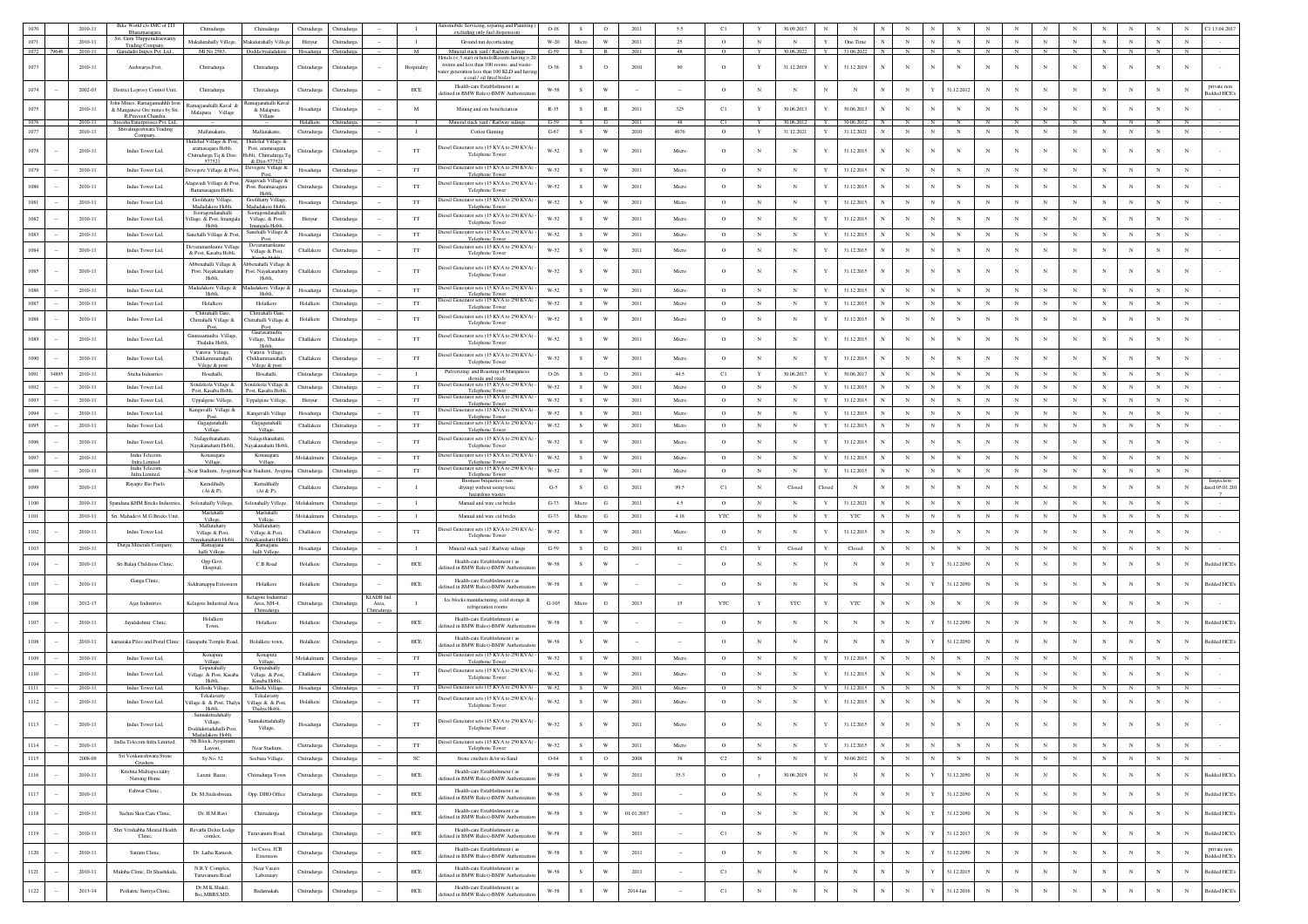|                | 2010-11            | Venkateshwara Skin Clinic                                                             | Dr. Prakash Setty                    | Chitradurga                              | Chitradurga | Chitradurga                       | HCE          | Health-care Establishment (as<br>fined in BMW Rules)-BMW Authorizat      | W-58                 | $\mathcal{S}$ |                         | 2011         |                          | C1       |              |            |             |            |            |                |   | 31.12.201                |             |              |              |             |                |            |              | <b>Bedded HCE</b>                              |
|----------------|--------------------|---------------------------------------------------------------------------------------|--------------------------------------|------------------------------------------|-------------|-----------------------------------|--------------|--------------------------------------------------------------------------|----------------------|---------------|-------------------------|--------------|--------------------------|----------|--------------|------------|-------------|------------|------------|----------------|---|--------------------------|-------------|--------------|--------------|-------------|----------------|------------|--------------|------------------------------------------------|
| 1124           | 2010-11            | Dr. Y.Katappa's Surgical<br><b>Consultation Clinic</b>                                | Chitradurga Town                     | Chitradurga Town                         | Chitradurga | <b>hitradurg</b>                  | ${\rm HCE}$  | Health-care Establishment (28)<br>lefined in BMW Rules)-BMW Authorizat   | $W-58$               | s             | W                       | 2011         |                          | C1       | $_{\rm N}$   | $_{\rm N}$ |             |            |            | $_{\rm N}$     |   | 31.12.2013               |             |              |              | $_{\rm N}$  | $\mathbf N$    |            | N            | Bedded HCE <sup>®</sup><br>N                   |
| 1125           | 2010-11            | Dr. Prasanth kumar                                                                    | 1th Cross, IUDP Layor                | 11th Cross, IUDP<br>Layout               | Chitradurga | <b>Thitradurga</b>                | ${\rm HCE}$  | Health-care Establishment (as<br>fined in BMW Rules)-BMW Authoriza       | $W-58$               | s             | W                       | 2011         |                          | C1       | $_{\rm N}$   | $_{\rm N}$ |             |            |            | $_{\rm N}$     |   | 31.12.2012               |             |              |              | $_{\rm N}$  | N              |            | N            | sedded HCE's<br>N                              |
| 1126           | 2010-11            | Pampasri Surgical Centre                                                              | Behind RTO Office<br>Turuvanur Road, | Behind RTO Office<br>Turuvanur Road      | Chitradurga | <b>Thitradure:</b>                | HCE          | Health-care Establishment (as<br>ted in BMW Rules)-BMW Authoriz          | W-58                 | -S            | W                       | 2011         | $\sim$                   | $\circ$  | Y            | 30.06.2018 |             | N          |            | $_{\rm N}$     |   | 31.12.2050               | $\mathbf N$ |              |              | $_{\rm N}$  | N              |            | N            | private non<br>N<br>edded HCE                  |
| 1127           | 2010-11            | Sri Kottureshwara Dental Clinic                                                       | Holalkere Road                       | Chitradurga                              | Chitradurga | <b>hitradurg</b>                  | ${\rm HCE}$  | Health-care Establishment (28<br>efined in BMW Rules)-BMW Authoriza      | $W-58$               | s.            | W                       | 2011         |                          | C1       | N            | $_{\rm N}$ |             | N          |            | $_{\rm N}$     |   | 31.12.2013               |             |              |              | $_{\rm N}$  | N              |            | N            | Bedded HCE<br>N                                |
| 1128           | 2010-11            | Siddeshwara Clinic                                                                    | Dr.G. Gurusiddeshwar                 | Kelagote                                 | Chitradurga | <b>Thitradurga</b>                | ${\rm HCE}$  | Health-care Establishment (as<br>efined in BMW Rules)-BMW Authoriza      | $W-58$               | s             | W                       | 2011         |                          | $\circ$  | N            | N          |             |            |            | $\mathbf N$    |   | 31.12.2050               |             |              |              |             |                |            | N            | Bedded HCE<br>N                                |
| 1129           | 2010-11            | Amma Dental Clinic                                                                    | Horapet,                             | Horapet,                                 | Chitradurg  | <b>hitradure</b>                  | HCE          | Health-care Establishment (as<br>fined in BMW Rules)-BMW Authoriz        | $W-58$               | -S            | W                       | 2011         |                          | $\circ$  | N            | $_{\rm N}$ |             |            |            | $_{\rm N}$     |   | 31.12.2050               |             |              |              |             |                |            | N            | Bedded HCE<br>N                                |
|                | 2010-11            | Sri. Nandi Clinic,                                                                    | Main Road                            | G.R. Halli                               | Chitradurga | <b>hitradurg</b>                  | HCE          | Health-care Establishment (as<br>lefined in BMW Rules)-BMW Authorizati   | $W-58$               | S             | W                       | 2011         |                          | $\circ$  | N            | N          |             |            |            | $_{\rm N}$     |   | 31.12.2013               |             |              |              |             |                |            |              | private non<br><b>Bedded HCE</b>               |
| 1131           | 2010-11            | Seetha Clinic                                                                         | Chitradurga                          | Chitradurga                              | Chitradurga | Thitradurg                        | ${\rm HCE}$  | Health-care Establishment (as<br>lefined in BMW Rules)-BMW Authoriza     | $W-58$               | S             | W                       | 2011         |                          | $\circ$  | $_{\rm N}$   | $_{\rm N}$ | $_{\rm N}$  | N          |            | $_{\rm N}$     |   | 31.12.2050               | $_{\rm N}$  |              |              | $_{\rm N}$  | N              |            | N            | Bedded HCE <sup>®</sup><br>N                   |
| 1132           | 2010-11            | reyas Children & Dental Clinic<br>Dr. S.P.Basavanthappa,                              | Beside Gayathri Bhav.                | Holalkere Road                           | Chitradurga | Thitradure                        | HCE          | Health-care Establishment (as<br>efined in BMW Rules)-BMW Authorizat     | W-58                 | S.            | W                       | 2011         |                          | $\circ$  | $_{\rm N}$   | $_{\rm N}$ | $_{\rm N}$  |            |            | $_{\rm N}$     |   | 31.12.2050               | N           |              |              |             | N              |            | N            | N<br><b>Bedded HCE</b>                         |
| 1133           | 2010-11            | Sree Venkatesha Pharmacy,                                                             | Chitradurga Town                     | Chitradurga Town                         | Chitradurga | Chitradurga                       | HCE          | Health-care Establishment (as<br>lefined in BMW Rules)-BMW Authorizatio  | W-58                 | S.            | W                       | 2011         |                          | C1       | $_{\rm N}$   | $_{\rm N}$ | $_{\rm N}$  | N          |            | $_{\rm N}$     |   | 31.12.2013               | $_{\rm N}$  |              | $\mathbf{N}$ | N           | $_{\rm N}$     | $_{\rm N}$ | N            | N<br>Bedded HCE's                              |
| 1134           | 2010-11            | S.G. Clinic                                                                           | Holalkere Road                       | Holalkere Road                           | Chitradurga | <b>Thitradurg:</b>                | ${\rm HCE}$  | Health-care Establishment (as<br>lefined in BMW Rules)-BMW Authorizatio  | W-58                 | s             | W                       | 2011         |                          | $\circ$  | $_{\rm N}$   |            |             |            |            | $_{\rm N}$     |   | 31.12.2050               |             |              |              |             | $\overline{N}$ |            | N            | Bedded HCE's<br>N                              |
| 1135           | 2010-11            | Sri Kottureshwar Clinic                                                               | Chitradurga Town                     | Chitradurga Town                         | Chitradurga | <b>Thitradurg:</b>                | HCE          | Health-care Establishment (as<br>efined in BMW Rules)-BMW Authorizatio   | W-58                 | s             | W                       | 2011         |                          | C1       | N            | N          |             |            |            | $_{\rm N}$     |   | 31.12.2017               | N           |              |              |             | N              |            | N            | Bedded HCE's<br>N                              |
| 1136           | 2010-11            | Srinivas Children Hospital,                                                           | Near Karnataka Bank                  | Behind Veternar<br>Road                  | Hosadurga   | <b>hitradurg</b>                  | HCE          | Health-care Establishment (as<br>efined in BMW Rules)-BMW Authorizatio   | W-58                 | s             | W                       | 2011         |                          | $\circ$  | N            | N          |             |            |            | $_{\rm N}$     |   | 31.12.2013               |             |              |              |             | N              |            | N            | Bedded HCE<br>N                                |
| 1137           | 2010-11            | Sri. Basaveshwara Clinic, Dr.<br>L.S.Veeresh.                                         | A.J. Road                            | R.J.L Complex                            | Challakere  | <b>Thitradurga</b>                | ${\rm HCE}$  | Health-care Establishment (as<br>efined in BMW Rules)-BMW Authorizat     | $W-58$               | s             | W                       | 2011         |                          | $\circ$  | N            | $_{\rm N}$ |             |            |            | $_{\rm N}$     |   | 31.12.2013               |             |              |              | N           |                |            | N            | private nor<br>N<br><b>Bedded HCE</b>          |
| 1138           | 2010-11            | New Basaveshwara Clinic,                                                              | Dr.M.S.Roopa,                        | Challakere Town                          | Challakere  | <b>Thitradure:</b>                | <b>HCE</b>   | Health-care Establishment (as<br>ted in BMW Rules)-BMW Authoriz          | W-58                 | S.            | W                       | 2011         |                          | $\circ$  | N            | $_{\rm N}$ |             | N          |            | $_{\rm N}$     |   | 31.12.2013               |             |              |              | $_{\rm N}$  | N              |            | N            | private non<br>N<br>edded HCE                  |
| 1139           | 2010-11            | Sri Vinayaka Orthopeadies &<br>Tralima Centre.,                                       | Chitraurga Road<br>Challakere Town   | Chitraurga Road<br>Challakere Town       | Challakere  | Chitradurg                        | HCE          | Health-care Establishment (as<br>efined in BMW Rules)-BMW Authoriza      | W-58                 | S.            | W                       | 2011         |                          | $\circ$  | $_{\rm N}$   | $_{\rm N}$ |             | N          |            | $_{\rm N}$     |   | 31.12.2013               |             |              |              | N           | N              |            | N            | private nor<br>N<br>Bedded HCE's               |
| 1140           | 2010-11            | Dhanvantri Clinic,                                                                    | Dr. Ashok S.P.                       | J.G.Halli Village.                       | Hiriyur     | <b>Chitradurga</b>                | ${\rm HCE}$  | Health-care Establishment (as<br>lefined in BMW Rules)-BMW Authorizati   | W-58                 | s             | W                       | 2011         |                          | $\circ$  | N            | $_{\rm N}$ |             | N          |            | $_{\rm N}$     |   | 31.12.2013               |             |              |              |             | N              |            | N            | private no<br>N<br>Bedded HCE                  |
| 1141<br>1142   | 2010-11<br>2010-11 | Sanjeevini Clinical Laboratory, B.M Govt High School<br>Vinayaka Clinical Laboratory, | Dr. Ambudevi,                        | Chitradurga Road,<br><b>Hiriyur Town</b> | Challakere  | Chitradurg<br>Hiriyur Chitradurea | $HEE$<br>HCE | Laboratary-BMW Authorization<br>Laboratary-BMW Authorization             | W-58<br>W-58         | S<br>S.       | <b>W</b><br><b>W</b>    | 2011<br>2011 |                          | $\Omega$ | $\mathbb{N}$ | N          | N           | N          | N          | N              |   | 31.12.2013<br>Y 31122013 | N           | N            | N            | N           | $\frac{N}{N}$  | $_{\rm N}$ | N            | Lab<br>N<br>Lab                                |
| 1143           | $2010 - 11$        | Dr. G.Thippeswamy,                                                                    | the premises of Gene<br>Hospital     | Challakere Town                          | Challakere  | <b>Chitradurga</b>                | ${\rm HCE}$  | Health-care Establishment (as<br>efined in BMW Rules)-BMW Authorizati    | $W-58$               | S             | W                       | 2011         |                          | $\circ$  | N            | N          | $_{\rm N}$  | N          |            | $_{\rm N}$     | Y | 31.12.2013               | $_{\rm N}$  |              | $_{\rm N}$   | $_{\rm N}$  | $\mathbf N$    | N          | $_{\rm N}$   | private non<br>N<br>Bedded HCE's               |
| 1144           | 2010-11            | Govt Ayurvedic Dispensaray                                                            | Doddiganala                          | Hosahatty Village.                       | Chitradurga | Thitradurga                       | ${\rm HCE}$  | Non beded Ayush (less than 30 beds)-BMV<br>Authorization                 | $W-58$               | s             | W                       | 2011         |                          | $\circ$  | N            | N          |             |            |            | $_{\rm N}$     |   | 31.12.2050               |             |              |              |             | $\overline{N}$ |            | N            | Govt nor<br>N<br><b>Bedded Ayush</b>           |
| 1145           | 2010-11            | Govt Ayurvedic Dispensaray                                                            | Kolahalu Village,                    | Kolahalu Village                         | Chitradurga | <b>Thitradure:</b>                | HCE          | Non beded Ayush (less than 30 beds)-BMW<br>Authorization                 | $W-58$               | $\mathcal{S}$ | W                       | 2011         |                          | $\circ$  | $_{\rm N}$   | N          |             |            |            | $_{\rm N}$     |   | 31.12.2050               | N           |              |              | N           | N              |            | N            | Govt non<br>N<br><b>Bedded Ayusl</b>           |
| 1146           | 2010-11            | Govt Ayurvedic Dispensaray                                                            | Alagavadi Village                    | Alagavadi Village                        | Chitradurga | Chitradurga                       | HCE          | Non beded Ayush (less than 30 beds)-BMW<br>Authorization                 | W-58                 | s             | W                       | 2011         |                          | $\circ$  | $_{\rm N}$   | $_{\rm N}$ |             |            |            | $_{\rm N}$     |   | 31.12.2050               |             |              |              | N           | $\mathbf N$    |            | N            | Govt non<br>N<br><b>Bedded Ayus</b>            |
| 1147           | 2010-11            | Govt Ayurvedic Dispensaray                                                            | Abbenahalli                          | layakanahatty Hobl                       | Chitradurga | <b>Thitradurg:</b>                | ${\rm HCE}$  | Non beded Ayush (less than 30 beds)-BMW<br>Authorization                 | $W-58$               |               | W                       | 2011         |                          | $\circ$  | $_{\rm N}$   | N          |             |            |            | $_{\rm N}$     |   | 31.12.2050               |             |              |              | N           |                |            | N            | Govt nor<br>N<br><b>Bedded Ayus</b>            |
| 1148           | 2010-11            | Govt Ayurvedic Dispensaray                                                            | Kogunde Village                      | Kogunde Village                          | Chitradurea | <b>Thitradure:</b>                | HCE          | Non beded Ayush (less than 30 beds)-BMV<br>Authorization                 | $W-58$               | s             | W                       | 2011         |                          | $\circ$  | N            | $_{\rm N}$ |             | N          |            | $_{\rm N}$     |   | 31.12.2050               | $\mathbf N$ |              |              | $_{\rm N}$  | N              |            | N            | Govt nor<br>N<br><b>Sedded Ayusl</b>           |
| 1149           | 2010-11            | Govt Ayurvedic Dispensaray                                                            | Ghataparthi village,                 | Ghataparthi village.                     | Challakere  | Chitradurga                       | HCE          | Non beded Ayush (less than 30 beds)-BMW<br>Authorization                 | W-58                 | s             | W                       | 2011         |                          | $\circ$  | $_{\rm N}$   | $_{\rm N}$ |             | N          |            | $_{\rm N}$     | Y | 31.12.2050               |             |              |              | $\mathbf N$ | N              |            | N            | Govt non<br>N<br><b>Bedded Ayusl</b>           |
| 1150           | 2010-11            | Govt Ayurvedic Hospital                                                               | Challakere                           | Challakere Town                          | Challakere  | <b>Thitradurg:</b>                | ${\rm HCE}$  | Non beded Ayush (less than 30 beds)-BMV<br>Authorization                 | $W-58$               | s             | W                       | 2011         |                          | $\circ$  | N            | N          |             |            |            |                |   | 31.12.2050               |             |              |              |             |                |            |              | Govt non<br><b>Bedded Ayusl</b>                |
| 1151           | 2010-11            | Govt Ayurvedic Dispensaray                                                            | Nannivala Village                    | Nannivala,                               | Challakere  | Thitradure                        | HCE          | Non beded Ayush (less than 30 beds)-BMW<br>Authorization                 | <b>W-58</b>          | s             | w                       | 2011         |                          | $\circ$  | N            | N          |             |            |            | $_{\rm N}$     |   | 31.12.2050               |             |              |              |             |                |            | $\mathbf{N}$ | Govt non<br>N<br><b>Bedded Ayusl</b>           |
| 1152           | 2010-11            | Govt Ayurvedic Dispensaray                                                            | Hirehalli                            | Hirehalli Village                        | Challaker   | Thitradurg                        | HCE          | Non beded Ayush (less than 30 beds)-BMW<br>Authorization                 | W-58                 | S.            | W                       | 2011         |                          | $\circ$  | N            | $_{\rm N}$ | $_{\rm N}$  |            |            | $_{\rm N}$     |   | 31.12.2050               |             |              |              |             |                |            | N            | Govt non<br>N<br><b>Bedded Ayus</b>            |
|                | 2010-11            | Govt Ayurvedic Dispensaray                                                            | Chikkamadure                         | iikkamadure Villa;                       | Challakere  | <b>hitradurg</b>                  | ${\rm HCE}$  | Non beded Ayush (less than 30 beds)-BMW<br>Authorization                 | $W-58$               | ${\bf s}$     | W                       | 2011         |                          | $\circ$  | $_{\rm N}$   | $_{\rm N}$ |             |            |            | $_{\rm N}$     |   | 31.12.2050               |             |              |              |             | N              |            |              | Govt non<br>N<br><b>Bedded Avus</b>            |
| 1154           | 2010-11            | Govt Ayurvedic Dispensaray                                                            | Baradukunte                          | Baradukunt<br>Village                    | Challakere  | Chitradure                        | HCE          | Non beded Ayush (less than 30 beds)-BMV<br>Authorization                 | <b>W-58</b>          | S.            | W                       | 2011         |                          | $\circ$  | N            | $_{\rm N}$ | $_{\rm N}$  | N          |            | $_{\rm N}$     |   | 31.12.2016               | N           |              |              | N           | N              |            | N            | Govt nor<br>N<br><b>Bedded Ayusl</b>           |
| 1155           | 2010-11            | Govt Ayurvedic Dispensaray                                                            | immana Nayakana K                    | mmana Nayakar<br>Kote Village            | Challakere  | Chitradurg                        | HCE          | Non beded Ayush (less than 30 beds)-BMW<br>Authorization                 | $W-58$               | S.            | W                       | 2011         |                          | $\circ$  | $_{\rm N}$   | $_{\rm N}$ | $_{\rm N}$  | N          |            | $_{\rm N}$     |   | 31.12.2050               | $_{\rm N}$  |              |              | N           | $_{\rm N}$     |            | N            | Govt non<br>N<br><b>Bedded Ayusl</b>           |
| 1156           | 2010-11            | Govt Ayurvedic Dispensaray                                                            | Hulikunte Village,                   | Hulikunte Village,                       | Challakere  | <b>Chitradurga</b>                | ${\rm HCE}$  | Non beded Ayush (less than 30 beds)-BMW<br>Authorization                 | $W-58$               | S             | W                       | 2011         |                          | $\circ$  | N            | N          | $_{\rm N}$  | N          |            | $_{\rm N}$     |   | 31.12.2050               |             |              |              |             | N              |            | N            | Govt non<br>N<br><b>Bedded Ayusl</b>           |
| 1157           | 2010-11            | Govt Ayurvedic Dispensaray                                                            | Mallurahalli Village                 | Mallurahalli Villae                      | Challakere  | Chitradurg                        | ${\rm HCE}$  | Non beded Ayush (less than 30 beds)-BMW<br>Authorization                 | $W-58$               |               | W                       | 2011         |                          | $\circ$  | N            | N          |             |            |            | $_{\rm N}$     |   | 31.12.2050               | N           |              |              |             | N              |            | N            | Govt non<br>N<br><b>Bedded Ayush</b>           |
|                | 2010-11            | Govt Ayurvedic Dispensaray                                                            | Abbenahalli Post                     | Abbenahalli                              | Challakere  | <b>hitradurg</b>                  | HCE          | Non beded Ayush (less than 30 beds)-BMW<br>Authorization                 | W-58                 |               | W                       | 2011         |                          | $\circ$  | N            | N          |             |            |            | N              |   | 31.12.2012               |             |              |              |             |                |            | N            | Govt non<br>N<br><b>Bedded Ayus</b>            |
|                | $2010 - 11$        | Govt Ayurvedic Dispensaray                                                            | Obalapura Post,                      | Obalapura Village,                       | Challakere  | Chitradurga                       | ${\rm HCE}$  | Non beded Ayush (less than 30 beds)-BMW<br>Authorization                 | $W-58$               | s.            | W                       | 2011         |                          | $\circ$  |              |            |             |            |            |                |   | 31.12.2050               |             |              |              |             |                |            |              | Govt non<br>N<br><b>Bedded Avus</b>            |
| 1160           | 2010-11            | Govt Ayurvedic Dispensaray                                                            | Nannivala                            | Nannivala Village,                       | Challakere  | Chitradurga                       | $HEE$        | Non beded Ayush (less than 30 beds)-BMV<br>Authorization                 | $W-58$               | S             | $\ensuremath{\text{W}}$ | 2011         | $\sim$                   | $\circ$  | $_{\rm N}$   | $_{\rm N}$ | $_{\rm N}$  | $_{\rm N}$ |            | $_{\rm N}$     | Y | 31.12.2015               | $_{\rm N}$  | $_{\rm N}$   | $_{\rm N}$   | $_{\rm N}$  | $_{\rm N}$     | $_{\rm N}$ | $_{\rm N}$   | Govt nor<br>$_{\rm N}$<br>Bedded Ayush         |
| 1161<br>$\sim$ | 2010-11            | Govt Ayurvedic Dispensaray                                                            | Thimmappayahalli                     | Thimmappayahalli<br>Village,             | Challakere  | Chitradurga                       | HCE          | Non beded Ayush (less than 30 beds)-BMW<br>Authorization                 | $W-58$               | s             | $\mathbf{W}$            | 2011         | $\sim$                   | $\circ$  | $_{\rm N}$   | $_{\rm N}$ | $_{\rm N}$  | $_{\rm N}$ | $_{\rm N}$ | $_{\rm N}$     | Y | 31.12.2050               | $_{\rm N}$  | $_{\rm N}$   | $_{\rm N}$   | $_{\rm N}$  | $_{\rm N}$     | $_{\rm N}$ | $_{\rm N}$   | Govt non<br>$_{\rm N}$<br><b>Bedded Ayush</b>  |
| 1162           | 2010-11            | Govt Ayurvedic Dispensaray                                                            | Belagere                             | Belagere Village,                        | Challakere  | Chitradurga                       | ${\rm HCE}$  | Non beded Ayush (less than 30 beds)-BMW<br>Authorization                 | $_{\rm W\text{-}58}$ | S             | $\ensuremath{\text{W}}$ | 2011         | $\overline{\phantom{a}}$ | $\circ$  | $_{\rm N}$   | $_{\rm N}$ | $_{\rm N}$  | $_{\rm N}$ | $_{\rm N}$ | $_{\rm N}$     | Y | 31.12.2050               | $_{\rm N}$  | $_{\rm N}$   | $_{\rm N}$   | $_{\rm N}$  | $_{\rm N}$     | $_{\rm N}$ | $_{\rm N}$   | Govt non<br>$_{\rm N}$<br><b>Bedded Ayush</b>  |
| 1163           | 2010-11            | Govt Ayurvedic Hospital                                                               | Hiriyur                              | Hiriyur Town,                            | Hiriyur     | Chitradurga                       | ${\rm HCE}$  | Non beded Ayush (less than 30 beds)-BMW<br>Authorization                 | $_{\rm W\text{-}58}$ | ${\bf S}$     | $\ensuremath{\text{W}}$ | 2011         | $\sim$                   | $\circ$  | $_{\rm N}$   | $\,$ N     | $_{\rm N}$  | $_{\rm N}$ |            | $_{\rm N}$     | Y | 31.12.2050               | $_{\rm N}$  | $_{\rm N}$   | $_{\rm N}$   | $\,$ N      | $_{\rm N}$     | $_{\rm N}$ | $\mathbb N$  | Govt non<br>$_{\rm N}$<br>Bedded Ayush         |
| 1164           | 2010-11            | Govt Ayurvedic Dispensaray                                                            | Byadarahalli                         | Byadarahalli Village                     | Hiriyur     | Chitradurga                       | HCE          | Non beded Ayush (less than 30 beds)-BMW<br>Authorization                 | $_{\rm W\text{-}58}$ | S             | $\ensuremath{\text{W}}$ | 2011         | $\sim$                   | $\circ$  | $_{\rm N}$   | $_{\rm N}$ | $_{\rm N}$  | $_{\rm N}$ |            | $_{\rm N}$     | Y | 31.12.2050               | $_{\rm N}$  | $_{\rm N}$   | $_{\rm N}$   | $_{\rm N}$  | $_{\rm N}$     | $_{\rm N}$ | $_{\rm N}$   | Govt non<br>$_{\rm N}$<br>Bedded Ayush         |
| 1165           | 2010-11            | Govt Ayurvedic Dispensaray                                                            | Myaklurahally                        | Myaklurahally Villag                     | Hiriyur     | Chitradurga                       | ${\rm HCE}$  | Non beded Ayush (less than 30 beds)-BMW<br>Authorization                 | $_{\rm W\text{-}58}$ | S             | $\mathbf{W}$            | 2011         | $\sim$                   | $\circ$  | $_{\rm N}$   | $_{\rm N}$ | $_{\rm N}$  | $_{\rm N}$ |            | $_{\rm N}$     |   | 31.12.2050               | $_{\rm N}$  | $_{\rm N}$   | $_{\rm N}$   | $_{\rm N}$  | $_{\rm N}$     | $_{\rm N}$ | $_{\rm N}$   | Govt non<br>N<br><b>Bedded Ayush</b>           |
| 1166           | 2010-11            | Govt Ayurvedic Dispensaray                                                            | Imangala                             | Hiriyur Town,                            | Hiriyur     | Chitradurga                       | ${\rm HCE}$  | Non beded Ayush (less than 30 beds)-BMW<br>Authorization                 | $_{\rm W\text{-}58}$ | S             | W                       | 2011         | $\sim$                   | $\circ$  | $_{\rm N}$   | $_{\rm N}$ | $_{\rm N}$  | $_{\rm N}$ |            | $_{\rm N}$     |   | 31.12.2050               | $_{\rm N}$  | $_{\rm N}$   | $_{\rm N}$   | $_{\rm N}$  | $_{\rm N}$     | $_{\rm N}$ | $\mathbf N$  | Govt nor<br>$\mathbf N$<br><b>Bedded Ayusl</b> |
| 1167           | 2010-11            | Primary Veterinary Dispensary                                                         | Imangala Village,                    | Imangala Village,                        | Hiriyur     | Chitradurga                       | HCE          | Veterinary -BMW Authorization<br>Non beded Ayush (less than 30 beds)-BMW | W-58                 | S             | W                       | 2011         |                          | $\circ$  | ${\cal N}$   | $_{\rm N}$ | $\mathbb N$ | $_{\rm N}$ | N          | $\overline{N}$ |   | Y 31.12.2013             | N           | $\mathbf{N}$ | N            |             | N              | $N$ $N$    |              | - N<br>Govt non                                |
| 1168           | 2010-11            | Govt Ayurvedic Dispensaray                                                            | Gulihosahally                        | iulihosahally Village                    | Holalkere   | Chitradurga                       | ${\rm HCE}$  | Authorization<br>Non beded Ayush (less than 30 beds)-BMW                 | $_{\rm W\text{-}58}$ | ${\bf S}$     | $\ensuremath{\text{W}}$ | 2011         | $\sim$                   | $\circ$  | $_{\rm N}$   | $_{\rm N}$ | $_{\rm N}$  | $_{\rm N}$ | $_{\rm N}$ | $_{\rm N}$     | Y | 31.12.2050               | $_{\rm N}$  | $_{\rm N}$   | $_{\rm N}$   | $_{\rm N}$  | $_{\rm N}$     | $_{\rm N}$ | $_{\rm N}$   | $_{\rm N}$<br>Bedded Ayush<br>Govt non         |
| 1169           | 2010-11            | Govt Ayurvedic Dispensaray                                                            | malenahalli Village,                 | Malenahalli Village,                     | Holalkere   | Chitradurga                       | ${\rm HCE}$  | Authorization                                                            | $_{\rm W\text{-}58}$ | S             | $\ensuremath{\text{w}}$ | 2011         | $\sim$                   | $\,$ O   | $_{\rm N}$   | $_{\rm N}$ | $_{\rm N}$  | $_{\rm N}$ |            | $_{\rm N}$     | Y | 31.12.2050               | $_{\rm N}$  | $_{\rm N}$   | $_{\rm N}$   | $_{\rm N}$  | $_{\rm N}$     | $_{\rm N}$ | $_{\rm N}$   | $_{\rm N}$<br>Bedded Ayush                     |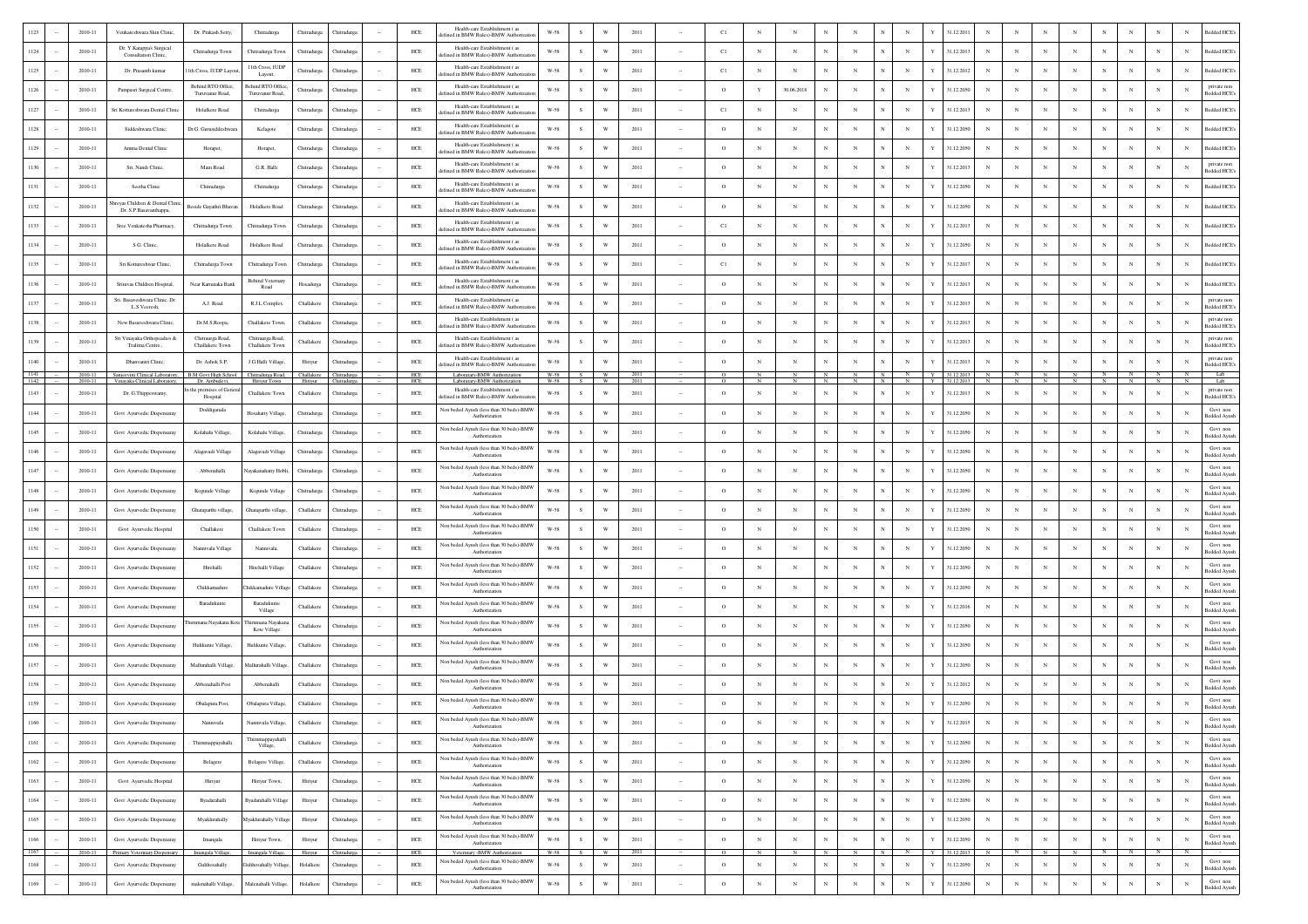|          | 2010-11 | Govt Ayurvedic Dispensaray                                | Chitrahalli Post                             | Chitrahalli Post                             | Holalkere   | Chitradure         |        | HCE         | Non beded Ayush (less than 30 beds)-BMW<br>Authorization                  | W-58                 |               |                         | 2011      |        |          |              |              |            |                            |                 | \$1.12.201 |            |             |            |            |             |              |            |              | Govt nor<br><b>Bedded Ayush</b>   |
|----------|---------|-----------------------------------------------------------|----------------------------------------------|----------------------------------------------|-------------|--------------------|--------|-------------|---------------------------------------------------------------------------|----------------------|---------------|-------------------------|-----------|--------|----------|--------------|--------------|------------|----------------------------|-----------------|------------|------------|-------------|------------|------------|-------------|--------------|------------|--------------|-----------------------------------|
| 1171     | 2010-11 | Govt Ayurvedic Dispensaray                                | Bandebommanahalli<br>Village                 | Mayagonda Post                               | Holalkere   | Chitradure         |        | HCE         | Non beded Ayush (less than 30 beds)-BMW<br>Authorization                  | W-58                 |               | W                       | 2011      |        | $\circ$  | N            | N            |            |                            | $_{\rm N}$      | 31.12.205  | N          | N           | $_{\rm N}$ |            |             |              |            | N            | Govt non<br><b>Bedded Ayus</b>    |
| 1172     | 2010-11 | Govt Ayurvedic Dispensaray                                | Kangavalli Village                           | Kangavalli Village                           | Hosadurga   | <b>hitradurga</b>  |        | ${\rm HCE}$ | Non beded Ayush (less than 30 beds)-BMW<br>Authorization                  | $_{\rm W\text{-}58}$ |               | W                       | 2011      |        | $\circ$  | N            | N            |            |                            |                 | 31.12.2050 |            | $_{\rm N}$  | $_{\rm N}$ |            |             |              |            | N            | Govt non<br><b>Bedded Avus</b>    |
| 1173     | 2010-11 | Govt Ayurvedic Dispensaray                                | Bukkasagara Village                          | Bukkasagara Village                          | Hosadurga   | Chitradurga        |        | HCE         | Non beded Ayush (less than 30 beds)-BMW<br>Authorizatio                   | $_{\rm W\text{-}58}$ |               | W                       | 2011      |        | $\circ$  | N            | $_{\rm N}$   |            |                            | $_{\rm N}$      | 31.12.2050 | N          | N           | $_{\rm N}$ |            |             |              |            | N            | Govt nor<br><b>Bedded Ayush</b>   |
| 1174     | 2010-11 | Govt Ayurvedic Hospital                                   | Hosadurga                                    | Hosadurga                                    | Hosadurga   | <b>hitradurg</b>   |        | HCE         | Non beded Ayush (less than 30 beds)-BMV<br>Authorization                  | <b>W-58</b>          |               | W                       | 2011      |        | $\Omega$ | N            | $\mathbf{N}$ |            |                            | $\mathbf{N}$    | 31.12.205  | N          |             | $_{\rm N}$ |            |             |              |            | $_{\rm N}$   | Govt nor<br><b>Sedded Ayush</b>   |
| 1175     | 2010-11 | Govt Ayurvedic Dispensaray                                | Alalgatta                                    | Alalgatta Post                               | Hosadurga   | Chitradurg         |        | ${\rm HCE}$ | Non beded Avush (less than 30 beds)-BMV<br>Authorization                  | $_{\rm W\text{-}58}$ |               | W                       | 2011      |        | $\circ$  | $_{\rm N}$   | N            |            |                            | $_{\rm N}$      | 31.12.2050 | N          |             | $_{\rm N}$ |            | N           |              | N          | N            | Govt non                          |
| 1176     | 2010-11 | Govt Ayurvedic Dispensaray                                | Hebballi                                     | Hebballi                                     | Hosadurga   | Chitradurg         |        | ${\rm HCE}$ | Non beded Ayush (less than 30 beds)-BMV                                   | $_{\rm W\text{-}58}$ |               |                         | 2011      |        | $\circ$  | N            | N            |            |                            | $_{\rm N}$      | 31.12.2050 | N          |             | $_{\rm N}$ |            |             |              |            |              | <b>Bedded Ayush</b><br>Govt non   |
| 1177     | 2010-11 |                                                           |                                              |                                              |             | <b>hitradurg</b>   |        | HCE         | Authorization<br>Non beded Ayush (less than 30 beds)-BMW                  | W-58                 |               | W                       | 2011      |        | $\Omega$ | N            | N            |            |                            | $_{\rm N}$      |            |            |             | N          |            |             |              |            |              | <b>Bedded Ayush</b><br>Govt non   |
|          |         | Govt Ayurvedic Dispensaray                                | Tandaga<br>Dodda Thekalavatti.               | Tandaga Village,<br>Dodda Thekalavatti       | Hosadurga   |                    |        |             | Authorization<br>Non beded Ayush (less than 30 beds)-BMW                  |                      |               |                         |           |        |          |              |              |            |                            |                 | 31.12.2050 |            |             |            |            |             |              |            |              | <b>Bedded Ayush</b><br>Govt non   |
| 1178     | 2010-11 | Govt Ayurvedic Dispensaray<br>Sesa Goa Limited., Comm     | Village                                      | Village                                      | Hosadurga   | Chitradurg         |        | HCE         | Authorization<br>Health-care Establishment (as                            | $_{\rm W\text{-}58}$ |               |                         | 2011      |        |          | N            | N            |            |                            |                 | 31.12.2050 | N          |             | $_{\rm N}$ |            |             |              |            |              | <b>Bedded Avus</b><br>private nor |
| 1179     | 2010-11 | Medical Centre (CMC),                                     | Bheemasamudra                                | Bheemasamudra<br>Near Megalahal              | Chitradurga | Chitradurg         |        | HCE         | fined in BMW Rules)-BMW Authoriza                                         | W-58                 |               |                         | 2011      |        | $\circ$  | N            | N            |            |                            | $_{\rm N}$      | 30.12.2015 | $_{\rm N}$ | N           | N          |            |             |              |            | N            | edded HCE's                       |
|          | 2010-11 | Sesa Goa Limited., Comr<br>Medical Centre (CMC),          | Megalahalli Office<br>Complex                | Village,                                     | Chitradurga | Chitradurea        |        | HCE         | Health-care Establishment (as<br>fined in BMW Rules)-BMW Authorizat       | W-58                 | $\mathcal{S}$ | W                       | 2011      |        | $\circ$  | $\mathbf N$  | N            |            |                            | $\mathbf{N}$    | 31.12.2050 | $_{\rm N}$ | N           | N          |            | N           |              |            | N            | <b>Bedded HCE</b>                 |
| 181      | 2010-11 | Sesa Goa Limited Comr<br>Medical Centre (CMC),            | Madakaripura Village                         | Madakaripura Village                         | Chitradurga | Chitradurga        |        | ${\rm HCE}$ | Health-care Establishment (as<br>fined in BMW Rules)-BMW Authorizatio     | $_{\rm W\text{-}58}$ |               | W                       | 2011      |        | $\circ$  | N            |              |            |                            | $_{\rm N}$      | 30.12.2015 | N          |             | $_{\rm N}$ |            | N           |              |            | N            | private nor<br>edded HCE          |
| 1182     | 2010-11 | Sri Laxmi Venkateshwara Clinic,                           | Dr.Tulaja Prasad P.V.                        | P.E Venkatesh, Poral<br>Poultry Farm,        | Molakalmuru | Chitradurga        |        | ${\rm HCE}$ | Health-care Establishment (as<br>fined in BMW Rules)-BMW Authorizatio     | W-58                 |               |                         | 2011      |        | $\circ$  | N            | N            |            |                            | $_{\rm N}$      | 31.12.2013 | N          | N           | $_{\rm N}$ |            |             |              | N          | N            | private no<br><b>Bedded HCE</b>   |
| 1183     | 2010-11 | Mulavyadhy Chikithslaya                                   | HH Road                                      | Hosadurga                                    | Hosadurga   | Chitradurga        |        | HCE         | Health-care Establishment (as<br>fined in BMW Rules)-BMW Authorizat       | $_{\rm W\text{-}58}$ |               | W                       | 2011      |        | $\circ$  | N            | N            |            |                            | $_{\rm N}$      | 31.12.2013 | N          | $_{\rm N}$  | $_{\rm N}$ |            |             |              |            |              | private non<br><b>Bedded HCE</b>  |
| 1184     | 2010-11 | Guru Krupa Clinic., Dr. Asha                              | Nayakana Hatty                               | Canara Bank Road                             | Challakere  | Chitradurga        |        | ${\rm HCE}$ | Health-care Establishment (as<br>efined in BMW Rules)-BMW Authorizat      | W-58                 |               |                         | 2011      |        | $\circ$  | N            |              |            |                            | $_{\rm N}$      | 31.12.2015 |            |             | $_{\rm N}$ |            |             |              |            |              | private nor<br><b>Bedded HCE</b>  |
| 1185     | 2010-11 | Murhty Diagnostic Laboratory. Dr.Narayana Murthy          |                                              | SBM Road                                     | Chitradurga | Chitradure:        |        | HCE         | Laboratary-BMW Authorization                                              | W-58                 |               |                         | 01.01.20  |        |          |              |              |            |                            |                 | 31.12.20   |            |             |            |            |             |              |            |              | Lab                               |
| 1186     | 2010-11 | Deepthi Clinic,                                           | Dr.Nataraja T.M.,                            | Challakere Town                              | Challakere  | Chitradurga        |        | HCE         | Health-care Establishment (as<br>fined in BMW Rules)-BMW Authorizat       | W-58                 |               | W                       | 2011      |        | $\Omega$ | $_{\rm N}$   | $\mathbf{N}$ |            | $\mathbf N$                | $_{\rm N}$      | 31.12.2013 | $_{\rm N}$ | $_{\rm N}$  | $_{\rm N}$ |            | $_{\rm N}$  | $\mathbf{N}$ | $_{\rm N}$ | $_{\rm N}$   | private nos<br>Bedded HCE         |
| 1187     | 2010-11 | Raghavendra Clinic,                                       | Parashurampura,                              | Parshurampura Hobl                           | Challakere  | Chitradurga        |        | ${\rm HCE}$ | Health-care Establishment (as<br>fined in BMW Rules)-BMW Authorizat       | $W-58$               |               | W                       | 2011      |        | $\circ$  | N            | N            |            | N                          | $_{\rm N}$      | 31.12.2013 | N          |             | $_{\rm N}$ |            | N           |              | N          |              | private nor<br><b>Bedded HCE</b>  |
| 1188     | 2010-11 | Dhanvanthari Chikithsalaya,                               | Dr. Nagaraja                                 | Chitradurga Road                             | Challakere  | Chitradurga        |        | ${\rm HCE}$ | Health-care Establishment (as<br>fined in BMW Rules)-BMW Authoriza        | $_{\rm W\text{-}58}$ |               |                         | 2011      |        | $\circ$  | N            | $_{\rm N}$   |            |                            | $_{\rm N}$      | 31.12.2013 | N          |             | $_{\rm N}$ |            |             |              |            |              | private nor<br>Bedded HCE         |
| 1189     | 2010-11 | Divya Specialist Clinic<br>Dr.S.R.Vagesh Kumar,           | Chitradurga Town-<br>577501                  | Chitradurga Town<br>577501                   | Chitradurga | Chitradurg         |        | HCE         | Health-care Establishment (as<br>ined in BMW Rules)-BMW Authoriza         | $W-58$               |               | W                       | 2011      |        | $\circ$  | N            | N            |            |                            | $_{\rm N}$      | 31.12.2050 | N          |             | N          |            |             |              |            | N            | <b>Bedded HCE</b>                 |
|          | 2010-11 | Sri Nanjundeshwara Clinic,                                | Dr.H.E.Nanjundappa,                          | Vew Santhe Maida                             | Chitradurga | Chitradurg         |        | HCE         | Health-care Establishment (as<br>efined in BMW Rules)-BMW Authoriza       | W-58                 |               |                         | 2011      |        | C1       | N            |              |            |                            |                 | 31.12.2013 | N          |             | $_{\rm N}$ |            |             |              |            |              | ledded HCE                        |
|          | 2010-11 | Indira Child Health Care,                                 | Dr.M.V.Sureshbabu,                           | B.D.Road,                                    | Chitradurga | Chitradurg         |        | HCE         | Health-care Establishment (as<br>efined in BMW Rules)-BMW Authoriza       | W-58                 |               |                         | 2011      |        | C1       | N            | N            |            |                            | $_{\rm N}$      | 31.12.2013 | $_{\rm N}$ | N           | N          |            |             |              |            | N            | Bedded HCE's                      |
|          | 2010-11 | Tanu Skin Care Centre, Dr.S.R.<br>Vijayakumar Rao,        |                                              | Dr.S.R. Vijayakumar Rao, Jogimatti Main Road | Chitradurga | Chitradurga        |        | HCE         | Health-care Establishment (as<br>fined in BMW Rules)-BMW Authorizati      | W-58                 | $\mathcal{S}$ | W                       | 2011      |        | $\circ$  | N            | N            |            |                            | $_{\rm N}$      | 31.12.2050 | $_{\rm N}$ | N           | $_{\rm N}$ |            | N           |              |            | N            | Bedded HCE's                      |
| 193      | 2010-11 | Guru Hospital,                                            | Opp, Pushpanjali talkies                     | Huliyal road,                                | Hiriyur     | Chitradurga        |        | ${\rm HCE}$ | Health-care Establishment (as<br>efined in BMW Rules)-BMW Authorizatio    | W-58                 |               | W                       | 2011      |        |          | N            |              |            |                            | $_{\rm N}$      | 31.12.2050 | N          |             | $_{\rm N}$ |            | $\mathbf N$ |              |            | N            | Bedded HCE's                      |
| 194      | 2010-11 | Sree Thippeswamy Clinic                                   | Dr.Thippeswamy C.                            | Room no-4, Laxn                              | Hiriyur     | Chitradurga        |        | HCE         | Health-care Establishment (as<br>efined in BMW Rules)-BMW Authorizatio    | W-58                 |               |                         | 2011      |        | $\circ$  | N            |              |            |                            | $_{\rm N}$      | 31.12.2013 | N          |             | $_{\rm N}$ |            |             |              | N          | N            | private non<br><b>Bedded HCE</b>  |
| 1195     | 2010-11 | Ganesha Child Dispensary, C/o                             | H.P.Road, Hiriyur Tow                        | Complex, Main Road<br>H.P.Road, Hiriyu       | Hiriyur     | Chitradurea        |        | HCE         | Health-care Establishment (as                                             | W-58                 |               | W                       | 2011      |        | $\circ$  | $\mathbb{N}$ | $_{\rm N}$   |            |                            | $_{\rm N}$      | 31.12.2013 | N          | N           | $_{\rm N}$ |            |             |              | N          | N            | private nor                       |
|          |         | Narayanappa,                                              |                                              | Town                                         |             |                    |        |             | ined in BMW Rules)-BMW Authorizati<br>Health-care Establishment (as       |                      |               |                         |           |        |          | N            |              |            |                            |                 |            |            |             | $_{\rm N}$ |            |             |              |            |              | edded HCE                         |
|          | 2017-18 | Gonnur Clinc                                              | Dr.Touheed Siddique                          | Gonnuru Village                              | Chitradurga | Chitradurg         |        | HCE         | ined in BMW Rules)-BMW Authorizati<br>Health-care Establishment (as       | W-58                 |               | W                       | 01.01.201 |        | $\Omega$ |              |              |            |                            | $\mathbf{N}$    | 31.12.205  |            |             |            |            |             |              | N          | N            | <b>Bedded HCE</b><br>private non  |
|          | 2010-11 | Vasavi Clinic,                                            | Dr.Jagannath R.G.,                           | Hiriyur Town                                 | Hiriyur     | Chitradurg         |        | HCE         | fined in BMW Rules)-BMW Authoriza                                         | W-58                 | S.            |                         | 2011      |        | $\circ$  | N            | N            |            |                            | $_{\rm N}$      | 31.12.2013 |            |             | N          |            |             |              |            | N            | Bedded HCE                        |
|          | 2010-11 | Sri.Annapoorneshwary Clinic                               | Dr.Murthyunjay V<br>Hiremath.                | akkavanahalli Roa<br>Hiriyur Town            | Hiriyur     | Chitradurg         |        | HCE         | Health-care Establishment (as<br>efined in BMW Rules)-BMW Authorizat      | W-58                 |               |                         | 2011      |        |          | N            |              |            |                            |                 | 31.12.2013 |            |             | $_{\rm N}$ |            |             |              |            |              | private nos<br><b>Bedded HCE</b>  |
|          | 2010-11 | Vijaya Clinic,                                            | Dr. Vishwanathaiah.                          | Hiriyur Town                                 | Hiriyun     | Chitradurea        |        | HCE         | Health-care Establishment (as<br>efined in BMW Rules)-BMW Authoriza       | W-58                 | $\mathcal{S}$ | W                       | 2011      |        | $\circ$  | N            | N            |            |                            | $_{\rm N}$      | 31.12.2013 | N          | $\mathbf N$ | N          |            | N           |              |            | N            | private no<br>Bedded HCE          |
| 1200     | 2010-11 | Renuka Clinic,                                            | S.R road                                     | Opp.Makam's School                           | Challaken   | Chitradurga        |        | HCE         | Health-care Establishment (as<br>efined in BMW Rules)-BMW Authorizatio    | W-58                 | $\mathcal{S}$ | W                       | 2011      |        | $\circ$  | $\mathbf N$  | N            |            |                            | $_{\rm N}$      | 31.12.2013 | $_{\rm N}$ | $\mathbf N$ | $_{\rm N}$ |            | N           |              | N          | N            | private nor<br>Bedded HCE         |
| 1201     | 2010-11 | Netra Jyothi Eye Hospital<br>Dr.Suneetha C.,              | S.R. Layout,                                 | Phuruvanoor road                             | Chitradurga | Chitradurga        |        | HCE         | Health-care Establishment (as<br>efined in BMW Rules)-BMW Authorizatio    | $_{\rm W\text{-}58}$ |               | W                       | 2011      |        | $\circ$  | N            |              |            |                            | $_{\rm N}$      | 31.12.2050 | N          |             | $_{\rm N}$ |            | $\mathbf N$ |              |            | N            | Bedded HCE's                      |
| 1202     | 2010-11 | Subhadra Dental Clinic<br>Dr.Raghunandana B.              | Tagore Street, Huliyar<br>Road, Hiriyur Town | agore Street, Huliya<br>Road,                | Hiriyur     | Chitradurga        |        | HCE         | Health-care Establishment (as<br>efined in BMW Rules)-BMW Authorizatio    | W-58                 |               |                         | 2011      |        | $\circ$  | N            |              |            |                            | $_{\rm N}$      | 31.12.205  | N          |             | $_{\rm N}$ |            |             |              | N          | N            | Bedded HCE's                      |
| 1203     | 2010-11 | Shambhavi Clinic                                          | Dr.Sathyanarayanaset                         | Hiriyur Town                                 | Hiriyur     | <b>Chitradurgs</b> |        | HCE         | Health-care Establishment (as<br>fined in BMW Rules)-BMW Authorizat       | W-58                 |               | W                       | 2011      |        | $\circ$  | N            | N            |            |                            | $_{\rm N}$      | 31.12.2013 | N          | N           | N          |            |             |              |            | N            | private non<br>Bedded HCE         |
| 1204     | 2010-11 | R.K.Clinic,                                               | Dr.Kumaraswamy S.R.                          | Hiriyur Road                                 | Hiriyur     | <b>hitradurga</b>  |        | HCE         | Health-care Establishment (as<br>fined in BMW Rules)-BMW Authorizat       | $_{\rm W\text{-}58}$ |               |                         | 2011      |        | $\circ$  | N            | N            |            |                            |                 | 31.12.2013 |            | N           | $_{\rm N}$ |            |             |              |            | N            | Private non<br><b>Bedded HCE</b>  |
| 1205     | 2010-11 | Sri.Durga Clinic, Dr.B.Krishnaraj,                        | Hiriyur Town-572143                          | Hiriyur Town-572143                          | Hiriyur     | Chitradurga        |        | HCE         | Health-care Establishment (as<br>efined in BMW Rules)-BMW Authorizatio    | W-58                 |               |                         | 2011      |        |          |              |              |            |                            |                 | 31.12.2013 |            |             |            |            |             |              |            |              | Private no<br>edded HCE           |
| 1206     | 2010-11 | Vijaya Eye Clinic, Dr.Nagajyothi, Main Road, Hiriyur Town |                                              | Main Road, Hiriyur<br>Town                   | Hiriyur     | Chitradurga        |        | HCE         | Health-care Establishment (as<br>lefined in BMW Rules)-BMW Authorizati    | $W-58$               | S.            | $\ensuremath{\text{W}}$ | 2011      |        | $\circ$  | $_{\rm N}$   | $_{\rm N}$   | $_{\rm N}$ | $_{\rm N}$<br>$\mathbf{N}$ | $_{\rm N}$      | 31.12.2050 | $_{\rm N}$ | $_{\rm N}$  | $_{\rm N}$ | $_{\rm N}$ | $_{\rm N}$  | $_{\rm N}$   | $\,$ N     | $_{\rm N}$   | <b>Bedded HCE's</b>               |
| 1207     | 2010-11 | Murugesh Nursing Home                                     | Vinayaka Extension,                          | Hosadurga                                    | Hosadurga   | Chitradurga        |        | $HEE$       | Health-care Establishment (as                                             | $W-58$               | s             | $\ensuremath{\text{W}}$ | 2011      |        | $\circ$  | $_{\rm N}$   | $_{\rm N}$   | $_{\rm N}$ | $_{\rm N}$                 | $_{\rm N}$      | 31.12.2050 | $_{\rm N}$ | $_{\rm N}$  | $_{\rm N}$ | $_{\rm N}$ | $_{\rm N}$  | $_{\rm N}$   | $_{\rm N}$ | $_{\rm N}$   | Bedded HCE's                      |
| 1208     | 2010-11 | Basaveshwara Poly Clinic,                                 | Shrishyla Road, Hiriyur                      | Shrishyla Road,                              | Hiriyur     | Chitradurga        | $\sim$ | $HEE$       | defined in BMW Rules)-BMW Authorizatio<br>Health-care Establishment (as   | $W-58$               | S             | $\ensuremath{\text{W}}$ | 2011      | $\sim$ | $\circ$  | $_{\rm N}$   | $_{\rm N}$   | $_{\rm N}$ | $_{\rm N}$                 | $_{\rm N}$      | 31.12.2013 | $_{\rm N}$ | $_{\rm N}$  | $_{\rm N}$ | $_{\rm N}$ | $_{\rm N}$  | $_{\rm N}$   | $_{\rm N}$ | N            | Private non                       |
|          |         | Dr.B.S.Sadananda,                                         | Town                                         | Hiriyur Town                                 |             |                    |        |             | defined in BMW Rules)-BMW Authorizat<br>Health-care Establishment (as     |                      |               |                         |           |        |          |              |              |            |                            |                 |            |            |             |            |            |             |              |            |              | <b>Bedded HCE</b>                 |
| 1209     | 2010-11 | Sharada Clinic,                                           | TT Road, Hiriyur                             | Hiriyur Town                                 | Hiriyur     | Chitradurga        |        | $HEE$       | defined in BMW Rules)-BMW Authorizatio                                    | $W-58$               |               | W                       | 2011      | $\sim$ | $\circ$  | $\mathbf N$  |              | $_{\rm N}$ | $\mathbb{N}$<br>$_{\rm N}$ | $_{\rm N}$      | 31.12.2050 | $_{\rm N}$ | $_{\rm N}$  | $_{\rm N}$ |            | $\mathbf N$ | $_{\rm N}$   | N          | $\mathbb{N}$ | <b>Bedded HCE's</b>               |
| 1210     | 2010-11 | Nagashri Dental Care,<br>Dr.Murali.G.K.,                  | Main Road, Hiriyur Town,<br>572143           | Main Road, Hiriyur<br>Town,-572143           | Hiriyur     | Chitradurga        | $\sim$ | HCE         | Health-care Establishment (as<br>efined in BMW Rules)-BMW Authoriza       | W-58                 | -S            | W                       | 2011      | $\sim$ | $\circ$  | $_{\rm N}$   | N            | $_{\rm N}$ | $_{\rm N}$<br>$\mathbf{N}$ | $_{\rm N}$      | 31.12.2050 | $_{\rm N}$ | $_{\rm N}$  | $_{\rm N}$ | $_{\rm N}$ | $_{\rm N}$  | $_{\rm N}$   | $_{\rm N}$ | N            | Bedded HCE's                      |
| 1211     | 2010-11 | Vedavathi Clinic,                                         | h.T.V.Mallikarjunappa                        | Mysore Road, Hiriyu<br>Town                  | Hiriyur     | Chitradurga        |        | HCE         | Health-care Establishment (as<br>efined in BMW Rules)-BMW Authorizatio    | W-58                 | -S            | W                       | 2011      | $\sim$ | $\circ$  | $_{\rm N}$   | $_{\rm N}$   | $_{\rm N}$ | $_{\rm N}$<br>$_{\rm N}$   | $_{\rm N}$      | 31.12.2013 | $_{\rm N}$ | $_{\rm N}$  | $_{\rm N}$ | $_{\rm N}$ | $_{\rm N}$  | $_{\rm N}$   | $\,$ N     | $_{\rm N}$   | Private non<br>Bedded HCE's       |
| 1212     | 2010-11 | Vasavi Clinical Laboratory,<br>Dr.Prakash K.H.,           | Huliyar Road,                                | Opp. Kiran Nursing<br>Home                   | Hiriyur     | Chitradurga        |        | HCE         | Laboratary-BMW Authorization<br>Health-care Establishment (as             | W-58                 | $\mathcal{S}$ | W                       | 2011      |        | $\circ$  | $_{\rm N}$   | $_{\rm N}$   | $_{\rm N}$ | $_{\rm N}$                 | $_{\rm N}$      | 31.12.2050 | $_{\rm N}$ | $_{\rm N}$  | $_{\rm N}$ | $_{\rm N}$ | $_{\rm N}$  | $_{\rm N}$   | $_{\rm N}$ | $_{\rm N}$   | Lab<br>Private non                |
| 1213     | 2010-11 | Sree Clinic, Dr.M.N.Sreepathi,                            | Hiriyur Town-572143                          | Hiriyur Town-57214                           | Hiriyur     | Chitradurea        |        | HCE         | fined in BMW Rules)-BMW Authorizati                                       | W-58                 | -S            | W                       | 2011      | $\sim$ | $\circ$  | $_{\rm N}$   | $_{\rm N}$   | $_{\rm N}$ | $_{\rm N}$<br>$\mathbf{N}$ | ${\bf N}$       | 31.12.2013 | $_{\rm N}$ | $_{\rm N}$  | $_{\rm N}$ | $_{\rm N}$ | $_{\rm N}$  | $_{\rm N}$   | $_{\rm N}$ | $\mathbb{N}$ | Sedded HCE's                      |
| $1214\,$ | 2010-11 | Krishna Consultation Centre,                              | Dr.C.Krishnamurthi,                          | Hiriyur Town                                 | Hiriyur     | Chitradurga        |        | ${\rm HCE}$ | Health-care Establishment (28)<br>defined in BMW Rules)-BMW Authorization | $W-58$               | s             | $\ensuremath{\text{W}}$ | 2011      | $\sim$ | $\circ$  | $_{\rm N}$   | $_{\rm N}$   | $_{\rm N}$ | $_{\rm N}$<br>$_{\rm N}$   | $_{\rm N}$<br>Y | 31.12.2050 | $_{\rm N}$ | $_{\rm N}$  | $_{\rm N}$ | $_{\rm N}$ | $_{\rm N}$  | $_{\rm N}$   | $_{\rm N}$ | $_{\rm N}$   | <b>Bedded HCE's</b>               |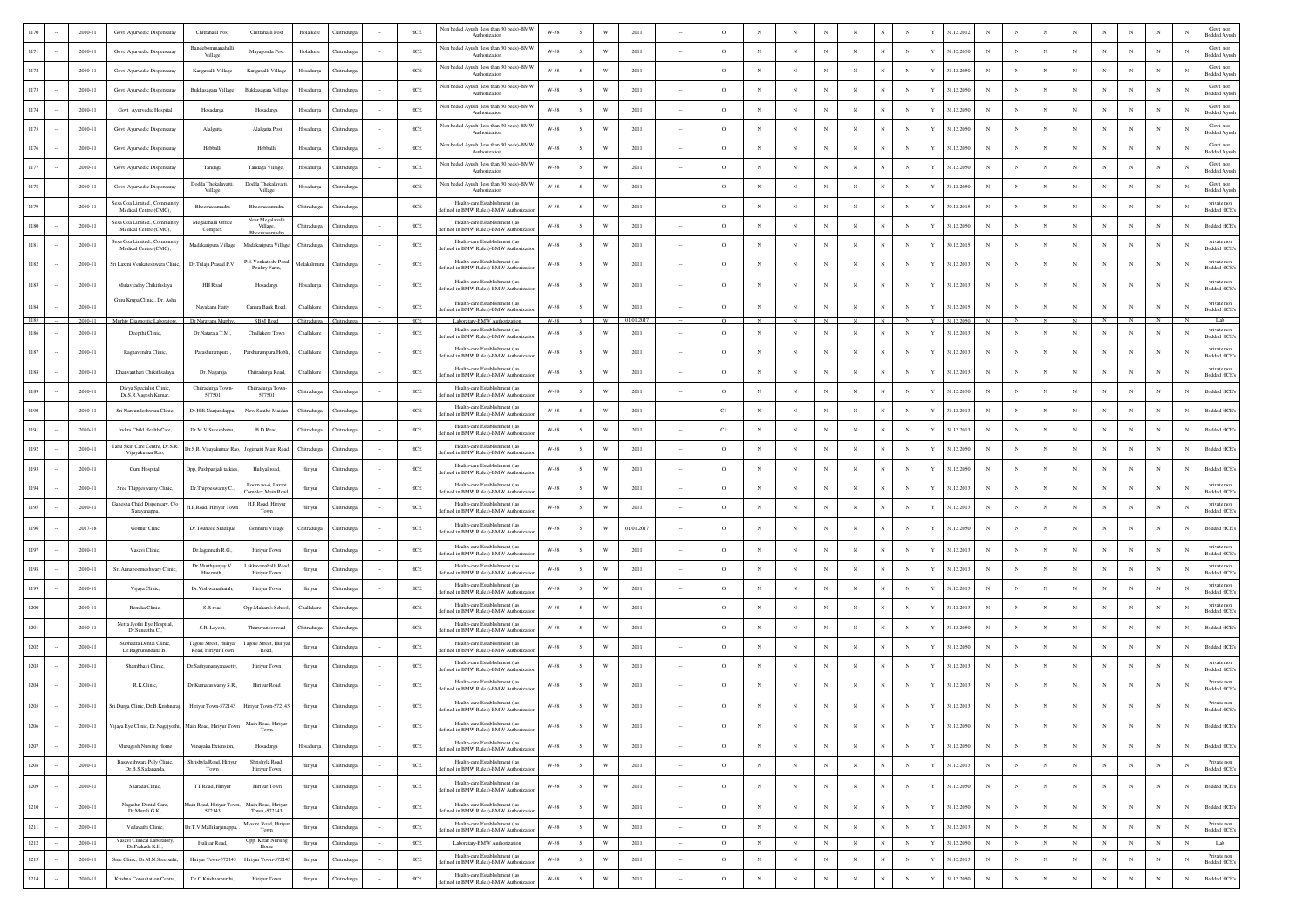|      |            |             |                                                       |                                           |                                               |             |                    |                                      |                | Health-care Establishment (as                                                                                                                                                           |                      |              |                         |            |        |             |              |            |             |              |              |              |              |            |              |             |             |              |             |             |            |            |                                    |
|------|------------|-------------|-------------------------------------------------------|-------------------------------------------|-----------------------------------------------|-------------|--------------------|--------------------------------------|----------------|-----------------------------------------------------------------------------------------------------------------------------------------------------------------------------------------|----------------------|--------------|-------------------------|------------|--------|-------------|--------------|------------|-------------|--------------|--------------|--------------|--------------|------------|--------------|-------------|-------------|--------------|-------------|-------------|------------|------------|------------------------------------|
|      |            | 2010-11     | Ganga Clinic                                          | Dr. Murthy Raj.                           | Mysore Road                                   | Hiriyur     | Chitradure         |                                      | $HEE$          | fined in BMW Rules)-BMW Authoriza                                                                                                                                                       | $_{\rm W\text{-}58}$ |              |                         | 2011       |        | $\circ$     |              |            |             |              |              | $_{\rm N}$   |              | 31.12.2012 |              |             |             |              |             |             |            | N          | <b>Bedded HCE</b>                  |
| 1216 |            | 2010-11     | Varshini Clinic.                                      | Dr.T.Venkatesh.                           | Hiriyur Town                                  | Hiriyur     | Chitradure         |                                      | <b>HCE</b>     | Health-care Establishment (as<br>ted in BMW Rules)-BMW Authoriza                                                                                                                        | W-58                 | s.           | W                       | 2011       |        | $\circ$     | $_{\rm N}$   | $_{\rm N}$ | $_{\rm N}$  | $_{\rm N}$   | $\mathbb{N}$ | $_{\rm N}$   | Y            | 31.12.2013 | $\mathbf{N}$ |             | $_{\rm N}$  | $_{\rm N}$   | N           | $\mathbf N$ | $_{\rm N}$ | $_{\rm N}$ | private non<br>edded HCE's         |
| 1217 |            | 2010-11     | Ganga Clinical Laboratory, Dr.<br>Siddeshwara N       | Pavagada Raod                             | 1st Cross,                                    | Challakere  | Chitradurg         |                                      | $HEE$          | Laboratary-BMW Authorization                                                                                                                                                            | W-58                 | $\mathbf{s}$ | W                       | 2011       |        | $\circ$     | $_{\rm N}$   | $_{\rm N}$ | $_{\rm N}$  | $_{\rm N}$   |              | $_{\rm N}$   |              | 31.12.2013 | $_{\rm N}$   |             |             | $\mathbf N$  | N           |             | $_{\rm N}$ | $_{\rm N}$ | Lab                                |
| 1218 |            | 2010-11     | Aruna Clinic, Dr.Rajanna,                             | st Cross, Challkere To                    | 1st Cross, Challker<br>Town                   | Challakere  | Thitradure         |                                      | $HEE$          | Health-care Establishment (as<br>fined in BMW Rules)-BMW Authoriza                                                                                                                      | $_{\rm W\text{-}58}$ | s            | W                       | 2011       |        | $\circ$     | $_{\rm N}$   | N          | $_{\rm N}$  | $_{\rm N}$   |              | N            |              | 31.12.2013 |              |             |             | N            |             |             | N          | N          | private non<br>edded HCE           |
| 1219 |            | 2010-11     | Sri. Devi Clinic,                                     | Dr. Suresh G,                             | Hiriyur Town                                  | Hiriyur     | Chitradurga        |                                      | HCE            | Health-care Establishment (as<br>fined in BMW Rules)-BMW Authorizat                                                                                                                     | W-58                 | s            | W                       | 2011       |        | $\circ$     | $_{\rm N}$   | $_{\rm N}$ | $_{\rm N}$  | $_{\rm N}$   | $_{\rm N}$   | $_{\rm N}$   | Y            | 31.12.2013 | $_{\rm N}$   |             | N           | N            | N           |             | N          | N          | private non<br>edded HCE's         |
| 1220 |            | 2010-11     | Taranath Clinic, Dr. G.B.Rama<br>Reddy.               | Hiriyur Town                              | Hiriyur Town                                  | Hiriyur     | Chitradurga        |                                      | ${\rm HCE}$    | Health-care Establishment (as<br>efined in BMW Rules)-BMW Authorizatio                                                                                                                  | W-58                 | s            | W                       | 2011       |        | $\circ$     | $_{\rm N}$   | N          | $_{\rm N}$  | $_{\rm N}$   | N            | $_{\rm N}$   | Y            | 31.12.2013 | $_{\rm N}$   |             |             |              | $\mathbf N$ |             | $_{\rm N}$ |            | private non<br><b>Bedded HCE's</b> |
| 1221 |            | 2010-11     | Yashwanath Clinic,                                    | Hiriyur Town                              | Hiriyur Town                                  | Hiriyur     | <b>Thitradurg</b>  |                                      | ${\rm HCE}$    | Health-care Establishment (as                                                                                                                                                           | $_{\rm W\text{-}58}$ | s            | W                       | 2011       |        | $\circ$     |              | N          | $_{\rm N}$  | N            |              | $_{\rm N}$   |              | 31.12.2012 |              |             | $_{\rm N}$  |              |             |             | $_{\rm N}$ | $_{\rm N}$ | private non                        |
| 1222 |            | 2010-11     |                                                       | 1st Cross, Challakere                     | 1st Cross, Challake                           | Challakere  | Chitradurg         |                                      | HCE            | fined in BMW Rules)-BMW Authorizat<br>Health-care Establishment (as                                                                                                                     | W-58                 | $\mathbf S$  | W                       | 2011       |        | $\circ$     |              | N          | N           | $_{\rm N}$   |              | N            |              | 1.12.2050  |              |             |             | N            | $\mathbf N$ |             | $_{\rm N}$ | $_{\rm N}$ | Bedded HCE's<br>ledded HCE's       |
|      |            |             | Dwaraka Health Care,                                  | Town                                      | Town                                          |             |                    |                                      |                | efined in BMW Rules)-BMW Authorizat<br>Diesel Generator sets (15 KVA to 250 KVA)                                                                                                        |                      |              |                         |            |        |             |              |            |             |              |              |              |              |            |              |             |             |              |             |             |            |            |                                    |
| 1223 |            | $2011 - 12$ | Viom Networks Ltd,<br>Sri Shwetha Enterprises         | Dharmapur village,<br>mpound, NH-4 by:    | Dharampura Village<br>Compound, NH-4          | Hiriyur     | Chitradurga        |                                      | $_{\rm TT}$    | Telephone Tower                                                                                                                                                                         | $W-52$               | $\mathbf{s}$ | $\ensuremath{\text{W}}$ | 2011       | Micro  | $\circ$     | $_{\rm N}$   | $_{\rm N}$ | $\mathbf Y$ | 31.12.2015   |              | $_{\rm N}$   |              | $_{\rm N}$ |              | $_{\rm N}$  | $_{\rm N}$  | $_{\rm N}$   | $_{\rm N}$  | $_{\rm N}$  | $_{\rm N}$ | $_{\rm N}$ |                                    |
| 1224 | 16010      | $2011 - 12$ |                                                       | Medehally Village,                        | sypass, Medehally<br>Village                  | Chitradurga | Chitradurg         |                                      |                | Cotton Ginning                                                                                                                                                                          | $G-67$               | $\mathbf S$  | G                       | 2011       | 161    | $\circ$     | Y            | 31.12.2021 | Y           | 31.12.2021   |              | $_{\rm N}$   |              |            |              |             |             |              | $\mathbf N$ |             | $_{\rm N}$ |            |                                    |
| 1225 |            | $2011 - 12$ | Nirvana Diagnostic Centre.                            | <b>B.D Road.</b>                          | Chitradurga                                   | Chitradurga | Chitradures        |                                      | <b>HCE</b>     | Laboratary-BMW Authorization                                                                                                                                                            | W-58                 | s.           | W                       | 01.01.2017 | 132    | $\circ$     | $_{\rm N}$   | N          | $_{\rm N}$  | $_{\rm N}$   | N            | $\mathbb{N}$ | Y            | 31.12.2050 | $_{\rm N}$   | N           | N           | $_{\rm N}$   | N           |             | $_{\rm N}$ | $_{\rm N}$ | Lab                                |
| 1226 | 10217      | $2011 - 12$ | Coastal Projects Limited,                             | Bidarakere Village,                       | Dharmapura Hobli                              | Hiriyu      | Chitradurg         |                                      | - 1            | Solar power generation through solar<br>totovoltaic cell, wind power and mini hydel<br>power 5 MW (less than 25 MW).                                                                    | W-35                 | $\mathbf L$  | W                       | 2011       | 7250   | <b>YTC</b>  | Y            | YTC        | N           | $_{\rm N}$   |              | $_{\rm N}$   |              |            |              |             |             |              | N           |             | N          | N          |                                    |
|      | 1227 10910 | 2011-12     | Komarla Hacheries                                     | Maradihalli Village,                      | Aimangala Hobli<br>NH-4.                      | Hiriyur     | Chitradurga        |                                      | $\blacksquare$ | Poultry, hatchery, Piggery                                                                                                                                                              | $G-33$               | s.           | G                       | 2011       | 367    | $\circ$     | Y            | 31.12.2026 | Y           | 31.12.2026   | N            | $\mathbb{N}$ | N            |            | N            |             | - N         | <b>N</b>     |             |             |            | $_{\rm N}$ |                                    |
| 1228 | 63976      | $2011 - 12$ | Sneha Farms Pvt. Ltd, (Golden<br>Feeds)               | #114/2, Anesididri<br>Village,            | vanaeondanahall<br>Hobli,                     | Hiriyur     | Chitradurga        |                                      | $\blacksquare$ | Fish feed, poultry feed and cattle feed                                                                                                                                                 | O-30                 | $_{\rm M}$   | $\circ$                 | 2011       | 4286   | $\circ$     | Y            | 30.09.2023 | Y           | 30.09.2023   | $\mathbb{N}$ | $_{\rm N}$   | $\mathbf{N}$ | $_{\rm N}$ | $_{\rm N}$   |             | $_{\rm N}$  | N            | N           |             | $_{\rm N}$ | N          |                                    |
| 1229 |            | $2011 - 12$ | Indus Tower Ltd,                                      | B.Durga Hobli                             | B.Durga Hobli                                 | Holalkere   | Chitradurga        |                                      | TT             | iesel Generator sets (15 KVA to 250 KVA)<br><b>Telephone Tower</b>                                                                                                                      | W-52                 | s            | W                       | 2011       | Micro  | $\circ$     | $_{\rm N}$   | $_{\rm N}$ | Y           | 31.12.2016   | $_{\rm N}$   | $_{\rm N}$   | N            | $_{\rm N}$ | $_{\rm N}$   | $_{\rm N}$  | $_{\rm N}$  | $_{\rm N}$   | N           |             | $_{\rm N}$ | $_{\rm N}$ |                                    |
| 1230 |            | $2011 - 12$ | Indus Tower Ltd,                                      | Guddadaneralakere<br>Village              | Guddadaneralaker<br>Village & Post-<br>577533 | Hosadurga   | <b>Thitradurga</b> |                                      | $_{\rm TT}$    | Diesel Generator sets (15 KVA to 250 KVA)<br>Telephone Tower                                                                                                                            | $W-52$               |              | W                       | 2011       | Micro  | $\circ$     | $_{\rm N}$   | $_{\rm N}$ |             | 31.12.2016   |              | $_{\rm N}$   |              | $_{\rm N}$ |              |             | $_{\rm N}$  | N            |             |             | $_{\rm N}$ | $_{\rm N}$ |                                    |
|      |            |             |                                                       | Suranahalli Village &                     | Suranahalli Village &                         |             |                    |                                      |                | Diesel Generator sets (15 KVA to 250 KVA)                                                                                                                                               |                      |              |                         |            |        |             |              |            |             |              |              |              |              |            |              |             |             |              |             |             |            |            |                                    |
| 1231 |            | $2011 - 12$ | Indus Tower Ltd.                                      | Post, Parusharampur<br>Hobli, -577538     | Post, Parusharamn<br>Hobli, -577538           | Challakere  | Chitradure         |                                      | TT             | Telephone Tower                                                                                                                                                                         | W-52                 | - S          | W                       | 2011       | Micro  | $\circ$     | $\mathbf N$  | N          | Y           | 31.12.2016   |              | $_{\rm N}$   |              | N          | $_{\rm N}$   |             | N           |              | N           |             | $_{\rm N}$ | N          |                                    |
| 1232 |            | $2011 - 12$ | Indus Tower Ltd,                                      | omaguddu Village &<br>Post-               | aguddu Villag<br>Post-                        | Challakere  | Chitradurg         |                                      | $_{\rm TT}$    | esel Generator sets (15 KVA to 250 KVA)<br>Telephone Tower                                                                                                                              | $W-52$               | s            | W                       | 2011       | Micro  | $\circ$     | $_{\rm N}$   | $_{\rm N}$ | Y           | 31.12.2016   |              | $_{\rm N}$   |              |            |              |             |             | N            |             |             | N          | $_{\rm N}$ |                                    |
| 1233 |            | $2011 - 12$ | Indus Tower Ltd.                                      | Gangasamudra Village<br>Ramagiri Hobli,   | Gangasamudra                                  | Holalkere   | Chitradure         |                                      | TT             | Diesel Generator sets (15 KVA to 250 KVA)<br>Telephone Tower                                                                                                                            | W-52                 | s            | W                       | 2011       | Micro  | $\circ$     | $_{\rm N}$   | $_{\rm N}$ | $\mathbf Y$ | 31.12.2016   |              | $_{\rm N}$   | N            | $_{\rm N}$ | $\mathbf{N}$ |             |             | $\mathbf N$  | N           |             | $_{\rm N}$ | $_{\rm N}$ |                                    |
| 1234 |            | $2011 - 12$ | Indus Tower Ltd,                                      | anakatte Villallage<br>Madadhakere Hobli, | makatte Villa<br>Madadakere Hobl              | Hosadurga   | <b>Thitradurga</b> |                                      | $_{\rm TT}$    | iesel Generator sets (15 KVA to 250 KVA)<br>Telephone Tower<br>Biomass briquettes (sur                                                                                                  | W-52                 | s            | $\ensuremath{\text{W}}$ | 2011       | Micro  | $\circ$     | $_{\rm N}$   | $_{\rm N}$ | Y           | 31.12.2016   |              | $_{\rm N}$   | N            | $_{\rm N}$ |              | $_{\rm N}$  | $_{\rm N}$  | $_{\rm N}$   | N           | $_{\rm N}$  | $_{\rm N}$ | $_{\rm N}$ |                                    |
| 1235 |            | $2011 - 12$ | Bengaluru Renewable Energy,                           | Bagganadu<br>Village                      | J.G.Halli Village,                            | Hiriyur     | Thitradurg         |                                      | $\mathbf{I}$   | drying) without using toxic<br>hazardous wastes                                                                                                                                         | $G-5$                | $\mathbf S$  | G                       | 2011       | 80     | YTC         | $_{\rm N}$   | $_{\rm N}$ |             | $_{\rm YTC}$ |              | $_{\rm N}$   |              | $_{\rm N}$ |              |             | $_{\rm N}$  | N            |             | $_{\rm N}$  | $_{\rm N}$ | $_{\rm N}$ | $_{\rm NA}$                        |
| 1236 |            | $2011 - 12$ | Durga Cements Products,                               | Site No.O-12. Industri<br>Estate Area.    | Opp Sugar Factory<br>NH-4,                    | Hiriyur     | Chitradurga        | Industrial<br><b>Estate</b> , Hiriyu |                | Cement products (without using asbesto<br>boiler / steam curing) like pipe ,pillar, jafri<br>well ring, block/tiles etc.(should be done in<br>closed covered shed to control fugitive   | $G-11$               | Micro        | G                       | 2011       | 25     | $\circ$     | Y            | One Time   | $_{\rm N}$  | N            | $_{\rm N}$   | $_{\rm N}$   |              |            |              |             | $_{\rm N}$  |              | $_{\rm N}$  |             | $_{\rm N}$ |            |                                    |
| 1237 |            | $2011 - 12$ | Durga Agro products                                   | Industrial                                | Opp Sugar Factory                             | Hiriyur     | Chitradurga        |                                      | $\mathbf{I}$   | Tamarind powder manufacturing                                                                                                                                                           | $G-55$               | s            | G                       | 2011       | 35     | C1          | $_{\rm N}$   | $_{\rm N}$ | Y           | 30.09.2009   | N            | $_{\rm N}$   |              | $_{\rm N}$ | $_{\rm N}$   | $_{\rm N}$  | N           | $_{\rm N}$   | $_{\rm N}$  | N           | $_{\rm N}$ | $_{\rm N}$ | $_{\rm NA}$                        |
| 1238 | 19744      | $2011 - 12$ | rakruthi Agri Cocopeat Industry                       | Estate Area<br>Kodihalli                  | Srirampura Hobli,                             | Hosadurga   | Chitradurg         |                                      | $\blacksquare$ | Biomass briquettes (sun<br>drying) without using toxic                                                                                                                                  | $G-5$                | s            | G                       | 2011       | 98.63  | $\circ$     | Y            | 31.12.2020 | Y           | 31.12.2020   |              | $_{\rm N}$   |              | $_{\rm N}$ | N            |             | N           | N            | N           | N           | $_{\rm N}$ | $_{\rm N}$ | $_{\rm NA}$                        |
|      |            |             | PJ Margo Pvt Ltd.,(Marigold                           | Village,<br>Baeganadu                     |                                               |             |                    |                                      |                | hazardous wastes<br>Facility of handling, storage and transportation                                                                                                                    |                      |              |                         |            |        |             |              |            |             |              |              |              |              |            |              |             |             |              |             |             |            |            |                                    |
| 1239 | 98273      | $2011 - 12$ | Flower Storage Unit),<br>Nanda Feeds Private Limited, | Kaval Village<br>Metikurke                | J.G.Hobli,                                    | Hiriyur     | Chitradurg         |                                      | $\blacksquare$ | of food grains in bulk                                                                                                                                                                  | $G-19$               | $\mathbf S$  | G                       | 2011       | 162    | $\circ$     | $\mathbf Y$  | 31.12.2020 |             | 31.12.2020   |              | $_{\rm N}$   |              | $_{\rm N}$ |              |             |             | N            |             |             | $_{\rm N}$ | $_{\rm N}$ | NA                                 |
| 1240 | 10276      | $2011 - 12$ |                                                       | Village.                                  | Aimangala Hobli,                              | Hiriyur     | Chitradurga        | KIADB Ind                            | $\mathbf{I}$   | Fish feed, poultry feed and cattle feed                                                                                                                                                 | $O-30$               | $\mathbf M$  | $\circ$                 | 2011       | 96035  | $\circ$     | Y            | 30.09.2021 | Y           | 30.09.2021   | N            | $_{\rm N}$   | N            | $_{\rm N}$ |              | $_{\rm N}$  | $_{\rm N}$  | $_{\rm N}$   | $_{\rm N}$  | $_{\rm N}$  | $_{\rm N}$ | $_{\rm N}$ | NA                                 |
| 1241 |            | $2011 - 12$ | Yashasvi Exporters.,                                  | Kelgote<br>Industrila Area,               | Kelgote Ind Area                              | Chitradurga | Chitradurs         | Area,                                | $\mathbf{I}$   | Cotton Ginning                                                                                                                                                                          | $G-67$               | s            | G                       | 2011       | 37     | $\circ$     | $\mathbf Y$  | 31.12.2020 | Y           | 31.12.2020   |              | $_{\rm N}$   |              | $_{\rm N}$ | $_{\rm N}$   |             | N           | N            | N           |             | $_{\rm N}$ | $_{\rm N}$ | NA                                 |
| 1242 |            | $2011 - 12$ | Sri Durga Cements Products,                           | Industrial<br>Estate Area.                | Opp Sugar Factory,                            | Hiriyur     | Chitradurga        | Industrial<br><b>Estate</b> , Hiriye |                | Cement products (without using asbestos<br>boiler / steam curing) like pipe .pillar, jafri.<br>well ring, block/tiles etc.(should be done in<br>closed covered shed to control fugitive | $G-11$               | s            | G                       | 2012       | 30     | $\circ$     |              | One Time   | Y           | $_{\rm N}$   | $_{\rm N}$   | N            |              |            | $_{\rm N}$   |             | $_{\rm N}$  |              | $\mathbf N$ |             | $_{\rm N}$ |            | NA                                 |
| 1243 |            | $2011 - 12$ | Indus Tower Ltd,                                      | apparamallige Village &<br>Post           | Tapparamallige<br>Village & Post              | Chitradurga | Chitradurga        |                                      | TT             | Diesel Generator sets (15 KVA to 250 KVA)<br>Telephone Tower                                                                                                                            | W-52                 | S            | $\mathbf{W}$            | 2012       | Micro  | $\circ$     | $_{\rm N}$   | $_{\rm N}$ | $\mathbf Y$ | 31.12.2015   | N            | ${\bf N}$    | N            | $_{\rm N}$ | $_{\rm N}$   | N           | N           | $_{\rm N}$   | $_{\rm N}$  | $_{\rm N}$  | $_{\rm N}$ | $_{\rm N}$ | $_{\rm NA}$                        |
| 1244 |            | $2011 - 12$ | Indus Tower Ltd,                                      | oddatekalavatti Villag                    | Doddatekalavatt<br>Village                    | Hosadurga   | Chitradurga        |                                      | $_{\rm TT}$    | Diesel Generator sets (15 KVA to 250 KVA)<br>Telephone Towe                                                                                                                             | $W-52$               | $\,$ s       | $\mathbf{W}$            | 2012       | Micro  | $\circ$     | $_{\rm N}$   | $_{\rm N}$ | Y           | 31.12.2015   |              | $_{\rm N}$   |              | $_{\rm N}$ |              |             |             | $_{\rm N}$   | $\mathbf N$ |             | $_{\rm N}$ | $_{\rm N}$ | $_{\rm NA}$                        |
| 1245 |            | $2011 - 12$ | Indus Tower Ltd,                                      | Chikka Belada Kere<br>Village,            | Chikka Belada Ker<br>Village                  | Hosadurga   | Chitradurg         |                                      | TT             | Diesel Generator sets (15 KVA to 250 KVA)<br>Telephone Tower                                                                                                                            | W-52                 | s            | W                       | 2012       | Micro  | $\circ$     | $_{\rm N}$   | $_{\rm N}$ | Y           | 31.12.2015   |              | N            |              | $_{\rm N}$ | $\mathbb{N}$ | $\mathbf N$ |             | $_{\rm N}$   | N           | $_{\rm N}$  | $_{\rm N}$ | $_{\rm N}$ | $_{\rm NA}$                        |
| 1246 |            | $2011 - 12$ | Varsha Processing Industries.                         | KIADB,                                    | Kelagote<br><b>Industrial Area</b>            | Chitradurga | Chitradurg         | KIADB Ind<br>Area,<br>iitradu        | <b>T</b>       | Re-packing<br>of finished products(dry process)                                                                                                                                         | W-47                 | s            | W                       | 2012       | 82     | $\circ$     | $\mathbf{Y}$ | 31.12.2016 | Y           | 31.12.2016   | $_{\rm N}$   | $_{\rm N}$   | N            | $_{\rm N}$ | $\mathbf{N}$ | $_{\rm N}$  | $\mathbf N$ | $\mathbf{N}$ | N           | $_{\rm N}$  | $_{\rm N}$ | $_{\rm N}$ | $_{\rm NA}$                        |
| 1247 |            | $2011 - 12$ | Krishna Hospital,                                     | Pravasi Nilaya Building                   | Lakshmi Bazaar                                | Chitradurga | Chitradurg         |                                      | HCE            | 30 Bedded - Health-care Establishment (a<br>lefined in BMW Rules) with effluent quantity<br>is less than 100KLD and without incinerato                                                  | O-85                 | s            | $\circ$                 | 2011       | 4001   | $\circ$     | Y            | 30.09.2028 | Y           | 30.09.2028   |              | N            |              | 30.09.2028 |              |             | $_{\rm N}$  |              |             |             | N          |            | ivate Bedded<br>HCE's              |
| 1248 |            | $2011 - 12$ | Manjunatha Eye Hospital.,                             | H.C.Ravichandran,                         | Church Road,                                  | Chitradurga | Chitradurg         |                                      | $HEE$          | Health-care Establishment (as<br>fined in BMW Rules)-BMW Authoriza                                                                                                                      | W-58                 | Micro        | W                       | 2012       | 25     | $\circ$     | $_{\rm N}$   | N          | $_{\rm N}$  | $_{\rm N}$   |              | $_{\rm N}$   |              | 31.12.2050 |              |             |             | N            |             |             | $_{\rm N}$ | $_{\rm N}$ | ledded HCE's                       |
| 1249 |            | $2011 - 12$ | Manjunatha Eye Hospital., Dr.<br>H.C.Ravichandran     | Prashantha Nagara,                        | Church Road,                                  | Chitradurga | Chitradurga        |                                      | $HEE$          | Health-care Establishment (as<br>efined in BMW Rules)-BMW Authorizat                                                                                                                    | W-58                 | Micro        | W                       | 2012       | 10     | C1          | N            | N          | $\mathbf N$ | N            |              | $_{\rm N}$   |              | 31.12.2017 | $_{\rm N}$   |             |             |              | N           |             | N          |            | <b>Sedded HCE's</b>                |
| 1250 |            | $2011 - 12$ | Pathanjali Clinic,                                    | Dr.Usha                                   | Beemsham Mata                                 | Challakere  | Chitradurg         |                                      | $HEE$          | Health-care Establishment (as<br>efined in BMW Rules)-BMW Authoriza                                                                                                                     | W-58                 | s            | W                       | 2012       | 55     | $\circ$     | $_{\rm N}$   | $_{\rm N}$ | $_{\rm N}$  | $_{\rm N}$   |              | ${\bf N}$    |              | 31.12.2015 |              |             |             | N            |             |             | N          | N          | private non<br>edded HCE           |
| 1251 |            | $2011 - 12$ | City Hospital,                                        | Dr.Sateesha.                              | Chikkajajur.                                  | Holalkere   | Chitradure         |                                      | HCE            | Health-care Establishment (as<br>ined in BMW Rules)-BMW Authorizat                                                                                                                      | W-58                 | -S           | W                       | 2012       |        | $\circ$     | $_{\rm N}$   | N          | $_{\rm N}$  | $_{\rm N}$   |              | $_{\rm N}$   |              | 31.12.2050 | $_{\rm N}$   |             |             |              |             |             | N          | N          | <b>Sedded HCE's</b>                |
| 1252 |            | $2011 - 12$ | Neelakantha Clinc,                                    | Dr.P.M.Pushpa<br>Nilakantiah,             | Near Rangiahna                                | Chitradurga | Chitradurga        |                                      | $HEE$          | Health-care Establishment (as<br>efined in BMW Rules)-BMW Authorizatio                                                                                                                  | $W-58$               | ${\bf s}$    | $\ensuremath{\text{W}}$ | 2012       |        | C1          |              |            | $_{\rm N}$  | $_{\rm N}$   | $_{\rm N}$   | $_{\rm N}$   |              | 31.12.2012 |              |             |             |              |             |             |            | N          | ledded HCE's                       |
| 1253 |            | $2011 - 12$ | Himagiri Homes<br>Centre.Dr.Girish.G.S.               | D.K Complex                               | Huliyar Road,                                 | Hiriyur     | Chitradurga        |                                      | $HEE$          | Health-care Establishment (as<br>efined in BMW Rules)-BMW Authorizatio                                                                                                                  | $_{\rm W\text{-}58}$ | S            | W                       | 2012       |        | $\circ$     | $_{\rm N}$   | $_{\rm N}$ | $_{\rm N}$  | $_{\rm N}$   | $_{\rm N}$   | $_{\rm N}$   | Y            | 31.12.2012 | $_{\rm N}$   |             | $_{\rm N}$  | N            | $_{\rm N}$  | $_{\rm N}$  | $_{\rm N}$ | $_{\rm N}$ | private non<br><b>Sedded HCE's</b> |
| 1254 |            | $2011 - 12$ | Bharath Ayurvedic Clinic,                             | Baramasagara Village                      | Baramasagara                                  | Chitradurga | Chitradurga        | $\sim$                               | $HEE$          | Health-care Establishment (as<br>efined in BMW Rules)-BMW Authorizati                                                                                                                   | $_{\rm W\text{-}58}$ | s            | W                       | 2012       | $\sim$ | $\circ$     | $_{\rm N}$   | N          | $_{\rm N}$  | $_{\rm N}$   | $_{\rm N}$   | $_{\rm N}$   | Y            | 31.12.2050 | $_{\rm N}$   | $_{\rm N}$  | $_{\rm N}$  | N            | $\mathbf N$ | $_{\rm N}$  | $_{\rm N}$ | $_{\rm N}$ | Bedded HCE's                       |
| 1255 |            | $2011 - 12$ | Manohar Krishna Clinc,                                | Dr. Nanjud Rao Musule                     | Vidyanagar, Medehal<br>Road                   | Chitradurga | Chitradurga        |                                      | $HEE$          | Health-care Establishment ( as<br>fefined in BMW Rules)-BMW Authorizati                                                                                                                 | $W-58$               | ${\bf s}$    | $\ensuremath{\text{W}}$ | 2012       | $\sim$ | C1          | $_{\rm N}$   | $_{\rm N}$ | $_{\rm N}$  | $_{\rm N}$   | $_{\rm N}$   | $_{\rm N}$   | $\mathbf Y$  | 31.12.2015 | $_{\rm N}$   | $_{\rm N}$  | $_{\rm N}$  | $_{\rm N}$   | $_{\rm N}$  | $_{\rm N}$  | $_{\rm N}$ | $_{\rm N}$ | ledded HCE's                       |
| 1256 |            | $2011 - 12$ | Kalagere Clinic                                       | Beside Canara bank                        | Bharmasagara                                  | Chitradurga | Chitradurga        | $\sim$                               | $HEE$          | Health-care Establishment (as<br>fefined in BMW Rules)-BMW Authoriza                                                                                                                    | W-58                 | s.           | W                       | 2012       | $\sim$ | $\circ$     | $_{\rm N}$   | $_{\rm N}$ | $_{\rm N}$  | $_{\rm N}$   | $_{\rm N}$   | $_{\rm N}$   | Y            | 31.12.2013 | $_{\rm N}$   | $_{\rm N}$  | $_{\rm N}$  | $_{\rm N}$   | $_{\rm N}$  | $_{\rm N}$  | $_{\rm N}$ | $_{\rm N}$ | private non<br><b>Bedded HCE's</b> |
| 1257 |            | $2011 - 12$ | Sri Vinayaka Clinic,                                  | Dr.Obanayaka P.M.,                        | Kondlahalli, Main<br>Road,                    | Molakalmuru | Chitradurga        | $\sim$                               | $HEE$          | Health-care Establishment (as<br>efined in BMW Rules)-BMW Authorizati                                                                                                                   | $W-58$               | s            | $\mathbf{W}$            | 2012       | $\sim$ | $\,$ O $\,$ | $_{\rm N}$   | $_{\rm N}$ | $_{\rm N}$  | $_{\rm N}$   | $_{\rm N}$   | $_{\rm N}$   |              | 31.12.2012 | $_{\rm N}$   | $_{\rm N}$  | $_{\rm N}$  | N            | $_{\rm N}$  | $_{\rm N}$  | $_{\rm N}$ | $_{\rm N}$ | private non<br><b>Sedded HCE's</b> |
|      |            |             |                                                       | Dr. Vinay Kumar J.P.,                     | Kondlahalli Village                           |             |                    |                                      |                | Health-care Establishment (as                                                                                                                                                           | $_{\rm W\text{-}58}$ | s            | $\ensuremath{\text{W}}$ | 2012       | $\sim$ | $\circ$     | $_{\rm N}$   | $_{\rm N}$ | $_{\rm N}$  | $_{\rm N}$   | $_{\rm N}$   | $_{\rm N}$   |              | 31.12.2012 | $_{\rm N}$   | $_{\rm N}$  | $_{\rm N}$  | $_{\rm N}$   | $_{\rm N}$  | $_{\rm N}$  | $_{\rm N}$ | $_{\rm N}$ | private non                        |
|      |            |             |                                                       |                                           |                                               |             |                    |                                      |                |                                                                                                                                                                                         |                      |              |                         |            |        |             |              |            |             |              |              |              |              |            |              |             |             |              |             |             |            |            | Bedded HCE's                       |
| 1258 |            | $2011 - 12$ | Shree Clinic,                                         |                                           |                                               | Molakalmuru | Chitradurga        | $\sim$                               | $HEE$          | lefined in BMW Rules)-BMW Authorizati                                                                                                                                                   |                      |              |                         |            |        |             |              |            |             |              |              |              |              |            |              |             |             |              |             |             |            |            |                                    |
| 1259 |            | $2011 - 12$ | Sanieevini Clinic.                                    | Dr.Renuka Prasad G.M.                     | Main Road                                     | Molakalmuru | Chitradurga        | $\sim$                               | HCE            | Health-care Establishment (as<br>fefined in BMW Rules)-BMW Authorizat                                                                                                                   | <b>W-58</b>          | s            | $\mathbf{W}$            | 2012       | $\sim$ | $\circ$     | $_{\rm N}$   | $_{\rm N}$ | $_{\rm N}$  | $_{\rm N}$   | $_{\rm N}$   | $_{\rm N}$   | Y            | 31.12.2012 | $_{\rm N}$   | $_{\rm N}$  | $_{\rm N}$  | $_{\rm N}$   | N           | $_{\rm N}$  | $_{\rm N}$ | $_{\rm N}$ | private non<br>edded HCE           |
| 1260 |            | $2011 - 12$ | Dhanvantri Clinic                                     | Dr.Vinod S.Sarode,                        | Main Road                                     | Molakalmuru | Chitradurga        | $\sim$                               | $HEE$          | Health-care Establishment (as<br>defined in BMW Rules)-BMW Authorizatio                                                                                                                 | W-58                 | S            | W                       | 2012       | $\sim$ | $\circ$     | $_{\rm N}$   | $_{\rm N}$ | $_{\rm N}$  | $_{\rm N}$   | $_{\rm N}$   | $_{\rm N}$   | Y            | 31.12.2012 | $_{\rm N}$   | $_{\rm N}$  | $_{\rm N}$  | $_{\rm N}$   | $_{\rm N}$  | $_{\rm N}$  | $_{\rm N}$ | N          | private non<br><b>Sedded HCE's</b> |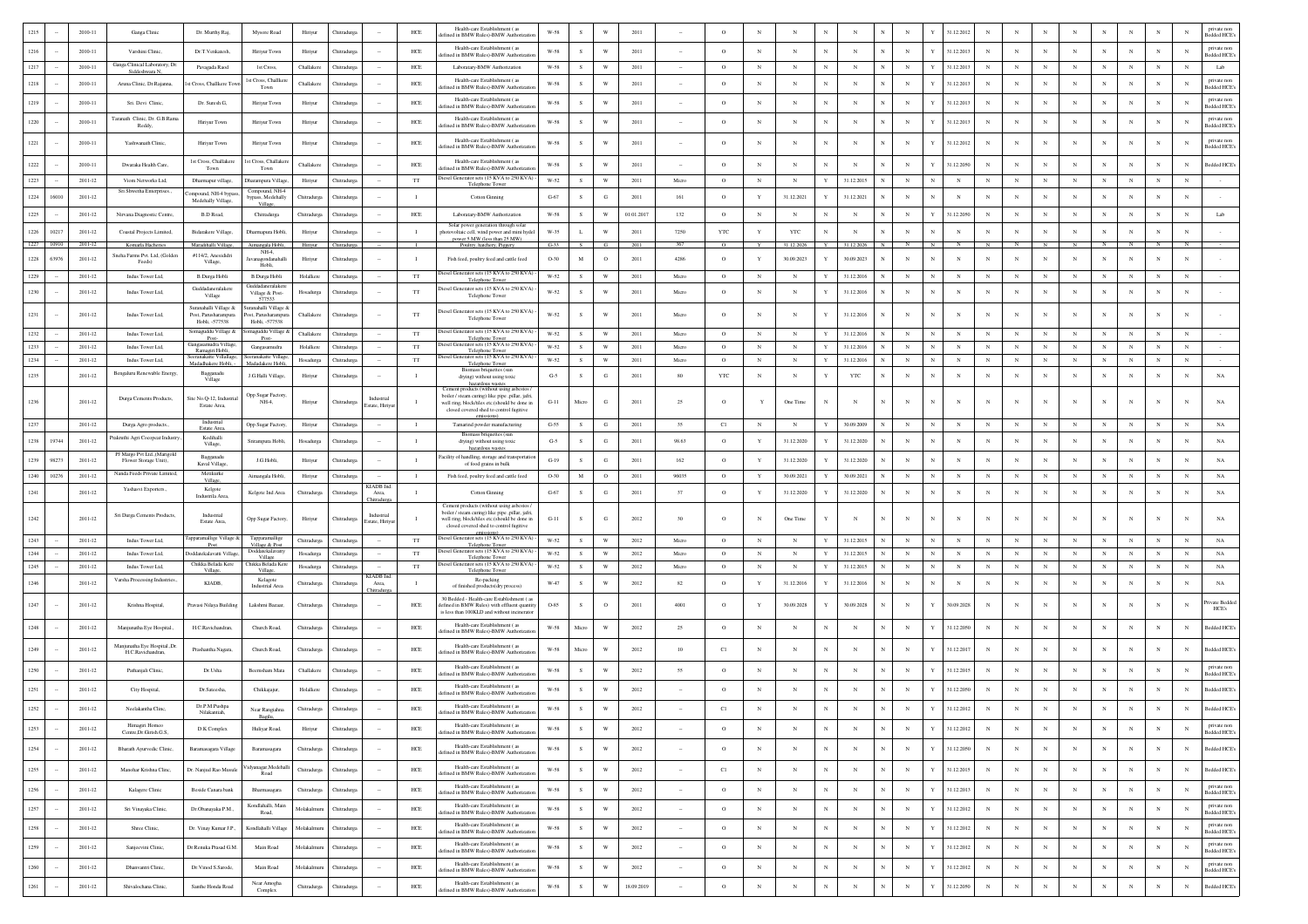|              |       | 2011-12     | Sahana Clinic,                                                   | Dr.G.B.Komala Swamy                 | Main Road.<br>Hosadurga Tow   | Hosadurga   | Chitradur   |                           | ${\rm HCE}$    | Health-care Establishment (as<br>ined in BMW Rules)-BMW Authoriza                                  | W-58                  |              |                                                    | 2012       |                | $\circ$           |              |            |                          |              |            |                      |             | 31.12.205                |             |            |              |            |                          |            |              |              | ledded HCE                         |
|--------------|-------|-------------|------------------------------------------------------------------|-------------------------------------|-------------------------------|-------------|-------------|---------------------------|----------------|----------------------------------------------------------------------------------------------------|-----------------------|--------------|----------------------------------------------------|------------|----------------|-------------------|--------------|------------|--------------------------|--------------|------------|----------------------|-------------|--------------------------|-------------|------------|--------------|------------|--------------------------|------------|--------------|--------------|------------------------------------|
| 1263         |       | $2011 - 12$ | Sri Anantha Laxmi Clinic<br>Dr.Raghavendra Swamy K.T,            | <b>BAG</b> Complex                  | Markandeya Templ<br>Road,     | Molakalmur  | Chitradurga |                           | $HEE$          | Health-care Establishment (as<br>ined in BMW Rules)-BMW Authoriza                                  | $_{\rm W-58}$         | s            | W                                                  | 2012       |                | $\circ$           | N            | N          |                          | N            |            | $_{\rm N}$           |             | 31.12.2050               |             |            | $_{\rm N}$   | $_{\rm N}$ | $\mathbf N$              | N          | N            | N            | Bedded HCE's                       |
| 1264         |       | 2011-12     | hanthi Clinic, Dr.B.G.Gnanadev                                   | Near Govt Hospital                  | $\sim$                        | Molakalmur  | Chitradure: |                           | HCE            | Health-care Establishment (as<br>ned in BMW Rules)-BMW Authoriz                                    | W-58                  | s            | W                                                  | 2012       |                | $\circ$           | $_{\rm N}$   | N          | N                        | N            |            | $_{\rm N}$           |             | 31.12.2016               | N           | $_{\rm N}$ | $_{\rm N}$   | $_{\rm N}$ | $_{\rm N}$               | $_{\rm N}$ | $_{\rm N}$   | N            | private nor<br>edded HCE's         |
| 1265         |       | 2011-12     | Sri. Manjunathaswamy Clinic,                                     | Dr. Manjunatha P.M.                 | L.B. Shartri Road,            | Molakalmu   | Chitradurg  |                           | HCE            | Health-care Establishment (as<br>fined in BMW Rules)-BMW Authoriza                                 | W-58                  | s            | W                                                  | 2012       |                | $\circ$           | $_{\rm N}$   | N          | N                        | N            |            | $_{\rm N}$           |             | 31.12.2012               | N           |            | $\mathbb{N}$ |            | N                        |            | $\mathbf N$  | N            | private nor<br>edded HCE's         |
| 1266         |       | $2011 - 12$ | Modren Clinic, Dr. Hidayat-Ur<br>Rahaman M.S.                    | H.B. Road                           | Molaklamuru                   | Molakalr    | Chitradurg  |                           | $HEE$          | Health-care Establishment (as<br>efined in BMW Rules)-BMW Authoriza                                | $_{\rm W-58}$         | s            | W                                                  | 2012       |                | $\circ$           | N            | N          |                          |              |            |                      |             | 31.12.2012               |             |            |              |            |                          |            |              |              | private nor<br><b>Bedded HCE</b>   |
| 1267         |       | 2011-12     | Mahesh Clinic, Dr.Govindaraju P                                  | Hanagal Post,                       | Hangali Village               | Molakalmur  | Chitradure  |                           | HCE            | Health-care Establishment (as                                                                      | W-58                  | - S          | W                                                  | 2012       |                | $\circ$           | $_{\rm N}$   | $_{\rm N}$ | $_{\rm N}$               | N            |            | $_{\rm N}$           |             | 31.12.2012               | -N          |            | N            |            | $_{\rm N}$               |            | N            | N            | Private non                        |
| 1268         |       | 2011-12     | L.G.Memorial Clinic.Dr.                                          | H.R.Road                            | Molaklamuru                   | Molakalm    | Chitradur   |                           | HCE            | fined in BMW Rules)-BMW Authoriz<br>Health-care Establishment (as                                  | W-58                  | s            | W                                                  | 2012       |                | $\circ$           | $_{\rm N}$   | N          | $_{\rm N}$               | N            |            | $_{\rm N}$           |             | 31.12.2012               |             |            | N            |            | N                        |            |              | N            | Sedded HCE's<br>private non        |
|              |       |             | Vijayakumar K.N.<br>Dr.A.S.Hiremath Ayurvedic                    |                                     |                               |             |             |                           |                | fined in BMW Rules)-BMW Authoriza<br>Health-care Establishment (                                   | W-58                  |              |                                                    |            |                |                   |              |            |                          |              |            |                      |             |                          |             |            |              |            |                          |            |              | $_{\rm N}$   | edded HCE<br>private nor           |
| 1269         |       | $2011-1$    | Chikithsalaya                                                    | Rampura Villa                       | Molaklan                      | Molakaln    | Chitradu    |                           | $HEE$          | defined in BMW Rules)-BMW Authorizatio<br>Health-care Establishment (as                            |                       |              |                                                    | 2012       |                |                   |              |            |                          |              |            |                      |             | 31.12.201                |             |            |              |            |                          |            |              |              | <b>Bedded HCE</b>                  |
| 1270         |       | 2011-12     | Sri Ranganatha Clinic,                                           | Post Office Road                    | Srirampura Hobli,             | Hosadurga   | Chitradure: |                           | HCE            | efined in BMW Rules)-BMW Authorizat<br>Health-care Establishment (as                               | W-58                  | -S           | W                                                  | 2012       |                | $\circ$           | $_{\rm N}$   | N          | $_{\rm N}$               | $_{\rm N}$   |            | $_{\rm N}$           |             | 31.12.2050               | $_{\rm N}$  |            | $_{\rm N}$   |            | $_{\rm N}$               | $_{\rm N}$ | N            | N            | Bedded HCE's                       |
| 1271         |       | 2011-12     | Sri.Maruthi Clinic                                               | Dr. C.Jayanna,                      | Doddatekalavatti (V           | Hosadurga   | Chitradurg  |                           | HCE            | efined in BMW Rules)-BMW Authorizati                                                               | W-58                  | s            | W                                                  | 2012       |                | $\circ$           | $_{\rm N}$   | N          | $_{\rm N}$               | N            |            | $_{\rm N}$           |             | 31.12.2050               | $_{\rm N}$  |            | $_{\rm N}$   |            | $_{\rm N}$               | $_{\rm N}$ | N            | $_{\rm N}$   | Bedded HCE's                       |
| 1272         |       | $2011 - 12$ | Ganga Clinic,<br>Nirmal Clinic,                                  | Rampura Village                     | Molaklamuru                   | Molakalmuru | Chitradurga |                           | $HEE$          | Health-care Establishment (as<br>efined in BMW Rules)-BMW Authorizatio                             | W-58                  | $\mathbf S$  | W                                                  | 2012       |                | $\circ$           | $_{\rm N}$   | N          | $_{\rm N}$               | N            |            | $_{\rm N}$           |             | 31.12.2012               |             |            |              |            | $_{\rm N}$               |            |              | N            | private non<br>Bedded HCE's        |
| 1273         |       | $2011 - 12$ |                                                                  | Dr. Lakshmikantha G.S.              | <b>Barmasagara Villa</b>      | Chitradurga | Chitradure  |                           | HCE            | Health-care Establishment (as<br>lefined in BMW Rules)-BMW Authorizati                             | W-58                  | -S           | W                                                  | 2012       |                | $\circ$           | N            | N          | N                        |              |            | $_{\rm N}$           |             | 31.12.2050               |             |            |              |            | N                        |            | N            | N            | Bedded HCE's                       |
| 1274         |       | $2011 - 12$ | Ayurvedic Clinic, Dr.<br>M.D.Khasim,                             | Vear Pathanjali Hospital            | Near Pathanjal<br>Hospital    | Chitradurga | Chitradurga |                           | $HEE$          | Ion beded Ayush (less than 30 beds)-BMW<br>Authorization<br>Health-care Establishment (as          | $W-58$                | s            | W                                                  | 2012       | $\sim$         | C1                | $_{\rm N}$   | $_{\rm N}$ | $_{\rm N}$               | $_{\rm N}$   |            | $_{\rm N}$           |             | 31.12.2015               | $_{\rm N}$  | N          | $_{\rm N}$   | $_{\rm N}$ | $_{\rm N}$               | N          | N            | N            |                                    |
| 1275         |       | 2018-19     | Mamatha Clinic                                                   | Dr.M. Jayanna                       | Nulunur                       | Holalkere   | Chitradurg  |                           | $HEE$          | fined in BMW Rules)-BMW Authoriza                                                                  | W-58                  | <sub>S</sub> | W                                                  | 01.07.2018 |                | $\circ$           | $_{\rm N}$   | N          | N                        | N            |            |                      |             | 31.12.2050               |             |            |              |            | $_{\rm N}$               |            | N            | N            | <b>Bedded HCE</b>                  |
| 1276         |       | 2011-12     | Kanser Clinic, Dr. M.M.Kanser                                    | Behisides Syed Um<br>Mosque,        | Chitradurga                   | Chitradurga | Chitradure  |                           | $HEE$          | Health-care Establishment (as<br>ined in BMW Rules)-BMW Authoriza<br>Oil mill Ghani and extraction | W-58                  | - S          | W                                                  | 2012       |                | C1                | $_{\rm N}$   | $_{\rm N}$ | $_{\rm N}$               | $_{\rm N}$   |            | $_{\rm N}$           |             | 31.12.2012               | N           |            | N            |            | $_{\rm N}$               | N          | $\mathbf{N}$ | $_{\rm N}$   | Bedded HCE's                       |
| 1277         |       | 1997-98     | Ravichandra Industries,                                          |                                     |                               | Challakere  | Chitradurs  |                           |                | (no hydrogenation/<br>refining)                                                                    | $G-29$                | Micro        | G                                                  | 1997       | 11             | $\circ$           | $\mathbf Y$  | 31.12.2019 |                          | 31.12.2019   |            | $_{\rm N}$           |             | $_{\rm N}$               |             |            |              |            | $_{\rm N}$               |            |              |              |                                    |
| 1278         |       | $2011 - 12$ | Kunal Ortho Clinic, Dr.<br>K.Jagadesh,                           | <b>JCR</b> Extension.               | Chitradurga                   | Chitradurga | Chitradurg  |                           | $HEE$          | Health-care Establishment (as<br>fined in BMW Rules)-BMW Authoriz                                  | $_{\rm W-58}$         | -S           | W                                                  | 2012       |                | C1                | $_{\rm N}$   | N          | N                        | $\mathbb{N}$ |            | $_{\rm N}$           |             | 31.12.2015               | $_{\rm N}$  |            | N            |            | $_{\rm N}$               |            |              | N            | Bedded HCE's                       |
| 1279         |       | 2011-12     | Vinayaka Clinic, Dr.K.Thippaiah                                  | JCR 3rd Cross.                      | Gopalapura Road               | Chitradurga | Chitradurga |                           | HCE            | Health-care Establishment (as<br>efined in BMW Rules)-BMW Authorizat                               | W-58                  | S.           | W                                                  | 2012       |                | $\circ$           | $_{\rm N}$   | N          | $_{\rm N}$               | N            |            | $_{\rm N}$           |             | 31.12.2050               | $_{\rm N}$  | N          | $\mathbb{N}$ | N          | $_{\rm N}$               | N          | N            | N            | Bedded HCE's                       |
| 1280         |       | $2017 - 18$ | Tulasi Clinic                                                    | Dr. Lingadore                       | masamudra Roa<br>Bommenahalli | Chitradurga | Chitradury  |                           | $HCE$          | Health-care Establishment (as<br>efined in BMW Rules)-BMW Authorizati                              | W-58                  | s            | W                                                  | 01.01.2017 |                | $\circ$           | $_{\rm N}$   | N          | $_{\rm N}$               | N            |            | $_{\rm N}$           |             | 31.12.2050               | $_{\rm N}$  |            |              |            | $_{\rm N}$               |            |              | $_{\rm N}$   | Bedded HCE's                       |
| 1281         |       | $2011 - 12$ | <b>Trishul Power Systems</b>                                     | <b>KLADB</b><br>Industrial Area,    | Kelagote                      | Chitradurga | Chitradurga | <b>KIADB</b> Ind<br>Area, | $\mathbf{I}$   | Fransformer repairing/manufacturing (dry<br>process only)                                          | O-69                  | s            | $\circ$                                            | 2012       | 6              | $\circ$           | $\mathbf{Y}$ | 31.12.2020 | $\mathbf N$              |              |            | $_{\rm N}$           |             | N                        |             |            |              |            | $\mathbf N$              |            | $\mathbb{N}$ | N            |                                    |
| 1282         |       | $2011 - 12$ | Sri. Umamaheshwara & Co.<br>Merchants & Commission               |                                     | KIADB Indl Area               | Chitradurga | Chitradurga | <b>Thitradurg</b>         | $\blacksquare$ | Ground nut decorticating                                                                           | W-20                  | Micro        | W                                                  | 2012       | $\overline{9}$ | $\circ$           | $_{\rm N}$   |            |                          | 31.12.2020   |            | $_{\rm N}$           | $_{\rm N}$  | N                        |             |            |              |            | $_{\rm N}$               |            |              |              |                                    |
| 1283         |       | $2011 - 12$ | Agents,<br>Brundavan Industy,                                    | A.T.Office Plot No.60,<br>Medehalli | Medihalli Village.            | Chitradurga | Chitradurga |                           | $\blacksquare$ | Steel furniture without spray painting                                                             | $G-46$                | Micro        | W                                                  | 2012       | 6              | $\circ$           | Y            | 31.12.2020 |                          | 31.12.2020   |            | $_{\rm N}$           | $\mathbf N$ | $_{\rm N}$               | $_{\rm N}$  |            |              | $_{\rm N}$ | $_{\rm N}$               |            |              | N            |                                    |
| 1284         |       | $2011 - 12$ | Ashok Industry & Furniture,                                      | Road<br>Holalkere Road              | Holalkere Road                | Chitradurga | Chitradurga |                           | $\blacksquare$ | Steel furniture without spray painting                                                             | $\operatorname{G-46}$ | Micro        | W                                                  | 2012       | 6              | $\circ$           | Y            | 31.12.2020 |                          | 31.12.2020   |            | $_{\rm N}$           |             | $_{\rm N}$               | N           |            |              |            | $\mathbf N$              | N          | $\mathbb{N}$ | $_{\rm N}$   |                                    |
| 1285         |       | 2011-12     | Vikas Industry                                                   | Medehalli Road                      | Medihalli Villag              | Chitradurga |             | <b>KIADB</b> Ind          | $\blacksquare$ | Steel furniture without spray painting                                                             | $G-46$                | Micro        |                                                    |            |                |                   |              | 31.12.2020 |                          |              |            |                      |             |                          |             |            |              |            |                          |            |              |              |                                    |
| 1286         |       |             | Robust Traders,                                                  |                                     |                               |             |             |                           |                |                                                                                                    |                       |              |                                                    |            |                |                   |              |            |                          |              |            |                      |             |                          |             |            |              |            |                          |            |              |              |                                    |
|              |       | $2011 - 12$ |                                                                  | <b>KIADB</b>                        | Chitradurga                   | Chitradurga | Chitradurg  | Area,<br>hitradur         | $\blacksquare$ | Steel furniture without spray painting                                                             | $G-46$                | Micro        | W                                                  | 2012       | $\overline{7}$ | $\circ$           | Y            | 31.12.2020 |                          | 31.12.2020   |            | $_{\rm N}$           |             | N                        |             |            |              |            | $_{\rm N}$               |            | N            | N            |                                    |
| 1287         | 11136 | $2011 - 12$ | Maruthi Auto Point                                               | Indsutrial Area<br>Chitradurga Town | Matada<br>ubarahatti Vill     | Chitradurga | Chitradurga |                           | $\mathbf{I}$   | omobile Servicing, reparing and Painit<br>excluding only fuel dispension)                          | $O-18$                | s            | $\circ$                                            | 2012       | 25             | C1                | $\mathbf Y$  | 30.09.2017 | N                        | 30.09.2017   |            | $_{\rm N}$           | $_{\rm N}$  | $_{\rm N}$               | $_{\rm N}$  |            |              | $_{\rm N}$ | $_{\rm N}$               | $_{\rm N}$ |              | N            |                                    |
| 1288         |       | 2012-13     | K.P.M.Bricks Industries,                                         | hippaiahnakote Villag               |                               | Challakere  | Chitradurea |                           | $\blacksquare$ | Table moulded mud bricks                                                                           | W-16                  | Micro        | W                                                  | 2012       | 25             | <b>YTC</b>        | Y            | N          |                          | Y            |            |                      |             | N                        | $_{\rm N}$  |            |              |            | $\mathbf N$              |            |              | N            | Inspection<br>dated:<br>05.01.2017 |
| 1289         |       | 2012-13     | Mayur Clinic,<br>Chitradurga Town,<br>Sree Durga Service Station | Prasanna Talkies Road               | Chitradurga Town              | Chitradurga | Chitradurga |                           | HCE            | Laboratary-BMW Authorization<br>mobile Servicing, reparing and Painiti                             | W-58                  | s            | W                                                  | 2012       |                | $\circ$           | $_{\rm N}$   | $_{\rm N}$ | $_{\rm N}$               | $_{\rm N}$   |            | $_{\rm N}$           |             | 31.12.2050               | $_{\rm N}$  | $_{\rm N}$ | N            | $_{\rm N}$ | $\mathbb{N}$             | $_{\rm N}$ | N            | $_{\rm N}$   | ${\rm Lab}$                        |
| 1290         |       | 2010-11     |                                                                  |                                     | Near Gavathri                 | Chitradurga | Chitradure  |                           | $\blacksquare$ | excluding only fuel dispension)<br>Health-care Establishment (as                                   | $O-18$                | -S           | $\circ$                                            | 2010       | 12             | C1                | Y            | 30.09.2011 | $\mathbf N$              | N            |            | $_{\rm N}$           |             | $_{\rm N}$               | $_{\rm N}$  | N          | N            |            | $_{\rm N}$               | N          | $_{\rm N}$   | N            |                                    |
| $1291\,$     |       | 2012-13     | iuru Kottureshwara Dental Clinic                                 | Holalkere Road                      | Bhavana                       | Chitradurga | Chitradurg  |                           | HCE            | ined in BMW Rules)-BMW Authoriza                                                                   | $W-58$                | s            | W                                                  | 2012       |                | $\circ$           | $_{\rm N}$   | N          |                          | N            |            | $_{\rm N}$           |             | 31.12.2050               | $\mathbf N$ |            | N            |            | $_{\rm N}$               | N          | N            | $_{\rm N}$   | Bedded HCE's                       |
| 1292         |       | 2012-13     | Siddeshwara Ortho Care Centre,<br>Renuka Clinic                  | Opp. Gayathri Bhavan,               | Holalkere Road                | Chitradurga | Chitradurga |                           | $HEE$          | Health-care Establishment (as<br>fined in BMW Rules)-BMW Authorizat                                | $_{\rm W-58}$         | s            | W                                                  | 2012       | 10 Beds        | $\circ$           | $_{\rm N}$   | N          |                          |              |            | $_{\rm N}$           |             | 31.12.2050               |             |            | N            |            | $_{\rm N}$               |            | N            | $_{\rm N}$   | Bedded HCE's                       |
| 1293         |       | 2012-13     |                                                                  | Dr.Thipeeswamy K.P                  | Bellary Road, 1s<br>Cross     | Challakere  | Chitradure: |                           | HCE            | Health-care Establishment (as<br>ned in BMW Rules)-BMW Authoriz                                    | W-58                  | s.           | W                                                  | 01.01.2013 |                | $\circ$           | $_{\rm N}$   | N          | N                        |              |            | $_{\rm N}$           |             | 31.12.2050               | $\mathbf N$ |            | N            | $_{\rm N}$ | $_{\rm N}$               | $_{\rm N}$ | $_{\rm N}$   | N            | <b>Bedded HCE's</b>                |
| 1294         |       | 2012-13     | Sri.Mahalaxmi Clinis                                             | Horpet,                             | Horpet                        | Chitradurga | Chitradurg  |                           | HCE            | Health-care Establishment (as<br>fined in BMW Rules)-BMW Authoriza                                 | W-58                  | s            | W                                                  | 2012       |                | C1                | $_{\rm N}$   | N          | N                        | N            |            | $_{\rm N}$           |             | 31.12.2012               |             |            | N            |            | N                        | $_{\rm N}$ | $_{\rm N}$   | N            | <b>Bedded HCE</b>                  |
| 1295         |       | $2012 - 13$ | Nafa Medical Care Centre,                                        | Basayeshwara Talkies<br>Road        | saveshwara Tali<br>Road       | Chitradurga | Chitradury  |                           | $HEE$          | Health-care Establishment (as<br>efined in BMW Rules)-BMW Authorizat                               | W-58                  | $\mathbf S$  | W                                                  | 2012       |                | C1                | $_{\rm N}$   | N          |                          |              |            | $_{\rm N}$           |             | 31.12.2012               |             |            |              |            | $_{\rm N}$               |            | N            | N            | Bedded HCE's                       |
| 1296         |       | 2017-18     | Dev Clinic                                                       | Manahara Nilaya                     | Jogimatti raod, 1:<br>Cross   | Chitradurga | Chitradurg  |                           | $HEE$          | Health-care Establishment (as<br>ed in BMW Rules)-BMW Authoria                                     | $_{\rm W-58}$         | s            | W                                                  | 01.01.2012 |                | $\circ$           | $_{\rm N}$   | $_{\rm N}$ |                          | N            |            | $_{\rm N}$           |             | 31.12.2050               |             |            | $_{\rm N}$   | $_{\rm N}$ | $_{\rm N}$               | $_{\rm N}$ | $\mathbb{N}$ | $_{\rm N}$   | Bedded HCE's                       |
| 1297         |       | 2012-13     | Vinayaka Clinic,                                                 | 1st Cross, Church Road              | Behind Rewathi<br>Lodge,      | Chitradurga | Chitradurg  |                           | HCE            | Health-care Establishment (as<br>fined in BMW Rules)-BMW Authorizati                               | W-58                  | s            | W                                                  | 2012       |                | $\circ$           | $_{\rm N}$   | N          |                          |              |            | $_{\rm N}$           |             | 31.12.2050               |             |            | $_{\rm N}$   |            | N                        | N          | N            | $_{\rm N}$   | <b>Bedded HCE</b>                  |
|              |       | $2012 - 13$ | Dental Care,                                                     | Head Post Office Road               | Head Post Office Roa          | Chitradurga | Chitradurga |                           | $HEE$          | Health-care Establishment (as<br>fined in BMW Rules)-BMW Authorizati                               | W-58                  | $\mathbf S$  | W                                                  | 2012       |                | $\circ$           | $_{\rm N}$   | N          |                          |              |            | $_{\rm N}$           |             | 31.12.2012               |             |            |              |            |                          |            |              | $_{\rm N}$   | private non<br><b>Bedded HCE</b>   |
| 1299         |       | $2003 - 04$ | CHC                                                              | Rampura Village,                    | Rampura                       | Molakal     |             |                           | HCE            | Health-care Establishment (as                                                                      | $W-58$                |              |                                                    | 2003       |                |                   |              |            |                          |              |            |                      |             |                          |             |            |              |            |                          |            |              |              | <b>Govt Bedded</b><br><b>ILLES</b> |
| 1300         |       | 2012-13     | Uni Speciality Consultation<br>Centre,                           | Church Road                         | Chitradurga Town              | Chitradurga | Chitradure: |                           | HCE            | Health-care Establishment (as<br>ined in BMW Rules)-BMW Authoriza                                  | W-58                  | s            | W                                                  | 2012       |                | C1                | $_{\rm N}$   | N          | $_{\rm N}$               | $\mathbf{N}$ | $_{\rm N}$ | $_{\rm N}$           | Y           | 31.12.2015               | $_{\rm N}$  | $_{\rm N}$ | $_{\rm N}$   | $_{\rm N}$ | $_{\rm N}$               | $_{\rm N}$ | $_{\rm N}$   | N            | Bedded HCE's                       |
| 1301         |       | 2012-13     | Padmasree Clinic,                                                | N.J.Industrialist Area,             | Pavagada Road                 | Challakere  | Chitradurga | J.Industriali<br>t Area.  | $HEE$          | Health-care Establishment (as<br>lefined in BMW Rules)-BMW Authorizati                             | $W-58$                | $\,$ s       | $\ensuremath{\text{W}}$                            | 2012       |                | $\circ$           | $_{\rm N}$   | $_{\rm N}$ | $_{\rm N}$               | $_{\rm N}$   | $_{\rm N}$ | $_{\rm N}$           | Y           | 31.12.2012               | $_{\rm N}$  | $_{\rm N}$ | $_{\rm N}$   | $_{\rm N}$ | $_{\rm N}$               | $_{\rm N}$ | $\,$ N       | $_{\rm N}$   | private non<br>Bedded HCE's        |
| 1302         |       | 2012-13     | Mokeshith Clinic                                                 | Dr. Vivek Mokeshith                 | Ramagiri Village              | Holalkere   | Chitradurga |                           | $HEE$          | Health-care Establishment (as<br>lefined in BMW Rules)-BMW Authorizati                             | $_{\rm W-58}$         | ${\bf s}$    | $\ensuremath{\text{W}}$                            | 2012       | $\sim$         | $\circ$           | $_{\rm N}$   | $_{\rm N}$ | $_{\rm N}$               | $_{\rm N}$   |            | $_{\rm N}$           | Y           | 31.12.2050               | $_{\rm N}$  | $_{\rm N}$ | $_{\rm N}$   | $_{\rm N}$ | $_{\rm N}$               | $_{\rm N}$ | $\,$ N       | $_{\rm N}$   | <b>Bedded HCE's</b>                |
| 1303         |       | 2012-13     | Sree Balaji Clinic                                               | Gandhi Nagar,                       | Gandhi Nagar                  | Challakere  | Chitradurga | $\sim$                    | $HEE$          | Health-care Establishment (as                                                                      | $W-58$                | s            | $\ensuremath{\text{W}}$                            | 2012       | $\cdot$        | $\circ$           | $_{\rm N}$   | $_{\rm N}$ | $_{\rm N}$               | $_{\rm N}$   |            | $_{\rm N}$           | v           | 31.12.2012               | $_{\rm N}$  | $_{\rm N}$ | $_{\rm N}$   | $_{\rm N}$ | $_{\rm N}$               | $_{\rm N}$ | $\,$ N       | $_{\rm N}$   | private non                        |
| 1304         |       | 2012-13     | Uma Clinc                                                        |                                     | Main Road,                    |             |             | $\sim$                    | $HEE$          | efined in BMW Rules)-BMW Authoriza<br>Health-care Establishment (as                                | $_{\rm W-58}$         | ${\bf s}$    | $\ensuremath{\text{W}}$                            | 2012       | $\cdot$        | $\circ$           | $_{\rm N}$   | $_{\rm N}$ | $_{\rm N}$               | $_{\rm N}$   |            | $_{\rm N}$           |             | 31.12.2050               | $_{\rm N}$  | $_{\rm N}$ | $_{\rm N}$   | $_{\rm N}$ | $_{\rm N}$               | $_{\rm N}$ | $_{\rm N}$   | $_{\rm N}$   | sedded HCE's<br>Bedded HCE's       |
|              |       |             |                                                                  | Dr. B.V. Govindraju.                |                               | Hosadurga   | Chitradurga |                           |                | lefined in BMW Rules)-BMW Authorizat<br>Health-care Establishment (as                              |                       |              |                                                    |            | $\sim$         |                   |              |            |                          |              |            |                      | Y           |                          |             |            |              |            |                          |            |              |              | private non                        |
| 1305         |       | 2012-13     | Maruthi Clinic,                                                  | Dr. M.A Ravindra,                   | H.H. Road,                    | Hosadurga   | Chitradurga | $\sim$                    | HCE            | fefined in BMW Rules)-BMW Authorizat<br>Health-care Establishment (as                              | $_{\rm W-58}$         | ${\bf s}$    | $\ensuremath{\text{W}}\xspace$                     | 2012       |                | $\circ$           | $_{\rm N}$   | $_{\rm N}$ | $_{\rm N}$               | $_{\rm N}$   |            | $_{\rm N}$           |             | 31.12.2015               | $_{\rm N}$  | $_{\rm N}$ | $\,$ N $\,$  | $_{\rm N}$ | $_{\rm N}$               | $_{\rm N}$ | $_{\rm N}$   | $_{\rm N}$   | Bedded HCE                         |
| 1306         |       | 2012-13     | Shiva Clinic                                                     | 1st Cross                           | Jangama Nagar                 | Hosadurga   | Chitradurga | $\sim$                    | $HEE$          | efined in BMW Rules)-BMW Authorizat<br>Health-care Establishment (as                               | W-58                  | s            | W                                                  | 2012       | $\sim$         | $\circ$           | $_{\rm N}$   | $_{\rm N}$ | $_{\rm N}$               | $_{\rm N}$   |            | $_{\rm N}$           | Y           | 31.12.2050               | $_{\rm N}$  | $_{\rm N}$ | $_{\rm N}$   | $_{\rm N}$ | $_{\rm N}$               | $_{\rm N}$ | $_{\rm N}$   | $\mathbb{N}$ | Bedded HCE's<br>private non        |
| 1307<br>1308 |       | 2012-13     | Nirmal                                                           | Chamarajapete                       | 3rd Cross Road                | Hosadurga   | Chitradurga |                           | $HEE$          | defined in BMW Rules)-BMW Authorizatio<br>Health-care Establishment (as                            | $W-58$                | $\mathbf{s}$ | $\ensuremath{\text{W}}$<br>$\ensuremath{\text{W}}$ | 2012       |                | $\circ$<br>$\,$ O | $_{\rm N}$   | $_{\rm N}$ | $_{\rm N}$<br>$_{\rm N}$ | $_{\rm N}$   | $_{\rm N}$ | $_{\rm N}$<br>$\,$ N | Y           | 31.12.2015<br>31.12.2050 | $_{\rm N}$  | $_{\rm N}$ | $_{\rm N}$   | $_{\rm N}$ | $_{\rm N}$<br>$_{\rm N}$ | $_{\rm N}$ | $_{\rm N}$   | $_{\rm N}$   | edded HCE's<br><b>Bedded HCE's</b> |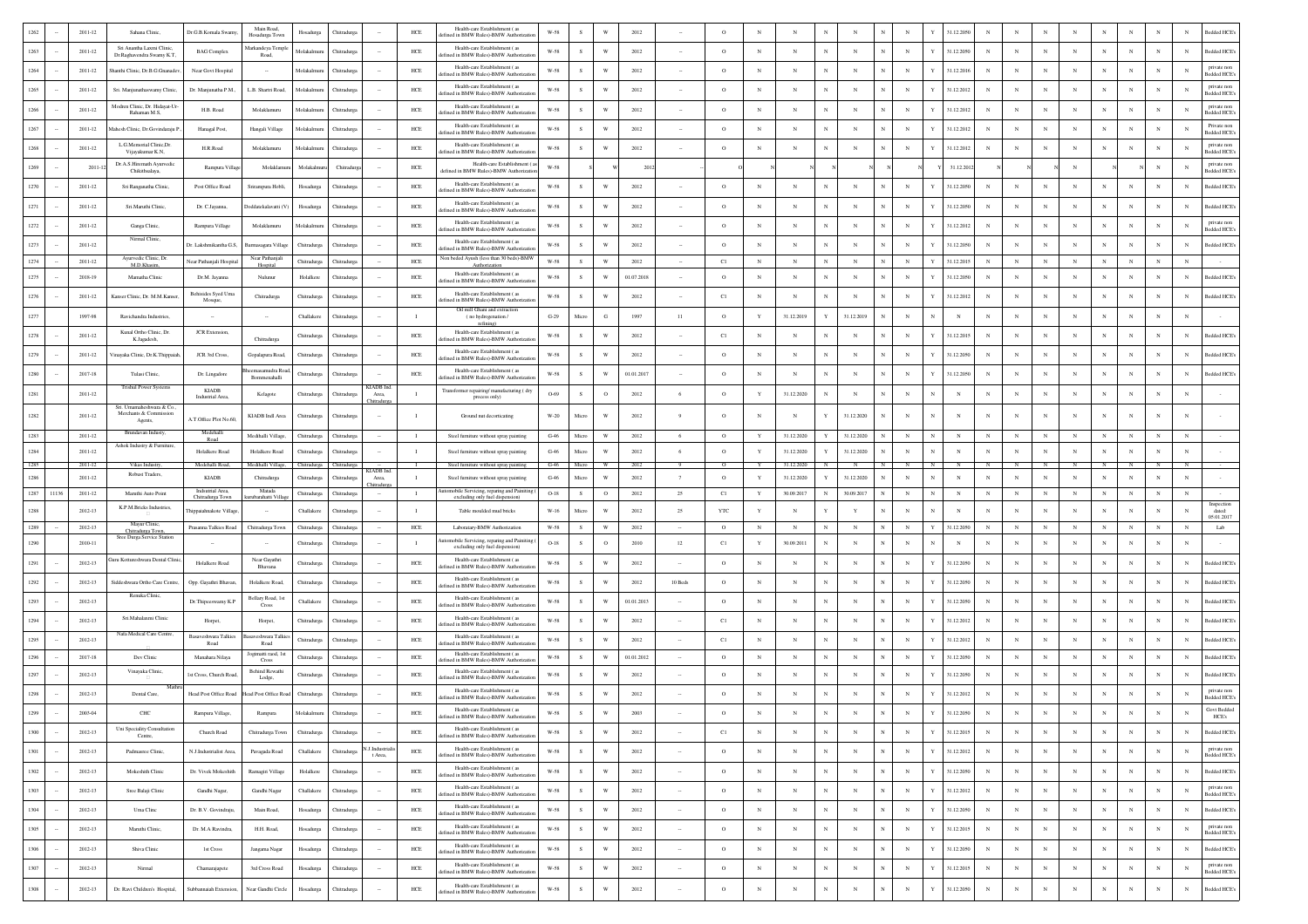|              |       | 2012-13                | ndira Health Care and diagnostic<br>Centre                  | Dr. Prashanth R                                           | <b>B.D Road</b>                                         | Chitradurga             | <b>Thitradur</b>   |                          | HCE                     | Health-care Establishment (as<br>fined in BMW Rules)-BMW Authorizati                                                                | W-58               |               | W                       | 2012               |                          | C1                    |                 |                            |              |                            |             |             |                  | 31.12.2012                   |                 |                            |                 |                 |                              |                              |                             | Bedded HCE <sup>®</sup><br>N                  |
|--------------|-------|------------------------|-------------------------------------------------------------|-----------------------------------------------------------|---------------------------------------------------------|-------------------------|--------------------|--------------------------|-------------------------|-------------------------------------------------------------------------------------------------------------------------------------|--------------------|---------------|-------------------------|--------------------|--------------------------|-----------------------|-----------------|----------------------------|--------------|----------------------------|-------------|-------------|------------------|------------------------------|-----------------|----------------------------|-----------------|-----------------|------------------------------|------------------------------|-----------------------------|-----------------------------------------------|
| 1310         |       | 2012-13                | Laxmi Clinic                                                | Vasavi Mahal Road                                         | Vasavi Complex,                                         | Hosadurga               | <b>Thitradure</b>  |                          | HCE                     | Health-care Establishment (as<br>fined in BMW Rules)-BMW Authorizati                                                                | W-58               | s             | W                       | 2012               |                          | $\circ$               | $_{\rm N}$      | N                          | N            | N                          |             | $_{\rm N}$  |                  | 31.12.2017                   | $_{\rm N}$      |                            | $_{\rm N}$      | N               | N                            | $_{\rm N}$                   | N                           | Private non<br>N<br><b>Bedded HCE's</b>       |
| 1311         | 87772 | 2012-13                | Amrutha Ayurvedic Medical<br>College & Hospital.            | Behind Onake Obavy:<br>Stadium                            | teachers colony                                         | Chitradurga             | Thitradurg         |                          | ${\rm HCE}$             | Health-care Establishment (as<br>fined in BMW Rules)-BMW Authorizati                                                                | O-85               | s             | $\mathbf{o}$            | 2012               | 97.45                    | $\circ$               | $\mathbf Y$     | 30.09.2029                 |              | 30.09.2029                 |             | $_{\rm N}$  |                  | 31.12.2012                   |                 |                            |                 | $_{\rm N}$      |                              |                              | N                           | Private non<br>N<br><b>Bedded HCE</b>         |
| 1312         |       | 2012-13                | Sree Dental Clinic,                                         | Gururaj Complex,                                          | Laxmi Bazaar.                                           | Chitradurga             | Thitradurg         |                          | $HEE$                   | Health-care Establishment (as<br>ined in BMW Rules)-BMW Authoriza                                                                   | $_{\rm W-58}$      | s             | W                       | 2012               |                          | C1                    | N               | N                          |              | $\mathbb{N}$               |             | $_{\rm N}$  |                  | 31.12.2012                   |                 |                            |                 | $_{\rm N}$      |                              |                              | N                           | Bedded HCE's<br>N                             |
| 1313         |       | 2012-13                | Darshan Clinic                                              | Near Canara Bank                                          | Chitradurg                                              | Chitradurga             | Chitradurg         |                          | HCE                     | Health-care Establishment (as<br>ted in BMW Rules)-BMW Authoriz                                                                     | W-58               | s             | W                       | 2012               |                          | C1                    | $_{\rm N}$      | $\mathbf{N}$               | N            | $_{\rm N}$                 |             | $_{\rm N}$  | Y                | 31.12.2012                   | $_{\rm N}$      |                            | $_{\rm N}$      | $_{\rm N}$      | N                            |                              | $\mathbf{N}$                | Bedded HCE's<br>N                             |
| 1314         |       | $2012 - 13$            | Shiva Dental Clinic,                                        | Main Road                                                 | Vishal Plaza,                                           | Hosadurga               | Chitradurg         |                          | $HEE$                   | Health-care Establishment (as<br>efined in BMW Rules)-BMW Authorizati                                                               | $_{\rm W-58}$      | $\mathbf S$   | W                       | 2012               |                          | $\circ$               | $_{\rm N}$      | N                          | $_{\rm N}$   | N                          |             | $_{\rm N}$  | Y                | 31.12.2012                   |                 |                            | $_{\rm N}$      | $_{\rm N}$      | N                            |                              | $_{\rm N}$                  | private non<br>N<br>Bedded HCE?               |
| 1315         |       | 2010-11                | Vasista Deluxe Lodge,                                       |                                                           |                                                         | Chitradurga             | Chitradurg         |                          | Hospitality             | lotels/Resorts having more than 20 rooms ar<br>vaste-water generation less than 10 KLD and<br>having no-boiler & no hazardous waste | $G-52$             | s             | G                       | $22$ -Jun          | 45.35                    | $\circ$               | Y               | 31.12.2020                 | $\mathbf{v}$ | 31.12.2020                 |             | N           | N                | N                            | $_{\rm N}$      |                            | $_{\rm N}$      |                 | N                            |                              | N                           | N                                             |
| 1316         |       | 2012-13                | J.C.R.Clinic                                                |                                                           | 4th Cross                                               | Chitradurga             | <b>Thitradure:</b> |                          | HCE                     | Health-care Establishment (as<br>ted in BMW Rules)-BMW Authoriza                                                                    | W-58               | s             | W                       | 2012               |                          | $\circ$               | $_{\rm N}$      | N                          | N            | $_{\rm N}$                 |             | $_{\rm N}$  | Y                | 31.12.2050                   | N               |                            | $_{\rm N}$      | N               | N                            |                              | N                           | <b>Bedded HCE's</b><br>N                      |
| 1317         |       | 2012-13                | Srinidhi Skin Care Centre<br>Dr. G T Thippareaddy           | Near Vasavi lab<br>Turuvanur Road                         | Church Road                                             | Chitradurga             | Chitradurg         |                          | HCE                     | Health-care Establishment (as<br>fined in BMW Rules)-BMW Authoriza                                                                  | W-58               | s             | W                       | 2012               |                          | $\circ$               | $_{\rm N}$      | N                          | $_{\rm N}$   | $_{\rm N}$                 |             | $_{\rm N}$  | Y                | 31.12.2050                   | $\mathbf{N}$    |                            | $_{\rm N}$      | $_{\rm N}$      | $_{\rm N}$                   | $_{\rm N}$                   | $_{\rm N}$                  | Bedded HCE's<br>N                             |
| 1318         |       | 2012-13                | Sri.Datta Clinic,                                           | Dr. G balaji Venkatesl                                    | T R Nagar                                               | Challaker               | Chitradurg         |                          | $HEE$                   | Health-care Establishment (as<br>fined in BMW Rules)-BMW Authorizati                                                                | $_{\rm W-58}$      | s             | W                       | 2012               |                          | $\circ$               | $_{\rm N}$      | N                          | $_{\rm N}$   | N                          |             | $_{\rm N}$  | Y                | 31.12.2012                   |                 |                            | $_{\rm N}$      | $_{\rm N}$      | N                            |                              | $_{\rm N}$                  | private non<br>N<br>Bedded HCE                |
| 1319         |       | 2012-13                | Priya Health & Diabetic Centre,                             |                                                           | Church Road,                                            | Chitradurga             | Thitradure         |                          | $HEE$                   | Health-care Establishment (as<br>fined in BMW Rules)-BMW Authorizat                                                                 | $_{\rm W-58}$      | - S           | W                       | 2012               |                          | $\circ$               | N               | N                          | $_{\rm N}$   | N                          |             | $_{\rm N}$  |                  | 31.12.2050                   |                 |                            | $\mathbf N$     | $\mathbf N$     |                              |                              | $\mathbf N$                 | Bedded HCE<br>N                               |
| 1320         |       | 2012-13                | Vishwas Skin Care                                           | Vanigangotri Complex,                                     | ith block, B.D.Roa                                      | Chitradurga             | <b>Thitradu</b>    |                          | HCE                     | Health-care Establishment (as<br>fined in BMW Rules)-BMW Authoriza                                                                  | W-58               | -S            | W                       | 2012               |                          | $\circ$               | $_{\rm N}$      | N                          | $_{\rm N}$   | $_{\rm N}$                 |             | $_{\rm N}$  |                  | 31.12.2050                   |                 |                            | $\mathbf{N}$    | N               |                              |                              | N                           | private non<br>N<br><b>Bedded HCE's</b>       |
| 1321         |       | $2012 - 13$            | Judarshan Clinic, Dr. Sudarshana<br>A.S.                    |                                                           | AG Road                                                 | Challaker               | Thitradurg         |                          | $HEE$                   | Health-care Establishment (as<br>efined in BMW Rules)-BMW Authorizat                                                                | W-58               | $\mathbf S$   | W                       | 2012               |                          | $\circ$               | $_{\rm N}$      | N                          | N            | $_{\rm N}$                 |             | $_{\rm N}$  |                  | 31.12.2050                   |                 |                            |                 | $_{\rm N}$      |                              |                              | N                           | Bedded HCE<br>N                               |
| 1322         |       | 2012-13                | Kasturba Clinic.                                            | Dr.Mahamed Khan                                           | Holalkere                                               | Holalkere               | Chitradurg         |                          | $HEE$                   | Health-care Establishment (as<br>efined in BMW Rules)-BMW Authorizat                                                                | W-58               | S.            | W                       | 2012               |                          | C1                    | $_{\rm N}$      | N                          | $_{\rm N}$   | N                          |             | $_{\rm N}$  | Y                | 31.12.2015                   | N               |                            | $_{\rm N}$      | $_{\rm N}$      | N                            |                              | N                           | Bedded HCE's<br>$_{\rm N}$                    |
| 1323         |       | 2012-13                | Sree Siddartha Health Centre                                | Dr. ramappa                                               | sanna talkies Ro                                        | Chitradurga             | Chitradurg         |                          | $HEE$                   | Health-care Establishment (as<br>defined in BMW Rules)-BMW Authorizatio                                                             | W-58               | $\mathcal{S}$ | W                       | 2012               |                          | $\circ$               | $_{\rm N}$      | $\mathbf{N}$               | $_{\rm N}$   | $_{\rm N}$                 |             | $_{\rm N}$  | Y                | 31.12.2050                   | $_{\rm N}$      |                            | $\mathbf{N}$    |                 | N                            |                              | N                           | private non<br>N<br>Bedded HCE's              |
| 1324         |       | $2012 - 13$            | Kausar Clinic                                               |                                                           | Prasanna talkies                                        | Chitradurga             | <b>Chitradurga</b> |                          | $HEE$                   | Health-care Establishment (as<br>efined in BMW Rules)-BMW Authorizati                                                               | $_{\rm W-58}$      | s             | W                       | 2012               |                          | $\circ$               | $_{\rm N}$      | N                          | $_{\rm N}$   | N                          |             | $_{\rm N}$  | Y                | 31.12.2050                   |                 |                            | $_{\rm N}$      | N               | N                            |                              | N                           | Bedded HCE<br>N                               |
| 1325         |       | $2012 - 13$            | Nisarga Clinic<br>(Ayurvedic Day Care Clinic),              | Dr.Mahamed Khasin                                         | Jogimatti Road,                                         | Chitradurga             | Chitradurga        |                          | $HEE$                   | Non beded Ayush (less than 30 beds)-BMW<br>Authorization                                                                            | $_{\rm W-58}$      | s             | W                       | 2012               | $01$ bed                 | $\circ$               | $_{\rm N}$      | N                          | $\mathbb{N}$ | N                          |             | $_{\rm N}$  | Y                | 31.12.2050                   | $_{\rm N}$      |                            | $_{\rm N}$      | N               | N                            |                              | $_{\rm N}$                  | Govt non<br>N<br>Bedded Ayush                 |
| 1326         |       | 2012-13                | Sri.Shiva Laboratory,                                       | Dr. Devaraju,                                             | Near Canara Bank                                        | Holalkere               | Chitradurg         |                          | HCE                     | Health-care Establishment (as<br>fined in BMW Rules)-BMW Authoriza                                                                  | W-58               | s             | W                       | 2012               |                          | $\circ$               | $_{\rm N}$      | N                          | N            | N                          |             | $_{\rm N}$  |                  | 31.12.205                    | $_{\rm N}$      |                            | $_{\rm N}$      | N               | N                            |                              | N                           | private non<br>N<br>Bedded HCE                |
| 1327         |       | $2012 - 13$            | shwini Clinic, Dr.G Chidananda                              | No-1, Vasavi Complex                                      | Nagamma Krupa,<br>Vasavi Mahal Roa                      | Hosadurga               | Chitradurg         |                          | ${\rm HCE}$             | Health-care Establishment (as<br>fined in BMW Rules)-BMW Authorizat                                                                 | W-58               | s             | W                       | 2012               |                          | $\circ$               | $_{\rm N}$      | N                          | N            | N                          |             | $_{\rm N}$  |                  | 31.12.2017                   |                 |                            |                 | $_{\rm N}$      |                              |                              | N                           | private non<br>N<br><b>Bedded HCE</b>         |
| 1328         |       | 2012-13                | Sri Balaji Clinic,                                          | Dr. Raghuprasad                                           | Main Road                                               | Hosadurga               | <b>Thitradurga</b> |                          | $HEE$                   | Health-care Establishment (as<br>fined in BMW Rules)-BMW Authoriza                                                                  | $_{\rm W-58}$      | s             | W                       | 01.01.2018         |                          | $\circ$               | N               | N                          |              | $\mathbb{N}$               |             | $_{\rm N}$  |                  | 31.12.2050                   |                 |                            |                 | $_{\rm N}$      | N                            |                              | N                           | Bedded HCE's<br>N                             |
| 1329         | 28917 | 2012-13                | VV Incin Solutions Pvt Ltd,                                 | SY.No. 456/P                                              | Dyamavvanahall                                          | Chitradurga             | Chitradurg         |                          | $\blacksquare$          | <b>CBMWTF</b>                                                                                                                       | R-72               | s             | $\,$ R                  | 2012               | 72                       | $\circ$               | $\mathbf Y$     | 30.06.2021                 | $\mathbf Y$  | 30.06.2021                 |             | $_{\rm N}$  | Y                | 30.06.201                    |                 | $_{\rm N}$                 | $_{\rm N}$      | $_{\rm N}$      | $_{\rm N}$                   | $_{\rm N}$                   | $_{\rm N}$                  | Forwarded to<br>$_{\rm N}$<br>HO              |
| 1330         |       | 2012-13                | Vibhava Clinic                                              | Chikkajajur                                               | Chikkajajur                                             | Holalkere               | Thitradurg         |                          | HCE                     | Health-care Establishment (as<br>fined in BMW Rules)-BMW Authoriza                                                                  | W-58               | s             | W                       | 2012               |                          | $\circ$               | $_{\rm N}$      | N                          | N            | N                          |             | $_{\rm N}$  |                  | 31.12.205                    |                 |                            | $_{\rm N}$      |                 |                              |                              | N                           | Bedded HCE<br>$_{\rm N}$                      |
| 1331         |       | $2012 - 13$            | Shiva Clinic,                                               | Opp. SJM High School                                      | Chikkajajus                                             | Holalkere               | Thitradurg         |                          | $HEE$                   | Health-care Establishment (as<br>efined in BMW Rules)-BMW Authorizati                                                               | $_{\rm W-58}$      | s             | W                       | 2012               |                          | C1                    | $_{\rm N}$      | N                          | N            | $\mathbb{N}$               |             | $_{\rm N}$  |                  | 31.12.2012                   | N               |                            |                 | $_{\rm N}$      |                              |                              | N                           | $_{\rm N}$<br>Bedded HCE's                    |
| 1332         |       | 2012-13                | Santhosh Dental Clinic.                                     | Dr. K.V. Santhosh                                         | <b>Bus Stand Road</b>                                   | Holalkere               | Chitradure         |                          | HCE                     | Health-care Establishment (as<br>fined in BMW Rules)-BMW Authorizat                                                                 | W-58               | -S            | W                       | 2012               |                          | $\circ$               | $_{\rm N}$      | N                          | $_{\rm N}$   | N                          |             | $_{\rm N}$  | Y                | 31.12.2050                   | $_{\rm N}$      |                            | $_{\rm N}$      | $\mathbf N$     | N                            |                              | N                           | private non<br>N<br>edded HCE                 |
| 1333         |       | 2017-18                | Shishira Eye Clinic                                         | Laxmi Bazar                                               | Chitradurga                                             | Chitradurga             | Chitradurg         |                          | $HEE$                   | Health-care Establishment (as<br>defined in BMW Rules)-BMW Authorizatio                                                             | W-58               | s             | W                       | 01.01.2017         |                          | $\circ$               | $_{\rm N}$      | N                          | $_{\rm N}$   | $_{\rm N}$                 |             | $_{\rm N}$  | Y                | 31.12.2050                   | $_{\rm N}$      |                            | $_{\rm N}$      | N               | $_{\rm N}$                   |                              | N                           | N<br>Bedded HCE's                             |
| 1334         |       | $2012 - 13$            | Prashantha Clinic                                           |                                                           | Ramagiri Post                                           | Holalkere               | <b>Chitradurga</b> |                          | $HEE$                   | Health-care Establishment (as<br>fefined in BMW Rules)-BMW Authorizatio                                                             | $_{\rm W-58}$      | s             | W                       | 2012               |                          | C1                    | $_{\rm N}$      | N                          | $_{\rm N}$   | N                          |             | $_{\rm N}$  | Y                | 31.12.2012                   |                 |                            |                 | N               | N                            |                              | N                           | Bedded HCE<br>N                               |
| 1335         |       | 2012-13                | Akshaya Nursing Home.                                       | Darji Colony, 3rd Cros                                    | Gopalpura Road,                                         | Chitradurga             | Chitradurga        |                          | HCE                     | Health-care Establishment (as<br>fined in BMW Rules)-BMW Authorizati                                                                | W-58               | -S            | W                       | 2012               | 06 beds                  | C1                    | $_{\rm N}$      | N                          | $_{\rm N}$   | N                          |             | $_{\rm N}$  | Y                | 31.12.2018                   | N               |                            | $_{\rm N}$      | $_{\rm N}$      | N                            |                              | N                           | Bedded HCE's<br>N                             |
| 1336         |       | $2012 - 13$            | Patil Clinic                                                | Near kumar Mdical,                                        | Ramagiri Village                                        | Holalkere               | Thitradurg         |                          | HCE                     | Health-care Establishment (as<br>fined in BMW Rules)-BMW Authorizatio                                                               | W-58               | s             | W                       | 2012               |                          | $\circ$               | $_{\rm N}$      | N                          | N            | N                          |             | $_{\rm N}$  |                  | 31.12.205                    | $_{\rm N}$      |                            | $_{\rm N}$      | N               | N                            |                              | N                           | $_{\rm N}$<br>Bedded HCE                      |
| 1337         |       | $2012 - 13$            | Ravi Clinic                                                 | Holalkere Road                                            | <b>Beside Eswar</b><br>Medical.                         | Chitradurga             | <b>Chitradurga</b> |                          | ${\rm HCE}$             | Health-care Establishment (as<br>fined in BMW Rules)-BMW Authorizati                                                                | W-58               |               | W                       | 2012               |                          | C1                    |                 | N                          |              | N                          |             | $_{\rm N}$  |                  | 31.12.2012                   |                 |                            |                 | $_{\rm N}$      |                              |                              | N                           | Bedded HCE <sup>®</sup><br>N                  |
| 1338         |       | 2012-13                | PHU                                                         | Guddada Rangavanaha                                       | Guddada<br>Rangavanahalli                               | Chitradurea             | <b>Thitradure:</b> |                          | HCE                     | Health-care Establishment (as<br>ned in BMW Rules)-BMW Authoriza                                                                    | W-58               | -S            | W                       |                    |                          | $\circ$               | N               | N                          | $_{\rm N}$   | N                          |             | $_{\rm N}$  | Y                | 31.12.2015                   | N               |                            | $_{\rm N}$      | $_{\rm N}$      | N                            |                              | $_{\rm N}$                  | Govt Beddec<br>N<br>HCE's                     |
| 1339         |       | 2017-18                | <b>B.S.R.K Clinic</b>                                       | Dr. Manjunatha                                            | Chitradurga                                             | Molakalmur              | Chitradurg         |                          | HCE                     | Health-care Establishment (as<br>fined in BMW Rules)-BMW Authoriza                                                                  | W-58               | -S            | W                       | 01.01.2017         |                          | $\circ$               | $_{\rm N}$      | N                          | $_{\rm N}$   | N                          |             | $_{\rm N}$  | Y                | 31.12.2050                   |                 |                            | $_{\rm N}$      | $_{\rm N}$      | N                            |                              | $_{\rm N}$                  | N<br>Bedded HCE <sup>®</sup>                  |
| 1340         |       | $2012 - 13$            | Govt Ayurvedic Dispensaray                                  |                                                           | Hiriyu                                                  | Hiriyur                 | <b>Chitradurga</b> |                          | $HEE$                   | Non beded Avush (less than 30 beds)-BMV<br>Authorization                                                                            | $_{\rm W-58}$      | s             | W                       | 2012               | 10 beds                  | $\circ$               | $_{\rm N}$      | N                          | $_{\rm N}$   | $\mathbb{N}$               | N           | $_{\rm N}$  | Y                | 31.12.2013                   | $_{\rm N}$      |                            | $_{\rm N}$      | $_{\rm N}$      | $_{\rm N}$                   | $_{\rm N}$                   | $_{\rm N}$                  | Govt non<br>$_{\rm N}$<br><b>Bedded Ayusl</b> |
| 1341<br>1342 |       | 2012-13<br>2012-13     | Sangam Medical Lab,<br>M.M.Motors and Engineering<br>Works. | Dr. Ravindrachar N.<br>KIADB, Kelagote<br>Industrial Area | Main Road<br>$NH-4$                                     | Hosadurg<br>Chitradurga | Thitradurg         | <b>CIADB</b> In<br>Area, | $HEE$<br>$\blacksquare$ | Laboratary-BMW Authorization<br>omobile Servicing, reparing and Painitin<br>excluding only fuel dispension)                         | W-58<br>$O-18$     | $\mathbf S$   | $\circ$                 | 2012               | 20                       | C1                    |                 | 31.12.2020                 | N            | $_{\rm N}$                 |             | $_{\rm N}$  |                  | 31.12.201<br>$_{\rm N}$      |                 |                            |                 | $_{\rm N}$      |                              |                              | N                           | Lab<br>N                                      |
| 1343         |       | 2012-13                | S.B.L.Bricks Industry,                                      | Taluku Hobli,                                             | Taluku Hobli,                                           | Challakere              | <b>Chitradurga</b> |                          | $\mathbf{I}$            | Manual and wire cut bricks                                                                                                          | $G-73$             | Micro         | G                       | 2012               | 14                       | $\circ$               | Y               | 31.12.2021                 | $\mathbf Y$  | 31.12.2021                 |             | $_{\rm N}$  | $_{\rm N}$       | $_{\rm N}$                   |                 |                            | $_{\rm N}$      | $_{\rm N}$      | $_{\rm N}$                   | $_{\rm N}$                   | $_{\rm N}$                  | $_{\rm N}$                                    |
| 1344         |       | 2012-13                | Abhyudaya Enterprises,                                      | Sujji Malleshwara Naga<br>Bellary Road,                   | Sujji Malleshwara<br>Nagar, Bellary Road,               | Challakere              | Chitradurga        |                          | $\mathbf{I}$            | Polythene and plastic<br>processed products<br>manufacturing (virgin                                                                | $G-32$             | Micro         | $_{\rm G}$              | 2012               | 21                       | $\circ$               | $\mathbf Y$     | One Time                   | $_{\rm N}$   | $_{\rm N}$                 | $_{\rm N}$  | $_{\rm N}$  | $_{\rm N}$       | $_{\rm N}$                   | $_{\rm N}$      | $_{\rm N}$                 | $_{\rm N}$      | $_{\rm N}$      | $_{\rm N}$                   | $_{\rm N}$                   | ${\bf N}$                   | $_{\rm N}$                                    |
| 1345         | 11504 | 2012-13                | VRL Media Limited                                           | No. 27/2                                                  | Kunchiganalu Village Chitradurga                        |                         | Chitradurga        |                          | $\mathbf{I}$            | plastic)<br>Block making of printing without foundry<br>(excluding wooden block making)                                             | $W-7$              | M             | <b>W</b>                | 2012               | 766                      | $\circ$               | Y               | 31.12.2021                 |              | Y 31.12.2021 N             |             | N           | N                | N                            | N               | N                          | N               | N               | N                            | N                            | N                           | N                                             |
| 1346<br>1347 |       | 2012-13<br>$2017 - 18$ | SS Brick Industry<br>Vasavi Blood Bank                      | Budnahatty,<br>Behind Bajaj Showroom                      | Bellary Road Challakere Chitradurga<br>RTO Office Road, | Chitradurga             | Chitradurga        | $\sim$                   | $\mathbf{I}$<br>HCE     | Fly ash bricks/ block manufacturing<br>Health-care Establishment (as                                                                | W-16 S W<br>$W-58$ | ${\bf S}$     | $\mathbf{W}$            | 2012<br>01.01.2017 | 30.25<br>$\sim$          | $^{\circ}$<br>$\circ$ | Y<br>$_{\rm N}$ | 31.12.2021 Y<br>$_{\rm N}$ | $_{\rm N}$   | 31.12.2021 N<br>$_{\rm N}$ | $_{\rm N}$  | N<br>$\,$ N | N<br>$\mathbf Y$ | $\overline{N}$<br>31.12.2050 | N<br>$_{\rm N}$ | $\mathbb{N}$<br>$_{\rm N}$ | N<br>$_{\rm N}$ | N<br>$_{\rm N}$ | $\overline{N}$<br>$_{\rm N}$ | $\overline{N}$<br>$_{\rm N}$ | $\overline{N}$<br>${\bf N}$ | $\mathbb{N}$<br>$_{\rm N}$<br>Bedded HCE's    |
| 1348         |       | 2012-13                | Srinivasa Clinic,                                           | 2nd Main                                                  | VP Extention                                            | Chitradurga             | Chitradurga        | $\sim$                   | HCE                     | defined in BMW Rules)-BMW Authorizatio<br>Health-care Establishment ( $\rm as$                                                      | W-58               | S             | $\ensuremath{\text{W}}$ | 2013               | $\sim$                   | $\circ$               | N               | ${\bf N}$                  | ${\bf N}$    | $_{\rm N}$                 | $_{\rm N}$  | $_{\rm N}$  | $\mathbf Y$      | 31.12.2050                   | $_{\rm N}$      | $_{\rm N}$                 | $_{\rm N}$      | $_{\rm N}$      | $_{\rm N}$                   | $_{\rm N}$                   | ${\bf N}$                   | $_{\rm N}$<br><b>Bedded HCE's</b>             |
| 1349         |       | 2012-13                | Chitradurga Ortho Care Centre,                              | Dr. M.S.Rajesh,<br>V.P.Extension,                         | Chitradurga Town                                        | Chitradurga             | Chitradurga        |                          | HCE                     | fefined in BMW Rules)-BMW Authorizatio<br>Health-care Establishment (as                                                             | W-58               | S             | $\mathbf{W}$            | 2012               | 10 Beds                  | C1                    | $_{\rm N}$      | $_{\rm N}$                 | $\,$ N       | $_{\rm N}$                 | $_{\rm N}$  | $_{\rm N}$  | $\mathbf Y$      | 31.12.2017                   | $_{\rm N}$      | $_{\rm N}$                 | $_{\rm N}$      | $_{\rm N}$      | $_{\rm N}$                   | $_{\rm N}$                   | $_{\rm N}$                  | Bedded HCE's<br>$_{\rm N}$                    |
| 1350         |       | $2012 - 13$            | Maruthi Clinic                                              | Main Road,<br>Near Temple                                 | Horakedevapura                                          | Holalkere               | Chitradurga        |                          | $HEE$                   | lefined in BMW Rules)-BMW Authorizati<br>Health-care Establishment (as                                                              | $W-58$             | s             | $\mathbf{W}$            | 2012               | $\cdot$                  | $\circ$               | $_{\rm N}$      | $_{\rm N}$                 | $_{\rm N}$   | $_{\rm N}$                 | $_{\rm N}$  | $_{\rm N}$  | $\mathbf Y$      | 31.12.2050                   | $_{\rm N}$      | $_{\rm N}$                 | $_{\rm N}$      | $_{\rm N}$      | $_{\rm N}$                   | $_{\rm N}$                   | $_{\rm N}$                  | $_{\rm N}$<br>Bedded HCE's                    |
| 1351         |       | $2012 - 13$            | Shifa Piles Clinic                                          | Assar Mohall                                              | Village<br>athanjali Hospital Road                      | Chitradurga             | Chitradurga        |                          | HCE                     | lefined in BMW Rules)-BMW Authorizatio<br>Health-care Establishment (as                                                             | W-58               | ${\bf s}$     | $\ensuremath{\text{W}}$ | 01.01.2017         | $\cdot$                  | $\circ$               | $_{\rm N}$      | N                          | $_{\rm N}$   | $_{\rm N}$                 | $_{\rm N}$  | $_{\rm N}$  | $\mathbf Y$      | 31.12.2050                   | $_{\rm N}$      |                            | $_{\rm N}$      | $_{\rm N}$      | $_{\rm N}$                   | $_{\rm N}$                   | $_{\rm N}$                  | Bedded HCE's<br>$_{\rm N}$                    |
| 1352         |       | $2011 - 12$            | Govt Ayurvedic Dispensaray                                  | Burudukunte                                               | Burudukunte                                             |                         | Chitradurga        |                          | $HEE$                   | defined in BMW Rules)-BMW Authorization<br>Non beded Ayush (less than 30 beds)-BMW                                                  | $W-58$             | ${\bf s}$     | $\ensuremath{\text{W}}$ | 30.11.2011         | $\cdot$                  | $\circ$               | $_{\rm N}$      | $_{\rm N}$                 | $_{\rm N}$   | $_{\rm N}$                 | $_{\rm N}$  | $_{\rm N}$  | $\mathbf Y$      | 31.12.2050                   | $_{\rm N}$      | $_{\rm N}$                 | $_{\rm N}$      | $_{\rm N}$      | $_{\rm N}$                   | $_{\rm N}$                   | $_{\rm N}$                  | Govt non<br>$_{\rm N}$                        |
| 1353         |       | $2017 - 18$            | Ashraya Clinic                                              | Dr. Anand K.P                                             | Ganapathi Temple                                        | Hiriyur<br>Holalkere    | Chitradurga        |                          | $HEE$                   | Authorization<br>Health-care Establishment (as                                                                                      | $W-58$             | S             | $\ensuremath{\text{W}}$ | 01.01.2017         |                          | $\circ$               | $_{\rm N}$      | $_{\rm N}$                 | $_{\rm N}$   | $_{\rm N}$                 | $_{\rm N}$  | $_{\rm N}$  | $\mathbf Y$      | 31.12.2050                   | $_{\rm N}$      | $_{\rm N}$                 | $_{\rm N}$      | $_{\rm N}$      | $_{\rm N}$                   | $_{\rm N}$                   | $_{\rm N}$                  | Bedded Ayush<br>$\,$ N<br>Bedded HCE's        |
|              |       |                        | Mathru Clinic                                               |                                                           | Road                                                    |                         |                    |                          |                         | efined in BMW Rules)-BMW Authorizat<br>Health-care Establishment (as                                                                |                    |               |                         |                    | $\overline{\phantom{a}}$ |                       |                 |                            |              |                            |             |             |                  |                              |                 |                            |                 |                 |                              |                              |                             | private non                                   |
| 1354         |       | $2012 - 13$            |                                                             | Dr.B.C. Nagaraj                                           | Chikpete                                                | Chitradurga             | Chitradurg         |                          | $HEE$                   | efined in BMW Rules)-BMW Authorizati                                                                                                | $_{\rm W-58}$      | ${\bf s}$     | $\ensuremath{\text{W}}$ | $2012\,$           | $\overline{\phantom{a}}$ | $\,$ O                | $_{\rm N}$      | $_{\rm N}$                 | $_{\rm N}$   | $_{\rm N}$                 | $\mathbf N$ | $_{\rm N}$  | $\mathbf Y$      | 31.12.2020                   | $_{\rm N}$      | $_{\rm N}$                 | $_{\rm N}$      | $_{\rm N}$      | $_{\rm N}$                   | $_{\rm N}$                   | $_{\rm N}$                  | $_{\rm N}$<br>Bedded HCE's                    |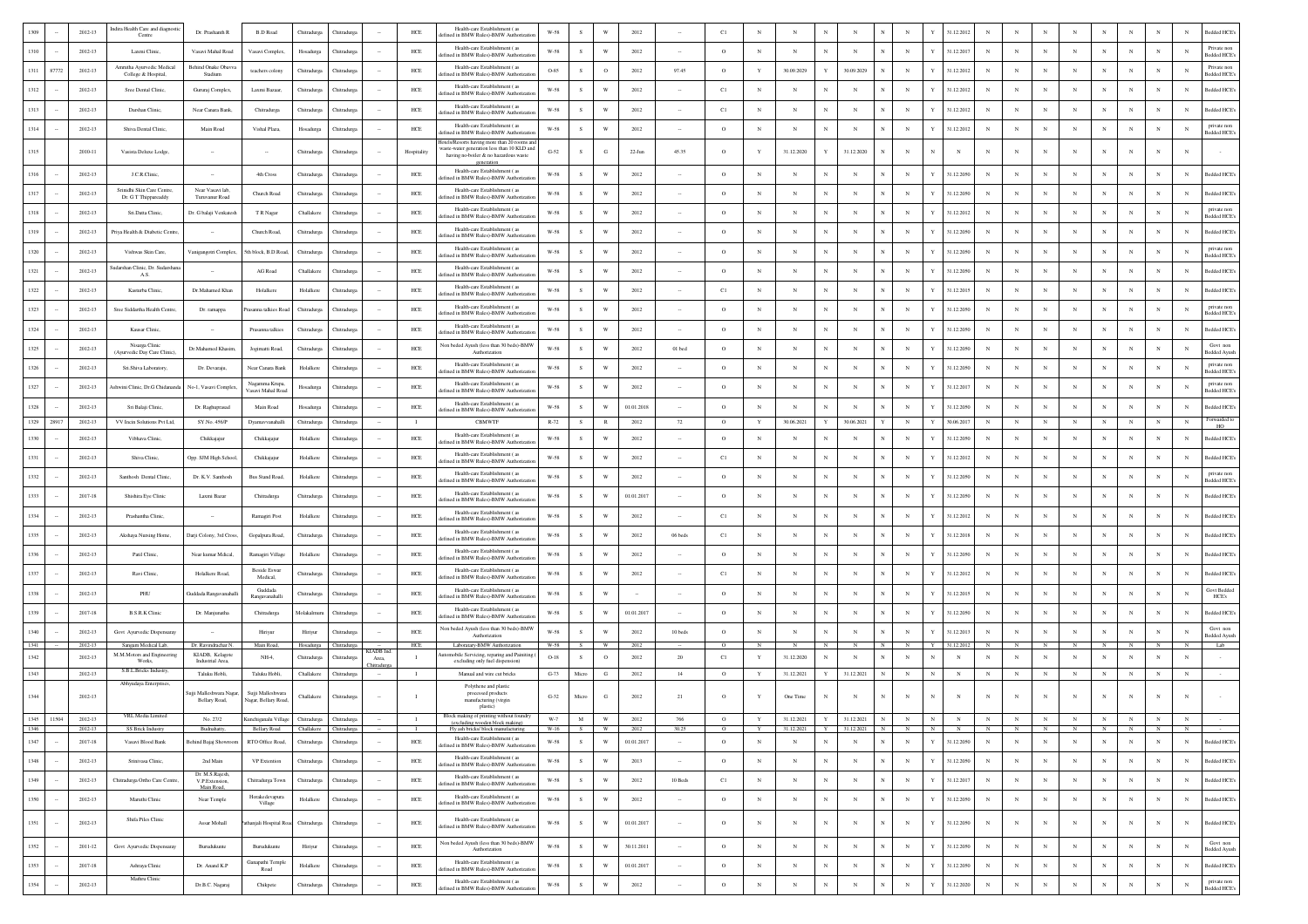|      | 2012-13     | Shreyas Orthopidic Centre               | Mejestic Building,                | Madakari Circle                | Chitradurga | Tutradur         |        | $HEE$        | Health-care Establishment (as<br>efined in BMW Rules)-BMW Authorizati         | W-58                 |               |                         | 2012         |                      |          |             |              |             |            |            |            |   | 31.12.205  |            |            |              |            |                |            |             | Bedded HCE                                       |
|------|-------------|-----------------------------------------|-----------------------------------|--------------------------------|-------------|------------------|--------|--------------|-------------------------------------------------------------------------------|----------------------|---------------|-------------------------|--------------|----------------------|----------|-------------|--------------|-------------|------------|------------|------------|---|------------|------------|------------|--------------|------------|----------------|------------|-------------|--------------------------------------------------|
| 1356 | 2017-18     | Crescent Diabetic Centre                | Dr. Ghouse Pasha                  | Chikpet                        | Chitradurga | Thitradurg       |        | HCE          | Health-care Establishment (as<br>efined in BMW Rules)-BMW Authorizatio        | W-58                 | s             | W                       | 01.01.2017   |                      | $\circ$  | $_{\rm N}$  | N            |             |            |            | $_{\rm N}$ |   | 31.12.2050 |            |            | $_{\rm N}$   |            | N              |            | N           | N<br>Bedded HCE <sup>®</sup>                     |
|      | 2012-13     | Sri. Krupa Clinic,                      | Dr.Krupesh                        | Main Road                      | Hosadurga   | <b>hitradurg</b> |        | HCE          | Health-care Establishment (as<br>efined in BMW Rules)-BMW Authorizat          | $_{\rm W\text{-}58}$ | $\mathbf S$   | W                       | 2012         |                      | $\circ$  | $_{\rm N}$  | N            |             |            |            | $_{\rm N}$ |   | 31.12.2050 |            |            |              | $_{\rm N}$ |                |            | N           | Bedded HCE <sup>®</sup><br>N                     |
| 1358 | 2012-13     | Shiva Clinic,                           | 2nd Cross, Opp.                   | Bhavani Collection             | Hosadurga   | Chitradurga      |        | ${\rm HCE}$  | Health-care Establishment (as<br>ined in BMW Rules)-BMW Authoriza             | $W-58$               | s             | W                       | 2012         |                      | $\circ$  | N           | N            |             | N          |            | $_{\rm N}$ |   | 31.12.2015 |            |            |              | N          |                |            | N           | private non<br>N<br><b>Bedded HCE</b>            |
| 1359 | 2012-13     | Kedar Industries,                       | Kalyanana Durga Roa               | Kalyanana Durga                | Challakere  | Chitradurg       |        | $\;$ 1       | Tamarind powder manufacturing                                                 | $G-55$               | S             | $_{\rm G}$              | 2009         | 28                   | $\circ$  | $_{\rm N}$  | $_{\rm N}$   |             | 31.12.2019 |            | $_{\rm N}$ | N | $_{\rm N}$ |            |            |              | $_{\rm N}$ | $_{\rm N}$     | $_{\rm N}$ | $\mathbf N$ | $\mathbf N$                                      |
| 1360 | 2012-13     | Kamataka Piles & Pistula Clinic         | Dr.Lalahamed                      | 2nd Main Road<br>Doddpete      | Hosadurga   | Chitradurga      |        | HCE          | Health-care Establishment (as<br>efined in BMW Rules)-BMW Authorizatio        | W-58                 | s             | W                       | 2012         | Micro                | $\Omega$ | N           |              | N           |            |            |            |   | 31.12.2050 |            |            |              |            |                |            | N           | Bedded HCE<br>N                                  |
| 1361 | $2017 - 18$ | Aishwarya Clinic                        | Main Road                         | Belagere Village,              | Hosadurga   | Chitradurga      |        | ${\rm HCE}$  | Health-care Establishment (as<br>efined in BMW Rules)-BMW Authorizat          | $W-58$               | s             | W                       | 01.01.2017   |                      | $\circ$  | N           | N            |             |            |            | $_{\rm N}$ |   | 31.12.2050 |            |            |              |            |                |            | N           | Bedded HCE's<br>N                                |
|      | 2017-18     | Sree Pradmanabha dental Clinis          | <b>Bellary Road</b>               | Challakere                     | Challaken   | <b>hitradurg</b> |        | HCE          | Health-care Establishment (as<br>lefined in BMW Rules)-BMW Authorizat         | $W-58$               | s             | W                       | 01.01.2017   |                      | $\circ$  | $_{\rm N}$  | N            | N           | N          |            | $_{\rm N}$ |   | 31.12.2050 |            |            | $_{\rm N}$   | N          |                |            | N           | N<br>Bedded HCE                                  |
|      | 2012-13     | Lakshmi Srinivasa Nursing Home          | Somguddu Road                     | Near T.B.                      | Challakere  | Chitradurg       |        | $HEE$        | Health-care Establishment (a<br>efined in BMW Rules)-BMW Authorizat           | $W-58$               | s             | W                       | 1-Mar        | 41.35<br>25 beds     | $\circ$  | $\mathbf Y$ | 30.06.2018   |             | 30.06.2018 |            | N          |   | 31.12.2050 |            |            |              |            |                |            |             | Bedded HCE<br>N                                  |
| 1364 | 2012-13     | Aqeeda Clinic                           | Sante Maidana road                | Opp. National Publ<br>School   | Chitradurga | Chitradure       |        | $HEE$        | Health-care Establishment (as<br>efined in BMW Rules)-BMW Authorizati         | W-58                 | -S            | W                       | 2012         |                      | C1       | $_{\rm N}$  | N            | N           | N          |            | $_{\rm N}$ |   | 31.12.2012 | N          |            |              |            |                |            | N           | N<br>Bedded HCE <sup>®</sup>                     |
| 1365 | $2012 - 13$ | Kumar Clinic,                           | Dr.N.Nagendra Kuma                | Canara Bank Road               | Hosadurga   | Chitradurg       |        | ${\rm HCE}$  | Health-care Establishment (28<br>lefined in BMW Rules)-BMW Authorizatio       | $_{\rm W\text{-}58}$ | S             | W                       | 2012         |                      | $\circ$  | N           | N            | N           |            |            | $_{\rm N}$ |   | 31.12.2012 |            |            |              |            | N              |            | N           | private non<br>N<br>Bedded HCE's                 |
| 1366 | 2018-19     | Kushi Multi Speciaalty Hospital         | Near Maramma Temple               | Holalkere Road                 | Chitradurga | Chitradurga      |        | $HEE$        | Health-care Establishment (as<br>lefined in BMW Rules)-BMW Authorizatio       | $W-58$               | s             | W                       | 01.11.2018   |                      | $\circ$  | $_{\rm N}$  | N            |             |            |            |            |   | 31.12.2050 |            |            |              |            |                |            | N           | Bedded HCE<br>N                                  |
| 1367 | 2003-04     | PHC                                     | Thalya village                    | Thalya village                 | Holalkere   | Chitradure       |        | HCE          | Health-care Establishment (as<br>efined in BMW Rules)-BMW Authorizati         | W-58                 | s             | W                       | 01.01.2017   | 06 beds              | $\circ$  | N           | N            |             |            |            | $_{\rm N}$ |   | 31.12.2050 |            |            |              |            |                |            | N           | Govt Bedded<br>N<br>HCE's                        |
| 1368 | 2012-13     | Micro Laboratory.                       | br. Nagaiah L.M. Vasa<br>Complex, | Vasavi Road.                   | Hosadurga   | Chitradurga      |        | HCE          | Laboratary-BMW Authorization                                                  | W-58                 | S             | W                       | 2012         |                      | $\circ$  | $_{\rm N}$  | N            |             | $_{\rm N}$ |            | $_{\rm N}$ | Y | 31.12.2015 | N          |            | $\mathbf{N}$ | $_{\rm N}$ | N              |            | $_{\rm N}$  | Lab<br>$_{\rm N}$                                |
| 1369 | 2018-19     | 'eerabhadreshwara Clinica<br>Laboratory | Pavagada Road                     | Parashurampura                 | Challaker   | Chitradure       |        | HCE          | Health-care Establishment (as<br>efined in BMW Rules)-BMW Authoriza           | W-58                 | -S            | W                       | 2012         |                      | $\circ$  | N           | N            |             |            |            |            |   | 31.12.2050 |            |            |              |            |                |            |             | Bedded HCE<br>N                                  |
|      | $2012 - 13$ | Navachethana Clinic                     | Dr.G.S Gopalkrishna               | Vasavi Mahal Road              | Hosadurga   | <b>hitradurg</b> |        | HCE          | Health-care Establishment (as<br>lefined in BMW Rules)-BMW Authorizat         | $_{\rm W\text{-}58}$ | $\mathcal{S}$ | W                       | 2012         |                      | $\circ$  | N           | N            |             |            |            | N          |   | 31.12.2012 |            |            |              |            |                |            |             | private non<br><b>Bedded HCE's</b>               |
|      | 2012-13     | Navachethana Clinic,                    | Dr. Veena Umesh                   | 'asavi Mahal Road              | Hosadurga   | Thitradurg       |        | ${\rm HCE}$  | Health-care Establishment (as<br>lefined in BMW Rules)-BMW Authorizat         | W-58                 |               | W                       | 2012         |                      | $\circ$  | $_{\rm N}$  | N            |             |            |            | $_{\rm N}$ |   | 31.12.2012 |            |            |              |            |                |            |             | private non<br><b>Bedded HCE</b>                 |
| 1372 | 2012-13     | Navachethana Clinic                     | Dr. T.K Rajeshwari                | Shrirampura Villag             | Hosadurga   | Chitradure       |        | HCE          | Health-care Establishment (as<br>efined in BMW Rules)-BMW Authorizat          | W-58                 | s.            | W                       | 2012         |                      | $\circ$  | N           | N            | N           | N          |            | $_{\rm N}$ |   | 31.12.2050 | N          |            |              |            | N              |            | N           | <b>Bedded HCE</b><br>N                           |
| 1373 | 2014-15     | $_{\rm PHC}$                            | Kodihalli                         | Kodihalli.                     | Hiriyur     | Chitradurg       |        | HCE          | Health-care Establishment (as<br>lefined in BMW Rules)-BMW Authorizatio       | W-58                 | s.            | W                       |              |                      | $\circ$  | $_{\rm N}$  | N            | N           |            |            | N          |   | 31.12.2016 | $_{\rm N}$ |            |              |            | N              |            | N           | <b>Govt Bedded</b><br>N<br>HCE's                 |
| 1374 | $2012 - 13$ | Rohini Womens Clinic,                   | C.B.Road,                         | Near Canara Bank               | Holalkere   | Chitradurg       |        | ${\rm HCE}$  | Health-care Establishment (as<br>lefined in BMW Rules)-BMW Authorizatio       | W-58                 | s             | W                       | 2012         |                      | C1       | $_{\rm N}$  | N            | $_{\rm N}$  |            |            | $_{\rm N}$ |   | 31.12.2012 |            |            |              |            | N              |            | N           | Bedded HCE <sup>®</sup><br>N                     |
| 1375 | $2016 - 17$ | Laxmi Clinic                            | Vasavi Mahal Road                 | Vasavi Complex                 | Hosadurga   | Chitradurg       |        | $HEE$        | Health-care Establishment (as<br>efined in BMW Rules)-BMW Authorizatio        | $W-58$               | s             | $\ensuremath{\text{W}}$ | 01.01.2016   |                      | $\circ$  | $_{\rm N}$  | N            |             |            |            | $_{\rm N}$ | Y | 31.12.2017 |            |            |              |            | $\overline{N}$ |            | N           | private non<br>N<br><b>Bedded HCE</b>            |
| 1376 | 2012-13     | Sre Sevalal Clinic,                     | Dr. S.K. Loknath                  |                                | Holalkere   | <b>hitradurg</b> |        | HCE          | Health-care Establishment (as<br>efined in BMW Rules)-BMW Authorizatio        | $W-58$               | s             | W                       | 2012         |                      | $\circ$  | N           | N            |             |            |            | $_{\rm N}$ |   | 31.12.2050 |            |            |              |            | N              |            | N           | private non<br>N<br>Bedded HCE's                 |
| 1377 | 2012-13     | Sri Shiva Laboratory                    | Dr. N.Devarai                     | Near Canara Bank               | Holalkere   | Chitradurea      |        | HCE          | Laboratary-BMW Authorization<br>Health-care Establishment (as                 | W-58                 | S             | W                       | 2012         |                      | $\circ$  | $_{\rm N}$  | N            | $\mathbf N$ | N          |            | $_{\rm N}$ | Y | 31.12.2012 | N          |            | $_{\rm N}$   | $_{\rm N}$ | N              | N          | $_{\rm N}$  | Lab Double<br>N<br>Entry<br>private non          |
| 1378 | 2012-13     | Ashwini Ayurvedic Clinic                | Ramamandira Circle                | Gopalpura                      | Hiriyur     | Chitradure       |        | $HEE$        | efined in BMW Rules)-BMW Authoriza<br>Non beded Ayush (less than 30 beds)-BMW | W-58                 | s             | W                       | 2012         |                      | $\circ$  | N           | N            |             |            |            | $_{\rm N}$ |   | 31.12.2013 | N          |            |              | $_{\rm N}$ |                |            | N           | N<br>Bedded HCE<br>Govt non                      |
|      | 2009-10     | Govt Ayurvedic Dispensaray              | Chitradurga                       | Chitradurga                    | Chitradurga | <b>hitradurg</b> |        | HCE          | Authorization                                                                 | W-58                 | s.            | W                       | 01.01.2010   |                      | $\circ$  | $_{\rm N}$  | N            |             | N          |            | $_{\rm N}$ |   | 31.12.2010 |            |            |              | $_{\rm N}$ |                |            |             | N<br><b>Bedded Ayusl</b>                         |
|      | $2012 - 13$ | Sunitha Clinic,                         | Dr.Rudrappa                       | G.P.Road                       | Holalkere   | Chitradure       |        | $HEE$        | Health-care Establishment (as<br>lefined in BMW Rules)-BMW Authorizati        | $_{\rm W\text{-}58}$ | s             | W                       | 2012         |                      | $\circ$  | $_{\rm N}$  | N            |             |            |            | $_{\rm N}$ |   | 31.12.2012 | N          |            |              |            |                |            |             | private non<br>N<br>Bedded HCE?                  |
| 1381 | 2012-13     | Santhosh Dental Clinic                  | Dr.KV Santhosh                    | <b>Bus Stand Road</b>          | Holalken    |                  |        | HCE          | Health-care Establishment (as<br>efined in BMW Rules)-BMW Authorizat          | W-58                 | S.            | W                       | 2012         |                      | $\circ$  | $_{\rm N}$  | N            | $\mathbf N$ |            |            | $_{\rm N}$ |   | 31.12.2050 | N          |            |              | $_{\rm N}$ | N              |            | N           | private nor<br>N<br>edded HCE                    |
| 1382 | 2013-14     | Govt Ayurvedic Dispensaray              | P.Mahadevapura                    | P.Mahadevapura                 | Challaken   | Chitradurg       |        | HCE          | Non beded Ayush (less than 30 beds)-BMW<br>Authorization                      | W-58                 | s.            | W                       | 01.01.2013   |                      | $\circ$  | $_{\rm N}$  | $\mathbf{N}$ | $\mathbf N$ |            |            | N          |   | 31.12.2050 | $_{\rm N}$ |            | $\mathbf{N}$ |            | N              |            | N           | Govt non<br>N<br><b>Bedded Ayusl</b>             |
| 1383 | $2011 - 12$ | Govt Ayurvedic Dispensaray              | Doddaghatta                       | Hosadurga                      | Hosadurga   | Chitradurga      |        | ${\rm HCE}$  | Non beded Ayush (less than 30 beds)-BMW<br>Authorization                      | $W-58$               | $\mathbf{s}$  | W                       | 01.01.2011   |                      | $\circ$  | $_{\rm N}$  |              |             | N          |            | $_{\rm N}$ |   | 31.12.2050 |            |            |              |            |                |            | N           | Govt non<br>N<br><b>Bedded Ayusl</b>             |
| 1384 | 2000-01     | Srinidhi Oil Industry                   |                                   |                                | Challaken   | Chitradurga      |        | $\mathbf{I}$ | Ground nut decorticating                                                      | $_{\mathrm{W-20}}$   | Micr          | W                       | 2000         | 18                   | $\circ$  |             | 31.12.2019   |             | 31.12.2019 |            |            |   | N          |            |            |              |            |                |            | N           | N                                                |
| 1385 | $2012 - 13$ | Chitralingeshwara Clinic,               | Chitrahalli Gate Post,            | Eachagatta Road, H.I<br>P Pura | Holalkere   | Chitradurga      |        | ${\rm HCE}$  | Health-care Establishment (as<br>ined in BMW Rules)-BMW Authoriza             | $W-58$               | s             | W                       | 2012         |                      | $\circ$  | N           | N            |             |            |            | $_{\rm N}$ |   | 31.12.2050 |            |            |              | N          |                |            | N           | Bedded HCE's<br>N                                |
| 1386 | 2017-18     | PHC                                     | Vijayapura                        | Chitradurga                    | Chitradures | Chitradure       |        | HCE          | Health-care Establishment (as<br>ined in BMW Rules)-BMW Authorizat            | W-58                 | s             | W                       | 01.01.2017   |                      | $\circ$  | N           | N            |             |            |            | N          |   | 31.12.2050 |            |            |              | $_{\rm N}$ |                |            | N           | <b>Govt Bedded</b><br>N<br>HCE's                 |
| 1387 | 2009-10     | Primary Veterinary Centre               | Guddada rangavvana hall           | Guddada rangavv<br>halli       | Chitradurea | Chitradure       |        | HCE          | Veterinary -BMW Authorization<br>Health-care Establishment (as                | W-58                 | s.            | W                       | 01.01.2011   |                      | $\circ$  | $_{\rm N}$  | $_{\rm N}$   |             | N          |            | $_{\rm N}$ |   | 31.12.205  |            |            |              | $_{\rm N}$ | N              |            | N           | $\mathbf N$                                      |
| 1388 | 2012-13     | Sanjeevini Clinic,                      | Dr.D.C.Umashankan                 | P.B.Road, Jogima<br>Road,      | Chitradures | Chitradure       |        | HCE          | efined in BMW Rules)-BMW Authorizat                                           | W-58                 | s.            | W                       | 2012         |                      | C1       | $_{\rm N}$  | N            | $\mathbf N$ | N          |            | $_{\rm N}$ |   | 31.12.2012 | N          |            | $_{\rm N}$   | $_{\rm N}$ | N              |            | N           | Bedded HCE<br>N<br>Govt nor                      |
| 1389 | $2012 - 13$ | Govt Ayurvedic Dispensaray              | Hiriyur Town                      | Hiriyu                         | Hiriyur     | Chitradurga      |        | HCE          | Non beded Ayush (less than 30 beds)-BMV<br>Authorization                      | W-58                 | s.            | W                       | 2012         | 10 beds              | $\circ$  | $_{\rm N}$  | N            | N           |            |            | N          |   | 31.12.2015 | $_{\rm N}$ |            | $_{\rm N}$   |            | N              |            | N           | N<br><b>Bedded Ayusl</b>                         |
|      | 2012-13     | Sangam Clinic,                          | Dr.shamsheerullasharif            | Near Bus Stand                 | Hosadurga   | Chitradurga      |        | HCE          | Health-care Establishment (as<br>defined in BMW Rules)-BMW Authorization      | $_{\rm W\text{-}58}$ |               | $\ensuremath{\text{W}}$ | 2012         |                      | $\circ$  | $_{\rm N}$  | N            |             |            |            | $_{\rm N}$ |   | 31.12.2012 |            |            |              |            |                |            |             | private non<br>N<br>Bedded HCE                   |
|      |             |                                         | Main Road                         | ura Hobli,                     |             |                  |        | HCE          | Health-care Establishment (as<br>defined in BMW Rules)-BMW Authorizatio       | $W-58$               |               |                         |              |                      |          |             |              |             |            |            |            |   |            |            |            |              |            |                |            |             | <b>Bedded HCE</b>                                |
| 1392 | $2012 - 13$ | Sagar Clinic,                           | Dr. Vasantha Kumar D.H.,          | Yaraballi                      | Hiriyur     | Chitradurga      |        | $HEE$        | Health-care Establishment (as<br>defined in BMW Rules)-BMW Authorizatio       | $W-58$               | S             | $\ensuremath{\text{W}}$ | 2012         |                      | $\circ$  | $_{\rm N}$  | $\mathbf N$  | $_{\rm N}$  | $_{\rm N}$ |            | $_{\rm N}$ | Y | 31.12.2012 | $_{\rm N}$ | $_{\rm N}$ | $_{\rm N}$   | $_{\rm N}$ | $_{\rm N}$     | $_{\rm N}$ | $_{\rm N}$  | private non<br>N<br>Bedded HCE                   |
| 1393 | 2012-13     | Chandana (Ayurvedic) Clinic,            | M.G.Halli.                        | Hiriyur                        | Hiriyur     | Chitradurga      | $\sim$ | $HEE$        | Non beded Ayush (less than 30 beds)-BMW<br>Authorization                      | $W-58$               | S             | $\mathbf{W}$            | 2012         | $\sim$               | $\circ$  | $_{\rm N}$  | $_{\rm N}$   | $_{\rm N}$  | $_{\rm N}$ |            | $_{\rm N}$ | Y | 31.12.2012 | $_{\rm N}$ | $_{\rm N}$ | $_{\rm N}$   | $_{\rm N}$ | $_{\rm N}$     | $_{\rm N}$ | $_{\rm N}$  | Govt nor<br>$_{\rm N}$<br><b>Bedded Ayush</b>    |
| 1394 | 2012-13     | Manasa Clinic,                          | Dr. Siriyanna.C                   | rshurampura Villag             | Challakere  | Chitradurga      | $\sim$ | $HEE$        | Health-care Establishment (as<br>defined in BMW Rules)-BMW Authorization      | $W-58$               | S             | $\ensuremath{\text{W}}$ | 2012         | $\sim$               | $\circ$  | N           | $_{\rm N}$   | $_{\rm N}$  | $_{\rm N}$ | $_{\rm N}$ | $_{\rm N}$ | Y | 31.12.2015 | $_{\rm N}$ | $_{\rm N}$ | $_{\rm N}$   | $_{\rm N}$ | $_{\rm N}$     | $_{\rm N}$ | $_{\rm N}$  | private non<br>$_{\rm N}$<br>Bedded HCE's        |
| 1395 | $2012 - 13$ | Jayaram's Clinic,                       | Dr. Jayaram Naik                  | Hosadurga Town                 | Hosadurga   | Chitradurga      |        | $HEE$        | Health-care Establishment ( as<br>defined in BMW Rules)-BMW Authorization     | $W-58$               | S             | $\ensuremath{\text{W}}$ | 2012         | $\scriptstyle\cdots$ | $\circ$  | $_{\rm N}$  | $_{\rm N}$   | $_{\rm N}$  | $_{\rm N}$ |            | $_{\rm N}$ | Y | 31.12.2012 | $_{\rm N}$ | $_{\rm N}$ | $_{\rm N}$   | $_{\rm N}$ | $_{\rm N}$     | $_{\rm N}$ | $_{\rm N}$  | private non<br>$_{\rm N}$<br>Bedded HCE          |
| 1396 | 2012-13     | G.R. Orthocare,                         | S.M. Sridhara                     | Behind Kamataka<br>Bank        | holalkere   | Chitradurga      | $\sim$ | $HEE$        | Health-care Establishment (as<br>lefined in BMW Rules)-BMW Authorizatio       | W-58                 | ${\bf s}$     | $\mathbf{W}$            | $2017$ -July | $\cdot$              | $\circ$  | $_{\rm N}$  | $_{\rm N}$   | $_{\rm N}$  | $_{\rm N}$ |            | $_{\rm N}$ | Y | 31.12.2050 | $_{\rm N}$ | $_{\rm N}$ | $_{\rm N}$   | $_{\rm N}$ | $_{\rm N}$     | $_{\rm N}$ | $_{\rm N}$  | $_{\rm N}$<br>Bedded HCE's                       |
| 1397 | 2012-13     | Shwetha Dental Clinic                   | Near Old Bus Stand                | Main Road                      | Hosadurga   | Chitradurga      |        | HCE          | Health-care Establishment (as<br>lefined in BMW Rules)-BMW Authorization      | W-58                 | S             | $\ensuremath{\text{W}}$ | 2012         | $\cdot$              | $\circ$  | $_{\rm N}$  | $_{\rm N}$   | $_{\rm N}$  | $_{\rm N}$ |            | $_{\rm N}$ |   | 31.12.2012 | $_{\rm N}$ | $_{\rm N}$ | $_{\rm N}$   | N          | $_{\rm N}$     | $_{\rm N}$ | $_{\rm N}$  | private non<br>$_{\rm N}$<br><b>Bedded HCE's</b> |
| 1398 | $2012 - 13$ | H.M.S. Clinic,                          | AG Road,                          | Janardana Coffee<br>Works      | Challakere  | Chitradurga      |        | $HEE$        | Health-care Establishment (as<br>lefined in BMW Rules)-BMW Authorizatio       | $_{\rm W\text{-}58}$ | ${\bf s}$     | $\ensuremath{\text{W}}$ | 2012         | $\cdot$              | $\circ$  | $_{\rm N}$  | N            | $_{\rm N}$  | $_{\rm N}$ |            | $_{\rm N}$ |   | 31.12.2012 | $_{\rm N}$ | $_{\rm N}$ | $_{\rm N}$   | $_{\rm N}$ | $_{\rm N}$     | $_{\rm N}$ | N           | private nor<br>$_{\rm N}$<br>Bedded HCE          |
| 1399 | $2012 - 13$ | Jayalaxmi Ayurveda Clinic.              | Dr. Pushpa Latha                  | Kalyanana Durga<br>Road,       | Challakere  | Chitradurga      |        | $HEE$        | Health-care Establishment (as<br>lefined in BMW Rules)-BMW Authorizat         | $W-58$               | ${\bf S}$     | $\ensuremath{\text{W}}$ | 2012         | $\sim$               | $\circ$  | $_{\rm N}$  | $_{\rm N}$   | $_{\rm N}$  | $_{\rm N}$ | N          | $_{\rm N}$ | Y | 31.12.2050 | $_{\rm N}$ | $_{\rm N}$ | $_{\rm N}$   | $_{\rm N}$ | $_{\rm N}$     | $_{\rm N}$ | $_{\rm N}$  | $_{\rm N}$<br><b>Bedded HCE's</b>                |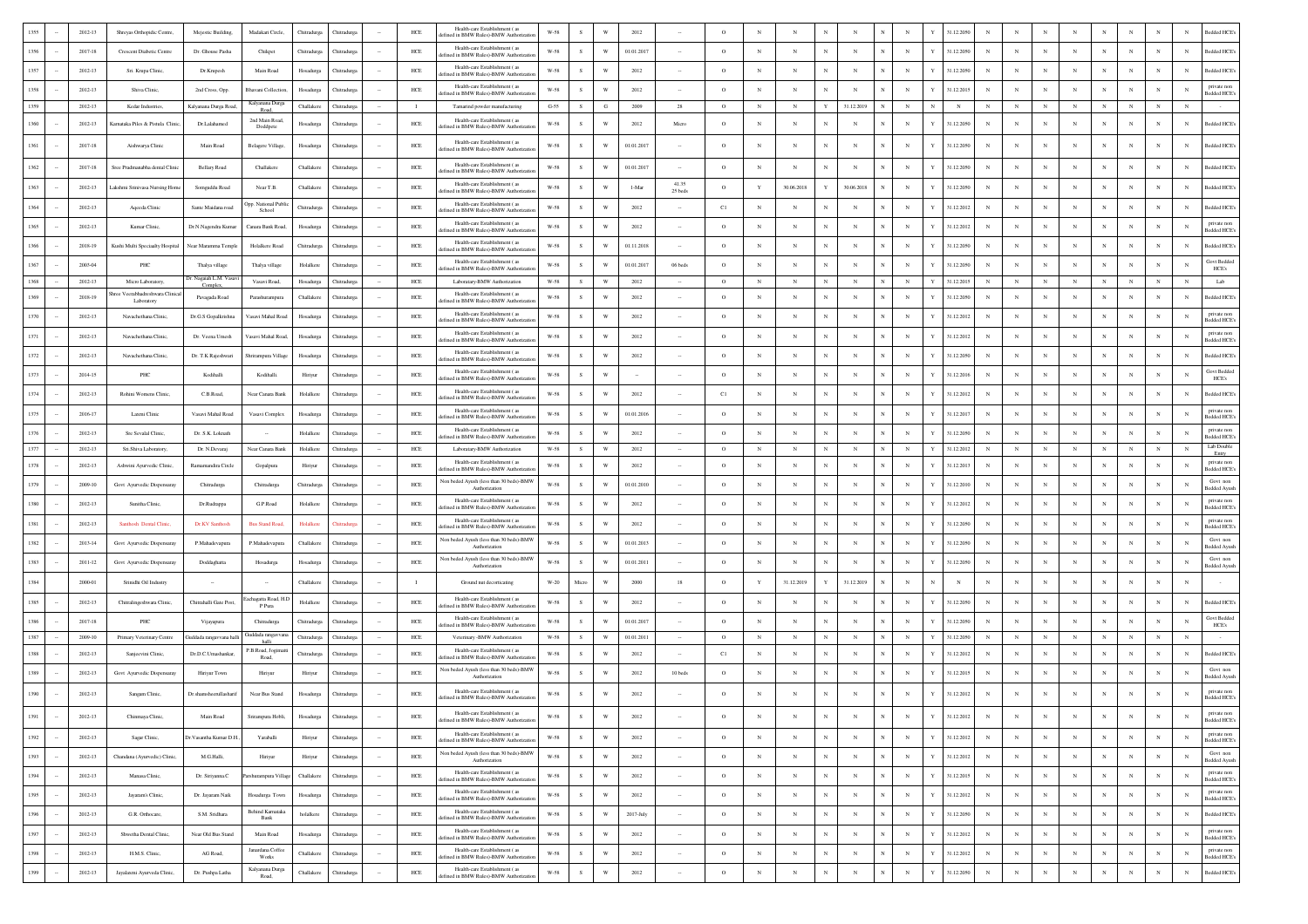|              |       | 2012-13            | Chaitanya Clinic                                  | Opp.Mandal Panchayat                             | Belaguru                                | Hosadurga                 | <b>Thitradur</b>         |                                  | $HEE$                    | Health-care Establishment (as<br>fined in BMW Rules)-BMW Authorizati                                                                                                                                  | W-58                  |               |                              | 2012         |           | $\circ$            |                          |                 |              |                          |              |                 | 31.12.2050                                           |                          |                          |                          |                            |                 |                          |                          |                          | Bedded HCE's                       |
|--------------|-------|--------------------|---------------------------------------------------|--------------------------------------------------|-----------------------------------------|---------------------------|--------------------------|----------------------------------|--------------------------|-------------------------------------------------------------------------------------------------------------------------------------------------------------------------------------------------------|-----------------------|---------------|------------------------------|--------------|-----------|--------------------|--------------------------|-----------------|--------------|--------------------------|--------------|-----------------|------------------------------------------------------|--------------------------|--------------------------|--------------------------|----------------------------|-----------------|--------------------------|--------------------------|--------------------------|------------------------------------|
| 1401         |       | 2012-13            | Murthy Clinic,                                    | Or. M.A. Ramachadrapp                            | Holalkere Road                          | Hosadurga                 | <b>Thitradur</b>         |                                  | HCE                      | Health-care Establishment (as<br>fined in BMW Rules)-BMW Authorizat                                                                                                                                   | W-58                  | s             | W                            | 2012         |           | $\circ$            | $_{\rm N}$               | N               | $\mathbb{N}$ | N                        |              | $_{\rm N}$      | $\mathbf{v}$<br>31.12.2015                           |                          | N                        | N                        | N                          |                 | N                        | $_{\rm N}$               | N                        | private non<br><b>Bedded HCE's</b> |
| 1402         |       | 2012-13            | Priyanka Clinic,                                  | Dummi Village.<br>Ramagiri Hobli.                | Holalkere                               | Holalkere                 | hitradurg                |                                  | HCE                      | Health-care Establishment (as<br>fined in BMW Rules)-BMW Authorizat                                                                                                                                   | W-58                  |               | W                            | 2012         |           | C1                 | $_{\rm N}$               | $_{\rm N}$      | N            | N                        |              | $\mathbf N$     | 31.12.2015                                           |                          | $_{\rm N}$               | $_{\rm N}$               | N                          |                 | $_{\rm N}$               |                          |                          | <b>Sedded HCE's</b>                |
| 1403         |       | 2012-13            | Sri Sharada Nursing Home,                         | Near Pvt.Bus Stand                               | Hosadurga                               | Hosadurga                 | Thitradurg               |                                  | $HEE$                    | Health-care Establishment (as<br>ined in BMW Rules)-BMW Authoriza                                                                                                                                     | W-58                  | s             | W                            | 2012         | 10 beds   | $\circ$            | $_{\rm N}$               | $_{\rm N}$      | N            | $_{\rm N}$               |              | N               | 31.12.2012<br>Y                                      |                          | N                        | N                        | $_{\rm N}$                 |                 | $\mathbf N$              | N                        | N                        | <b>Bedded HCE's</b>                |
| 1404         |       | 2012-13            |                                                   | Dr. Mahammadunn                                  |                                         |                           | Thitradurg               |                                  | HCE                      | Non beded Ayush (less than 30 beds)-BMW                                                                                                                                                               | W-58                  | $\mathcal{S}$ | W                            | 2012         |           | $\circ$            | $\mathbf N$              | $_{\rm N}$      | $\mathbb{N}$ | $\mathbf{N}$             | $\mathbf{N}$ | N               | Y<br>31.12.2012                                      |                          | $_{\rm N}$               | $_{\rm N}$               | N                          |                 |                          | $_{\rm N}$               | $_{\rm N}$               | Govt non                           |
|              |       |                    | Chaney Ayurvedic Clinic,                          | 2nd Cross, Jogimatti                             | Hosadurga                               | Hosadurga                 |                          |                                  |                          | Authorization<br>Health-care Establishment (as                                                                                                                                                        |                       |               |                              |              |           |                    |                          |                 |              |                          |              |                 |                                                      |                          |                          |                          |                            |                 |                          |                          |                          | <b>Sedded Ayush</b>                |
| 1405         |       | $2012 - 13$        | R.S. Health Care Centre,                          | Road.                                            | Chitradurga                             | Chitradurga               | Chitradurg               |                                  | $HEE$                    | efined in BMW Rules)-BMW Authoriza                                                                                                                                                                    | W-58                  | s             | W                            | 2012         |           | $\circ$            | $_{\rm N}$               | $_{\rm N}$      | N            | $_{\rm N}$               | $_{\rm N}$   | N               | 31.12.2050<br>Y                                      |                          | $_{\rm N}$               | $_{\rm N}$               | $_{\rm N}$                 | N               | N                        | $_{\rm N}$               |                          | <b>Bedded HCE's</b>                |
| 1406         |       | $2012 - 13$        | Suraksha Clinic,                                  | Beside Siddarameshwa<br>Temple.                  | Mathod (V)                              | Hosadurga                 | Chitradurg               |                                  | $HEE$                    | Health-care Establishment (as<br>fined in BMW Rules)-BMW Authoriza                                                                                                                                    | $W-58$                | s             | W                            | 2012         |           | $\circ$            | $_{\rm N}$               | $_{\rm N}$      | $_{\rm N}$   | $_{\rm N}$               | N            | $\mathbf N$     | Y<br>31.12.2050                                      |                          |                          | $_{\rm N}$               | $_{\rm N}$                 |                 |                          | $_{\rm N}$               | N                        | <b>Bedded HCE's</b>                |
| 1407         |       | 2012-13            | Vishwa Manava Gramin Clinic                       |                                                  | Guttinadu village,                      | Chitradurga               |                          |                                  | HCE                      | Health-care Establishment (as<br>fined in BMW Rules)-BMW Authoriza                                                                                                                                    | W-58                  | -S            | W                            | 2012         |           | $\circ$            | $_{\rm N}$               | $_{\rm N}$      | $\mathbb{N}$ | N                        |              | $_{\rm N}$      | Y<br>31.12.2015                                      |                          | $_{\rm N}$               | $_{\rm N}$               | N                          |                 | N                        | $_{\rm N}$               | N                        | private non<br>edded HCE's         |
| $1408\,$     |       | 2012-13            | ATC Telecom Tower Pvt 1.td                        | Behind SBM                                       | Behind SBM                              | Molakalmuru               | Chitradurea              |                                  | <b>TT</b>                | Diesel Generator sets (15 KVA to 250 KVA)<br>Telephone Tower                                                                                                                                          | W-52                  | s             | W                            | 2012         |           | $\circ$            | $_{\rm N}$               | $_{\rm N}$      | Y            | 31.12.2016               | N            | $_{\rm N}$      | $_{\rm N}$<br>$_{\rm N}$                             | $_{\rm N}$               | $_{\rm N}$               | $_{\rm N}$               | $_{\rm N}$                 | N               | $_{\rm N}$               | $_{\rm N}$               | $_{\rm N}$               |                                    |
| 1409         |       | 2012-13            | Indus Towers Ltd                                  | Torekolamanahall<br>Village,                     | yakanahatti Hobl                        | Challaker                 |                          |                                  | $_{\rm TT}$              | viesel Generator sets (15 KVA to 250 KVA<br>Telephone Tower<br>Nesel Generator sets (15 KVA to 250 KVA)                                                                                               | W-52                  | $\,$ s        | W                            | $2012\,$     |           | $\circ$            | $_{\rm N}$               | $_{\rm N}$      | Y            | 31.12.2016               |              | $_{\rm N}$      | N                                                    |                          | $_{\rm N}$               | $_{\rm N}$               | $_{\rm N}$                 | N               | $_{\rm N}$               |                          |                          |                                    |
| 1410         |       | 2012-13            | Indus Towers Ltd.                                 | Kalkere Village,                                 | Ramagiri Hobli                          | Holalkero                 | Chitradure               |                                  | <b>TT</b>                | Telephone Towe<br>iesel Generator sets (15 KVA to 250 KVA                                                                                                                                             | W-52                  | s             | W                            | 2012         |           | $\circ$            | $_{\rm N}$               | $_{\rm N}$      | Y            | 31.12.2016               |              | $_{\rm N}$      | $_{\rm N}$<br>$_{\rm N}$                             | $_{\rm N}$               | $_{\rm N}$               | $_{\rm N}$               | $_{\rm N}$                 | $_{\rm N}$      | $_{\rm N}$               | $_{\rm N}$               | $_{\rm N}$               |                                    |
| 1411<br>1412 |       | 2012-13<br>2012-13 | Indus Towers Ltd,<br>Indus Towers Ltd.            | Ramajogihalli Village<br>Alur Village and Pos    | Kasaba Hobli,<br>Kasaba Hobli.          | Challaker<br>Hiriyur      | Chitradurg<br>Chitradure |                                  | $_{\rm TT}$<br><b>TT</b> | Telephone Toy<br>iesel Generator sets (15 KVA to 250 KVA)                                                                                                                                             | W-52<br>W-52          | s<br>S        | $\ensuremath{\text{W}}$<br>W | 2012<br>2012 |           | $\circ$<br>$\circ$ | $_{\rm N}$<br>$_{\rm N}$ | $_{\rm N}$<br>N | Y<br>Y       | 31.12.201<br>31.12.2016  | N            | $_{\rm N}$<br>N | $_{\rm N}$<br>$_{\rm N}$<br>$_{\rm N}$<br>$_{\rm N}$ | $_{\rm N}$<br>$_{\rm N}$ | $_{\rm N}$<br>$_{\rm N}$ | $_{\rm N}$<br>$_{\rm N}$ | $_{\rm N}$<br>$\mathbb{N}$ | $_{\rm N}$<br>N | $_{\rm N}$<br>$_{\rm N}$ | $_{\rm N}$<br>$_{\rm N}$ | $_{\rm N}$<br>$_{\rm N}$ |                                    |
| 1413         |       | $2012 - 13$        | Indus Towers Ltd,                                 | Obalapura Village,                               | Thalaku Hobli,                          | Challakere                | <b>Thitradurga</b>       |                                  | $_{\rm TT}$              | Telephone Tower<br>viesel Generator sets (15 KVA to 250 KVA)                                                                                                                                          | W-52                  | s             | W                            | 2012         |           | $\circ$            | $_{\rm N}$               | $_{\rm N}$      | Y            | 31.12.2016               |              | $\mathbf N$     | $\mathbf N$<br>$_{\rm N}$                            | $_{\rm N}$               | $_{\rm N}$               | $_{\rm N}$               | $\mathbb{N}$               | N               | $_{\rm N}$               | $_{\rm N}$               | $_{\rm N}$               |                                    |
| 1414         |       | 2012-13            | Indus Towers Ltd,                                 | Hulikunte Village,                               | arshurampura Hob                        | Challaker                 | Thitradurg               |                                  | TT                       | Telephone Toy<br>liesel Generator sets (15 KVA to 250 KVA                                                                                                                                             | W-52                  | $\,$ s        | W                            | 2012         |           | $\circ$            | $\mathbf{N}$             | $_{\rm N}$      | Y            | 31.12.2016               |              | N               | $\overline{N}$                                       | $_{\rm N}$               | $_{\rm N}$               | $_{\rm N}$               | N                          | N               | $_{\rm N}$               | $_{\rm N}$               | $_{\rm N}$               |                                    |
| 1415         |       | 2012-13            | Indus Towers Ltd,                                 | Huliyur Village.                                 | Hireguntanur Hobli                      | Chitradurga               | Thitradurg               |                                  | $_{\rm TT}$              | Telephone Tower<br>iesel Generator sets (15 KVA to 250 KVA) -                                                                                                                                         | W-52                  | s             | W                            | 2012         |           | $\circ$            | $_{\rm N}$               | $_{\rm N}$      | Y            | 31.12.2016               |              | $\mathbf N$     | $_{\rm N}$<br>$_{\rm N}$                             | $_{\rm N}$               | $_{\rm N}$               | $_{\rm N}$               | $_{\rm N}$                 | $\overline{N}$  | $_{\rm N}$               | $_{\rm N}$               | $_{\rm N}$               |                                    |
| 1416         |       | 2012-13            | Indus Towers Ltd,                                 | Jahagirbuddenahalli                              | Devasamudra Hobli                       | Molakalmun                | Chitradurg               |                                  | TT                       | Telephone To<br>Diesel Generator sets (15 KVA to 250 KVA)                                                                                                                                             | W-52                  | $\,$ s        | W                            | 2012         |           | $\circ$            | $_{\rm N}$               | $_{\rm N}$      | Y            | 31.12.2016               |              | $_{\rm N}$      | $_{\rm N}$<br>$_{\rm N}$                             | $_{\rm N}$               | $_{\rm N}$               | $_{\rm N}$               | N                          | N               | $_{\rm N}$               | $_{\rm N}$               | $_{\rm N}$               |                                    |
| 1417         |       | 2012-13            | Indus Towers Ltd,                                 | Village,<br>Muthugadur Village                   | Beedurga Hobli                          | Holalkere                 | Thitradurg               |                                  | $_{\rm TT}$              | Telephone Tower<br>tiesel Generator sets (15 KVA to 250 KVA)                                                                                                                                          | W-52                  | $\,$ s        | W                            | 2012         |           | $\circ$            | $_{\rm N}$               | $_{\rm N}$      | Y            | 31.12.2016               |              | $\mathbf N$     | $\mathbf N$<br>N                                     |                          | $_{\rm N}$               | $_{\rm N}$               | N                          | N               | N                        | N                        | $_{\rm N}$               |                                    |
| $1418\,$     |       | 2012-13            | Indus Towers Ltd                                  | Sajjanakere Village.                             | Kasaba Hobli,                           | Chitradurga               | <b>Thitradurg</b>        |                                  | TT                       | <b>Telephone Towe</b><br>Diesel Generator sets (15 KVA to 250 KVA)<br>Telephone Tower                                                                                                                 | W-52                  | $\mathbf{s}$  | W                            | 2012         |           | $\circ$            | $\mathbf N$              | $_{\rm N}$      | Y            | 31.12.201                |              | $\mathbf N$     | $\overline{N}$<br>$_{\rm N}$                         | $_{\rm N}$               | $_{\rm N}$               | $_{\rm N}$               | $_{\rm N}$                 | N               | $_{\rm N}$               | $_{\rm N}$               | $_{\rm N}$               |                                    |
| 1419         |       | 2012-13            | Indus Towers Ltd,                                 | Maradidevagere Villa;                            | Imangala Hobli                          | Hiriyur                   | Thitradurg               |                                  | $_{\rm TT}$              | tiesel Generator sets (15 KVA to 250 KVA)<br>Telephone Towe                                                                                                                                           | W-52                  | $\,$ s        | W                            | 2012         |           | $\circ$            | $_{\rm N}$               | $_{\rm N}$      | Y            | 31.12.201                |              | $\mathbf N$     | $_{\rm N}$<br>$_{\rm N}$                             | $_{\rm N}$               | $_{\rm N}$               | $_{\rm N}$               | $_{\rm N}$                 | N               | $_{\rm N}$               | $_{\rm N}$               | $_{\rm N}$               |                                    |
| 1420         |       | 2012-13            | Indus Towers Ltd,                                 | Gundimadu Village,                               | Kasaba Hobli,                           | Holalkero                 | Chitradurga              |                                  | TT                       | iesel Generator sets (15 KVA to 250 KVA)<br>Telephone Tower                                                                                                                                           | W-52                  | S             | W                            | 2012         |           | $\circ$            | $_{\rm N}$               | $_{\rm N}$      | $\mathbf Y$  | 31.12.2016               |              | $_{\rm N}$      | $_{\rm N}$<br>N                                      | $_{\rm N}$               | $_{\rm N}$               | $_{\rm N}$               | $_{\rm N}$                 | $_{\rm N}$      | $\,$ N                   | $_{\rm N}$               | $_{\rm N}$               |                                    |
| 1421         | 63972 | 2012-13            | Trident Automobile Pvt. Ltd,                      | Kunchiganal Village                              | Kasaba Hobli,                           | Chitradurga               | <b>Thitradurga</b>       |                                  | $\blacksquare$           | tomobile Servicing, reparing and Paini<br>excluding only fuel dispension                                                                                                                              | $O-18$                | s             | $\mathbf{o}$                 | 2013         | 352       | $\circ$            | Y                        | 30.09.2023      | Y            | 30.09.2023               |              | 30.09.2023      | N<br>N                                               | N                        | $_{\rm N}$               | $_{\rm N}$               | $_{\rm N}$                 | N               | $_{\rm N}$               | $_{\rm N}$               | $_{\rm N}$               |                                    |
| 1422         |       | 2012-13            | Apoorva Industries                                | Budnahatty Village.                              | <b>Bellary Road</b>                     | Challaker                 | Thitradure               |                                  | $\mathbf{I}$             | Ground nut decorticating<br>akery / confectionery / sweets products (x                                                                                                                                | W-20                  | Micro         | W                            | 2012         | 24.5      | $\circ$            | Y                        | 31.12.2020      | Y            | 31.12.2020               |              | N               | N                                                    | $\mathbf N$              | $_{\rm N}$               | $_{\rm N}$               | $_{\rm N}$                 | $_{\rm N}$      | $_{\rm N}$               | $_{\rm N}$               | $_{\rm N}$               |                                    |
| 1423         |       | 2012-13            | Sagar Sweets,                                     | KIADB Industrial Area                            | Kelagote                                | Chitradurga               | <b>Thitradure</b>        | <b>CIADB</b> Ind<br>Area.        | - 1                      | production capacity <1tpd (with gas or                                                                                                                                                                | $G-3$                 | Micro         | G                            | 2012         | 25        | $\circ$            | Y                        | One Time        | Y            | One time                 |              | $_{\rm N}$      | N<br>N                                               | N                        | $_{\rm N}$               | $_{\rm N}$               | $_{\rm N}$                 | N               | $_{\rm N}$               | N                        | $_{\rm N}$               |                                    |
| 1424         |       | 2013-14            | Eshwar Mineral Water                              | <b>Behind Unity Health</b>                       | Kelegote                                | Chitradurga               | Chitradurg               | hitradurg                        | $\;$ I                   | electrical oven)<br>Mineralized water                                                                                                                                                                 | $G-54$                | ${\bf s}$     | G                            | 2013         | 30        | $_{\rm YTC}$       | $\mathbf Y$              | YTC             | $_{\rm N}$   | $_{\rm N}$               |              | $\mathbf N$     | $_{\rm N}$<br>$_{\rm N}$                             | $_{\rm N}$               | $_{\rm N}$               | $_{\rm N}$               | $_{\rm N}$                 | $_{\rm N}$      | $_{\rm N}$               | $_{\rm N}$               | $_{\rm N}$               |                                    |
| 1425         |       | 2012-13            | Sapthagiri Dental Clinic,                         | Complex,<br>Chikjajur Village,                   | Chikjajur Village                       | Holalkere                 | <b>Thitradury</b>        |                                  | $HEE$                    | Health-care Establishment (as                                                                                                                                                                         | W-58                  | s             | W                            | 2012         |           | $\circ$            | $_{\rm N}$               | N               | $_{\rm N}$   | N                        |              | N               | Y<br>31.12.2050                                      |                          | $_{\rm N}$               | $_{\rm N}$               | N                          |                 | N                        | N                        | $_{\rm N}$               | <b>Bedded HCE's</b>                |
|              |       |                    |                                                   |                                                  |                                         |                           |                          |                                  |                          | efined in BMW Rules)-BMW Authorizat<br>Health-care Establishment (as                                                                                                                                  |                       |               |                              |              |           |                    |                          |                 |              |                          |              |                 |                                                      |                          |                          |                          |                            |                 |                          |                          |                          |                                    |
| 1426         |       | 2012-13            | MRT Rural Eye Hospital,                           | Kondlahalli                                      | Kondlahalli                             | Molakalmun                | Chitradure               |                                  | HCE                      | efined in BMW Rules)-BMW Authoriza                                                                                                                                                                    | W-58                  | S.            | W                            | 2012         |           | $\circ$            | $_{\rm N}$               | $_{\rm N}$      | $_{\rm N}$   | $\mathbf N$              | N            | $_{\rm N}$      | Y<br>31.12.2050                                      | $_{\rm N}$               | $_{\rm N}$               | $_{\rm N}$               | N                          | N               | $_{\rm N}$               | N                        | $_{\rm N}$               | <b>Bedded HCE's</b>                |
| 1427         |       | 2012-13            | Pavan clinic,                                     | Madakari Circle                                  | Near IMA                                | Chitradurga               | Chitradurga              |                                  | HCE                      | Health-care Establishment (as<br>efined in BMW Rules)-BMW Authorizati                                                                                                                                 | W-58                  | s             | W                            | 2012         |           | C1                 | $_{\rm N}$               | $_{\rm N}$      | N            | N                        | N            | $_{\rm N}$      | Y<br>31.12.2016                                      | $_{\rm N}$               | $_{\rm N}$               | $_{\rm N}$               | N                          | N               | $_{\rm N}$               | $_{\rm N}$               | $_{\rm N}$               | Bedded HCE's                       |
| 1428         |       | $2012 - 13$        | Maruthi Homio Care,                               | Opp. Sante Honda                                 | Chitradurga Town                        | Chitradurga               | <b>Thitradurga</b>       |                                  | $HEE$                    | Health-care Establishment (as<br>efined in BMW Rules)-BMW Authorizatio                                                                                                                                | W-58                  | s             | W                            | 2012         |           | C1                 | $_{\rm N}$               | N               | N            | N                        | N            | $\mathbf N$     | Y<br>31.12.2012                                      | $_{\rm N}$               | N                        | $_{\rm N}$               | N                          | N               | $\mathbf N$              |                          |                          | Bedded HCE's                       |
| 1429         |       | 2012-13            | Durga Super Speciality Dental<br>Hospital,        | Chitradurga                                      | Chitradurga                             | Chitradurga               | Chitradure               |                                  | HCE                      | Health-care Establishment (as<br>efined in BMW Rules)-BMW Authorizati                                                                                                                                 | W-58                  | -S            | W                            | 2012         |           | C1                 | $_{\rm N}$               | $_{\rm N}$      | $_{\rm N}$   | N                        | $\mathbf{N}$ | $\mathbf N$     | Y<br>31.12.2018                                      |                          | N                        | $_{\rm N}$               | N                          | N               | N                        | N                        | $_{\rm N}$               | Bedded HCE's                       |
| 1430         |       | $2012 - 13$        | Nobel Dental Clinic,                              | Prasanna talkies                                 | Prasanna talkies                        | Chitradurga               | Thitradurg               |                                  | HCE                      | Health-care Establishment (as<br>fined in BMW Rules)-BMW Authorizati                                                                                                                                  | $_{\rm W\text{-}58}$  | s             | W                            | 2012         |           | $\circ$            | $_{\rm N}$               | $_{\rm N}$      | $_{\rm N}$   | N                        |              | $_{\rm N}$      | $\mathbf{v}$<br>31.12.2050                           |                          | N                        | $_{\rm N}$               | N                          | N               | $_{\rm N}$               | N                        | N                        | Bedded HCE's                       |
| 1431         |       | 2012-13            | Sri Sairam Nursing Home,                          | Chitradurga                                      | Chitradurga                             | Chitradurga               | Thitradurg               |                                  | HCE                      | Health-care Establishment (as                                                                                                                                                                         | W-58                  |               | W                            | 2012         |           | $\circ$            | $_{\rm N}$               | $_{\rm N}$      |              | N                        |              | $\mathbf N$     | 31.12.2020                                           |                          | N                        | N                        |                            |                 | $_{\rm N}$               |                          | N                        | edded HCE                          |
| 1432         |       | 2012-13            | Sri Shashi Poultry Farm                           | Maskal Village & Pos                             | Hiriyur                                 | Hiriyur                   | Chitradure               |                                  | $\blacksquare$           | efined in BMW Rules)-BMW Authorizati<br>Poultry, hatchery, Piggery                                                                                                                                    | $G-33$                | Micro         | W                            | 2012         | -8        | C1                 | $_{\rm N}$               | $_{\rm N}$      | Y            | One Time                 |              | N               | $\overline{N}$                                       |                          | N                        | N                        | $_{\rm N}$                 | N               | $_{\rm N}$               | $_{\rm N}$               | $_{\rm N}$               | 20.10.2020                         |
|              |       |                    | <b>ATC India Tower Corporation P</b>              |                                                  |                                         |                           |                          |                                  |                          | Diesel Generator sets (15 KVA to 250 KVA                                                                                                                                                              |                       |               |                              |              |           |                    |                          |                 |              |                          |              |                 |                                                      |                          |                          |                          |                            |                 |                          |                          |                          | Operating to                       |
| 1433         |       | $2012 - 13$        | Ltd                                               | Kelagote Village,                                | Kasaba Hobli,                           | Chitradurga               | Thitradurg               |                                  | $_{\rm TT}$              | Telephone Tower                                                                                                                                                                                       | W-52                  | s             | W                            | 2012         |           | $\circ$            | $_{\rm N}$               | N               | Y            | 31.12.2016               | N            | N               | $_{\rm N}$                                           | $_{\rm N}$               | $_{\rm N}$               | $_{\rm N}$               | N                          | N               | $\mathbf N$              |                          |                          |                                    |
| 1434         |       | 2012-13            | Sri Kannikaparameswari Oil Mills                  | Bangalore Road,                                  | Bangalore Road,                         | Challakere                | <b>Thitradurga</b>       |                                  | $\blacksquare$           | Oil mill Ghani and extraction (no<br>hydrogenation / refining)                                                                                                                                        | $G-29$                | Micro         | G                            | 2012         | 15        | $\circ$            | $_{\rm N}$               | $_{\rm N}$      | Y            | 31.12.2022               |              | $_{\rm N}$      | N<br>N                                               | N                        | $_{\rm N}$               | $_{\rm N}$               | N                          | N               | $_{\rm N}$               | N                        | N                        | Inspection<br>dated:               |
| 1435         |       | 2012-13            | Vivek Industries                                  | Shed No. Q-5, KSSIDC<br><b>Industrial Estate</b> | O-5, KSSIDC<br><b>Industrial Estate</b> | Hosadurga                 | Chitradurga              | ndustria<br>Estate,<br>Hosadurga | $\mathbf{I}$             | Cement products (without using asbestos<br>boiler / steam curing) like pipe ,pillar, jafri,<br>well ring, block/tiles etc.(should be done in<br>closed covered shed to control fugitive<br>emissions) | $G-11$                | s             | G                            | 2012         | 40        | $\circ$            | $_{\rm N}$               |                 | Y            | 31.12.2021               | N            | $\mathbf N$     | $_{\rm N}$                                           |                          |                          | $_{\rm N}$               |                            |                 |                          |                          |                          |                                    |
|              |       |                    | Hotel Amogha International fo                     |                                                  |                                         |                           |                          |                                  |                          | lotels $(< 3$ star) or hotels/Resorts having $> 2$<br>rooms and less than 100 rooms, and waste-                                                                                                       |                       |               |                              |              |           |                    |                          |                 | Y            |                          |              |                 | N                                                    |                          |                          |                          |                            |                 |                          |                          |                          |                                    |
| 1436         |       | 2012-13            | M.H.A Estates(P) Ltd                              |                                                  |                                         | Chitradurga               | Thitradur                |                                  | Hospitality              | ater generation less than 100 KLD and havi<br>a coal / oil fired boiler                                                                                                                               | O-38                  | s             | $\circ$                      | 2012         | 86.38     | $\circ$            | Y                        | 31.12.2020      |              | 31.12.2020               |              | N               |                                                      |                          |                          | $_{\rm N}$               |                            |                 |                          |                          |                          |                                    |
| 1437<br>1438 | 10947 | 2012-13<br>2012-13 | <b>KNS</b> Industries<br><b>KSR Hot Mix Plant</b> | Lakshmipura Village<br>Sy.No. 91/1, GR Halli     | Lakshmipura Villag<br>Chitradurga       | Challakere<br>Chitradurga | Chitradure<br>Thitradurg |                                  | $\blacksquare$<br>- 1    | Ground nut decorticating<br>Hot mix plants                                                                                                                                                            | W-20<br>O-37          | -S<br>-S      | W<br>$\circ$                 | 2012<br>2012 | 42<br>242 | $\circ$<br>$\circ$ | $_{\rm N}$<br>$_{\rm N}$ | N<br>N          | Y<br>Y       | 31.12.2020<br>30.06.2021 |              | N<br>N          | N<br>N<br>$_{\rm N}$                                 |                          | $_{\rm N}$               | $_{\rm N}$               | $_{\rm N}$<br>N            |                 | N<br>N                   | N<br>N                   |                          |                                    |
|              |       |                    |                                                   | Village,<br>Sy No. 261/2, Bandehatt              |                                         |                           |                          |                                  |                          |                                                                                                                                                                                                       |                       |               |                              |              |           |                    |                          |                 |              |                          |              |                 |                                                      |                          |                          |                          |                            |                 |                          |                          |                          | 10.08.2020 CFO                     |
| 1439         | 85050 | 2012-13            | Challakere Stone Crusher(KSR)                     | Village                                          | Nannivala Post                          | Challakere                | Chitradure               | Industria                        | <b>SC</b>                | Stone crusher and M-sand                                                                                                                                                                              | 0-64                  | S.            | $\circ$                      | 2012         | 447       | $\circ$            | $_{\rm N}$               | N               | Y            | 30.09.2029               |              | N               | N<br>$_{\rm N}$                                      | N                        | $_{\rm N}$               | $_{\rm N}$               | N                          | N               | $_{\rm N}$               | $_{\rm N}$               | $_{\rm N}$               | validity Updated                   |
| 1440         |       | $2010 - 11$        | John Tyres                                        | <b>KSSIDC</b> Industrial Are                     | <b>KSSIDC</b> Industrial                | Hosadurga                 | <b>Thitrad</b>           | Estate,                          |                          | Tyres and tubes retreading (without boiler)                                                                                                                                                           | $\operatorname{G-48}$ |               | $\epsilon$                   | 2010         | 58        | $\Omega$           |                          | $_{\rm N}$      |              | 31.12.2021               |              |                 |                                                      |                          |                          |                          |                            |                 |                          |                          |                          |                                    |
| 1441         |       | 2008-09            | Sri Rama Kalyana Mantapa                          | Madakaripura Post,                               | Challakere Road,                        | Chitradurga               | Chitradurg               |                                  | Others                   | Kalyanamantapams & Community Halls (for<br>DG Sets)                                                                                                                                                   | W-52                  | s             | W                            | 2011         | 96        | $\circ$            | $\mathbf Y$              | 31.12.2019      | Y            | 31.12.2019               | N            | $_{\rm N}$      | $_{\rm N}$                                           | $_{\rm N}$               | $_{\rm N}$               | $_{\rm N}$               | $_{\rm N}$                 | $\mathbf N$     | $_{\rm N}$               | $_{\rm N}$               | $_{\rm N}$               |                                    |
| 1442         |       | 2012-13            | New Hotel Surya                                   | Hiriyur                                          | Hiriyur                                 | Hiriyur                   | Chitradurga              |                                  | Hospitality              | lotels/Resorts having more than 20 rooms an<br>vaste-water generation less than 10 KLD and<br>having no-boiler & no hazardous waste                                                                   | $G-52$                | ${\bf s}$     | $_{\rm G}$                   | 2012         | 46.53     | $\circ$            | $\mathbf Y$              | 31.12.2020      | Y            | 31.12.2020               | N            | $\mathbf N$     | $_{\rm N}$                                           | $_{\rm N}$               | $_{\rm N}$               | $_{\rm N}$               | $\mathbb{N}$               | $\mathbf N$     | $\mathbf N$              | $_{\rm N}$               | $_{\rm N}$               |                                    |
| 1443         |       | 2012-13            | Hotel VMP Mahal and Lodge,                        | Hiriyur                                          | Hiriyur                                 | Hiriyur                   | Chitradurga              |                                  | Hospitality              | eneration<br>Hotels/Resorts having more than 20 rooms and<br>vaste-water generation less than 10 KLD and<br>having no-boiler & no hazardous waste                                                     | $G-52$                | $\,$ s        | $_{\rm G}$                   | 2012         | 95        | $\circ$            | $\mathbf Y$              | 30.12.2020      | Y            | 30.12.2020               | N            | $_{\rm N}$      | $_{\rm N}$<br>$_{\rm N}$                             | $_{\rm N}$               | $_{\rm N}$               | $_{\rm N}$               | $\mathbb{N}$               | $\mathbf N$     | $_{\rm N}$               | $_{\rm N}$               | $_{\rm N}$               |                                    |
|              |       |                    | New Hotel Surya Restaurant and                    |                                                  |                                         |                           |                          |                                  |                          | generation<br>Hotels/Resorts having more than 20 rooms and<br>waste-water generation less than 10 KLD and                                                                                             |                       |               |                              |              |           |                    |                          |                 |              |                          | $_{\rm N}$   | $_{\rm N}$      | $\mathbb{N}$                                         |                          |                          |                          |                            |                 |                          |                          |                          |                                    |
| 1444         |       | 2012-13            | Lodge,                                            | Hiriyur                                          | Hiriyur                                 | Hiriyur                   | Chitradurga              | $\sim$                           | Hospitality              | having no-boiler & no hazardous waste<br>generation                                                                                                                                                   | $G-52$                | s             | ${\bf G}$                    | 2012         | 76.5      | $\circ$            | $\mathbf Y$              | 31.12.2020      | Y            | 31.12.2020               |              |                 |                                                      | $_{\rm N}$               | $_{\rm N}$               | $_{\rm N}$               | N                          | $_{\rm N}$      | $_{\rm N}$               | $_{\rm N}$               | $_{\rm N}$               |                                    |
| 1445         |       | 2012-13            | <b>KNS</b> Industries                             | Lakshmipura Village                              | Lakshmipura Villag                      | Challakere                | Chitradurga              | $\sim$                           | $\blacksquare$           | Ground nut decorticating<br>lotels/Resorts having more than 20 rooms and                                                                                                                              | W-20                  | S             | $\ensuremath{\text{W}}$      | 2012         | 31.5      | $\circ$            | $\mathbf Y$              | 31.12.2020      | Y            | 31.12.2020               | N            | $_{\rm N}$      | $_{\rm N}$<br>$_{\rm N}$                             | $_{\rm N}$               | $_{\rm N}$               | $_{\rm N}$               | $_{\rm N}$                 | $_{\rm N}$      | $_{\rm N}$               | $_{\rm N}$               | $_{\rm N}$               |                                    |
| 1446         |       | 2012-13            | Ranjith Hotel and Lodge,                          | Hiriyur                                          | Hiriyur                                 | Hiriyur                   | <b>Thitradurga</b>       |                                  | Hospitality              | waste-water generation less than 10 KLD and<br>having no-boiler & no hazardous waste<br>eeneration<br>Hotels/Resorts having more than 20 rooms and                                                    | $G-52$                | $\,$ s        | ${\bf G}$                    | 2012         | $48\,$    | $\circ$            | $\mathbf Y$              | 31.12.2020      | Y            | 31.12.2020               | N            | $_{\rm N}$      | $_{\rm N}$<br>N                                      | $_{\rm N}$               | $_{\rm N}$               | $_{\rm N}$               | $\mathbb{N}$               | $\mathbf N$     | $_{\rm N}$               | $_{\rm N}$               | $_{\rm N}$               |                                    |
| 1447         |       | 2012-13            | Surva Hotel and Lodge/Restauran                   | Hiriyur                                          | Hiriyur                                 | Hiriyur                   | Chitradurga              |                                  | Hospitality              | waste-water generation less than 10 KLD and<br>having no-boiler & no hazardous waste                                                                                                                  | $G-52$                | $\mathbf{s}$  | ${\bf G}$                    | 2012         | 42.48     | $\circ$            | $\mathbf Y$              | 31.12.2020      | Y            | 31.12.2020               | $_{\rm N}$   | $_{\rm N}$      | $_{\rm N}$<br>$_{\rm N}$                             | $_{\rm N}$               | $_{\rm N}$               | $_{\rm N}$               | $_{\rm N}$                 | $_{\rm N}$      | $_{\rm N}$               | $_{\rm N}$               | $_{\rm N}$               |                                    |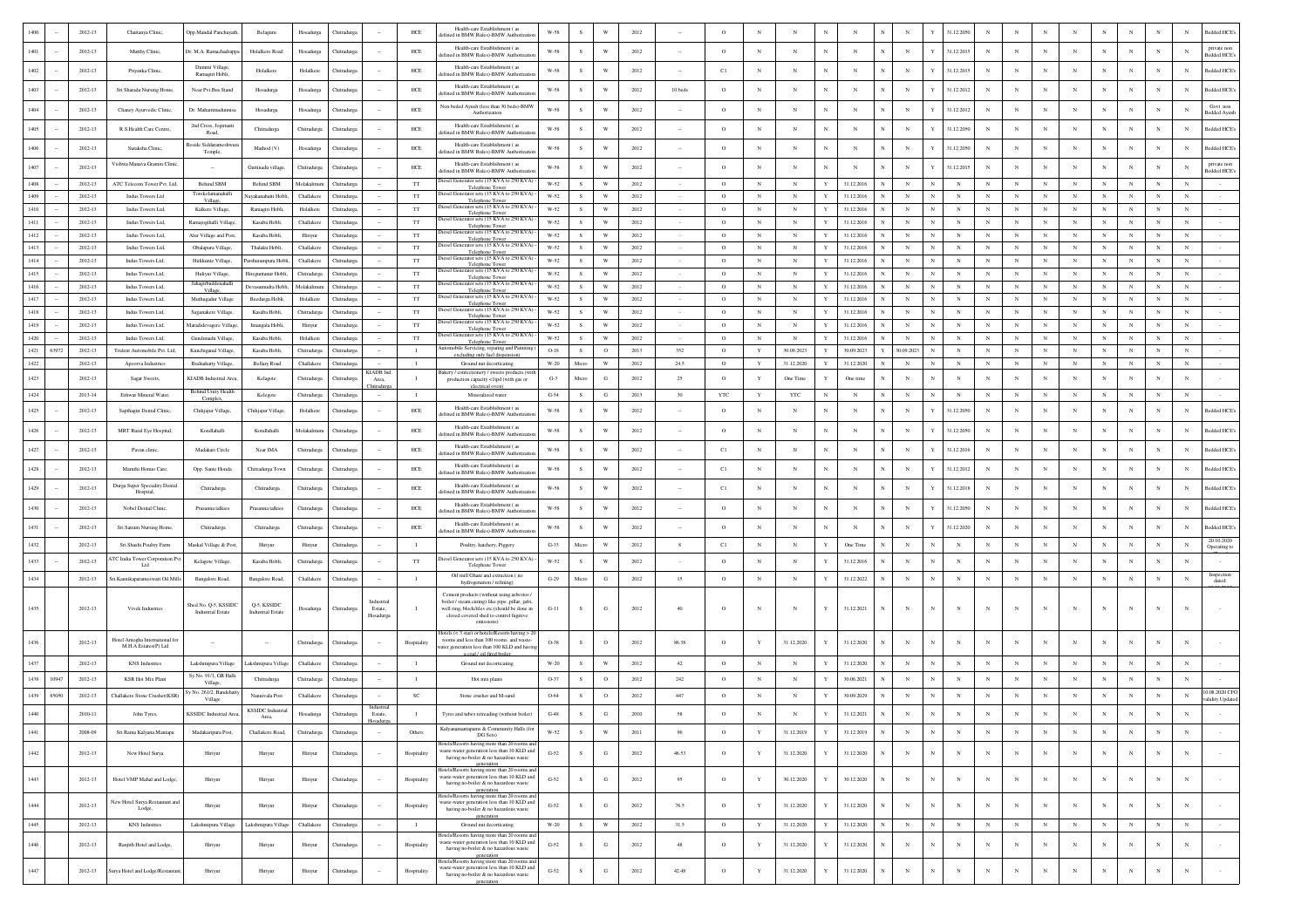| 144           | 2012-13     | S.L.V. Residency,                                         | Main Road,                            | Main Road,                         | Hosadurg    | <b>Thitrad</b> |                                            | Hospitality    | lotels/Resorts having more than 20 rooms an<br>waste-water generation less than 10 KLD and<br>having no-boiler & no hazardous waste                                                                     | $G-52$      | - S          | G                       | 2012       | 81.35                   | $\circ$    | Y            | 31.12.2020 |             | 31.12.2020               |            |                 |              |            |             |            |             |            |            |              |                     |
|---------------|-------------|-----------------------------------------------------------|---------------------------------------|------------------------------------|-------------|----------------|--------------------------------------------|----------------|---------------------------------------------------------------------------------------------------------------------------------------------------------------------------------------------------------|-------------|--------------|-------------------------|------------|-------------------------|------------|--------------|------------|-------------|--------------------------|------------|-----------------|--------------|------------|-------------|------------|-------------|------------|------------|--------------|---------------------|
| 1449          | 2012-13     | Upadya Represhment and Lodging                            | Chitradurga                           | Chitradurga                        | Chitradurga | Chitradurga    |                                            | Hospitality    | generation<br>lotels/Resorts having more than 20 rooms a<br>aste-water generation less than 10 KLD and<br>having no-boiler & no hazardous waste                                                         | $G-52$      | s            | $_{\rm G}$              | 2012       | 28.12                   | $\circ$    | Y            | 31.12.2020 | Y           | 31.12.2020               | N          | N               |              | $_{\rm N}$ | $_{\rm N}$  | $_{\rm N}$ | N           |            |            | $_{\rm N}$   |                     |
| 1450          | 2012-13     | Shri Parshwa Padmavathi<br>Industries,                    | Medehalli Road.                       | Chitradurga                        | Chitradurga | Chitradure     |                                            | $\blacksquare$ | generation<br>Cotton Ginning                                                                                                                                                                            | $G-67$      | $\mathbf{s}$ | G                       | 2012       | 83.17                   | $\circ$    | $\mathbf{Y}$ | 31.12.2022 | Y           | 31.12.2022               | $_{\rm N}$ | $_{\rm N}$      | $\mathbf{N}$ | $_{\rm N}$ | $_{\rm N}$  | $_{\rm N}$ | $_{\rm N}$  | N          | N          |              |                     |
| 145           | 2012-13     | Sri Annapurneswari Cotton<br>Industries                   | Garehatty,                            | Garehatty,                         | Chitradurga | Chitradurga    |                                            | - 1            | Cotton Ginning                                                                                                                                                                                          | $G-67$      | Micro        | G                       | 2012       | 18                      | $\circ$    | $\mathbf Y$  | One Time   | Y           | One time                 | $_{\rm N}$ | $_{\rm N}$      | $_{\rm N}$   |            | $_{\rm N}$  | $_{\rm N}$ | $_{\rm N}$  | N          |            |              |                     |
|               | $2012 - 13$ | Sharada Condiments,                                       | <b>KSSIDC</b>                         | <b>KSSIDC</b>                      | Chitradurga | Chitradurg     | Industria<br>Estate,                       |                | lakery / confectionery / sweets products (wit<br>production capacity <1tpd (with gas or                                                                                                                 | $G-3$       | Micro        | G                       | 2012       | 4.8                     | $\circ$    | $\mathbf Y$  | One Time   |             | One time                 | N          | $_{\rm N}$      |              |            | $_{\rm N}$  | $_{\rm N}$ | N           |            |            |              |                     |
| 1453<br>76330 | 2012-13     | Namakal Auto Diesel Works                                 | KIADB, Bangalore Road                 | NH-4, Near                         | Chitradurga | Chitradurg     | <b>Chitradurga</b><br>Industria<br>Estate. | $\blacksquare$ | electrical oven)<br>mobile Servicing, reparing and Painiting                                                                                                                                            | $O-18$      | Micro        | $\mathbf{o}$            | 2012       | $20\,$                  | $\circ$    | $\mathbf Y$  | 30.09.2022 | Y           | 30.09.2022               | $_{\rm N}$ | $_{\rm N}$      | $_{\rm N}$   |            | $_{\rm N}$  | $_{\rm N}$ | $_{\rm N}$  | N          | $_{\rm N}$ |              |                     |
|               |             | Hosadurga Taluk MSPC (Mhila                               |                                       |                                    |             |                | Chitradurga<br>Industrial                  |                | excluding only fuel dispension)                                                                                                                                                                         |             |              |                         |            |                         |            |              |            |             |                          |            |                 |              |            |             |            |             |            |            |              |                     |
| 1454<br>23633 | 2012-13     | Supplementary Nutrition<br>Production Centre)             | <b>KSSIDC</b> Industrial Estate       | <b>KSSIDC</b> Industrial<br>Estate | Hosadurga   | Chitradurga    | Estate,<br>Hosadurga                       | $\mathbf{I}$   | Flour mills (dry process)                                                                                                                                                                               | $G-20$      | Micro        | G                       | 2012       | 23                      | $\circ$    | Y            | 31.12.2021 | Y           | 31.12.2021               | $_{\rm N}$ | N               |              | $_{\rm N}$ | $_{\rm N}$  | $_{\rm N}$ | N           |            |            | $_{\rm N}$   |                     |
| 1455          | 2012-13     | DI-Fabri India                                            | Mysore Road                           | Mysore Road                        | Hiriyur     | Chitradurg     |                                            | $\blacksquare$ | Garment Stitching/ Stitching of shoe uppers/<br>Cotton knitting including Socks, Shoe lace/<br>Readymade leather garments                                                                               | $G-72$      | Micro        | G                       | 2012       | 21                      | $\circ$    | $\mathbf Y$  | 31.12.2021 | Y           | 31.12.2021<br>N          | $_{\rm N}$ | $_{\rm N}$      |              | $_{\rm N}$ | $_{\rm N}$  | $_{\rm N}$ | $_{\rm N}$  | $_{\rm N}$ | $_{\rm N}$ | $_{\rm N}$   |                     |
| 1456          | 2012-13     | Indus Towers Ltd.                                         | Hulivur Road.                         | Hulivur Road.                      | Hiriyur     | Chitradure     |                                            | $_{\rm TT}$    | Diesel Generator sets (15 KVA to 250 KVA) -<br>Telephone Tower                                                                                                                                          | W-52        | $\mathbf{s}$ | W                       | 2012       |                         | $\circ$    | $_{\rm N}$   | $_{\rm N}$ | Y           | 31.12.2016               | $_{\rm N}$ | $_{\rm N}$      | $\mathbf{N}$ | N          | N           | N          | $_{\rm N}$  | $_{\rm N}$ | $_{\rm N}$ |              | $\mathbf{N}$        |
| 1457          | 2012-13     | Indus Towers Ltd,                                         | Pillekerenahalli Villag               | Kasaba Hobli,                      | Chitradurga | Chitradurga    |                                            | $_{\rm TT}$    | eiesel Generator sets (15 KVA to 250 KVA<br>Telephone Towe<br>Diesel Generator sets (15 KVA to 250 KVA)                                                                                                 | $W-52$      | ${\bf S}$    | $\mathbf{W}$            | 2012       |                         | $\circ$    | $_{\rm N}$   | $_{\rm N}$ | $\mathbf Y$ | 31.12.2016               | $_{\rm N}$ | ${\bf N}$       | $\mathbf N$  | $_{\rm N}$ | ${\bf N}$   | ${\bf N}$  | $_{\rm N}$  | $_{\rm N}$ | $_{\rm N}$ | $_{\rm N}$   | $_{\rm N}$          |
| 1458          | 2012-13     | Indus Towers Ltd.                                         | Near New Bus stand                    | Near New Bus stand                 | Hosadurga   | Chitradurga    |                                            | $_{\rm TT}$    | Telephone Tower                                                                                                                                                                                         | W-52        | Micro        | W                       | 2012       | 1.25                    | $\circ$    | N            | $_{\rm N}$ | Y           | 31.12.2016               | $_{\rm N}$ | $_{\mathrm{N}}$ | $\mathbf N$  | $_{\rm N}$ | $_{\rm N}$  | $_{\rm N}$ | N           | $_{\rm N}$ | $_{\rm N}$ | $_{\rm N}$   | $_{\rm N}$          |
| 1459          | 2012-13     | <b>SMB Bricks Manufacture Unit</b>                        | Sy.No. 50/3<br>rigundanahally Village | Mathod Village                     | Hosadurga   | Chitradure     |                                            | $\blacksquare$ | Manual and wire cut bricks                                                                                                                                                                              | $G-73$      | - S          | G                       | 2012       | 36.1                    | <b>YTC</b> | Y            | YTC        | Y           | <b>YTC</b>               | $_{\rm N}$ | $\mathbf N$     | $\mathbf N$  | N          | $_{\rm N}$  | $_{\rm N}$ | $\mathbf N$ | N          | N          | $\mathbf N$  |                     |
| 1460          | 2012-13     | Balaji Food Industries                                    | Shed No 31, KSSIDO                    | PB Road                            | Chitradurga | Chitradurg     | Industrial<br>Estate,                      | $\blacksquare$ | Bakery / confectionery / sweets products (wit<br>production capacity <1tpd (with gas or                                                                                                                 | $G-3$       | Micro        | G                       | 2012       | 21                      | $\circ$    | Y            | One time   | $_{\rm N}$  | $_{\rm N}$               | N          | $_{\rm N}$      | $\mathbf{N}$ | $_{\rm N}$ | $_{\rm N}$  | $_{\rm N}$ | $_{\rm N}$  | N          |            | $\mathbf{N}$ |                     |
| 1461          | 2012-13     |                                                           | Hiriyur                               | hed No.11, KSSID                   | Hiriyur     | Chitradurga    |                                            | $\mathbf{I}$   | electrical oven)<br>Cutting and Grinding of Waste Plastic Articles                                                                                                                                      | O-60        | Micro        | $\circ$                 | 2013       | 15                      | $\circ$    | Y            | 31.12.2021 | $_{\rm N}$  | $_{\rm N}$<br>N          | $_{\rm N}$ | $_{\rm N}$      | ${\bf N}$    | $_{\rm N}$ | $\,$ N $\,$ | ${\bf N}$  | ${\bf N}$   | $_{\rm N}$ | $_{\rm N}$ | $_{\rm N}$   | $_{\rm N}$          |
|               |             | K.K.Industries                                            |                                       | Estate<br>Maradihally              |             |                |                                            |                | roducer gas plant using conventional up drift                                                                                                                                                           |             |              |                         |            |                         |            |              |            |             |                          |            |                 |              |            |             |            |             |            |            |              | Forwarded to        |
| 1462<br>10204 | 2012-13     | <b>Entire Ceramics Limited</b>                            | NH-4,                                 | Post and Village                   | Hiriyur     | Chitradurga    |                                            |                | coal gasification (linked to rolling mills glass<br>and ceramic industry refectories for dedicated                                                                                                      | O-83        | L            | $\circ$                 | 2013       | 8189                    | $\circ$    | Y            | 30.06.2022 | Y           | 30.06.2022               | N          | $\mathbb{N}$    |              | $_{\rm N}$ | $_{\rm N}$  | $_{\rm N}$ | N           | N          | $_{\rm N}$ | $_{\rm N}$   | BO                  |
| 1463          | 2012-13     | Sia Krishna Stone crusher<br>hitradurga Taluk MSPC (Mhila | Nagaramgere Village                   | Nagaramgere Villag                 | Molakalmun  | Chitradurga    |                                            | SC             | fuel supply)<br>Stone crushers &/or m-Sand                                                                                                                                                              | 0-64        |              | $\circ$                 | 2013       | 128.3                   | C2         |              |            |             | Closed                   |            |                 |              |            |             |            |             |            |            |              |                     |
| 1464          | 2012-13     | Supplementary Nutrition<br>Production Centre)             | Near TATA Show Root                   | Near TATA Show<br>Room             | Chitradurea | Chitradure     |                                            |                | Dal Mills                                                                                                                                                                                               | $G-16$      | Micro        | G                       | 2013       | 5.72                    | $\circ$    | $\mathbb{N}$ | N          | Y           | 31.12.2021               | $_{\rm N}$ | $\mathbb{N}$    |              | N          | $_{\rm N}$  | N          | N           | N          | $_{\rm N}$ | $_{\rm N}$   |                     |
| 1465          | 2012-13     | Jairam Tractors                                           | KIADB,                                | Kelagote Industri<br>Area, NH-4,   | Chitradurga | Chitradurg     | KIADB Ind                                  | $\blacksquare$ | tomobile Servicing, reparing and Painiting                                                                                                                                                              | $O-18$      | $\mathbf S$  | $\mathbf{o}$            | 2013       | 11.39                   | C1         | $\mathbf Y$  | $_{\rm N}$ | N           | 31.12.2021               | $_{\rm N}$ | $_{\rm N}$      | $_{\rm N}$   | $_{\rm N}$ | $_{\rm N}$  | $_{\rm N}$ | N           | $_{\rm N}$ | $_{\rm N}$ |              |                     |
|               |             |                                                           |                                       | Chitradurga                        |             |                | Area,<br>hitradurg                         |                | excluding only fuel dispension)                                                                                                                                                                         |             |              |                         |            |                         |            |              |            |             |                          |            |                 |              |            |             |            |             |            |            |              |                     |
| 1466          | 2012-13     | Siddarameshwara Samudaya<br>Bhavana (Marriege Hall)       | Hosadurga                             | Holalkere Road.                    | Hosadurga   | Chitradurga    | $\sim$                                     | Others         | Kalyanamantapams & Community Halls (for<br>DG Sets)                                                                                                                                                     | W-52        | s.           | W                       | 2013       | 87                      | $\circ$    | Y            | 31.12.2021 | Y           | 31.12.2021               | $_{\rm N}$ | $\mathbf N$     | $_{\rm N}$   | $_{\rm N}$ | $_{\rm N}$  | $_{\rm N}$ | $_{\rm N}$  | N          | N          | $_{\rm N}$   | $_{\rm N}$          |
| 1467          | 2012-13     | Maruthi Spun Pipes                                        | Madakaripura                          | Madakaripura                       | Chitradurea | Chitradure     |                                            | - 1            | Cement products (without using asbestos<br>boiler / steam curing) like pipe .pillar, jafri.<br>well ring, block/tiles etc.(should be done in<br>closed covered shed to control fugitive<br>emissions)   | $G-11$      | s.           | G                       | 2013       | 55                      | $\circ$    | Y            | 31.12.2021 | Y           | 31.12.2021               | N          | N               |              | $_{\rm N}$ | $_{\rm N}$  | N          | $_{\rm N}$  |            |            | $_{\rm N}$   |                     |
| 1468          | 2012-13     | PTC India                                                 | Bypass Road,                          | Near TB Circle                     | Hiriyur     | Chitradure     |                                            | $\blacksquare$ | Biomass briquettes (sur<br>drying) without using toxic                                                                                                                                                  | $G-5$       | s            | G                       | 2013       | 33                      | $\circ$    | $_{\rm N}$   | $_{\rm N}$ | Y           | 31.12.2021               | $_{\rm N}$ | $_{\rm N}$      | $\mathbf{N}$ | $_{\rm N}$ | $_{\rm N}$  | $_{\rm N}$ | $_{\rm N}$  | N          | N          |              |                     |
| 1469          | 2012-13     | Green Land Lodge and Restaurent                           | Adivala Village                       | Adivala Village                    | Hiriyur     | Chitradurga    |                                            | Hospitality    | hazardous wastes<br>Mels/Resorts having more than 20 rooms an<br>vaste-water generation less than 10 KLD and<br>having no-boiler & no hazardous waste                                                   | $G-52$      | s            | $_{\rm G}$              | 2013       | 33.8                    | $\circ$    | Y            | 31.12.2022 | Y           | 31.12.2022               | $_{\rm N}$ | $\mathbb{N}$    |              | N          | $_{\rm N}$  | $_{\rm N}$ | $\mathbf N$ |            |            | $_{\rm N}$   |                     |
| 1470          | 2012-13     | PHC                                                       | Guddadaneralakere                     | <b>juddadaneralakere</b>           | Hosadurga   | Chitradurg     |                                            | $HEE$          | eeneration<br>Health-care Establishment (as                                                                                                                                                             | W-58        | s            | W                       | 01.01.2019 |                         | $\circ$    | $_{\rm N}$   | $_{\rm N}$ | N           | $_{\rm N}$               | N          | $\mathbf Y$     | 31.12.2050   |            | $_{\rm N}$  | $_{\rm N}$ | N           |            |            |              | <b>Govt Bedded</b>  |
| 1471          | 2012-13     | Golden Hatcharies                                         | Anesidre Village                      | Anesidre Villao                    |             |                |                                            | $\blacksquare$ | efined in BMW Rules)-BMW Authorizati                                                                                                                                                                    | $G-33$      |              | G                       |            |                         |            | Y            | 31.12.2022 | Y           | 31.12.2022               | $_{\rm N}$ | $_{\rm N}$      | $\mathbb{N}$ | $_{\rm N}$ |             | ${\bf N}$  |             | $_{\rm N}$ | $_{\rm N}$ | $_{\rm N}$   | HCE's<br>$_{\rm N}$ |
|               |             |                                                           | J.G.Halli Hobli                       | J.G.Halli Hobli                    | Hiriyur     | Chitradurga    |                                            |                | Poultry, hatchery, Piggery<br>Cement products (without using asbestos                                                                                                                                   |             | S            |                         | 2013       | 132                     | $\circ$    |              |            |             |                          |            |                 |              |            | $\,$ N      |            | $\,$ N      |            |            |              |                     |
| 1472          | 2012-13     | <b>G.P.Cement Bicks</b>                                   | $\sim$                                |                                    | Hiriyur     | Chitradurez    | Industrial<br>state, Hiriye                | $\blacksquare$ | boiler / steam curing) like pipe ,pillar, jafri,<br>well ring, block/tiles etc.(should be done in                                                                                                       | $G-11$      | Micro        | G                       | 2013       | 24                      | $\circ$    | Y            | One time   | N           | $_{\rm N}$<br>N          | N          | $_{\rm N}$      |              | N          | $_{\rm N}$  | $_{\rm N}$ | $_{\rm N}$  | N          | N          | $_{\rm N}$   |                     |
|               |             |                                                           |                                       | Near Pathanjal                     |             |                |                                            |                | closed covered shed to control fugitive<br>emissions)                                                                                                                                                   |             |              |                         |            |                         |            |              |            |             |                          |            |                 |              |            |             |            |             |            |            |              |                     |
| 1473          | 2012-13     | Nirvana Diagnostic Centre                                 | Near Pathanjali Hospital              | Hospital                           | Chitradurga | Chitradurga    | Industria                                  | HCE            | Laboratary-BMW Authorization<br>Ingineering and fabrication units (dry proces                                                                                                                           | W-58        | Micro        | W                       | 2013       | 15                      | $\circ$    | $_{\rm N}$   | ${\bf N}$  | $_{\rm N}$  | $_{\rm N}$               | $_{\rm N}$ | Y               | 31.12.2050   | $_{\rm N}$ | $_{\rm N}$  | ${\bf N}$  | ${\bf N}$   | $_{\rm N}$ | $_{\rm N}$ | $_{\rm N}$   | $_{\rm N}$<br>Lab   |
| 1474          | 2012-13     | The Primemovers                                           | Near Azad Flour Mill,                 | BD Road,                           | Chitradurga | Thitradurg     | Estate,<br>itradurg                        |                | without any heat treatment / metal surface<br>finishing operations / painting                                                                                                                           | $W-14$      | Micro        | W                       | 2013       | $22\,$                  | $\circ$    | $\mathbf Y$  | One Time   | $_{\rm N}$  | $_{\rm N}$               | $_{\rm N}$ | $_{\rm N}$      |              | $_{\rm N}$ | $_{\rm N}$  | $_{\rm N}$ | $_{\rm N}$  | $_{\rm N}$ | $_{\rm N}$ | $_{\rm N}$   |                     |
| 1475          | 2012-13     | Karnataka Ginning Factory                                 | Chitradurea                           | Chitradurea                        | Chitradurea | Chitradure     |                                            | $\blacksquare$ | Cotton Ginning                                                                                                                                                                                          | $G-67$      | s            | G                       | 2013       | 86                      | $\circ$    | Y            | 31.12.2021 | Y           | 31.12.2021               | $_{\rm N}$ | $_{\rm N}$      | $\mathbf{N}$ | $_{\rm N}$ | $_{\rm N}$  | $_{\rm N}$ | $_{\rm N}$  | $_{\rm N}$ | N          | $\mathbf{N}$ |                     |
| 1476          | 2012-13     | Sri.Thanyasi Gowdar Kalyana<br>Mantapa                    | Hiriyur                               | NH-4. VMP mahal<br>Hiriyur         | Hiriyur     | Chitradurga    |                                            | Others         | Kalyanamantapams & Community Halls (for<br>DG Sets)                                                                                                                                                     | W-52        | Micro        | $\ensuremath{\text{W}}$ | 2013       | 16                      | $\circ$    | $\mathbf Y$  | One Time   | Y           | One Time                 | $_{\rm N}$ | $_{\rm N}$      | $_{\rm N}$   | $_{\rm N}$ | $_{\rm N}$  | $_{\rm N}$ | $_{\rm N}$  | N          |            |              |                     |
| 1477          | 2012-13     | Sri.Guru Cement Bricks                                    | Near Madderahally,                    | NH-By Pass                         | Hiriyur     | Chitradurga    |                                            | - 1            | Cement products (without using asbestos /<br>boiler / steam curing) like pipe ,pillar, jafri,<br>well ring, block/tiles etc.(should be done in<br>closed covered shed to control fugitive<br>emissions) | $G-11$      | Micro        | G                       | 2013       | 10                      | $\circ$    | $\mathbf{Y}$ | One Time   | Y           | One time                 | N          | N               |              | N          | $_{\rm N}$  | $_{\rm N}$ | N           |            |            | $_{\rm N}$   |                     |
| 1478          | 2010-11     | Sri Krishna Cement Bricks                                 | Adivala Farm,                         | Adivala Post                       | Hiriyur     | Chitradurga    |                                            |                | Cement products (without using asbestos,<br>boiler / steam curing) like pipe ,pillar, jafri,<br>well ring, block/tiles etc.(should be done in<br>closed covered shed to control fugitive<br>emissions)  | $G-11$      | Micro        | G                       | 2013       | $\overline{\mathbf{3}}$ | $\circ$    | $\mathbf Y$  | One Time   | Y           | One time<br>N            | $_{\rm N}$ | N               |              | $_{\rm N}$ | $_{\rm N}$  | $_{\rm N}$ | N           |            |            | $_{\rm N}$   |                     |
| 1479          | 2012-13     | Bommies Industris                                         | Hiriyur                               | Hiriyur                            | Hiriyur     | Chitradure     | Industrial<br>state Hiri <sup>-</sup>      |                | Dal Mills                                                                                                                                                                                               | $G-16$      | Micro        | G                       | 2013       | $10$                    | $\circ$    | Y            | One Time   |             | One time                 | $_{\rm N}$ |                 |              |            |             |            | $_{\rm N}$  |            |            |              |                     |
| 1480          | 2012-13     | Gayathri Industries                                       | Hiriyur                               | <b>KSSIDC</b> Estate               | Hiriyur     | Chitradurga    | Industrial                                 | $\blacksquare$ | Oil mill Ghani and extraction<br>( no hydrogenation $\prime$                                                                                                                                            | $G-29$      | Micro        | G                       | 2013       | 15                      | $\circ$    | Y            | One Time   | Y           | One time<br>N            | $_{\rm N}$ | $_{\rm N}$      | $_{\rm N}$   | $_{\rm N}$ | $_{\rm N}$  | $_{\rm N}$ | $_{\rm N}$  | $_{\rm N}$ | $_{\rm N}$ | $_{\rm N}$   | $_{\rm N}$          |
|               |             |                                                           |                                       | (Formerly Adarsha                  |             |                | <b>Estate</b> , Hiriyur                    |                | refining)<br>Kalyanamantapams & Community Halls (for                                                                                                                                                    |             |              |                         |            |                         |            |              |            |             |                          |            |                 |              |            |             |            |             |            |            |              |                     |
| 1481          | 2012-13     | Sri Lakshmi Venkateshwara                                 | Kalyana Mantapa                       | Klyana Mantana)                    | Chitradurga | Chitradurga    |                                            | $\mathbf{I}$   | DG Sets)                                                                                                                                                                                                | $W-52$      | $\mathbf{s}$ | $\ensuremath{\text{W}}$ | 2013       | 75                      | $\circ$    | $\mathbf Y$  | 31.12.2018 | $\mathbf Y$ | 31.12.2018               | $_{\rm N}$ | $_{\rm N}$      | $_{\rm N}$   | $_{\rm N}$ | $_{\rm N}$  | $_{\rm N}$ | $_{\rm N}$  | $_{\rm N}$ | $_{\rm N}$ | $_{\rm N}$   | $_{\rm N}$          |
| 1482          | 2012-13     | Taha Palace (Taha Shadi Mahal)                            |                                       | Mysore Road,"                      | Hiriyur     | Chitradurga    |                                            | Others         | Kalyanamantapams & Community Halls (for<br>DG Sets)                                                                                                                                                     | <b>W-52</b> | ${\bf S}$    | $\ensuremath{\text{W}}$ | 2013       | 96                      | $\circ$    | $\mathbf Y$  | 31.12.2018 | $\mathbf Y$ | 31.12.2018<br>N          | $_{\rm N}$ | $_{\rm N}$      | $_{\rm N}$   | $_{\rm N}$ | $_{\rm N}$  | $_{\rm N}$ | $_{\rm N}$  | $_{\rm N}$ | $_{\rm N}$ | $_{\rm N}$   | $_{\rm N}$          |
| 1483          | 2012-13     | Sagitaur Ventures India Private<br>Limited,               | Varavu Kavalu,                        | Nayakanahatti Hobli,               | Challakere  | Chitradurga    |                                            | $\blacksquare$ | Solar power generation through solar<br>photovoltaic cell, wind power and mini hydel<br>power - 200 MW (more than 25 MW)                                                                                | W-35        | L            | $\mathbf{W}$            | 2013       | 155550                  | $\circ$    | $\mathbf Y$  | 31.12.2024 | Y           | 31.12.2024<br>$_{\rm N}$ | $_{\rm N}$ | $_{\rm N}$      | $_{\rm N}$   | $_{\rm N}$ | $_{\rm N}$  | $\,$ N     | ${\bf N}$   | $_{\rm N}$ | $_{\rm N}$ | $_{\rm N}$   | $_{\rm N}$          |
| 1484          | 2012-13     | S.R. Residency, S.R. Hotel<br>Complex,                    |                                       | Chitradurga Road,                  | Challakere  | Chitradurg     |                                            | Hospitality    | lotels/Resorts having more than 20 rooms and<br>waste-water generation less than 10 KLD and<br>having no-boiler & no hazardous waste<br>eeneration                                                      | $G-52$      | $\mathbf{s}$ | ${\bf G}$               | 2013       | 165                     | $\circ$    | $\mathbf Y$  | 31.12.2022 | $\mathbf Y$ | 31.12.2022<br>N          | $_{\rm N}$ | $_{\rm N}$      | $_{\rm N}$   | $_{\rm N}$ | $_{\rm N}$  | $_{\rm N}$ | $_{\rm N}$  | $_{\rm N}$ | $_{\rm N}$ | $_{\rm N}$   |                     |
| 1485          | 2012-13     | Hotel Gandharva Bar and<br>Restaurent.                    | $\sim$                                |                                    | Challakere  | Chitradurga    |                                            | Hospitality    | lotels/Resorts having more than 20 rooms and<br>vaste-water generation less than 10 KLD and<br>having no-boiler & no hazardous waste                                                                    | $G-52$      | $\mathbf{s}$ | $_{\rm G}$              | 2013       | 89                      | $\circ$    | $\mathbf Y$  | 31.12.2022 | $\mathbf Y$ | 31.12.2022<br>$_{\rm N}$ | $_{\rm N}$ | $_{\rm N}$      | $_{\rm N}$   | $_{\rm N}$ | $_{\rm N}$  | $_{\rm N}$ | $_{\rm N}$  | $_{\rm N}$ | $_{\rm N}$ | $_{\rm N}$   | $_{\rm N}$          |
|               |             | Srinivasa Food Products                                   | Ward No.5                             | Iyangar Extension,                 | Holalkere   | Chitradurga    | $\sim$                                     | $\blacksquare$ | generation<br>kery / confectionery / sweets products (with<br>production capacity <1tpd (with gas or                                                                                                    | $G-3$       | ${\bf S}$    | G                       | 2013       | 32                      | $\circ$    | $\mathbf Y$  | 31.12.2022 | Y           | 31.12.2022<br>$_{\rm N}$ | $_{\rm N}$ | $_{\rm N}$      | $_{\rm N}$   | $_{\rm N}$ | $\,$ N      | $_{\rm N}$ | $_{\rm N}$  | $_{\rm N}$ | $_{\rm N}$ | $_{\rm N}$   | $_{\rm N}$          |
| 1486          | 2012-13     |                                                           |                                       |                                    |             |                |                                            |                |                                                                                                                                                                                                         |             |              |                         |            |                         |            |              |            |             |                          |            |                 |              |            |             |            |             |            |            |              |                     |
| 1487          | 2012-13     | <b>Thrishul Enterprises</b>                               | Agasanakallu Village                  | Agasanakallu Village               | Chitradurga | Chitradurga    |                                            | $\mathbf{I}$   | electrical oven)<br>Cotton Ginning                                                                                                                                                                      | $G-67$      | $\,$ s       | ${\rm G}$               | 2013       | 97                      | $\circ$    | $\mathbf Y$  | 31.12.2021 | $\mathbf Y$ | 31.12.2021               | $_{\rm N}$ | $_{\rm N}$      | $_{\rm N}$   | $_{\rm N}$ | $_{\rm N}$  | $_{\rm N}$ | $_{\rm N}$  | $_{\rm N}$ | $_{\rm N}$ | $_{\rm N}$   | $_{\rm N}$          |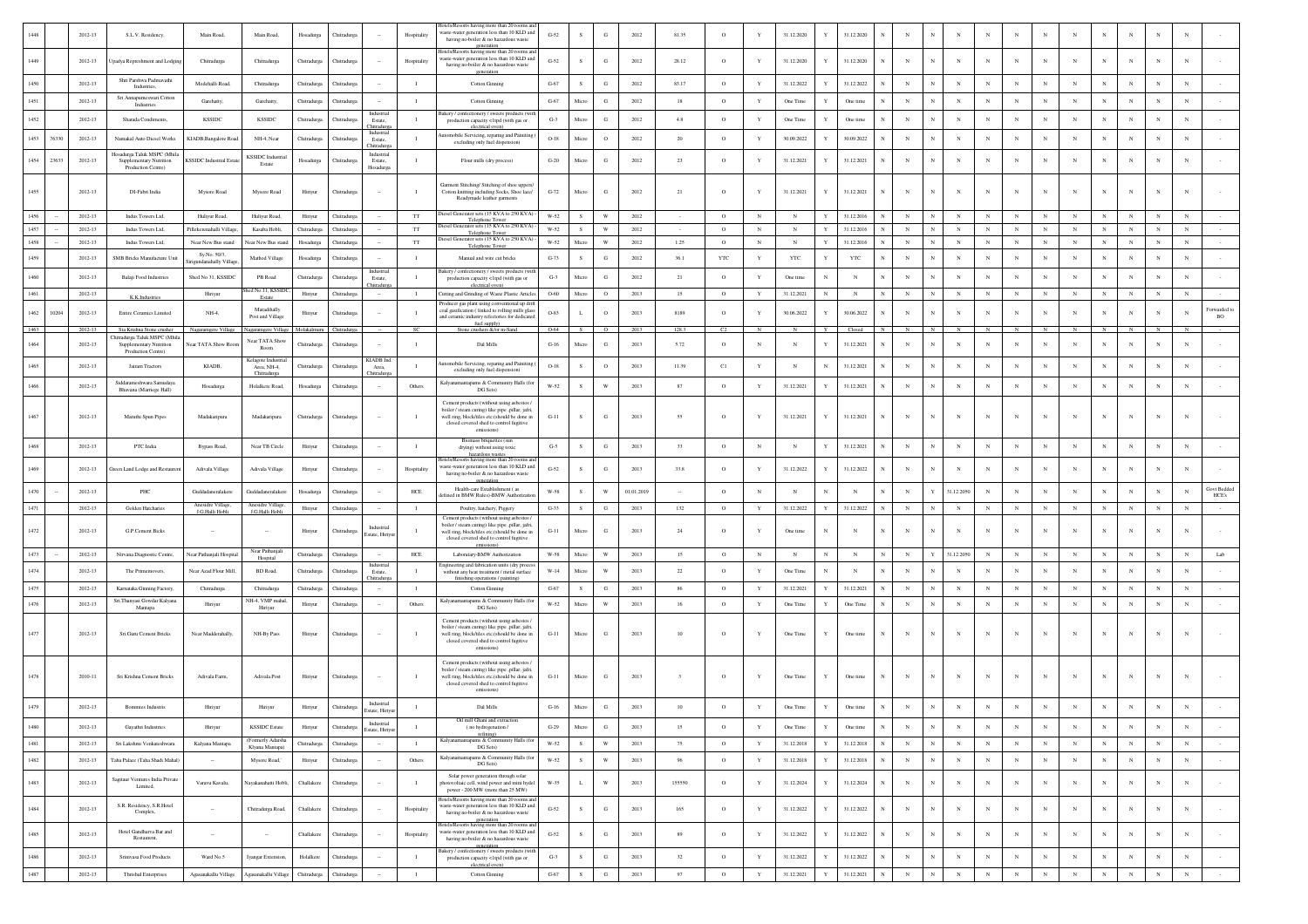|              |            |                    |                                                          |                                                   | Kithur Rani                            |                        |                                    |                |                                  | lotels/Resorts having more than 20 rooms and<br>vaste-water generation less than 10 KLD and               |                        |                |                           |              |                 |                       |                          |                            |                           |                            |                   |                                                        |                          |                            |                           |                           |                          |                           |                          |                          |                          |                             |
|--------------|------------|--------------------|----------------------------------------------------------|---------------------------------------------------|----------------------------------------|------------------------|------------------------------------|----------------|----------------------------------|-----------------------------------------------------------------------------------------------------------|------------------------|----------------|---------------------------|--------------|-----------------|-----------------------|--------------------------|----------------------------|---------------------------|----------------------------|-------------------|--------------------------------------------------------|--------------------------|----------------------------|---------------------------|---------------------------|--------------------------|---------------------------|--------------------------|--------------------------|--------------------------|-----------------------------|
|              |            | 2012-13            | Hotel New Star and Lodge                                 | Huliyar Road,                                     | Channamma Circle                       | Hiriyur                |                                    |                | Hospitality                      | having no-boiler & no hazardous waste                                                                     | $G-52$                 | s              | G                         | 2013         | 45              | $\circ$               |                          | 31.12.2022                 |                           | 31.12.2022                 |                   | $_{\rm N}$                                             |                          |                            |                           |                           |                          |                           |                          |                          |                          |                             |
| 1489         | 11145      | 2013-14            | Vin Auto,                                                |                                                   |                                        | Chitradurga            | Chitradurga                        |                | $\blacksquare$                   | generation<br>mobile Servicing, reparing and Painiting (<br>excluding only fuel dispension)               | $O-18$                 | S              | $\circ$                   | 2013         | 75              | C1                    | Y                        | 30.09.2018                 | $_{\rm N}$                | 30.09.2018                 | $_{\rm N}$        | $_{\rm N}$<br>$_{\rm N}$                               | $_{\rm N}$               | $_{\rm N}$                 | $_{\rm N}$                | $_{\rm N}$                | $_{\rm N}$               | N                         | $_{\rm N}$               | $_{\rm N}$               | $_{\rm N}$               |                             |
| 1490         |            | 2013-14            | Javapadma Industries.                                    | Kathe No 1433A                                    | <b>Bellary Road</b>                    | Challakere             | Chitradurga                        |                | $\blacksquare$                   | Oil mill Ghani and extraction<br>(no hydrogenation /                                                      | $G-29$                 | S              | G                         | 2013         | 30 <sup>°</sup> | C1                    | $\mathbf Y$              | 31.12.2022                 | Y                         | 31.12.2022                 | $_{\rm N}$        | $_{\rm N}$<br>$_{\rm N}$                               | $_{\rm N}$               | $_{\rm N}$                 |                           | $_{\rm N}$                | $\mathbf N$              | $\mathbf N$               | $_{\rm N}$               | $_{\rm N}$               | $_{\rm N}$               |                             |
|              |            |                    | mautical Test Range [Defens                              |                                                   |                                        |                        |                                    |                |                                  | refining)                                                                                                 |                        |                |                           |              |                 |                       |                          |                            |                           |                            |                   |                                                        |                          |                            |                           |                           |                          |                           |                          |                          |                          |                             |
| 1491         |            | 2013-14            | Research and Development<br>Organization (DRDO) ]        | Sv No. 343 of Varavir<br>Kaval                    | Nayakanahatti Hobl                     | Challakere             | Chitradurg                         |                |                                  | Aeronautical Test Range (Air Strips) and<br>Residential Layout                                            | $R-23$                 | L              | $\mathbb R$               | 2013         | 154004          | $\circ$               | $\mathbf{Y}$             | 30.06.2021                 | Y                         | 30.06.2021                 | $_{\rm N}$        | $_{\rm N}$<br>$_{\rm N}$                               | $_{\rm N}$               | $_{\rm N}$                 |                           | $_{\rm N}$                |                          | N                         | $_{\rm N}$               | $_{\rm N}$               | N                        |                             |
|              |            |                    |                                                          |                                                   |                                        |                        |                                    |                |                                  | lotels/Resorts having more than 20 rooms and                                                              |                        |                |                           |              |                 |                       |                          |                            |                           |                            |                   |                                                        |                          |                            |                           |                           |                          |                           |                          |                          |                          |                             |
| 1492         |            | 2013-14            | VGS Comforts                                             | Opp to KSRTC Bus Stan                             | B. D. Road                             | Chitradurga            | Chitradurg                         |                | Hospitality                      | waste-water generation less than 10 KLD and<br>having no-boiler & no hazardous waste                      | $G-52$                 | ${\bf s}$      | $_{\rm G}$                | 2013         | 45              | $_{\rm YTC}$          | Y                        | YTC                        |                           | YTC                        | N                 | $_{\rm N}$<br>$_{\rm N}$                               |                          |                            |                           | $_{\rm N}$                |                          | $\mathbf N$               | $_{\rm N}$               | $_{\rm N}$               | $_{\rm N}$               |                             |
| 1493         | 11009      | 2013-14            | B.K. Construction (Hot Mix                               | N Devarahalli Vilalge                             | amappaiahna Hall                       | Challakere             | Chitradurg                         |                | $\blacksquare$                   | ceneration<br>Hot mix plants                                                                              | O-37                   | s              | $\circ$                   | 2013         | 45              | C1                    | $_{\rm N}$               | 30.06.2017                 | Y                         | 30.06.2017                 | N                 | $_{\rm N}$                                             | $_{\rm N}$               |                            |                           |                           | N                        | N                         |                          | $_{\rm N}$               | N                        | Votice Issued               |
| 1494         |            | 2013-14            | Asphalt Plant)<br>Bellada Engineering Pvt Ltd,           | Panchavati Hotel,                                 | Gramapanchayath<br>Bangalore Road,     | Chitradurga            | Chitradurg                         |                | $\blacksquare$                   | tomobile Servicing, reparing and Painiting                                                                | $O-18$                 | S              | $\circ$                   | 2013         | 25.1            | C1                    | Y                        | 30.09.2016                 | $_{\rm N}$                | $_{\rm N}$                 | N                 | $_{\rm N}$<br>N                                        | $_{\rm N}$               | $_{\rm N}$                 | $_{\rm N}$                | $_{\rm N}$                | $\mathbf N$              | $_{\rm N}$                | $_{\rm N}$               | $_{\rm N}$               | $_{\rm N}$               |                             |
|              |            |                    |                                                          |                                                   |                                        |                        |                                    |                |                                  | excluding only fuel dispension)<br>Cement products (without using asbestos                                |                        |                |                           |              |                 |                       |                          |                            |                           |                            |                   |                                                        |                          |                            |                           |                           |                          |                           |                          |                          |                          |                             |
| 1495         |            | 2013-14            | Sri Kananka Durga Industries,                            | lommakkanahally Village                           | Grama Panchayath,                      | Molakalmuru            | Chitradurga                        |                | - 1                              | boiler / steam curing) like pipe ,pillar, jafri,<br>well ring, block/tiles etc.(should be done in         | $G-11$                 | s              | G                         | 2013         | 46.93           | $\circ$               | Y                        | 31.12.2021                 | Y                         | 31.12.2021                 | $\mathbb{N}$      | $_{\rm N}$<br>N                                        | N                        | $_{\rm N}$                 |                           | $_{\rm N}$                |                          | N                         |                          | $_{\rm N}$               | N                        |                             |
|              |            |                    |                                                          |                                                   |                                        |                        |                                    |                |                                  | closed covered shed to control fugitive<br>emissions)                                                     |                        |                |                           |              |                 |                       |                          |                            |                           |                            |                   |                                                        |                          |                            |                           |                           |                          |                           |                          |                          |                          |                             |
| 1496         |            | 2013-14            | Sri Krishna Bhayana Hotel and<br>Lodging,                |                                                   |                                        | Hiriyur                | <b>Thitradurg</b>                  |                | Hospitality                      | lotels/Resorts having more than 20 rooms and<br>waste-water generation less than 10 KLD and               | $G-52$                 | Micro          | $_{\rm G}$                | 2013         | 23              | $\circ$               |                          | One Time                   | $_{\rm N}$                | $_{\rm N}$                 |                   | $_{\rm N}$<br>$_{\rm N}$                               | $_{\rm N}$               | $_{\rm N}$                 |                           | $_{\rm N}$                |                          | N                         |                          | $_{\rm N}$               |                          |                             |
|              |            |                    |                                                          |                                                   |                                        |                        |                                    |                |                                  | having no-boiler & no hazardous waste<br>generation                                                       |                        |                |                           |              |                 |                       |                          |                            |                           |                            |                   |                                                        |                          |                            |                           |                           |                          |                           |                          |                          |                          |                             |
|              |            |                    |                                                          |                                                   |                                        |                        |                                    |                |                                  | Cement products (without using asbestos /<br>boiler / steam curing) like pipe ,pillar, jafri,             |                        |                |                           |              |                 |                       |                          |                            |                           |                            |                   |                                                        |                          |                            |                           |                           |                          |                           |                          |                          |                          |                             |
| 1497         |            | 2013-14            | Sri Shakti Bricks Industries                             | Nagarajanayakarakatte                             | Nagarajanayakarakatte                  | Hiriyur                | Chitradurg                         |                |                                  | well ring, block/tiles etc.(should be done in<br>closed covered shed to control fugitive                  | $G-11$                 | Micro          | $_{\rm G}$                | 2013         | $10\,$          | $\circ$               | Y                        | One Time                   | Y                         | One time                   | $_{\rm N}$        | $_{\rm N}$<br>N                                        |                          | $_{\rm N}$                 |                           | $_{\rm N}$                |                          | $\mathbf N$               |                          | $_{\rm N}$               |                          |                             |
|              |            |                    |                                                          |                                                   |                                        |                        |                                    |                |                                  | emissions)                                                                                                |                        |                |                           |              |                 |                       |                          |                            |                           |                            |                   |                                                        |                          |                            |                           |                           |                          |                           |                          |                          |                          |                             |
| 1498         |            | 2013-14            | New Krishna Lodge                                        |                                                   |                                        | Hiriyur                | Chitradur                          |                | Hospitality                      | lotels/Resorts having more than 20 rooms and<br>waste-water generation less than 10 KLD and               | $G-52$                 | Micro          | G                         | 2013         | 22              | $\circ$               | Y                        | One Time                   | $\mathbb{N}$              | $_{\rm N}$                 | $\mathbb{N}$      | $\mathbf N$<br>N                                       | $_{\rm N}$               | $_{\rm N}$                 |                           | $_{\rm N}$                |                          | N                         |                          | $_{\rm N}$               | $_{\rm N}$               |                             |
|              |            |                    | <b>Challakere Taluk Veerashyv</b>                        |                                                   |                                        |                        |                                    |                |                                  | having no-boiler & no hazardous waste<br>generation                                                       |                        |                |                           |              |                 |                       |                          |                            |                           |                            |                   |                                                        |                          |                            |                           |                           |                          |                           |                          |                          |                          |                             |
| 1499         |            | 2013-14            | samaja Seva Sangha (Kalyana<br>Mantapa)                  | Bangalore Road,                                   | Challakere                             | Challakere             | Chitradure                         |                | Others                           | Kalyanamantapams & Community Halls (for<br>DG Sets)                                                       | W-52                   | s.             | W                         | 2013         |                 | $\circ$               | Y                        | 31.12.2022                 | $\mathbf Y$               | 31.12.2022                 | $_{\rm N}$        | $\mathbf N$                                            | N                        | $_{\rm N}$                 |                           | $_{\rm N}$                | N                        | N                         |                          | $_{\rm N}$               | $_{\rm N}$               |                             |
| 1500         |            | 2013-14            | Sai Ram Industries                                       | Nagaramgere Village,                              | Nagaramgere Villag                     | Challakere             | Chitradurga                        |                | $\blacksquare$                   | Ground nut decorticating                                                                                  | W-20                   | S              | W                         | 2013         | $48\,$          | $\circ$               | $_{\rm N}$               | $_{\rm N}$                 | Y                         | 31.12.2022                 |                   | $_{\rm N}$                                             | $_{\rm N}$               |                            |                           |                           | N                        |                           |                          | $_{\rm N}$               | $_{\rm N}$               |                             |
| 1501         |            | 2013-14            | MR Trust (M/s.Saroja Bai<br>Kalyana Mantapa and Pavan    | anashankari Badayar                               | Banashankari<br>Badavane,              | Chitradurga            | Chitradurga                        |                | Others                           | Kalvanamantapams & Community Halls (for<br>DG Sets)                                                       | W-52                   | s              | W                         | 2013         |                 | $\circ$               | Y                        | 31.12.2022                 | $\mathbf Y$               | 31.12.2022                 | $\mathbb{N}$      | $_{\rm N}$<br>$_{\rm N}$                               | $_{\rm N}$               | $_{\rm N}$                 | $_{\rm N}$                | $_{\rm N}$                | N                        | $_{\rm N}$                | $_{\rm N}$               | $_{\rm N}$               | $_{\rm N}$               |                             |
| 1502         |            | 2013-14            | Lodge)<br>Bansali Agro Industries                        | Nagarmagere Village,                              | Bagalore Road,                         | Challakere             | Chitradurga                        |                |                                  | Tamarind powder manufacturing<br>Solar power generation through solar                                     | $G-55$                 | s.             | - G                       | 2013         | 30              | C1                    | N                        | N                          | Y                         | 30.09.2017                 |                   | N                                                      |                          |                            |                           |                           |                          |                           |                          |                          |                          |                             |
| 1503         | 23362      | 2013-14            | Welspun Solar Kannada<br>Pvt.Limited                     |                                                   |                                        | Molakalmur             | Thitradurg                         |                | $\blacksquare$                   | hotovoltaic cell, wind power and mini hydel<br>power (more than 25 MW)                                    | W-35                   | L              | W                         | 2013         | 1500            | $\circ$               | Y                        | Closed                     | $_{\rm N}$                | $_{\rm N}$                 |                   | $_{\rm N}$                                             | N                        | $_{\rm N}$                 |                           | N                         | N                        | N                         | N                        | $_{\rm N}$               | $_{\rm N}$               |                             |
| 1504         |            | 2000-01            | Chandrawalli Service Station.                            |                                                   |                                        | Chitradurga            | Chitradurga                        |                | $\blacksquare$                   | utomobile Servicing, reparing and Painiting<br>excluding only fuel dispension)                            | $O-18$                 | S              | $\circ$                   | 2000         | 3.93            | C1                    | Y                        | 30.09.2012                 | $\mathbf Y$               | 30.09.2012                 | N                 | $_{\rm N}$<br>N                                        | $_{\rm N}$               | $_{\rm N}$                 | $_{\rm N}$                | $_{\rm N}$                | $_{\rm N}$               | $_{\rm N}$                | $_{\rm N}$               | $_{\rm N}$               | $_{\rm N}$               |                             |
| 1505         |            | 2013-14            | Indus Tower Ltd                                          | Mahadevapura Village<br>and Post,                 | Parshurampura Hobli                    | Challakere             | Chitradurga                        |                | $_{\rm TT}$                      | tiesel Generator sets (15 KVA to 250 KVA)<br>Telephone Tower                                              | W-52                   | S              | $\mathbf{W}$              | 2013         | Micro           | $\circ$               | $_{\rm N}$               | $_{\rm N}$                 | Y                         | 31.12.2018                 |                   | $_{\rm N}$                                             | $_{\rm N}$               | $_{\rm N}$                 | $_{\rm N}$                | $_{\rm N}$                | $_{\rm N}$               | $_{\rm N}$                | $_{\rm N}$               | $_{\rm N}$               | $_{\rm N}$               |                             |
| 1506         |            | 2013-14            | Indus Tower Ltd                                          | Mallapura Village and<br>Post,                    | Kasaba Hobli,                          | Chitradurga            | Chitradurga                        |                | TT                               | Diesel Generator sets (15 KVA to 250 KVA)<br>Telephone Tower                                              | W-52                   | ${\bf s}$      | W                         | 2013         | Micro           | $\circ$               | $_{\rm N}$               | $_{\rm N}$                 | Y                         | 31.12.2018                 |                   | $_{\rm N}$                                             | $_{\rm N}$               | $_{\rm N}$                 | $\mathbf N$               | $_{\rm N}$                | $_{\rm N}$               | N                         | $_{\rm N}$               | $_{\rm N}$               | $_{\rm N}$               |                             |
| 1507         |            | 2013-14            | Hindu Arya Vyshya Sangha (R),                            | Challakere                                        | Challakere                             | Challakere             | Chitradurga                        |                | Others                           | Kalyanamantapams & Community Halls (for<br>DG Sets)                                                       | W-52                   | S              | W                         | 2013         | 48              | $\circ$               | Y                        | 31.12.2022                 | $_{\rm N}$                | $_{\rm N}$                 |                   | $_{\rm N}$<br>$\mathbb{N}$                             | $_{\rm N}$               | $_{\rm N}$                 | $_{\rm N}$                | $_{\rm N}$                | $_{\rm N}$               | $\mathbf N$               | $_{\rm N}$               | $_{\rm N}$               | $_{\rm N}$               |                             |
| 1508         |            | 2013-14            | Hotel Guru Prasad and Lodging                            | Main Road.                                        | Main Road.                             | Hosadurga              | Chitradure                         |                | Hospitality                      | lotels/Resorts having more than 20 rooms and<br>vaste-water generation less than 10 KLD and               | $G-52$                 | Micro          | G                         | 2013         | 21              | $\circ$               | $\mathbf{Y}$             | 31.12.2022                 | $_{\rm N}$                | $_{\rm N}$                 | $\mathbb{N}$      | $\mathbf{N}$<br>$_{\rm N}$                             | $_{\rm N}$               | $_{\rm N}$                 |                           | $_{\rm N}$                |                          | $\mathbf N$               |                          | $_{\rm N}$               | N                        |                             |
|              |            |                    |                                                          |                                                   |                                        |                        |                                    |                |                                  | having no-boiler & no hazardous waste<br>generation<br>Bio fertilizer and bio-pesticides without usin     |                        |                |                           |              |                 |                       |                          |                            |                           |                            |                   |                                                        |                          |                            |                           |                           |                          |                           |                          |                          |                          |                             |
| 1509         |            | 2013-14            | Kissan Agro Tech                                         | Bangalore Road,                                   | Nagaramgere Villag                     | Challakere             | Chitradurga                        |                | $\blacksquare$                   | inorganic chemicals<br>Kalyanamantapams & Community Halls (for                                            | $W-4$                  | Micro          | $\ensuremath{\text{W}}$   | 2013         | 25              | $\circ$               | Y                        | 31.12.2022                 | $_{\rm N}$                | $_{\rm N}$                 |                   | $_{\rm N}$                                             | $_{\rm N}$               | $_{\rm N}$                 | $_{\rm N}$                | $_{\rm N}$                | $_{\rm N}$               | $_{\rm N}$                | $_{\rm N}$               | $_{\rm N}$               | $_{\rm N}$               |                             |
| 1510         | 19701      | 2013-14<br>2013-14 | julasi Narayana Kalyana Mantar<br>U.K. Industries        | Hiriyur<br>Holalkere Road                         | Hiriyur<br>Hattikatte                  | Hiriyur<br>Chitradurga | Chitradurea<br>Chitradurga         |                | Others<br>$\mathbf{I}$           | DG Sets)<br>Aluminium & copper extraction from scrap                                                      | W-52<br>$O-17$         | s<br>S         | W<br>$\circ$              | 2013<br>2013 | 63<br>50        | $\circ$<br>C1         | Y<br>$\mathbf Y$         | 31.12.2022<br>30.09.2017   | Y<br>$\mathbf Y$          | 31.12.2022<br>30.09.2017   | $\mathbb{N}$<br>N | $\mathbf{N}$<br>$_{\rm N}$<br>$_{\rm N}$<br>$_{\rm N}$ | $_{\rm N}$<br>$_{\rm N}$ | $\mathbf{N}$<br>$_{\rm N}$ | $\mathbf N$<br>$_{\rm N}$ | $\mathbf N$<br>$_{\rm N}$ | N<br>$_{\rm N}$          | $\mathbf N$<br>$_{\rm N}$ | $_{\rm N}$<br>$_{\rm N}$ | $_{\rm N}$<br>$_{\rm N}$ | $_{\rm N}$<br>$_{\rm N}$ |                             |
| 1511         |            | 2013-14            |                                                          |                                                   |                                        |                        |                                    |                |                                  | using oil fired furnace (dry process only)                                                                |                        |                |                           |              |                 |                       |                          |                            |                           |                            | $_{\rm N}$        | $_{\rm N}$                                             |                          | $_{\rm N}$                 | $_{\rm N}$                | $_{\rm N}$                | $_{\rm N}$               |                           | $_{\rm N}$               |                          |                          |                             |
| 1512         |            |                    | Sri Venkateshwara                                        | Ajjampura Road                                    | Ajjampura Road                         | Hosadurga              | Chitradurg                         |                | $\mathbf{I}$                     | Mineralized water<br>Oil mill Ghani and extraction                                                        | $G-54$                 | S              | $_{\rm G}$                | 2013         | 28              | $_{\rm YTC}$          | $\mathbf Y$              | YTC                        | $_{\rm N}$                | $_{\rm N}$                 |                   | $_{\rm N}$                                             | $_{\rm N}$               |                            |                           |                           |                          | $_{\rm N}$                |                          | $_{\rm N}$               | $_{\rm N}$               |                             |
| 1513         |            | $2013 - 14$        | Rama Commercial                                          | Madakaripura                                      | Madakaripura                           | Chitradurga            | Chitradurga                        |                | $\mathbf{I}$                     | (no hydrogenation /<br>refining)                                                                          | $G-29$                 | Micro          | $_{\rm G}$                | 2013         | $18\,$          | C1                    | $_{\rm N}$               | $_{\rm N}$                 | Y                         | One Time                   | $_{\rm N}$        | $_{\rm N}$                                             | $_{\rm N}$               | $_{\rm N}$                 | $_{\rm N}$                | $_{\rm N}$                | $_{\rm N}$               | $\mathbf N$               | $_{\rm N}$               | $_{\rm N}$               | $_{\rm N}$               |                             |
| 1514         |            | 2013-14            |                                                          | Megalahalli Road,                                 | Bommanahalli                           |                        |                                    |                | $\blacksquare$                   | Flavoured betel nuts production/ grinding                                                                 | $W-15$                 | S              | W                         | 2013         | 85              | $\circ$               | Y                        | 31.12.2018                 | Y                         | 31.12.2018                 | N                 | N<br>N                                                 | $_{\rm N}$               | $_{\rm N}$                 |                           | $_{\rm N}$                |                          | N                         | $_{\rm N}$               | $_{\rm N}$               | N                        |                             |
|              |            |                    | Siddus Packaging Private Ltd                             | Bheemsamudra                                      | Panchyath                              | Chitradurga            | Chitradurga                        |                |                                  | completely dry mechanical operations)                                                                     |                        |                |                           |              |                 |                       |                          |                            |                           |                            |                   |                                                        |                          |                            |                           |                           |                          |                           |                          |                          |                          |                             |
| 1515         |            | $2013 - 14$        | Likhi Coconut Products                                   | Kunikere                                          | Beeranahalli Post                      | Hiriyur                | Chitradurg                         |                | $\blacksquare$                   | 3akery / confectionery / sweets products (with<br>production capacity <1tpd (with gas or                  | $G-3$                  | Micro          | $_{\rm G}$                | 2013         | 10              | $_{\rm YTC}$          | $\mathbf Y$              | YTC                        | Y                         | $_{\rm YTC}$               | $_{\rm N}$        | $_{\rm N}$                                             | $_{\rm N}$               | $_{\rm N}$                 |                           |                           | N                        | $\mathbf N$               |                          | N                        | $\mathbb{N}$             |                             |
| 1516         |            | 2013-14            | Vasavi Mahal                                             | Chitradurga                                       | Chitradurga                            | Chitradurga            | Chitradurga                        |                | Others                           | electrical oven)<br>Kalyanamantapams & Community Halls (for                                               | W-52                   | Micro          | $\ensuremath{\text{W}}$   | 2013         | 13.5            | $\circ$               | $\mathbf Y$              | One Time                   | $\mathbf Y$               | One Time                   | N                 | $_{\rm N}$<br>N                                        | $_{\rm N}$               | $_{\rm N}$                 | $_{\rm N}$                | $_{\rm N}$                | $_{\rm N}$               | $_{\rm N}$                | $_{\rm N}$               | $_{\rm N}$               | $_{\rm N}$               |                             |
|              |            |                    |                                                          |                                                   |                                        |                        |                                    |                |                                  | DG Sets)<br>lotels/Resorts having more than 20 rooms and                                                  |                        |                |                           |              |                 |                       |                          |                            |                           |                            |                   |                                                        |                          |                            |                           |                           |                          |                           |                          |                          |                          |                             |
| 1517         |            | 2013-14            | Jagalur Mahalingappa Comforts.                           | Chitradurga                                       | Chitradurga                            | Chitradurga            | Chitradurg                         |                | Hospitality                      | vaste-water generation less than 10 KLD and<br>having no-boiler & no hazardous waste                      | $G-52$                 | $\mathbf{s}$   | $_{\rm G}$                | 2013         | 102             | $\circ$               | Y                        | 30.09.2018                 | Y                         | 30.09.2018                 |                   | $_{\rm N}$                                             | N                        | $_{\rm N}$                 |                           | $_{\rm N}$                | N                        | N                         |                          | $_{\rm N}$               | N                        |                             |
| 1518         |            | 2013-14            | Hotel Brundhavana Lodging                                | Chitradurea                                       | Chitradurga                            | Chitradurga            | Chitradurga                        |                | Hospitality                      | generation<br>lotels/Resorts having more than 20 rooms and<br>waste-water generation less than 10 KLD and | $G-52$                 | Micro          | G                         | 2013         | 5.3             | $\circ$               | Y                        | 30.09.2018                 | N                         | N                          | $_{\rm N}$        | $_{\rm N}$<br>$\mathbf N$                              | $_{\rm N}$               | $_{\rm N}$                 | $_{\rm N}$                | $_{\rm N}$                | $_{\rm N}$               | $_{\rm N}$                | $_{\rm N}$               | N                        | N                        |                             |
| 1519         |            | 2013-14            | Garuda Diagnostic                                        | Near Govt Hospita                                 | PB Road                                | Chitradurga            | Chitradurga                        |                | HCE                              | Laboratary-BMW Authorization                                                                              | W-58                   | $\overline{s}$ | W.                        | 2013         | $30 -$          | $\alpha$              | $\mathbb{N}$             | $\mathbf{N}$               | Y                         | 30.06.2018                 | N                 | $_{\rm N}$<br>Y                                        | 112.2050                 | N                          | N                         | N                         | $\mathbf{N}$             | $\mathbb{N}$              | $\mathbf{N}$             | $_{\rm N}$               | $_{\rm N}$               |                             |
| 1520         |            | 2013-14            | Dharani Stone Crusher                                    | Seebara Village,                                  | Seebara Village,                       | Chitradurga            | Thitradurg                         |                | SC                               | Stone crushers &/or m-Sand                                                                                | 0.64                   | s              | $\mathbf{o}$              | 2013         | 76              | C1                    | $_{\rm N}$               | $_{\rm N}$                 | Y                         | Closed                     | N                 | $_{\rm N}$                                             | N                        |                            | $_{\rm N}$                | N                         | N                        | N                         |                          | $_{\rm N}$               | $_{\rm N}$               |                             |
|              |            |                    | Marikamba cement Bricks                                  |                                                   |                                        |                        |                                    |                |                                  | Cement products (without using asbestos<br>boiler / steam curing) like pipe ,pillar, jafri,               |                        |                |                           |              |                 |                       |                          |                            |                           |                            |                   |                                                        |                          |                            |                           |                           |                          |                           |                          |                          |                          |                             |
| 1521         |            | 2013-14            | Industreis                                               | Kondapura Village,                                | Janthikolalu Post.                     | Hosadurga              | Chitradurga                        |                | $\blacksquare$                   | well ring, block/tiles etc.(should be done in<br>closed covered shed to control fugitive                  | $G-11$                 | S              | G                         | 2013         | 76              | $\circ$               | $_{\rm N}$               | $_{\rm N}$                 | Y                         | One Time                   | N                 | $_{\rm N}$<br>N                                        | $_{\rm N}$               | $_{\rm N}$                 | N                         | $_{\rm N}$                | N                        | $_{\rm N}$                | $_{\rm N}$               | $_{\rm N}$               | $_{\rm N}$               |                             |
| 1522         |            | 2013-14            | Anil Industries                                          | By pass Road                                      | $NH-4$                                 | Hiriyur                | Chitradurga                        |                | $\blacksquare$                   | emissions)<br>Ground nut decorticating                                                                    | W-20                   | Micro          | W                         | 2013         | 14.5            | $\circ$               | N                        | $_{\rm N}$                 | Y                         | 31.12.2018                 | N                 | $_{\rm N}$<br>$\mathbb{N}$                             | $_{\rm N}$               | $_{\rm N}$                 | N                         | N                         | $_{\rm N}$               | $_{\rm N}$                | $\mathbf N$              | $_{\rm N}$               | $_{\rm N}$               |                             |
| 1523         |            | 2013-14            | Karnataka Housing Board layout                           | Sy.No. 47,                                        | Khudapura Village                      | Challakere             | Chitradurga                        |                | Layout                           | wnships and Residential Area developn                                                                     | $\operatorname{G-}102$ | S              | $_{\rm G}$                | 2013         | 1870            | $_{\rm YTC}$          | Y                        | N                          | $_{\rm N}$                | $_{\rm N}$                 |                   | $_{\rm N}$                                             | $_{\rm N}$               | $_{\rm N}$                 |                           |                           | N                        | N                         |                          | $_{\rm N}$               | $_{\rm N}$               |                             |
| 1524         |            |                    |                                                          |                                                   | Navakanahatty Hobl                     |                        |                                    |                |                                  | Projects covering an area>10 Acers<br>Bio fertilizer and bio-pesticides without using                     |                        |                |                           |              |                 |                       | $\mathbf{Y}$             |                            |                           |                            |                   | $\mathbf N$                                            | $_{\rm N}$               | $_{\rm N}$                 | $_{\rm N}$                |                           | $_{\rm N}$               | $_{\rm N}$                | $_{\rm N}$               |                          |                          |                             |
|              |            | 2013-14            | Amruth Organic Fertilizers                               | Malladihalli (Post)<br>Plot No. 132/150 &         | Malladihalli (Post)<br>Hottappanahalli | Holalkere              | Chitradurga                        |                | $\mathbf{I}$                     |                                                                                                           | $G-4$                  | S              | $\mathbf{G}$              | 2013         | 222             | $\circ$               |                          | 31.12.2022                 | $\mathbf Y$               | 31.12.2022                 | $_{\rm N}$        | $_{\rm N}$                                             |                          |                            |                           | $_{\rm N}$                |                          |                           |                          | $_{\rm N}$               | $_{\rm N}$               |                             |
| 1525         | 1526 63833 | 2013-14<br>2013-14 | C Rama lakshmi Cold Storage                              | 132/2/150,                                        | Village                                | Challakere             | Chitradures                        |                | $\blacksquare$<br>$\blacksquare$ | Chilling plant, cold storage and ice making                                                               | $G-13$<br>$0.95$ S     | S.             | G<br>$\circ$ $\circ$      | 2013<br>2013 | 364<br>476      | <b>YTC</b><br>$\circ$ | Y<br>Y                   | <b>YTC</b><br>30.09.2023 Y | Y                         | <b>YTC</b><br>30.09.2023 N | $_{\rm N}$        | $_{\rm N}$<br>N<br>N<br>N                              | $_{\rm N}$<br>$_{\rm N}$ | $_{\rm N}$<br>N            | $_{\rm N}$<br>N           | $_{\rm N}$<br>N           | N<br>N                   | $_{\rm N}$<br>N           | $_{\rm N}$<br>N          | $_{\rm N}$<br>N          | $_{\rm N}$<br>N          |                             |
| 1527         |            | 2013-14            | National Agro Tech<br>Hosmane Shivu Industries           | <b>Upparahatty Village</b><br><b>Bellary Road</b> | V.V.Sagara Road<br><b>Bellary Road</b> | Challakere             | Hiriyur Chitradurga<br>Chitradurga | $\sim$         | $\blacksquare$                   | Desiccated coconut manufacturing units<br>Ground nut decorticating                                        | $W-20$                 | Micro          | $\mathbf{W}$              | 2013         | 15              | $\circ$               | $_{\rm N}$               | $_{\rm N}$                 | $\mathbf Y$               | One Time                   | $_{\rm N}$        | $_{\rm N}$<br>$_{\rm N}$                               | $_{\rm N}$               | $_{\rm N}$                 | $_{\rm N}$                | $_{\rm N}$                | $\mathbf N$              | $_{\rm N}$                | $_{\rm N}$               | $_{\rm N}$               | $_{\rm N}$               |                             |
| 1528         |            | 2013-14            | K M Mohammed Aziz                                        | Kumminagatta Villag                               | minagatta Villa                        | Holalkere              | Chitradures                        | $\sim$         | M                                | Mining and ore beneficiation                                                                              | $R-35$                 | Micro          | R                         | 2013         | 8               | C1                    | Y                        | Closed                     | Y                         | Closed                     | $_{\rm N}$        | $\mathbf{N}$<br>$_{\rm N}$                             | $_{\rm N}$               | $_{\rm N}$                 | $_{\rm N}$                | $_{\rm N}$                | N                        | $_{\rm N}$                | $_{\rm N}$               | $_{\rm N}$               | $_{\rm N}$               |                             |
| 1529         |            | 2013-14            | <b>GBT</b> Comforts                                      | Near Hosapet Gate                                 | Samudaya bhavana,                      | Chitradurga            | Chitradurga                        |                | Hospitality                      | lotels/Resorts having more than 20 rooms and<br>waste-water generation less than 10 KLD and               | $G-52$                 | Micro          | $\mathbf{G}$              | 2013         | 1.7             | $\circ$               | $\mathbf Y$              | 31.12.2022                 | $\mathbf{v}$              | 31.12.2022                 | $\mathbb{N}$      | $_{\rm N}$<br>$\mathbf N$                              | N                        | $_{\rm N}$                 | $_{\rm N}$                | $_{\rm N}$                | N                        | $_{\rm N}$                | $_{\rm N}$               | $_{\rm N}$               | $_{\rm N}$               |                             |
|              |            |                    |                                                          |                                                   |                                        |                        |                                    |                |                                  | having no-boiler & no hazardous waste<br>eeneration                                                       |                        |                |                           |              |                 |                       |                          |                            |                           |                            |                   |                                                        |                          |                            |                           |                           |                          |                           |                          |                          |                          |                             |
| 1530         |            | 2013-14            | PHC                                                      | Chitradurga                                       | Chitradurga                            | Molakalmuru            | Chitradurga                        |                | HCE                              | Health-care Establishment (as<br>efined in BMW Rules)-BMW Authorizatio                                    | W-58                   | s              | W                         | $\sim$       | $\sim$          | $\circ$               | $_{\rm N}$               | $_{\rm N}$                 | $_{\rm N}$                | $_{\rm N}$                 | $_{\rm N}$        | $_{\rm N}$<br>Y                                        | 31.12.2018               | $_{\rm N}$                 | $_{\rm N}$                | $_{\rm N}$                | $_{\rm N}$               | N                         | $_{\rm N}$               | $_{\rm N}$               | $_{\rm N}$               | <b>Govt Bedded</b><br>HCE's |
| 1531         |            | 2013-14            | <b>ATR</b> Industries                                    | Sv.No. 43                                         | Mallsingenahalli,                      | Holalkere              | Chitradurga                        | <b>Section</b> | $\blacksquare$                   | Soft drinks, aerated waters excluding pulp                                                                | $G-83$                 | S              | G                         | 2013         | 35              | $\circ$               | Y                        | 31.12.2022                 | Y                         | 31.12.2022                 | $_{\rm N}$        | $_{\rm N}$<br>$_{\rm N}$                               | $_{\rm N}$               | $_{\rm N}$                 | $_{\rm N}$                | $_{\rm N}$                | N                        | $_{\rm N}$                | $_{\rm N}$               | $_{\rm N}$               | $_{\rm N}$               |                             |
| 1532         |            | 2013-14            | Sri Dhanyanthari Avurveda<br>Prathishtan and Research    | Valmikinagara                                     | Talya Hobli,<br>Hosabedarahatty,       | Challakere             | Chitradurga                        | $\sim$         | $\mathbf{I}$                     | based<br>Non beded Ayush (less than 30 beds)-BMW                                                          | <b>W-58</b>            | S              | W                         | 2013         | $29\,$          | $\circ$               | $\mathbf Y$              | 31.12.2022                 | $_{\rm N}$                | $_{\rm N}$                 | $_{\rm N}$        | $_{\rm N}$<br>$_{\rm N}$                               | $_{\rm N}$               | $_{\rm N}$                 | $_{\rm N}$                | $_{\rm N}$                | $_{\rm N}$               | $_{\rm N}$                | $_{\rm N}$               | $_{\rm N}$               | $_{\rm N}$               |                             |
|              |            |                    | Center, Charital Trust<br>Isro Satellite Center, Housing |                                                   |                                        |                        |                                    |                |                                  | Authorization<br>Research laboratories not involving                                                      |                        |                |                           |              |                 |                       |                          |                            |                           |                            |                   |                                                        |                          |                            |                           |                           |                          |                           |                          |                          |                          |                             |
| 1533<br>1534 |            | 2013-14<br>2013-14 | Colny.                                                   | Khudapur Village,                                 | Khudapura Village,                     | Challakere             | Chitradurga                        | $\sim$         | $\mathbf{I}$                     | chemicals/animals                                                                                         | $_{\mathrm{G-81}}$     | S              | ${\bf G}$<br>$\mathbf{W}$ | 2013         | 280             | <b>YTC</b>            | $\mathbf Y$<br>${\bf N}$ | <b>YTC</b><br>$_{\rm N}$   | $_{\rm N}$<br>$\mathbf Y$ | ${\bf N}$                  | $_{\rm N}$<br>N   | $_{\rm N}$<br>$_{\rm N}$<br>$_{\rm N}$<br>N            | $_{\rm N}$<br>$_{\rm N}$ | $_{\rm N}$<br>$_{\rm N}$   | $_{\rm N}$<br>$_{\rm N}$  | $_{\rm N}$<br>$_{\rm N}$  | $_{\rm N}$<br>$_{\rm N}$ | $_{\rm N}$<br>$_{\rm N}$  | $_{\rm N}$<br>$_{\rm N}$ | $_{\rm N}$<br>$_{\rm N}$ | $_{\rm N}$<br>$_{\rm N}$ |                             |
|              |            |                    | Pallavi Decarticating,                                   | Yarballi Village<br>ingavvana Nagathihall         | Yarballi Village<br>Lingavvana         | Hiriyur                | Chitradurga                        |                | $\mathbf{I}$                     | Ground nut decorticating                                                                                  | $W-20$                 | S              |                           | 2013         | 120             | $\circ$               |                          |                            |                           | 31.12.2022                 |                   |                                                        |                          |                            |                           |                           |                          |                           |                          |                          |                          |                             |
| 1535         |            | 2013-14            | CTA Wire Cut Bricks                                      | Village,                                          | agathihalli Village<br>Rharmacaeara    | Chitradurga            | Chitradurga                        | $\sim$         | $\;$ I                           | Manual and wire cut bricks<br>Research laboratories not involving                                         | $G-73$                 | $\,$ s         | $_{\rm G}$                | 2013         | 120             | C1                    | $\mathbf Y$              | Closed                     | Closed                    | $\mathbf Y$                | $_{\rm N}$        | $_{\rm N}$<br>$\mathbb{N}$                             | $_{\rm N}$               | $_{\rm N}$                 | $_{\rm N}$                | $_{\rm N}$                | $_{\rm N}$               | $_{\rm N}$                | $_{\rm N}$               | $_{\rm N}$               | $_{\rm N}$               |                             |
| 1536         |            | 2013-14            | Indian Institute Of Science                              | Kudapura Village                                  | Nayakanahatti Hobli,                   | Challakere             | Chitradurga                        |                | $\mathbf{I}$                     | chemicals/animals                                                                                         | $_{\mathrm{G-81}}$     | S              | ${\bf G}$                 | 2013         | $1000\,$        | $_{\rm YTC}$          | $\mathbf Y$              | $_{\rm N}$                 | $\mathbf Y$               | $\,$ N                     | $\,$ N            | $_{\rm N}$<br>$_{\rm N}$                               | $_{\rm N}$               | $_{\rm N}$                 | $_{\rm N}$                | $_{\rm N}$                | $\,$ N                   | $_{\rm N}$                | $_{\rm N}$               | $_{\rm N}$               | $_{\rm N}$               |                             |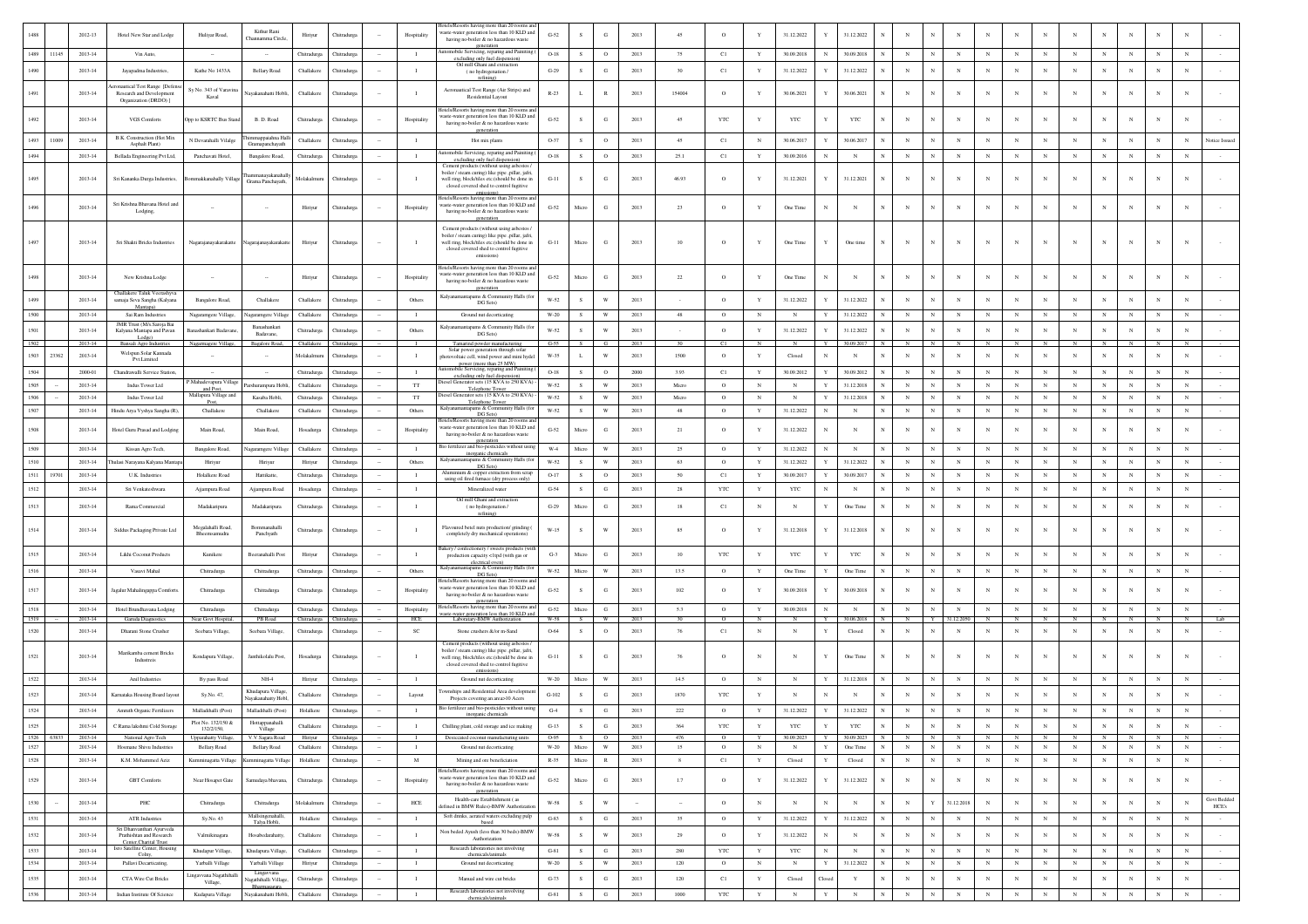| 1535          | 2013-14     | Swarup Industries                               | Opp. Petrol Bunk,                                | Belagur                                                              | Hosadurga Chitradurga  |                            |                               |              | Chilling plant, cold storage and ice making G-13                                             |                | S             | G<br>W                  | 2013          | 35.55          |            | $_{\rm N}$       | 30.09.2022   | $\mathbf{Y}$ | 30.09.2022   | N            | $_{\rm N}$                 | $_{\rm N}$  | $_{\rm N}$   |             | $_{\rm N}$ |             |                | $_{\rm N}$   | N            |              |                   |
|---------------|-------------|-------------------------------------------------|--------------------------------------------------|----------------------------------------------------------------------|------------------------|----------------------------|-------------------------------|--------------|----------------------------------------------------------------------------------------------|----------------|---------------|-------------------------|---------------|----------------|------------|------------------|--------------|--------------|--------------|--------------|----------------------------|-------------|--------------|-------------|------------|-------------|----------------|--------------|--------------|--------------|-------------------|
|               | 2013-14     | Prasanna Traders                                | Near State Ware House                            | Hiriyu                                                               | Hiriyur                | Chitradurg                 |                               | $\mathbf{I}$ | Ground nut decorticating                                                                     | $W-20$         | Micro         |                         | 2013          | 8              | $\circ$    |                  | $\mathbb{N}$ |              | One Time     |              |                            |             |              | N           |            |             | $_{\rm N}$     |              |              |              |                   |
| 1539          | 2013-14     | Lakshmi Narayana Traders                        | Behind State Ware hous<br>godown                 | Hiriyur                                                              | Hiriyur                | Chitradurga                |                               | $\mathbf{I}$ | Ground nut decorticating                                                                     | $W-20$         | Micro         | W                       | 2013          | $\overline{9}$ | $\circ$    | $_{\rm N}$       | $_{\rm N}$   |              | One Time     |              | $_{\rm N}$                 | $_{\rm N}$  | $_{\rm N}$   | $_{\rm N}$  | $_{\rm N}$ | $_{\rm N}$  | $_{\rm N}$     | $_{\rm N}$   | $_{\rm N}$   | $\mathbb{N}$ |                   |
| 1540          | 2013-14     | Sri Ranga Enterprise                            | Petrol Bunk Back Side                            | Hiriyur                                                              | Hiriyur                | Chitradurga                |                               |              | Ground nut decorticating                                                                     | $W-20$         | Micro         | w                       | 2013          |                | $\Omega$   |                  |              | $\mathbf{v}$ | One Time     | N            | $\mathbb{N}$               | $\mathbf N$ | $\mathbb{N}$ | N           | N          |             | $_{\rm N}$     |              | N            |              |                   |
| 1541          | 2013-14     | Gajendra Honda                                  | muyanuru Road, Bes<br><b>RTO Office</b>          | Chitradurga                                                          | Chitradurga            | Chitradurga                |                               | $\mathbf{I}$ | obile Servicing, reparing and Pai<br>excluding only fuel dispension                          | $O-18$         | S             | $\circ$                 | 2013          | 194            | $\circ$    | Y                | 30.09.2023   | Y            | 30.09.2023   | $_{\rm N}$   | $_{\rm N}$<br>N            | $_{\rm N}$  | $_{\rm N}$   | $_{\rm N}$  | $_{\rm N}$ | $_{\rm N}$  | $\mathbf N$    | $_{\rm N}$   | $_{\rm N}$   | $_{\rm N}$   |                   |
| 1542          | 2013-14     | Megha Enterprises                               | Sy.No. 24/25                                     | Madakaripura Villag                                                  | Chitradurea            | Chitradure:                |                               | $\mathbf{I}$ | Washing of Empty Bottles                                                                     | $G-31$         | S             | W                       | 2013          | 76             | $\circ$    | Y                | 30.06.2018   | $_{\rm N}$   | N            |              | $_{\rm N}$                 | $_{\rm N}$  | $_{\rm N}$   | N           | $_{\rm N}$ | $_{\rm N}$  | $_{\rm N}$     | $_{\rm N}$   | $_{\rm N}$   | $_{\rm N}$   |                   |
|               |             |                                                 |                                                  | <b>KSSIDC</b> Industri                                               |                        |                            |                               |              | ngineering and fabrication units (dry proc-                                                  |                |               |                         |               |                |            |                  |              |              |              |              |                            |             |              |             |            |             |                |              |              |              |                   |
| 1543          | 2013-14     | Om Sri Commercial                               | Hiriyur                                          | Estate                                                               | Hiriyur                | Chitradurga                |                               | $\mathbf{I}$ | without any heat treatment / metal surface<br>finishing operations / painting)               | $W-14$         | Micro         | W                       | 2013          | 12             | $\circ$    | $_{\rm N}$       | $_{\rm N}$   |              | One Time     |              | $_{\rm N}$                 | $_{\rm N}$  | $_{\rm N}$   | $_{\rm N}$  | $_{\rm N}$ | $_{\rm N}$  | $_{\rm N}$     | $_{\rm N}$   | $_{\rm N}$   | N            |                   |
|               |             | Welspun Solar Kannada Pvt.Ltd                   |                                                  |                                                                      |                        |                            |                               |              | Solar power generation through solar                                                         |                |               |                         |               |                |            |                  |              |              |              |              |                            |             |              |             |            |             |                |              | $_{\rm N}$   | N            |                   |
| 1544          | 2013-14     | Unit-2                                          | Kasaba Hobl                                      | Kasaba Hobli,                                                        | Molakalmu              | <b>Thitradurga</b>         |                               | $\mathbf{I}$ | otovoltaic cell, wind power and mini hydel<br>power-17 MW (less than 25 MW)                  | W-35           | L             | $\mathbf{W}$            | 2014-Jan      | 99.1           | $\circ$    | Y                | 31.12.2024   |              | $_{\rm N}$   |              | $_{\rm N}$                 | $_{\rm N}$  | $_{\rm N}$   | N           | $_{\rm N}$ |             | ${\bf N}$      | N            |              |              |                   |
| 1545          | 2013-14     | Karnataka Housing Board layout                  | Sy.No. 56, 57, 58 & 722                          | Challakere                                                           | Challakere             | <b>Chitradurga</b>         |                               | Layout       | ownships and Residential Area developme                                                      | $G-102$        | s             | G                       | 2014-Jan      | 5200           | <b>YTC</b> | Y                | $_{\rm N}$   |              | $_{\rm N}$   |              | $_{\rm N}$                 | $_{\rm N}$  | $_{\rm N}$   | N           | $_{\rm N}$ |             | $_{\rm N}$     |              |              |              |                   |
|               |             |                                                 |                                                  |                                                                      |                        |                            |                               |              | Projects covering an area>10 Acers                                                           |                |               |                         |               |                |            |                  |              |              |              |              |                            |             |              |             |            |             |                |              |              |              |                   |
| 1546          | 2013-14     | Gayathri Agro Flues                             | Nagaramgere Village,                             | Challakere                                                           | Challakere             | Chitradurga                |                               | $\mathbf{I}$ | Biomass briquettes (sun<br>drying) without using toxic                                       | $G-5$          | s             | G                       | 2014-Jan      | 225            | $\circ$    | $_{\rm N}$       | $_{\rm N}$   |              | 31.12.2023   |              | $_{\rm N}$                 | $_{\rm N}$  | $_{\rm N}$   | N           | N          |             | N              | $_{\rm N}$   |              |              |                   |
|               |             |                                                 | <b>Bangalore Road</b>                            |                                                                      |                        |                            |                               |              | hazardous wastes                                                                             |                |               |                         |               |                |            |                  |              |              |              |              |                            |             |              |             |            |             |                |              |              |              |                   |
| 1547          | 2013-14     | i Raghavendra Hot Mixing Plant                  | Sy.No.104,                                       | M.K Hatti                                                            | Chitradurga            | Chitradurga                |                               | $\mathbf{I}$ | Hot mix plants                                                                               | O-37           | S             | $\circ$                 | 2014-Jan      | 23.31          | C1         | $_{\rm N}$       | 30.06.2018   | $\mathbf Y$  | 30.06.2018   |              | $_{\rm N}$                 | $_{\rm N}$  | $_{\rm N}$   | $_{\rm N}$  | $_{\rm N}$ | $_{\rm N}$  | $_{\rm N}$     | $_{\rm N}$   | $_{\rm N}$   | N            |                   |
|               |             |                                                 |                                                  |                                                                      |                        |                            |                               |              | Cement products (without using asbestos,<br>boiler / steam curing) like pipe .pillar. iafri. |                |               |                         |               |                |            |                  |              |              |              |              |                            |             |              |             |            |             |                |              |              |              |                   |
| 1548          | 2013-14     | Manjunatha Bricks Industry                      | Somenahalli Village                              | Somerahalli Villege,                                                 | Hiriyur                | Chitradurga                |                               |              | well ring, block/tiles etc.(should be done in                                                | $G-11$         | Micro         | G                       | 2014-Jan      | 4.15           | $\circ$    | Y                | One Time     |              | $_{\rm N}$   |              | $_{\rm N}$                 | $_{\rm N}$  | $_{\rm N}$   | N           | $_{\rm N}$ |             | $_{\rm N}$     |              |              |              |                   |
|               |             |                                                 |                                                  |                                                                      |                        |                            |                               |              | closed covered shed to control fugitive                                                      |                |               |                         |               |                |            |                  |              |              |              |              |                            |             |              |             |            |             |                |              |              |              |                   |
|               |             |                                                 | No.Q3 & 4, KSSIDC                                |                                                                      |                        |                            |                               |              | Polythene and plasti<br>processed products                                                   |                |               |                         |               |                |            |                  |              |              |              |              |                            |             |              |             |            |             |                |              |              |              |                   |
| 1549          | 2013-14     | Sri Marulasidda Plastic Industriy               | Estate, NH-4                                     | Hiriyur                                                              | Hiriyur                | Chitradure:                |                               |              | manufacturing (virgin                                                                        | $G-32$         | Micro         | G                       | 2014-Jan      | 25             | $\circ$    | Y                | One Time     | $_{\rm N}$   | $\mathbf N$  |              | $_{\rm N}$                 | $_{\rm N}$  | N            | N           | $_{\rm N}$ |             | $_{\rm N}$     | $_{\rm N}$   |              | N            |                   |
| 1550          | 2013-14     | Sri Sai Nandan Enterprises                      |                                                  | Challakere                                                           | Challakere             |                            |                               | $\mathbf{L}$ |                                                                                              |                | Micro         | W                       | 2014-Jan      | $\sim$         | $\circ$    | $_{\rm N}$       | $_{\rm N}$   | $\mathbf{Y}$ | One Time     |              | $_{\rm N}$                 | $_{\rm N}$  | N            | $_{\rm N}$  | $_{\rm N}$ | $\mathbf N$ | $_{\rm N}$     | $_{\rm N}$   | $\mathbf{N}$ | $_{\rm N}$   |                   |
|               |             |                                                 | Pavagada Road,                                   |                                                                      |                        | Chitradurga                |                               |              | Ground nut decorticating                                                                     | $W-20$         |               |                         |               |                |            |                  |              |              |              |              |                            |             |              |             |            |             |                |              |              |              |                   |
| 1551          | 2013-14     | Sri Basayeswara Industries                      | Pavagada Road,                                   | Challakere                                                           | Challakere             | Chitradure:                |                               | $\mathbf{I}$ | Ground nut decorticating                                                                     | W-20           | s.            | W                       | 2014-Jan      | 240            | $\circ$    | $_{\rm N}$       | $_{\rm N}$   | $\mathbf{Y}$ | One Time     |              | $_{\rm N}$                 | $_{\rm N}$  | $_{\rm N}$   | N           | N          | N           | $_{\rm N}$     | $_{\rm N}$   | $\mathbf N$  | $\mathbf N$  |                   |
| 1552          | 2013-14     | M.N. Sai Industries                             | A.G.Road                                         | Challakere                                                           | Challakere             | Chitradurga                |                               | $\mathbf{I}$ | Ground nut decorticating                                                                     | $W-20$         | Micro         | W                       | 2014-Jan      | 8              | $\circ$    | $_{\rm N}$       | $_{\rm N}$   | Y            | One Time     |              | $_{\rm N}$                 | $_{\rm N}$  | $_{\rm N}$   | $_{\rm N}$  | $_{\rm N}$ | $_{\rm N}$  | $_{\rm N}$     | $_{\rm N}$   | $_{\rm N}$   | $_{\rm N}$   |                   |
|               |             |                                                 |                                                  | ear Sangoliraya                                                      |                        |                            |                               |              | Health-care Establishment (as                                                                |                |               |                         |               |                |            |                  |              |              |              |              |                            |             |              |             |            |             |                |              |              |              | private non       |
| 1553          | $2017 - 18$ | Tulasi Clinic,                                  | Burujanahatti Road                               | Circle                                                               | Chitradurga            | <b>Thitradurg:</b>         |                               | $HEE$        | efined in BMW Rules)-BMW Authoriza                                                           | O-85           | s             | W                       | 01.01.2017    | 79             | $\circ$    | $_{\rm N}$       | $_{\rm N}$   |              | $_{\rm N}$   |              | $_{\rm N}$                 | 31.12.2050  | $_{\rm N}$   | N           | N          |             | $_{\rm N}$     | N            | $_{\rm N}$   | N            | edded HCE         |
| 1554<br>24172 | 2013-14     | Zindal Aluminium Limited                        | Valmikinagara                                    | arshurampura Hobli                                                   | Challakere             | Chitradure:                |                               | $\mathbf{I}$ | Solar power generation through solar                                                         | W-35           | L.            | W                       | 2014-Jan      | 7695           | $\circ$    | Y                | 31.12.2022   | $_{\rm N}$   | N            |              | $_{\rm N}$                 | $_{\rm N}$  | $_{\rm N}$   | N           | N          |             | $_{\rm N}$     | $_{\rm N}$   | $_{\rm N}$   | N            |                   |
|               |             |                                                 |                                                  |                                                                      |                        |                            |                               |              | photovoltaic cell, wind power and mini hydel<br>power (less than 25 MW)                      |                |               |                         |               |                |            |                  |              |              |              |              |                            |             |              |             |            |             |                |              |              |              |                   |
| 1555          | 2013-14     | aghavendra poultry farm & Feeds                 | Kodihally Village,                               | Kodihally Village                                                    | Challakere             | Chitradure:                |                               | $\mathbf{L}$ | Poultry, hatchery, Piggery                                                                   | $G-33$         | S             | G                       | 2014-Jan      | 46.5           | $\circ$    | $_{\rm N}$       | N            | $\mathbf{Y}$ | One Time     |              | $_{\rm N}$                 | $_{\rm N}$  | $_{\rm N}$   | N           | $_{\rm N}$ | $\mathbf N$ | $_{\rm N}$     | $_{\rm N}$   | $\mathbf N$  | $\mathbf N$  |                   |
|               |             |                                                 |                                                  |                                                                      |                        |                            |                               |              | Hotels/Resorts having more than 20 rooms ar                                                  |                |               |                         |               |                |            |                  |              |              |              |              |                            |             |              |             |            |             |                |              |              |              |                   |
| 1556          | 2013-14     | Trishul Hotel and Party Hall                    |                                                  | Main Road,                                                           | Hiriyur                | Chitradurga                |                               | Hospitality  | vaste-water generation less than 10 KLD and<br>having no-boiler & no hazardous waste         | $G-52$         | $\mathcal{S}$ | G                       | 2014-Jan      | 35             | $\circ$    |                  | 31.12.2023   |              | 31.12.2023   |              | $_{\rm N}$                 | $_{\rm N}$  | N            |             | N          |             | $_{\rm N}$     |              |              |              |                   |
|               |             |                                                 |                                                  |                                                                      |                        |                            |                               |              | generation                                                                                   |                |               |                         |               |                |            |                  |              |              |              |              |                            |             |              |             |            |             |                |              |              |              |                   |
| 1557<br>33497 | 2013-14     | aieshwari Food Private Limited                  | Tavandi Grama,                                   | Imangala Hobli,                                                      | Hiriyur                | Chitradurga                |                               | $\mathbf{I}$ | Fish feed, poultry feed and cattle feed                                                      | $O-30$         | $\mathbf M$   | $\circ$                 | 2014-Jan      | 800            | $\circ$    | $\mathbf Y$      | 30.09.2022   |              | 30.09.2022   |              | $_{\rm N}$                 | $_{\rm N}$  | $_{\rm N}$   | $_{\rm N}$  | $_{\rm N}$ |             | $_{\rm N}$     |              |              |              |                   |
| 1558<br>32714 | 2013-14     | Lakshmi Bricks Industries                       | Sv.No. 56/2A4.                                   | udnahatti, Bellar<br>Road,                                           | Challakere             | Chitradure                 |                               | $\mathbf{I}$ | Manual and wire cut bricks.                                                                  | $G-73$         | S             | G                       | 2014-Feb      | 44             | $\circ$    | $_{\rm N}$       | $\mathbb N$  | $\mathbf{Y}$ | 31.12.2116   |              | $_{\rm N}$                 | $_{\rm N}$  | $_{\rm N}$   | $_{\rm N}$  | $_{\rm N}$ | $_{\rm N}$  | $_{\rm N}$     | $_{\rm N}$   | $_{\rm N}$   | $_{\rm N}$   |                   |
| 1559          | 2013-14     | GVR Stone Cusher of                             | Ramgiri Hobli                                    | Ramgiri Hobli                                                        | Holalkere              |                            |                               | <b>SC</b>    |                                                                                              | 0-64           | s.            |                         | 2014-Feb      | 244.52         |            | $_{\rm N}$       | Closed       |              | Y            |              | $_{\rm N}$                 | $_{\rm N}$  | $_{\rm N}$   | $_{\rm N}$  | $_{\rm N}$ |             | $_{\rm N}$     |              | $_{\rm N}$   | N            |                   |
|               |             | Thimmaraju Railway Contractor                   |                                                  |                                                                      |                        | Chitradure:                |                               |              | Stone crushers &/or m-Sand                                                                   |                |               | $\circ$                 |               |                | C1         |                  |              | Closed       |              |              |                            |             |              |             |            | $_{\rm N}$  |                | $_{\rm N}$   |              |              |                   |
| 1560          | $2013 - 14$ | PHC                                             | Hoovinahole Village                              | oovinahole Villag                                                    | Hiriyur                | Chitradurga                |                               | HCE          | Health-care Establishment (as                                                                | $W-58$         | $\mathcal{S}$ | w                       | 2014-March    |                | $\circ$    | $_{\rm N}$       | N            |              | $_{\rm N}$   |              | $_{\rm N}$                 | 31.12.2050  | $_{\rm N}$   |             | $_{\rm N}$ |             | N              |              |              | N            | <b>Govt Bedde</b> |
|               |             |                                                 |                                                  |                                                                      |                        |                            |                               |              | efined in BMW Rules)-BMW Authorizati                                                         |                |               |                         |               |                |            |                  |              |              |              |              |                            |             |              |             |            |             |                |              |              |              | HCE's             |
| 1561          | 2013-14     | Dhanalakshmi Brick Industries                   | Sy No. 9/2                                       | Nannivala Village,                                                   | Challakere             | Chitradurga                |                               | $\mathbf{I}$ | Manual and wire cut bricks                                                                   | $G-73$         | S             | $_{\rm G}$              | 2014-March    | 44             | $\circ$    | $_{\rm N}$       | $_{\rm N}$   | Y            | 31.12.2024   | N            | $_{\rm N}$<br>$_{\rm N}$   | ${\bf N}$   | $_{\rm N}$   | $\,$ N $\,$ | ${\bf N}$  | $_{\rm N}$  | ${\bf N}$      | $_{\rm N}$   | ${\bf N}$    | $_{\rm N}$   |                   |
| 1562          | 2013-14     | <b>GTS Bricks</b>                               | Sy No. 77/2A                                     | Budnahatty Village Challakere Chitradurga<br><b>KIADB</b> Industrial |                        |                            | KIADB Ind.                    | <b>I</b>     | Manual and wire cut bricks<br>ineering and fabrication units (dry proc                       | $G-73$ $S$ $G$ |               |                         | 2014-March    | 44             | $\circ$    | $\mathbb{N}$     | N            | <b>Y</b>     | 31.12.2024 N |              | N<br>N                     | N           | N            | N           | N          | N           | N              | N            | N            | N            |                   |
| 1563          | 2013-14     | Sri Basaveshwara Industry                       | Plot No. 23A                                     | Area Kelagote,                                                       | Chitradurga            | Chitradurg                 | Area,                         | $\mathbf{I}$ | without any heat treatment / metal surface                                                   | $W-14$         | S             | W                       | 2014-March    | 44             | $\circ$    | N                | $_{\rm N}$   | Y            | 31.12.2023   |              | $_{\rm N}$                 | $_{\rm N}$  | $_{\rm N}$   | $_{\rm N}$  | $_{\rm N}$ | $_{\rm N}$  | $_{\rm N}$     | $_{\rm N}$   | N            | $_{\rm N}$   |                   |
|               |             |                                                 |                                                  | KIADB Industrial                                                     |                        |                            | <b>Thitradure</b><br>KIADB In |              | finishing operations / painting)<br>ngineering and fabrication units (dry prod               |                |               |                         |               |                |            |                  |              |              |              |              |                            |             |              |             |            |             |                |              |              |              |                   |
| 1564          | 2013-14     | Sri Lakshmi Industry                            | Plot No. 58.59                                   | Area Kelagote,                                                       | Chitradurga            | Chitradure                 | Area,<br>Chitradurg           | $\mathbf{I}$ | without any heat treatment / metal surface<br>finishing operations / painting)               | $W-14$         | S             | W                       | 2014-March    | 44             | $\circ$    | $_{\rm N}$       | $_{\rm N}$   | Y            | 31.12.2023   |              | $_{\rm N}$                 | $_{\rm N}$  | $_{\rm N}$   | N           | $_{\rm N}$ | $_{\rm N}$  | $_{\rm N}$     | $_{\rm N}$   | $_{\rm N}$   | N            |                   |
| 1565          | 2014-15     | Indus Tower Ltd. Chitradurga                    | Sy No 13/1B3.                                    | Birapura Village                                                     |                        | <b>Chitradurg</b>          | $\sim$                        | <b>TT</b>    | Diesel Generator sets (15 KVA to 250 KVA)                                                    | W-52           | Micro         | W                       | 2014- April   | 25             | $\circ$    | $_{\rm N}$       | $_{\rm N}$   | $\mathbf{Y}$ | 31.12.2019   |              | $\mathbf{N}$               | $_{\rm N}$  | $_{\rm N}$   | $_{\rm N}$  | $_{\rm N}$ | N           | $_{\rm N}$     | N            | $_{\rm N}$   | N            |                   |
|               |             |                                                 |                                                  | Goravinakallu(P)                                                     | Hosadurga              |                            |                               |              | Telephone Tower                                                                              |                |               |                         |               |                |            |                  |              |              |              |              |                            |             |              |             |            |             |                |              |              |              |                   |
| 1566          | 2014-15     | SB Industry                                     | Sy No 1/2                                        | Moglahalli Village                                                   | Molakalmuru            | <b>Thitradurga</b>         |                               |              | Ground nut decorticating<br>Cotton spinning and                                              | W-20 Micro     |               |                         | 2014- April   |                |            | N                |              |              | One Time     |              | N                          | N           |              | N           |            |             | $\overline{N}$ | $\mathbf{N}$ | N            | N            |                   |
| 1567          | 2014-15     | MKT Knit Fab                                    | Katha No. 209                                    | agramgere Village                                                    | Challakere             | <b>Chitradurga</b>         |                               |              | weaving (small scale)                                                                        | $G-15$         | Micro         | $\ensuremath{\text{W}}$ | 2014- April   | 10             | $\circ$    | $_{\rm N}$       | $_{\rm N}$   |              | One Time     |              | $_{\rm N}$                 | $_{\rm N}$  | $_{\rm N}$   | $_{\rm N}$  | $_{\rm N}$ | $_{\rm N}$  | $_{\rm N}$     | $_{\rm N}$   | $_{\rm N}$   | $_{\rm N}$   |                   |
| 1568          | 2014-15     | Haseena Industries                              | Plot No. 79/A                                    | Kelagote<br>Industrial Area                                          | Chitradurga            | Chitradurg                 | <b>CIADB</b> Ind.<br>Area,    |              | ingineering and fabrication units (dry proces<br>without any heat treatment / metal surface  | $W-14$         | Micro         | $\mathbf{W}$            | $2014$ -April | 9.5            | $\circ$    | $_{\rm N}$       | N            | Y            | One Time     |              | $_{\rm N}$                 | $_{\rm N}$  | $_{\rm N}$   | $_{\rm N}$  | $_{\rm N}$ |             | $_{\rm N}$     | $_{\rm N}$   | $_{\rm N}$   | $_{\rm N}$   |                   |
|               |             |                                                 |                                                  | <b>Bidrakere Village</b>                                             |                        |                            | <b>hitradurg</b>              |              | finishing operations / painting)<br>Solar power generation through solar                     |                |               |                         |               |                |            |                  |              |              |              |              |                            |             |              |             |            |             |                |              |              |              |                   |
| 1569<br>26773 | 2014-15     | <b>Shoruka Power Corporation Ltd.</b>           | iy No. 45, 178, 179, 18<br>181, 186              | <b>SLNS Nivas</b> , Behinc                                           | Hiriyur                | <b>Chitradurg</b>          |                               | $\mathbf{I}$ | hotovoltaic cell, wind power and mini hyde                                                   | W-35           | $\mathbf L$   | w                       | 2014- April   | 8100           | $\circ$    | Y                | 31.12.2024   |              | $_{\rm N}$   |              | $_{\rm N}$                 | $_{\rm N}$  | N            | N           | $_{\rm N}$ |             | $_{\rm N}$     |              |              |              |                   |
| 1570          | 2014-15     |                                                 | Sy No. 22/1                                      | LIC Office<br>binahole Villa                                         |                        |                            |                               | $\mathbf{I}$ | power - 10 MW (less than 25 MW)                                                              | $G-47$         | S             | $_{\rm G}$              | 2014-May      | 425            | $\circ$    |                  | 31.12.2024   |              | 31.12.2024   |              | $_{\rm N}$                 | $_{\rm N}$  | $_{\rm N}$   | $_{\rm N}$  | $_{\rm N}$ | $_{\rm N}$  | ${\bf N}$      | $_{\rm N}$   | N            | $_{\rm N}$   |                   |
| 1571          | 2014-15     | Syngenta India Limited<br>Veterinary Dispensary | Rayapura                                         | Dharmapura Hobl<br>Rayapura                                          | Hiriyur<br>Molakalmuru | Chitradurga<br>Thitradurga |                               | HCE          | Steeping and processing of grains<br>Veterinary -BMW Authorization                           | W-58           |               | <b>W</b>                | 2014-May      |                | $\circ$    | $\mathbf Y$<br>N |              |              | N            |              |                            | 31.12.205   |              |             |            |             |                |              |              |              |                   |
|               |             |                                                 |                                                  |                                                                      |                        |                            |                               | $\mathbf{I}$ |                                                                                              |                |               | W                       |               |                |            |                  |              |              |              |              | $_{\rm N}$                 | $_{\rm N}$  |              |             | $_{\rm N}$ | $_{\rm N}$  | $_{\rm N}$     |              | $_{\rm N}$   | $\mathbb{N}$ |                   |
| 1572          | 2014-15     | Bhagyalakshmi Industries                        | Sy No. 843/3                                     | Kanajanahalli 57754                                                  | Hiriyur                | Chitradurga                |                               |              | Ground nut decorticating                                                                     | $W-20$         | Micro         |                         | 2014- July    | 24.7           | $\circ$    | $_{\rm N}$       | $_{\rm N}$   |              | One Time     |              |                            |             | $_{\rm N}$   | $_{\rm N}$  |            |             |                | $_{\rm N}$   |              |              |                   |
|               |             | <b>Tity Cotton Gininng and Pressing</b>         |                                                  | 5th Blocks, Ward                                                     |                        |                            | <b>KSSIDC</b>                 |              |                                                                                              |                |               |                         |               |                |            |                  |              |              |              |              |                            |             |              |             |            |             |                |              |              |              |                   |
| 1573          | 2014-15     | Factory                                         | Plot No. 67 & 68                                 | No.34,                                                               | Chitradurea            | Chitradure:                | Industrieal<br>rea, Kelagot   | $\mathbf{I}$ | Cotton Ginning                                                                               | $G-67$         | S.            | G                       | 2014- July    | 49.5           | $\circ$    | Y                | 31.12.2024   |              | 31.12.2024   |              | $_{\rm N}$<br>N            | $_{\rm N}$  | $_{\rm N}$   | N           | $_{\rm N}$ |             | $_{\rm N}$     | N            | N            | N            |                   |
|               |             |                                                 |                                                  | ialumeswamy M                                                        |                        |                            |                               |              |                                                                                              |                |               |                         |               |                |            |                  |              |              |              |              |                            |             |              |             |            |             |                |              |              |              |                   |
| 1574          | 2014-15     | Abhi Enterprises                                | No. 109/3                                        | Road.<br>agagondanahall                                              | Challakere             | Chitradurga                |                               |              | Mineralized water                                                                            | $G-54$         | s             | G                       | $2014 - July$ | 45             | YTC        | Y                | <b>YTC</b>   | $_{\rm N}$   |              |              | $_{\rm N}$                 | $_{\rm N}$  | N            | N           | $_{\rm N}$ |             | $\mathbf N$    |              |              |              |                   |
|               |             |                                                 |                                                  | Jaiur Post                                                           |                        |                            |                               |              |                                                                                              |                |               |                         |               |                |            |                  |              |              |              |              |                            |             |              |             |            |             |                |              |              |              |                   |
| 1575          | 2014-15     | Kanaka Clinic                                   | Holalkere Road.                                  | Opp. Rudramma                                                        | Chitradurga            | Chitradurga                |                               | HCE          | Health-care Establishment (as<br>efined in BMW Rules)-BMW Authorizat                         | $W-58$         | s             | w                       | 2014- August  |                | C1         | N                | $\mathbb{N}$ |              | $_{\rm N}$   |              | $_{\rm N}$                 | 31.12.2016  | $_{\rm N}$   | N           | $_{\rm N}$ |             | $_{\rm N}$     |              |              | $_{\rm N}$   | Bedded HCE's      |
|               |             |                                                 |                                                  | Kalyana Mantapa                                                      |                        |                            |                               |              |                                                                                              |                |               |                         |               |                |            |                  |              |              |              |              |                            |             |              |             |            |             |                |              |              |              |                   |
| 1576          | 2014-15     | Pushpagiri Diagnostic Center                    |                                                  | JP Building<br>weshwara Talki                                        | Chitradurga            | <b>Thitradurga</b>         |                               | HCE          | Laboratary-BMW Authorization                                                                 | W-58           | s             | $\mathbf{W}$            | 2014- Augus   |                | C1         | N                | $_{\rm N}$   | $_{\rm N}$   | N            |              | $_{\rm N}$                 | 31.12.2016  | $_{\rm N}$   |             | N          |             | $_{\rm N}$     | N            |              | N            | Lab               |
|               |             |                                                 |                                                  | Road                                                                 |                        |                            |                               |              | Rice mill (Rice hullers only)&/or Rice mil                                                   |                |               |                         |               |                |            |                  |              |              |              |              |                            |             |              |             |            |             |                |              |              |              |                   |
|               | 2014-15     | Siri Saave Cluster                              | Doar No. 6193                                    | Padmaba Layout                                                       | Chitradurga            | hitradurg                  |                               |              | less than 12TPD/ Roller Flour Mills with wet                                                 | $G-39$         | Micro         | G                       | 2014 Sept     | $\overline{4}$ | YTC        | N                | $_{\rm N}$   |              | $_{\rm YTC}$ |              | $_{\rm N}$                 | $_{\rm N}$  | $_{\rm N}$   |             | $_{\rm N}$ |             | $_{\rm N}$     |              |              |              |                   |
|               |             |                                                 | 100 Ft Road, Opp KEB                             |                                                                      |                        |                            |                               |              | process<br>Health-care Establishment (as                                                     |                |               |                         |               |                |            |                  |              |              |              |              |                            |             |              |             |            |             |                |              |              |              |                   |
|               | 2014-15     | Sri Malleshwar Clinic                           | Vedavathi Nager                                  | Chitradurga                                                          | Chitradurga            | Chitradurga                |                               | $HEE$        | efined in BMW Rules)-BMW Authoriza                                                           | $W-58$         | S             | w                       | 2014 Sept     |                | C1         | $_{\rm N}$       | N            |              |              |              |                            | 31.12.2016  | N            |             |            |             |                |              |              |              | ledded HCE        |
|               |             |                                                 |                                                  | Knits Division,                                                      |                        |                            |                               |              |                                                                                              |                |               |                         |               |                |            |                  |              |              |              |              |                            |             |              |             |            |             |                |              |              |              |                   |
|               |             |                                                 |                                                  | Kenchanakatee,                                                       |                        |                            |                               |              | Garment Stitching/ Stitching of shoe uppers                                                  |                |               |                         |               |                |            |                  |              |              |              |              |                            |             |              |             |            |             |                |              |              |              |                   |
| 1579<br>31210 | 2014-15     | Arvind Limited,                                 | Sy No. 4                                         | emasamudra Road,<br>Davalagiri Badavane                              | Chitradurga            | Chitradurga                |                               | $\mathbf{I}$ | Cotton knitting including Socks, Shoe lace/<br>Readymade leather garments                    | $G-72$         | L             | G                       | 2014 Sept     | 2200           | $\circ$    | $\mathbf Y$      | 31.12.2026   | Y            | 31.12.2026   | Y            | 30.09.2021<br>$_{\rm N}$   | $_{\rm N}$  | $_{\rm N}$   | $_{\rm N}$  | $_{\rm N}$ | $_{\rm N}$  | $_{\rm N}$     | $_{\rm N}$   | $_{\rm N}$   | $_{\rm N}$   | $\sim$            |
|               |             |                                                 |                                                  |                                                                      |                        |                            |                               |              |                                                                                              |                |               |                         |               |                |            |                  |              |              |              |              |                            |             |              |             |            |             |                |              |              |              |                   |
|               |             |                                                 |                                                  |                                                                      |                        |                            |                               |              | Health-care Establishment (as                                                                |                |               |                         |               |                |            |                  |              |              |              |              |                            |             |              |             |            |             |                |              |              |              | private non       |
| 1580          | 2014-15     | Ojasvi Basic Clinical Laboratory                | Opp. KPTCL                                       | Vedavathi Nagar,                                                     | Hiriyur                | Chitradurga                |                               | HCE          | efined in BMW Rules)-BMW Authorizatio                                                        | $W-58$         | S             | W                       | 2014 Sept     | $\sim$         | $\circ$    | $_{\rm N}$       | $_{\rm N}$   | $_{\rm N}$   | $_{\rm N}$   |              | $_{\rm N}$                 | 31.12.2016  | $_{\rm N}$   | $_{\rm N}$  | $_{\rm N}$ | $_{\rm N}$  | $_{\rm N}$     | $_{\rm N}$   | $_{\rm N}$   | $_{\rm N}$   | Bedded HCE's      |
| 1581          | 2014-15     | S.V.P Stone Crusher,                            | Sy No. 30/2                                      | C Bara Village,                                                      | Chitradurga            | Chitradurga                |                               | SC           | Stone crushers &/or m-Sand                                                                   | 0-64           | S             | $\circ$                 | 2014 Sept     | 90             | YTC        | $_{\rm N}$       | $_{\rm N}$   | $\mathbf Y$  | $_{\rm N}$   | $_{\rm N}$   | $_{\rm N}$<br>$_{\rm N}$   | ${\bf N}$   | $_{\rm N}$   | $_{\rm N}$  | $_{\rm N}$ | $_{\rm N}$  | $_{\rm N}$     | $_{\rm N}$   | $_{\rm N}$   | $_{\rm N}$   | $\sim$            |
| 1582<br>86705 | 2014-15     | Maruthi Stone Crusher                           | Sv No. 32/9                                      | Iyanahalli Post<br>Harenahally                                       | Holalkere              | Chitradurga                | $\sim$                        | <b>SC</b>    | Stone crusher                                                                                | 0-64           | S             | $\circ$                 | 2014 Sept     | 98             | $\circ$    | $_{\rm N}$       | $_{\rm N}$   | Y            | 30.06.2025   | $_{\rm N}$   | ${\bf N}$<br>$_{\rm N}$    | ${\bf N}$   | $_{\rm N}$   | $_{\rm N}$  | $_{\rm N}$ | ${\bf N}$   | ${\bf N}$      | $_{\rm N}$   | ${\bf N}$    | $_{\rm N}$   | $\sim$            |
|               |             | nganatha Stone Crusher (Ashok                   |                                                  |                                                                      |                        |                            |                               |              |                                                                                              |                |               |                         |               |                |            |                  |              |              |              |              |                            |             |              |             |            |             |                |              |              |              |                   |
| 1583<br>87121 | 2014-15     | Reddy Stone Crusher)                            | Sy No. 214                                       | Varavu Kaval Village.                                                | Challakere             | Chitradurga                | $\sim$                        | $_{\rm SC}$  | Stone crusher                                                                                | 0-64           | S             | $\circ$                 | 2014 Sept     | 50             | $\circ$    | $_{\rm N}$       | $_{\rm N}$   | Y            | 30.09.2029   |              | $_{\rm N}$                 | $_{\rm N}$  | $_{\rm N}$   | $_{\rm N}$  | $_{\rm N}$ | $_{\rm N}$  | $\mathbf N$    | $_{\rm N}$   | $_{\rm N}$   | $_{\rm N}$   | $\sim$            |
| 1584          | 2014-15     | Sree Devi Diagnostics                           | Sree Devi towers<br>Ajjampura Road,              | Mahaveera Extensi                                                    | Hosadurga              | Chitradurga                | $\sim$                        | HCE          | Laboratary-BMW Authorization                                                                 | W-58           | S             | W                       | 2014 Sept     |                | $\circ$    | $_{\rm N}$       | $_{\rm N}$   | $_{\rm N}$   | ${\bf N}$    | $\mathbf{N}$ | ${\bf N}$                  | 31.12.2016  | $_{\rm N}$   | $_{\rm N}$  | $_{\rm N}$ | $_{\rm N}$  | $_{\rm N}$     | $_{\rm N}$   | $_{\rm N}$   | $_{\rm N}$   | Lab               |
|               |             |                                                 | Sy No. 120/1, 120/2,                             |                                                                      |                        |                            |                               |              | Solar power generation through solar                                                         |                |               |                         |               |                |            |                  |              |              |              |              |                            |             |              |             |            |             |                |              |              |              |                   |
| 1585<br>27401 | 2014-15     | Azure Power Karnataka Private<br>Limited        | 120/3, 97/2, 97/3, 97/4,<br>115/1, 115/2, 115/3, | Harthikote Village,                                                  | Hiriyur                | Chitradurga                | $\sim$                        | $\mathbf{I}$ | hotovoltaic cell, wind power and mini hydel                                                  | W-35           | <b>L</b>      | W                       | 2014 Sept     | 7120.00        | $\circ$    | Y                | 31.12.2024   | $_{\rm N}$   | $_{\rm N}$   | $_{\rm N}$   | $_{\rm N}$<br>$\mathbb{N}$ | $_{\rm N}$  | $_{\rm N}$   | $_{\rm N}$  | $_{\rm N}$ |             | $_{\rm N}$     | $_{\rm N}$   | $_{\rm N}$   | $_{\rm N}$   | $\sim$            |
|               |             |                                                 | 15/4, 115/5, 115/6, 114/                         |                                                                      |                        |                            |                               |              | power -10 MW (more than 25 MW)                                                               |                |               |                         |               |                |            |                  |              |              |              |              |                            |             |              |             |            |             |                |              |              |              |                   |
|               | 2014-15     |                                                 |                                                  |                                                                      |                        |                            |                               | $\mathbf{L}$ | Ingineering and fabrication units (dry proces                                                | W-14           |               | W                       |               | 1.30           |            |                  | $_{\rm N}$   | $\mathbf{Y}$ |              | $_{\rm N}$   | $_{\rm N}$<br>N            | $_{\rm N}$  |              | $_{\rm N}$  | $_{\rm N}$ | $\mathbf N$ | $_{\rm N}$     | $_{\rm N}$   | $_{\rm N}$   | $_{\rm N}$   | $\sim$            |
| 1586          |             | hammediya Engineering Works                     | Rampura Village                                  | Rampura Village,                                                     | Molakalmuru            | Chitradurga                |                               |              | without any heat treatment / metal surface<br>finishing operations / painting)               |                | Micro         |                         | 2014 Sept     |                | $\circ$    | $_{\rm N}$       |              |              | One Time     |              |                            |             | $_{\rm N}$   |             |            |             |                |              |              |              |                   |
| 1587          | 2014-15     | Sri Vinayaka RMC,                               | Sy No. 388/8                                     | DS Halli,                                                            | Chitradurga            | Chitradurga                | $\sim$                        | $\;$ I       | Ready mix cement concrete                                                                    | $G-37$         | S             | $_{\rm G}$              | 2014-Oct      | 450            | <b>YTC</b> | $_{\rm N}$       | $_{\rm YTC}$ | $_{\rm N}$   | <b>YTC</b>   | $_{\rm N}$   | $_{\rm N}$<br>$_{\rm N}$   | $\,$ N      | $_{\rm N}$   | $_{\rm N}$  | $_{\rm N}$ | $_{\rm N}$  | $_{\rm N}$     | $_{\rm N}$   | $\,$ N       | $\,$ N       | $\sim$            |
|               |             |                                                 |                                                  |                                                                      |                        |                            |                               |              |                                                                                              |                |               |                         |               |                |            |                  |              |              |              |              |                            |             |              |             |            |             |                |              |              |              |                   |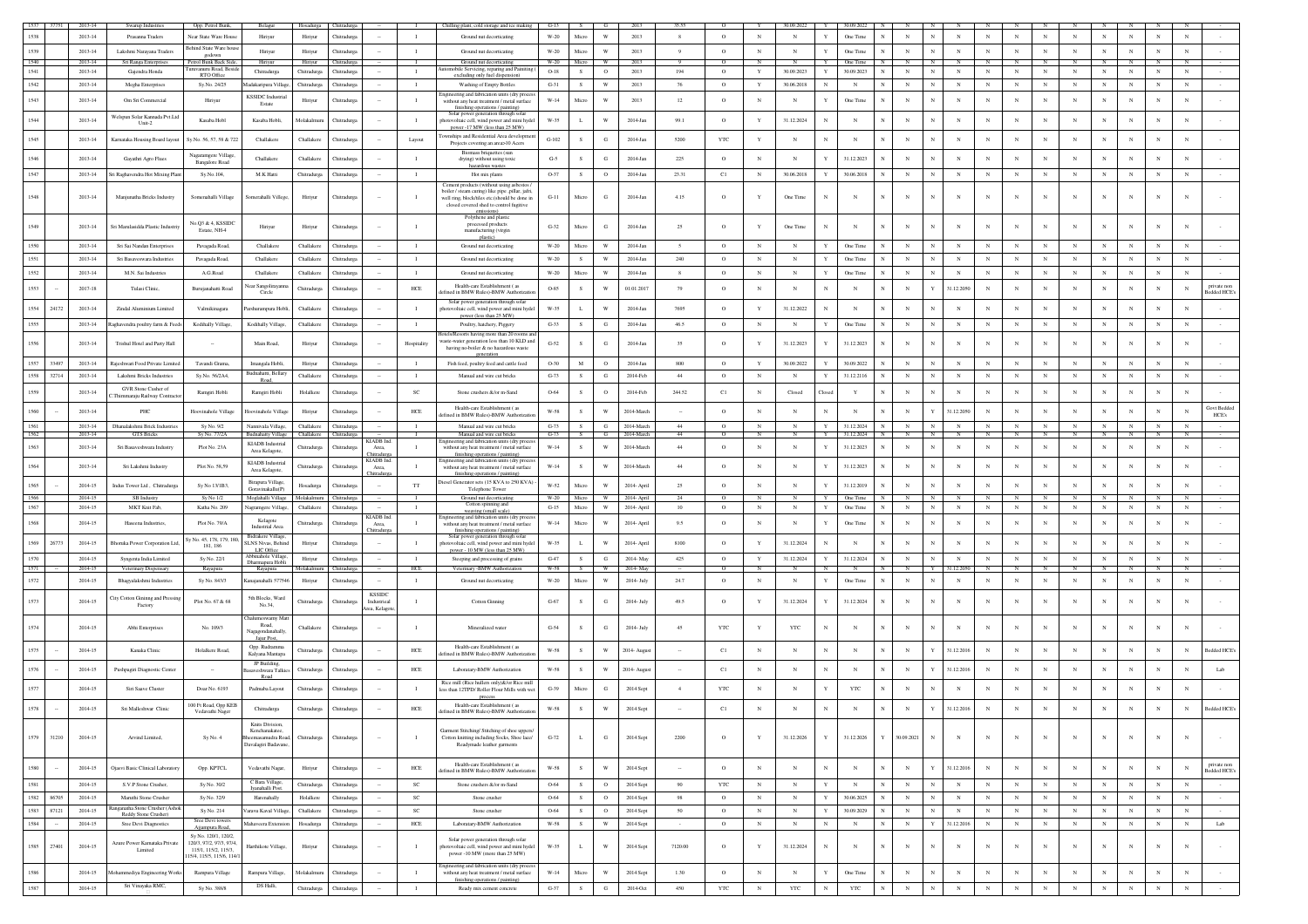|      |       | 2014-15 | ATC Telecom Tower Corporation                                                   | Sy No. 284                                                         | iddapura Village &<br>Post, Devasamudra                          | Molakalmur        | Thitradurg              |        | $_{\rm TT}$    | Diesel Generator sets (15 KVA to 250 KVA) -                                                                                                  | $W-52$                            |              |                                | 2014-Oc    | 25             | $\circ$      |             | N                          | 31.12.2018   |              | $_{\rm N}$  |              |             |              |            |              |            |            |              |             |                                        |
|------|-------|---------|---------------------------------------------------------------------------------|--------------------------------------------------------------------|------------------------------------------------------------------|-------------------|-------------------------|--------|----------------|----------------------------------------------------------------------------------------------------------------------------------------------|-----------------------------------|--------------|--------------------------------|------------|----------------|--------------|-------------|----------------------------|--------------|--------------|-------------|--------------|-------------|--------------|------------|--------------|------------|------------|--------------|-------------|----------------------------------------|
|      |       |         | Pvt. Ltd.                                                                       |                                                                    | Hobli<br>laksl                                                   |                   |                         |        |                | Telephone Tower                                                                                                                              |                                   |              |                                |            |                |              |             |                            |              |              |             |              |             |              |            |              |            |            |              |             |                                        |
| 1589 |       | 2014-15 | <b>ATC Telecom Tower Corporation</b><br>Pvt. Ltd.                               | Sy No. 13,                                                         | Village, Mathod<br>Hobli.                                        | Hosadurga         | Chitradurga             |        | $_{\rm TT}$    | Diesel Generator sets (15 KVA to 250 KVA) -<br>Telephone Tower                                                                               | $W-52$                            | Micro        | W                              | $2014$ Oct | 25             | $\circ$      | $_{\rm N}$  | $_{\rm N}$<br>Y            | 31.12.2018   | N            | N           |              | $_{\rm N}$  |              |            |              | $_{\rm N}$ |            |              | $_{\rm N}$  | N                                      |
| 1590 |       | 2014-15 | <b>NTC Telecom Tower Corporatio</b><br>Pvt. Ltd.                                | Sv No. 30/1P2                                                      | Rayanahalli Post                                                 | Chitradurga       | Chitradurea             |        | <b>TT</b>      | biesel Generator sets (15 KVA to 250 KVA) -<br>Telephone Tower                                                                               | W-52                              | Micro        | W                              | 2014-Oct   | 25             | $\circ$      | $_{\rm N}$  | $_{\rm N}$<br>Y            | 31.12.2018   | $_{\rm N}$   | $_{\rm N}$  | N            | $_{\rm N}$  | $_{\rm N}$   | $_{\rm N}$ | $_{\rm N}$   | $_{\rm N}$ | N          | $_{\rm N}$   | $_{\rm N}$  | $\mathbf N$                            |
| 1591 |       | 2014-15 | <b>ATC Telecom Tower Corporation</b>                                            | Sy No. 1/3P1                                                       | Thuruvanur Hobli<br>Pillahalli Village an<br>Post, Jagadanahalli | Hiriyur           | Chitradurga             |        | $_{\rm TT}$    | Diesel Generator sets (15 KVA to 250 KVA) -                                                                                                  | W-52                              | Micro        | W                              | 2014-Oct   | 25             | $\circ$      | $_{\rm N}$  | $_{\rm N}$<br>Y            | 31.12.2018   | $_{\rm N}$   | N           | N            | $_{\rm N}$  | $\mathbf{N}$ | $_{\rm N}$ | $_{\rm N}$   | $_{\rm N}$ | $_{\rm N}$ | $_{\rm N}$   | $_{\rm N}$  | N                                      |
|      |       |         | Pvt. Ltd.,<br><b>NTC Telecom Tower Corporati</b>                                |                                                                    | Hob<br>Battarahallii Villae                                      |                   |                         |        |                | Telephone Tower<br>tiesel Generator sets (15 KVA to 250 KVA)                                                                                 |                                   |              |                                |            |                |              |             |                            |              |              |             |              |             |              |            |              |            |            |              |             |                                        |
| 1592 |       | 2014-15 | Pvt. Ltd.,                                                                      | Sy No. 43/3                                                        | Kasaba Hobli,<br>Chikkerehalli Po                                | Molakalmuru       | Chitradurga             |        | $_{\rm TT}$    | Telephone Tower<br>ngineering and fabrication units (dry proce                                                                               | $W-52$                            | Micro        | W                              | 2014-Oct   | 25             | $\circ$      | $_{\rm N}$  | $_{\rm N}$<br>Y            | 31.12.2018   |              | $\mathbf N$ |              |             |              |            |              |            |            |              | $\mathbf N$ | N                                      |
| 1593 |       | 2011-12 | G.J. & Son Auto Garriage                                                        |                                                                    | K Colony, Rampu<br>Village,                                      | Molakalmuru       | Chitradurga             |        | $\blacksquare$ | without any heat treatment / metal surface<br>finishing operations / painting)                                                               | $W-14$                            | Micro        | W                              | 2014-Oct   | 4.50           | $\circ$      | $_{\rm N}$  | $_{\rm N}$<br>Y            | One Time     | $\mathbb{N}$ | $_{\rm N}$  |              | $\mathbf N$ |              |            | $_{\rm N}$   | $_{\rm N}$ |            |              | N           | $\mathbf N$                            |
| 1594 | 85254 | 2014-15 | Mahesh Motor                                                                    | Sv No. 37/1, 37/2                                                  | sheemsamudra Road.                                               | Chitradurga       | Chitradurea             |        | $\blacksquare$ | omobile Servicing, reparing and Painiting<br>excluding only fuel dispension)                                                                 | $O-18$                            | -S           | $\circ$                        | 2014-Nov   | 25.00          | $\circ$      | Y           | 30.09.2029<br>$_{\rm N}$   | N            | $_{\rm N}$   | $_{\rm N}$  | N            | $_{\rm N}$  | $_{\rm N}$   | $_{\rm N}$ | $_{\rm N}$   | N          | $_{\rm N}$ | $_{\rm N}$   | $_{\rm N}$  | $_{\rm N}$                             |
| 1595 | 30129 | 2014-15 | Aeronautical Development<br>Establishment                                       | Sy No. 47                                                          | <b>Transit Facilities</b><br>Kudapura Kaval,                     | Challakere        | Chitradurg              |        | Layout         | nships and Residential Area development<br>Projects covering an area>10 Acers                                                                | $\operatorname{G-}102$            | L            | ${\bf G}$                      | 2014-Nov   | 2100.00        | $_{\rm YTC}$ | Y           | N                          | YTC          | $_{\rm N}$   | $_{\rm N}$  |              |             |              |            |              | $_{\rm N}$ | N          |              | $_{\rm N}$  | N                                      |
| 1596 |       | 2014-15 | ri Lakshmi Venkateshwara Wate<br>Service Station,                               |                                                                    | idyanagar, NH-4, 1s<br>Cross, Chitradurga                        | Chitradurga       | Chitradurga             |        | $\blacksquare$ | mobile Servicing, reparing and Painiting (<br>excluding only fuel dispension)                                                                | $O-18$                            | Micro        | $\circ$                        | 2014-Dec   | 2.00           | C1           | $\mathbf Y$ | 30.09.2017<br>N            | N            | $_{\rm N}$   | $_{\rm N}$  |              | N           | $_{\rm N}$   | N          | $_{\rm N}$   | N          | N          | $_{\rm N}$   | $_{\rm N}$  | N                                      |
| 1597 |       | 2014-15 | Mineral Enterprises Limited,                                                    | Sy No. 20                                                          | Town<br>Dindahalli Village                                       |                   | Chitradurea Chitradurea |        | - 1            | Mineral stack yard / Railway sidings                                                                                                         | $G-59$                            | s            | G                              | 2014-Dec   | - 65           | $\circ$      |             | 31.12.202<br>Y             | 31.12.2026   | N            |             | N            |             |              |            |              |            | N          |              | $_{\rm N}$  | Applied                                |
| 1598 | 75365 | 2014-15 | Sri Maruthi Stone Crusher                                                       | Sy No. 26                                                          | Kadleguddu Village                                               | Chitradurga       | Chitradurga             |        | SC             | Stone crusher                                                                                                                                | 0-64                              | s            | $\circ$                        | 2014-De    | 80             | $\circ$      | $_{\rm N}$  | Y<br>$_{\rm N}$            | 11.12.2020   | N            | $_{\rm N}$  |              | $_{\rm N}$  | $_{\rm N}$   |            |              | $_{\rm N}$ | $_{\rm N}$ |              | $_{\rm N}$  | NPD<br>$_{\rm N}$                      |
| 1599 |       | 2014-15 | <b>JVR Infra Projects Limited Ston</b><br>Crusher                               | Sv No. 69 & 70                                                     | Bhommanakatte<br>Village,                                        | Holalkere         | Chitradurga             |        | <b>SC</b>      | Stone crushers &/or m-Sand                                                                                                                   | 0-64                              | s            | $\circ$                        | 2014-Dec   | 137.00         | C1           | $_{\rm N}$  | Y<br>$_{\rm N}$            | 30.06.201    | N            | $_{\rm N}$  |              | $_{\rm N}$  | N            | $_{\rm N}$ | $\mathbf{N}$ | $_{\rm N}$ | N          | $_{\rm N}$   | $_{\rm N}$  | N                                      |
| 1600 |       | 2014-15 | GVR Infra Project Limited<br>Batching Plant and Wet Mix Plan<br>& Hot Mix Plant | Sy No. 81/1, 81/2A<br>81/2B, 82                                    | Arehalli Village,                                                | Holalkere         | Chitradurga             |        | - 11           | Hot mix plants                                                                                                                               | O-37                              | $\mathbf S$  | $\mathbf{o}$                   | 2014-Dec   | 135            | C1           | $\mathbf Y$ | Closed<br>Closed           | $\mathbf Y$  | N            | $_{\rm N}$  | $_{\rm N}$   | N           | $_{\rm N}$   | $_{\rm N}$ | $_{\rm N}$   | N          | $_{\rm N}$ | $\mathbf{N}$ | $_{\rm N}$  | N                                      |
| 1601 |       | 2014-15 | Bhavani Industries                                                              | Sy No.60                                                           | Budanhatti Villaş<br><b>Bellery Road</b>                         | Challakere        | Chitradurga             |        | $\blacksquare$ | Manual and wire cut bricks                                                                                                                   | $G-73$                            | Micro        | G                              | 2014-De    | $20\,$         | $_{\rm YTC}$ | $\mathbf Y$ | YTC<br>$_{\rm N}$          | <b>YTC</b>   | $_{\rm N}$   | $_{\rm N}$  |              | $_{\rm N}$  |              |            |              | $_{\rm N}$ | $_{\rm N}$ | $_{\rm N}$   | $_{\rm N}$  | $_{\rm N}$                             |
| 1602 |       | 2014-15 | Veerendra Motors                                                                | Sy No. 118/8                                                       | NI Lavout<br>Molakalmuru                                         | Chitradurga       | Chitradurga             |        | $\blacksquare$ | omobile Servicing, reparing and Painiting<br>excluding only fuel dispension)                                                                 | $O-18$                            | $\mathbf{s}$ | $\circ$                        | 2014-Dec   | 24             | YTC          | $\mathbf Y$ | YTC<br>$_{\rm N}$          | $_{\rm YTC}$ | $_{\rm N}$   | $_{\rm N}$  | N            | $_{\rm N}$  | $_{\rm N}$   | $_{\rm N}$ | $_{\rm N}$   | $_{\rm N}$ | N          | $_{\rm N}$   | ${\bf N}$   | $_{\rm N}$                             |
| 1603 |       | 2014-15 | INDIA TELECOM INFRA                                                             |                                                                    | Site No.40, Kath:<br>lo.6238/6064, Ward                          | Chitradurga       | Chitradurga             |        | TT             | biesel Generator sets (15 KVA to 250 KVA) -                                                                                                  | $W-52$                            | Micro        | W                              | 2014-Dec   | 20             | $\circ$      |             |                            | 31.12.2018   | N            | $_{\rm N}$  | N            |             |              |            | $_{\rm N}$   |            | N          |              | N           | N                                      |
|      |       |         | LEMITED                                                                         |                                                                    | No. 34, 5th Block<br><b>ILIDP Layor</b>                          |                   |                         |        |                | Telephone Tower                                                                                                                              |                                   |              |                                |            |                |              |             |                            |              |              |             |              |             |              |            |              |            |            |              |             |                                        |
| 1604 |       | 2014-15 | Aishwarya Industries                                                            | Katha No. 458/1                                                    | Near Kannika<br>parameshwari Oil                                 | Challakere        | Chitradurga             |        |                | Ground nut decorticating                                                                                                                     | $\ensuremath{\text{W-20}}\xspace$ | Micro        | W                              | 2015-Jan   | 22.7           | $\circ$      | $_{\rm N}$  | Y<br>N                     | One Time     | N            | $\mathbf N$ |              | N           | $_{\rm N}$   |            | $_{\rm N}$   | $_{\rm N}$ | N          |              | $\mathbf N$ | N                                      |
| 1605 |       | 2014-15 | Sri RevanasiddeshwaraTraders                                                    | Katha No. 170                                                      | ill,, Bangalore Road<br>AG Road                                  | Challakere        | Chitradurga             |        | $\blacksquare$ | Ground nut decorticating                                                                                                                     | $W-20$                            | Micro        | W                              | 2015-Jan   | 5.5            | $\circ$      | $_{\rm N}$  | Y<br>$_{\rm N}$            | One Time     | $_{\rm N}$   | $\mathbf N$ |              | N           |              |            | $_{\rm N}$   | $_{\rm N}$ | N          |              | $_{\rm N}$  | N                                      |
|      |       |         |                                                                                 |                                                                    |                                                                  |                   |                         |        |                | Cement products (without using asbestos                                                                                                      |                                   |              |                                |            |                |              |             |                            |              |              |             |              |             |              |            |              |            |            |              |             |                                        |
| 1606 |       | 2014-15 | Kaushik Cement Bricks &<br>Products                                             |                                                                    | <b>KSSIDC</b> Industria<br>area,                                 | Hiriyur           | Chitradurga             |        |                | boiler / steam curing) like pipe ,pillar, jafri,<br>well ring, block/tiles etc.(should be done in<br>closed covered shed to control fugitive | $G-11$                            | Micro        | G                              | 2015-Jan   | $20\,$         | $\circ$      | $_{\rm N}$  | N<br>Y                     | One Time     | $_{\rm N}$   | N           |              | N           |              |            | $_{\rm N}$   |            |            |              | N           |                                        |
| 1607 |       | 2014-15 | Bhabha Atomic Research Cente                                                    | Sy No. 1                                                           | llarthikaval Villa                                               | Challakere        | Chitradurg              |        |                | Nuclear power plant                                                                                                                          | $R-36$                            | L            | $\mathbb R$                    | 2015-Jan   | 676            | YTC          | $\mathbf Y$ | YTC<br>Ý                   | <b>YTC</b>   |              | $_{\rm N}$  |              | $_{\rm N}$  |              |            |              | $_{\rm N}$ |            |              | N           | N                                      |
| 1608 |       | 2014-15 | (BARC)<br>Chandrappa Stone Crusher.                                             | Sv No. 33                                                          | eadhallipura Villa                                               | Chitradures       | Chitradure              |        | <sub>SC</sub>  | Stone crusher                                                                                                                                | 0-64                              | s            | $\circ$                        | 2015-Feb   | 29.75          | $\circ$      | $_{\rm N}$  | $_{\rm N}$<br>Y            | 10.03.2021   |              | $_{\rm N}$  |              | $_{\rm N}$  |              |            | $\mathbf{N}$ | $_{\rm N}$ | N          | $_{\rm N}$   | $_{\rm N}$  | $_{\rm N}$                             |
| 1609 |       | 2014-15 | Vasavi X-ray and Ultrasound<br>Scaning Center,                                  | Church Road,                                                       | Chitradurga                                                      | Chitradurga       | Chitradurga             |        | HCE            | Laboratary-BMW Authorization                                                                                                                 | W-58                              | $\mathbf S$  | W                              | 2015-Feb   |                | $\circ$      | $_{\rm N}$  | $_{\rm N}$<br>$_{\rm N}$   | $_{\rm N}$   | $_{\rm N}$   | $_{\rm N}$  | Y            | 31.12.2050  | $_{\rm N}$   | $_{\rm N}$ | $_{\rm N}$   | $_{\rm N}$ | $_{\rm N}$ | $_{\rm N}$   | $_{\rm N}$  | $_{\rm N}$<br>Lab                      |
| 1610 |       | 2014-15 | Sri Annapumeshwari Clinic,                                                      |                                                                    | Lakshmi Bazar                                                    | Chitradurga       | Chitradurg              |        | HCE            | Health-care Establishment (as<br>fined in BMW Rules)-BMW Authorizatio                                                                        | W-58                              | s            | W                              | 2015-Feb   |                | $\circ$      | $_{\rm N}$  | $_{\rm N}$<br>$_{\rm N}$   | N            | $\mathbb{N}$ | $_{\rm N}$  |              | 31.12.205   | $_{\rm N}$   |            | $_{\rm N}$   | N          | N          | $_{\rm N}$   | N           | N<br>Bedded HCE                        |
| 1611 |       | 2014-15 | City orthopadic Clinic                                                          | Lakshmi Bazar                                                      | Chitradurga                                                      | Chitradurga       | Chitradurga             |        | $HEE$          | Health-care Establishment (a                                                                                                                 | $W-58$                            | $\mathbf S$  | W                              | 2015-Feb   |                | $\circ$      | $_{\rm N}$  | $_{\rm N}$<br>$_{\rm N}$   | $_{\rm N}$   | $_{\rm N}$   | $_{\rm N}$  |              | 31.12.2050  |              |            | $_{\rm N}$   | $_{\rm N}$ | N          | $_{\rm N}$   | N           | Bedded HCE's<br>N                      |
|      |       |         |                                                                                 |                                                                    |                                                                  |                   |                         |        |                | efined in BMW Rules)-BMW Authorizati<br>Health-care Establishment (as                                                                        |                                   |              |                                |            |                |              |             |                            |              |              |             |              |             |              |            |              |            |            |              |             |                                        |
| 1612 |       | 2014-15 | Sri Jayadeva Clinic,                                                            | Dr.G.M.Haleshappa.                                                 | Holalkere Road.<br><b>Vear District Hospita</b>                  | Chitradurga       | Chitradurga             |        | HCE            | ined in BMW Rules)-BMW Authorizati<br>Health-care Establishment (as                                                                          | W-58                              | s            | W                              | 2015-Feb   |                | C1           | $_{\rm N}$  | $_{\rm N}$<br>$_{\rm N}$   | $\mathbf N$  | $_{\rm N}$   | $_{\rm N}$  |              | 31.12.2012  | $_{\rm N}$   | $_{\rm N}$ | $_{\rm N}$   | $_{\rm N}$ | N          | $_{\rm N}$   | N           | Bedded HCE's<br>N<br>private non       |
| 1613 |       | 2014-15 | Apex Ortho & Spine Clinic                                                       | Ist Cross, Church Road                                             | Behind Vasavi Lab,                                               | Chitradurga       | Chitradurga             |        | HCE            | lefined in BMW Rules)-BMW Authorization                                                                                                      | W-58                              | $\mathbf S$  | W                              | 2015-March |                | $\circ$      | $_{\rm N}$  | $_{\rm N}$<br>$_{\rm N}$   | N            | $_{\rm N}$   | $_{\rm N}$  |              | 31.12.2050  | $_{\rm N}$   | $_{\rm N}$ | $_{\rm N}$   | N          | $_{\rm N}$ | $_{\rm N}$   | $_{\rm N}$  | N<br><b>Bedded HCE's</b>               |
| 1614 |       | 2014-15 | Ambarish Health Center                                                          | Near Taluk Panchayat<br>Office.                                    | <b>KSRTC</b> Depo Road,                                          | Chitradurga       | Chitradurga             |        | $HEE$          | Health-care Establishment (a<br>efined in BMW Rules)-BMW Authorization                                                                       | $W-58$                            | $\,$ s       | W                              | 2015-March |                | $\circ$      | $_{\rm N}$  | $_{\rm N}$<br>N            | $\mathbf N$  | $_{\rm N}$   | $_{\rm N}$  | Y            | 31.12.2050  | $_{\rm N}$   |            |              | $_{\rm N}$ | N          |              | $\mathbf N$ | $\mathbf N$<br>Bedded HCE <sup>®</sup> |
| 1615 |       | 2014-15 | Sri Vari Clinic                                                                 | <b>KSRTC</b> Depo Road                                             | Opp. Chamudeshwa<br>Temple,                                      | Chitradurga       | Chitradurga             |        | HCE            | Health-care Establishment (as<br>fined in BMW Rules)-BMW Authorizatio                                                                        | W-58                              | s            | W                              | 2015-March |                | $\circ$      | $_{\rm N}$  | $_{\rm N}$<br>$_{\rm N}$   | N            | $_{\rm N}$   | $_{\rm N}$  | Y            | 31.12.2050  | $\mathbf{N}$ |            | $_{\rm N}$   | $_{\rm N}$ | N          |              | $_{\rm N}$  | Bedded HCE<br>N                        |
| 1616 |       | 2014-15 | Nethra Brick Industry                                                           | Sy No. 222<br>Nayakanahatti Road                                   | Near Maramma<br>mple, Neralagun<br>Varavukaval,                  | Challakere        | Chitradurga             |        | $\blacksquare$ | Manual and wire cut bricks                                                                                                                   | $G-73$                            | Micro        | $_{\rm G}$                     | 2015-March | 19             | $\circ$      | $_{\rm N}$  | Y<br>N                     | One Time     | $_{\rm N}$   | $\,$ N      | $_{\rm N}$   | N           |              |            | $_{\rm N}$   |            | N          |              | $\mathbf N$ | N                                      |
| 1617 | 35347 | 2015-16 | <b>KSRTC</b> Challakere Depot                                                   | Sy No. 57                                                          | Pawagada Road,<br>Challakere Kasaba                              | <b>Thallakere</b> | Chitradurg              |        |                | tomobile Servicing, reparing and Painiting                                                                                                   | $O-18$                            | $\mathbf S$  | $\mathbf{o}$                   | 2015-April | 306            | $\circ$      | $\mathbf Y$ | 30.09.2022<br>Y            | 30.09.2022   | N            | $_{\rm N}$  | $_{\rm N}$   | $_{\rm N}$  |              |            | $_{\rm N}$   | $_{\rm N}$ | N          |              | $_{\rm N}$  | $\mathbf N$                            |
|      |       |         |                                                                                 | Sy No. 127/1, 127/4                                                | Hobli                                                            |                   |                         |        | - 11           | excluding only fuel dispension)<br>mobile Servicing, reparing and Painiting                                                                  |                                   |              |                                |            |                |              |             |                            |              |              |             |              |             |              |            |              |            | N          | $\mathbf{N}$ | N           |                                        |
| 1618 | 35346 | 2015-16 | KSRTC Chitradurga Depot                                                         | 128/1, 128/2                                                       | Kelagote Village<br>oravinakallu Villa                           | Chitradurga       | Chitradurga             |        |                | excluding only fuel dispension<br>utomobile Servicing, reparing and Painiting                                                                | $O-18$                            | M            | $\circ$                        | 2015-April | 624            | $\circ$      | Y           | 30.09.2022<br>Y            | 30.09.2022   |              | $_{\rm N}$  |              | $_{\rm N}$  |              |            |              | $_{\rm N}$ |            |              |             | N                                      |
| 1619 | 30128 | 2015-16 | KSRTC Hosadurga Depot                                                           | Sy No. 97, 98/1                                                    | Kasaba Hobli,                                                    | Hosadurga         | Chitradurga             |        | - 11           | excluding only fuel dispension)                                                                                                              | $O-18$                            | $\mathbf S$  | $\circ$                        | 2015-April | 378            | $\circ$      | Y           | 30.09.2019<br>Y            | 30.09.2019   | $\mathbb{N}$ | $_{\rm N}$  | $\mathbb{N}$ | $_{\rm N}$  | $_{\rm N}$   | $_{\rm N}$ | $_{\rm N}$   | $_{\rm N}$ | $_{\rm N}$ | $_{\rm N}$   | $_{\rm N}$  | $_{\rm N}$                             |
| 1620 |       | 2015-16 | Sri Madhu Dental Clinic                                                         | Sri Kottureshwara<br>Complex.                                      | Prasanna Talkies<br>Road.                                        | Chitradurga       | Chitradurga             |        | ${\rm HCE}$    | Health-care Establishment (as<br>efined in BMW Rules)-BMW Authorizatio                                                                       | $W-58$                            | s            | W                              | 2015-April | Micro          | C1           | $_{\rm N}$  | $_{\rm N}$<br>N            | $_{\rm N}$   | $_{\rm N}$   | $_{\rm N}$  | Y            | 31.12.2018  | $_{\rm N}$   |            | $_{\rm N}$   | $_{\rm N}$ | $_{\rm N}$ | $_{\rm N}$   | $_{\rm N}$  | $_{\rm N}$<br>Bedded HCE               |
| 1621 |       | 2015-16 | G.N.R. and Company                                                              | Sy No. 163/2                                                       | iH-4, Metikurke Post<br>Aimangala Hobli,                         | Hiriyur           | Chitradurg              |        | $\blacksquare$ | Ground nut decorticating                                                                                                                     | $W-20$                            | Micro        | W                              | 2015-May   | 10             | $\circ$      | $_{\rm N}$  | Y<br>$_{\rm N}$            | One Time     | $_{\rm N}$   | $_{\rm N}$  |              | N           |              |            |              | $_{\rm N}$ |            |              | $_{\rm N}$  | N                                      |
| 1622 |       | 2015-16 | Sri Ranganatha Coir Industry                                                    |                                                                    | Lakshmipura Villag                                               | Hiriyur           | Chitradurg              |        | $\blacksquare$ | Manufacturing of coir items from coconut                                                                                                     | W-23                              | Micro        | W                              | 2015-May   | $\overline{2}$ | $\circ$      | $\mathbf Y$ | Y<br>$\mathbf{Y}$          | $\mathbf{Y}$ | $_{\rm N}$   | $_{\rm N}$  |              | N           |              |            |              | $_{\rm N}$ | N          | $_{\rm N}$   | $\mathbf N$ | $\mathbf N$                            |
| 1623 | 42159 | 2015-16 | Sri Banashankari Stone Crusher                                                  | Sy No. 205                                                         | Ranganathapura (P)<br>Hunavinadu (P)                             | Hosadurga         | Chitradurg              |        | SC             | husks<br>Stone crusher                                                                                                                       | 0-64                              | s            | $\circ$                        | 2015-May   | 315            | $\circ$      | $_{\rm N}$  | $_{\rm N}$<br>$\mathbf{Y}$ | 30.09.2022   | $_{\rm N}$   | $_{\rm N}$  |              | $_{\rm N}$  |              |            | $_{\rm N}$   | $_{\rm N}$ | $_{\rm N}$ | $_{\rm N}$   | $_{\rm N}$  | $_{\rm N}$                             |
| 1624 | 30689 | 2015-16 | (Hotmix Plant)<br>C.L. Construction                                             | Sy No. 152                                                         | Nagaramgere                                                      | Challakere        | Chitradurg              |        | - 11           | Hot mix plants                                                                                                                               | O-37                              | s            | $\mathbf{o}$                   | 2015-May   | 35.71          | $\circ$      | Y           | 30.09.2021<br>Y            | 30.09.2021   |              | N           | N            | $_{\rm N}$  |              | $_{\rm N}$ | $_{\rm N}$   | $_{\rm N}$ | N          | $_{\rm N}$   | $_{\rm N}$  | $_{\rm N}$<br>Applied                  |
| 1625 |       | 2015-16 | <b>Basheer Traders</b>                                                          |                                                                    | <b>KSSIDC</b> Davanas<br>Road,                                   | Chitradurga       | Chitradurga             |        | $\blacksquare$ | Reprocessing of waste plastic (excluding<br>$PVC$ )                                                                                          | $\mathbf{W}$ -                    | Micro        | $\ensuremath{\text{W}}\xspace$ | 2015-May   | 15             | $\circ$      | $\mathbf Y$ | $_{\rm N}$<br>30.09.2019   | $_{\rm N}$   | $_{\rm N}$   | $_{\rm N}$  |              | $_{\rm N}$  |              | $_{\rm N}$ | $_{\rm N}$   | $_{\rm N}$ | $_{\rm N}$ | $_{\rm N}$   | $_{\rm N}$  | $_{\rm N}$                             |
| 1626 | 28164 | 2015-16 | Azure Power India Private Limited                                               | Sy. No. 106/1, 106/2,<br>106/3 106/4 106/5<br>106/6, 102/4, 104/1. | Halagaladdi Village                                              | Hiriyur           | Chitradurga             |        | $\blacksquare$ | Solar power generation through solar<br>photovoltaic cell, wind power and mini hydel                                                         | $W-35$                            | $\mathbf L$  | W                              | 2015-May   | 70             | $\circ$      | $\mathbf Y$ | 31.12.2025<br>$\mathbf{Y}$ | 31.12.2025   | $_{\rm N}$   | $_{\rm N}$  | $_{\rm N}$   | $_{\rm N}$  | $_{\rm N}$   | $_{\rm N}$ | $_{\rm N}$   | $_{\rm N}$ | $_{\rm N}$ | $_{\rm N}$   | $_{\rm N}$  | $_{\rm N}$                             |
|      |       |         | Vishwas Hi-Tech Diagnostic                                                      | 109/4, 109/5, 109/5P                                               | J.P Building, 1st                                                |                   |                         |        |                | power - 10 MW (less than 25 MW)                                                                                                              |                                   |              |                                |            |                |              |             |                            |              |              |             |              |             |              |            |              |            |            |              |             |                                        |
| 1627 |       | 2015-16 | Centre,                                                                         | $\sim$                                                             | Floor, Basaveshwara<br>Baganadu                                  | Chitradurga       | Chitradurga             |        | HCE            | Laboratary-BMW Authorization<br>Garment Stitching/ Stitching of shoe uppers/                                                                 | W-58                              | $\mathbf{s}$ | W                              | 2015-June  | Micro          | $\circ$      | $_{\rm N}$  | $_{\rm N}$<br>$_{\rm N}$   | N            | ${\bf N}$    | $_{\rm N}$  | $\mathbf Y$  | 31.12.2018  | $_{\rm N}$   | $_{\rm N}$ | $_{\rm N}$   | N          | $_{\rm N}$ | $_{\rm N}$   | $_{\rm N}$  | $_{\rm N}$<br>Lab                      |
| 1628 | 25210 | 2015-16 | Binary Apparel Park pvt.Ltd,                                                    | Plot No. 205                                                       | illage.javagondnaha                                              | Hiriyur           | Chitradurga             |        | $\blacksquare$ | Cotton knitting including Socks, Shoe lace/<br>Readymade leather earments                                                                    | $G-72$                            | $\mathbf{L}$ | G                              | 2015-July  | 3860           | $\circ$      | Y           | 31.12.2026<br>$\mathbf Y$  | 31.12.2026   | $_{\rm N}$   | $\mathbf N$ | $_{\rm N}$   | $_{\rm N}$  | $_{\rm N}$   | $_{\rm N}$ | $_{\rm N}$   | N          | $_{\rm N}$ | $_{\rm N}$   | $_{\rm N}$  | $_{\rm N}$                             |
| 1629 |       | 2015-16 | S.S.Industries                                                                  | Plot No. 34                                                        | KIADB Indl Area,                                                 | Chitradurga       | Chitradurga             | $\sim$ | $\blacksquare$ | Bio fertilizer and bio-pesticides without using<br>inorganic chemicals<br>Engineering and fabrication units (dry process                     | $G-4$                             | $\mathbf{s}$ | G                              | 2015-July  | $\sim$         | $_{\rm C1}$  | $_{\rm N}$  | $\mathbf Y$<br>${\bf N}$   | 14.07.2100   | $_{\rm N}$   | $\mathbf N$ | $_{\rm N}$   | $_{\rm N}$  | $_{\rm N}$   | $_{\rm N}$ | $_{\rm N}$   | ${\bf N}$  | $_{\rm N}$ | $_{\rm N}$   | $_{\rm N}$  | $_{\rm N}$                             |
| 1630 | 25257 | 2015-16 | Sri Durga Car Tinkoring Works,                                                  |                                                                    | Near Balaji Nagara,<br>Rampura,                                  | Molakalmuru       | Chitradurga             |        | $\blacksquare$ | without any heat treatment / metal surface<br>finishing operations / painting)                                                               | $W-14$                            | $\,$ s       | W                              | 2015-July  | $\sim$         | $\circ$      | $_{\rm N}$  | $\mathbf Y$<br>$_{\rm N}$  | 14.07.2100   | $_{\rm N}$   | $_{\rm N}$  | $_{\rm N}$   | $_{\rm N}$  | $_{\rm N}$   | $_{\rm N}$ | $_{\rm N}$   | $_{\rm N}$ | $_{\rm N}$ | $_{\rm N}$   | $_{\rm N}$  | $_{\rm N}$                             |
| 1631 | 81206 | 2015-16 | Saketh Automobiles,                                                             | No. 1398/32                                                        | Opp.Yathrinivas, NH-<br>4. Medehalli Road.                       | Chitradurga       | Chitradurga             |        | $\mathbf{I}$   | Automobile Servicing, reparing and Painiting (<br>excluding only fuel dispension)                                                            | $O-18$                            | $\,$ s       | $\circ$                        | 2015-July  | 190            | $\circ$      | $\mathbf Y$ | 30.09.2029<br>$\mathbf Y$  | 30.09.2029   | $\mathbf Y$  | 23.08.2024  | $_{\rm N}$   | $_{\rm N}$  | $_{\rm N}$   | $_{\rm N}$ | $_{\rm N}$   | $_{\rm N}$ | $_{\rm N}$ | $_{\rm N}$   | $_{\rm N}$  | $_{\rm N}$                             |
| 1632 |       | 2015-16 | Nandi Grainding Industries,                                                     | Sy No. 96                                                          | ammapura Village<br>Kasaba Hobli.                                | Hosadurga         | Chitradurga             |        | $_{\rm SC}$    | Stone crusher                                                                                                                                | 0-64                              | $\mathbf{s}$ | $\circ$                        | 2015-Aug   | 235            | $\circ$      | $_{\rm N}$  | $_{\rm N}$<br>Y            | 31.03.2022   | $_{\rm N}$   | $_{\rm N}$  | $\mathbb{N}$ | $_{\rm N}$  | $_{\rm N}$   | $_{\rm N}$ | $_{\rm N}$   | $_{\rm N}$ | $_{\rm N}$ | $_{\rm N}$   | $_{\rm N}$  | $_{\rm N}$                             |
| 1633 | 25440 | 2015-16 | Sridevi Inter Loking Bricks<br>Industry                                         | Plot No. 34                                                        | dustrieal Area NH-4                                              | Chitradurga       | Chitradurga             | $\sim$ | $\mathbf{I}$   | Fly ash bricks/ block manufacturing                                                                                                          | $W-16$                            | $\,$ s       | W                              | 2015-Aug   | 77             | $\circ$      | $_{\rm N}$  | $_{\rm N}$<br>$_{\rm N}$   | $_{\rm N}$   | $_{\rm N}$   | $_{\rm N}$  | $_{\rm N}$   | $_{\rm N}$  | $_{\rm N}$   | $_{\rm N}$ | $_{\rm N}$   | $_{\rm N}$ | $_{\rm N}$ | $_{\rm N}$   | $_{\rm N}$  | $_{\rm N}$                             |
| 1634 |       | 2015-16 | Aaroodha Dental Health Care                                                     | Madakari Circle.                                                   | oeimatti Main Roa<br>C                                           | Chitradurga       | Chitradurga             |        | $HEE$          | Health-care Establishment (as<br>defined in BMW Rules)-BMW Authorization                                                                     | W-58                              | S            | W                              | 2015-Aug   | 78             | C1           | N           | $_{\rm N}$<br>$_{\rm N}$   | $_{\rm N}$   | ${\bf N}$    | $_{\rm N}$  | Y            | 31.12.2018  | $_{\rm N}$   | $_{\rm N}$ | $_{\rm N}$   | $_{\rm N}$ | $_{\rm N}$ | $_{\rm N}$   | $_{\rm N}$  | Bedded HCE's<br>$_{\rm N}$             |
| 1635 |       | 2015-16 | <b>Chatur Motors</b>                                                            | Murugendraiah Extensi                                              | Davanagere Road,                                                 | Holalkere         | Chitradurga             |        | $\blacksquare$ | Automobile Servicing, reparing and Painiting (<br>excluding only fuel dispension)                                                            | $O-18$                            | Micro        | $\circ$                        | 2015-Sep   | 6.33           | $\circ$      | $\mathbf Y$ | $\,$ N<br>30.09.2019       | $\mathbf N$  | $\,$ N $\,$  | $_{\rm N}$  | $_{\rm N}$   | $_{\rm N}$  | $_{\rm N}$   | $_{\rm N}$ | $_{\rm N}$   | $_{\rm N}$ | $_{\rm N}$ | $_{\rm N}$   | $\,$ N      | $\,$ N                                 |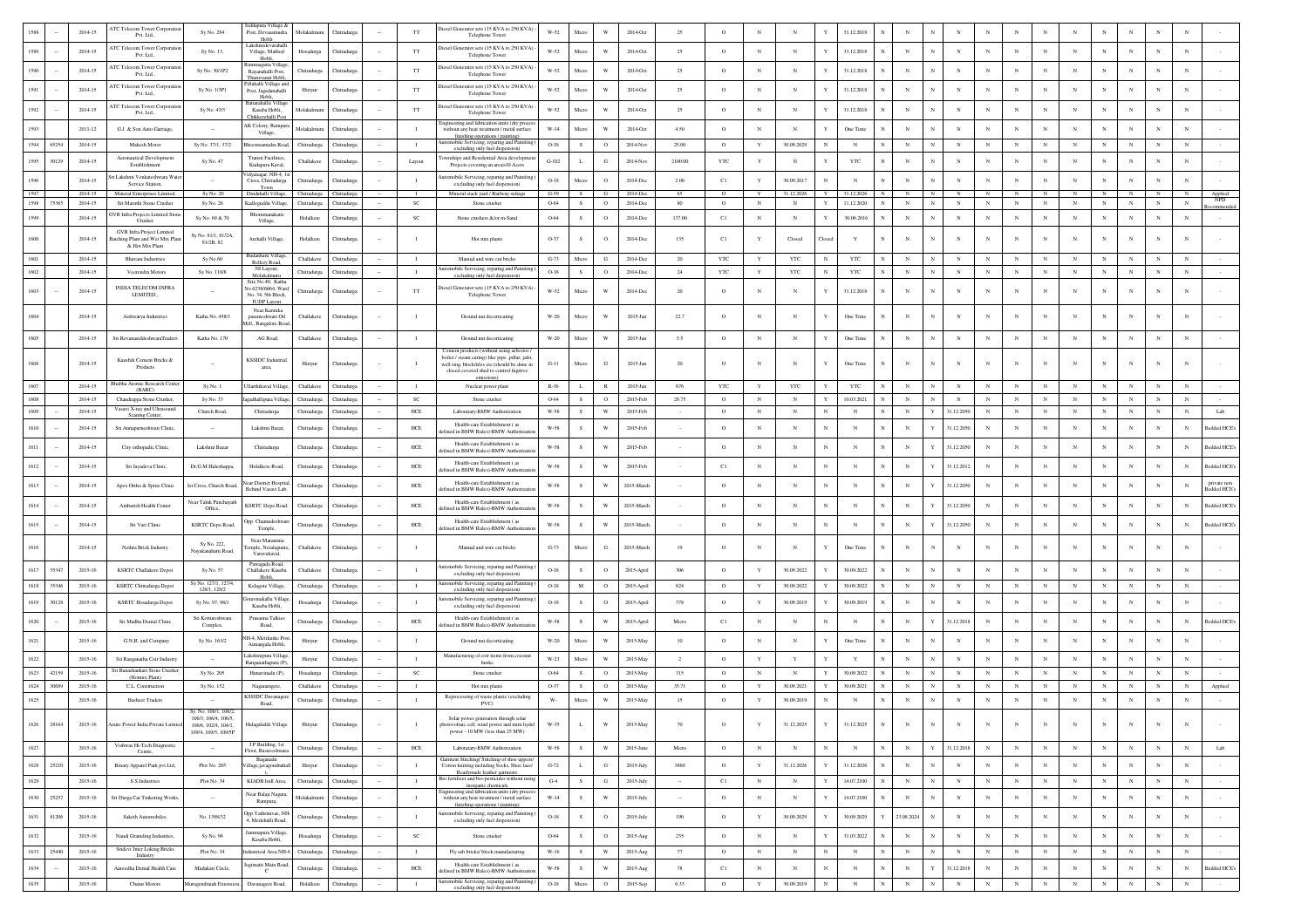|      | 25279  | 2015-16     | HGKN Mandakki Bhatti,                                     | Plot No. 44                                                                                                                                                                                                                                                                                                                                                                                                                                                                  | Madakaripura, Old                                                      | Chitradurga | Chitradurg         |                             | $\mathbf{L}$   | Puffed rice (muri) (using gas                                                                                                                                                                           | $G-35$  | Micro        | G                       | 2015-Sep   | 2.60                     | $\circ$      | $\mathbf N$    | $_{\rm N}$   | Y           | One Time     |              |                |                           |            |              |             |              |                | N           |             |            |                                    |
|------|--------|-------------|-----------------------------------------------------------|------------------------------------------------------------------------------------------------------------------------------------------------------------------------------------------------------------------------------------------------------------------------------------------------------------------------------------------------------------------------------------------------------------------------------------------------------------------------------|------------------------------------------------------------------------|-------------|--------------------|-----------------------------|----------------|---------------------------------------------------------------------------------------------------------------------------------------------------------------------------------------------------------|---------|--------------|-------------------------|------------|--------------------------|--------------|----------------|--------------|-------------|--------------|--------------|----------------|---------------------------|------------|--------------|-------------|--------------|----------------|-------------|-------------|------------|------------------------------------|
|      |        |             |                                                           |                                                                                                                                                                                                                                                                                                                                                                                                                                                                              | Bangalore Road,<br>Madakaripura, Old                                   |             |                    |                             |                | or electrical heating system)<br>Puffed rice (muri) (using gas                                                                                                                                          |         |              |                         |            |                          |              |                |              |             |              |              |                |                           |            |              |             |              |                |             |             |            |                                    |
| 1637 | 25305  | 2015-16     | S K Mandakki Batti                                        | Plot No. 13                                                                                                                                                                                                                                                                                                                                                                                                                                                                  | Bangalore Road,                                                        | Chitradurga | Thitradurg         |                             | $\mathbf{I}$   | or electrical heating system)                                                                                                                                                                           | $G-35$  | Micro        | G                       | 2015-Sep   | 2.60                     | $\circ$      | $_{\rm N}$     | $_{\rm N}$   | Y           | One Time     | N            | $_{\rm N}$     | $_{\rm N}$<br>$_{\rm N}$  | $_{\rm N}$ | $_{\rm N}$   | $_{\rm N}$  | $_{\rm N}$   | N              | $_{\rm N}$  | $_{\rm N}$  | $_{\rm N}$ |                                    |
| 1638 | 25754  | 2015-16     | Sri Maruthi Cement Bricks                                 | $\sim$                                                                                                                                                                                                                                                                                                                                                                                                                                                                       | B.Durga,                                                               | Holalkere   | Chitradurga        |                             | $\mathbf{I}$   | Cement products (without using asbestos<br>boiler / steam curing) like pipe ,pillar, jafri,<br>well ring, block/tiles etc.(should be done in<br>closed covered shed to control fugitive                 | $G-11$  | Micro        | $_{\rm G}$              | 2015-Sep   | 0.959                    | $\circ$      | $_{\rm N}$     | $_{\rm N}$   | y           | One Time     | $_{\rm N}$   | $_{\rm N}$     | $\mathbf N$<br>N          | $_{\rm N}$ | $_{\rm N}$   | $_{\rm N}$  | N            | N              | $_{\rm N}$  | $_{\rm N}$  | $_{\rm N}$ |                                    |
| 1639 | 25790  | 2015-16     | S A J Bricks Industry                                     | Sy No 365                                                                                                                                                                                                                                                                                                                                                                                                                                                                    | Hosadurga Road,                                                        | Holalkere   | Chitradurga        |                             | $\blacksquare$ | emissions)<br>Cement products (without using asbestos /<br>boiler / steam curing) like pipe .pillar, jafri.<br>well ring, block/tiles etc.(should be done in<br>closed covered shed to control fugitive | $G-11$  | Micro        | G                       | 2015-Sep   | 0.506                    | $\circ$      | $_{\rm N}$     | $_{\rm N}$   | Y           | One Time     | N            | $_{\rm N}$     | $_{\rm N}$                | $_{\rm N}$ | $_{\rm N}$   | $_{\rm N}$  | $_{\rm N}$   | N              | $_{\rm N}$  | N           | N          |                                    |
|      |        |             | Sri Guru Maha Rudra Swamy                                 |                                                                                                                                                                                                                                                                                                                                                                                                                                                                              |                                                                        |             |                    |                             |                | emissions)<br>Cement products (without using asbestos /<br>boiler / steam curing) like pipe .pillar, jafri.                                                                                             |         |              | ${\bf G}$               |            |                          |              | $_{\rm N}$     |              |             |              |              | $_{\rm N}$     | $\mathbf N$               |            |              | $_{\rm N}$  |              |                |             |             |            |                                    |
| 1640 | 25788  | $2015 - 16$ | Concrete Products<br>Sri Lakshmi Venkateshwara            |                                                                                                                                                                                                                                                                                                                                                                                                                                                                              | Chikkajajur Road,<br>Church Road, 1st                                  | Holalkere   | <b>Thitradurg</b>  |                             |                | well ring, block/tiles etc.(should be done in<br>closed covered shed to control fugitive<br>emissions)<br>Health-care Establishment (as                                                                 | $G-11$  | Micro        |                         | 2015-Sep   | 0.1364                   | $_{\rm YTC}$ |                | $_{\rm N}$   | Y           | $\mathbf{Y}$ | N            |                |                           | $_{\rm N}$ | $_{\rm N}$   |             | $_{\rm N}$   | $\mathbf N$    | $_{\rm N}$  | $_{\rm N}$  | $_{\rm N}$ | private non                        |
| 1641 |        | 2015-16     | Diagnostic & Conusultation<br>Center                      | Behind Vasavi Lab,                                                                                                                                                                                                                                                                                                                                                                                                                                                           | Cross,                                                                 | Chitradurga | Chitradurga        |                             | $HEE$          | fefined in BMW Rules)-BMW Authorizatio                                                                                                                                                                  | $W-58$  | $\mathbf{s}$ | W                       | 2015-Oct   |                          | C1           | $_{\rm N}$     | $_{\rm N}$   | $_{\rm N}$  | $_{\rm N}$   | $_{\rm N}$   | $_{\rm N}$     | Y<br>31.12.2018           | $_{\rm N}$ | $_{\rm N}$   | $_{\rm N}$  | $_{\rm N}$   | $\mathbf N$    | $_{\rm N}$  | $_{\rm N}$  | N          | <b>Bedded HCE's</b>                |
| 1642 | 26265  | 2015-16     | Techno Hardware Industries                                | Plot No.42                                                                                                                                                                                                                                                                                                                                                                                                                                                                   | KIADB Indl Area, NJ<br>$\frac{4}{3}$                                   | Chitradurga | Chitradurga        |                             | $\mathbf{I}$   | gineering and fabrication units (dry proce<br>without any heat treatment / metal surface<br>finishing operations / painting)<br>Cement products (without using asbestos.                                | W-14    | s            | W                       | 2015-Oct   | 214                      | $\circ$      | Y              | One Time     | $_{\rm N}$  | $_{\rm N}$   | $_{\rm N}$   | ${\bf N}$      | $_{\rm N}$<br>$_{\rm N}$  | $_{\rm N}$ | $_{\rm N}$   | $_{\rm N}$  | $_{\rm N}$   | $_{\rm N}$     | $_{\rm N}$  | $_{\rm N}$  | $_{\rm N}$ |                                    |
| 1643 | 26290  | 2015-16     | SLN Poles and Product                                     | Sy No. 16/4                                                                                                                                                                                                                                                                                                                                                                                                                                                                  | Hosurhal Village,<br>Kellodu Post,                                     | Hosadurga   | Chitradurga        |                             | - 11           | boiler / steam curing) like pipe ,pillar, jafri,<br>well ring, block/tiles etc.(should be done in<br>closed covered shed to control fugitive<br>emissions                                               | $G-11$  | s            | G                       | 2015-No    | 32                       | $\circ$      | $\mathbf{Y}$   | 31.12.2025   | $\mathbf Y$ | 31.12.2025   | N            | $_{\rm N}$     | $_{\rm N}$<br>$_{\rm N}$  | $_{\rm N}$ | $_{\rm N}$   | $_{\rm N}$  | N            | $_{\rm N}$     | $_{\rm N}$  | $_{\rm N}$  |            |                                    |
| 1644 |        | 2015-16     | Gayathri Clinic                                           | Car Street,                                                                                                                                                                                                                                                                                                                                                                                                                                                                  | Rampura Post,                                                          | Molakalmu   | <b>Thitradur</b>   |                             | HCE            | Health-care Establishment (as<br>fined in BMW Rules)-BMW Authorizati                                                                                                                                    | W-58    | s            | W                       | 2015-Nov   |                          | $\circ$      | $_{\rm N}$     | $_{\rm N}$   | $_{\rm N}$  | $_{\rm N}$   |              | $_{\rm N}$     | Y<br>31.12.2018           | $_{\rm N}$ | $_{\rm N}$   | $_{\rm N}$  | N            | N              | $_{\rm N}$  | $_{\rm N}$  | N          | private non<br><b>Bedded HCE's</b> |
| 1645 | 83381  | 2015-16     | Shivaparam Construction                                   | Sv.No. 174/4                                                                                                                                                                                                                                                                                                                                                                                                                                                                 | T.Emmiganuru                                                           | Holalkere   | Chitradurea        |                             | <b>SC</b>      | Stone crushers &/or m-Sand                                                                                                                                                                              | 0-64    | Micro        | $\circ$                 | 2019-Nov   | 3.75                     | <b>YTC</b>   | N              | $_{\rm N}$   | Y           | $_{\rm N}$   | N            | $_{\rm N}$     | $_{\rm N}$<br>$_{\rm N}$  | $_{\rm N}$ | $_{\rm N}$   | $_{\rm N}$  | N            | $_{\rm N}$     | $_{\rm N}$  | $_{\rm N}$  | $_{\rm N}$ |                                    |
| 1646 | 26294  | 2015-16     | Roopavani Chitramandira                                   | $\sim$                                                                                                                                                                                                                                                                                                                                                                                                                                                                       | Anebagilu Road                                                         | Chitradurga | Chitradurga        | $\sim$                      | Others         | liesel Generator sets (15 KVA to 250 KVA)<br>Cinema Theaters                                                                                                                                            | W-52    | Micro        | W                       | 2015-Nov   | 25                       | $\circ$      | $\mathbf Y$    | One Time     | Y           | One Time     | N            | $_{\rm N}$     | $_{\rm N}$<br>$_{\rm N}$  | $_{\rm N}$ | $\,$ N $\,$  | $\,$ N $\,$ | $_{\rm N}$   | $_{\rm N}$     | $_{\rm N}$  | $_{\rm N}$  | $_{\rm N}$ |                                    |
| 1647 |        | 2015-16     | Drishti Eye Hospital                                      | Next to Aishwarya Fort                                                                                                                                                                                                                                                                                                                                                                                                                                                       | Turuvanur Road,                                                        | Chitradurga | Thitradurg         |                             | HCE            | Health-care Establishment (as                                                                                                                                                                           | W-58    | s            | W                       | 18.10.2019 | $\sim$                   | $\circ$      | $_{\rm N}$     | $_{\rm N}$   | $_{\rm N}$  | $_{\rm N}$   | $\mathbb{N}$ | $_{\rm N}$     | Y<br>31.12.2050           | $_{\rm N}$ | $_{\rm N}$   | $_{\rm N}$  | $_{\rm N}$   | N              | $_{\rm N}$  | $_{\rm N}$  | $_{\rm N}$ | Bedded HCE's                       |
| 1648 |        | 2015-16     | K B Stone Crusher                                         | Hotel,<br>Sy No. 350/4                                                                                                                                                                                                                                                                                                                                                                                                                                                       | Nannivala Village                                                      | Challakere  | Chitradurga        |                             | SC             | fined in BMW Rules)-BMW Authoriza<br>Stone crushers &/or m-Sand                                                                                                                                         | 0-64    | S.           | $\circ$                 | 2015-Dec   | 49                       | Cl           | $\overline{N}$ | N            | Y           | 30.09.2018   | z            | $\overline{N}$ | N                         |            | N            | N           | $_{\rm N}$   | $\overline{N}$ | $N$ $\Box$  | $_{\rm N}$  | N          | Applied                            |
| 1649 | 31063  | 2015-16     | <b>GMN</b> Constructions                                  | Plot No. 17 and 18                                                                                                                                                                                                                                                                                                                                                                                                                                                           | Road No. 2                                                             | Chitradurga | Chitradurg:        | Industrial<br>rea, Kelagote | $\mathbf{I}$   | Hot mix plants                                                                                                                                                                                          | O-37    | s            | $\circ$                 | 2015-Dec   | 50                       | <b>YTC</b>   | $\mathbf{Y}$   | $\mathbf{Y}$ | Y           | Y            | N            | $_{\rm N}$     | $_{\rm N}$<br>$_{\rm N}$  | $_{\rm N}$ | $_{\rm N}$   | $_{\rm N}$  | N            | $_{\rm N}$     | $_{\rm N}$  | $_{\rm N}$  | $_{\rm N}$ |                                    |
| 1650 |        | 2015-16     | Shlok Maternity And Eve Can<br>Centre (Day Care Center)   |                                                                                                                                                                                                                                                                                                                                                                                                                                                                              | Lakshmi Bazar<br>Chitradurga                                           | Chitradurga | <b>Thitradurg</b>  |                             | $HEE$          | Health-care Establishment (as<br>efined in BMW Rules)-BMW Authorizati                                                                                                                                   | $W-58$  | $\,$ s       | W                       | 2015-Dec   |                          | $\circ$      | $_{\rm N}$     | $_{\rm N}$   | $_{\rm N}$  | $_{\rm N}$   | $_{\rm N}$   | $_{\rm N}$     | $\mathbf Y$<br>31.12.2050 | $_{\rm N}$ | $_{\rm N}$   | $_{\rm N}$  | $_{\rm N}$   | $_{\rm N}$     | $_{\rm N}$  | $_{\rm N}$  | $_{\rm N}$ | <b>Bedded HCE's</b>                |
| 1651 | 76766  | $2015 - 16$ | Amrutha Stone Crusher                                     | Sy No. 199                                                                                                                                                                                                                                                                                                                                                                                                                                                                   | Guddadarangavv:<br>Halli Village,                                      | Chitradurga | Chitradurga        |                             | $_{\rm SC}$    | Stone crushers &/or m-Sand                                                                                                                                                                              | 0-64    | $\,$ s       | $\circ$                 | 2016-Jan   | 289                      | C1           | $_{\rm N}$     | 30.09.2019   | Y           | 30.09.2019   |              | $_{\rm N}$     | N<br>$_{\rm N}$           | $_{\rm N}$ | $_{\rm N}$   | $_{\rm N}$  | $_{\rm N}$   | $_{\rm N}$     | $_{\rm N}$  | $_{\rm N}$  | $_{\rm N}$ |                                    |
| 1652 | 25756  | 2015-16     | <b>Bhoruka Power Corporation Ltd</b>                      | Sy No. 243                                                                                                                                                                                                                                                                                                                                                                                                                                                                   | Kanajanahalli                                                          | Hiriyur     | Chitradurg         |                             | $\mathbf{I}$   | Solar power generation through solar<br>hotovoltaic cell, wind power and mini hydel                                                                                                                     | $G-114$ | $\mathbf L$  | W                       | 2016-Feb   | 140 Crores               | $_{\rm YTC}$ | $\mathbf Y$    | $\mathbf Y$  | Y           | $\mathbf Y$  | $_{\rm N}$   | $_{\rm N}$     | $_{\rm N}$                | $_{\rm N}$ | $_{\rm N}$   | $_{\rm N}$  | $_{\rm N}$   | $\mathbf N$    | $_{\rm N}$  | $_{\rm N}$  |            |                                    |
| 1653 |        | 2015-16     | Ikhwa Charitable Hospital                                 |                                                                                                                                                                                                                                                                                                                                                                                                                                                                              | Near Fathima Masi<br>Agasanakallu,                                     | Chitradurga | Chitradurga        |                             | $HEE$          | power -10 MW (more than 25 MW)<br>Health-care Establishment (as<br>fefined in BMW Rules)-BMW Authorizatio                                                                                               | $W-58$  | ${\bf s}$    | W                       | 2016-Feb   |                          | C1           | $_{\rm N}$     | $_{\rm N}$   | $_{\rm N}$  | $_{\rm N}$   | $_{\rm N}$   | $_{\rm N}$     | $\mathbf Y$<br>31.12.2017 | $_{\rm N}$ | $_{\rm N}$   | $_{\rm N}$  | $_{\rm N}$   | $\mathbf N$    | $\mathbf N$ | $_{\rm N}$  | $_{\rm N}$ | Bedded HCE's                       |
| 1654 |        | $2015 - 16$ | Murthy Plastic Industries                                 | Site No. 85 and 86,                                                                                                                                                                                                                                                                                                                                                                                                                                                          | SJM Badavane<br>Baramasagara,                                          | Chitradurga | <b>Thitradurga</b> |                             | $\mathbf{I}$   | Polythene and plasti<br>processed products<br>manufacturing (virgin<br>plastic)                                                                                                                         | $G-32$  | Micro        | ${\bf G}$               | 2016-Feb   | 25                       | $_{\rm YTC}$ | $_{\rm N}$     | N            | $_{\rm N}$  | $_{\rm N}$   | $_{\rm N}$   | $_{\rm N}$     | $_{\rm N}$                | $_{\rm N}$ | $_{\rm N}$   | $_{\rm N}$  | N            | $_{\rm N}$     | $_{\rm N}$  | $_{\rm N}$  |            |                                    |
| 1655 | 27018  | 2015-16     | Clean Solar Power (Hiriyur) Pvt.<br>Ltd.                  | Sv.No. 35, 34/2, 48/1                                                                                                                                                                                                                                                                                                                                                                                                                                                        | Muradi Village,                                                        | Molakalmun  | Chitradurg         |                             | $\mathbf{I}$   | Solar power generation through solar<br>hotovoltaic cell, wind power and mini hydel                                                                                                                     | W-35    | L            | W                       | 2016-Feb   | 70                       | $\circ$      | $\mathbf Y$    | 31.12.2016   | $_{\rm N}$  | $_{\rm N}$   | $_{\rm N}$   | $_{\rm N}$     | $_{\rm N}$<br>$_{\rm N}$  | $_{\rm N}$ | $_{\rm N}$   | $_{\rm N}$  | $\mathbb{N}$ | $_{\rm N}$     | $_{\rm N}$  | $_{\rm N}$  | $_{\rm N}$ |                                    |
| 1656 | 27525  | $2015 - 16$ | Sun Power Project                                         | v No. 178/2 178/3 179<br>178/1, 188/2, 189/5.                                                                                                                                                                                                                                                                                                                                                                                                                                | MD Kote, Aimane<br>Hobli.                                              | Hiriyur     | Chitradurg         |                             | $\mathbf{I}$   | power - 10 MW (less than 25 MW)<br>Solar power generation through solar<br>photovoltaic cell, wind power and mini hydel<br>power-5 MW (less than 25 MW)                                                 | W-35    | $\,$ s       | W                       | 2016-Feb   | 71                       | $_{\rm YTC}$ | $_{\rm N}$     | $_{\rm N}$   | $_{\rm N}$  | $_{\rm N}$   | $_{\rm N}$   | $_{\rm N}$     | $_{\rm N}$                | $_{\rm N}$ | $_{\rm N}$   | $_{\rm N}$  | $_{\rm N}$   | $_{\rm N}$     | $_{\rm N}$  | $_{\rm N}$  | $_{\rm N}$ |                                    |
| 1657 | 27526  | 2015-16     | Susalakunte Power Project                                 | Sy.No. 66/1,                                                                                                                                                                                                                                                                                                                                                                                                                                                                 | Aimangala,                                                             | Hiriyur     | Chitradurga        |                             | $\mathbf{I}$   | Solar power generation through solar<br>photovoltaic cell, wind power and mini hydel                                                                                                                    | W-36    | S            | $\ensuremath{\text{W}}$ | 2016-Feb   | $1\,\mathrm{Cr}$         | $_{\rm YTC}$ | $_{\rm N}$     | $_{\rm N}$   | $_{\rm N}$  | $_{\rm N}$   | $_{\rm N}$   | $_{\rm N}$     | $_{\rm N}$<br>$_{\rm N}$  | $_{\rm N}$ | $_{\rm N}$   | $_{\rm N}$  | $_{\rm N}$   | $_{\rm N}$     | $_{\rm N}$  | $_{\rm N}$  | $_{\rm N}$ |                                    |
| 1658 | 27401  | 2015-16     | Azure Power (Raj) Pvt.Ltd,                                | Sy.No. 44/2,<br>44/3, Gollahalli Villag<br>Hiriyur Tq,Chitradurga<br>Dist and Sv.No. 69/5.<br>69/6, 88/1, 88/2, 88/3,<br>88/5, 95/2, 95/1, 95/4,<br>96/2, 95/6, 96/1, 69/4,<br>70/2, 70/3, 73/1, 88/4,<br>88/6, 70/1, 89/1, 71/5,<br>71/6, 73/2A, 74/1, 87,<br>89/2, 89/3, 89/4, 89/5,<br>98/2, 98/9, 98/7, 98/8,<br>100/2A, 100/5, 100/2B<br>Azure Power (Rai) Pvt.<br>Ltd, Kandikere village,<br>Hiriyur Tq and Sy.No<br>77/2, 77/6, Kaparahall<br>Village, Challakere Tq. | Gollahalli Village,                                                    | Hiriyur     | Chitradurga        |                             | $\mathbf{I}$   | Solar power generation through solar<br>hotovoltaic cell, wind power and mini hydel<br>power -40 MW (more than 25 MW)                                                                                   | W-35    | L            | $\ensuremath{\text{W}}$ | 2016-March | $289\,\mathrm{Cr}$       | $\circ$      | $_{\rm N}$     | $_{\rm N}$   | Y           | 31.12.2026   |              | $_{\rm N}$     | $_{\rm N}$                |            | N            | $_{\rm N}$  |              |                |             |             |            |                                    |
| 1659 |        | 2015-16     | Azure Power Photovoltaic<br>PVt.Ltd,                      | Sy.No. 67/3, 67/4, 67/6,<br>66/3, 66/4, 66/5, 66/6,                                                                                                                                                                                                                                                                                                                                                                                                                          | Kaparahalli<br>Jadekunte,                                              | Challakere  | Chitradurg         |                             | $\mathbf{I}$   | Solar power generation through solar<br>hotovoltaic cell, wind power and mini hydel                                                                                                                     | W-35    | L            | W                       | 2016-March | 280 Cr                   | $\circ$      | $_{\rm N}$     | $_{\rm N}$   | Y           | 31.12.2026   | $_{\rm N}$   | $_{\rm N}$     | $_{\rm N}$<br>$_{\rm N}$  | $_{\rm N}$ | $_{\rm N}$   | $_{\rm N}$  | $\mathbf{N}$ | $_{\rm N}$     | $_{\rm N}$  | $_{\rm N}$  | $_{\rm N}$ |                                    |
| 1660 |        | $2015 - 16$ | SEI Venus Pvt.Ltd.                                        | 67/2, 67/5<br>Sy No. 343,                                                                                                                                                                                                                                                                                                                                                                                                                                                    | Varavukaval.                                                           | Challakere  | <b>Thitradurga</b> |                             | $\mathbf{I}$   | power (more than 25 MW)<br>Solar power generation through solar<br>photovoltaic cell, wind power and mini hydel                                                                                         | W-35    | $\mathbf L$  | $\ensuremath{\text{W}}$ | 2016-March | 228.30 Cr                | $_{\rm YTC}$ | $_{\rm N}$     | $_{\rm N}$   | $_{\rm N}$  | $_{\rm N}$   | $_{\rm N}$   | $_{\rm N}$     | $_{\rm N}$<br>$_{\rm N}$  | $_{\rm N}$ | $_{\rm N}$   | $_{\rm N}$  | $_{\rm N}$   | $_{\rm N}$     | $_{\rm N}$  | $_{\rm N}$  | $_{\rm N}$ |                                    |
|      |        |             |                                                           |                                                                                                                                                                                                                                                                                                                                                                                                                                                                              | Navakanahatti Hobli<br>Varavukaval Villag                              |             |                    |                             |                | power -30 MW (more than 25 MW)<br>Solar power generation through solar                                                                                                                                  |         |              |                         |            |                          |              |                |              |             |              |              |                |                           |            |              |             |              |                |             |             |            |                                    |
| 1661 |        | 2015-16     | SEI Dimond Pvt. Ltd.,                                     | Sy No. 343,                                                                                                                                                                                                                                                                                                                                                                                                                                                                  | Nayakanahatti Hobli                                                    | Challakere  | Chitradurga        |                             | $\blacksquare$ | photovoltaic cell, wind power and mini hydel<br>power - 30 MW (more than 25 MW)                                                                                                                         | W-35    | L            | $\ensuremath{\text{W}}$ | 2016-March | 229.60 Cr                | $_{\rm YTC}$ | $_{\rm N}$     | $\mathbf N$  | $_{\rm N}$  | N            | $_{\rm N}$   | $_{\rm N}$     | $_{\rm N}$                | $_{\rm N}$ | $\mathbf N$  | $_{\rm N}$  | N            | N              | N           | $_{\rm N}$  | $_{\rm N}$ |                                    |
| 1662 | 27392  | 2015-16     | CTA Wire Cut Clay Bricks,                                 | Plot No. 38 & 39,                                                                                                                                                                                                                                                                                                                                                                                                                                                            | Kelagote, Industrieal<br>Area, Chitradurga<br>Vadanahalli Villagi      | Chitradurga | Chitradurga        | $\sim$                      | $\blacksquare$ | Manual and wire cut bricks                                                                                                                                                                              | $G-73$  | Micro        | G                       | 2016-March | 24                       | <b>YTC</b>   | $_{\rm N}$     | $_{\rm N}$   | $_{\rm N}$  | $\mathbf N$  | N            | $\mathbf N$    | $_{\rm N}$<br>$_{\rm N}$  | $_{\rm N}$ | $_{\rm N}$   | $_{\rm N}$  | $\mathbb{N}$ | $_{\rm N}$     | $_{\rm N}$  | $_{\rm N}$  | $_{\rm N}$ |                                    |
| 1663 |        | 2016-17     | Proposed Residencial Lavout by<br>Sri C.H. Jithendra Rao. | Sy No. 12/8,                                                                                                                                                                                                                                                                                                                                                                                                                                                                 | and Sy No. 10/7 and<br>10/8,<br>Rayabammanahalli<br>Village, J.G.Halli | Hiriyur     | Chitradurga        |                             | Layout         | ownships and Residential Area developm<br>Projects covering an area>10 Acers                                                                                                                            | $G-102$ | S            | G                       | 2016-April | 325                      | $_{\rm YTC}$ | $_{\rm N}$     | $_{\rm N}$   | $_{\rm N}$  | $_{\rm N}$   | $_{\rm N}$   | $_{\rm N}$     | $_{\rm N}$                | $_{\rm N}$ | $_{\rm N}$   |             | $_{\rm N}$   | $_{\rm N}$     | $_{\rm N}$  | $_{\rm N}$  | $_{\rm N}$ |                                    |
|      |        | 2016-1      |                                                           | Sv No. 22/1, 23/1, 23/3.                                                                                                                                                                                                                                                                                                                                                                                                                                                     | Hobl                                                                   |             |                    |                             |                |                                                                                                                                                                                                         |         |              |                         | 2016-      |                          |              |                |              |             |              |              |                |                           |            |              |             |              |                |             |             |            |                                    |
| 1665 |        | 2016-17     | pposed Residential Layout M/s.<br>K. Chakradhar Reddy     | 23/4 and 23/5                                                                                                                                                                                                                                                                                                                                                                                                                                                                | Palavvanahalli<br>Village,                                             | Hiriyur     | Chitradurga        |                             | Layout         | wnships and Residential Area developme<br>Projects covering an area>10 Acers                                                                                                                            | $G-102$ | s            | ${\bf G}$               | 2016-April | 2700 Lakhs               | $_{\rm YTC}$ | $_{\rm N}$     | $_{\rm N}$   | $_{\rm N}$  | $_{\rm N}$   | N            | $_{\rm N}$     | $_{\rm N}$<br>$_{\rm N}$  | $_{\rm N}$ | $_{\rm N}$   | $_{\rm N}$  | $_{\rm N}$   | $\mathbf N$    | $_{\rm N}$  | $_{\rm N}$  | $_{\rm N}$ |                                    |
| 1666 |        | 2016-17     | Chandan Industry                                          | Sy No. 11/6, 11/9,                                                                                                                                                                                                                                                                                                                                                                                                                                                           | Bairapura Servey<br>Number, Kasaba<br>Hobli,                           | Hosadurga   | Chitradurga        |                             | $\blacksquare$ | Cement products (without using asbestos)<br>boiler / steam curing) like pipe ,pillar, jafri,<br>well ring, block/tiles etc.(should be done in<br>closed covered shed to control fugitive<br>emissions)  | $G-11$  | S            | $\mathbf{G}$            | 2016-April | $0.25\,\mathrm{Cr}$      | <b>YTC</b>   | $_{\rm N}$     | $_{\rm N}$   | $\mathbf Y$ | $\mathbb{N}$ | $_{\rm N}$   | ${\bf N}$      | $_{\rm N}$                | $_{\rm N}$ | $_{\rm N}$   | $_{\rm N}$  | $\mathbb{N}$ | $_{\rm N}$     | $_{\rm N}$  | $_{\rm N}$  | $_{\rm N}$ | $\sim$                             |
| 1667 | $\sim$ | 2016-17     | Srinidhi Clinic                                           | Gandhi Circle.                                                                                                                                                                                                                                                                                                                                                                                                                                                               | Near kamataka Bank                                                     | Hosadurga   | Chitradures        | $\sim$                      | HCE            | Health-care Establishment (as<br>efined in BMW Rules)-BMW Authorizati                                                                                                                                   | W-58    | S            | W                       | 2016-May   | $\sim$                   | $\circ$      | $_{\rm N}$     | $_{\rm N}$   | $_{\rm N}$  | N            | $_{\rm N}$   | $_{\rm N}$     | 31.12.2050<br>Y           | $_{\rm N}$ | $_{\rm N}$   | $_{\rm N}$  | $_{\rm N}$   | $_{\rm N}$     | $_{\rm N}$  | $_{\rm N}$  | $_{\rm N}$ | <b>Bedded HCE's</b>                |
| 1668 | $\sim$ | 2016-17     | Sri Balaji Clinic                                         | Main Road,                                                                                                                                                                                                                                                                                                                                                                                                                                                                   | Hosadurga Tq                                                           | Hosadurga   | Chitradurga        | $\sim$                      | $HEE$          | Health-care Establishment (as<br>efined in BMW Rules)-BMW Authorizatio                                                                                                                                  | W-58    | S            | $\ensuremath{\text{W}}$ | 2016-May   |                          | $\circ$      | $_{\rm N}$     | $_{\rm N}$   | $_{\rm N}$  | $_{\rm N}$   | $_{\rm N}$   | $_{\rm N}$     | $\mathbf Y$<br>31.12.2015 | $_{\rm N}$ | $_{\rm N}$   | $_{\rm N}$  | N            | $_{\rm N}$     | $_{\rm N}$  | $_{\rm N}$  | $_{\rm N}$ | private non<br>Bedded HCE's        |
| 1669 |        | 2018-19     | PHC                                                       | Khandenahalli                                                                                                                                                                                                                                                                                                                                                                                                                                                                | Hiriyur                                                                | Hiriyur     | Chitradurga        |                             | $HEE$          | Health-care Establishment (as<br>lefined in BMW Rules)-BMW Authorizatio                                                                                                                                 | $W-58$  | $\,$ s       | W                       | 01.11.2018 | $\overline{\phantom{a}}$ | $\circ$      | $_{\rm N}$     | $_{\rm N}$   | $_{\rm N}$  | $_{\rm N}$   | $_{\rm N}$   | $_{\rm N}$     | $\mathbf Y$<br>31.12.2050 | $_{\rm N}$ | $\mathbb{N}$ | $_{\rm N}$  | $\mathbb{N}$ | $\overline{N}$ | $\mathbf N$ | $_{\rm N}$  |            | <b>Govt Bedde</b><br><b>HCE's</b>  |
| 1670 |        | 2016-17     | Laxmi Clinic                                              | Vasavi Mahal Road                                                                                                                                                                                                                                                                                                                                                                                                                                                            | Vasavi Complex,                                                        | Hosadurga   | Chitradurga        | $\sim$                      | HCE            | Health-care Establishment (as<br>efined in BMW Rules)-BMW Authorizatio                                                                                                                                  | W-58    | s            | W                       | 2016-May   | $\sim$                   | $\circ$      | $_{\rm N}$     | $_{\rm N}$   | $_{\rm N}$  | $_{\rm N}$   | $_{\rm N}$   | $_{\rm N}$     | Y<br>31.12.2015           | $_{\rm N}$ | $_{\rm N}$   | $_{\rm N}$  | N            | $_{\rm N}$     | $_{\rm N}$  | $_{\rm N}$  | N          | private non<br>sedded HCE's        |
| 1671 | 29557  | 2016-17     | Sri Maruthi Stone Crusher                                 | Sy.No. 25                                                                                                                                                                                                                                                                                                                                                                                                                                                                    | Kenchapura Village                                                     | Holalkere   | <b>Thitradurga</b> | $\sim$                      | $_{\rm SC}$    | Stone crushers                                                                                                                                                                                          | 0-64    | ${\bf s}$    | $\mathbf{o}$            | 2016-May   | 98.5                     | $\circ$      | $\mathbf Y$    | 30.09.2027   | $\mathbf Y$ | 30.09.2027   | $_{\rm N}$   | $_{\rm N}$     | $_{\rm N}$<br>$_{\rm N}$  | $_{\rm N}$ | $_{\rm N}$   | $_{\rm N}$  | $_{\rm N}$   | $_{\rm N}$     | $_{\rm N}$  | $\,$ N $\,$ | $_{\rm N}$ |                                    |
| 1672 |        | 2016-17     | Jagaloorajja Layout                                       | Sy.No. 55/3                                                                                                                                                                                                                                                                                                                                                                                                                                                                  | Gorlakatte-577522,                                                     | Challakere  | <b>Thitradurga</b> | $\sim$                      | Layout         | wnships and Residential Area developmen<br>Projects covering an area>10 Acers                                                                                                                           | $G-102$ | ${\bf s}$    | ${\bf G}$               | 2016-May   | 35                       | <b>YTC</b>   | $_{\rm N}$     | $_{\rm N}$   | $_{\rm N}$  | $_{\rm N}$   | $_{\rm N}$   | $_{\rm N}$     | $_{\rm N}$<br>$_{\rm N}$  | $_{\rm N}$ | $_{\rm N}$   | $_{\rm N}$  | $_{\rm N}$   | $_{\rm N}$     | $_{\rm N}$  | $\,$ N $\,$ | $_{\rm N}$ | $\sim$                             |
|      |        |             |                                                           |                                                                                                                                                                                                                                                                                                                                                                                                                                                                              |                                                                        |             |                    |                             |                |                                                                                                                                                                                                         |         |              |                         |            |                          |              |                |              |             |              |              |                |                           |            |              |             |              |                |             |             |            |                                    |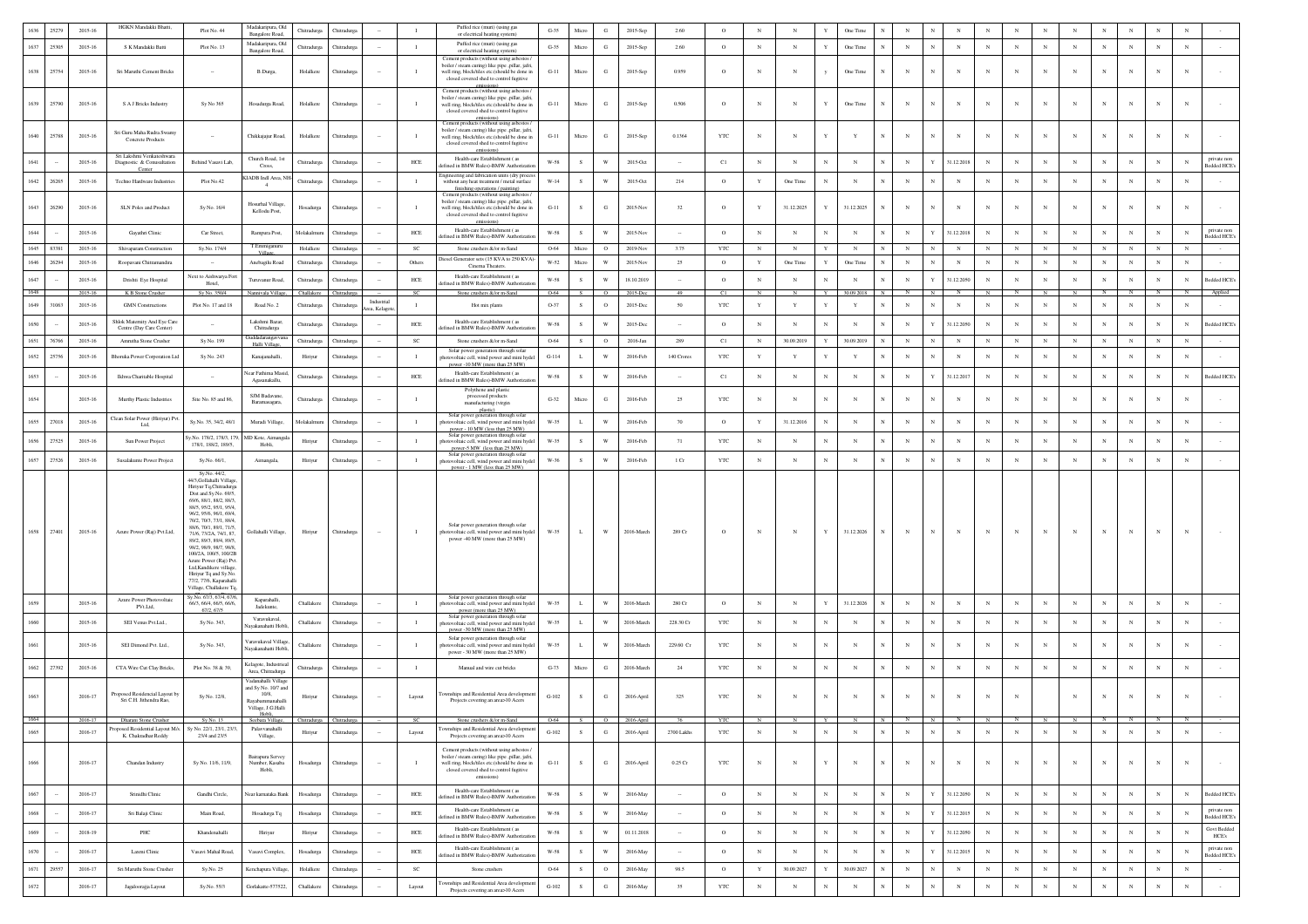|      | 29661  | 2016-17     | G.T.N. Minerals                                                | Sy.No. 133                                                                                     | Plot No. 107, T.G.<br>Colony, Adivala Pos              | Hiriyur     | Chitradurg         |        |                | Mineralized water                                                                                                                      | $G-54$               | Micro        | $_{\rm G}$              | 2016-Jun     | 20          | <b>YTC</b>   | N            |            |              |             |                            |              |            |              |            |            |             |            |             |            |            |                                        |
|------|--------|-------------|----------------------------------------------------------------|------------------------------------------------------------------------------------------------|--------------------------------------------------------|-------------|--------------------|--------|----------------|----------------------------------------------------------------------------------------------------------------------------------------|----------------------|--------------|-------------------------|--------------|-------------|--------------|--------------|------------|--------------|-------------|----------------------------|--------------|------------|--------------|------------|------------|-------------|------------|-------------|------------|------------|----------------------------------------|
| 1674 | 29407  | 2016-17     | Sri Vijaya Durga Devi Minerals                                 | y.No. 20/1C, Dindadhal<br>Village,                                                             | Hireguntanuru Hoblli                                   | Chitradurga | Chitradurga        | 29407  | M              | Mining and ore beneficiation                                                                                                           | $R-35$               | -S           | R                       | 03.02.2021   | 210         | $\circ$      | Y            | 30.06.2025 | Y            | 30.06.2025  | $_{\rm N}$<br>$\mathbb{N}$ |              | $_{\rm N}$ | $\mathbf{N}$ | N          | $_{\rm N}$ | N           | $_{\rm N}$ | $\mathbf N$ | $_{\rm N}$ | $_{\rm N}$ |                                        |
| 1675 |        | 2016-17     | Chitradurga Diabetec Centere                                   |                                                                                                | Opp. Basaveshwara<br>Theater.                          | Chitradurga | Chitradure         |        | $HEE$          | Health-care Establishment (as<br>ined in BMW Rules)-BMW Authoriza                                                                      | W-58                 | - S          | W                       | 2016-June    |             | $\circ$      | $_{\rm N}$   | $_{\rm N}$ | $_{\rm N}$   | $_{\rm N}$  | $_{\rm N}$                 | Y            | 31.12.2050 | $\mathbf N$  |            |            | N           |            |             | $_{\rm N}$ | $_{\rm N}$ | ledded HCE                             |
| 1676 | 29768  | $2016 - 17$ | Larsen And Toubro Ltd.<br>Construction                         | Sy.No.672                                                                                      | Furuvanuru Village<br>577517, Turuvanuru<br>Hobli      | Chitradurga | Thitradurg         |        | $_{\rm SC}$    | Stone crushers &/or m-Sand                                                                                                             | 0.64                 | s            | $\mathbf{o}$            | 2016-Jun     | 352         | C1           | $_{\rm N}$   | N          | Y            | 31.03.2019  | $_{\rm N}$                 |              |            |              |            |            |             |            |             | $_{\rm N}$ |            |                                        |
| 1677 | 28531  | 2016-17     | Sri Maheshwari Industries                                      | Plot No. 12, G.P.Road                                                                          | Kelagote Industria<br>Area                             | Chitradurga | Chitradurg         |        | $\blacksquare$ | Dal mills, grams roasting, drying,                                                                                                     | $G-104$              | s            | $_{\rm G}$              | 2016-Jun     | 50          | $_{\rm YTC}$ | $_{\rm N}$   | $_{\rm N}$ | $_{\rm N}$   | $_{\rm N}$  | $_{\rm N}$                 |              | $_{\rm N}$ |              |            |            | $\mathbf N$ |            |             | $_{\rm N}$ | N          |                                        |
| 1678 | 29659  | 2016-17     | iri Guru Kari Basajjayya Hot Mis<br>Plant                      | Sy.No. 91                                                                                      | Echalanagenahalli<br>/illage, Hireguntanı<br>Hobli,    | Chitradurga | Chitradurga        |        | $\blacksquare$ | Hot mix plants                                                                                                                         | O-37                 |              | $\circ$                 | $2016$ -July | 35.02       | $\circ$      | N            | N          | Y            | 30.06.2021  | $_{\rm N}$                 |              |            |              |            |            |             | N          |             | N          |            |                                        |
| 1679 | 29820  | 2016-17     | Azure Sunrise Pvt.Ltd.,                                        | v.No. 29/1, 29/2, 3<br>38/1, 38/2, 43/2, 43/1,<br>44/7, 49/6, 49/7, 56/2.<br>36/2, 37/3A, 58/1 | Hulikunte and<br>Kaprahalli Village.                   | Challakere  | Chitradurga        |        |                | Solar power generation through solar<br>hotovoltaic cell, wind power and mini hydel<br>power - 50 MW (more than 25 MW)                 | $G-114$              | s            | $_{\rm G}$              | $2016$ -July | 35          | $\circ$      | Y            | 31.12.2026 | $_{\rm N}$   | N           | N                          |              |            |              |            | $_{\rm N}$ |             |            |             | $_{\rm N}$ |            |                                        |
|      |        | 2016-17     | Karnataka E.N.T. Hospital and<br>Reasarch Centre               | # 29, Basava Bhavan<br>Bhemmsamudra Road,                                                      | Davalagiri Badavane,                                   | Chitradurga | Chitradurga        |        | $HEE$          | Health-care Establishment (as<br>fefined in BMW Rules)-BMW Authorizati                                                                 | $_{\rm W\text{-}58}$ |              | W                       | 2016-July    | $\sim$      | $\circ$      | N            | N          | $_{\rm N}$   | N           | N                          | Y            | 31.12.2050 | $_{\rm N}$   |            | $_{\rm N}$ |             | N          |             | N          |            | private non<br>Bedded HCE's            |
| 1681 |        | 2016-17     | S.M.L. Stone Crusher                                           | Sy.No. 297                                                                                     | Nannivala Village,                                     | Challakere  | Chitradurg         |        | SC             | Stone crusher                                                                                                                          | 0.64                 | $\mathbf S$  | $\mathbf{o}$            | 2016-Sep     | 350         | $\circ$      | $_{\rm N}$   | 21.05.2023 | $_{\rm N}$   | 21.05.2023  | $_{\rm N}$                 |              | $_{\rm N}$ |              |            |            | N           |            |             | $_{\rm N}$ | $_{\rm N}$ |                                        |
| 1682 | 42529  | $2016 - 17$ | Harenahalli Stone Crusher                                      | Sy.No. 32/8                                                                                    | Channagiri Road<br>New Shadi Mahal.                    | Holalkere   | Chitradurg         |        | $_{\rm SC}$    | Stone crusher and M-sand                                                                                                               | 0.64                 | s            | $\circ$                 | 2016-Sep     | 350         | $\circ$      | $_{\rm N}$   | N          | $_{\rm N}$   | 20.07.2023  | $_{\rm N}$<br>N            |              |            |              |            |            | N           | $_{\rm N}$ |             | $_{\rm N}$ |            |                                        |
| 1683 | 85839  | 2016-17     | Sri Parashurama Stone Crusher                                  | Sv.No. 34                                                                                      | Pagadalabande.                                         | Challakere  | Chitradure         |        | SC             | Stone crusher                                                                                                                          | 0-64                 | s.           | $\circ$                 | 2016-Set     | 225         | $\circ$      | Y            | 19.04.2021 | Y            | 19.04.2021  | $_{\rm N}$                 |              | N          | N            |            | $_{\rm N}$ | $_{\rm N}$  | N          |             | $_{\rm N}$ | $_{\rm N}$ |                                        |
| 1684 | 22928  | 2016-17     | Photon Suryakiran (P) Ltd,                                     | Sv.No. 343                                                                                     | Varava Village,<br>yakanahatti Hob                     | Challakere  | Chitradure         |        | $\blacksquare$ | Solar power generation through solar<br>photovoltaic cell, wind power and mini hydel<br>power (more than 25 MW)                        | W-35                 | L.           | W                       | 2016-Sep     | 510 Crs     | <b>YTC</b>   | $_{\rm N}$   | $_{\rm N}$ | $_{\rm N}$   | $_{\rm N}$  | N                          |              | N          | $_{\rm N}$   | $_{\rm N}$ | $_{\rm N}$ | N           | N          | $_{\rm N}$  | $_{\rm N}$ | $_{\rm N}$ |                                        |
| 1685 |        | 2016-17     | Sri Anjaneya Swamy Stone<br>Crusher                            | Sy.No. 34                                                                                      | Pagadalabande<br>Village,<br>rampura Hol               | Challakere  | Chitradurga        |        | SC             | Stone crushers &/or m-Sand                                                                                                             | 0.64                 | -S           | $\circ$                 | 2016-Sep     | 3.00 Crores | $_{\rm YTC}$ | N            | N          | $\mathbb{N}$ | $_{\rm N}$  | $_{\rm N}$                 |              |            |              |            |            |             |            |             | N          | N          |                                        |
| 1686 |        | 2016-17     | R.N.Stone Crusher                                              | Sv.No. 89.                                                                                     | Echalanagenahall<br>Village                            | Chitradurga | Chitradurga        |        | <b>SC</b>      | Stone crusher                                                                                                                          | 0-64                 | s            | $\circ$                 | 2016-Sep     | 49.5        | $\circ$      | $_{\rm N}$   | $_{\rm N}$ | Y            | 03.11.2022  | $_{\rm N}$                 |              | $_{\rm N}$ | $_{\rm N}$   | $_{\rm N}$ | N          | $_{\rm N}$  | N          |             | $_{\rm N}$ | $_{\rm N}$ |                                        |
| 1687 |        | 2016-17     | Chitradurga Multispeciality<br>Hospital                        | #5,6, Harinakshi Layout,                                                                       | Turuvanuru Road,                                       | Chitradurga | Chitradurg         |        | HCE            | 50 Bedded - Health-care Establishment (as<br>fefined in BMW Rules) with effluent quantit<br>is less than 100KLD and without incinerato | O-85                 | Micro        | $\circ$                 | 2016-Oct     | 5.06        | $\circ$      | Y            | 30.09.2022 | Y            | 30.09.2022  | $_{\rm N}$                 | Y            | 30.09.2021 | $_{\rm N}$   |            | $_{\rm N}$ |             | N          |             | N          | N          | rivate Bedded<br>HCE's                 |
| 1688 |        | 2016-17     | Sanjeevini Clinic                                              | Chaikkajajur Cross,                                                                            | Holalkere Tq,                                          | Holalkere   | Chitradurg         |        | HCE            | Health-care Establishment (as                                                                                                          | W-58                 | s            | W                       | 2016-De      |             | $\circ$      | $\mathbb{N}$ |            | $_{\rm N}$   | $_{\rm N}$  | $_{\rm N}$<br>N            |              | 31.12.2050 | $_{\rm N}$   |            |            |             | N          |             | $_{\rm N}$ | $_{\rm N}$ | Bedded HCE's                           |
| 1689 | 31648  | 2016-17     | Prerana Infrastructure                                         | Sv. No. 147/3                                                                                  | Madakaripura Villas                                    | Chitradurea | Chitradure         |        | $\blacksquare$ | fined in BMW Rules)-BMW Authorizat<br>omobile Servicing, reparing and Painiting                                                        | $O-18$               | s            | $\circ$                 | 2016-De      | 239         | $\circ$      | Y            | 30.09.2021 | Y            | 30.09.2021  | 04.08.202                  |              | N          | $\mathbf{N}$ |            |            | $_{\rm N}$  | N          |             | $_{\rm N}$ | $_{\rm N}$ |                                        |
| 1690 |        | 2016-17     | Development Co,<br>Ianjunatha Stone Crusher &<br>Constructions | Sy.No. 75,                                                                                     | Varavukaval Village                                    | Challaken   | Chitradurg         |        | SC             | excluding only fuel dispension<br>Stone crusher                                                                                        | 0.64                 | s            | $\circ$                 | 2017-Jan     | 40          | $\circ$      | $_{\rm N}$   | $_{\rm N}$ | $\mathbf Y$  | 31.03.2022  | $_{\rm N}$<br>$_{\rm N}$   |              | $_{\rm N}$ | $_{\rm N}$   | $_{\rm N}$ | $_{\rm N}$ | $_{\rm N}$  | $_{\rm N}$ | $_{\rm N}$  | $_{\rm N}$ | $_{\rm N}$ |                                        |
| 1691 | 32213  | 2016-17     | New Brothers Industries                                        | Plot No. 131/3,                                                                                | Hulivar Road, Opp<br>Sundary Soap<br>dustry, Someraha  | Hiriyur     | Chitradurg         |        |                | Polythene and plastic processed products<br>manufacturing (virgin plastic)                                                             | $G-32$               | Micro        | $_{\rm G}$              | 2017-Jan     | 22.74       | $_{\rm YTC}$ | Y            |            | Y            |             | $_{\rm N}$                 | $_{\rm N}$   |            |              |            | $_{\rm N}$ |             | N          |             | N          |            |                                        |
| 1692 |        | $2016 - 17$ | J. Nirmal Kumar Residential<br>Layout                          | Sy No. 63/1,2,3, &<br>80/1.2.3.                                                                | Veeradimmanaha<br>Village,                             | Challakere  | Chitradurg         |        | Layout         | mships and Residential Area develops<br>Projects covering an area>10 Acers                                                             | $_{\mathrm{G-102}}$  | s            | G                       | 2017-Jan     | 87.7        | $_{\rm YTC}$ | $_{\rm N}$   | N          | N            | $_{\rm N}$  | $_{\rm N}$<br>$_{\rm N}$   |              | $_{\rm N}$ | N            |            |            | N           | N          |             | $_{\rm N}$ | $_{\rm N}$ |                                        |
|      |        | 2016-17     | V. Raghava reddy Residential<br>Layout                         | Sy No. 37/2,37/5 and<br>38/1A,                                                                 | ampura Village a<br>Post,                              | Molakalmur  | Chitradure         |        | Layout         | ships and Residential Area developr<br>Projects covering an area>10 Acers                                                              | $G-102$              | - S          | G                       | 2017-Jan     | 30          | <b>YTC</b>   | $_{\rm N}$   | $_{\rm N}$ | N            | $_{\rm N}$  | $_{\rm N}$                 |              |            |              |            |            |             |            |             | N          | N          |                                        |
| 1694 |        | 2016-17     | Vidyavinay Enterprises                                         | Sy.No. 13                                                                                      | Marapura Village                                       | Holalkere   | Chitradurg         |        | <b>SC</b>      | Stone crushers &/or m-Sand                                                                                                             | 0-64                 | S            | $\circ$                 | 2017-Jan     | 450         | <b>YTC</b>   | N            | $_{\rm N}$ | $\mathbf Y$  | $_{\rm N}$  | $_{\rm N}$<br>${\bf N}$    | $\mathbf{N}$ | $_{\rm N}$ | $\mathbf{N}$ | N          | $_{\rm N}$ | $\mathbf N$ | N          | $\mathbf N$ | $_{\rm N}$ | $_{\rm N}$ |                                        |
| 1695 |        | 2016-17     | Vasavi Diagnostic Laboratory,                                  | Murthy Towers, No.<br>30/33-1, Lane No. 1, 1st                                                 | Church Street.<br>Thuruvanuru Road                     | Chitradurga | <b>Thitradurga</b> |        | $HEE$          | Health-care Establishment (as<br>efined in BMW Rules)-BMW Authoriza                                                                    | $_{\rm W\text{-}58}$ | $\mathbf S$  | W                       | 2017-Feb     |             | $\circ$      | $_{\rm N}$   | N          | $_{\rm N}$   | $_{\rm N}$  | $_{\rm N}$                 |              | 31.12.205  |              |            |            | N           |            |             | $_{\rm N}$ | $_{\rm N}$ | ledded HCE's                           |
|      |        | 2016-17     | Srinidhi Metals                                                | Cross.<br>Sy.No. 34                                                                            | Bokikere Village,                                      | Hosadurga   |                    |        | <b>SC</b>      | Stone crushers &/or m-Sand                                                                                                             | 0.64                 | -S           | $\circ$                 | 2017-March   | 423         | $_{\rm YTC}$ | $\mathbb{N}$ | N          | N            | N           | $_{\rm N}$                 |              |            |              |            | $_{\rm N}$ |             | N          |             | $_{\rm N}$ |            |                                        |
| 1697 | 16018  | 2016-17     | Akshaya Food Park                                              | Sy.No. 24                                                                                      | Huchavanahalli.                                        | Hiriyur     | Chitradure         |        | $\blacksquare$ | ood and food processing including fruits and<br>vegetable processing, Milk chilling center                                             | O-30                 | L.           | $\circ$                 | 2017-March   | 1978        | $\circ$      | Y            | 30.09.2021 | Y            | 30.09.2021  | $\mathbb{N}$<br>$_{\rm N}$ |              | $_{\rm N}$ |              |            | $_{\rm N}$ | N           | N          |             | $_{\rm N}$ | N          |                                        |
| 1698 | 32597  | 2016-17     | Global Mode Accessories Pvt.Ltd,                               | Site No. 205                                                                                   | Hiriyur                                                | Hiriyur     | Chitradurg         |        | $\blacksquare$ | Garment Stitching/ Stitching of shoe uppers<br>Cotton knitting including Socks, Shoe lace/<br>Readymade leather garments               | $G-72$               | $\mathbf L$  | $_{\rm G}$              | 2017-March   | 2897        | $\circ$      | $\mathbf Y$  | 31.12.2026 | Y            | 31.12.2026  | $_{\rm N}$                 |              | N          | N            |            | N          | N           | N          |             | $_{\rm N}$ | $_{\rm N}$ |                                        |
| 1699 |        | 2016-17     | iri Gaviranganatha Swamy Stone<br>Crusher,                     | Sy.No. 77,                                                                                     | Attimagge Village.                                     | Hosadurga   | Chitradurga        |        | $_{\rm SC}$    | Stone crushers &/or m-Sand                                                                                                             | 0-64                 | S            | $\circ$                 | 2017-March   | 40          | $_{\rm YTC}$ | N            | $_{\rm N}$ | $\mathbf Y$  | $\mathbf Y$ | $_{\rm N}$<br>$_{\rm N}$   |              | $_{\rm N}$ | $\mathbf{N}$ | N          | N          | $_{\rm N}$  | N          | $_{\rm N}$  | $_{\rm N}$ | $_{\rm N}$ |                                        |
| 1700 | 32961  | 2016-17     | Susheela Nutrients                                             | Plot No.84,                                                                                    | M/s. Akshay Food<br>Park, Hucchavvan<br>Halli Village. | Hiriyur     | Chitradurg         |        | - 1            | Ayurvedic and homeopathic medicine                                                                                                     | $O-4$                | s            | $\circ$                 | 2017-March   | 95          | $\Omega$     | Y            | 30.09.2023 | Y            | 30.09.2023  | N                          |              |            | $\mathbf{N}$ |            | $_{\rm N}$ |             | N          | $_{\rm N}$  | N          |            |                                        |
|      |        | 2016-17     | M D Mandakki Batti                                             | Plot no.72,                                                                                    | Madakaripura Villag<br>Old Bangalore Road              | Chitradurga | Thitradurg         |        | $\blacksquare$ | Puffed rice (muri) (using gas or electrical<br>heating system)                                                                         | $G-35$               | Micro        | G                       | 2017-March   | 10          | <b>YTC</b>   | $_{\rm N}$   | N          | N            | $_{\rm N}$  | $_{\rm N}$                 |              | $_{\rm N}$ |              |            |            | N           |            |             | $_{\rm N}$ | $_{\rm N}$ |                                        |
| 1702 |        | 2016-17     | G.Shivakumar and C.S. Rangaiah<br>Layou                        | Sy No. 21/2, 23 & 24                                                                           | Javanagondanahall<br>Village,                          | Hiriyur     | Thitradurg         |        | Layout         | wnships and Residential Area developm<br>Projects covering an area>10 Acer                                                             | $G-102$              | s            | ${\bf G}$               | 2017-April   | 34.3        | $_{\rm YTC}$ | $_{\rm N}$   | $_{\rm N}$ | $_{\rm N}$   | $_{\rm N}$  | $_{\rm N}$                 |              | N          | N            |            | $_{\rm N}$ | N           |            |             | $_{\rm N}$ | $_{\rm N}$ |                                        |
| 1703 | 33441  | 2016-17     | Sri Ranganatha Swamy Poultry<br>Farm                           | Sy.No.150,                                                                                     | Gaaliraneaiahnaha<br>Village,                          | Hosadurga   | Thitraduri         |        | $\blacksquare$ | Poultry, hatchery, Piggery                                                                                                             | $G-33$               | Micro        | G                       | 2017-Ma      | -6          | C1           | Y            | $_{\rm N}$ | Y            | $_{\rm N}$  | $_{\rm N}$                 |              | N          | $_{\rm N}$   |            |            | $_{\rm N}$  |            |             | $_{\rm N}$ | N          |                                        |
| 1704 | 41154  | 2016-17     | Fort Stone Crusher                                             | Sy.No. 199                                                                                     | G.R.Hally Village                                      | Chitradurga | Chitradurg         |        | $_{\rm SC}$    | Stone crusher and M-sand                                                                                                               | 0.64                 | M            | $\mathbf{o}$            | 2017-June    | 490         | $\circ$      | $_{\rm N}$   | $_{\rm N}$ | Y            | 30.11.2021  | $_{\rm N}$                 |              | $_{\rm N}$ |              |            |            | N           |            |             | $_{\rm N}$ | $_{\rm N}$ |                                        |
| 1705 | 33241  | $2016 - 17$ | Exotic Agro Private.Ltd                                        | Plot No. 50 and 51,                                                                            | Huchavvanahall<br>Village                              | Hiriyur     | Chitradurg         |        | $\blacksquare$ | Food and food processing including fruits an<br>vegetable processing, Milk chilling center                                             | $O-30$               | s            | $\circ$                 | 2017-June    | 282         | $\circ$      | $\mathbf Y$  | 30.09.2021 | Y            | 30.09.2021  | N                          |              |            |              |            |            | N           | N          |             | N          | N          |                                        |
| 1706 |        | 2016-17     | Kiran Surgical Center                                          | Opp. Pragathi Krishna<br>Gramin Bank,                                                          | SBM Road<br>Chitradurga                                | Chitradurga | Chitradure         |        | $HEE$          | Health-care Establishment (as<br>efined in BMW Rules)-BMW Authoriza                                                                    | $_{\rm W\text{-}58}$ | <sub>S</sub> | W                       | 2017-June    |             | $\circ$      | $_{\rm N}$   | N          | $_{\rm N}$   | $_{\rm N}$  | $_{\rm N}$                 |              | 31.12.2050 |              |            |            | $\mathbf N$ |            |             | $_{\rm N}$ | N          | ledded HCE's                           |
| 1707 |        | 2016-17     | Surya Clinic                                                   | Janukonda Village,                                                                             | Janukonda Villag                                       | Chitradurga | Chitradure         |        | $HEE$          | Health-care Establishment (as<br>fined in BMW Rules)-BMW Authoriza                                                                     | W-58                 | - S          | W                       | 2017-June    |             | $\circ$      | $_{\rm N}$   | $_{\rm N}$ | N            | $_{\rm N}$  | $_{\rm N}$<br>$_{\rm N}$   |              | 31.12.2050 |              |            |            | N           |            |             | $_{\rm N}$ | $_{\rm N}$ | Bedded HCE                             |
|      |        | 2016-17     | Dhanvanthari Clinic                                            | Malladihalli Village,                                                                          | $\operatorname{Holalkere}$                             | Holalkere   | Chitradurga        |        | HCE            | Health-care Establishment (as<br>defined in BMW Rules)-BMW Authorizatio                                                                | $_{\rm W-58}$        | S            | $\mathbf{W}$            | 2017-June    |             | $\circ$      | $_{\rm N}$   | $_{\rm N}$ |              |             | $_{\rm N}$                 |              | 31.12.2050 |              |            |            |             |            |             | $_{\rm N}$ | $_{\rm N}$ | ledded HCE                             |
|      |        | 2016-17     | Narayana Nature Cure Clinic.                                   | Vear Vasavi electronics                                                                        | 2nd Road,                                              | Hosadurga   | <b>hitradure</b>   |        | HCE            | Health-care Establishment (as<br>defined in BMW Rules)-BMW Authorization                                                               | W-58                 |              |                         | 2017-Jul     |             |              |              |            |              |             | N                          |              | 1.12.205   |              |            |            |             |            |             |            |            | ledded HCE's 1                         |
| 1710 | $\sim$ | 2016-17     | Shreva Ortho Care                                              | B.T.Complex,                                                                                   | T.B.Circle.                                            | Hosadurga   | Chitradures        | $\sim$ | HCE            | Health-care Establishment (as<br>defined in BMW Rules)-BMW Authorizatio                                                                | W-58                 | S            | W                       | 2017-July    | $\sim$      | $\circ$      | $_{\rm N}$   | $_{\rm N}$ | $_{\rm N}$   | $_{\rm N}$  | $_{\rm N}$<br>$_{\rm N}$   | Y            | 31.12.2050 | $_{\rm N}$   | $_{\rm N}$ | $_{\rm N}$ | $_{\rm N}$  | $_{\rm N}$ | $_{\rm N}$  | $_{\rm N}$ | $_{\rm N}$ | Bedded HCE's                           |
| 1711 |        | 2016-17     | Raju Clinic                                                    | Vinayaka Extension,                                                                            | Hosadurga                                              | Hosadurga   | Chitradurga        |        | $HEE$          | Health-care Establishment (as<br>lefined in BMW Rules)-BMW Authorization                                                               | $W-58$               | S            | $\mathbf{W}$            | 2017-July    |             | $\circ$      | $_{\rm N}$   | N          | $_{\rm N}$   | $_{\rm N}$  | $_{\rm N}$<br>$_{\rm N}$   | $\mathbf Y$  | 31.12.2050 | $_{\rm N}$   | $_{\rm N}$ | $_{\rm N}$ | N           | $_{\rm N}$ | $_{\rm N}$  | $_{\rm N}$ | $_{\rm N}$ | Bedded HCE's                           |
| 1712 |        | $2016 - 17$ | Jayachandra Clinic                                             | Ganapathi Complex,                                                                             | New Bus stand,                                         | Hosadurga   | Chitradurga        | $\sim$ | $HEE$          | Health-care Establishment (as<br>defined in BMW Rules)-BMW Authorization                                                               | $W-58$               | S            | $\ensuremath{\text{W}}$ | 2017-July    | $\cdot$     | $\circ$      | $_{\rm N}$   | $_{\rm N}$ | $_{\rm N}$   | $_{\rm N}$  | $_{\rm N}$<br>$_{\rm N}$   | $\mathbf Y$  | 31.12.2050 | $_{\rm N}$   | $_{\rm N}$ | $_{\rm N}$ | $_{\rm N}$  | $_{\rm N}$ | $_{\rm N}$  | $_{\rm N}$ | $_{\rm N}$ | Bedded HCE's                           |
| 1713 |        | 2016-17     | Siddeshwara Clinic                                             | Main Road.                                                                                     | Huliyar Raod,                                          | Hosadurga   | Chitradurga        | $\sim$ | HCE            | Health-care Establishment (as<br>defined in BMW Rules)-BMW Authorizatio                                                                | W-58                 | S            | $\ensuremath{\text{W}}$ | $2017$ -July | $\sim$      | $\circ$      | $_{\rm N}$   | $_{\rm N}$ | $_{\rm N}$   | $_{\rm N}$  | $_{\rm N}$<br>$_{\rm N}$   | Y            | 31.12.2050 | $_{\rm N}$   | $_{\rm N}$ | $_{\rm N}$ | $_{\rm N}$  | N          | $_{\rm N}$  | $_{\rm N}$ | $_{\rm N}$ | Bedded HCE's                           |
| 1714 |        | 2016-17     | Sri Clinic                                                     | Opp. Vijaya Bank,                                                                              | Belagur,                                               | Hosadurga   | Chitradurga        | $\sim$ | $HEE$          | Health-care Establishment (as<br>efined in BMW Rules)-BMW Authorizatio                                                                 | W-58                 | ${\bf s}$    | $\mathbf{W}$            | $2017$ -July | $\sim$      | $\circ$      | $_{\rm N}$   | $_{\rm N}$ | $_{\rm N}$   | $_{\rm N}$  | $_{\rm N}$<br>$_{\rm N}$   | Y            | 31.12.2050 | $_{\rm N}$   | $_{\rm N}$ | $_{\rm N}$ | $_{\rm N}$  | $_{\rm N}$ | $_{\rm N}$  | $_{\rm N}$ | $_{\rm N}$ | Bedded HCE's                           |
| 1715 |        | 2016-17     | Renukha Clinic                                                 |                                                                                                | Bellery Road, 1st<br>Cross,                            | Challakere  | Chitradurga        | $\sim$ | $HEE$          | Health-care Establishment (as<br>lefined in BMW Rules)-BMW Authorizati                                                                 | $W-58$               | $\mathbf{s}$ | $\ensuremath{\text{W}}$ | 2017-July    | $\sim$      | $\circ$      | $_{\rm N}$   | $_{\rm N}$ | $_{\rm N}$   | $_{\rm N}$  | $_{\rm N}$<br>$_{\rm N}$   | Y            | 31.12.2020 | $_{\rm N}$   | $_{\rm N}$ | $_{\rm N}$ | $_{\rm N}$  | $_{\rm N}$ | $_{\rm N}$  | $_{\rm N}$ | $_{\rm N}$ | private non<br>Bedded HCE              |
| 1716 |        | 2016-17     | Chaithnya Clinic                                               | Opp. Mandal Panchayath                                                                         | Belaguru Village,                                      | Hosadurga   | Chitradurga        | $\sim$ | HCE            | Health-care Establishment (as<br>efined in BMW Rules)-BMW Authoriza                                                                    | W-58                 | s            | w                       | 2017-July    | $\sim$      | $\circ$      | $_{\rm N}$   | $_{\rm N}$ | $_{\rm N}$   | $_{\rm N}$  | $_{\rm N}$<br>$_{\rm N}$   | Y            | 31.12.2050 | $_{\rm N}$   | $_{\rm N}$ | $_{\rm N}$ | $_{\rm N}$  | N          | $_{\rm N}$  | $_{\rm N}$ | $_{\rm N}$ | Bedded HCE's                           |
| 1717 |        | 2016-17     | Meenakshi Dental Care                                          |                                                                                                | Davalagiri Lavout.<br>Near Petrol Bunk,                | Chitradurga | Chitradurga        |        | ${\rm HCE}$    | Health-care Establishment (as<br>defined in BMW Rules)-BMW Authorizatio                                                                | $W-58$               | ${\bf S}$    | $\ensuremath{\text{W}}$ | 2017-July    | u.          | $\circ$      | $_{\rm N}$   | $_{\rm N}$ | $_{\rm N}$   | $_{\rm N}$  | $\,$ N $\,$<br>$_{\rm N}$  | $\mathbf Y$  | 31.12.2050 | $_{\rm N}$   | $_{\rm N}$ | $_{\rm N}$ | $_{\rm N}$  | $_{\rm N}$ | $_{\rm N}$  | $_{\rm N}$ | $_{\rm N}$ | $\operatorname{\mathsf{Bedded}\,HCEs}$ |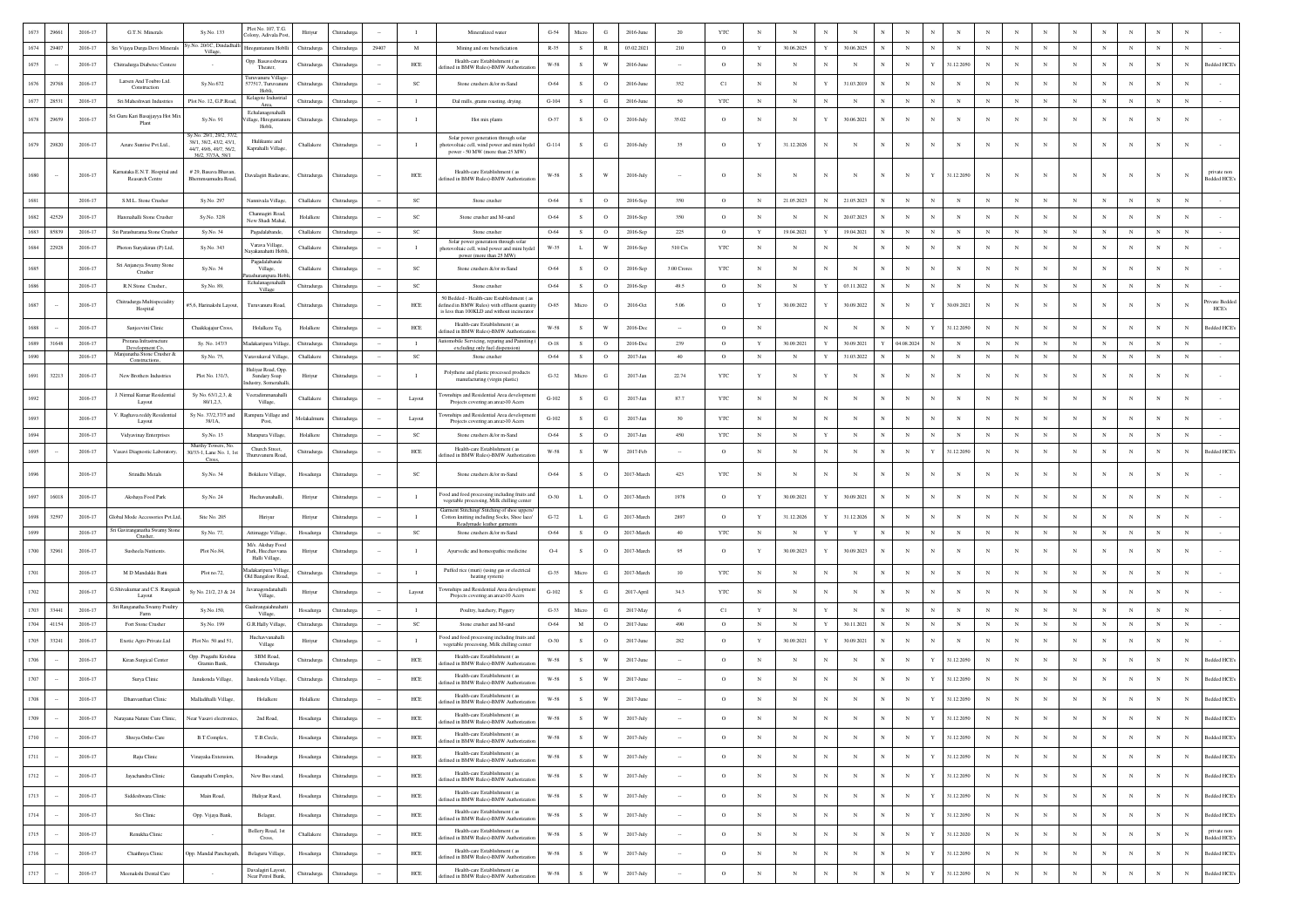|                       | 2016-17            | Lakshmi Clinic                                          | Dr.Thimmanna,                               | Horpete, Chitradurg                   | Chitradurga             | Thitradu                 |        | HCE                 | Health-care Establishment (as<br>ined in BMW Rules)-BMW Authorizat                                                                           | W-58                 |               | W                       | 2017-Jul                 |       |                |                 |                 |                                        |                          | 31.12.205                |                          |                 |                          |              |            |                 |            |                          | <b>Bedded HCE</b>               |
|-----------------------|--------------------|---------------------------------------------------------|---------------------------------------------|---------------------------------------|-------------------------|--------------------------|--------|---------------------|----------------------------------------------------------------------------------------------------------------------------------------------|----------------------|---------------|-------------------------|--------------------------|-------|----------------|-----------------|-----------------|----------------------------------------|--------------------------|--------------------------|--------------------------|-----------------|--------------------------|--------------|------------|-----------------|------------|--------------------------|---------------------------------|
| 1719                  | 2016-17            | Arjan Urology Center                                    | B.L. Layout, Opp. Baja<br>Show Room.        | RTO Road<br>Chitradurea               | Chitradurga             | Thitradurg               |        | $HEE$               | Health-care Establishment (as<br>fined in BMW Rules)-BMW Authorizat                                                                          | W-58                 | $\mathbf S$   | W                       | 2017-July                |       | $\circ$        | N               | N               |                                        | $_{\rm N}$               | 31.12.2050               | N                        | $_{\rm N}$      | $_{\rm N}$               |              |            |                 | N          | N                        | Bedded HCE's                    |
| 1720                  | 2016-17            | Govt Ayurvedic Dispensaray                              | Sondekere Village                           | Sondekere Village                     | Hiriyur                 | Thitradurg               |        | $HEE$               | Non beded Ayush (less than 30 beds)-BMW<br>Authorization                                                                                     | $_{\rm W\text{-}58}$ | s             | W                       | 01.01.2013               |       | $\circ$        | N               | $_{\rm N}$      | N                                      | $_{\rm N}$               | 31.12.2050               | $_{\rm N}$               | N               | $_{\rm N}$               |              |            |                 | N          | N                        | Govt nor<br><b>Bedded Ayusl</b> |
| 1721                  | 2016-17            | Srujana E.N.T. Care Center                              | Behind State Bank C<br>Mysore,              | SBM Road.                             | Chitradurea             | Chitradure:              |        | HCE                 | Health-care Establishment (as<br>ted in BMW Rules)-BMW Authoriza                                                                             | W-58                 | S.            | W                       | 2017-July                |       | $\circ$        | $_{\rm N}$      | $_{\rm N}$      | N                                      | $_{\rm N}$               | 31.12.2050               | $_{\rm N}$               | $_{\rm N}$      | $_{\rm N}$               | $\mathbf{N}$ | N          | N               | $_{\rm N}$ | $_{\rm N}$               | <b>Bedded HCE's</b>             |
| 1722                  | 2014-15            | Veterinary Dispensary<br>quji Ayurvedic Medical College | <b>B.G Kere</b>                             | <b>B.G Kere Villag</b><br>T.R. Nagar, | Molakaln                | hitradurea               |        | HCE                 | Veterinary -BMW Authorization<br>Health-care Establishment (as                                                                               | W-58                 |               |                         | 01.01.2014               |       |                |                 |                 |                                        |                          | 31.12.20                 |                          |                 |                          |              |            |                 |            |                          |                                 |
| 1723                  | 2016-17            | Homeo Care                                              | Homeo Care                                  | Chitradurga Road                      | Challakere              | Thitradurg               |        | HCE                 | fined in BMW Rules)-BMW Authoriza<br>Health-care Establishment (28)                                                                          | W-58                 | s             | W                       | 2017-July                |       | $\circ$        | N               | N               |                                        | $_{\rm N}$               | 31.12.205                | N                        | N               | N                        |              |            | N               |            | N                        | Bedded HCE's                    |
| 1724                  | 2016-17            | Patil Clinic                                            |                                             | Malladihalli Village                  | Holalkere               | Chitradurga              |        | $HEE$               | fined in BMW Rules)-BMW Authorizati<br>Cement products (without using asbestos                                                               | $_{\rm W\text{-}58}$ | $\mathbf S$   | W                       | 2017-July                |       | $\circ$        | N               | N               |                                        | $_{\rm N}$               | 31.12.2050               | N                        | $_{\rm N}$      | $_{\rm N}$               |              |            |                 | N          | N                        | <b>Bedded HCE's</b>             |
| 1725<br>32466         | 2016-17            | Balaji Bricks Company                                   | Sy.No. 55/2B                                | Iyanahalli Village.                   | Chitradurga             | Chitradurg               |        |                     | boiler / steam curing) like pipe .pillar, jafri.<br>well ring, block/tiles etc.(should be done in                                            | $G-11$               | Micro         | G                       | $2017$ -July             | 9.5   | YTC            | Y               |                 |                                        | $_{\rm N}$               |                          |                          |                 | N                        |              |            |                 |            | $_{\rm N}$               |                                 |
|                       |                    |                                                         |                                             |                                       |                         |                          |        |                     | closed covered shed to control fugitive<br>emissions)                                                                                        |                      |               |                         |                          |       |                |                 |                 |                                        |                          |                          |                          |                 |                          |              |            |                 |            |                          |                                 |
| 1726<br>34531         | 2016-17            | Akshay Global Hospital                                  | Opp. Sri Rama Kalyar<br>Mantapa,            | Challakere Road.                      | Chitradurea             | <b>Thitradure</b>        |        | HCE                 | Health-care Establishment (as<br>ined in BMW Rules)-BMW Authorizati                                                                          | O-85                 | - S           | $\circ$                 | 2017-July                | 96.15 | $\circ$        | Y               | 30.09.2020      | 30.09.2020                             | $_{\rm N}$               | 31.12.2050               | N                        | N               | N                        |              |            | N               | N          | N                        | <b>Bedded HCE</b>               |
| 1727                  | 2016-17            | Sri Sharadha Nursing Home                               | Near Bus Stand                              | Hosadurga<br>Beside Durga IT          | Hosadurga               | Chitradurg               |        | HCE                 | Health-care Establishment (as<br>fefined in BMW Rules)-BMW Authorizatio                                                                      | W-58                 | s.            | $\ensuremath{\text{W}}$ | 2017-July                |       | $\circ$        | N               | $\mathbf N$     | $_{\rm N}$<br>N                        | $_{\rm N}$               | 31.12.2050               | $_{\rm N}$               | $\mathbf N$     | $_{\rm N}$               |              |            |                 | N          | $_{\rm N}$               | Bedded HCE's                    |
| 1728<br>32242<br>1729 | 2016-17<br>2016-17 | Vasavi Health Care Products<br>Kuna Scan Centre         | Goravinakallu Road<br>Behind Chitradurga B  | College<br># No. 216, Bellr           | Hosadurga<br>Challakere | Chitradurg<br>Thitradure |        | $\mathbf{I}$<br>HCE | Health-care Establishment (as                                                                                                                | $G-2$<br>W-58        | Micro<br>S.   | $_{\rm G}$<br>W         | 2017-Augus<br>2017-Augus | 9.5   | YTC<br>$\circ$ | Y<br>$_{\rm N}$ | Y<br>$_{\rm N}$ | $_{\rm N}$                             | $_{\rm N}$<br>$_{\rm N}$ | $_{\rm N}$<br>31.12.205  | $_{\rm N}$<br>$_{\rm N}$ | $_{\rm N}$<br>N | $_{\rm N}$<br>$_{\rm N}$ | $\mathbf N$  |            | $_{\rm N}$<br>N | N          | $_{\rm N}$<br>$_{\rm N}$ | <b>Bedded HCE</b>               |
|                       |                    |                                                         | Stand,<br>Seebara Village                   | Road, 1st Cross,                      |                         |                          |        |                     | ined in BMW Rules)-BMW Authoriz                                                                                                              |                      |               |                         |                          |       |                |                 |                 |                                        |                          |                          |                          |                 |                          |              |            |                 |            |                          |                                 |
| 1730<br>77273         | 2016-17            | PNC Infratech Limited                                   | Hireguntanuru Hobli                         | Sy No: 11/P1<br>Vear Vasandara        | Chitradurga             | <b>Thitradurga</b>       |        | $_{\rm SC}$         | Stone crusher<br>Health-care Establishment (as                                                                                               | 0-64                 | s             | $\mathbf{o}$            | 2017-Sept                | 225   | $\circ$        | Y               | 18.01.2022      | 18.01.2022                             | $_{\rm N}$               | $_{\rm N}$               | N                        | N               | N                        |              |            | N               | N          | N                        |                                 |
| 1731                  | 2018-19            | Mangala Amma Clinic                                     | Ajjanagudi Road,                            | Temple                                | Challaken               | Chitradurg               |        | <b>HCE</b>          | fined in BMW Rules)-BMW Authoriza                                                                                                            | W-58                 | $\mathcal{S}$ | W                       | 21.01.2019               |       | $\circ$        | N               | N               |                                        | $\mathbf{N}$             | 31.12.2050               | $\mathbf N$              | N               | N                        |              |            |                 | N          | $_{\rm N}$               | <b>Bedded HCE</b>               |
| 1732                  | 2017-18            | <b>DRM</b> Dental Clinic                                | Near Indian Bank, HLB<br>Road               | Chitradurga                           | Chitradurga             |                          |        | HCE                 | Health-care Establishment (as<br>fined in BMW Rules)-BMW Authoriza                                                                           | $_{\rm W\text{-}58}$ | <sub>S</sub>  | W                       | 2018                     |       | $\circ$        | N               | N               |                                        | $_{\rm N}$               | 31.12.2050               | N                        |                 | N                        |              |            |                 |            | $_{\rm N}$               | Bedded HCE                      |
| 1733                  | 2017-18            | Vasavi Clinical Laboratory.                             | Turuvanuru Road                             | Chitradurga                           | Chitradurga             | Chitradury               |        | ${\rm HCE}$         | Health-care Establishment (a<br>efined in BMW Rules)-BMW Authoriza                                                                           | $_{\rm W\text{-}58}$ | s             | W                       | 2018                     |       | $\circ$        | N               | N               |                                        | $_{\rm N}$               | 31.12.2050               | N                        | N               | N                        |              |            | N               |            | $_{\rm N}$               | Bedded HCE's                    |
| 1734                  | 2017-18            | Sangam Diagnostic Laboratory                            | Near Canara Bank,                           | Hosadurga                             | Hosadurga               | Chitradure               |        | <b>HCE</b>          | Health-care Establishment (as<br>ined in BMW Rules)-BMW Authoriza                                                                            | W-58                 | S.            | W                       | 2018                     |       | $^{\circ}$     | N               | $_{\rm N}$      |                                        | $\mathbf{N}$             | 31.12.2050               | $_{\rm N}$               | N               | N                        |              |            | N               | N          | $_{\rm N}$               | <b>Bedded HCE's</b>             |
| 1735                  | 2017-18            | Sona Clinic                                             | Amoga Center,                               | Near Sante Honda                      | Chitradurga             | Chitradurg               |        | HCE                 | Health-care Establishment (as<br>efined in BMW Rules)-BMW Authorizatio                                                                       | W-58                 | -S            | W                       | 2018                     |       | $\circ$        | $_{\rm N}$      | N               | $_{\rm N}$<br>N                        | $_{\rm N}$               | 31.12.2050               | $_{\rm N}$               | $\mathbf N$     | $_{\rm N}$               |              | N          | N               | N          | $_{\rm N}$               | Bedded HCE's                    |
| 1736                  | $2017 - 18$        | Modi Day Care Centre                                    | Basaveshwara Talkie<br>Road.                | Chitradurga                           | Chitradurga             | Chitradurg               |        | ${\rm HCE}$         | Health-care Establishment (as<br>efined in BMW Rules)-BMW Authorizatio                                                                       | $_{\rm W\text{-}58}$ | s             | W                       | 2018                     |       | $\circ$        | N               | $_{\rm N}$      | $_{\rm N}$<br>N                        | $_{\rm N}$               | 31.12.2050               | $_{\rm N}$               | $_{\rm N}$      | $_{\rm N}$               |              | $_{\rm N}$ | N               | N          | N                        | Bedded HCE's                    |
| 1737                  | 2017-18            | Vijaya Memorial Clinic,                                 | ahadevi Road, Madak<br>Nagar,               | Challakere                            | Challakere              | Chitradure               |        | HCE                 | Health-care Establishment (as<br>fined in BMW Rules)-BMW Authorizati                                                                         | W-58                 | $\mathcal{S}$ | W                       | 2018                     |       | $^{\circ}$     | N               | $_{\rm N}$      |                                        | $_{\rm N}$               | 31.12.2050               | N                        | N               | N                        |              |            | N               | N          | N                        | <b>Bedded HCE</b>               |
| 1738                  | 2017-18            | Apoorva Eye Clinic                                      | Near BSNL Office,                           | Behind SBM Ban                        | Hosadurga               | Chitradury               |        | HCE                 | Health-care Establishment (as<br>fined in BMW Rules)-BMW Authorizati                                                                         | $_{\rm W\text{-}58}$ | $\mathbf{s}$  | W                       | 2018                     |       | $\circ$        | N               | $_{\rm N}$      |                                        | $_{\rm N}$               | 31.12.205                | N                        | N               | N                        |              |            |                 |            | N                        | Bedded HCE's                    |
| 1739                  | 2017-18            | Sri Manjunathaswamy Clinic                              | Near LB Shashtri Road                       | Molakalmuru                           | Molakalmur              | <b>hitradurg</b>         |        | HCE                 | Health-care Establishment (as<br>ined in BMW Rules)-BMW Authoriza                                                                            | W-58                 |               | W                       | 2018                     |       | $\circ$        | $_{\rm N}$      | $_{\rm N}$      |                                        | $_{\rm N}$               | 31.12.2050               | $_{\rm N}$               | $_{\rm N}$      | $_{\rm N}$               |              |            |                 |            | N                        | Bedded HCE's                    |
| 1740                  | 2017-18            | Shivashakti Clinic                                      | Baramasagara Village                        | Chitradurga                           | Chitradurgs             | Chitradure               |        | <b>HCE</b>          | Health-care Establishment (as<br>ted in BMW Rules)-BMW Authoriza                                                                             | W-58                 | s             | W                       | 2018                     |       | $\circ$        | N               | $_{\rm N}$      |                                        | $\mathbf{N}$             | 31.12.2050               | N                        | N               | N                        |              |            |                 | N          | N                        | <b>Bedded HCE's</b>             |
| 1741                  | 2017-18            | Sathya Ultra Sound Center                               | Turuvanuru Road, Ne<br>Dist Hospital        | Chitradurga                           | Chitradurga             | Chitradurg               |        | HCE                 | Health-care Establishment (as<br>fined in BMW Rules)-BMW Authoriza                                                                           | W-58                 | s             | W                       | 2018                     |       | $\circ$        | $_{\rm N}$      | $_{\rm N}$      | N<br>N                                 | $_{\rm N}$               | 31.12.2050               | $_{\rm N}$               | $_{\rm N}$      | $_{\rm N}$               | $\mathbf{N}$ | N          | N               | $_{\rm N}$ | $_{\rm N}$               | <b>Bedded HCE</b>               |
| 1742                  | 2017-18            | Vyshnavi Ortho Clinic                                   | 'anigothra Complex, BI<br>Road.             | Chitradurga                           | Chitradurga             | Chitradurg               |        | ${\rm HCE}$         | Health-care Establishment (as<br>fined in BMW Rules)-BMW Authoriza                                                                           | $_{\rm W\text{-}58}$ | s             | W                       | 2018                     |       | $\circ$        | N               | $_{\rm N}$      | N                                      | $_{\rm N}$               | 31.12.2050               | $_{\rm N}$               | $_{\rm N}$      | $_{\rm N}$               |              |            |                 | N          | N                        | Bedded HCE's                    |
| 1743                  | 2017-18            | Daksha Clinic,                                          | Parashurampura Villa;                       | Challakere                            | Challakero              | Chitradurg               |        | ${\rm HCE}$         | Health-care Establishment (as<br>fined in BMW Rules)-BMW Authoriza                                                                           | $_{\rm W\text{-}58}$ | s             | W                       | 2018                     |       | $\circ$        | N               | N               |                                        | $_{\rm N}$               | 31.12.2050               | $_{\rm N}$               | N               | $_{\rm N}$               |              |            |                 |            | $_{\rm N}$               | Bedded HCE's                    |
| 1744                  | 2017-18            | Maruthi Clinic                                          | New Sante Maidana, 2r<br>Cross              | Chitradurga                           | Chitradurga             |                          |        | HCE                 | Health-care Establishment (as<br>fined in BMW Rules)-BMW Authoriza                                                                           | W-58                 | $\mathcal{S}$ | W                       | 2018                     |       | $\circ$        | N               | $_{\rm N}$      |                                        | $_{\rm N}$               | 31.12.2050               | $_{\rm N}$               | N               | $_{\rm N}$               |              |            |                 |            | $_{\rm N}$               | Bedded HCE                      |
| 1745                  | 2017-18            | Sriniyasa Clinical Hitech<br>Laboratory                 | Sante Beedi, Near<br><b>KSRTC Bus stand</b> | Hiriyur                               | Hiriyur                 | Chitradu                 |        | ${\rm HCE}$         | Health-care Establishment (as<br>fined in BMW Rules)-BMW Authoriza                                                                           | W-58                 | $\,$ s        | W                       | 2018                     |       | $\circ$        | $_{\rm N}$      | N               |                                        | $_{\rm N}$               | 31.12.2050               | $_{\rm N}$               | $_{\rm N}$      | $_{\rm N}$               |              |            |                 |            | N                        | <b>Bedded HCE's</b>             |
| 1746                  | 2017-18            | Nayana Clinical Laboratory,                             | TB Circle, Hosadurg                         | Hosadurga                             | Hosadurga               | Chitradur                |        | ${\rm HCE}$         | Health-care Establishment (as<br>fined in BMW Rules)-BMW Authoriza                                                                           | $_{\rm W\text{-}58}$ | s             | W                       | 2018                     |       | $\circ$        | $_{\rm N}$      | N               |                                        | $_{\rm N}$               | 31.12.2050               | $_{\rm N}$               | $_{\rm N}$      | $_{\rm N}$               |              |            | N               |            | $_{\rm N}$               | Bedded HCE's                    |
| 1747                  | 2017-18            | Rashmi Ayurvedic Clinic                                 | Near Therumalleshwa<br>Temple,              | Hiriyu                                | Hiriyur                 | Chitradury               |        | HCE                 | Health-care Establishment (as<br>fined in BMW Rules)-BMW Authorizat                                                                          | W-58                 | -S            | W                       | 2018                     |       | $\Omega$       | $\mathbf{N}$    | N               |                                        | $_{\rm N}$               | 31.12.2050               | $_{\rm N}$               | $_{\rm N}$      | N                        |              |            | N               | N          | $_{\rm N}$               | <b>Bedded HCE's</b>             |
| 1748                  | $2017 - 18$        | Asha Dental Clinic &<br>Prosthodontic Centre.           | Basaveshwara Talkie<br>Road.                | Chitradurga                           | Chitradurga             | Chitradurg               |        | ${\rm HCE}$         | Health-care Establishment (as<br>efined in BMW Rules)-BMW Authorizati                                                                        | W-58                 | s             | W                       | 2018                     |       | $\circ$        | N               | N               |                                        | $_{\rm N}$               | 31.12.2050               | $_{\rm N}$               | $_{\rm N}$      | $_{\rm N}$               |              |            | N               | N          | N                        | Bedded HCE's                    |
| 1749                  | 2017-18            | Varada Clinic,                                          | Dollor Colony, Sakkar<br>Road,              | Dharmapura                            | Hiriyur                 | Chitradurg               |        | ${\rm HCE}$         | Health-care Establishment (as<br>efined in BMW Rules)-BMW Authorizatio                                                                       | $W-58$               | s             | W                       | 2018                     |       | $\circ$        | N               |                 |                                        | $_{\rm N}$               | 31.12.2050               | $_{\rm N}$               | N               | N                        |              |            |                 |            | $_{\rm N}$               | <b>Bedded HCE's</b>             |
| 1750                  | 2017-18            | SLV Diagnostic Center,                                  | TST Complex,                                | Huliyar Road                          | Hiriyur                 | Chitradure               |        | HCE                 | Health-care Establishment (as<br>fined in BMW Rules)-BMW Authorizati                                                                         | W-58                 | -S            | W                       | 2018                     |       | $^{\circ}$     | N               | $_{\rm N}$      |                                        | $\mathbf N$              | 31.12.205                | N                        | N               | N                        |              |            | N               | N          | $_{\rm N}$               | <b>Bedded HCE</b>               |
| 1751<br>41284         | 2018-19            | Glo win                                                 | Plot No.12, Kelagote<br>Industrial Area     | Chitradurga                           | Chitradurga             | Chitradurg               |        |                     | aper"Cardboard or corrugated box and paper<br>products (excluding paper or pulp                                                              | $G-9$                | $\mathbf S$   | G                       | 2018                     |       | YTC            | Y               | N               |                                        |                          | $_{\rm N}$               | N                        | $_{\rm N}$      | $_{\rm N}$               |              |            |                 | N          | N                        |                                 |
| 1752                  | 2018-19            | Vinayaka Clinic                                         | Near Bus Stand                              | Belaguru                              | Hosadurga               | Chitradurg               |        | ${\rm HCE}$         | afacturing and without using boiler<br>Health-care Establishment (as<br>ined in BMW Rules)-BMW Authoriza                                     | W-58                 |               | W                       | 2018                     | Micro | $\circ$        | N               | $_{\rm N}$      |                                        |                          | 31.12.2050               | $_{\rm N}$               | N               | N                        |              |            |                 | N          | $_{\rm N}$               | Bedded HCE's                    |
| 1753                  | 2018-19            | Kamadenu M-Send                                         | Sy No. 86 Siddapura<br>Villege              | Chitradurga                           | Chitradurga             | <b>Thitradure:</b>       |        | $_{\rm SC}$         | M-Sand                                                                                                                                       | 0-64                 | s             | $\circ$                 | 2018                     | 95    | $\circ$        | Y               | 30.06.2020      | $\mathbf{Y}$<br>30.06.2020             |                          |                          |                          |                 |                          |              |            |                 | $_{\rm N}$ | $_{\rm N}$               |                                 |
| 1754<br>42056         | 2018-19            | Sri Sai Siddeshwara Enclave,                            | Plot No: 76/1A1.<br>A2, Chikkajajur         | Chikkajajur                           | Holalkere               | Chitradurg               |        | Layout              | ownships and Residential Area development<br>Projects covering an area>10 Acers                                                              | $R-82$               | $\,$ s        | $\,$ R                  | 2018                     |       | YTC            | $\mathbf Y$     | $_{\rm N}$      | $\mathbf Y$<br>$_{\rm N}$              | $_{\rm N}$               | $_{\rm N}$<br>$_{\rm N}$ | $_{\rm N}$               | $_{\rm N}$      | $_{\rm N}$               | $_{\rm N}$   | $_{\rm N}$ | $_{\rm N}$      | $_{\rm N}$ | $_{\rm N}$               |                                 |
| 1755                  | 2018-19            | Samruddi Property & Mallige<br>Property                 | Sv. No. 52/2 & 52/3.                        | Hiriyur                               | Hiriyur                 | Chitradurga              | $\sim$ | Layout              | wnships and Residential Area development<br>Projects covering an area>10 Acers                                                               | $R - 82$             | ${\bf S}$     | $\,$ R                  | 2018                     | 146   | YTC            | $\mathbf Y$     | $_{\rm N}$      | $_{\rm N}$<br>$_{\rm N}$<br>$_{\rm N}$ | $_{\rm N}$               | $_{\rm N}$<br>$_{\rm N}$ | $_{\mathrm{N}}$          | $_{\rm N}$      | $_{\rm N}$               | $_{\rm N}$   | $_{\rm N}$ | $_{\rm N}$      | $_{\rm N}$ | $_{\rm N}$               |                                 |
| 1756<br>42570         | 2018-19            | Sri Gayathri Industries                                 | Sy No, 187,                                 | mmatha Marakunt<br>Villege, Bangalore | Challakere              | Chitradurg               |        | $\;$ I              | GGBS a cements Subsitute                                                                                                                     | $O-26$               | $\,$ s        | $\circ$                 | 2018                     | 235   | $\circ$        | $\mathbf Y$     | 30.09.2029      | 30.09.2029<br>Y                        | $_{\rm N}$               | $_{\rm N}$<br>N          | $_{\rm N}$               | $_{\rm N}$      | $_{\rm N}$               |              | $_{\rm N}$ | $_{\rm N}$      | $_{\rm N}$ | $_{\rm N}$               |                                 |
| 1757<br>52956         | 2018-19            | Siddartha construction                                  | Sy No. 590,                                 | Road,<br>Chitradurga                  | Chitradurga             | Chitradurg               | $\sim$ | $_{\rm SC}$         | Stone crusher and M-sand                                                                                                                     | 0-64                 | $\,$ s        | $\circ$                 | 2018                     | 406   | $\circ$        | $\mathbf Y$     | 30.09.2029      | 30.09.2029<br>Y                        | $_{\rm N}$               | $\,$ N<br>N              | $_{\rm N}$               | $_{\rm N}$      | $_{\rm N}$               | $_{\rm N}$   | $_{\rm N}$ | $_{\rm N}$      | $_{\rm N}$ | $_{\rm N}$               | $\sim$                          |
| 1758                  | 2018-19            | Moggu Properties                                        | Thoparamalige Villag<br>Sy No.52/1          | Hiriyur                               | Hiriyur                 | Chitradurg               | $\sim$ | Layout              | wnships and Residential Area development                                                                                                     | $R-82$               | S             | $\,$ R                  | 2018                     | 185   | <b>YTC</b>     | $\mathbf Y$     | $_{\rm N}$      | $_{\rm N}$<br>$_{\rm N}$               | $_{\rm N}$               | $_{\rm N}$<br>N          | $_{\rm N}$               | $_{\rm N}$      | $_{\rm N}$               | $_{\rm N}$   | $_{\rm N}$ | $_{\rm N}$      | $_{\rm N}$ | $_{\rm N}$               | $\sim$                          |
|                       |                    |                                                         |                                             |                                       |                         |                          |        |                     | Projects covering an area>10 Acers<br>Cement products (without using asbestos /                                                              |                      |               |                         |                          |       |                |                 |                 |                                        |                          |                          |                          |                 |                          |              |            |                 |            |                          |                                 |
| 1759<br>52956         | 2018-19            | Sarta Geosystems India Pvt Ltd                          | Sy No: 116/1,                               | Kolahal (v),<br>iramasagara Hobl      | Chitradurga             | Chitradurga              | $\sim$ | $\mathbf{I}$        | boiler / steam curing) like pipe .pillar, jafri.<br>well ring, block/tiles etc.(should be done in<br>closed covered shed to control fugitive | $G-11$               | S             | ${\bf G}$               | 2018                     | 83    | $\circ$        | $\mathbf Y$     | 30.09.2023      | 30.09.2023                             | $_{\rm N}$               | N<br>$_{\rm N}$          | $_{\rm N}$               | $_{\rm N}$      | $_{\rm N}$               |              | $_{\rm N}$ | $_{\rm N}$      | $_{\rm N}$ | $_{\rm N}$               | $\sim$                          |
|                       |                    |                                                         |                                             |                                       |                         |                          |        |                     | emissions)<br>Health-care Establishment (as                                                                                                  |                      |               |                         |                          |       |                |                 |                 |                                        |                          |                          |                          |                 |                          |              |            |                 |            |                          |                                 |
| 1760                  | 2018-19            | Bhavani Clinical Laboratory                             | Laxmi Bazar                                 | Chitradurga                           | Chitradurga             | Chitradurga              |        | ${\rm HCE}$         | efined in BMW Rules)-BMW Authorizatio<br>Health-care Establishment (as                                                                       | $_{\rm W\text{-}58}$ | S             | $\ensuremath{\text{W}}$ | 2018                     | Micro | $\circ$        | $_{\rm N}$      | $_{\rm N}$      | $_{\rm N}$<br>$_{\rm N}$<br>$_{\rm N}$ | $_{\rm N}$               | 31.12.2050<br>Y          | $_{\rm N}$               | $_{\rm N}$      | $_{\rm N}$               |              | $_{\rm N}$ | $_{\rm N}$      | $_{\rm N}$ | $_{\rm N}$               | <b>Bedded HCE's</b>             |
| 1761                  | 2018-19            | Sai Chaithanya Clinical Lab                             | Opp Durgada Siri Hotel,                     | RTO Office Road,                      | Chitradurga             | Chitradurg               |        | ${\rm HCE}$         | lefined in BMW Rules)-BMW Authorizatio                                                                                                       | $W-58$               | ${\bf S}$     | $\ensuremath{\text{W}}$ | 2018                     | Micro | $\circ$        | $_{\rm N}$      | $_{\rm N}$      | $_{\rm N}$<br>$_{\rm N}$               | $_{\rm N}$               | 31.12.2050               | $_{\rm N}$               | $_{\rm N}$      | $_{\rm N}$               | $_{\rm N}$   | $_{\rm N}$ | $_{\rm N}$      | $_{\rm N}$ | $_{\rm N}$               | <b>Bedded HCE's</b>             |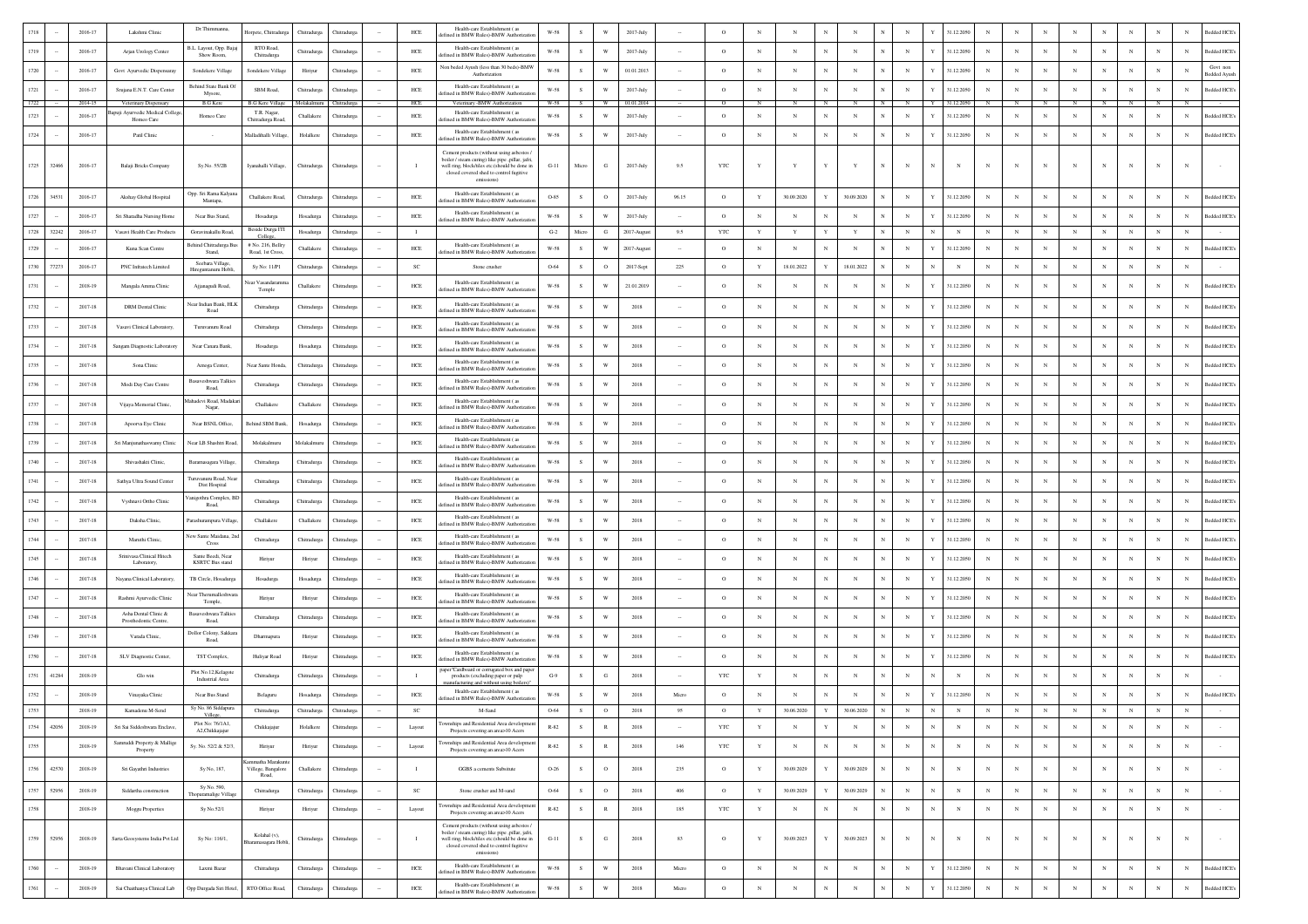| Pooja Dental Speciality Clinic<br>angameshwara Complex<br>Chitradurga<br>efined in BMW Rules)-BMW Authorizati<br>Nean Gagana Gangothri<br>Health-care Establishment (as<br>1763<br>2018-19<br>${\rm HCE}$<br>$W-58$<br>W<br>31.12.2050<br>N<br>$\mathbb{N}$<br>Bedded HCE's<br>Athreya Clinic<br>Doddaullarti<br>Challakere<br>s<br>2018<br>Micro<br>$\circ$<br>N<br>N<br>$_{\rm N}$<br>$_{\rm N}$<br>$_{\rm N}$<br>N<br>N<br>N<br>N<br>Chitradurg<br>efined in BMW Rules)-BMW Authoriza<br>Convent,<br>Health-care Establishment (as<br>W-58<br>31.12.2050<br>Bedded HCE's<br>1764<br>2018-19<br>Health Care Center<br><b>IUDP</b> Layout.<br>11th Cross.<br><b>HCE</b><br>W<br>Micro<br>$\circ$<br>$_{\rm N}$<br>$_{\rm N}$<br>$_{\rm N}$<br>$_{\rm N}$<br>N<br>Chitradurga<br>Chitradurea<br>-S<br>2018<br>N<br>N<br>$_{\rm N}$<br>$_{\rm N}$<br>N<br>N<br>N<br>efined in BMW Rules)-BMW Authoriza<br>Health-care Establishment (as<br><b>Bedded HCE's</b><br>1765<br>2018-19<br>Anugraha Multispeciality Centre<br>Turuvanuru Road,<br>Opp SP Office<br>Chitradurga<br>Chitradurga<br>HCE<br>W-58<br>S.<br>W<br>2018<br>Micro<br>$\circ$<br>$_{\rm N}$<br>$_{\rm N}$<br>N<br>$_{\rm N}$<br>31.12.2050<br>$_{\rm N}$<br>$_{\rm N}$<br>$_{\rm N}$<br>$\mathbf N$<br>N<br>$_{\rm N}$<br>efined in BMW Rules)-BMW Authorizat<br>Health-care Establishment (as<br>1766<br>Behind RTO Office,<br>$HCE$<br>$W-58$<br>s<br>W<br>$_{\rm N}$<br>31.12.2050<br>Bedded HCE's<br>2018-19<br>Pampa shree Surgical Centre,<br>Turuvanur Road<br>2018<br>Micro<br>$\circ$<br>N<br>N<br>N<br>Chitradurga<br>Chitradurga<br>N<br>lefined in BMW Rules)-BMW Authorizat<br>Health-care Establishment (as<br>1767<br>$HCE$<br>$W-58$<br>W<br>31.12.2050<br>Bedded HCE's<br>-S<br>2018<br>$\circ$<br>$_{\rm N}$<br>N<br>$_{\rm N}$<br>$_{\rm N}$<br>$_{\rm N}$<br>N<br>2018-19<br>Sri Siddeshwara Clinic<br>Garehatti Roady,<br>Chitradurga<br>Chitradurga<br>Chitradure<br>Micro<br>N<br>efined in BMW Rules)-BMW Authoriza<br>Health-care Establishment (as<br>31.12.2050<br>1768<br>2018-19<br>Suraksha Health Clinic,<br>SP Complex, 5th Cross<br>Jogimatti Road<br>Chitradurga<br>HCE<br>W-58<br>S<br>$\ensuremath{\text{W}}$<br>2018<br>Micro<br>$\circ$<br>$_{\rm N}$<br>$_{\rm N}$<br>$_{\rm N}$<br>$_{\rm N}$<br>$_{\rm N}$<br>$_{\rm N}$<br>$_{\rm N}$<br>Bedded HCE's<br>Chitradurg<br>$_{\rm N}$<br>N<br>N<br>$_{\rm N}$<br>lefined in BMW Rules)-BMW Authoriza<br>Anathashrama Road,<br>Health-care Establishment (as<br>$2018 - 19$<br>Malladihalli Village<br>$HCE$<br>$W-58$<br>W<br>2018<br>Micro<br>31.12.2050<br>Bedded HCE's<br>asaveshwara Clinical laboratory.<br>Holalkere<br>s<br>$\circ$<br>$_{\rm N}$<br>N<br>N<br>$_{\rm N}$<br>$_{\rm N}$<br>$_{\rm N}$<br>N<br>Chitradurg<br>N<br>N<br>Malladihalli Village<br>lefined in BMW Rules)-BMW Authorizati<br>Basaveshwara Talkies<br>Health-care Establishment (as<br>private non<br><b>HCE</b><br>$W-58$<br>31.12.2050<br>1770<br>2018-19<br>S.<br>W<br>$\circ$<br>$_{\rm N}$<br>N<br>$_{\rm N}$<br>$_{\rm N}$<br>$_{\rm N}$<br>$_{\rm N}$<br>$_{\rm N}$<br>Sanjeevini Health care Centre<br>Chitradurga<br>Chitradurga<br>Chitradure<br>2018<br>Micro<br>N<br>$_{\rm N}$<br>N<br>N<br>N<br>N<br>lefined in BMW Rules)-BMW Authorizatio<br>edded HCE's<br>Road,<br>Sy no-61, Near M.R<br>Amma Bricks and block company<br>$G-11$<br>27.35<br><b>YTC</b><br>1771<br>2018-19<br>MK Hatti<br>$\blacksquare$<br>S<br>G<br>2018<br>Y<br>N<br>N<br>N<br>N<br>63977<br>Chitradurga<br>Cement concrete hollow bricks<br>$_{\rm N}$<br>N<br>N<br>Chitradurga<br>N<br>Vagar, Davanagere Roa<br>ement bricks, Dolomite powder, Lime sto<br>1772<br>$R-26$<br>S<br>R<br>$_{\rm N}$<br>$_{\rm N}$<br>39074<br><b>HTH</b> Industries<br>Sv no-73/2, Ajjikamsag<br>$\blacksquare$<br>N<br>$_{\rm N}$<br>$_{\rm N}$<br>$_{\rm N}$<br>$_{\rm N}$<br>$_{\rm N}$<br>$_{\rm N}$<br>$_{\rm N}$<br>$_{\rm N}$<br>2018-19<br>Kaarehalli<br>Hosadurga<br>Chitradurga<br>C1<br>N<br>N<br>$\sim$<br>powder, Manganese powder<br>Sv No: 42, Pl No: 81-B.<br>1773<br>75399<br>2018-19<br>$G-3$<br>S<br>$_{\rm G}$<br>29.12.2019<br>YTC<br>okabindu Nutrition Biscuit Unit<br>Chitradurga<br>Chitradurga<br>$\mathbf{I}$<br>Agribases Nutrition Biscuit<br>$\mathbf Y$<br>N<br>$_{\rm N}$<br>N<br>$_{\rm N}$<br>$_{\rm N}$<br>$_{\rm N}$<br>N<br>$_{\rm N}$<br>$_{\rm N}$<br>$_{\rm N}$<br>$_{\rm N}$<br>$_{\rm N}$<br>Chitradurga<br>81-B1, Kelagote Village<br>Plot no:53,Indl Area<br>1774<br>$G-54$<br>75332<br>2018-19<br>Dhynamrutha Marketing sollutior<br>Chitradurga<br>Chitradurga<br>Chitradurga<br>$\mathbf{I}$<br>DE-Mineralised Water<br>S.<br>G<br>YTC<br>$\mathbf Y$<br>Y<br>$_{\rm N}$<br>$_{\rm N}$<br>$_{\rm N}$<br>$_{\rm N}$<br>$_{\rm N}$<br>$_{\rm N}$<br>$_{\rm N}$<br>N<br>N<br>$_{\rm N}$<br>Bangalore Road,<br><b>JCR</b> Extension,<br>Health-care Establishment (as<br>Bedded HCE's<br>1775<br>2018-19<br>Raghavendra Clinic,<br>2nd Cross West<br>Chitradurga<br>Chitradurga<br>HCE<br>W-58<br>S.<br>W<br>Micro<br>$\circ$<br>$_{\rm N}$<br>N<br>$_{\rm N}$<br>31.12.2050<br>$_{\rm N}$<br>$_{\rm N}$<br>N<br>$_{\rm N}$<br>N<br>$_{\rm N}$<br>lefined in BMW Rules)-BMW Authorizatio<br>Health-care Establishment (as<br>1776<br>$2018 - 19$<br>$HCE$<br>$W-58$<br>s<br>W<br>$_{\rm N}$<br>31.12.2050<br>N<br>Bedded HCE's<br>Hiriyur<br>Micro<br>$\circ$<br>N<br>N<br>N<br>N<br>Nirvana Diagnostic Centre,<br>Hospitl raced<br>Hiriyur<br>Chitradurg<br>lefined in BMW Rules)-BMW Authorizatio<br>Main Road, Hosadurga,<br>Ranga Child & Neonatal Health<br>Health-care Establishment (as<br>1777<br>W<br>31.12.2050<br><b>Bedded HCE's</b><br>2018-19<br>HCE<br>W-58<br>-S<br>18.01.2019<br>$_{\rm N}$<br>N<br>N<br>Hosadurga<br>Hosadurga<br>Chitradurga<br>$\circ$<br>N<br>$_{\rm N}$<br>N<br>N<br>N<br>lefined in BMW Rules)-BMW Authorization<br>Clinic<br>Chitradurga.<br>Onake Obavva Stadiun<br>Health-care Establishment (as<br>1778<br>2018-19<br>Vedas Ayur Health Centre<br>Chitradurga<br>Chitradurga<br>HCE<br>W-58<br>s<br>W<br>18.01.2019<br>$\circ$<br>$_{\rm N}$<br>$_{\rm N}$<br>$_{\rm N}$<br>31.12.2050<br>$_{\rm N}$<br>N<br>$_{\rm N}$<br>Bedded HCE's<br>Chitradurga<br>N<br>N<br>N<br>$_{\rm N}$<br>N<br>lefined in BMW Rules)-BMW Authorizatio<br>Road, Chitradurga<br>Vinayaka Nilaya, H No<br>Health-care Establishment (as<br>1779<br>2018-19<br>JCR Main Road,<br>${\rm HCE}$<br>$W-58$<br>W<br>18.01.2019<br>31.12.2050<br>Bedded HCE's<br>Kamadhenu Kidney Care<br>s<br>$\circ$<br>$_{\rm N}$<br>N<br>$_{\rm N}$<br>$_{\rm N}$<br>N<br>$_{\rm N}$<br>Chitradurga<br>Chitradurga<br>N<br>$_{\rm N}$<br>22.<br>lefined in BMW Rules)-BMW Authorizati<br>nobile Servicing, reparing and Painiting<br>1780<br>75957<br>ite no: 3&4, SR Layot<br>S<br>2018-19<br>Aspire auto (BTV Bajaj)<br>RTO Road<br>Chitradurga<br>Chitradurga<br>$\blacksquare$<br>$O-18$<br>$\circ$<br>C1<br>$\mathbf Y$<br>Closed<br>Closed<br>Y<br>$_{\rm N}$<br>$_{\rm N}$<br>$_{\rm N}$<br>$_{\rm N}$<br>$_{\rm N}$<br>$_{\rm N}$<br>$_{\rm N}$<br>$_{\rm N}$<br>scluding only fuel dis-<br>Health-care Establishment (as<br>1781<br>2018-19<br>Sanatorium Unani Hospital<br>Near Fathima Masji,<br>Agasanakallu,<br>HCE<br>W-58<br>S<br>$\ensuremath{\text{W}}$<br>01.01.2018<br>$\circ$<br>N<br>$_{\rm N}$<br>31.12.205<br>$_{\rm N}$<br>$_{\rm N}$<br>Bedded HCE's<br>Chitradurga<br><b>hitradurga</b><br>N<br>$_{\rm N}$<br>N<br>$\mathbf N$<br>lefined in BMW Rules)-BMW Authorizati<br>Nagaramgere Village<br>Wood Polymer Composite for door & window<br>$O-10$<br>1782<br>7639<br>2018-19<br>Prabitha Polymers<br>Challaken<br>Chitradurga<br>$\mathbf{I}$<br>S<br>$\circ$<br>23.01.2019<br>73<br>$\circ$<br>$\mathbf Y$<br>31.12.2028<br>31.12.2028<br>$_{\rm N}$<br>$_{\rm N}$<br>$_{\rm N}$<br><b>CFEst</b><br>Nagaramgen<br>N<br>$_{\rm N}$<br>N<br>Bangalore Road,<br>frame<br>Plot No: 19, KSSIDC<br>Sri Maruthi Graminabhiruddi<br>1783<br>75228<br>2018-19<br>MK Hatti<br>$G-72$<br>19.12.2018<br>YTC<br>${\rm CFE}$ st<br>Chitradurga<br>Chitradurga<br>$\mathbf{I}$<br>Ready Made Garments<br>S<br>G<br>$_{\rm N}$<br>Y<br>$\mathbf N$<br>$_{\rm N}$<br>N<br>$_{\rm N}$<br>Indl. Estate, MK Hatti.<br>Samste<br>Chitradurga<br>Seebara Village,<br>Health-care Establishment (as<br>1784<br>$HCE$<br>$W-58$<br>S<br>W<br>31.12.2050<br>Bedded HCE's<br>2018-19<br>Vishva Manava Grameena Clinic<br>Seebara Village<br>18.01.2019<br>$\circ$<br>$\mathbf Y$<br>N<br>$_{\rm N}$<br>N<br>N<br>Chitradurga<br>N<br>N<br>Chitradurga<br>N<br>Chitradurga<br>lefined in BMW Rules)-BMW Authoriza<br>Health-care Establishment (as<br>1785<br>$W-58$<br>31.12.2050<br>Bedded HCE's<br>2018-19<br>Sri Vinayaka Hospital<br>hitrahrayyanahatti Cro<br>Bellary Road,<br>Challaken<br>Chitradurga<br>HCE<br>S.<br>W<br>18.01.2019<br>$\circ$<br>$\mathbf{v}$<br>N<br>$_{\rm N}$<br>N<br>$_{\rm N}$<br>$_{\rm N}$<br>$_{\rm N}$<br>N<br>$_{\rm N}$<br>N<br>$\mathbf{N}$<br>efined in BMW Rules)-BMW Authorization<br>Church Road, 1st Cros<br>Health-care Establishment (as<br>1786<br>2018-19<br>Shreyas Health Care Centre<br>Near KSRTC Depot.<br>Chitradurga<br>Chitradurga<br>Chitradurga<br>HCE<br>W-58<br>s<br>$\ensuremath{\text{W}}$<br>18.01.2019<br>$\circ$<br>N<br>$_{\rm N}$<br>31.12.2050<br>N<br>$_{\rm N}$<br>$_{\rm N}$<br>Bedded HCE's<br>Y<br>N<br>N<br>N<br>$\mathbf N$<br>N<br>lefined in BMW Rules)-BMW Authorizatio<br>Chitradurga<br>antinagara, Challaka<br>Health-care Establishment (as<br>1787<br>$W-58$<br>31.12.2050<br><b>Bedded HCE's</b><br>2018-19<br>Sainika Hospital<br>Challakere<br>Challaken<br>Chitradurga<br>HCE<br>S.<br>W<br>18.01.2019<br>$\circ$<br>Y<br>$_{\rm N}$<br>$_{\rm N}$<br>$_{\rm N}$<br>$_{\rm N}$<br>$_{\rm N}$<br>$_{\rm N}$<br>$_{\rm N}$<br>N<br>N<br>$_{\rm N}$<br>N<br>$_{\rm N}$<br>Tq, Chitradurga<br>lefined in BMW Rules)-BMW Authorizat |
|---------------------------------------------------------------------------------------------------------------------------------------------------------------------------------------------------------------------------------------------------------------------------------------------------------------------------------------------------------------------------------------------------------------------------------------------------------------------------------------------------------------------------------------------------------------------------------------------------------------------------------------------------------------------------------------------------------------------------------------------------------------------------------------------------------------------------------------------------------------------------------------------------------------------------------------------------------------------------------------------------------------------------------------------------------------------------------------------------------------------------------------------------------------------------------------------------------------------------------------------------------------------------------------------------------------------------------------------------------------------------------------------------------------------------------------------------------------------------------------------------------------------------------------------------------------------------------------------------------------------------------------------------------------------------------------------------------------------------------------------------------------------------------------------------------------------------------------------------------------------------------------------------------------------------------------------------------------------------------------------------------------------------------------------------------------------------------------------------------------------------------------------------------------------------------------------------------------------------------------------------------------------------------------------------------------------------------------------------------------------------------------------------------------------------------------------------------------------------------------------------------------------------------------------------------------------------------------------------------------------------------------------------------------------------------------------------------------------------------------------------------------------------------------------------------------------------------------------------------------------------------------------------------------------------------------------------------------------------------------------------------------------------------------------------------------------------------------------------------------------------------------------------------------------------------------------------------------------------------------------------------------------------------------------------------------------------------------------------------------------------------------------------------------------------------------------------------------------------------------------------------------------------------------------------------------------------------------------------------------------------------------------------------------------------------------------------------------------------------------------------------------------------------------------------------------------------------------------------------------------------------------------------------------------------------------------------------------------------------------------------------------------------------------------------------------------------------------------------------------------------------------------------------------------------------------------------------------------------------------------------------------------------------------------------------------------------------------------------------------------------------------------------------------------------------------------------------------------------------------------------------------------------------------------------------------------------------------------------------------------------------------------------------------------------------------------------------------------------------------------------------------------------------------------------------------------------------------------------------------------------------------------------------------------------------------------------------------------------------------------------------------------------------------------------------------------------------------------------------------------------------------------------------------------------------------------------------------------------------------------------------------------------------------------------------------------------------------------------------------------------------------------------------------------------------------------------------------------------------------------------------------------------------------------------------------------------------------------------------------------------------------------------------------------------------------------------------------------------------------------------------------------------------------------------------------------------------------------------------------------------------------------------------------------------------------------------------------------------------------------------------------------------------------------------------------------------------------------------------------------------------------------------------------------------------------------------------------------------------------------------------------------------------------------------------------------------------------------------------------------------------------------------------------------------------------------------------------------------------------------------------------------------------------------------------------------------------------------------------------------------------------------------------------------------------------------------------------------------------------------------------------------------------------------------------------------------------------------------------------------------------------------------------------------------------------------------------------------------------------------------------------------------------------------------------------------------------------------------------------------------------------------------------------------------------------------------------------------------------------------------------------------------------------------------------------------------------------------------------------------------------------------------------------------------------------------------------------------------------------------------------------------------------------------------------------------------------------------------------------------------------------------------------------------------------------------------------------------------------------------------------------------------------------------------------------------------------------------------------------------------------------------------------------------------------------------------------------------------------------------------------------------------------------------------------------------------------------------------------------------------------------------------------------------------------------------------------------------------------------------------------------------------------------------------------------------------------------------------------------------------------------------------------------------------------------------------------------------------------------------------------------------------------------------------------------------------------------------------------------------------------------------------------------------------------------------------------------------------------------------------------------------------------------------------------------------------------------------------------------------------------------------------------------------------------------------------------------------------------------------------------------------------------------------------------------------------------------------------------------------------------------------------------------------------------------------------------------------------------------------------------------------------------------------------------------------------------------------------------------------------------------------------------------------------------------------------------------------------------------------------------------------------------------------------------------------------------------------------------------------------------------------------------------------------------------------------------------------------------------------------------------------------------------------------------------------------------------------------------------------------------------------------------------------------------------------------------------------------------|
|                                                                                                                                                                                                                                                                                                                                                                                                                                                                                                                                                                                                                                                                                                                                                                                                                                                                                                                                                                                                                                                                                                                                                                                                                                                                                                                                                                                                                                                                                                                                                                                                                                                                                                                                                                                                                                                                                                                                                                                                                                                                                                                                                                                                                                                                                                                                                                                                                                                                                                                                                                                                                                                                                                                                                                                                                                                                                                                                                                                                                                                                                                                                                                                                                                                                                                                                                                                                                                                                                                                                                                                                                                                                                                                                                                                                                                                                                                                                                                                                                                                                                                                                                                                                                                                                                                                                                                                                                                                                                                                                                                                                                                                                                                                                                                                                                                                                                                                                                                                                                                                                                                                                                                                                                                                                                                                                                                                                                                                                                                                                                                                                                                                                                                                                                                                                                                                                                                                                                                                                                                                                                                                                                                                                                                                                                                                                                                                                                                                                                                                                                                                                                                                                                                                                                                                                                                                                                                                                                                                                                                                                                                                                                                                                                                                                                                                                                                                                                                                                                                                                                                                                                                                                                                                                                                                                                                                                                                                                                                                                                                                                                                                                                                                                                                                                                                                                                                                                                                                                                                                                                                                                                                                                                                                                                                                                                                                                                                                                                                                                                                                                                                                                                                                                                                                                                                                                                                                                                                                                                                                                                                                                                                                                                                                                                                                                                                                                                                                                                                                 |
|                                                                                                                                                                                                                                                                                                                                                                                                                                                                                                                                                                                                                                                                                                                                                                                                                                                                                                                                                                                                                                                                                                                                                                                                                                                                                                                                                                                                                                                                                                                                                                                                                                                                                                                                                                                                                                                                                                                                                                                                                                                                                                                                                                                                                                                                                                                                                                                                                                                                                                                                                                                                                                                                                                                                                                                                                                                                                                                                                                                                                                                                                                                                                                                                                                                                                                                                                                                                                                                                                                                                                                                                                                                                                                                                                                                                                                                                                                                                                                                                                                                                                                                                                                                                                                                                                                                                                                                                                                                                                                                                                                                                                                                                                                                                                                                                                                                                                                                                                                                                                                                                                                                                                                                                                                                                                                                                                                                                                                                                                                                                                                                                                                                                                                                                                                                                                                                                                                                                                                                                                                                                                                                                                                                                                                                                                                                                                                                                                                                                                                                                                                                                                                                                                                                                                                                                                                                                                                                                                                                                                                                                                                                                                                                                                                                                                                                                                                                                                                                                                                                                                                                                                                                                                                                                                                                                                                                                                                                                                                                                                                                                                                                                                                                                                                                                                                                                                                                                                                                                                                                                                                                                                                                                                                                                                                                                                                                                                                                                                                                                                                                                                                                                                                                                                                                                                                                                                                                                                                                                                                                                                                                                                                                                                                                                                                                                                                                                                                                                                                                 |
|                                                                                                                                                                                                                                                                                                                                                                                                                                                                                                                                                                                                                                                                                                                                                                                                                                                                                                                                                                                                                                                                                                                                                                                                                                                                                                                                                                                                                                                                                                                                                                                                                                                                                                                                                                                                                                                                                                                                                                                                                                                                                                                                                                                                                                                                                                                                                                                                                                                                                                                                                                                                                                                                                                                                                                                                                                                                                                                                                                                                                                                                                                                                                                                                                                                                                                                                                                                                                                                                                                                                                                                                                                                                                                                                                                                                                                                                                                                                                                                                                                                                                                                                                                                                                                                                                                                                                                                                                                                                                                                                                                                                                                                                                                                                                                                                                                                                                                                                                                                                                                                                                                                                                                                                                                                                                                                                                                                                                                                                                                                                                                                                                                                                                                                                                                                                                                                                                                                                                                                                                                                                                                                                                                                                                                                                                                                                                                                                                                                                                                                                                                                                                                                                                                                                                                                                                                                                                                                                                                                                                                                                                                                                                                                                                                                                                                                                                                                                                                                                                                                                                                                                                                                                                                                                                                                                                                                                                                                                                                                                                                                                                                                                                                                                                                                                                                                                                                                                                                                                                                                                                                                                                                                                                                                                                                                                                                                                                                                                                                                                                                                                                                                                                                                                                                                                                                                                                                                                                                                                                                                                                                                                                                                                                                                                                                                                                                                                                                                                                                                 |
|                                                                                                                                                                                                                                                                                                                                                                                                                                                                                                                                                                                                                                                                                                                                                                                                                                                                                                                                                                                                                                                                                                                                                                                                                                                                                                                                                                                                                                                                                                                                                                                                                                                                                                                                                                                                                                                                                                                                                                                                                                                                                                                                                                                                                                                                                                                                                                                                                                                                                                                                                                                                                                                                                                                                                                                                                                                                                                                                                                                                                                                                                                                                                                                                                                                                                                                                                                                                                                                                                                                                                                                                                                                                                                                                                                                                                                                                                                                                                                                                                                                                                                                                                                                                                                                                                                                                                                                                                                                                                                                                                                                                                                                                                                                                                                                                                                                                                                                                                                                                                                                                                                                                                                                                                                                                                                                                                                                                                                                                                                                                                                                                                                                                                                                                                                                                                                                                                                                                                                                                                                                                                                                                                                                                                                                                                                                                                                                                                                                                                                                                                                                                                                                                                                                                                                                                                                                                                                                                                                                                                                                                                                                                                                                                                                                                                                                                                                                                                                                                                                                                                                                                                                                                                                                                                                                                                                                                                                                                                                                                                                                                                                                                                                                                                                                                                                                                                                                                                                                                                                                                                                                                                                                                                                                                                                                                                                                                                                                                                                                                                                                                                                                                                                                                                                                                                                                                                                                                                                                                                                                                                                                                                                                                                                                                                                                                                                                                                                                                                                                 |
|                                                                                                                                                                                                                                                                                                                                                                                                                                                                                                                                                                                                                                                                                                                                                                                                                                                                                                                                                                                                                                                                                                                                                                                                                                                                                                                                                                                                                                                                                                                                                                                                                                                                                                                                                                                                                                                                                                                                                                                                                                                                                                                                                                                                                                                                                                                                                                                                                                                                                                                                                                                                                                                                                                                                                                                                                                                                                                                                                                                                                                                                                                                                                                                                                                                                                                                                                                                                                                                                                                                                                                                                                                                                                                                                                                                                                                                                                                                                                                                                                                                                                                                                                                                                                                                                                                                                                                                                                                                                                                                                                                                                                                                                                                                                                                                                                                                                                                                                                                                                                                                                                                                                                                                                                                                                                                                                                                                                                                                                                                                                                                                                                                                                                                                                                                                                                                                                                                                                                                                                                                                                                                                                                                                                                                                                                                                                                                                                                                                                                                                                                                                                                                                                                                                                                                                                                                                                                                                                                                                                                                                                                                                                                                                                                                                                                                                                                                                                                                                                                                                                                                                                                                                                                                                                                                                                                                                                                                                                                                                                                                                                                                                                                                                                                                                                                                                                                                                                                                                                                                                                                                                                                                                                                                                                                                                                                                                                                                                                                                                                                                                                                                                                                                                                                                                                                                                                                                                                                                                                                                                                                                                                                                                                                                                                                                                                                                                                                                                                                                                 |
|                                                                                                                                                                                                                                                                                                                                                                                                                                                                                                                                                                                                                                                                                                                                                                                                                                                                                                                                                                                                                                                                                                                                                                                                                                                                                                                                                                                                                                                                                                                                                                                                                                                                                                                                                                                                                                                                                                                                                                                                                                                                                                                                                                                                                                                                                                                                                                                                                                                                                                                                                                                                                                                                                                                                                                                                                                                                                                                                                                                                                                                                                                                                                                                                                                                                                                                                                                                                                                                                                                                                                                                                                                                                                                                                                                                                                                                                                                                                                                                                                                                                                                                                                                                                                                                                                                                                                                                                                                                                                                                                                                                                                                                                                                                                                                                                                                                                                                                                                                                                                                                                                                                                                                                                                                                                                                                                                                                                                                                                                                                                                                                                                                                                                                                                                                                                                                                                                                                                                                                                                                                                                                                                                                                                                                                                                                                                                                                                                                                                                                                                                                                                                                                                                                                                                                                                                                                                                                                                                                                                                                                                                                                                                                                                                                                                                                                                                                                                                                                                                                                                                                                                                                                                                                                                                                                                                                                                                                                                                                                                                                                                                                                                                                                                                                                                                                                                                                                                                                                                                                                                                                                                                                                                                                                                                                                                                                                                                                                                                                                                                                                                                                                                                                                                                                                                                                                                                                                                                                                                                                                                                                                                                                                                                                                                                                                                                                                                                                                                                                                 |
|                                                                                                                                                                                                                                                                                                                                                                                                                                                                                                                                                                                                                                                                                                                                                                                                                                                                                                                                                                                                                                                                                                                                                                                                                                                                                                                                                                                                                                                                                                                                                                                                                                                                                                                                                                                                                                                                                                                                                                                                                                                                                                                                                                                                                                                                                                                                                                                                                                                                                                                                                                                                                                                                                                                                                                                                                                                                                                                                                                                                                                                                                                                                                                                                                                                                                                                                                                                                                                                                                                                                                                                                                                                                                                                                                                                                                                                                                                                                                                                                                                                                                                                                                                                                                                                                                                                                                                                                                                                                                                                                                                                                                                                                                                                                                                                                                                                                                                                                                                                                                                                                                                                                                                                                                                                                                                                                                                                                                                                                                                                                                                                                                                                                                                                                                                                                                                                                                                                                                                                                                                                                                                                                                                                                                                                                                                                                                                                                                                                                                                                                                                                                                                                                                                                                                                                                                                                                                                                                                                                                                                                                                                                                                                                                                                                                                                                                                                                                                                                                                                                                                                                                                                                                                                                                                                                                                                                                                                                                                                                                                                                                                                                                                                                                                                                                                                                                                                                                                                                                                                                                                                                                                                                                                                                                                                                                                                                                                                                                                                                                                                                                                                                                                                                                                                                                                                                                                                                                                                                                                                                                                                                                                                                                                                                                                                                                                                                                                                                                                                                 |
|                                                                                                                                                                                                                                                                                                                                                                                                                                                                                                                                                                                                                                                                                                                                                                                                                                                                                                                                                                                                                                                                                                                                                                                                                                                                                                                                                                                                                                                                                                                                                                                                                                                                                                                                                                                                                                                                                                                                                                                                                                                                                                                                                                                                                                                                                                                                                                                                                                                                                                                                                                                                                                                                                                                                                                                                                                                                                                                                                                                                                                                                                                                                                                                                                                                                                                                                                                                                                                                                                                                                                                                                                                                                                                                                                                                                                                                                                                                                                                                                                                                                                                                                                                                                                                                                                                                                                                                                                                                                                                                                                                                                                                                                                                                                                                                                                                                                                                                                                                                                                                                                                                                                                                                                                                                                                                                                                                                                                                                                                                                                                                                                                                                                                                                                                                                                                                                                                                                                                                                                                                                                                                                                                                                                                                                                                                                                                                                                                                                                                                                                                                                                                                                                                                                                                                                                                                                                                                                                                                                                                                                                                                                                                                                                                                                                                                                                                                                                                                                                                                                                                                                                                                                                                                                                                                                                                                                                                                                                                                                                                                                                                                                                                                                                                                                                                                                                                                                                                                                                                                                                                                                                                                                                                                                                                                                                                                                                                                                                                                                                                                                                                                                                                                                                                                                                                                                                                                                                                                                                                                                                                                                                                                                                                                                                                                                                                                                                                                                                                                                 |
|                                                                                                                                                                                                                                                                                                                                                                                                                                                                                                                                                                                                                                                                                                                                                                                                                                                                                                                                                                                                                                                                                                                                                                                                                                                                                                                                                                                                                                                                                                                                                                                                                                                                                                                                                                                                                                                                                                                                                                                                                                                                                                                                                                                                                                                                                                                                                                                                                                                                                                                                                                                                                                                                                                                                                                                                                                                                                                                                                                                                                                                                                                                                                                                                                                                                                                                                                                                                                                                                                                                                                                                                                                                                                                                                                                                                                                                                                                                                                                                                                                                                                                                                                                                                                                                                                                                                                                                                                                                                                                                                                                                                                                                                                                                                                                                                                                                                                                                                                                                                                                                                                                                                                                                                                                                                                                                                                                                                                                                                                                                                                                                                                                                                                                                                                                                                                                                                                                                                                                                                                                                                                                                                                                                                                                                                                                                                                                                                                                                                                                                                                                                                                                                                                                                                                                                                                                                                                                                                                                                                                                                                                                                                                                                                                                                                                                                                                                                                                                                                                                                                                                                                                                                                                                                                                                                                                                                                                                                                                                                                                                                                                                                                                                                                                                                                                                                                                                                                                                                                                                                                                                                                                                                                                                                                                                                                                                                                                                                                                                                                                                                                                                                                                                                                                                                                                                                                                                                                                                                                                                                                                                                                                                                                                                                                                                                                                                                                                                                                                                                 |
|                                                                                                                                                                                                                                                                                                                                                                                                                                                                                                                                                                                                                                                                                                                                                                                                                                                                                                                                                                                                                                                                                                                                                                                                                                                                                                                                                                                                                                                                                                                                                                                                                                                                                                                                                                                                                                                                                                                                                                                                                                                                                                                                                                                                                                                                                                                                                                                                                                                                                                                                                                                                                                                                                                                                                                                                                                                                                                                                                                                                                                                                                                                                                                                                                                                                                                                                                                                                                                                                                                                                                                                                                                                                                                                                                                                                                                                                                                                                                                                                                                                                                                                                                                                                                                                                                                                                                                                                                                                                                                                                                                                                                                                                                                                                                                                                                                                                                                                                                                                                                                                                                                                                                                                                                                                                                                                                                                                                                                                                                                                                                                                                                                                                                                                                                                                                                                                                                                                                                                                                                                                                                                                                                                                                                                                                                                                                                                                                                                                                                                                                                                                                                                                                                                                                                                                                                                                                                                                                                                                                                                                                                                                                                                                                                                                                                                                                                                                                                                                                                                                                                                                                                                                                                                                                                                                                                                                                                                                                                                                                                                                                                                                                                                                                                                                                                                                                                                                                                                                                                                                                                                                                                                                                                                                                                                                                                                                                                                                                                                                                                                                                                                                                                                                                                                                                                                                                                                                                                                                                                                                                                                                                                                                                                                                                                                                                                                                                                                                                                                                 |
|                                                                                                                                                                                                                                                                                                                                                                                                                                                                                                                                                                                                                                                                                                                                                                                                                                                                                                                                                                                                                                                                                                                                                                                                                                                                                                                                                                                                                                                                                                                                                                                                                                                                                                                                                                                                                                                                                                                                                                                                                                                                                                                                                                                                                                                                                                                                                                                                                                                                                                                                                                                                                                                                                                                                                                                                                                                                                                                                                                                                                                                                                                                                                                                                                                                                                                                                                                                                                                                                                                                                                                                                                                                                                                                                                                                                                                                                                                                                                                                                                                                                                                                                                                                                                                                                                                                                                                                                                                                                                                                                                                                                                                                                                                                                                                                                                                                                                                                                                                                                                                                                                                                                                                                                                                                                                                                                                                                                                                                                                                                                                                                                                                                                                                                                                                                                                                                                                                                                                                                                                                                                                                                                                                                                                                                                                                                                                                                                                                                                                                                                                                                                                                                                                                                                                                                                                                                                                                                                                                                                                                                                                                                                                                                                                                                                                                                                                                                                                                                                                                                                                                                                                                                                                                                                                                                                                                                                                                                                                                                                                                                                                                                                                                                                                                                                                                                                                                                                                                                                                                                                                                                                                                                                                                                                                                                                                                                                                                                                                                                                                                                                                                                                                                                                                                                                                                                                                                                                                                                                                                                                                                                                                                                                                                                                                                                                                                                                                                                                                                                 |
|                                                                                                                                                                                                                                                                                                                                                                                                                                                                                                                                                                                                                                                                                                                                                                                                                                                                                                                                                                                                                                                                                                                                                                                                                                                                                                                                                                                                                                                                                                                                                                                                                                                                                                                                                                                                                                                                                                                                                                                                                                                                                                                                                                                                                                                                                                                                                                                                                                                                                                                                                                                                                                                                                                                                                                                                                                                                                                                                                                                                                                                                                                                                                                                                                                                                                                                                                                                                                                                                                                                                                                                                                                                                                                                                                                                                                                                                                                                                                                                                                                                                                                                                                                                                                                                                                                                                                                                                                                                                                                                                                                                                                                                                                                                                                                                                                                                                                                                                                                                                                                                                                                                                                                                                                                                                                                                                                                                                                                                                                                                                                                                                                                                                                                                                                                                                                                                                                                                                                                                                                                                                                                                                                                                                                                                                                                                                                                                                                                                                                                                                                                                                                                                                                                                                                                                                                                                                                                                                                                                                                                                                                                                                                                                                                                                                                                                                                                                                                                                                                                                                                                                                                                                                                                                                                                                                                                                                                                                                                                                                                                                                                                                                                                                                                                                                                                                                                                                                                                                                                                                                                                                                                                                                                                                                                                                                                                                                                                                                                                                                                                                                                                                                                                                                                                                                                                                                                                                                                                                                                                                                                                                                                                                                                                                                                                                                                                                                                                                                                                                 |
|                                                                                                                                                                                                                                                                                                                                                                                                                                                                                                                                                                                                                                                                                                                                                                                                                                                                                                                                                                                                                                                                                                                                                                                                                                                                                                                                                                                                                                                                                                                                                                                                                                                                                                                                                                                                                                                                                                                                                                                                                                                                                                                                                                                                                                                                                                                                                                                                                                                                                                                                                                                                                                                                                                                                                                                                                                                                                                                                                                                                                                                                                                                                                                                                                                                                                                                                                                                                                                                                                                                                                                                                                                                                                                                                                                                                                                                                                                                                                                                                                                                                                                                                                                                                                                                                                                                                                                                                                                                                                                                                                                                                                                                                                                                                                                                                                                                                                                                                                                                                                                                                                                                                                                                                                                                                                                                                                                                                                                                                                                                                                                                                                                                                                                                                                                                                                                                                                                                                                                                                                                                                                                                                                                                                                                                                                                                                                                                                                                                                                                                                                                                                                                                                                                                                                                                                                                                                                                                                                                                                                                                                                                                                                                                                                                                                                                                                                                                                                                                                                                                                                                                                                                                                                                                                                                                                                                                                                                                                                                                                                                                                                                                                                                                                                                                                                                                                                                                                                                                                                                                                                                                                                                                                                                                                                                                                                                                                                                                                                                                                                                                                                                                                                                                                                                                                                                                                                                                                                                                                                                                                                                                                                                                                                                                                                                                                                                                                                                                                                                                 |
|                                                                                                                                                                                                                                                                                                                                                                                                                                                                                                                                                                                                                                                                                                                                                                                                                                                                                                                                                                                                                                                                                                                                                                                                                                                                                                                                                                                                                                                                                                                                                                                                                                                                                                                                                                                                                                                                                                                                                                                                                                                                                                                                                                                                                                                                                                                                                                                                                                                                                                                                                                                                                                                                                                                                                                                                                                                                                                                                                                                                                                                                                                                                                                                                                                                                                                                                                                                                                                                                                                                                                                                                                                                                                                                                                                                                                                                                                                                                                                                                                                                                                                                                                                                                                                                                                                                                                                                                                                                                                                                                                                                                                                                                                                                                                                                                                                                                                                                                                                                                                                                                                                                                                                                                                                                                                                                                                                                                                                                                                                                                                                                                                                                                                                                                                                                                                                                                                                                                                                                                                                                                                                                                                                                                                                                                                                                                                                                                                                                                                                                                                                                                                                                                                                                                                                                                                                                                                                                                                                                                                                                                                                                                                                                                                                                                                                                                                                                                                                                                                                                                                                                                                                                                                                                                                                                                                                                                                                                                                                                                                                                                                                                                                                                                                                                                                                                                                                                                                                                                                                                                                                                                                                                                                                                                                                                                                                                                                                                                                                                                                                                                                                                                                                                                                                                                                                                                                                                                                                                                                                                                                                                                                                                                                                                                                                                                                                                                                                                                                                                 |
|                                                                                                                                                                                                                                                                                                                                                                                                                                                                                                                                                                                                                                                                                                                                                                                                                                                                                                                                                                                                                                                                                                                                                                                                                                                                                                                                                                                                                                                                                                                                                                                                                                                                                                                                                                                                                                                                                                                                                                                                                                                                                                                                                                                                                                                                                                                                                                                                                                                                                                                                                                                                                                                                                                                                                                                                                                                                                                                                                                                                                                                                                                                                                                                                                                                                                                                                                                                                                                                                                                                                                                                                                                                                                                                                                                                                                                                                                                                                                                                                                                                                                                                                                                                                                                                                                                                                                                                                                                                                                                                                                                                                                                                                                                                                                                                                                                                                                                                                                                                                                                                                                                                                                                                                                                                                                                                                                                                                                                                                                                                                                                                                                                                                                                                                                                                                                                                                                                                                                                                                                                                                                                                                                                                                                                                                                                                                                                                                                                                                                                                                                                                                                                                                                                                                                                                                                                                                                                                                                                                                                                                                                                                                                                                                                                                                                                                                                                                                                                                                                                                                                                                                                                                                                                                                                                                                                                                                                                                                                                                                                                                                                                                                                                                                                                                                                                                                                                                                                                                                                                                                                                                                                                                                                                                                                                                                                                                                                                                                                                                                                                                                                                                                                                                                                                                                                                                                                                                                                                                                                                                                                                                                                                                                                                                                                                                                                                                                                                                                                                                 |
|                                                                                                                                                                                                                                                                                                                                                                                                                                                                                                                                                                                                                                                                                                                                                                                                                                                                                                                                                                                                                                                                                                                                                                                                                                                                                                                                                                                                                                                                                                                                                                                                                                                                                                                                                                                                                                                                                                                                                                                                                                                                                                                                                                                                                                                                                                                                                                                                                                                                                                                                                                                                                                                                                                                                                                                                                                                                                                                                                                                                                                                                                                                                                                                                                                                                                                                                                                                                                                                                                                                                                                                                                                                                                                                                                                                                                                                                                                                                                                                                                                                                                                                                                                                                                                                                                                                                                                                                                                                                                                                                                                                                                                                                                                                                                                                                                                                                                                                                                                                                                                                                                                                                                                                                                                                                                                                                                                                                                                                                                                                                                                                                                                                                                                                                                                                                                                                                                                                                                                                                                                                                                                                                                                                                                                                                                                                                                                                                                                                                                                                                                                                                                                                                                                                                                                                                                                                                                                                                                                                                                                                                                                                                                                                                                                                                                                                                                                                                                                                                                                                                                                                                                                                                                                                                                                                                                                                                                                                                                                                                                                                                                                                                                                                                                                                                                                                                                                                                                                                                                                                                                                                                                                                                                                                                                                                                                                                                                                                                                                                                                                                                                                                                                                                                                                                                                                                                                                                                                                                                                                                                                                                                                                                                                                                                                                                                                                                                                                                                                                                 |
|                                                                                                                                                                                                                                                                                                                                                                                                                                                                                                                                                                                                                                                                                                                                                                                                                                                                                                                                                                                                                                                                                                                                                                                                                                                                                                                                                                                                                                                                                                                                                                                                                                                                                                                                                                                                                                                                                                                                                                                                                                                                                                                                                                                                                                                                                                                                                                                                                                                                                                                                                                                                                                                                                                                                                                                                                                                                                                                                                                                                                                                                                                                                                                                                                                                                                                                                                                                                                                                                                                                                                                                                                                                                                                                                                                                                                                                                                                                                                                                                                                                                                                                                                                                                                                                                                                                                                                                                                                                                                                                                                                                                                                                                                                                                                                                                                                                                                                                                                                                                                                                                                                                                                                                                                                                                                                                                                                                                                                                                                                                                                                                                                                                                                                                                                                                                                                                                                                                                                                                                                                                                                                                                                                                                                                                                                                                                                                                                                                                                                                                                                                                                                                                                                                                                                                                                                                                                                                                                                                                                                                                                                                                                                                                                                                                                                                                                                                                                                                                                                                                                                                                                                                                                                                                                                                                                                                                                                                                                                                                                                                                                                                                                                                                                                                                                                                                                                                                                                                                                                                                                                                                                                                                                                                                                                                                                                                                                                                                                                                                                                                                                                                                                                                                                                                                                                                                                                                                                                                                                                                                                                                                                                                                                                                                                                                                                                                                                                                                                                                                 |
|                                                                                                                                                                                                                                                                                                                                                                                                                                                                                                                                                                                                                                                                                                                                                                                                                                                                                                                                                                                                                                                                                                                                                                                                                                                                                                                                                                                                                                                                                                                                                                                                                                                                                                                                                                                                                                                                                                                                                                                                                                                                                                                                                                                                                                                                                                                                                                                                                                                                                                                                                                                                                                                                                                                                                                                                                                                                                                                                                                                                                                                                                                                                                                                                                                                                                                                                                                                                                                                                                                                                                                                                                                                                                                                                                                                                                                                                                                                                                                                                                                                                                                                                                                                                                                                                                                                                                                                                                                                                                                                                                                                                                                                                                                                                                                                                                                                                                                                                                                                                                                                                                                                                                                                                                                                                                                                                                                                                                                                                                                                                                                                                                                                                                                                                                                                                                                                                                                                                                                                                                                                                                                                                                                                                                                                                                                                                                                                                                                                                                                                                                                                                                                                                                                                                                                                                                                                                                                                                                                                                                                                                                                                                                                                                                                                                                                                                                                                                                                                                                                                                                                                                                                                                                                                                                                                                                                                                                                                                                                                                                                                                                                                                                                                                                                                                                                                                                                                                                                                                                                                                                                                                                                                                                                                                                                                                                                                                                                                                                                                                                                                                                                                                                                                                                                                                                                                                                                                                                                                                                                                                                                                                                                                                                                                                                                                                                                                                                                                                                                                 |
|                                                                                                                                                                                                                                                                                                                                                                                                                                                                                                                                                                                                                                                                                                                                                                                                                                                                                                                                                                                                                                                                                                                                                                                                                                                                                                                                                                                                                                                                                                                                                                                                                                                                                                                                                                                                                                                                                                                                                                                                                                                                                                                                                                                                                                                                                                                                                                                                                                                                                                                                                                                                                                                                                                                                                                                                                                                                                                                                                                                                                                                                                                                                                                                                                                                                                                                                                                                                                                                                                                                                                                                                                                                                                                                                                                                                                                                                                                                                                                                                                                                                                                                                                                                                                                                                                                                                                                                                                                                                                                                                                                                                                                                                                                                                                                                                                                                                                                                                                                                                                                                                                                                                                                                                                                                                                                                                                                                                                                                                                                                                                                                                                                                                                                                                                                                                                                                                                                                                                                                                                                                                                                                                                                                                                                                                                                                                                                                                                                                                                                                                                                                                                                                                                                                                                                                                                                                                                                                                                                                                                                                                                                                                                                                                                                                                                                                                                                                                                                                                                                                                                                                                                                                                                                                                                                                                                                                                                                                                                                                                                                                                                                                                                                                                                                                                                                                                                                                                                                                                                                                                                                                                                                                                                                                                                                                                                                                                                                                                                                                                                                                                                                                                                                                                                                                                                                                                                                                                                                                                                                                                                                                                                                                                                                                                                                                                                                                                                                                                                                                 |
|                                                                                                                                                                                                                                                                                                                                                                                                                                                                                                                                                                                                                                                                                                                                                                                                                                                                                                                                                                                                                                                                                                                                                                                                                                                                                                                                                                                                                                                                                                                                                                                                                                                                                                                                                                                                                                                                                                                                                                                                                                                                                                                                                                                                                                                                                                                                                                                                                                                                                                                                                                                                                                                                                                                                                                                                                                                                                                                                                                                                                                                                                                                                                                                                                                                                                                                                                                                                                                                                                                                                                                                                                                                                                                                                                                                                                                                                                                                                                                                                                                                                                                                                                                                                                                                                                                                                                                                                                                                                                                                                                                                                                                                                                                                                                                                                                                                                                                                                                                                                                                                                                                                                                                                                                                                                                                                                                                                                                                                                                                                                                                                                                                                                                                                                                                                                                                                                                                                                                                                                                                                                                                                                                                                                                                                                                                                                                                                                                                                                                                                                                                                                                                                                                                                                                                                                                                                                                                                                                                                                                                                                                                                                                                                                                                                                                                                                                                                                                                                                                                                                                                                                                                                                                                                                                                                                                                                                                                                                                                                                                                                                                                                                                                                                                                                                                                                                                                                                                                                                                                                                                                                                                                                                                                                                                                                                                                                                                                                                                                                                                                                                                                                                                                                                                                                                                                                                                                                                                                                                                                                                                                                                                                                                                                                                                                                                                                                                                                                                                                                 |
|                                                                                                                                                                                                                                                                                                                                                                                                                                                                                                                                                                                                                                                                                                                                                                                                                                                                                                                                                                                                                                                                                                                                                                                                                                                                                                                                                                                                                                                                                                                                                                                                                                                                                                                                                                                                                                                                                                                                                                                                                                                                                                                                                                                                                                                                                                                                                                                                                                                                                                                                                                                                                                                                                                                                                                                                                                                                                                                                                                                                                                                                                                                                                                                                                                                                                                                                                                                                                                                                                                                                                                                                                                                                                                                                                                                                                                                                                                                                                                                                                                                                                                                                                                                                                                                                                                                                                                                                                                                                                                                                                                                                                                                                                                                                                                                                                                                                                                                                                                                                                                                                                                                                                                                                                                                                                                                                                                                                                                                                                                                                                                                                                                                                                                                                                                                                                                                                                                                                                                                                                                                                                                                                                                                                                                                                                                                                                                                                                                                                                                                                                                                                                                                                                                                                                                                                                                                                                                                                                                                                                                                                                                                                                                                                                                                                                                                                                                                                                                                                                                                                                                                                                                                                                                                                                                                                                                                                                                                                                                                                                                                                                                                                                                                                                                                                                                                                                                                                                                                                                                                                                                                                                                                                                                                                                                                                                                                                                                                                                                                                                                                                                                                                                                                                                                                                                                                                                                                                                                                                                                                                                                                                                                                                                                                                                                                                                                                                                                                                                                                 |
|                                                                                                                                                                                                                                                                                                                                                                                                                                                                                                                                                                                                                                                                                                                                                                                                                                                                                                                                                                                                                                                                                                                                                                                                                                                                                                                                                                                                                                                                                                                                                                                                                                                                                                                                                                                                                                                                                                                                                                                                                                                                                                                                                                                                                                                                                                                                                                                                                                                                                                                                                                                                                                                                                                                                                                                                                                                                                                                                                                                                                                                                                                                                                                                                                                                                                                                                                                                                                                                                                                                                                                                                                                                                                                                                                                                                                                                                                                                                                                                                                                                                                                                                                                                                                                                                                                                                                                                                                                                                                                                                                                                                                                                                                                                                                                                                                                                                                                                                                                                                                                                                                                                                                                                                                                                                                                                                                                                                                                                                                                                                                                                                                                                                                                                                                                                                                                                                                                                                                                                                                                                                                                                                                                                                                                                                                                                                                                                                                                                                                                                                                                                                                                                                                                                                                                                                                                                                                                                                                                                                                                                                                                                                                                                                                                                                                                                                                                                                                                                                                                                                                                                                                                                                                                                                                                                                                                                                                                                                                                                                                                                                                                                                                                                                                                                                                                                                                                                                                                                                                                                                                                                                                                                                                                                                                                                                                                                                                                                                                                                                                                                                                                                                                                                                                                                                                                                                                                                                                                                                                                                                                                                                                                                                                                                                                                                                                                                                                                                                                                                 |
|                                                                                                                                                                                                                                                                                                                                                                                                                                                                                                                                                                                                                                                                                                                                                                                                                                                                                                                                                                                                                                                                                                                                                                                                                                                                                                                                                                                                                                                                                                                                                                                                                                                                                                                                                                                                                                                                                                                                                                                                                                                                                                                                                                                                                                                                                                                                                                                                                                                                                                                                                                                                                                                                                                                                                                                                                                                                                                                                                                                                                                                                                                                                                                                                                                                                                                                                                                                                                                                                                                                                                                                                                                                                                                                                                                                                                                                                                                                                                                                                                                                                                                                                                                                                                                                                                                                                                                                                                                                                                                                                                                                                                                                                                                                                                                                                                                                                                                                                                                                                                                                                                                                                                                                                                                                                                                                                                                                                                                                                                                                                                                                                                                                                                                                                                                                                                                                                                                                                                                                                                                                                                                                                                                                                                                                                                                                                                                                                                                                                                                                                                                                                                                                                                                                                                                                                                                                                                                                                                                                                                                                                                                                                                                                                                                                                                                                                                                                                                                                                                                                                                                                                                                                                                                                                                                                                                                                                                                                                                                                                                                                                                                                                                                                                                                                                                                                                                                                                                                                                                                                                                                                                                                                                                                                                                                                                                                                                                                                                                                                                                                                                                                                                                                                                                                                                                                                                                                                                                                                                                                                                                                                                                                                                                                                                                                                                                                                                                                                                                                                 |
|                                                                                                                                                                                                                                                                                                                                                                                                                                                                                                                                                                                                                                                                                                                                                                                                                                                                                                                                                                                                                                                                                                                                                                                                                                                                                                                                                                                                                                                                                                                                                                                                                                                                                                                                                                                                                                                                                                                                                                                                                                                                                                                                                                                                                                                                                                                                                                                                                                                                                                                                                                                                                                                                                                                                                                                                                                                                                                                                                                                                                                                                                                                                                                                                                                                                                                                                                                                                                                                                                                                                                                                                                                                                                                                                                                                                                                                                                                                                                                                                                                                                                                                                                                                                                                                                                                                                                                                                                                                                                                                                                                                                                                                                                                                                                                                                                                                                                                                                                                                                                                                                                                                                                                                                                                                                                                                                                                                                                                                                                                                                                                                                                                                                                                                                                                                                                                                                                                                                                                                                                                                                                                                                                                                                                                                                                                                                                                                                                                                                                                                                                                                                                                                                                                                                                                                                                                                                                                                                                                                                                                                                                                                                                                                                                                                                                                                                                                                                                                                                                                                                                                                                                                                                                                                                                                                                                                                                                                                                                                                                                                                                                                                                                                                                                                                                                                                                                                                                                                                                                                                                                                                                                                                                                                                                                                                                                                                                                                                                                                                                                                                                                                                                                                                                                                                                                                                                                                                                                                                                                                                                                                                                                                                                                                                                                                                                                                                                                                                                                                                 |
|                                                                                                                                                                                                                                                                                                                                                                                                                                                                                                                                                                                                                                                                                                                                                                                                                                                                                                                                                                                                                                                                                                                                                                                                                                                                                                                                                                                                                                                                                                                                                                                                                                                                                                                                                                                                                                                                                                                                                                                                                                                                                                                                                                                                                                                                                                                                                                                                                                                                                                                                                                                                                                                                                                                                                                                                                                                                                                                                                                                                                                                                                                                                                                                                                                                                                                                                                                                                                                                                                                                                                                                                                                                                                                                                                                                                                                                                                                                                                                                                                                                                                                                                                                                                                                                                                                                                                                                                                                                                                                                                                                                                                                                                                                                                                                                                                                                                                                                                                                                                                                                                                                                                                                                                                                                                                                                                                                                                                                                                                                                                                                                                                                                                                                                                                                                                                                                                                                                                                                                                                                                                                                                                                                                                                                                                                                                                                                                                                                                                                                                                                                                                                                                                                                                                                                                                                                                                                                                                                                                                                                                                                                                                                                                                                                                                                                                                                                                                                                                                                                                                                                                                                                                                                                                                                                                                                                                                                                                                                                                                                                                                                                                                                                                                                                                                                                                                                                                                                                                                                                                                                                                                                                                                                                                                                                                                                                                                                                                                                                                                                                                                                                                                                                                                                                                                                                                                                                                                                                                                                                                                                                                                                                                                                                                                                                                                                                                                                                                                                                                 |
|                                                                                                                                                                                                                                                                                                                                                                                                                                                                                                                                                                                                                                                                                                                                                                                                                                                                                                                                                                                                                                                                                                                                                                                                                                                                                                                                                                                                                                                                                                                                                                                                                                                                                                                                                                                                                                                                                                                                                                                                                                                                                                                                                                                                                                                                                                                                                                                                                                                                                                                                                                                                                                                                                                                                                                                                                                                                                                                                                                                                                                                                                                                                                                                                                                                                                                                                                                                                                                                                                                                                                                                                                                                                                                                                                                                                                                                                                                                                                                                                                                                                                                                                                                                                                                                                                                                                                                                                                                                                                                                                                                                                                                                                                                                                                                                                                                                                                                                                                                                                                                                                                                                                                                                                                                                                                                                                                                                                                                                                                                                                                                                                                                                                                                                                                                                                                                                                                                                                                                                                                                                                                                                                                                                                                                                                                                                                                                                                                                                                                                                                                                                                                                                                                                                                                                                                                                                                                                                                                                                                                                                                                                                                                                                                                                                                                                                                                                                                                                                                                                                                                                                                                                                                                                                                                                                                                                                                                                                                                                                                                                                                                                                                                                                                                                                                                                                                                                                                                                                                                                                                                                                                                                                                                                                                                                                                                                                                                                                                                                                                                                                                                                                                                                                                                                                                                                                                                                                                                                                                                                                                                                                                                                                                                                                                                                                                                                                                                                                                                                                 |
| Health-care Establishment (as<br>1788<br>2018-19<br>${\rm HCE}$<br>$W-58$<br>s<br>W<br>$\circ$<br>$_{\rm N}$<br>31.12.2050<br>$\mathbf N$<br>$\mathbb{N}$<br>Bedded HCE's<br>Murthy Clinic,<br>Dr.Krishna<br>MK Hatti,<br>18.01.2019<br>Y<br>N<br>N<br>$_{\rm N}$<br>Chitradurga<br>Chitradurga<br>lefined in BMW Rules)-BMW Authorizati                                                                                                                                                                                                                                                                                                                                                                                                                                                                                                                                                                                                                                                                                                                                                                                                                                                                                                                                                                                                                                                                                                                                                                                                                                                                                                                                                                                                                                                                                                                                                                                                                                                                                                                                                                                                                                                                                                                                                                                                                                                                                                                                                                                                                                                                                                                                                                                                                                                                                                                                                                                                                                                                                                                                                                                                                                                                                                                                                                                                                                                                                                                                                                                                                                                                                                                                                                                                                                                                                                                                                                                                                                                                                                                                                                                                                                                                                                                                                                                                                                                                                                                                                                                                                                                                                                                                                                                                                                                                                                                                                                                                                                                                                                                                                                                                                                                                                                                                                                                                                                                                                                                                                                                                                                                                                                                                                                                                                                                                                                                                                                                                                                                                                                                                                                                                                                                                                                                                                                                                                                                                                                                                                                                                                                                                                                                                                                                                                                                                                                                                                                                                                                                                                                                                                                                                                                                                                                                                                                                                                                                                                                                                                                                                                                                                                                                                                                                                                                                                                                                                                                                                                                                                                                                                                                                                                                                                                                                                                                                                                                                                                                                                                                                                                                                                                                                                                                                                                                                                                                                                                                                                                                                                                                                                                                                                                                                                                                                                                                                                                                                                                                                                                                                                                                                                                                                                                                                                                                                                                                                                                                                                                                        |
| Health-care Establishment (as<br>JCR Extn, 2nd Cros.<br>1789<br>HCE<br>W-58<br>-S<br>W<br>31.12.2050<br><b>Bedded HCE</b><br>2018-19<br>Sri Raghavendra Clinic<br>Chitradurga<br>Chitradurga<br>Chitradurg<br>18.01.2019<br>$\circ$<br>$\mathbf N$<br>$\mathbf{N}$<br>N<br>N<br>N<br>N<br>- Y<br>N<br>efined in BMW Rules)-BMW Authorizati<br>West, Chitradurga                                                                                                                                                                                                                                                                                                                                                                                                                                                                                                                                                                                                                                                                                                                                                                                                                                                                                                                                                                                                                                                                                                                                                                                                                                                                                                                                                                                                                                                                                                                                                                                                                                                                                                                                                                                                                                                                                                                                                                                                                                                                                                                                                                                                                                                                                                                                                                                                                                                                                                                                                                                                                                                                                                                                                                                                                                                                                                                                                                                                                                                                                                                                                                                                                                                                                                                                                                                                                                                                                                                                                                                                                                                                                                                                                                                                                                                                                                                                                                                                                                                                                                                                                                                                                                                                                                                                                                                                                                                                                                                                                                                                                                                                                                                                                                                                                                                                                                                                                                                                                                                                                                                                                                                                                                                                                                                                                                                                                                                                                                                                                                                                                                                                                                                                                                                                                                                                                                                                                                                                                                                                                                                                                                                                                                                                                                                                                                                                                                                                                                                                                                                                                                                                                                                                                                                                                                                                                                                                                                                                                                                                                                                                                                                                                                                                                                                                                                                                                                                                                                                                                                                                                                                                                                                                                                                                                                                                                                                                                                                                                                                                                                                                                                                                                                                                                                                                                                                                                                                                                                                                                                                                                                                                                                                                                                                                                                                                                                                                                                                                                                                                                                                                                                                                                                                                                                                                                                                                                                                                                                                                                                                                                 |
| J.C Road, Beside canara<br>Health-care Establishment (as<br>2018-19<br>Sri Gurukrupa Clinic<br>Nayakanahatti, Post<br>Challakere<br>Chitradurga<br>HCE<br>W-58<br>s<br>W<br>01.01.2013<br>$\circ$<br>$_{\rm N}$<br>31.12.2050<br>$_{\rm N}$<br>Bedded HCE's<br>N<br>N<br>N<br>defined in BMW Rules)-BMW Authorization<br>Bank                                                                                                                                                                                                                                                                                                                                                                                                                                                                                                                                                                                                                                                                                                                                                                                                                                                                                                                                                                                                                                                                                                                                                                                                                                                                                                                                                                                                                                                                                                                                                                                                                                                                                                                                                                                                                                                                                                                                                                                                                                                                                                                                                                                                                                                                                                                                                                                                                                                                                                                                                                                                                                                                                                                                                                                                                                                                                                                                                                                                                                                                                                                                                                                                                                                                                                                                                                                                                                                                                                                                                                                                                                                                                                                                                                                                                                                                                                                                                                                                                                                                                                                                                                                                                                                                                                                                                                                                                                                                                                                                                                                                                                                                                                                                                                                                                                                                                                                                                                                                                                                                                                                                                                                                                                                                                                                                                                                                                                                                                                                                                                                                                                                                                                                                                                                                                                                                                                                                                                                                                                                                                                                                                                                                                                                                                                                                                                                                                                                                                                                                                                                                                                                                                                                                                                                                                                                                                                                                                                                                                                                                                                                                                                                                                                                                                                                                                                                                                                                                                                                                                                                                                                                                                                                                                                                                                                                                                                                                                                                                                                                                                                                                                                                                                                                                                                                                                                                                                                                                                                                                                                                                                                                                                                                                                                                                                                                                                                                                                                                                                                                                                                                                                                                                                                                                                                                                                                                                                                                                                                                                                                                                                                                   |
| Near Bus Stand<br>Health-care Establishment (as<br>1791<br>2018-19<br>Sri Marulasiddeshwara Clinic<br>Bengalore Road,<br>HCE<br>W-58<br>s<br>W<br>18.01.2019<br>$_{\rm N}$<br>31.12.2050<br>$_{\rm N}$<br>N<br>Bedded HCE's<br>Hosadurga<br>Hosadurg<br><b>Thitradt</b><br>$\Omega$<br>N<br>N<br>lefined in BMW Rules)-BMW Authorizatio                                                                                                                                                                                                                                                                                                                                                                                                                                                                                                                                                                                                                                                                                                                                                                                                                                                                                                                                                                                                                                                                                                                                                                                                                                                                                                                                                                                                                                                                                                                                                                                                                                                                                                                                                                                                                                                                                                                                                                                                                                                                                                                                                                                                                                                                                                                                                                                                                                                                                                                                                                                                                                                                                                                                                                                                                                                                                                                                                                                                                                                                                                                                                                                                                                                                                                                                                                                                                                                                                                                                                                                                                                                                                                                                                                                                                                                                                                                                                                                                                                                                                                                                                                                                                                                                                                                                                                                                                                                                                                                                                                                                                                                                                                                                                                                                                                                                                                                                                                                                                                                                                                                                                                                                                                                                                                                                                                                                                                                                                                                                                                                                                                                                                                                                                                                                                                                                                                                                                                                                                                                                                                                                                                                                                                                                                                                                                                                                                                                                                                                                                                                                                                                                                                                                                                                                                                                                                                                                                                                                                                                                                                                                                                                                                                                                                                                                                                                                                                                                                                                                                                                                                                                                                                                                                                                                                                                                                                                                                                                                                                                                                                                                                                                                                                                                                                                                                                                                                                                                                                                                                                                                                                                                                                                                                                                                                                                                                                                                                                                                                                                                                                                                                                                                                                                                                                                                                                                                                                                                                                                                                                                                                                         |
| Hosadurga, Chitradurg<br>Health-care Establishment (as<br><b>Bedded HCE's</b><br>1792<br>2018-19<br>Chinmai Clinic<br>Near Durgamma Temple<br>Hiriyur<br>Hiriyur<br>Chitradurga<br>HCE<br>W-58<br>S<br>$\ensuremath{\text{W}}$<br>18.01.2019<br>$\circ$<br>$_{\rm N}$<br>31.12.2050<br>$_{\rm N}$<br>$_{\rm N}$<br>N<br>N<br>N<br>$\mathbf{Y}$<br>N<br>$_{\rm N}$<br>N<br>Y<br>N<br>fined in BMW Rules)-BMW Authorizatio                                                                                                                                                                                                                                                                                                                                                                                                                                                                                                                                                                                                                                                                                                                                                                                                                                                                                                                                                                                                                                                                                                                                                                                                                                                                                                                                                                                                                                                                                                                                                                                                                                                                                                                                                                                                                                                                                                                                                                                                                                                                                                                                                                                                                                                                                                                                                                                                                                                                                                                                                                                                                                                                                                                                                                                                                                                                                                                                                                                                                                                                                                                                                                                                                                                                                                                                                                                                                                                                                                                                                                                                                                                                                                                                                                                                                                                                                                                                                                                                                                                                                                                                                                                                                                                                                                                                                                                                                                                                                                                                                                                                                                                                                                                                                                                                                                                                                                                                                                                                                                                                                                                                                                                                                                                                                                                                                                                                                                                                                                                                                                                                                                                                                                                                                                                                                                                                                                                                                                                                                                                                                                                                                                                                                                                                                                                                                                                                                                                                                                                                                                                                                                                                                                                                                                                                                                                                                                                                                                                                                                                                                                                                                                                                                                                                                                                                                                                                                                                                                                                                                                                                                                                                                                                                                                                                                                                                                                                                                                                                                                                                                                                                                                                                                                                                                                                                                                                                                                                                                                                                                                                                                                                                                                                                                                                                                                                                                                                                                                                                                                                                                                                                                                                                                                                                                                                                                                                                                                                                                                                                                        |
| Health-care Establishment (as<br>Govt Bedded                                                                                                                                                                                                                                                                                                                                                                                                                                                                                                                                                                                                                                                                                                                                                                                                                                                                                                                                                                                                                                                                                                                                                                                                                                                                                                                                                                                                                                                                                                                                                                                                                                                                                                                                                                                                                                                                                                                                                                                                                                                                                                                                                                                                                                                                                                                                                                                                                                                                                                                                                                                                                                                                                                                                                                                                                                                                                                                                                                                                                                                                                                                                                                                                                                                                                                                                                                                                                                                                                                                                                                                                                                                                                                                                                                                                                                                                                                                                                                                                                                                                                                                                                                                                                                                                                                                                                                                                                                                                                                                                                                                                                                                                                                                                                                                                                                                                                                                                                                                                                                                                                                                                                                                                                                                                                                                                                                                                                                                                                                                                                                                                                                                                                                                                                                                                                                                                                                                                                                                                                                                                                                                                                                                                                                                                                                                                                                                                                                                                                                                                                                                                                                                                                                                                                                                                                                                                                                                                                                                                                                                                                                                                                                                                                                                                                                                                                                                                                                                                                                                                                                                                                                                                                                                                                                                                                                                                                                                                                                                                                                                                                                                                                                                                                                                                                                                                                                                                                                                                                                                                                                                                                                                                                                                                                                                                                                                                                                                                                                                                                                                                                                                                                                                                                                                                                                                                                                                                                                                                                                                                                                                                                                                                                                                                                                                                                                                                                                                                    |
| 1793<br>2018-19<br>${\rm HCE}$<br>$W-58$<br>$\ensuremath{\text{W}}$<br>18.01.2019<br>31.12.2050<br>PHC<br>hannammanagathi Hall<br>Challakere<br>Challaken<br>Chitradurga<br>s<br>$\circ$<br>$_{\rm N}$<br>$_{\rm N}$<br>$_{\rm N}$<br>$\mathbf N$<br>N<br>defined in BMW Rules)-BMW Authorizatio<br>HCE's                                                                                                                                                                                                                                                                                                                                                                                                                                                                                                                                                                                                                                                                                                                                                                                                                                                                                                                                                                                                                                                                                                                                                                                                                                                                                                                                                                                                                                                                                                                                                                                                                                                                                                                                                                                                                                                                                                                                                                                                                                                                                                                                                                                                                                                                                                                                                                                                                                                                                                                                                                                                                                                                                                                                                                                                                                                                                                                                                                                                                                                                                                                                                                                                                                                                                                                                                                                                                                                                                                                                                                                                                                                                                                                                                                                                                                                                                                                                                                                                                                                                                                                                                                                                                                                                                                                                                                                                                                                                                                                                                                                                                                                                                                                                                                                                                                                                                                                                                                                                                                                                                                                                                                                                                                                                                                                                                                                                                                                                                                                                                                                                                                                                                                                                                                                                                                                                                                                                                                                                                                                                                                                                                                                                                                                                                                                                                                                                                                                                                                                                                                                                                                                                                                                                                                                                                                                                                                                                                                                                                                                                                                                                                                                                                                                                                                                                                                                                                                                                                                                                                                                                                                                                                                                                                                                                                                                                                                                                                                                                                                                                                                                                                                                                                                                                                                                                                                                                                                                                                                                                                                                                                                                                                                                                                                                                                                                                                                                                                                                                                                                                                                                                                                                                                                                                                                                                                                                                                                                                                                                                                                                                                                                                       |
| Health-care Establishment (as<br>31.12.2050<br>1794<br>2018-19<br>Om Sai Clinic<br>JCR Extn, Chitradurga<br>Chitradurga<br>Chitradurga<br>Chitradurg<br>HCE<br>W-58<br>$\mathcal{S}$<br>W<br>18.01.2019<br>$_{\rm N}$<br>$_{\rm N}$<br>$_{\rm N}$<br>N<br><b>Bedded HCE</b><br>$\Omega$<br>$\mathbf{Y}$<br>N<br>N<br>lefined in BMW Rules)-BMW Authorizati                                                                                                                                                                                                                                                                                                                                                                                                                                                                                                                                                                                                                                                                                                                                                                                                                                                                                                                                                                                                                                                                                                                                                                                                                                                                                                                                                                                                                                                                                                                                                                                                                                                                                                                                                                                                                                                                                                                                                                                                                                                                                                                                                                                                                                                                                                                                                                                                                                                                                                                                                                                                                                                                                                                                                                                                                                                                                                                                                                                                                                                                                                                                                                                                                                                                                                                                                                                                                                                                                                                                                                                                                                                                                                                                                                                                                                                                                                                                                                                                                                                                                                                                                                                                                                                                                                                                                                                                                                                                                                                                                                                                                                                                                                                                                                                                                                                                                                                                                                                                                                                                                                                                                                                                                                                                                                                                                                                                                                                                                                                                                                                                                                                                                                                                                                                                                                                                                                                                                                                                                                                                                                                                                                                                                                                                                                                                                                                                                                                                                                                                                                                                                                                                                                                                                                                                                                                                                                                                                                                                                                                                                                                                                                                                                                                                                                                                                                                                                                                                                                                                                                                                                                                                                                                                                                                                                                                                                                                                                                                                                                                                                                                                                                                                                                                                                                                                                                                                                                                                                                                                                                                                                                                                                                                                                                                                                                                                                                                                                                                                                                                                                                                                                                                                                                                                                                                                                                                                                                                                                                                                                                                                                      |
| Health-care Establishment (as<br>$_{\rm W\text{-}58}$<br>${\bf S}$<br>$\ensuremath{\text{w}}$<br>31.12.2050<br>Bedded HCE's<br>2018-19<br>Seetha Clinic<br>Vasavi Mahal Road,<br>Chitradurga<br>Chitradurga<br>Chitradurga<br>HCE<br>18.01.2019<br>$\circ$<br>$_{\rm N}$<br>$_{\rm N}$<br>$_{\rm N}$<br>$\mathbf{Y}$<br>defined in BMW Rules)-BMW Authorization                                                                                                                                                                                                                                                                                                                                                                                                                                                                                                                                                                                                                                                                                                                                                                                                                                                                                                                                                                                                                                                                                                                                                                                                                                                                                                                                                                                                                                                                                                                                                                                                                                                                                                                                                                                                                                                                                                                                                                                                                                                                                                                                                                                                                                                                                                                                                                                                                                                                                                                                                                                                                                                                                                                                                                                                                                                                                                                                                                                                                                                                                                                                                                                                                                                                                                                                                                                                                                                                                                                                                                                                                                                                                                                                                                                                                                                                                                                                                                                                                                                                                                                                                                                                                                                                                                                                                                                                                                                                                                                                                                                                                                                                                                                                                                                                                                                                                                                                                                                                                                                                                                                                                                                                                                                                                                                                                                                                                                                                                                                                                                                                                                                                                                                                                                                                                                                                                                                                                                                                                                                                                                                                                                                                                                                                                                                                                                                                                                                                                                                                                                                                                                                                                                                                                                                                                                                                                                                                                                                                                                                                                                                                                                                                                                                                                                                                                                                                                                                                                                                                                                                                                                                                                                                                                                                                                                                                                                                                                                                                                                                                                                                                                                                                                                                                                                                                                                                                                                                                                                                                                                                                                                                                                                                                                                                                                                                                                                                                                                                                                                                                                                                                                                                                                                                                                                                                                                                                                                                                                                                                                                                                                 |
| Health-care Establishment (as<br>1796<br>Grace Kerala Ayurveda Hospital Hiriyur Tq, Chitradurga<br>18.01.2019<br>31.12.2050<br>Bedded HCE's<br>2018-19<br>Hiriyur<br>Chitradurga<br>Chitradurga<br>HCE<br>W-58<br>s<br>W<br>$\circ$<br>$_{\rm N}$<br>$_{\rm N}$<br>$_{\rm N}$<br>$_{\rm N}$<br>$_{\rm N}$<br>$_{\rm N}$<br>$_{\rm N}$<br>$_{\rm N}$<br>$_{\rm N}$<br>$_{\rm N}$<br>$_{\rm N}$<br>N<br>defined in BMW Rules)-BMW Authorization                                                                                                                                                                                                                                                                                                                                                                                                                                                                                                                                                                                                                                                                                                                                                                                                                                                                                                                                                                                                                                                                                                                                                                                                                                                                                                                                                                                                                                                                                                                                                                                                                                                                                                                                                                                                                                                                                                                                                                                                                                                                                                                                                                                                                                                                                                                                                                                                                                                                                                                                                                                                                                                                                                                                                                                                                                                                                                                                                                                                                                                                                                                                                                                                                                                                                                                                                                                                                                                                                                                                                                                                                                                                                                                                                                                                                                                                                                                                                                                                                                                                                                                                                                                                                                                                                                                                                                                                                                                                                                                                                                                                                                                                                                                                                                                                                                                                                                                                                                                                                                                                                                                                                                                                                                                                                                                                                                                                                                                                                                                                                                                                                                                                                                                                                                                                                                                                                                                                                                                                                                                                                                                                                                                                                                                                                                                                                                                                                                                                                                                                                                                                                                                                                                                                                                                                                                                                                                                                                                                                                                                                                                                                                                                                                                                                                                                                                                                                                                                                                                                                                                                                                                                                                                                                                                                                                                                                                                                                                                                                                                                                                                                                                                                                                                                                                                                                                                                                                                                                                                                                                                                                                                                                                                                                                                                                                                                                                                                                                                                                                                                                                                                                                                                                                                                                                                                                                                                                                                                                                                                                   |
| Opp Krishna Nursing<br>Health-cape Establishment (as<br>1797<br>$_{\rm W\text{-}58}$<br>${\bf S}$<br>$\mathbf{W}$<br>31.12.2050<br><b>Bedded HCE's</b><br>2018-19<br>Sri Sai Dental Care,<br>Laxmi Bazar,<br>$HEE$<br>18.01.2019<br>$\circ$<br>$\mathbf Y$<br>$_{\rm N}$<br>$_{\rm N}$<br>$_{\rm N}$<br>Y<br>$_{\rm N}$<br>$_{\rm N}$<br>$_{\rm N}$<br>$_{\rm N}$<br>$_{\rm N}$<br>Chitradurga<br>Chitradurga<br>$\sim$<br>$_{\rm N}$<br>$_{\rm N}$<br>$_{\rm N}$<br>$_{\rm N}$<br>$\sim$<br>defined in BMW Rules)-BMW Authorizati<br>Home,                                                                                                                                                                                                                                                                                                                                                                                                                                                                                                                                                                                                                                                                                                                                                                                                                                                                                                                                                                                                                                                                                                                                                                                                                                                                                                                                                                                                                                                                                                                                                                                                                                                                                                                                                                                                                                                                                                                                                                                                                                                                                                                                                                                                                                                                                                                                                                                                                                                                                                                                                                                                                                                                                                                                                                                                                                                                                                                                                                                                                                                                                                                                                                                                                                                                                                                                                                                                                                                                                                                                                                                                                                                                                                                                                                                                                                                                                                                                                                                                                                                                                                                                                                                                                                                                                                                                                                                                                                                                                                                                                                                                                                                                                                                                                                                                                                                                                                                                                                                                                                                                                                                                                                                                                                                                                                                                                                                                                                                                                                                                                                                                                                                                                                                                                                                                                                                                                                                                                                                                                                                                                                                                                                                                                                                                                                                                                                                                                                                                                                                                                                                                                                                                                                                                                                                                                                                                                                                                                                                                                                                                                                                                                                                                                                                                                                                                                                                                                                                                                                                                                                                                                                                                                                                                                                                                                                                                                                                                                                                                                                                                                                                                                                                                                                                                                                                                                                                                                                                                                                                                                                                                                                                                                                                                                                                                                                                                                                                                                                                                                                                                                                                                                                                                                                                                                                                                                                                                                                     |
| Veerabhadraswamy<br>Health-care Establishment (as<br>1798<br><b>W-58</b><br>S<br>2018-19<br>HCE<br>W<br>18.01.2019<br>$\circ$<br>$\mathbf{Y}$<br>$_{\rm N}$<br>$_{\rm N}$<br>$_{\rm N}$<br>31.12.2050<br>$_{\rm N}$<br>$_{\rm N}$<br>$_{\rm N}$<br>$\mathbb{N}$<br><b>Bedded HCE's</b><br>Pushkara Poly Clinic<br>Challakere<br>Challakere<br>$_{\rm N}$<br>$_{\rm N}$<br>$_{\rm N}$<br>$_{\rm N}$<br>$_{\rm N}$<br>Complex, Chitradurga<br>Chitradurga<br>$\sim$<br>$\sim$<br>lefined in BMW Rules)-BMW Authorizat                                                                                                                                                                                                                                                                                                                                                                                                                                                                                                                                                                                                                                                                                                                                                                                                                                                                                                                                                                                                                                                                                                                                                                                                                                                                                                                                                                                                                                                                                                                                                                                                                                                                                                                                                                                                                                                                                                                                                                                                                                                                                                                                                                                                                                                                                                                                                                                                                                                                                                                                                                                                                                                                                                                                                                                                                                                                                                                                                                                                                                                                                                                                                                                                                                                                                                                                                                                                                                                                                                                                                                                                                                                                                                                                                                                                                                                                                                                                                                                                                                                                                                                                                                                                                                                                                                                                                                                                                                                                                                                                                                                                                                                                                                                                                                                                                                                                                                                                                                                                                                                                                                                                                                                                                                                                                                                                                                                                                                                                                                                                                                                                                                                                                                                                                                                                                                                                                                                                                                                                                                                                                                                                                                                                                                                                                                                                                                                                                                                                                                                                                                                                                                                                                                                                                                                                                                                                                                                                                                                                                                                                                                                                                                                                                                                                                                                                                                                                                                                                                                                                                                                                                                                                                                                                                                                                                                                                                                                                                                                                                                                                                                                                                                                                                                                                                                                                                                                                                                                                                                                                                                                                                                                                                                                                                                                                                                                                                                                                                                                                                                                                                                                                                                                                                                                                                                                                                                                                                                                             |
| Road Challakere<br>Challakere Tq,<br>Health-care Establishment (as<br>1799<br>2018-19<br>Veerabhadraswamy Chikitsalaya<br>Challakere<br>Challakere<br>Chitradurga<br>$HEE$<br>$W-58$<br>S<br>$\mathbf{W}$<br>18.01.2019<br>$\circ$<br>$\mathbf Y$<br>$\mathbf N$<br>$_{\rm N}$<br>$_{\rm N}$<br>$_{\rm N}$<br>31.12.2050<br>$_{\rm N}$<br>$_{\rm N}$<br>$_{\rm N}$<br>$_{\rm N}$<br>$_{\rm N}$<br>$_{\rm N}$<br><b>Bedded HCE's</b><br>$_{\rm N}$<br>Y<br>$_{\rm N}$<br>$_{\rm N}$<br>defined in BMW Rules)-BMW Authorization<br>Chitradurga                                                                                                                                                                                                                                                                                                                                                                                                                                                                                                                                                                                                                                                                                                                                                                                                                                                                                                                                                                                                                                                                                                                                                                                                                                                                                                                                                                                                                                                                                                                                                                                                                                                                                                                                                                                                                                                                                                                                                                                                                                                                                                                                                                                                                                                                                                                                                                                                                                                                                                                                                                                                                                                                                                                                                                                                                                                                                                                                                                                                                                                                                                                                                                                                                                                                                                                                                                                                                                                                                                                                                                                                                                                                                                                                                                                                                                                                                                                                                                                                                                                                                                                                                                                                                                                                                                                                                                                                                                                                                                                                                                                                                                                                                                                                                                                                                                                                                                                                                                                                                                                                                                                                                                                                                                                                                                                                                                                                                                                                                                                                                                                                                                                                                                                                                                                                                                                                                                                                                                                                                                                                                                                                                                                                                                                                                                                                                                                                                                                                                                                                                                                                                                                                                                                                                                                                                                                                                                                                                                                                                                                                                                                                                                                                                                                                                                                                                                                                                                                                                                                                                                                                                                                                                                                                                                                                                                                                                                                                                                                                                                                                                                                                                                                                                                                                                                                                                                                                                                                                                                                                                                                                                                                                                                                                                                                                                                                                                                                                                                                                                                                                                                                                                                                                                                                                                                                                                                                                                                    |
| <b>KIADB</b> Ind<br>Plat No 19, Kelagote<br>$G-13$<br>1800<br>75967<br>2018-19<br>Sri Annapumeshwari Industries.<br>Chitradurga<br>$\;$ I<br>Chilli and Masala Powder<br>Micro<br>$_{\rm G}$<br>12.02.2019<br>17<br>$\circ$<br>$_{\rm N}$<br>$\,$ N<br>$\mathbf{Y}$<br>$_{\rm N}$<br>$_{\rm N}$<br>$_{\rm N}$<br>$_{\rm N}$<br>$_{\rm N}$<br>$_{\rm N}$<br>$_{\rm N}$<br>Chitradurga<br>Chitradurga<br>One Time<br>N<br>$_{\rm N}$<br>$_{\rm N}$<br>$_{\rm N}$<br>Area,<br>$\sim$                                                                                                                                                                                                                                                                                                                                                                                                                                                                                                                                                                                                                                                                                                                                                                                                                                                                                                                                                                                                                                                                                                                                                                                                                                                                                                                                                                                                                                                                                                                                                                                                                                                                                                                                                                                                                                                                                                                                                                                                                                                                                                                                                                                                                                                                                                                                                                                                                                                                                                                                                                                                                                                                                                                                                                                                                                                                                                                                                                                                                                                                                                                                                                                                                                                                                                                                                                                                                                                                                                                                                                                                                                                                                                                                                                                                                                                                                                                                                                                                                                                                                                                                                                                                                                                                                                                                                                                                                                                                                                                                                                                                                                                                                                                                                                                                                                                                                                                                                                                                                                                                                                                                                                                                                                                                                                                                                                                                                                                                                                                                                                                                                                                                                                                                                                                                                                                                                                                                                                                                                                                                                                                                                                                                                                                                                                                                                                                                                                                                                                                                                                                                                                                                                                                                                                                                                                                                                                                                                                                                                                                                                                                                                                                                                                                                                                                                                                                                                                                                                                                                                                                                                                                                                                                                                                                                                                                                                                                                                                                                                                                                                                                                                                                                                                                                                                                                                                                                                                                                                                                                                                                                                                                                                                                                                                                                                                                                                                                                                                                                                                                                                                                                                                                                                                                                                                                                                                                                                                                                                               |
| Industrial Area,<br>Chitradurga<br>Health-care Establishment (as<br>1801<br>$_{\rm W\text{-}58}$<br>$\ensuremath{\text{W}}$<br><b>Bedded HCE's</b><br>$2018 - 19$<br>Sri Sai Siddeshwara yogavana hills NH-13, Seebar Chitradurg<br>Chitradurga<br>Chitradurga<br>$HEE$<br>S<br>12.02.2019<br>$\circ$<br>$_{\rm N}$<br>$_{\rm N}$<br>Y<br>$_{\rm N}$<br>$_{\rm N}$<br>31.12.2050<br>$_{\rm N}$<br>$_{\rm N}$<br>$_{\rm N}$<br>$\mathbb{N}$<br>$\mathbb{N}$<br>Chitradurga<br>$_{\rm N}$<br>$_{\rm N}$<br>$\sim$                                                                                                                                                                                                                                                                                                                                                                                                                                                                                                                                                                                                                                                                                                                                                                                                                                                                                                                                                                                                                                                                                                                                                                                                                                                                                                                                                                                                                                                                                                                                                                                                                                                                                                                                                                                                                                                                                                                                                                                                                                                                                                                                                                                                                                                                                                                                                                                                                                                                                                                                                                                                                                                                                                                                                                                                                                                                                                                                                                                                                                                                                                                                                                                                                                                                                                                                                                                                                                                                                                                                                                                                                                                                                                                                                                                                                                                                                                                                                                                                                                                                                                                                                                                                                                                                                                                                                                                                                                                                                                                                                                                                                                                                                                                                                                                                                                                                                                                                                                                                                                                                                                                                                                                                                                                                                                                                                                                                                                                                                                                                                                                                                                                                                                                                                                                                                                                                                                                                                                                                                                                                                                                                                                                                                                                                                                                                                                                                                                                                                                                                                                                                                                                                                                                                                                                                                                                                                                                                                                                                                                                                                                                                                                                                                                                                                                                                                                                                                                                                                                                                                                                                                                                                                                                                                                                                                                                                                                                                                                                                                                                                                                                                                                                                                                                                                                                                                                                                                                                                                                                                                                                                                                                                                                                                                                                                                                                                                                                                                                                                                                                                                                                                                                                                                                                                                                                                                                                                                                                                 |
| lefined in BMW Rules)-BMW Authorizat<br>KIADB Ind<br>utomobile Servicing, reparing and Painitin<br>$_{\rm O\text{-}18}$<br>${\bf S}$<br>1802<br>76304<br>2018-19<br>H D Motors<br>Plat no-73,<br>Chitradurga<br>$\;$ I<br>$\circ$<br>22.03.2019<br>219<br>$\circ$<br>$\mathbf Y$<br>30.09.2023<br>30.09.2023<br>$_{\rm N}$<br>$_{\rm N}$<br>$_{\rm N}$<br>$_{\rm N}$<br>$_{\rm N}$<br>$_{\rm N}$<br>$\,$ N<br>$_{\rm N}$<br>Chitradurga<br>Chitradurga<br>Y<br>$_{\rm N}$<br>$_{\rm N}$<br>$_{\rm N}$<br>$\sim$<br>Area,                                                                                                                                                                                                                                                                                                                                                                                                                                                                                                                                                                                                                                                                                                                                                                                                                                                                                                                                                                                                                                                                                                                                                                                                                                                                                                                                                                                                                                                                                                                                                                                                                                                                                                                                                                                                                                                                                                                                                                                                                                                                                                                                                                                                                                                                                                                                                                                                                                                                                                                                                                                                                                                                                                                                                                                                                                                                                                                                                                                                                                                                                                                                                                                                                                                                                                                                                                                                                                                                                                                                                                                                                                                                                                                                                                                                                                                                                                                                                                                                                                                                                                                                                                                                                                                                                                                                                                                                                                                                                                                                                                                                                                                                                                                                                                                                                                                                                                                                                                                                                                                                                                                                                                                                                                                                                                                                                                                                                                                                                                                                                                                                                                                                                                                                                                                                                                                                                                                                                                                                                                                                                                                                                                                                                                                                                                                                                                                                                                                                                                                                                                                                                                                                                                                                                                                                                                                                                                                                                                                                                                                                                                                                                                                                                                                                                                                                                                                                                                                                                                                                                                                                                                                                                                                                                                                                                                                                                                                                                                                                                                                                                                                                                                                                                                                                                                                                                                                                                                                                                                                                                                                                                                                                                                                                                                                                                                                                                                                                                                                                                                                                                                                                                                                                                                                                                                                                                                                                                                                        |
| excluding only fuel dispension)<br><b>hitradurg</b><br>1803<br>$_{\rm SC}$<br>$_{\rm M}$<br>$2018 - 19$<br>PNC Infratech Limited<br>Plat no-51, Seebar<br>Chitradurga<br>Chitradurga<br>Stone Crusher<br>0-64<br>$\circ$<br>20.02.2019<br>525<br>$\circ$<br>$\mathbf Y$<br>18.01.2022<br>18.01.2022<br>$_{\rm N}$<br>$_{\rm N}$<br>$_{\rm N}$<br>$_{\rm N}$<br>$_{\rm N}$<br>$_{\rm N}$<br>$_{\rm N}$<br>$_{\rm N}$<br>$_{\rm N}$<br>$_{\rm N}$<br>Chitradurga<br>$\sim$                                                                                                                                                                                                                                                                                                                                                                                                                                                                                                                                                                                                                                                                                                                                                                                                                                                                                                                                                                                                                                                                                                                                                                                                                                                                                                                                                                                                                                                                                                                                                                                                                                                                                                                                                                                                                                                                                                                                                                                                                                                                                                                                                                                                                                                                                                                                                                                                                                                                                                                                                                                                                                                                                                                                                                                                                                                                                                                                                                                                                                                                                                                                                                                                                                                                                                                                                                                                                                                                                                                                                                                                                                                                                                                                                                                                                                                                                                                                                                                                                                                                                                                                                                                                                                                                                                                                                                                                                                                                                                                                                                                                                                                                                                                                                                                                                                                                                                                                                                                                                                                                                                                                                                                                                                                                                                                                                                                                                                                                                                                                                                                                                                                                                                                                                                                                                                                                                                                                                                                                                                                                                                                                                                                                                                                                                                                                                                                                                                                                                                                                                                                                                                                                                                                                                                                                                                                                                                                                                                                                                                                                                                                                                                                                                                                                                                                                                                                                                                                                                                                                                                                                                                                                                                                                                                                                                                                                                                                                                                                                                                                                                                                                                                                                                                                                                                                                                                                                                                                                                                                                                                                                                                                                                                                                                                                                                                                                                                                                                                                                                                                                                                                                                                                                                                                                                                                                                                                                                                                                                                        |
| Health-care Establishment ( as<br>$1804\,$<br><b>Bedded HCE's</b><br>$2018 - 19$<br>SJM Dental College<br>$\mathbf K$ B Road<br>${\rm HCE}$<br>$W-58$<br>S<br>$\mathbf{W}$<br>$\circ$<br>$\mathbf Y$<br>$_{\rm N}$<br>$_{\rm N}$<br>$_{\rm N}$<br>$_{\rm N}$<br>31.12.2050<br>$_{\rm N}$<br>$_{\rm N}$<br>$_{\rm N}$<br>$_{\rm N}$<br>$_{\rm N}$<br>$_{\rm N}$<br>$_{\rm N}$<br>Chitradurga<br>Chitradurga<br>Chitradurga<br>$\mathbf Y$<br>$_{\rm N}$<br>defined in BMW Rules)-BMW Authorizatio                                                                                                                                                                                                                                                                                                                                                                                                                                                                                                                                                                                                                                                                                                                                                                                                                                                                                                                                                                                                                                                                                                                                                                                                                                                                                                                                                                                                                                                                                                                                                                                                                                                                                                                                                                                                                                                                                                                                                                                                                                                                                                                                                                                                                                                                                                                                                                                                                                                                                                                                                                                                                                                                                                                                                                                                                                                                                                                                                                                                                                                                                                                                                                                                                                                                                                                                                                                                                                                                                                                                                                                                                                                                                                                                                                                                                                                                                                                                                                                                                                                                                                                                                                                                                                                                                                                                                                                                                                                                                                                                                                                                                                                                                                                                                                                                                                                                                                                                                                                                                                                                                                                                                                                                                                                                                                                                                                                                                                                                                                                                                                                                                                                                                                                                                                                                                                                                                                                                                                                                                                                                                                                                                                                                                                                                                                                                                                                                                                                                                                                                                                                                                                                                                                                                                                                                                                                                                                                                                                                                                                                                                                                                                                                                                                                                                                                                                                                                                                                                                                                                                                                                                                                                                                                                                                                                                                                                                                                                                                                                                                                                                                                                                                                                                                                                                                                                                                                                                                                                                                                                                                                                                                                                                                                                                                                                                                                                                                                                                                                                                                                                                                                                                                                                                                                                                                                                                                                                                                                                                |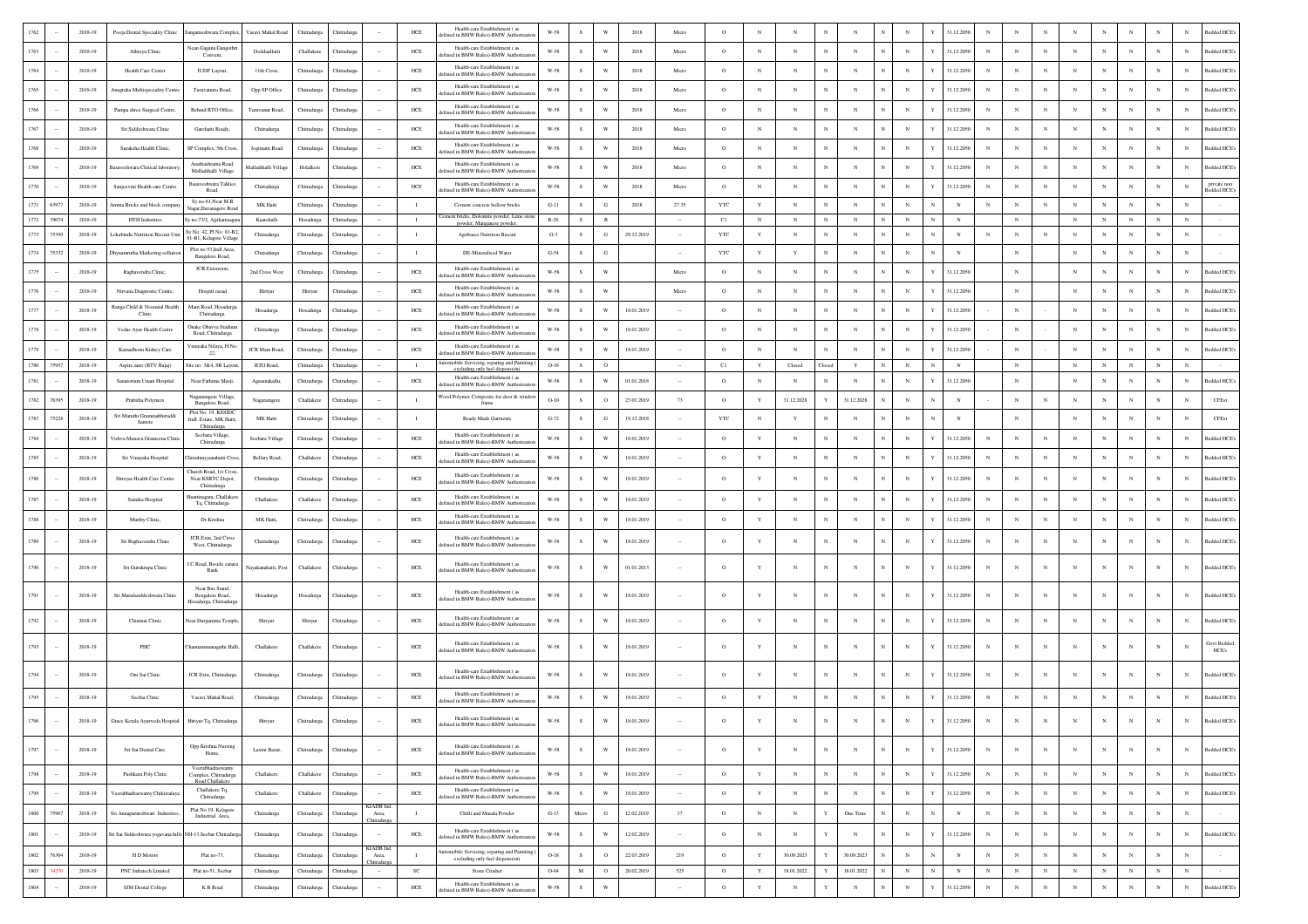|      |        | 2018-19     | M B Infra Project                                            | Plat no-129/p1                                    | Mallapura                                  | Chitradurga Chitradurga |                        |                                 |                | Ready made Cement Concrete                                                                      | $G-37$        |               |                                |            |         |              |             |                            |             |            |             |                            |             |             |              |            |             |              |              |              |                                  |
|------|--------|-------------|--------------------------------------------------------------|---------------------------------------------------|--------------------------------------------|-------------------------|------------------------|---------------------------------|----------------|-------------------------------------------------------------------------------------------------|---------------|---------------|--------------------------------|------------|---------|--------------|-------------|----------------------------|-------------|------------|-------------|----------------------------|-------------|-------------|--------------|------------|-------------|--------------|--------------|--------------|----------------------------------|
|      | 74280  | 2018-19     | SVRSP Hot Mix Plant                                          | Sy No-36/10,<br>Chikkammanahalli                  | Mannekote                                  | challakere              | Thitradurga            |                                 | $\mathbf{I}$   | Asphalt                                                                                         | O-37          | S.            | $\circ$                        | 11.02.2019 | 83      | $\circ$      | $_{\rm N}$  | N                          | 30.09.2022  |            | $_{\rm N}$  | N                          | $_{\rm N}$  | $_{\rm N}$  | N            |            | $_{\rm N}$  | N            | N            | N            |                                  |
|      |        |             |                                                              | Village<br>Khata no-2692/2045                     |                                            |                         |                        |                                 |                |                                                                                                 |               |               |                                |            |         |              |             |                            |             |            |             |                            |             |             |              |            |             |              |              |              |                                  |
|      | 77937  | 2018-19     | Green Power Batteries                                        | Mysore Road                                       | Hiriyur                                    | Hiriyur                 | hitradurg              |                                 |                | Battery                                                                                         | O-73          | Mic           |                                | 01.03.2019 | 22.5    | $\circ$      | $\mathbf Y$ | 30.09.2023                 | 30.09.2023  |            |             | $_{\rm N}$                 | $_{\rm N}$  | $_{\rm N}$  | $_{\rm N}$   |            |             |              |              |              |                                  |
|      |        | 2018-19     | Shiva Diagnostic Centre                                      | Gandhi Circle,                                    | Hosadurga                                  | Hosadurga               | Chitradurg             |                                 | HCE            | Health-care Establishment (as<br>fined in BMW Rules)-BMW Authorizati                            | W-58          | $\mathcal{S}$ | W                              | 01.03.2019 |         | $\circ$      | $\mathbf Y$ | $_{\rm N}$                 | $_{\rm N}$  |            | $_{\rm N}$  | 31.12.2050                 | $_{\rm N}$  | $_{\rm N}$  | $_{\rm N}$   |            | $\mathbf N$ | N            | N            | $_{\rm N}$   | <b>Bedded HCE</b>                |
|      |        |             |                                                              | Plat No-43/3, Narah                               |                                            |                         |                        |                                 |                | wnships and Residential Area developme                                                          |               |               |                                |            |         |              |             |                            |             |            |             |                            |             |             |              |            |             |              |              |              |                                  |
| 1809 | 77995  | 2018-19     | Murthy Developers                                            | nagar,                                            | Challakere                                 | Challaker               | <b>hitradurg</b>       |                                 | Layout         | Projects covering an area>10 Acers                                                              | $G-102$       |               | G                              | 03.07.2019 | 354     | YTC          | Y           |                            |             |            |             | N                          | N           | N           |              |            | $\mathbf N$ |              |              | N            |                                  |
| 1810 | 77925  | 2018-19     | RNS InfraStructure LTD                                       | Sy no-119, Hebbal<br>Vilag                        | Hosadurga                                  | Hosadurga               | Chitradurga            |                                 | SC             | Stone crusher                                                                                   | 0-64          | s.            | $\circ$                        | 30.09.201  | 150     | $\circ$      | $\mathbf Y$ | 04.10.2021<br>Y            | 04.10.2021  |            | $_{\rm N}$  | $_{\rm N}$<br>$_{\rm N}$   |             | $_{\rm N}$  | $_{\rm N}$   | $_{\rm N}$ | $_{\rm N}$  | $_{\rm N}$   | $_{\rm N}$   | $_{\rm N}$   |                                  |
|      | 7613   | 2018-19     | Jilu Bikes                                                   | RTO Office Road                                   | Chitradurga                                | Chitradurga             | hitradurg              | <b>Thitradurg</b><br>Industrial |                | atomobile Servicing, reparing and Painiting                                                     | $O-18$        |               |                                | 08.03.2019 | 126     | $\circ$      | $\mathbf Y$ | 30.09.2023                 | 30.09.2023  |            |             |                            | $_{\rm N}$  | $_{\rm N}$  | $_{\rm N}$   |            |             |              |              |              |                                  |
|      |        |             |                                                              |                                                   |                                            |                         |                        | Estate                          |                | excluding only fuel dispension)<br>Health-care Establishment (as                                |               |               |                                |            |         |              |             |                            |             |            |             |                            |             |             |              |            |             |              |              |              |                                  |
|      |        | 2018-19     | Surya Clinic                                                 | Anjuman Road                                      | Horapet                                    | chitradurgs             | Tutradure              |                                 | HCE            | fined in BMW Rules)-BMW Authorizatio                                                            | W-58          |               |                                |            |         | $\circ$      | $\mathbf Y$ | N                          | $_{\rm N}$  |            | $_{\rm N}$  | 31.12.2050                 | $_{\rm N}$  | N           | N            |            |             |              |              | N            | Bedded HCE's                     |
| 1813 | 78607  | 2018-19     | Amma M-Sand Company                                          | Sy no-129                                         | MK Hatti                                   | Chitradurga             | hitradurga             |                                 | SC             | M-Sand                                                                                          | 0-64          |               | $\circ$                        | 17.10.2019 | 40      | $\circ$      | $\mathbf Y$ | 30.09.2029                 | 30.09.2029  |            |             | $_{\rm N}$<br>$_{\rm N}$   | N           | $_{\rm N}$  | $_{\rm N}$   | $_{\rm N}$ | $_{\rm N}$  | $_{\rm N}$   | $_{\rm N}$   | $_{\rm N}$   |                                  |
| 1814 | 39074  | 2018-19     | <b>HTH</b> Industries                                        | y no-73/2, Ajjikamsag                             | Kaarehalli                                 | Hosadurga               | Thitradurga            |                                 | $\mathbf{I}$   | lement bricks, Dolomite powder, Lime ston<br>powder, Manganese powder.                          | $O-26$        | -S            | $\circ$                        | 27.04.2019 | 227     | YTC          | Y           | $\mathbb N$                | Y           |            | $_{\rm N}$  | N                          | $_{\rm N}$  | $_{\rm N}$  | $_{\rm N}$   | $_{\rm N}$ | $_{\rm N}$  | $_{\rm N}$   | $_{\rm N}$   | $_{\rm N}$   |                                  |
| 1815 | 77046  | 2019-20     | Ruchitha Hotel and Lodging                                   | Plat no-341/3.                                    | Harthikote Village                         | Hiriyur                 | Chitradurga            |                                 | Hospitality    | lotels $(<$ 3 star) or hotels/Resorts having $>$ 2<br>rooms and less than 100 rooms, and waste- | O-38          | -S.           | $^{\circ}$                     |            | 500     | <b>YTC</b>   | Y           | <b>YTC</b><br>Y            | <b>YTC</b>  |            | $_{\rm N}$  | N<br>N                     | N           | N           | N            |            | N           | N            | N            | N            |                                  |
|      |        |             |                                                              |                                                   |                                            |                         |                        |                                 |                | rater generation less than 100 KLD and havir<br>a coal / oil fired boiler                       |               |               |                                |            |         |              |             |                            |             |            |             |                            |             |             |              |            |             |              |              |              |                                  |
| 1816 | 75957  | 2018-19     | Aspire Auto                                                  | Site no: 3&4, SR Layou<br>RTO Road                | Chitradurga                                | Chitradurga             | Chitradurga            |                                 | $\mathbf{I}$   | utomobile Servicing, reparing and Painiting<br>excluding only fuel dispension)                  | $O-18$        | $\mathbf{s}$  | $\mathbf{o}$                   | 10.04.2019 |         | $\mathbf{o}$ | Y           | 30.09.2020<br>$\mathbf Y$  | 30.09.2020  |            | $\mathbf N$ | ${\bf N}$<br>$\mathbf N$   | $\mathbf N$ | $\mathbf N$ | $\mathbf N$  | $_{\rm N}$ | $\,$ N      | $\mathbf N$  | $_{\rm N}$   | $_{\rm N}$   |                                  |
|      |        | 2019-20     | Bapuji Hospitals                                             | Siddeshwara krupa,3rc<br>cross,                   | Jayanagara                                 | Hiriyur                 | <b>hitradurg</b>       |                                 | HCE            | Health-care Establishment (as<br>efined in BMW Rules)-BMW Authorizatio                          | W-58          |               |                                | 12.04.2019 | Micro   | $\circ$      | N           | $\mathbf N$                | $_{\rm N}$  |            |             | 31.12.2050                 | N           | $_{\rm N}$  | $_{\rm N}$   |            |             |              |              |              | Bedded HCE                       |
|      |        | 2019-20     | <b>HMS</b> Clinic                                            | Opp Mylaralingeshwa                               | miya Masjid Circle                         | Hiriyur                 | Chitradurga            |                                 | ${\rm HCE}$    | Health-care Establishment (as                                                                   | W-58          | -S            | W                              | 15.05.2019 | Micro   | $\circ$      | $\mathbf Y$ | N                          | $_{\rm N}$  |            | $_{\rm N}$  | 31.12.2050                 | $_{\rm N}$  | N           | $_{\rm N}$   |            |             | N            | N            | N            | Bedded HCE's                     |
|      |        |             | Mahalakshmi Readym                                           | temple,                                           |                                            |                         |                        |                                 |                | lefined in BMW Rules)-BMW Authorizati<br>Readymade Garments Training Centre for 12              |               |               |                                |            |         |              |             |                            |             |            |             |                            |             |             |              |            |             |              |              |              |                                  |
| 1819 | 79528  | 2019-20     | Garments Cluster Associati                                   | Ikkanur village                                   | Plot No: 129/4,                            | Hiriyur                 | Chitradurga            |                                 | $\mathbf{I}$   | Member                                                                                          | $G-72$        | S             | G                              | 15.05.2019 | 297     | YTC          | Y           | <b>YTC</b><br>Y            | YTC         |            |             | Y<br>$_{\rm N}$            | $_{\rm N}$  | $_{\rm N}$  | $_{\rm N}$   | $_{\rm N}$ | $_{\rm N}$  | $_{\rm N}$   | $_{\rm N}$   | $_{\rm N}$   |                                  |
| 1820 | 79536  | 2019-20     | aastu Developers and promotors                               | Myaklurahalli                                     | Plot No-31/2, 31/4<br>31/5, 31/3.          | Hiriyur                 | hitradurg:             |                                 | Layout         | ownships and Residential Area develope<br>Projects covering an area>10 Acers                    | $G-102$       |               | G                              | 17.05.2019 |         | YTC          |             | 24.06.2024                 | 24.06.2019  |            |             | N                          | $_{\rm N}$  |             | $_{\rm N}$   |            | N           |              | N            | N            |                                  |
|      |        |             |                                                              | Vidyanagar, Near T.B                              |                                            |                         |                        |                                 |                | Health-care Establishment (as                                                                   |               |               |                                |            |         |              |             |                            |             |            |             |                            |             |             |              |            |             |              |              |              |                                  |
| 1821 |        | 2019-20     | Sowpamika Nature Cure Centre                                 | Circle.                                           | #60, 2nd Main Road                         | Hosadurga               | Chitradure:            |                                 | HCE            | efined in BMW Rules)-BMW Authorizati                                                            | W-58          | $\mathcal{S}$ | w                              | 31.05.2019 |         | $\circ$      | $_{\rm N}$  | $_{\rm N}$<br>N            | $_{\rm N}$  |            | $_{\rm N}$  | 31.12.205                  | $_{\rm N}$  | N           | N            |            | $_{\rm N}$  | N            | -N           | N            | Bedded HCE's                     |
| 1822 | 53040  | 2019-20     | PNC Infratech Limited                                        | Gollahalli Village                                | Sy no-52/2 to 52/16                        | Chitradurg              | hitradurg <sup>®</sup> |                                 | SC             | Stone crusher                                                                                   | 0-64          |               | $\Omega$                       | 22.05.2019 | 232.5   | $\circ$      | $\mathbf Y$ | 17.02.2022                 | 17.02.2022  |            | $_{\rm N}$  | $\mathbb{N}$               | N           | N           | $_{\rm N}$   |            |             | $\mathbf{N}$ | $\mathbf{N}$ | N            |                                  |
| 1823 | 80019  | 2019-20     | PNC Infratech Limited                                        | Saanikere Village                                 | $Sv$ No-50                                 | Challakere              | Thitradurea            |                                 | Sc.            | Stone crusher                                                                                   | 0-64          | S             | $\circ$                        | 13.06.2019 | 476     | $\circ$      | Y           | 29.05.2022                 | 29.05.2022  |            | $_{\rm N}$  | $_{\rm N}$                 | $_{\rm N}$  | $_{\rm N}$  | $_{\rm N}$   | $_{\rm N}$ | $_{\rm N}$  | N            | $_{\rm N}$   | $_{\rm N}$   |                                  |
| 1824 | 79292  | 2019-20     | Uma Bricks                                                   | Hiddalanahalli Village                            | 30/5 and 30/6, G.<br>Halli hobli, Uduvalli | Hiriyur                 | <b>hitradure</b>       | Hiriyur Ind<br>Estate           | $\mathbf{I}$   | Wire Cut bricks                                                                                 | $G-73$        |               | G                              | 27.06.2019 |         | YTC          | $\mathbf Y$ | YTC                        | YTC         |            |             | N                          | N           | $_{\rm N}$  | N            |            |             |              |              |              |                                  |
| 1825 | 75687  | 2019-20     | Dilip Buildcon                                               | Baklurahalli                                      | Post<br>Plat No:21/1, 111/1A               | Challakere              | Chitradurga            |                                 | SC             | Stone crusher                                                                                   | 0-64          | S.            | $\circ$                        |            | 374     | $\circ$      | Y           | 26.04.2022                 | 26.04.2022  |            | $_{\rm N}$  | N<br>$_{\rm N}$            | $_{\rm N}$  | $_{\rm N}$  | $_{\rm N}$   | $_{\rm N}$ | $_{\rm N}$  | N            | $_{\rm N}$   | $_{\rm N}$   |                                  |
|      |        | 2019-20     |                                                              |                                                   | Challakere                                 | Challakere              |                        |                                 | HCE            | Health-care Establishment (as                                                                   | $W-58$        |               | $\ensuremath{\text{W}}\xspace$ | 01.07.2019 |         | $\circ$      | N           | $_{\rm N}$                 | $_{\rm N}$  |            |             | 31.12.205                  | $_{\rm N}$  | $_{\rm N}$  | $_{\rm N}$   |            | $_{\rm N}$  | $_{\rm N}$   |              | N            | private non                      |
|      |        |             | Guru Clinic                                                  | Ganparthi                                         |                                            |                         | hitradurga             |                                 |                | efined in BMW Rules)-BMW Authorizati                                                            |               |               |                                |            |         |              |             |                            |             |            |             |                            |             |             |              |            |             |              |              |              | <b>Bedded HCE</b>                |
| 1827 |        | 2019-20     | Siddartha Clinic                                             | Venkateh P.S S/o<br>Pampachari                    | Koonabevu                                  | Chitradurg              | <b>hitradurg</b>       |                                 | HCE            | Health-care Establishment (as<br>fined in BMW Rules)-BMW Authorizati                            | W-58          |               | W                              | 09.07.2019 |         | $\circ$      | $_{\rm N}$  | $_{\rm N}$<br>$\mathbf{N}$ | $_{\rm N}$  |            | $_{\rm N}$  | 31.12.205<br>N             | $_{\rm N}$  | $_{\rm N}$  | $_{\rm N}$   | $_{\rm N}$ | $_{\rm N}$  | $_{\rm N}$   | $_{\rm N}$   | N            | private non<br>Bedded HCE's      |
| 1828 |        | 2019-20     | Janatha Clinic                                               |                                                   |                                            |                         | hitradurg              |                                 | ${\rm HCE}$    | Health-care Establishment (as                                                                   | W-58          |               | W                              | 01.07.2019 |         | $\circ$      | N           |                            | N           |            |             | 31.12.205<br>N             | N           | N           | $_{\rm N}$   |            | N           |              | N            | N            | private no                       |
|      |        |             |                                                              | Opp, Lohith Hospital                              | Bharamasagara                              | Chitradurga             |                        |                                 |                | efined in BMW Rules)-BMW Authorizati                                                            |               |               |                                |            |         |              |             |                            |             |            |             |                            |             |             |              |            |             |              |              |              | <b>Bedded HCE</b>                |
| 1829 | 80979  | 2019-20     | Jai Gurudev Industries                                       | Plot No-: Q-06<br>Behind Jayalakshm               | <b>KSSIDC</b> Estate<br>Plot No:sy No-50   | Chitradurga             | <b>Chitradurga</b>     | <b>CSSIDC</b> Inc<br>Estate     | $\;$ I         | Readymade Garments Training Centre for 12<br>Members                                            | $G-72$        |               | G                              | 19.07.201  | 249.78  | YTC          | Y           | <b>YTC</b>                 | YTC         |            |             | $_{\rm N}$                 | N           | $_{\rm N}$  | $_{\rm N}$   | $_{\rm N}$ | $_{\rm N}$  | $_{\rm N}$   | $_{\rm N}$   | N            |                                  |
| 1830 | 80983  | $2019 - 20$ | Bhavya Infrastructure                                        | Cotton mill, Murugha                              | Sanikere Village                           | Chitradurga             | hitradurg:             |                                 | $_{\rm SC}$    | Stone crushers &/or m-Sand                                                                      | 0-64          |               | $\circ$                        | 25.08.2019 | 448     | $_{\rm YTC}$ | $\mathbf Y$ | $_{\rm N}$                 | $_{\rm N}$  |            | $_{\rm N}$  | N                          | N           | $_{\rm N}$  | $_{\rm N}$   |            | $\mathbf N$ | N            | $_{\rm N}$   | N            |                                  |
|      |        |             |                                                              | Plot No:142/4A, 541/1,2,<br>542/1,2,3 543/1,2,3   |                                            |                         |                        |                                 |                |                                                                                                 |               |               |                                |            |         |              |             |                            |             |            |             |                            |             |             |              |            |             |              |              |              |                                  |
| 1831 | 81920  | 2019-20     | Sri Sai Developers                                           | 577/1,2,3 545/1,2,3<br>9/1,2, 3590/1,2 591/1,     | Vittala Nagar                              | Challakere              | Chitradure:            |                                 | Layout         | ownships and Residential Area developmen<br>Projects covering an area>10 Acers                  | $R-82$        |               |                                | 2019       | 643     | <b>YTC</b>   | Y           |                            | N           |            | $\mathbf N$ |                            | N           | N           | N            |            |             |              |              |              |                                  |
|      |        |             |                                                              | 592/1,2,3 594/1,2,3 and<br>603                    |                                            |                         |                        |                                 |                |                                                                                                 |               |               |                                |            |         |              |             |                            |             |            |             |                            |             |             |              |            |             |              |              |              |                                  |
|      |        |             |                                                              | lot/Pahse No.Sy No-29                             |                                            |                         |                        |                                 |                |                                                                                                 |               |               |                                |            |         |              |             |                            |             |            |             |                            |             |             |              |            |             |              |              |              |                                  |
|      |        | 2019-20     | Dilip Buildcon                                               | Sv No:97. Challakere<br>Bellary Road.             | Mannekote                                  | Challaker               | hitradu                |                                 | SC             | Stone crusher                                                                                   | 0-64          |               | $\circ$                        | 20.09.2019 | 326     | $\Omega$     |             | 26.04.2022                 | 26.04.2022  |            | $_{\rm N}$  | N                          |             |             | N            |            |             |              |              |              |                                  |
|      |        |             |                                                              | Plot No: Sy No: 48/1, S                           |                                            |                         |                        |                                 |                |                                                                                                 |               |               |                                |            |         |              |             |                            |             |            |             |                            |             |             |              |            |             |              |              |              |                                  |
| 1833 | 79625  | 2019-20     | Dilip Buildcon                                               | Vo: 97, Gowrasamudra<br>Challakere to Bellary     | Gowrasamudra                               | Challakere              | hitradurg              |                                 | SC             | Stone crusher                                                                                   | 0-64          |               | $\circ$                        | 20.09.2019 | 3.74    | $\circ$      | Y           | 28.05.2022                 | 28.05.2022  |            | $_{\rm N}$  |                            |             |             |              |            |             |              |              |              |                                  |
| 1834 |        | 2019-20     |                                                              | Road.<br>Plot No:Sy No:161/P1, S                  | Challakere                                 | Challakere              |                        |                                 |                | ownships and Residential Area developme                                                         | $R-82$        |               | $\mathbb{R}$                   | 2019       | 1.97    |              | Y           | 09.10.2024                 | 09.10.2024  |            | $_{\rm N}$  | N<br>N                     | $_{\rm N}$  | $_{\rm N}$  | $_{\rm N}$   |            | N           |              | $_{\rm N}$   | N            |                                  |
|      | 82123  |             | S.M Layout                                                   | No:161/P2, Bellary road.                          |                                            |                         | <b>Chitradurg</b>      |                                 | Layout         | Projects covering an area>10 Acers                                                              |               |               |                                |            |         | YTC          |             |                            |             |            |             |                            |             |             |              |            |             |              |              |              |                                  |
| 1835 | 82316  | 2019-20     | Sai Surya Holdings                                           | Plot No: Sy No 77, No-<br>2nd floor, 9th A Block  | agge, Kasaba                               | Hosadurga               | <b>hitradure</b>       |                                 | <b>SC</b>      | Stone crusher and M-sand                                                                        | 0-64          |               | $\circ$                        | 25.09.2019 | $2.5\,$ |              | Y           | 30.09.2029                 | 30.09.2029  |            | $_{\rm N}$  |                            |             |             |              |            |             |              |              |              |                                  |
|      |        |             |                                                              | 6th Cross, 1st Main.<br>timagge, Kasaba Hob       | Hobli.                                     |                         |                        |                                 |                |                                                                                                 |               |               |                                |            |         |              |             |                            |             |            |             |                            |             |             |              |            |             |              |              |              |                                  |
| 1836 | 81975  | 2019-20     | Upkar Eco Fuels                                              | Sy.No. 12/4,                                      | J.G. halli                                 | Hiriyur                 | Chitradurga            |                                 | $\mathbf{I}$   | Pyrolysis Oil and carbon block                                                                  | R-78          |               | $\mathbb{R}$                   | 03.12.2019 |         | YTC          | Y           | $_{\rm N}$                 | $_{\rm N}$  |            |             | $_{\rm N}$                 | $_{\rm N}$  | $_{\rm N}$  | $\mathbf{N}$ | $_{\rm N}$ |             | $_{\rm N}$   |              | -N           |                                  |
|      |        | 2019-20     | Ram Kamal Clinic                                             |                                                   | T.T Road                                   | Hiriyur                 | hitradurg:             |                                 | ${\rm HCE}$    | Health-care Establishment (as<br>fined in BMW Rules)-BMW Authorizati                            | $W-58$        |               | W                              | 18.09.2019 |         | $\circ$      | N           | N                          | $_{\rm N}$  |            | $_{\rm N}$  | 31.12.2050                 | $_{\rm N}$  | N           | $_{\rm N}$   |            | N           | N            | N            | N            | private non<br><b>Bedded HCE</b> |
|      |        | 2019-20     | Sri Sai Mother Care                                          | Behind Private Bus Star                           | Near Jairamappa                            | Challakere              | <b>hitradure:</b>      |                                 | HCE            | Health-care Establishment (as                                                                   | W-58          |               | W                              | 18.09.2019 |         | $\circ$      | $_{\rm N}$  | $_{\rm N}$                 | $_{\rm N}$  |            | $_{\rm N}$  | 31.12.205                  | $_{\rm N}$  | N           | $_{\rm N}$   | $_{\rm N}$ | N           | N            | N            | N            | private nor                      |
|      |        |             |                                                              |                                                   | House                                      |                         |                        |                                 |                | ined in BMW Rules)-BMW Authorizati                                                              |               |               |                                |            |         |              |             |                            |             |            |             |                            |             |             |              |            |             |              |              |              | edded HCE                        |
|      |        | 2019-20     | Smile Dental Care                                            | Nirmala Chandra<br>Complex                        | Chitradurga Road                           | Challakere              | Chitradurg             |                                 | HCE            | Health-care Establishment (28)<br>fined in BMW Rules)-BMW Authorizati                           | W-58          |               | W                              | 18.09.2019 | $\sim$  | $\circ$      | $_{\rm N}$  | $_{\rm N}$                 | N           |            | $_{\rm N}$  | 31.12.2050                 | $_{\rm N}$  | $_{\rm N}$  | $_{\rm N}$   | $_{\rm N}$ | $_{\rm N}$  | $_{\rm N}$   | $\mathbf N$  | N            | private nos<br>Bedded HCE's      |
|      |        | 2019-20     | Dr.Poornima Dental Clinic                                    | Near KSFC Office                                  | aveshwara Talki                            | Chitradurg              | hitradurga             |                                 | ${\rm HCE}$    | Health-care Establishment (as                                                                   | W-58          |               |                                | 16.10.2019 |         | $\circ$      | N           |                            |             |            |             | 31.12.2050                 |             |             | N            |            |             |              |              | N            | private no                       |
|      |        |             |                                                              |                                                   | Road                                       |                         |                        |                                 |                | lefined in BMW Rules)-BMW Authorizatio                                                          |               |               |                                |            |         |              |             |                            |             |            |             |                            |             |             |              |            |             |              |              |              | Bedded HCE's                     |
|      |        | 2019-20     | Vani Vilasa Speciality Clinic &<br>Diagnostics               | Main Road                                         | Hiriyur                                    | Hiriyur                 | hitradur               |                                 | ${\rm HCE}$    | Health-care Establishment (as<br>efined in BMW Rules)-BMW Authorizatio                          | $_{\rm W-58}$ |               | W                              | 16.10.2019 |         |              | N           |                            |             |            |             | 31.12.205                  |             |             |              |            |             |              |              |              | private non<br>edded HCE         |
| 1842 | 83024  | 2019-20     | R.R stone Crusher                                            | Sy No: 24                                         | Goolihalli, Srirampur<br>Post              | Hosadurga               | Chitradurga            |                                 | $_{\rm SC}$    | Stone crushers &/or m-Sand                                                                      | 0-64          | S             | $\circ$                        | 30.09.2024 |         | YTC          | $\mathbf Y$ | $_{\rm N}$<br>$\mathbf Y$  | $_{\rm N}$  | $_{\rm N}$ | $_{\rm N}$  | $_{\rm N}$<br>$_{\rm N}$   | $_{\rm N}$  | $_{\rm N}$  | $_{\rm N}$   | $_{\rm N}$ | $_{\rm N}$  | $_{\rm N}$   | $\,$ N       | $_{\rm N}$   |                                  |
| 1843 | 83155  | 2019-20     | V S R Construction                                           | Sy No:25/01,                                      | Marlahalli                                 | Molakalmuru             | Chitradurga            |                                 | $_{\rm SC}$    | Stone crushers &/or m-Sand                                                                      | 0-64          | S             | $\circ$                        | 31.10.2019 | $400\,$ | $_{\rm YTC}$ | $\mathbf Y$ | $_{\rm N}$<br>$\mathbf Y$  | $_{\rm N}$  | $_{\rm N}$ | $_{\rm N}$  | ${\bf N}$<br>$_{\rm N}$    | ${\bf N}$   | $_{\rm N}$  | ${\bf N}$    | $_{\rm N}$ | $_{\rm N}$  | $_{\rm N}$   | ${\bf N}$    | $_{\rm N}$   | $\sim$                           |
| 1844 | 83467  | 2019-20     | S K Industry                                                 | Sy No: 05,                                        | pp, Old Jain Temple                        | Chitradurga             | Chitradurga            | $\sim$                          | $\mathbf{I}$   | paper"Cardboard or corrugated box and paper<br>products (excluding paper or pulp                | $G-9$         | S             | $_{\rm G}$                     | 20.11.2019 |         | YTC          | $\mathbf Y$ | $_{\rm N}$<br>$\mathbf Y$  | $_{\rm N}$  |            | $\,$ N      | N<br>$\mathbb{N}$          | $_{\rm N}$  | $_{\rm N}$  | $_{\rm N}$   | $_{\rm N}$ | $_{\rm N}$  | $_{\rm N}$   | $_{\rm N}$   | $_{\rm N}$   | $\sim$                           |
|      |        |             |                                                              |                                                   | Doddpet                                    |                         |                        |                                 |                | anufacturing and without using boilers)<br>paper"Cardboard or corrugated box and paper          |               |               |                                |            |         |              |             |                            |             |            |             |                            |             |             |              |            |             |              |              |              |                                  |
| 1845 | 83631  | 2019-20     | M D Industry                                                 | Plot No: 83,                                      | <b>KEDBI</b> Industrial<br>area, Kelagote, | Chitradurga             | Chitradurga            | $\sim$                          | $\mathbf{I}$   | products (excluding paper or pulp<br>manufacturing and without using boilers)                   | $G-9$         | S             | G                              | 28.11.2019 | $\sim$  | YTC          | $\mathbf Y$ | $_{\rm N}$<br>$\mathbf Y$  | $_{\rm N}$  |            | $_{\rm N}$  | $_{\rm N}$<br>N            | $_{\rm N}$  | $_{\rm N}$  | $_{\rm N}$   | $_{\rm N}$ | $_{\rm N}$  | $_{\rm N}$   | $_{\rm N}$   | $_{\rm N}$   | $\sim$                           |
| 1846 |        | 2019-20     | Life Care Clinic                                             | Churcha Road                                      | Hiriyur                                    | Hiriyur                 | Chitradurga            | $\sim$                          | ${\rm HCE}$    | Health-care Establishment (as                                                                   | $W-58$        | S             | $\mathbf{W}$                   | 22.11.2018 | $\sim$  | $\circ$      | $\,$ N $\,$ | ${\bf N}$<br>$_{\rm N}$    | $_{\rm N}$  |            | $_{\rm N}$  | 31.12.2050                 | $_{\rm N}$  | $_{\rm N}$  | $_{\rm N}$   | $_{\rm N}$ | $_{\rm N}$  | $_{\rm N}$   | $\,$ N       | $\mathbb{N}$ | private non                      |
|      |        |             |                                                              |                                                   |                                            |                         |                        |                                 |                | defined in BMW Rules)-BMW Authorizatio<br>Health-care Establishment (as                         |               |               |                                |            |         |              |             |                            |             |            |             |                            |             |             |              |            |             |              |              |              | Bedded HCE                       |
| 1847 | $\sim$ | 2019-20     | Chandsi Clinic                                               | Gandhi Circle                                     | <b>Near Merchants Bank</b>                 | Chitradurga             | Chitradurga            |                                 | HCE            | fefined in BMW Rules)-BMW Authorization                                                         | W-58          | S.            | W                              | 22.11.2019 |         | $\circ$      | $_{\rm N}$  | $_{\rm N}$<br>$_{\rm N}$   | $\mathbf N$ | $_{\rm N}$ | $_{\rm N}$  | 31.12.2050<br>Y            | $_{\rm N}$  | $_{\rm N}$  | $_{\rm N}$   | $_{\rm N}$ | $_{\rm N}$  | $_{\rm N}$   | $_{\rm N}$   | $_{\rm N}$   | private non<br>edded HCE's       |
| 1848 | 82916  | 2019-20     | S and D Industries                                           | Sy No: 203/1B, 203/2E<br>$NH-4$                   | Metikurke Village                          | Hiriyur                 | Chitradurga            | $\sim$                          | $\blacksquare$ | Manganese Di-Oxide and Oxide                                                                    | $O-26$        | S             | $\circ$                        | 18.12.2019 | $\sim$  | YTC          | $\mathbf Y$ | $\mathbf N$<br>Y           | $_{\rm N}$  |            | $_{\rm N}$  | $\mathbb{N}$<br>$_{\rm N}$ | $_{\rm N}$  | $_{\rm N}$  | $_{\rm N}$   | $_{\rm N}$ | $_{\rm N}$  | $_{\rm N}$   | $_{\rm N}$   | $_{\rm N}$   |                                  |
| 1849 | 84494  | 2019-20     | Residential layout by Sri K.A<br>Ramalingappa & Sri Jillella | v No:51/1, 51/6, 52/<br>52/6, 52/7, 52/8, 53/2.   | Gorlakatte Village,<br>Kasaba hobli        | Challakere              | Chitradurea            |                                 | Layout         | ownships and Residential Area developmen<br>Projects covering an area>10 Acers                  | $R-82$        | M             | R                              | 10.01.2020 | $\sim$  | YTC          | $\mathbf Y$ | $\mathbf N$<br>Y           | $_{\rm N}$  |            | $_{\rm N}$  | $_{\rm N}$<br>N            | $_{\rm N}$  | $_{\rm N}$  | $_{\rm N}$   | $_{\rm N}$ | $_{\rm N}$  | $_{\rm N}$   | $_{\rm N}$   | $\mathbb{N}$ | $\sim$                           |
|      |        |             | Rambabu<br>Nanjappa Clinc Super Speciality                   | 53/3 & 53/4<br># G5. Vrushabendra                 |                                            |                         |                        |                                 |                | Health-care Establishment (as                                                                   |               |               |                                |            |         |              |             |                            |             |            |             |                            |             |             |              |            |             |              |              |              | private non                      |
| 1850 | $\sim$ | 2019-20     | Services                                                     | Complex                                           | Turuvanur Road                             | Chitradurga             | Chitradurga            |                                 | <b>HCE</b>     | lefined in BMW Rules)-BMW Authorizatio                                                          | W-58          | S.            | W                              | 24.01.2020 | $\sim$  | $\circ$      | $_{\rm N}$  | $_{\rm N}$<br>$_{\rm N}$   | $\mathbf N$ | $_{\rm N}$ | $_{\rm N}$  | 31.12.2050<br>Y            | $_{\rm N}$  | $_{\rm N}$  | $_{\rm N}$   | $_{\rm N}$ | $_{\rm N}$  | $_{\rm N}$   | $\,$ N       | $_{\rm N}$   | sedded HCE's                     |
| 1851 | 85249  | 2019-20     | Sri Tuljabhavani Textiles                                    | Plot No:597, Banjara<br>Intigrated Textiles park, | samudra, Hosahatti                         | Chitradurga             | Chitradurga            |                                 | $\;$ I         | Garment Stitching/ Stitching of shoe uppers/<br>Cotton knitting including Socks, Shoe lace/     | $G-72$        | $\,$ s        | $_{\rm G}$                     | 25.02.2020 | 30      | YTC          | $\mathbf Y$ | $_{\rm N}$<br>$\mathbf{Y}$ | $_{\rm N}$  | $_{\rm N}$ | $_{\rm N}$  | $_{\rm N}$<br>N            | $_{\rm N}$  | $_{\rm N}$  | $_{\rm N}$   | $_{\rm N}$ | $_{\rm N}$  | $_{\rm N}$   | $_{\rm N}$   | $_{\rm N}$   |                                  |
|      |        |             |                                                              |                                                   |                                            |                         |                        |                                 |                | Readymade leather garments                                                                      |               |               |                                |            |         |              |             |                            |             |            |             |                            |             |             |              |            |             |              |              |              |                                  |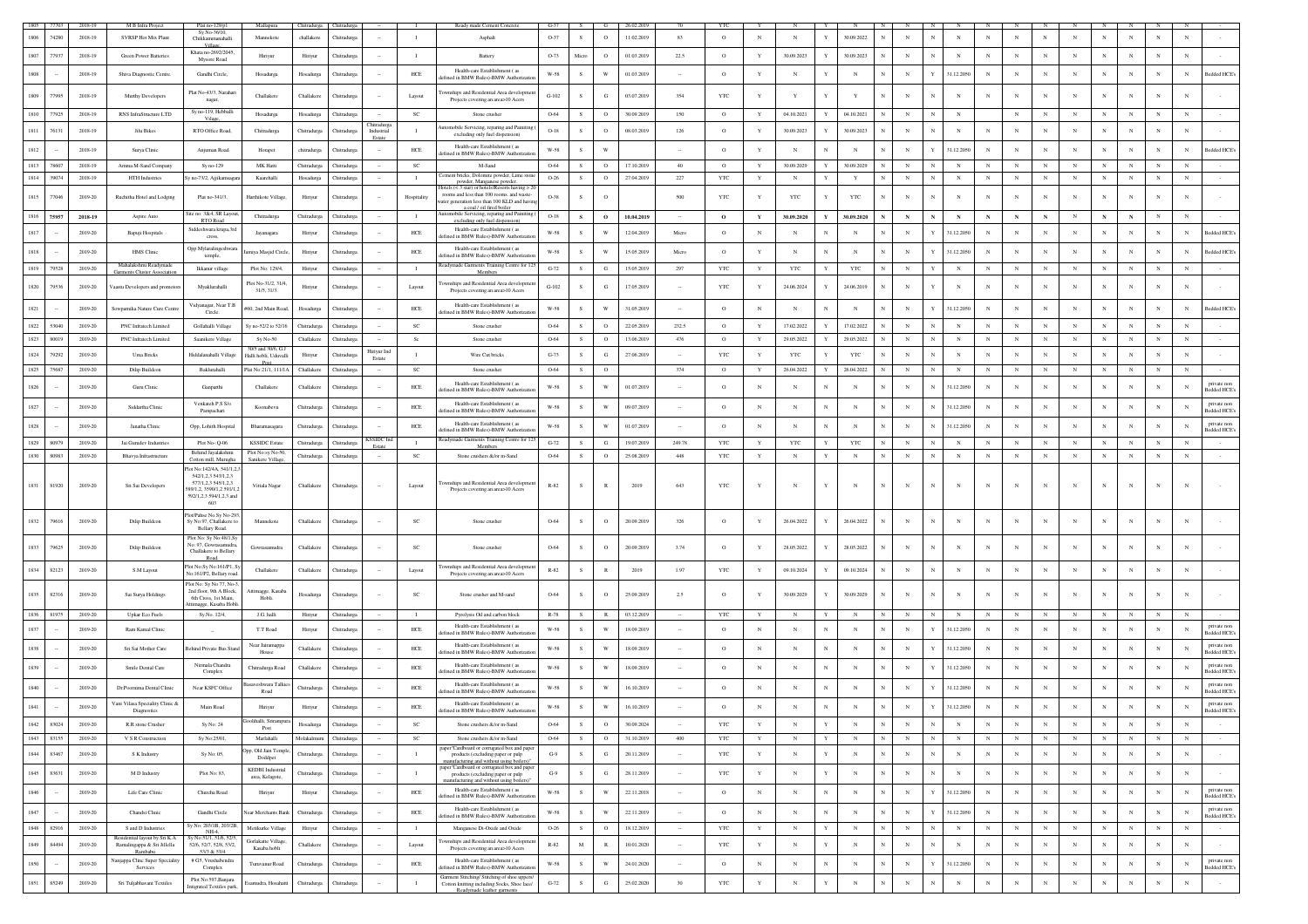| 1852         | 85247          | 2019-20            | <b>Bharthiraj Textiles</b>                                  | Plot No:596, Banjara<br>Intigrated Textiles parl | mudra, Hosahatt                              | Chitradurga                | <b>Thitradurg:</b>                | $\mathbf{I}$       | Garment Stitching/ Stitching of shoe uppers<br>Cotton knitting including Socks, Shoe lace/<br>Readymade leather garments | $G-72$           |           | G                                                  | 25.02.2020               | 40      | YTC                |                          |                          |                                |                          |              |                          |              |                          |                            |                          |                            |                          |                          |                 |                 |                                                |
|--------------|----------------|--------------------|-------------------------------------------------------------|--------------------------------------------------|----------------------------------------------|----------------------------|-----------------------------------|--------------------|--------------------------------------------------------------------------------------------------------------------------|------------------|-----------|----------------------------------------------------|--------------------------|---------|--------------------|--------------------------|--------------------------|--------------------------------|--------------------------|--------------|--------------------------|--------------|--------------------------|----------------------------|--------------------------|----------------------------|--------------------------|--------------------------|-----------------|-----------------|------------------------------------------------|
| 1853         | 85251          | 2019-20            | Aaradhya Textiles                                           | Plot No:600, Banjara                             | amudra, Hosahatt                             | Chitradurea                | <b>Thitradure:</b>                | л.                 | Garment Stitching/ Stitching of shoe upper<br>Cotton knitting including Socks, Shoe lace/                                | $G-72$           | S.        | $\mathbf G$                                        | 25.02.2020               | 30      | <b>YTC</b>         | Y                        | $_{\rm N}$               |                                | $_{\rm N}$               |              | $_{\rm N}$               |              | $_{\rm N}$               | $\mathbf N$                | $\mathbf{N}$             | $_{\rm N}$                 | $_{\rm N}$               | $_{\rm N}$               | $_{\rm N}$      | $_{\rm N}$      | N                                              |
| 1854         | 85246          | 2019-20            | Sri Lakshmi Textiles                                        | Intigrated Textiles park<br>Plot No:598, Banjara | mudra, Hosahatt                              | Chitradurga                | Thitradurga                       | $\mathbf{I}$       | Readymade leather garment<br>Power looms (without dve and bleaching)                                                     | $G-34$           | S.        | $_{\rm G}$                                         | 25.02.2020               | $\sim$  | YTC                | Y                        | $_{\rm N}$               |                                | $_{\rm N}$               |              | N                        |              | N                        | N                          | $\mathbf{N}$             | N                          | $_{\rm N}$               | N                        |                 | N               | N                                              |
|              |                |                    |                                                             | Intigrated Textiles par<br>Plot No:600, Banjara  |                                              |                            |                                   |                    |                                                                                                                          |                  |           |                                                    |                          |         |                    |                          |                          |                                |                          |              |                          |              |                          |                            |                          |                            |                          |                          |                 |                 |                                                |
| 1855         | 85250          | 2019-20            | Sri sai Ram Textiles                                        | Intigrated Textiles park                         | mudra, Hosahatt                              | Chitradurga                | hitradurg:                        | $\;$ I             | Power looms (without dye and bleaching)                                                                                  | $G-34$           | $\,$ s    | G                                                  | 25.02.2020               |         | YTC                | $\mathbf Y$              | $_{\rm N}$               |                                | N                        |              |                          |              | N                        |                            |                          |                            | $_{\rm N}$               | N                        |                 | N               | N                                              |
| 1856         |                | 2019-20            | Vayuputra Multi Speciality<br>Hospital                      | Vyashali Stop,                                   | <b>B.D Road.</b>                             | Chitradurga                | <b>Thitradure:</b>                | <b>HCE</b>         | Health-care Establishment (as<br>fined in BMW Rules)-BMW Authoriza                                                       | W-58             | S.        | W                                                  | 13.02.2020               |         | $\circ$            | $_{\rm N}$               | $_{\rm N}$               | N                              | $_{\rm N}$               |              | $_{\rm N}$               |              | 31.12.2050               | N                          | N                        | $_{\rm N}$                 | $_{\rm N}$               | N                        |                 | $_{\rm N}$      | <b>Bedded HCE</b><br>N                         |
| 1857         |                | 2019-20            | Durga Laboratory                                            | G.S Complex, beside<br>Suco Bank,                | Opposite Police<br>rline, Turuvanu           | Chitradurga                | Chitradurga                       | HCE                | Health-care Establishment (as<br>lefined in BMW Rules)-BMW Authorizat                                                    | $W-58$           | -S        | W                                                  | 24.02.2020               |         | $\circ$            | $_{\rm N}$               | $_{\rm N}$               | $_{\rm N}$                     | $_{\rm N}$               |              | $_{\rm N}$               |              | 31.12.2050               | $\mathbf N$                |                          | $_{\rm N}$                 | $_{\rm N}$               | $_{\rm N}$               | $_{\rm N}$      | $_{\rm N}$      | Bedded HCE<br>N                                |
| 1858         | 85313          | 2019-20            | Yashaswi Bricks                                             | Sy No: 84/4, Near                                | Road<br>galagunte Vill                       | Hiriyur                    | <b>Chitradurga</b>                | $\mathbf{I}$       | Fly ash and Concrete bricks                                                                                              | $G-11$           | -S        | $_{\rm G}$                                         | 05.03.2020               |         | YTC                | $\mathbf Y$              | $_{\rm N}$               |                                | $_{\rm N}$               |              | $_{\rm N}$               |              | $_{\rm N}$               |                            |                          |                            | $_{\rm N}$               | $_{\rm N}$               |                 | $_{\rm N}$      | N                                              |
|              |                |                    |                                                             | Chalmadn gate,                                   | Mysore Road.                                 |                            |                                   |                    | Hotels (< 3 star) or hotels/Resorts having > 20                                                                          |                  |           |                                                    |                          |         |                    |                          |                          |                                |                          |              |                          |              |                          |                            |                          |                            |                          |                          |                 |                 |                                                |
| 1859         | 53644          | 2019-20            | Hotel Durgada Siri                                          | Near RTO Office                                  | Turuvanur Road                               | Chitradurga                | Chitradurga                       | Hospitality        | rooms and less than 100 rooms, and waste-<br>ater generation less than 100 KLD and havir                                 | O-38             | S.        | $\circ$                                            | 16.03.2020               | 475     | $\circ$            | $\mathbf{Y}$             | 30.06.2025               | Y                              | 30.06.2025               |              |                          | N            | N                        | $\mathbf N$                |                          | $_{\rm N}$                 |                          | N                        |                 | N               | N                                              |
| 1860         | 86631          | 2019-20            | Thulaja Bhavani Industries                                  | Rekalagere,                                      | ambanihatti Villas                           | Challakere                 | Chitradure:                       | $\mathbf{I}$       | a coal / oil fired boiler<br>paper"Cardboard or corrugated box and pape<br>products (excluding paper or pulp             | $G-9$            | s.        | $\mathbf G$                                        | 23.03.2020               |         | <b>YTC</b>         | Y                        | $_{\rm N}$               |                                | $_{\rm N}$               |              | $_{\rm N}$               |              | $_{\rm N}$               |                            |                          | $\mathbf{N}$               | $_{\rm N}$               | $_{\rm N}$               |                 | N               | $_{\rm N}$                                     |
| 1861         | 32190          | 2018-19            | Aum Shakthi Food                                            | Sv No: 37 to 40                                  | Hucchavvanahall                              | Hiriyur                    | Chitradure                        | $\mathbf{I}$       | nufacturing and without using boilers<br>fanufacture of patoto chips, namkeens, fryme                                    | $\mathbf{s}$     | s         | $\circ$                                            | 24.05.2018               | 200     | $^{\circ}$         | Y                        | 30.09.2022               |                                | 30.09.2022               |              | $_{\rm N}$               |              | $_{\rm N}$               |                            |                          |                            | $\mathbf N$              | $_{\rm N}$               |                 | $\mathbf{N}$    | N                                              |
| 1862         | 77967          | 2018-19            | G N Murthy Stone Crusher                                    | Sy No: 05,                                       | agadalipura Villag                           | Chitradurga                | Chitradurg                        | <b>SC</b>          | anf kurkure<br>Stone crushers &/or m-Sand                                                                                | 0-64             | S.        | $\circ$                                            | 26.03.2019               | 150     | C1                 | Y                        | 19.07.2023               |                                | 19.07.2023               |              | N                        |              | N                        |                            |                          |                            | $\mathbf N$              | N                        | $_{\rm N}$      | $\mathbf{N}$    |                                                |
|              |                |                    | T V Sundaram Iyengar & sons                                 | 4/2. Kasaba hobli, Or                            | Shimoga Road                                 |                            |                                   |                    | mobile Servicing, reparing and Painitir                                                                                  |                  |           |                                                    |                          |         |                    |                          |                          |                                |                          |              |                          |              |                          |                            |                          |                            |                          |                          |                 |                 |                                                |
| 1863         | 86095          | 2020-21            | Private Ltd                                                 | Thippareddy truck<br>terminal                    | ddasiddavvanaha                              | Chitradurga                | <b>Thitradurg:</b>                | $\mathbf{I}$       | excluding only fuel dispension)                                                                                          | $O-18$           | s         | $\circ$                                            | 11.06.2020               |         | YTC                | Y                        | $_{\rm N}$               |                                | $_{\rm N}$               |              | $_{\rm N}$               |              | $_{\rm N}$               | $_{\rm N}$                 |                          | $_{\rm N}$                 | $_{\rm N}$               | $\overline{N}$           |                 | $_{\rm N}$      |                                                |
| 1864         |                | 2020-21            | Sri sai Clinic                                              | Dr. P. Krishnakishor                             | M K Hatti                                    | Chitradurga                | Thitradurg                        | HCE                | Health-care Establishment (as<br>lefined in BMW Rules)-BMW Authorizat                                                    | W-58             | S.        | W                                                  | 29.04.2020               |         | $\circ$            | $_{\rm N}$               | $_{\rm N}$               | $_{\rm N}$                     | $_{\rm N}$               |              | $_{\rm N}$               |              | 31.12.2050               | $_{\rm N}$                 |                          | $_{\rm N}$                 | $_{\rm N}$               | N                        |                 | N               | N<br><b>Bedded HCE</b>                         |
| 1865         |                | 2020-21            | Adhi Shakti Clinic                                          | Dr. Veena Bai P                                  | Heggere Road,<br>Bharamasagara               | Chitradurga                | <b>hitradurg</b>                  | HCE                | Health-care Establishment (as<br>lefined in BMW Rules)-BMW Authorizati                                                   | $W-58$           | s         | W                                                  | 05.05.2020               |         | $\circ$            | $_{\rm N}$               | $_{\rm N}$               | $_{\rm N}$                     | $_{\rm N}$               |              | $_{\rm N}$               |              | 31.12.2050               |                            |                          |                            | $_{\rm N}$               | $\mathbf N$              |                 | N               | Bedded HCE <sup>®</sup>                        |
| 1866         |                | 2020-21            | Basaveshwara Poly Clinic                                    | Opp Gowrasamudra                                 | Holalkere Road.                              | Chitradurga                | Chitradure:                       | <b>HCE</b>         | Health-care Establishment (as                                                                                            | W-58             | s.        | W                                                  | 11.05.2020               |         | $\circ$            | N                        | $\mathbf N$              | $_{\rm N}$                     | $_{\rm N}$               |              | $_{\rm N}$               | Y            | 31.12.2050               | N                          |                          | $_{\rm N}$                 | $_{\rm N}$               | $_{\rm N}$               | $_{\rm N}$      | $_{\rm N}$      | <b>Bedded HCE</b><br>N                         |
| 1867         | 86096          | 2020-21            | Sri Gurukrupa Traders                                       | maramma temple<br>Hucchavvanahalli               | Hiriyur                                      | Hiriyur                    | Chitradurga                       | $\mathbf{I}$       | lefined in BMW Rules)-BMW Authoriza<br>Handling storage, process of Maize, Ragi,                                         | $G-59$           | ${\bf S}$ | G                                                  | 21.05.2020               |         | YTC                | $\mathbf Y$              | N                        | $\mathbf{Y}$                   | $_{\rm N}$               |              | $_{\rm N}$               | N            | $_{\rm N}$               | N                          |                          | $_{\rm N}$                 | $_{\rm N}$               | $_{\rm N}$               | $_{\rm N}$      | $_{\rm N}$      | $\mathbf N$                                    |
| 1868         | 86713          | 2020-21            | i Guruthipperudraswamy Stone                                | Sy No:590                                        | Thoparamalige                                | Chitradurga                | Chitradurga                       | SC                 | Horsegram in bulk<br>Stone crusher and M-sand                                                                            | 0-64             | S         | $\circ$                                            | 27.05.2020               | 485     | $\circ$            | $\mathbf Y$              | 30.09.2030               | Y                              | 30.09.2030               |              | $_{\rm N}$               | $_{\rm N}$   | $_{\rm N}$               | $_{\rm N}$                 | $_{\rm N}$               | $_{\rm N}$                 | $_{\rm N}$               | $_{\rm N}$               | $_{\rm N}$      | $_{\rm N}$      | $_{\rm N}$                                     |
| 1869         |                | 2020-21            | Crusher<br>Vijaya Automobiles                               | Exide Care, NRR Orca                             | Behind Kamataka                              | Challakere                 | <b>Thitradure:</b>                | Others             | Lead Acid Battery                                                                                                        | $\sim$           |           |                                                    | 05.12.2019               |         | $\circ$            | N                        | $_{\rm N}$               | N                              | $_{\rm N}$               |              | $_{\rm N}$               |              | $_{\rm N}$               | $\mathbf N$                |                          | $\mathbf{Y}$               | 04.12.2024               | N                        | $_{\rm N}$      | $\mathbf N$     | $\mathbf N$                                    |
| 1870         |                | 2020-21            | Vignesh Auto Agencies                                       | V.P Extension, Main                              | Bank, Bellary Road<br>Opp, MRP Lodge         | Chitradurea                | Chitradure:                       | Others             | Lead Acid Battery                                                                                                        | $\sim$           |           |                                                    | 02.01.2020               |         | $^{\circ}$         | N                        | $_{\rm N}$               | $_{\rm N}$                     | N                        |              | $_{\rm N}$               |              | $_{\rm N}$               | $\mathbb{N}$               | -N                       |                            | 01.01.2025               | $_{\rm N}$               | $_{\rm N}$      | N               | $_{\rm N}$                                     |
| 1871         |                | 2020-21            | Sri Venkateshwara Auto and<br><b>Electrical and Battery</b> | New Sante Maidana                                | Chitradurga                                  | Chitradurga                | <b>hitradurg</b>                  | Others             | Lead Acid Battery                                                                                                        |                  |           |                                                    | 17.01.2020               |         | $\circ$            | $_{\rm N}$               | $_{\rm N}$               | $_{\rm N}$                     | $_{\rm N}$               |              | $_{\rm N}$               |              | N                        | $_{\rm N}$                 |                          |                            | 16.01.2020               | N                        |                 | N               | N                                              |
| 1872         |                | 2020-21            | Prakash Battery and Auro                                    | New Sante Maidana                                | Chitradurga                                  | Chitradurga                | <b>Thitradure:</b>                | Others             | Lead Acid Battery                                                                                                        | $\sim$           |           |                                                    | 05.12.2020               |         | $^{\circ}$         | N                        | $_{\rm N}$               | $_{\rm N}$                     | N                        |              | $_{\rm N}$               | N            | N                        | $_{\rm N}$                 |                          | Y                          | 04.12.2024               | N                        |                 | $_{\rm N}$      | $\mathbf N$                                    |
| 1873         |                | 2020-21            | <b>Electrical Works</b><br>Sri Sai Industries               | Shop No: 2,3                                     | RMC Yard, G.Bloc                             | Chitradurga                | Chitradurga                       | Others             | Lead Acid Battery                                                                                                        | $\sim$           |           |                                                    | 02.01.2020               |         | $\circ$            | N                        | $_{\rm N}$               | $\mathbf N$                    | $_{\rm N}$               |              | $_{\rm N}$               | N            | $_{\rm N}$               | $\mathbb{N}$               | $\mathbf{N}$             | Y                          | 01.01.2025               | $_{\rm N}$               | $_{\rm N}$      | $_{\rm N}$      | $_{\rm N}$                                     |
| 1874         |                | 2020-21            | <b>KGN</b> Batteries                                        | Ideha Complex.                                   | Main Road                                    | Hosadurga                  | <b>Thitradure:</b>                | Others             | Lead Acid Battery                                                                                                        | $\sim$           |           |                                                    | 16.12.2019               |         | $\circ$            | N                        | $_{\rm N}$               | $_{\rm N}$                     | N                        |              | $_{\rm N}$               | N            | $_{\rm N}$               | $_{\rm N}$                 | $\mathbf{N}$             | Y                          | 15.12.2024               | N                        | N               | N               | N                                              |
| 1875         |                | 2020-21            | Sri Manjunatha Auto Mobiles                                 | Om Shiva Complex,                                | <b>Bellary Road</b>                          | Challaker                  | Thitradure                        | Others             | Lead Acid Battery                                                                                                        | $\sim$           |           |                                                    | 11.02.2020               |         | $\circ$            | $_{\rm N}$               | $_{\rm N}$               | $\mathbf N$                    | $_{\rm N}$               |              | $_{\rm N}$               |              | $_{\rm N}$               | $_{\rm N}$                 | $_{\rm N}$               | $\mathbf{Y}$               | 10.02.2202               | $_{\rm N}$               | $_{\rm N}$      | $_{\rm N}$      | $_{\rm N}$                                     |
| 1876         |                | 2020-21            | G.K Agencies,                                               | Annappa Complex,<br>Private Bus Stand            | Medehalli Road                               | Chitradurga                | <b>Thitradurga</b>                | Others             | Lead Acid Battery                                                                                                        | $\sim$           |           |                                                    | 13.12.2019               | $\sim$  | $\circ$            | $_{\rm N}$               | $_{\rm N}$               | $_{\rm N}$                     | $_{\rm N}$               |              | $_{\rm N}$               | $_{\rm N}$   | $_{\rm N}$               | $_{\rm N}$                 | $_{\rm N}$               |                            | 12.12.2024               | $_{\rm N}$               | $_{\rm N}$      | $_{\rm N}$      | $_{\rm N}$                                     |
| 1877         |                | 2020-21            | kshmi Hardware and Electricals                              | Near MRF Tyre Show<br>Room                       | Main Road                                    | Hiriyu                     | Thitradurg                        | Other              | Lead Acid Battery                                                                                                        | $\sim$           |           |                                                    | 17.12.2019               |         | $\circ$            | N                        | $_{\rm N}$               | N                              | N                        |              | $_{\rm N}$               | N            | N                        | $\mathbf N$                |                          |                            | 16.12.2024               |                          | $_{\rm N}$      | N               | N                                              |
| 1878         | 86805          | 2020-21            | Ideal Stone Crusher and Hallow                              | Sy No: 180,                                      |                                              |                            |                                   | SC                 | Hallow Bricks, M-sand, Stone Crusher                                                                                     | 0-64             | s         | $\circ$                                            | 17.06.2020               | 295     | <b>YTC</b>         | $_{\rm N}$               | $_{\rm N}$               |                                | $\mathbf N$              |              | $_{\rm N}$               | N            | $\mathbf N$              | $_{\rm N}$                 |                          |                            | $_{\rm N}$               | $\mathbf N$              |                 | $\mathbf N$     | $\mathbf N$                                    |
|              |                |                    | bricks Industries                                           |                                                  | Kasaba Hobli                                 | Molakalmu                  | Chitradurga                       |                    |                                                                                                                          |                  |           |                                                    |                          |         |                    |                          |                          |                                |                          |              |                          |              |                          |                            |                          |                            |                          |                          |                 |                 |                                                |
| 1879         |                | 2020-21            | Akshay Diagnostic Laboratory                                | Govt Hospital road                               | Hiriyu                                       | Hiriyu                     | <b>Chitradurg</b>                 | HCE                | Laboratary-BMW Authorization                                                                                             | W-58             | S.        | W                                                  | 18.06.2020               |         | $\circ$            | $_{\rm N}$               | $_{\rm N}$               |                                | N                        |              | $_{\rm N}$               | N            | 31.12.205                | $_{\rm N}$                 |                          |                            | $_{\rm N}$               | $_{\rm N}$               |                 | N               | N<br>Lab                                       |
| 1880         | 87942          | 2020-21            | PNC Infratech Limited                                       | Sy No: 36/P1 & 36/P2                             | klurahalli Villag<br>Kasaba Hobli            | Hiriyur                    | Chitradurga                       | $\blacksquare$     | Ready mix Concrete Palnt and Wet mix<br>Macadam                                                                          | $G-37$           | s         | G                                                  | 04.12.2020               | 131     | $\circ$            | $\mathbf Y$              | 31.12.2034               | Y                              | 31.12.2034               |              | $_{\rm N}$               | $\mathbf N$  | $_{\rm N}$               | $_{\rm N}$                 | $_{\rm N}$               | $_{\rm N}$                 | $_{\rm N}$               | $_{\rm N}$               | $_{\rm N}$      | $\mathbf N$     | $\mathbf N$                                    |
| 1881         |                | 2020-21            | Shri Veerabhadreshwara Clinic,                              | Dr. Veeranna K Mugad                             | KHB colony, 2no<br>main, Near Sadiq<br>Nagar | Chitradurga                | <b>Thitradurg:</b>                | ${\rm HCE}$        | Health-care Establishment (as<br>fined in BMW Rules)-BMW Authoriz                                                        | $W-58$           | ${\bf s}$ | W                                                  | 30.07.2020               |         | $\circ$            | $_{\rm N}$               | $_{\rm N}$               |                                | $_{\rm N}$               |              | $_{\rm N}$               | N            | 31.12.2050               | N                          | N                        |                            | $_{\rm N}$               | N                        | $_{\rm N}$      | $_{\rm N}$      | sedded HCE's<br>N                              |
| 1882         |                | 2020-21            | Sri Rama Ayurveda Chikitsalaya,                             | Dr. Sagar K Kora                                 | Near Ane Bagilu                              | Chitradurea                | <b>Thitradure:</b>                | HCE                | Health-care Establishment (as<br>fined in BMW Rules)-BMW Authoriza                                                       | W-58             | s.        | W                                                  | 30.07.2020               | $\sim$  | $\circ$            | $_{\rm N}$               | $_{\rm N}$               | N                              | $_{\rm N}$               |              | $_{\rm N}$               | N            | 31.12.2050               | N                          | N                        | $\mathbf{N}$               | $_{\rm N}$               | $_{\rm N}$               | $_{\rm N}$      | $_{\rm N}$      | Bedded HCE's<br>N                              |
| 1883         |                | 2020-21            | Sharada Sham Stone crusher                                  | Sy.No.52,                                        | Seebara village                              | Chitradurga                | Chitradurga                       | $_{\rm SC}$        | Stone crusher and M-sand                                                                                                 | 0-64             | s         | $\circ$                                            |                          | 250     | YTC                | $\mathbf Y$              | $_{\rm N}$               | $\mathbf{Y}$                   | $_{\rm N}$               |              | $_{\rm N}$               | $_{\rm N}$   | $_{\rm N}$               | $_{\rm N}$                 | $_{\rm N}$               | $_{\rm N}$                 | $_{\rm N}$               | $_{\rm N}$               | $_{\rm N}$      | $\mathbf N$     | $\mathbf N$                                    |
| 1884         |                | 2020-21            | S.B Health Center                                           | Dr. Mohamed Sadiqull<br>Shariff                  | lear Gayathri Bhava<br>ircle, Holalkere Ro   | Chitradurga                | Chitradurga                       | HCE                | Health-care Establishment (as<br>fined in BMW Rules)-BMW Authoriza                                                       | W-58             | S         | W                                                  | 05.08.2020               |         | $\circ$            | $_{\rm N}$               | $_{\rm N}$               | $_{\rm N}$                     | N                        |              | $_{\rm N}$               | $\mathbb{N}$ | 31.12.2050               | $_{\rm N}$                 |                          |                            | $_{\rm N}$               | N                        | $_{\rm N}$      | $_{\rm N}$      | private non<br>N<br>Bedded HCE                 |
| 1885         |                | 2020-21            | Veterinary Dispensary                                       | Tuppadahalli                                     | Tuppadahalli                                 | Holalkere                  | Chitradure:                       | <b>HCE</b>         | Veterinary -BMW Authorization                                                                                            | W-58             | S.        | W                                                  | 06.08.2020               |         | $\circ$            | $_{\rm N}$               | N                        | $_{\rm N}$                     | $_{\rm N}$               |              | $_{\rm N}$               | Y            | 31.12.2050               | $_{\rm N}$                 | $\mathbb{N}$             | $_{\rm N}$                 | $_{\rm N}$               | $_{\rm N}$               | $_{\rm N}$      | N               | N                                              |
| 1886         |                | 2020-21            | Veterinary Dispensary                                       | Thalikatte                                       | Thalikatte                                   | Holalkere                  | <b>hitradurg</b>                  | HCE                | Veterinary -BMW Authorization                                                                                            | $W-58$           | S         | $\ensuremath{\text{W}}$                            | 06.08.2020               |         | $\circ$            | $_{\rm N}$               | $_{\rm N}$               | $_{\rm N}$                     | $_{\rm N}$               |              | $_{\rm N}$               | Y            | 31.12.205                |                            | $_{\rm N}$               | $_{\rm N}$                 | $_{\rm N}$               | $_{\rm N}$               | $_{\rm N}$      | $_{\rm N}$      | $_{\rm N}$                                     |
| 1887<br>1888 |                | 2020-21<br>2020-21 | Veterinary Dispensary<br>Veterinary Dispensary              | Hireyemmiganur<br>Upparigenahalli                | Hireyemmiganur<br>Upparigenahalli            | Holalkero<br>Holalkere     | Chitradurga<br>Chitradurga        | HCE<br>$HEE$       | Veterinary -BMW Authorization<br>Veterinary -BMW Authorization                                                           | W-58<br>$W-58$   | S<br>S    | W<br>$\ensuremath{\text{W}}$                       | 06.08.2020<br>06.08.2020 |         | $\circ$<br>$\circ$ | $_{\rm N}$<br>$_{\rm N}$ | $\mathbf N$<br>N         | $_{\rm N}$<br>$_{\rm N}$       | $_{\rm N}$<br>$_{\rm N}$ |              | $_{\rm N}$<br>$_{\rm N}$ | Y            | 31.12.2050<br>31.12.2050 | $\mathbf{N}$<br>$_{\rm N}$ | $\mathbb{N}$<br>N        | $\mathbf{N}$<br>$_{\rm N}$ | $_{\rm N}$<br>$_{\rm N}$ | $_{\rm N}$<br>$_{\rm N}$ | $_{\rm N}$<br>N | $_{\rm N}$<br>N | N<br>$_{\rm N}$                                |
|              |                |                    |                                                             | n Part of Sy.No.46/1                             |                                              |                            |                                   |                    |                                                                                                                          |                  |           |                                                    |                          |         |                    |                          |                          |                                |                          |              |                          |              |                          |                            |                          |                            |                          |                          |                 |                 |                                                |
| 1889         | 88001          | 2020-21            | mogha Divya Chaitanya Minerals                              | 47/1 and 47/2,<br>Machenahalli village           | evasamudra Hobali                            | Molakalmuru                | Thitradurga                       | $\mathbf{I}$       | ordinary Sand or Natural sand washing                                                                                    | 0-64             | s         | $\circ$                                            | 15.12.2020               | 49      | $_{\rm YTC}$       | Y                        | N                        | Y                              |                          |              |                          |              | N                        | $_{\rm N}$                 |                          |                            |                          | $\overline{N}$           |                 | N               |                                                |
| 1890         |                | 2020-21            | Sri Sanjeevini Clinic                                       | Near Auto Stand,<br>Chitradurga                  | Medehalli,                                   | Chitradurga                | Thitradurg                        | ${\rm HCE}$        | Health-care Establishment (as<br>lefined in BMW Rules)-BMW Authoriza                                                     | $W-58$           | S         | W                                                  | 19.08.2020               |         | $\circ$            | $_{\rm N}$               | $_{\rm N}$               | $_{\rm N}$                     | $_{\rm N}$               |              | $_{\rm N}$               |              | 31.12.2050               | $_{\rm N}$                 |                          |                            | $_{\rm N}$               | $\mathbb{N}$             |                 | N               | private non<br>N<br><b>Bedded HCE</b>          |
| 1891         |                | 2020-21            | hanvanthari Clinical Laboratory                             | Car Street.                                      | Rampura.                                     | Molakalmuru                | Chitradure:                       | HCE                | Health-care Establishment (as<br>lefined in BMW Rules)-BMW Authorizat                                                    | W-58             | S.        | W                                                  | 25.08.2020               |         | $\circ$            | $_{\rm N}$               | $_{\rm N}$               | $_{\rm N}$                     | $_{\rm N}$               |              | $_{\rm N}$               |              | 31.12.2050               | $_{\rm N}$                 | $_{\rm N}$               | $\mathbf{N}$               | $_{\rm N}$               | $_{\rm N}$               | $_{\rm N}$      | N               | private non<br>$_{\rm N}$<br><b>Sedded HCE</b> |
| 1892<br>1893 | 33240<br>98578 | 2020-21<br>2020-21 | <b>RMC</b> Bricks<br>Durga Motors                           | Sy.No: 59/3<br>Sv No: 7/5R5                      | Vijayapura<br>NH-50, Guddad                  | Chitradurga<br>Chitradurga | hitradurg:<br><b>Chitradurga</b>  | $\mathbf{I}$       | Brick manufacture<br>mobile Servicing, reparing and Pair                                                                 | $G-11$<br>$O-18$ | S         | $\circ$                                            | 25.08.202<br>22.09.2020  | 118     | $\circ$            |                          | 31.12.2034<br>30.09.2030 | $\overline{N}$<br>$\mathbf{N}$ | 31.12.2034<br>30.09.2030 | $\mathbf{N}$ | $_{\rm N}$               | $_{\rm N}$   | $_{\rm N}$               | $_{\rm N}$                 | $_{\rm N}$               | $_{\rm N}$                 | $_{\rm N}$               | $_{\rm N}$               | $_{\rm N}$      | $_{\rm N}$      | N                                              |
| 1894         |                | 2020-21            | Sri Vinayaka Clinic                                         | Rajesh M.M Partne<br>Near Bus Stand              | Rangavvanahalli<br>Malladihalli              | Holalkere                  | <b>Chitradurga</b>                | ${\rm HCE}$        | excluding only fuel dispension<br>Health-care Establishment (as                                                          | $W-58$           | S         | $\mathbf{W}$                                       | 24.09.2020               |         | $\circ$            | $_{\rm N}$               | $_{\rm N}$               |                                | N                        |              | $_{\rm N}$               | Y            | 31.12.2050               | $_{\rm N}$                 |                          |                            | N                        | N                        |                 | N               | private non<br>N                               |
|              |                |                    |                                                             | <b>Behind JMIT</b>                               |                                              |                            |                                   |                    | fined in BMW Rules)-BMW Authorizati<br>Health-care Establishment (as                                                     |                  |           |                                                    |                          |         |                    |                          |                          |                                |                          |              |                          |              |                          |                            |                          |                            |                          |                          |                 |                 | <b>Bedded HCE's</b><br>private non             |
| 1895         |                | 2020-21            | R.P Health care Centre                                      | College, Taralabalu nag                          | Kodenahatti                                  | Chitradurga                | Chitradurga                       | HCE                | lefined in BMW Rules)-BMW Authorizatio                                                                                   | W-58             | s         | W                                                  | 24.09.2020               | $\sim$  | $\circ$            | $_{\rm N}$               | $_{\rm N}$               | $_{\rm N}$                     | $_{\rm N}$               |              | $_{\rm N}$               | Y            | 31.12.2050               | $_{\rm N}$                 | N                        | $_{\rm N}$                 | $_{\rm N}$               | $_{\rm N}$               | $_{\rm N}$      | N               | N<br>Bedded HCE?                               |
| 1896         |                | 2020-21            | Sanjana Clinic                                              | Vear Karnataka Grame<br>Bank                     | Beside Vasavi<br>Medicals                    | Challakere                 | Chitradurga                       | HCE                | Health-care Establishment (as<br>lefined in BMW Rules)-BMW Authorizatio                                                  | $W-58$           | S         | $\ensuremath{\text{W}}$                            | 24.09.2020               | $\cdot$ | $\circ$            | $_{\rm N}$               | $_{\rm N}$               | $_{\rm N}$                     | $_{\rm N}$               |              | $_{\rm N}$               |              | 31.12.2050               | $_{\rm N}$                 | N                        | $_{\rm N}$                 | N                        | $_{\rm N}$               | $_{\rm N}$      | N               | private non<br>N<br>Bedded HCE?                |
| 1897         |                | 2020-21            | Vihaan Health Plus                                          | 100 feet road,                                   | Vedavathi nagar                              | Hiriyur                    | Chitradurga                       | HCE                | Health-care Establishment (as<br>lefined in BMW Rules)-BMW Authorizati                                                   | $W-58$           | ${\bf s}$ | W                                                  | 24.09.2020               | $\cdot$ | $\circ$            | $_{\rm N}$               | $_{\rm N}$               | N                              | $_{\rm N}$               |              | $_{\rm N}$               |              | 31.12.2050               | $_{\rm N}$                 | $_{\rm N}$               | $_{\rm N}$                 | $_{\rm N}$               | $_{\rm N}$               | $_{\rm N}$      | N               | private non<br>N<br>Bedded HCE                 |
| 1898         |                | 2020-21            | Sree lakshmi Gopal Clinic                                   | Avalatti Road,                                   | Vedavathi nagar                              | Holalkere                  | Thitradurga                       | ${\rm HCE}$        | Health-care Establishment (as<br>lefined in BMW Rules)-BMW Authoriza                                                     | $W-58$           | ${\bf s}$ | $\ensuremath{\text{W}}$                            | 24.09.2020               | $\sim$  | $\circ$            | $_{\rm N}$               | $_{\rm N}$               | $_{\rm N}$                     | $_{\rm N}$               |              | $_{\rm N}$               |              | 31.12.2050               | $_{\rm N}$                 | N                        | $_{\rm N}$                 | $_{\rm N}$               | $_{\rm N}$               | $_{\rm N}$      | $_{\rm N}$      | private nor<br>N<br><b>Bedded HCE</b>          |
| 1899         |                | 2020-21            | Pratham Oral care                                           | Stadium Road,                                    | Opp, Anjaneya temp                           | Chitradurga                | Chitradurga                       | HCE                | Health-care Establishment (as<br>lefined in BMW Rules)-BMW Authorizati                                                   | $W-58$           | S.        | W                                                  | 24.09.2020               | $\sim$  | $\circ$            | $_{\rm N}$               | $_{\rm N}$               | $_{\rm N}$                     | $_{\rm N}$               | N            | $_{\rm N}$               |              | 31.12.2050               | $_{\rm N}$                 | $_{\rm N}$               | $_{\rm N}$                 | $_{\rm N}$               | $_{\rm N}$               | $_{\rm N}$      | $_{\rm N}$      | private non<br>N<br><b>Bedded HCE's</b>        |
| 1900         |                | 2020-21            | Varada Diagnostic Centre                                    | anara bank building O<br>to Govr. Hospital       | Main Road                                    | Holalkere                  | <b>Chitradurga</b>                | ${\rm HCE}$        | Health-care Establishment (as<br>lefined in BMW Rules)-BMW Authorizati                                                   | $W-58$           | S         | $\ensuremath{\text{W}}$                            | 24.09.2020               |         | $\circ$            | $_{\rm N}$               | $_{\rm N}$               | $_{\rm N}$                     | $_{\rm N}$               | $_{\rm N}$   | $_{\rm N}$               |              | 31.12.2050               | $_{\rm N}$                 | $_{\rm N}$               | $_{\rm N}$                 | $_{\rm N}$               | $_{\rm N}$               | $_{\rm N}$      | $_{\rm N}$      | private non<br>N<br>Bedded HCE                 |
|              |                |                    | Aditya surgical centre and Aditi                            | Ind cross, Kanaka nagar                          |                                              | Chitradurga                | Thitradurga                       |                    | Health-care Establishment (as                                                                                            |                  |           |                                                    |                          |         |                    | $_{\rm N}$               | $_{\rm N}$               | $_{\rm N}$                     | $_{\rm N}$               |              |                          | Y            |                          |                            | N                        | $_{\rm N}$                 | $_{\rm N}$               | $_{\rm N}$               | $_{\rm N}$      | $\mathbf N$     | private non<br>$_{\rm N}$                      |
| 1901         |                | 2020-21            | Clinical laboratory                                         |                                                  | $NH-13$<br>Challakere bypas:                 |                            |                                   | ${\rm HCE}$        | lefined in BMW Rules)-BMW Authoriza<br>Health-care Establishment (as                                                     | $W-58$           | S         | $\ensuremath{\text{W}}$                            | 24.09.2020               |         | $\circ$            |                          |                          |                                |                          |              | $_{\rm N}$               |              | 31.12.2050               | $_{\rm N}$                 |                          |                            |                          |                          |                 |                 | Bedded HCE?<br>private non                     |
| 1902<br>1903 |                | 2020-21<br>2020-21 | New life Hospital<br>prasad Hospital                        | Vear Shaneshwara tem<br>Challkere Raod, near     | Road,<br>maheshwari layout,                  | Chitradurga<br>Chitradurga | Chitradurga<br><b>Chitradurga</b> | HCE<br>${\rm HCE}$ | efined in BMW Rules)-BMW Authoriza<br>Health-care Establishment (as                                                      | W-58<br>$W-58$   | S<br>S    | $\ensuremath{\text{W}}$<br>$\ensuremath{\text{W}}$ | 08.10.2020<br>13.10.2020 | $\cdot$ | $\circ$<br>$\circ$ | $_{\rm N}$<br>$_{\rm N}$ | $_{\rm N}$<br>$_{\rm N}$ | $_{\rm N}$<br>$_{\rm N}$       | $_{\rm N}$<br>$_{\rm N}$ |              | $_{\rm N}$<br>$_{\rm N}$ |              | 31.12.2050<br>31.12.2050 | $_{\rm N}$<br>$_{\rm N}$   | $_{\rm N}$<br>$_{\rm N}$ | $_{\rm N}$                 | $_{\rm N}$<br>$_{\rm N}$ | $_{\rm N}$<br>N          | $_{\rm N}$      | $_{\rm N}$<br>N | N<br>Bedded HCE<br>private non<br>N            |